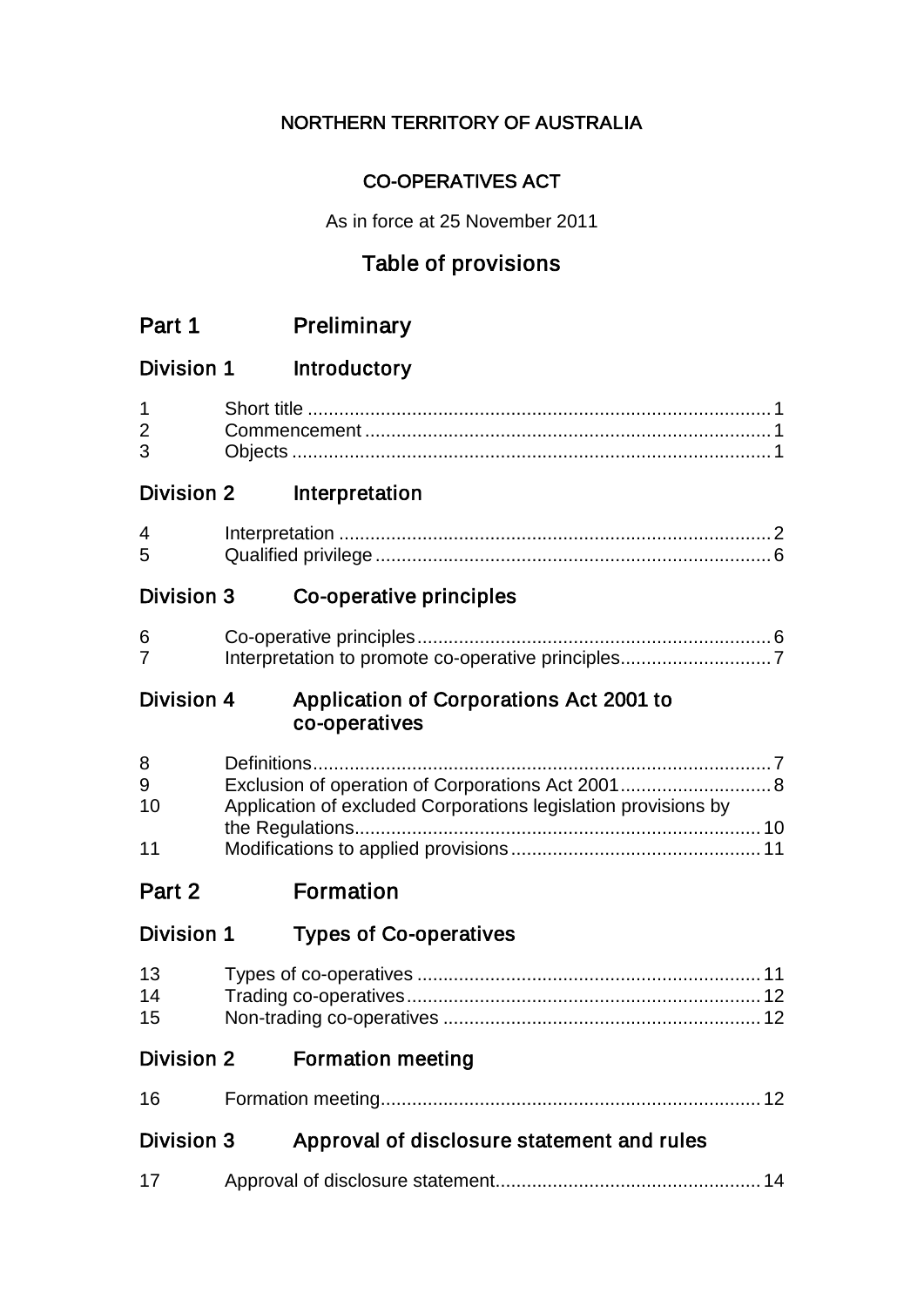| 18                               |                                                            |  |
|----------------------------------|------------------------------------------------------------|--|
| Division 4                       | Registration of proposed co-operative                      |  |
| 19<br>20<br>21                   | Application for registration of proposed co-operative 16   |  |
| Division 5                       | Registration of an existing body corporate                 |  |
| 22<br>23<br>24<br>25<br>26<br>27 |                                                            |  |
| Division 6                       | Conversion of co-operative                                 |  |
| 28                               |                                                            |  |
| <b>Division 7</b>                | Appeals                                                    |  |
| 29<br>30<br>31<br>32             | Appeal against refusal to approve disclosure statement  21 |  |
| Division 8                       | General                                                    |  |
| 33<br>34<br>35                   | Stamp duty exemption for certain co-operatives 21          |  |
| Part 3                           | Legal capacity and powers                                  |  |
| <b>Division 1</b>                | <b>General powers</b>                                      |  |
| 36<br>37                         |                                                            |  |
| <b>Division 2</b>                | Doctrine of ultra vires abolished                          |  |
| 38<br>39<br>40<br>41<br>42       |                                                            |  |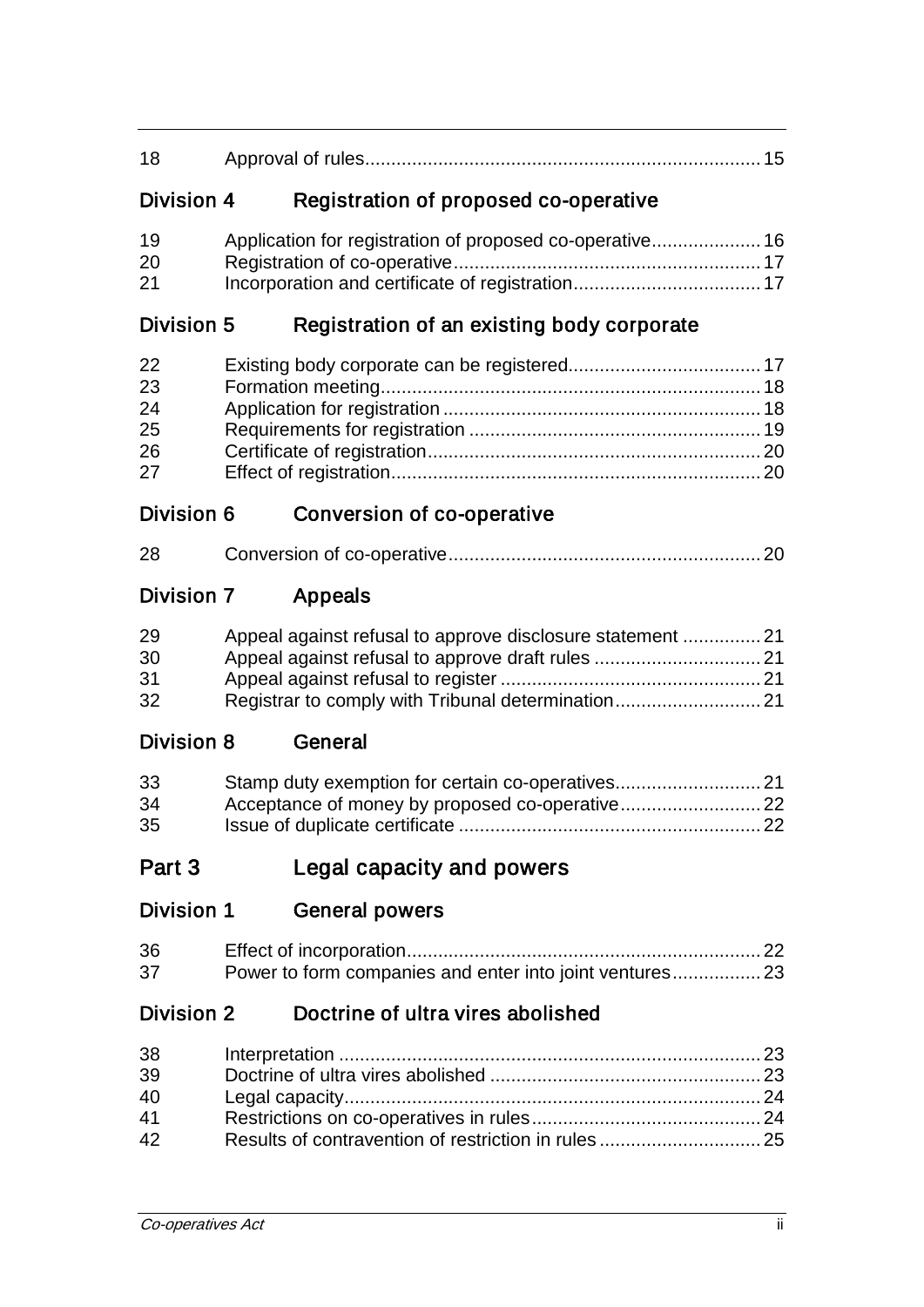# Division 3 Persons having dealings with co-operatives

| 43           |                                                           |  |
|--------------|-----------------------------------------------------------|--|
| 44           |                                                           |  |
| 45           | Person who knows or ought to know is not entitled to make |  |
| 46           | Lodgment of documents not to constitute constructive      |  |
| $\mathbf{4}$ |                                                           |  |

### Division 4 Authentication and execution of documents and confirmation of contracts

| Other requirements as to consent or sanction not affected 30 |  |
|--------------------------------------------------------------|--|
|                                                              |  |
|                                                              |  |

### Division 5 Pre-registration contracts

| 56 |                                                              |  |
|----|--------------------------------------------------------------|--|
| 57 | Person may be released from liability but is not entitled to |  |
|    |                                                              |  |
| 58 |                                                              |  |

# Part 4 Membership

### Division 1 General

| 59 |                                                       |    |
|----|-------------------------------------------------------|----|
| 60 |                                                       |    |
| 61 |                                                       |    |
| 62 |                                                       |    |
| 63 |                                                       |    |
| 64 |                                                       |    |
| 65 |                                                       |    |
| 66 | Notification of shareholders and shareholdings34      |    |
| 67 | Circumstances in which membership ceases – all        |    |
|    |                                                       | 35 |
| 68 | Additional circumstances in which membership ceases - |    |
|    |                                                       |    |
| 69 |                                                       |    |
|    |                                                       |    |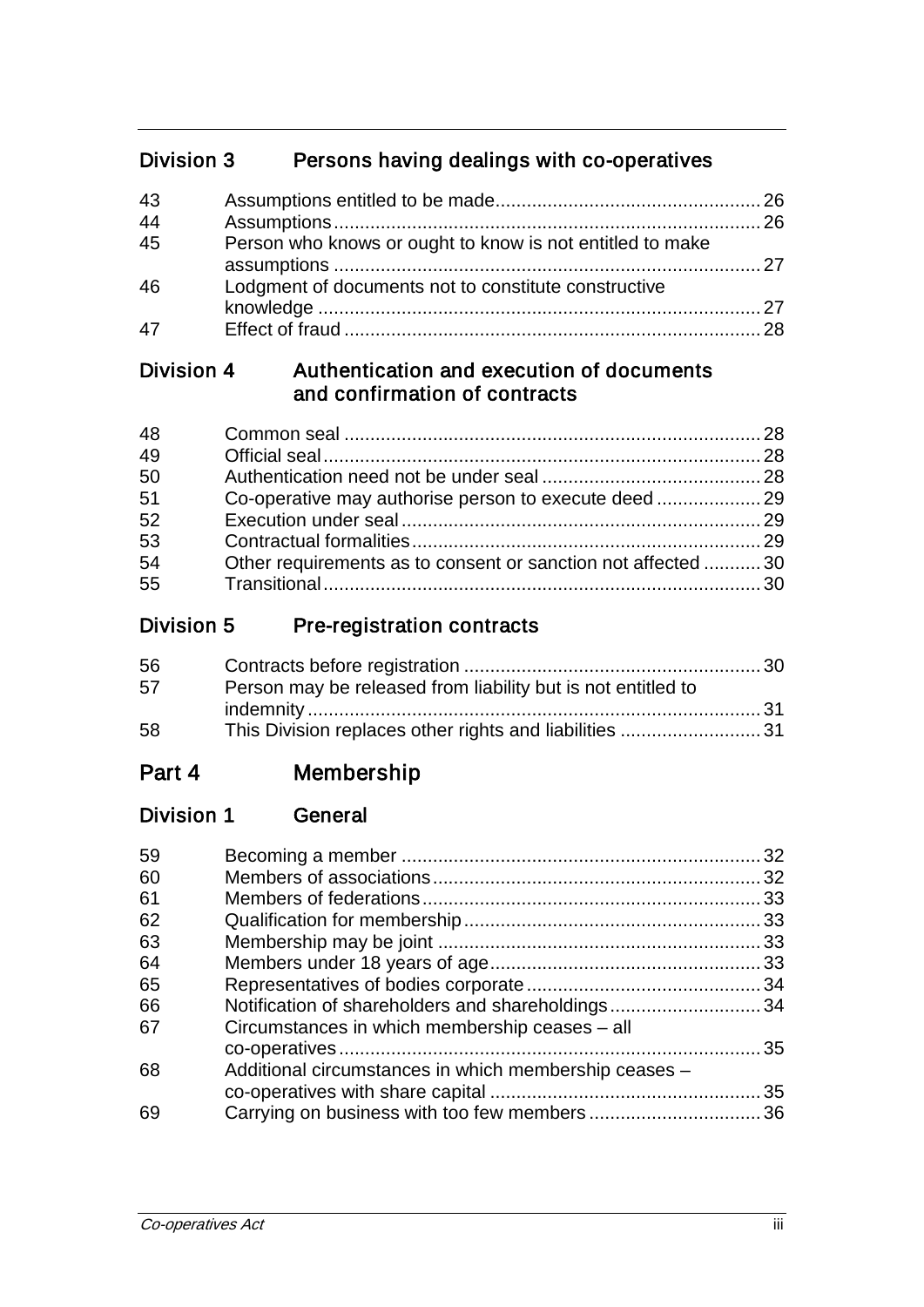## Division 2 Rights and liabilities of members

| 70<br>71 | Rights of membership not exercisable until registered, &c.  36 |  |
|----------|----------------------------------------------------------------|--|
| 72       | Co-operative to provide information to person intending to     |  |
|          |                                                                |  |
| 73       |                                                                |  |
| 74       | Members, &c., may be required to deal with co-operative38      |  |
| 75       |                                                                |  |
| 76       |                                                                |  |
| 77       |                                                                |  |

#### Division 3 Death of member

| 78 |                                                            |  |
|----|------------------------------------------------------------|--|
| 79 | Transfer of share or interest on death of member  41       |  |
| 80 | Transfer of small shareholdings and interests on death  41 |  |
| 81 |                                                            |  |
| 82 |                                                            |  |

# Division 4 Disputes involving members

| 83 |  |
|----|--|
| 84 |  |

### Division 5 Oppressive conduct of affairs

| 85 |                                                     |  |
|----|-----------------------------------------------------|--|
| 86 |                                                     |  |
| 87 |                                                     |  |
| 88 |                                                     |  |
| 89 |                                                     |  |
| 90 | Winding up need not be ordered if oppressed members |  |
|    |                                                     |  |
| 91 |                                                     |  |
| 92 |                                                     |  |
| 93 |                                                     |  |

#### Division 6 Proceedings on behalf of a co-operative by members and others

| 94 | Bringing, or intervening in, proceedings on behalf of       |  |
|----|-------------------------------------------------------------|--|
|    |                                                             |  |
| 95 |                                                             |  |
| 96 | Substitution of another person for person granted leave  47 |  |
| 97 |                                                             |  |
| 98 | Leave to discontinue, compromise or settle proceedings      |  |
|    |                                                             |  |
| 99 |                                                             |  |
|    |                                                             |  |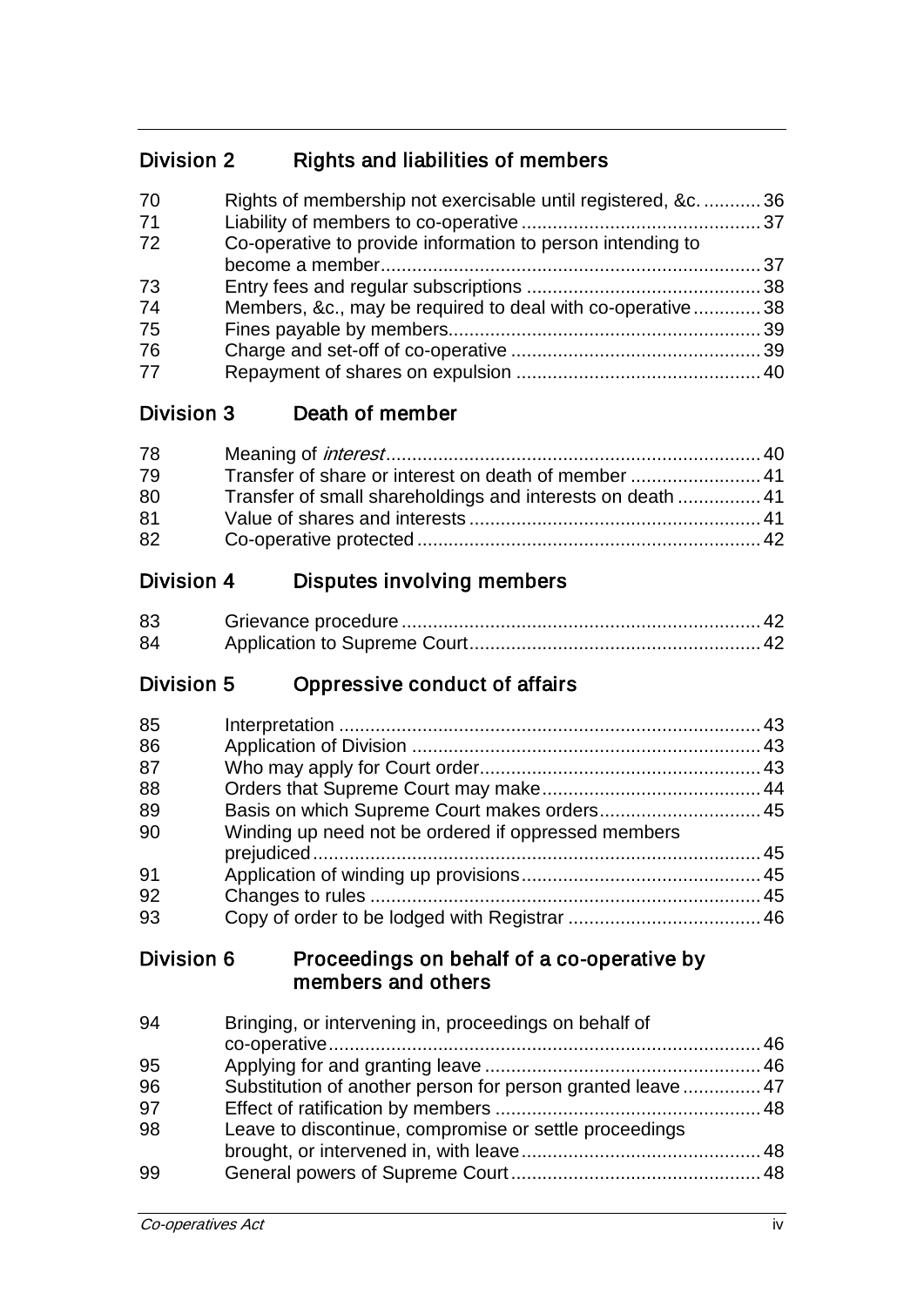| 100    |                                                         |  |
|--------|---------------------------------------------------------|--|
| Part 5 | <b>Rules</b>                                            |  |
| 101    |                                                         |  |
| 102    |                                                         |  |
| 103    |                                                         |  |
| 104    |                                                         |  |
| 105    |                                                         |  |
| 106    | Rules can only be altered in accordance with this Act51 |  |
| 107    |                                                         |  |
| 108    |                                                         |  |
| 109    |                                                         |  |
| 110    |                                                         |  |
| 111    |                                                         |  |
| 112    |                                                         |  |
| 113    | Registrar to comply with tribunal determination53       |  |
|        |                                                         |  |

# Part 6 Active membership

# Division 1 Definitions

| 114 |                                                         |  |
|-----|---------------------------------------------------------|--|
| 115 |                                                         |  |
| 116 | What are active membership provisions and resolutions54 |  |

### Division 2 Rules to contain active membership provisions

| 117 |                                                                |  |
|-----|----------------------------------------------------------------|--|
| 118 |                                                                |  |
| 119 | Factors and considerations for determining primary activities, |  |
|     |                                                                |  |
| 120 | Active membership provisions - trading co-operatives55         |  |
| 121 | Regular subscription – active membership of non-trading        |  |
|     |                                                                |  |

### Division 3 Active membership resolutions

| 122 |                                                                 |  |
|-----|-----------------------------------------------------------------|--|
| 123 |                                                                 |  |
| 124 | Eligibility of directors to vote on proposal at board meeting57 |  |
| 125 |                                                                 |  |

#### Division 4 Cancellation of membership of inactive members

| 126 | Cancellation of membership of inactive member57 |  |
|-----|-------------------------------------------------|--|
| 127 |                                                 |  |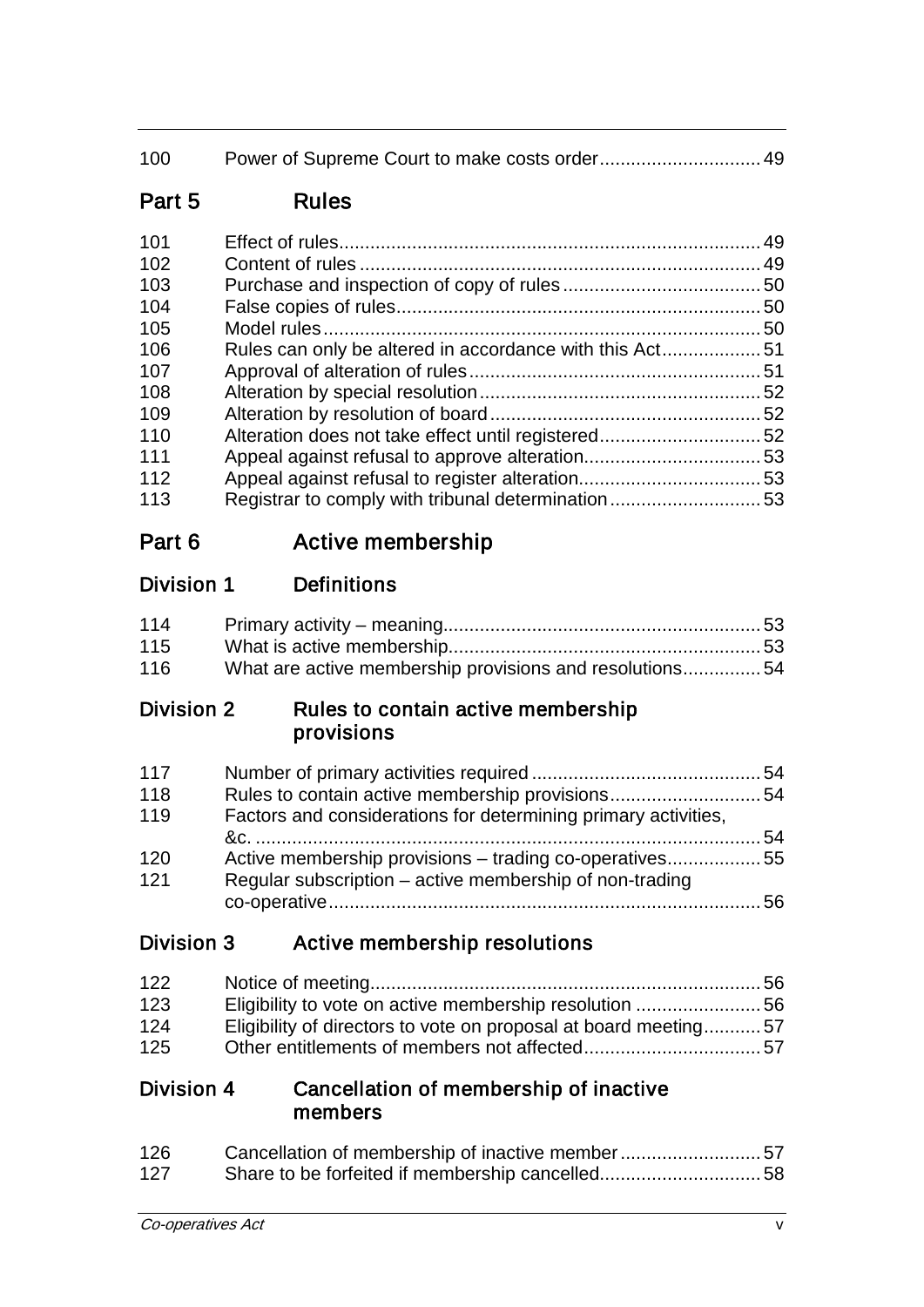| 128               | Failure to cancel membership – offence by director 58      |  |
|-------------------|------------------------------------------------------------|--|
| 129               |                                                            |  |
| 130               | Cancellation of membership prohibited in certain           |  |
| 131               |                                                            |  |
| 132               |                                                            |  |
| 133               | Repayment of amounts due in respect of cancelled           |  |
| 134               |                                                            |  |
| 135               |                                                            |  |
| 136               |                                                            |  |
| Division 5        | Entitlements of former members of trading<br>co-operatives |  |
| 137               |                                                            |  |
| 138               | Former shareholders to be regarded as shareholders for     |  |
| 139               |                                                            |  |
| 140               | Set-off of amounts repaid, &c., on forfeited shares 64     |  |
| 141               |                                                            |  |
| 142               | Registrar may exempt co-operatives from provisions 65      |  |
| Part 7            | <b>Shares</b>                                              |  |
|                   |                                                            |  |
| Division 1        | Nature of share                                            |  |
| 143               |                                                            |  |
| <b>Division 2</b> | <b>Disclosure</b>                                          |  |
| 144               |                                                            |  |
| <b>Division 3</b> | <b>Issue of shares</b>                                     |  |
| 145               |                                                            |  |
| 146               |                                                            |  |
| 147               |                                                            |  |
| 148               |                                                            |  |
| 149<br>150        |                                                            |  |
| 151               | Members may be required to take up additional shares 68    |  |
| 152               |                                                            |  |
| 153               |                                                            |  |
| <b>Division 4</b> | Beneficial and non-beneficial interest in<br>shares        |  |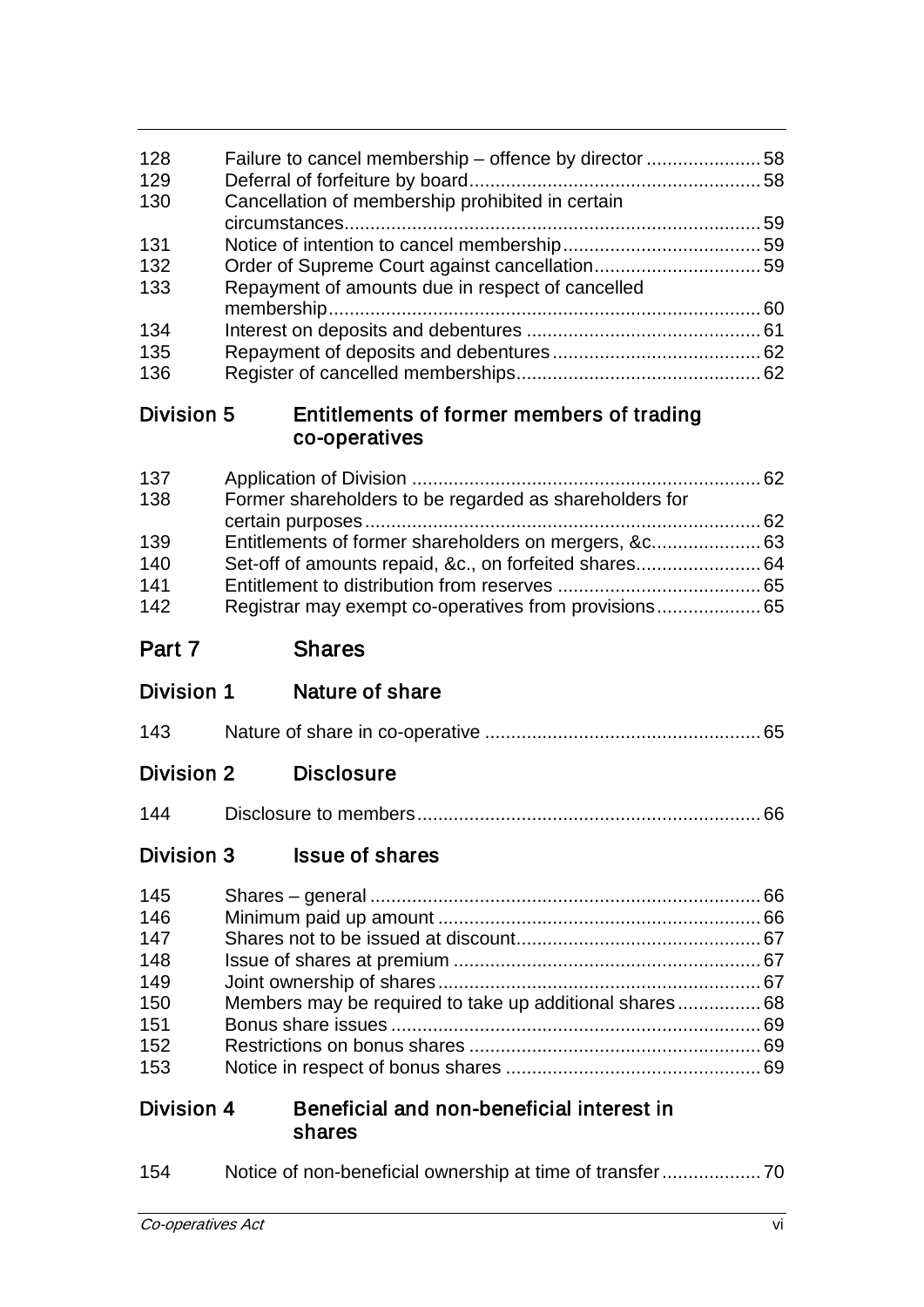| 155 | Notice of non-beneficial ownership not notified at time of       |    |
|-----|------------------------------------------------------------------|----|
| 156 | Registration as beneficial owner of shares notified as           |    |
|     |                                                                  |    |
| 157 |                                                                  |    |
| 158 |                                                                  |    |
| 159 |                                                                  |    |
| 160 | Noting of beneficial and non-beneficial interests in register of |    |
|     |                                                                  | 73 |
| 161 |                                                                  |    |
| 162 | Registration as administrator of estate on incapacity of         |    |
|     |                                                                  |    |
| 163 |                                                                  |    |
| 164 | Liabilities of person registered as trustee or administrator  75 |    |
| 165 |                                                                  |    |
| 166 |                                                                  |    |

### Division 5 Sale or transfer of shares

| 167 |  |
|-----|--|
| 168 |  |
| 169 |  |
| 170 |  |

# Division 6 Repurchase of shares

| 171 |                                                     |  |
|-----|-----------------------------------------------------|--|
| 172 | Deposit or debentures in lieu of payment when share |  |
|     |                                                     |  |
| 173 |                                                     |  |

# Part 8 Voting

# Division 1 Voting entitlements

| 174 |                                                                  |  |
|-----|------------------------------------------------------------------|--|
| 175 |                                                                  |  |
| 176 |                                                                  |  |
| 177 | Restriction on voting entitlement under power of attorney80      |  |
| 178 | Restriction on voting by representatives of bodies corporate 80  |  |
| 179 |                                                                  |  |
| 180 |                                                                  |  |
| 181 | Effect of relevant share and voting interests on voting rights81 |  |
| 182 |                                                                  |  |
| 183 | Other rights and duties of members not affected by ineligibility |  |
|     |                                                                  |  |
| 184 |                                                                  |  |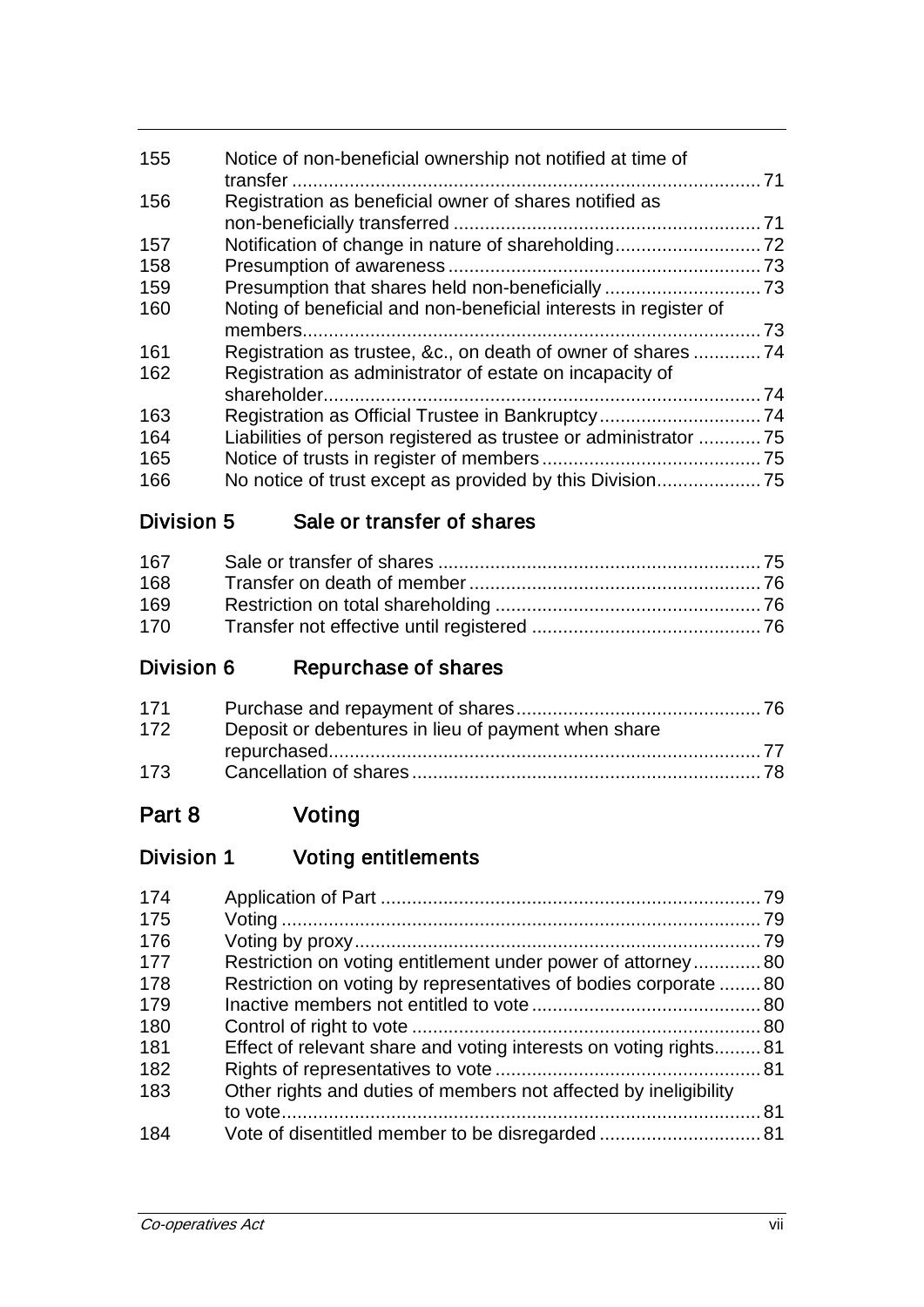## Division 2 Resolutions

| 185 |                                                          |  |
|-----|----------------------------------------------------------|--|
| 186 |                                                          |  |
| 187 |                                                          |  |
| 188 |                                                          |  |
| 189 |                                                          |  |
| 190 |                                                          |  |
| 191 |                                                          |  |
| 192 |                                                          |  |
| 193 | Decision of Registrar on application to register special |  |
|     |                                                          |  |

### Division 3 Postal ballots

| 194 |  |
|-----|--|
| 195 |  |
| 196 |  |
| 197 |  |
| 198 |  |

# Division 4 Meetings

| 199 |  |
|-----|--|
| 200 |  |
| 201 |  |
| 202 |  |
| 203 |  |
| 204 |  |
| 205 |  |
|     |  |

### Part 9 Management and administration of co-operatives

## Division 1 Board

| 206 |  |
|-----|--|
| 207 |  |
| 208 |  |
| 209 |  |
| 210 |  |
| 211 |  |
| 212 |  |
| 213 |  |
| 214 |  |
|     |  |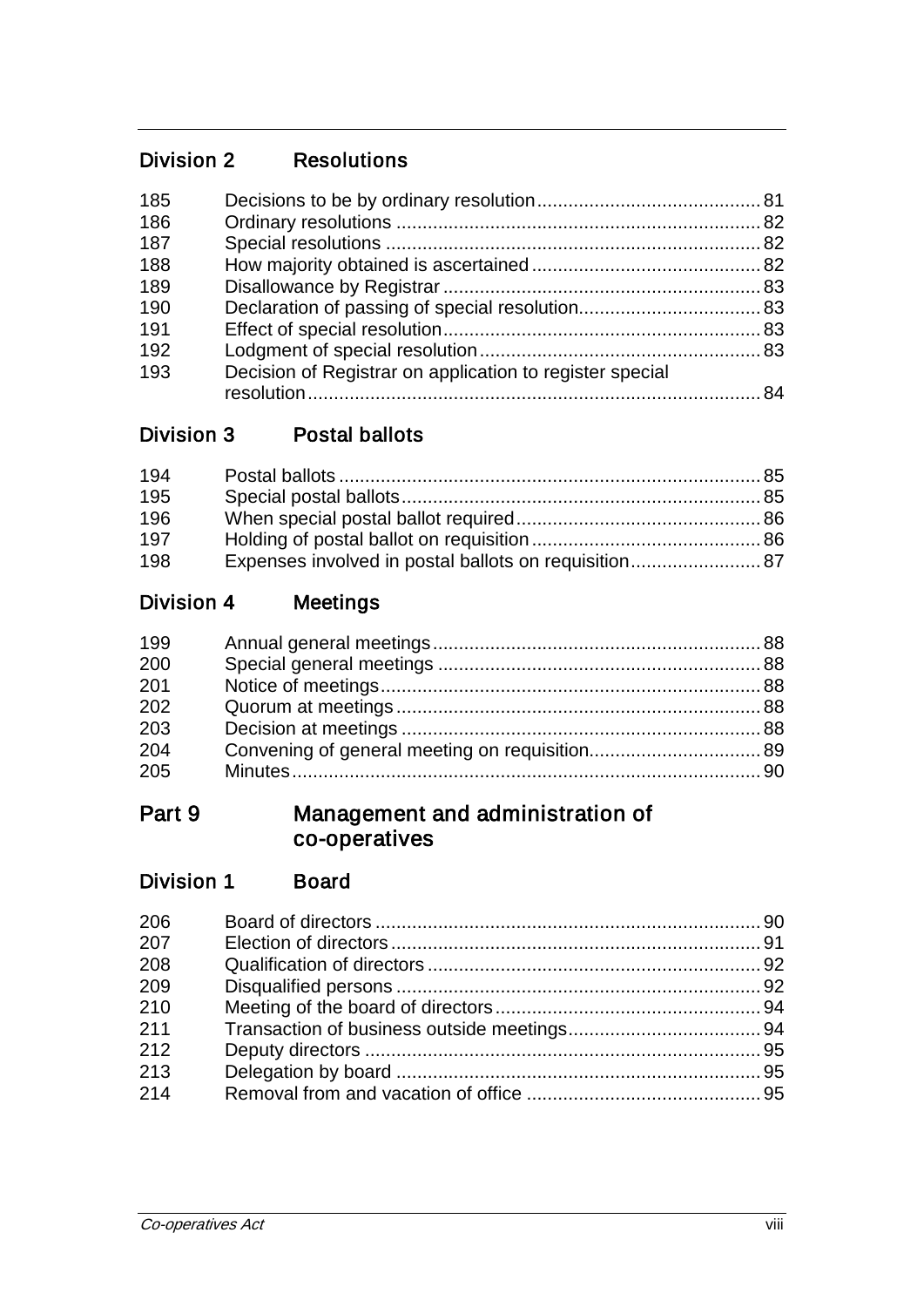#### Division 2 Duties and liabilities of directors, officers and employees

| 215 |                                                     |  |
|-----|-----------------------------------------------------|--|
| 216 |                                                     |  |
| 217 |                                                     |  |
| 218 |                                                     |  |
| 219 |                                                     |  |
| 220 |                                                     |  |
| 221 |                                                     |  |
| 222 |                                                     |  |
| 223 | Application of Corporations Act 2001 to officers of |  |
|     |                                                     |  |

## Division 3 Restrictions on directors and officers

| 224 |                                                                   |  |
|-----|-------------------------------------------------------------------|--|
| 225 | Certain financial accommodation to officers prohibited  100       |  |
| 226 | Financial accommodation to directors and associates  101          |  |
| 227 | Restriction on directors of certain co-operatives selling land to |  |
|     |                                                                   |  |
| 228 |                                                                   |  |

### Division 4 Declaration of interests

| 229 |  |
|-----|--|
| 230 |  |
| 231 |  |
| 232 |  |

### Division 5 Financial statements and audit

| 233 | Requirements for financial records, statements and reports  106 |  |
|-----|-----------------------------------------------------------------|--|
| 234 |                                                                 |  |
| 236 |                                                                 |  |
| 237 |                                                                 |  |
| 238 |                                                                 |  |

### Division 6 Registers, records and returns

| 239 |                                                             |  |
|-----|-------------------------------------------------------------|--|
| 240 |                                                             |  |
| 241 |                                                             |  |
| 242 |                                                             |  |
| 243 | Notice of appointment, &c., of directors and officers  112  |  |
| 244 |                                                             |  |
| 245 | List of members to be furnished at request of Registrar 113 |  |
| 246 | Special return to be furnished at request of Registrar  113 |  |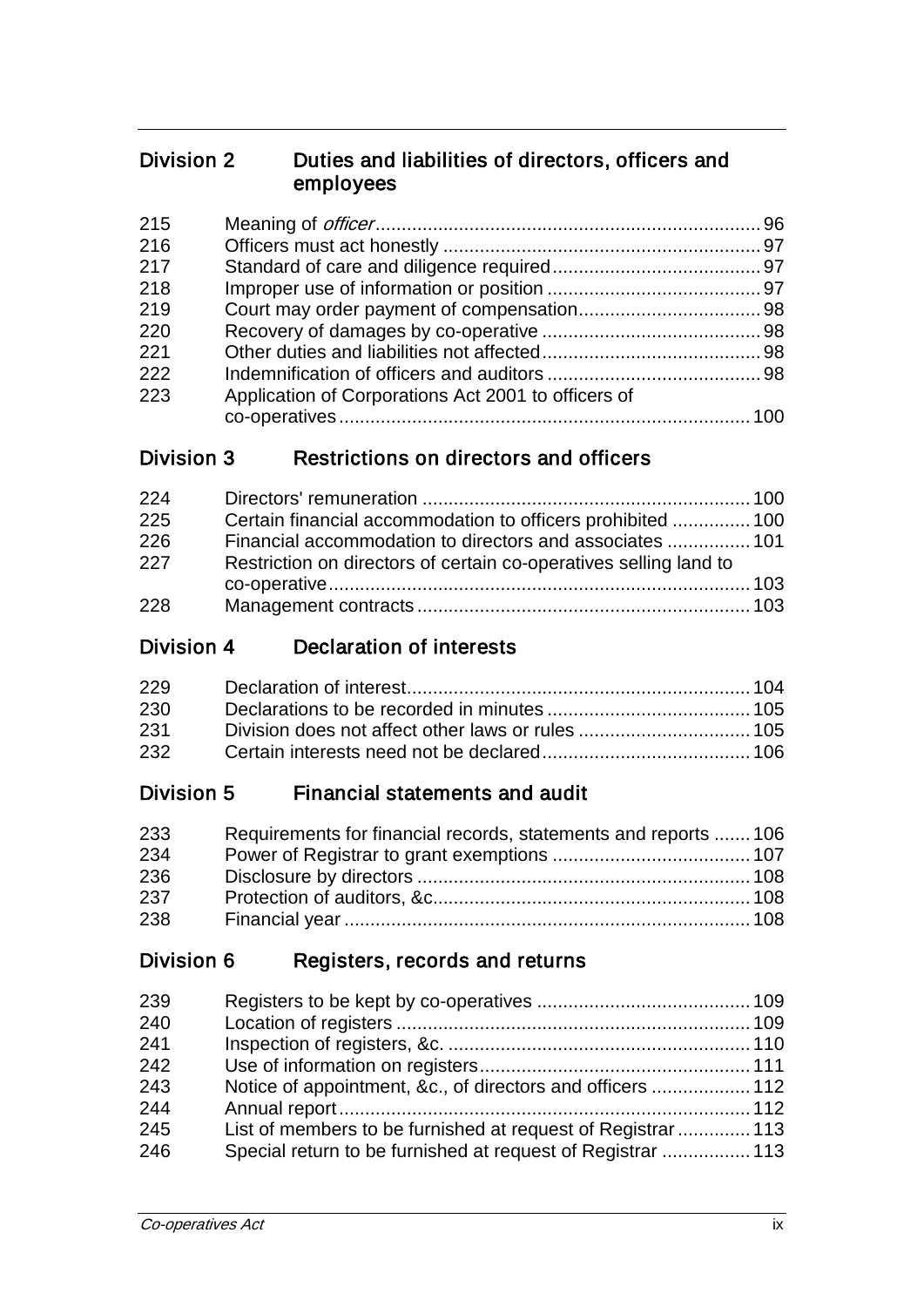# Division 7 Name and registered office

| 247 |  |
|-----|--|
| 248 |  |
| 249 |  |
| 250 |  |
| 251 |  |

### Part 10 Funds and property

### Division 1 Power to raise money

| 252 |                                                               |     |
|-----|---------------------------------------------------------------|-----|
| 253 | Fund raising to be in accordance with Act and Regulations 116 |     |
| 254 |                                                               |     |
| 255 | Members, &c., not required to see to application of money117  |     |
| 256 |                                                               |     |
| 257 |                                                               |     |
| 258 |                                                               |     |
| 259 |                                                               |     |
| 260 |                                                               |     |
| 261 | Application of Corporations Act 2001 to re-issue of redeemed  |     |
|     |                                                               | 120 |
| 262 |                                                               |     |
| 263 |                                                               |     |

#### Division 3 Receivers and other controllers of property of co-operatives

Receivers and other controllers of property of co-operatives ...... 122

### Division 4 Disposal of surplus from activities

| 266 |                                                               |  |
|-----|---------------------------------------------------------------|--|
| 267 | Application for charitable purposes or members' purposes  122 |  |
| 268 |                                                               |  |
| 269 |                                                               |  |

### Division 5 Acquisition and disposal of assets

| 270 |  |
|-----|--|

### Part 11 Restrictions on acquisition of interests in co-operatives

### Division 1 Restrictions on share and voting interests

| 271 |  |
|-----|--|
| 272 |  |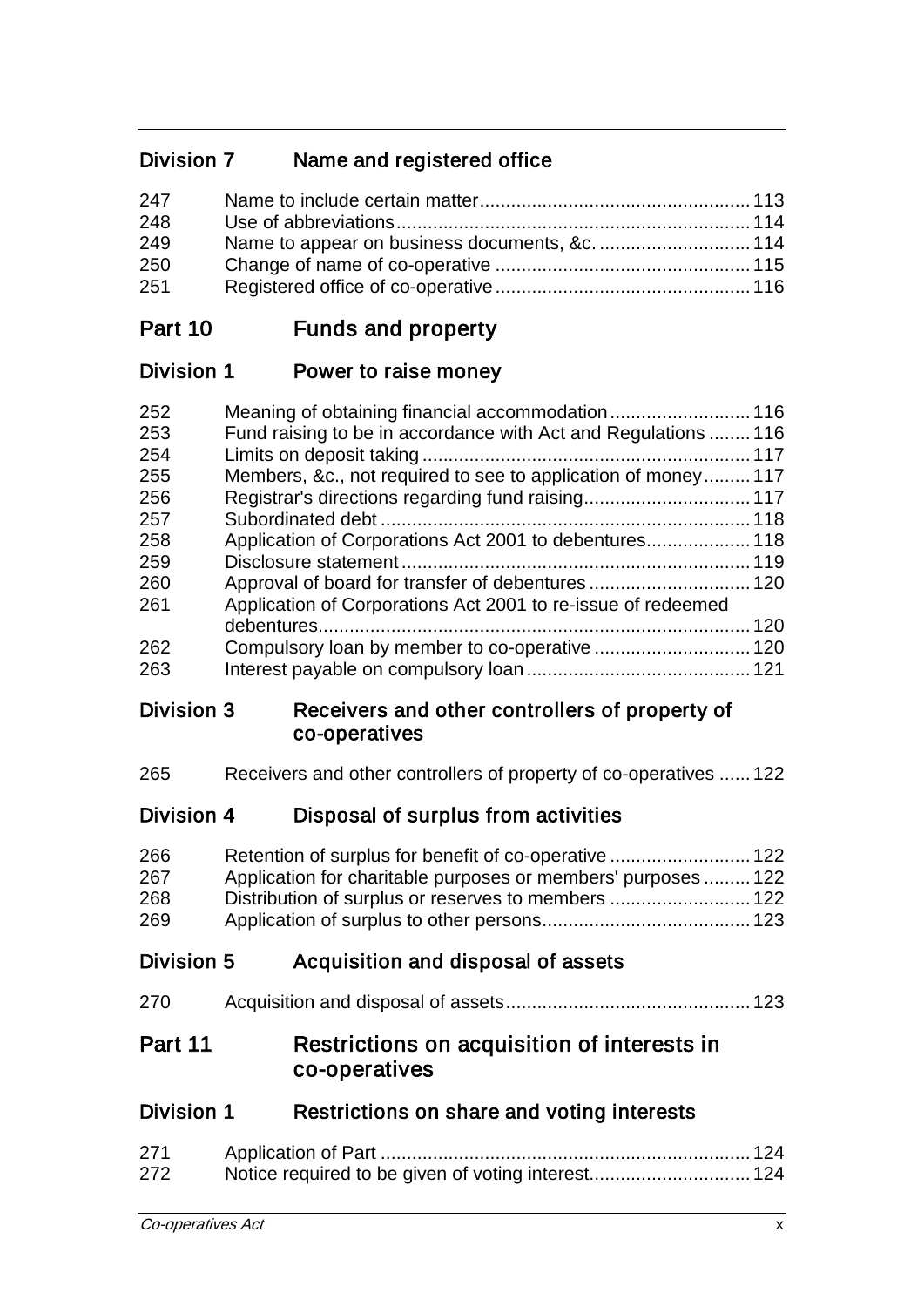| 273 | Notice required to be given of substantial share interest 125 |  |
|-----|---------------------------------------------------------------|--|
| 274 |                                                               |  |
| 275 |                                                               |  |
| 276 |                                                               |  |
| 277 | Powers of board in response to suspected contravention 126    |  |
| 278 | Powers of Supreme Court with respect to contravention 127     |  |
| 279 | Co-operative to inform Registrar of interest over 20% 127     |  |
| 280 |                                                               |  |
| 281 | Unlisted companies to provide list of shareholders, &c.  128  |  |
| 282 |                                                               |  |
| 283 |                                                               |  |
| 284 |                                                               |  |

### Division 2 Restrictions on certain share offers

| 285 |                                                            |  |
|-----|------------------------------------------------------------|--|
| 286 | Requirements to be satisfied before offer can be made  130 |  |
| 287 | Some offers totally prohibited if they discriminate 131    |  |
| 288 |                                                            |  |
| 289 | Announcements of proposed takeovers concerning proposed    |  |
|     |                                                            |  |
| 290 | Additional disclosure requirements for offers involving    |  |
|     |                                                            |  |
| 291 |                                                            |  |
| 292 |                                                            |  |

## Part 12 Merger, transfer of engagements, winding up

# Division 1 Mergers and transfers of engagements

| 293 |                                                                  |  |
|-----|------------------------------------------------------------------|--|
| 294 | Mergers and transfers of engagements of local co-operatives  134 |  |
| 295 |                                                                  |  |
| 296 |                                                                  |  |
| 297 |                                                                  |  |
| 298 |                                                                  |  |
| 299 |                                                                  |  |
| 300 |                                                                  |  |

### Division 2 Transfer of incorporation

| 301 |  |
|-----|--|
| 302 |  |
| 303 |  |
| 304 |  |
| 305 |  |
| 306 |  |
| 307 |  |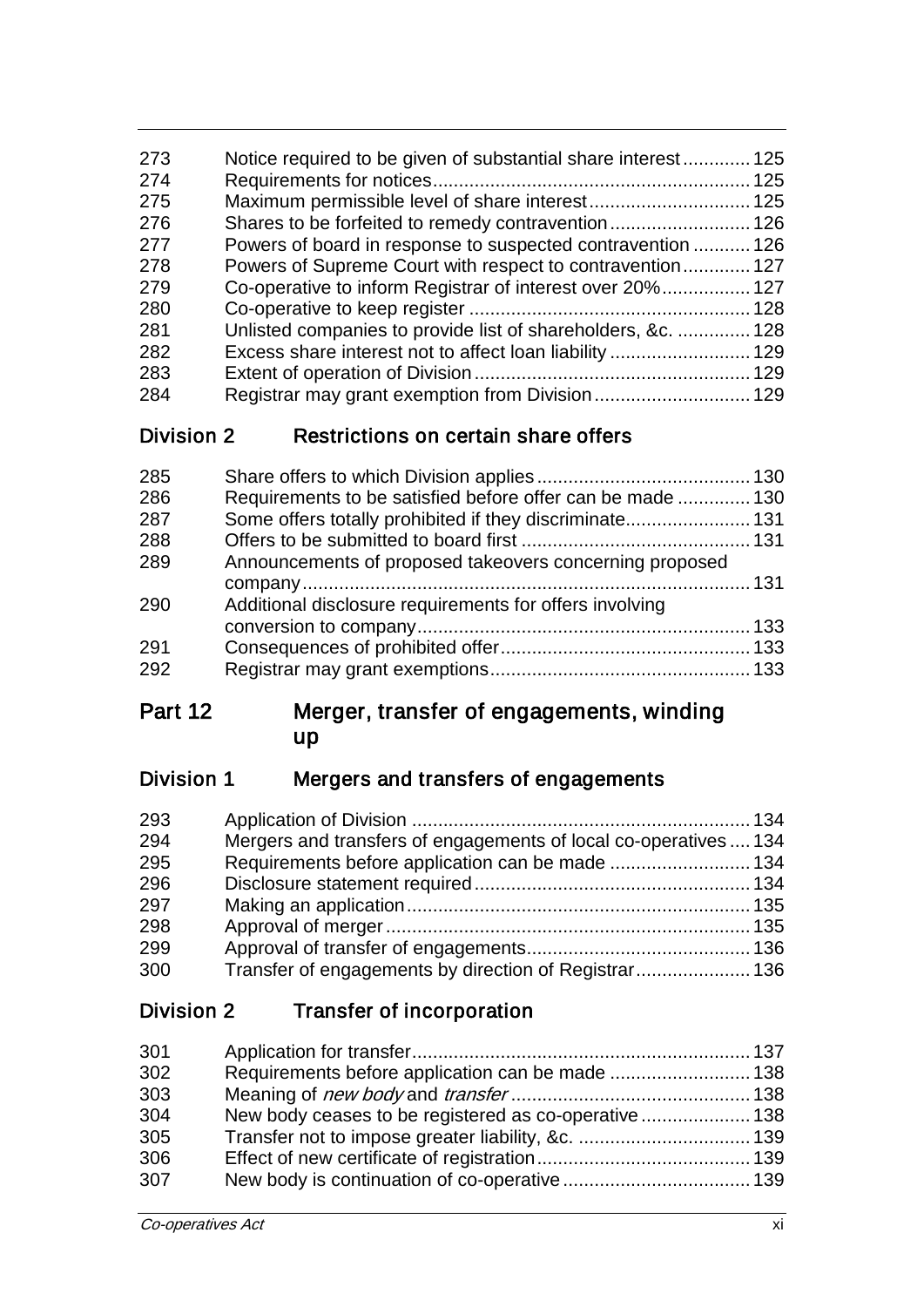| 308 | Stamp duty |  |
|-----|------------|--|
|     |            |  |

### Division 3 Winding up

| 309 |                                                              |  |
|-----|--------------------------------------------------------------|--|
| 310 |                                                              |  |
| 311 | Application of Corporations Act 2001 to winding up  140      |  |
| 312 |                                                              |  |
| 313 | Commencement of members' voluntary winding up  141           |  |
| 314 | Distribution of surplus – non-trading co-operatives 141      |  |
| 315 |                                                              |  |
| 316 |                                                              |  |
| 317 | Liability of member to contribute in winding up where shares |  |
|     |                                                              |  |

#### Division 4 Administration of co-operative application of Corporations Act 2001

# Division 5 Appointment of administrator

| 319 |  |
|-----|--|
| 320 |  |
| 321 |  |
| 322 |  |
| 323 |  |
| 324 |  |
| 325 |  |
| 326 |  |

#### Division 6 Effect of merger, &c., on property, liabilities, &c.

| 327 |                                                           |  |
|-----|-----------------------------------------------------------|--|
| 328 | How this Division applies to transfer of engagements  147 |  |
| 329 |                                                           |  |
| 330 |                                                           |  |

### Division 7 Miscellaneous

| 331 | Grounds for winding up, transfer of engagements, |  |
|-----|--------------------------------------------------|--|
|     |                                                  |  |
| 333 |                                                  |  |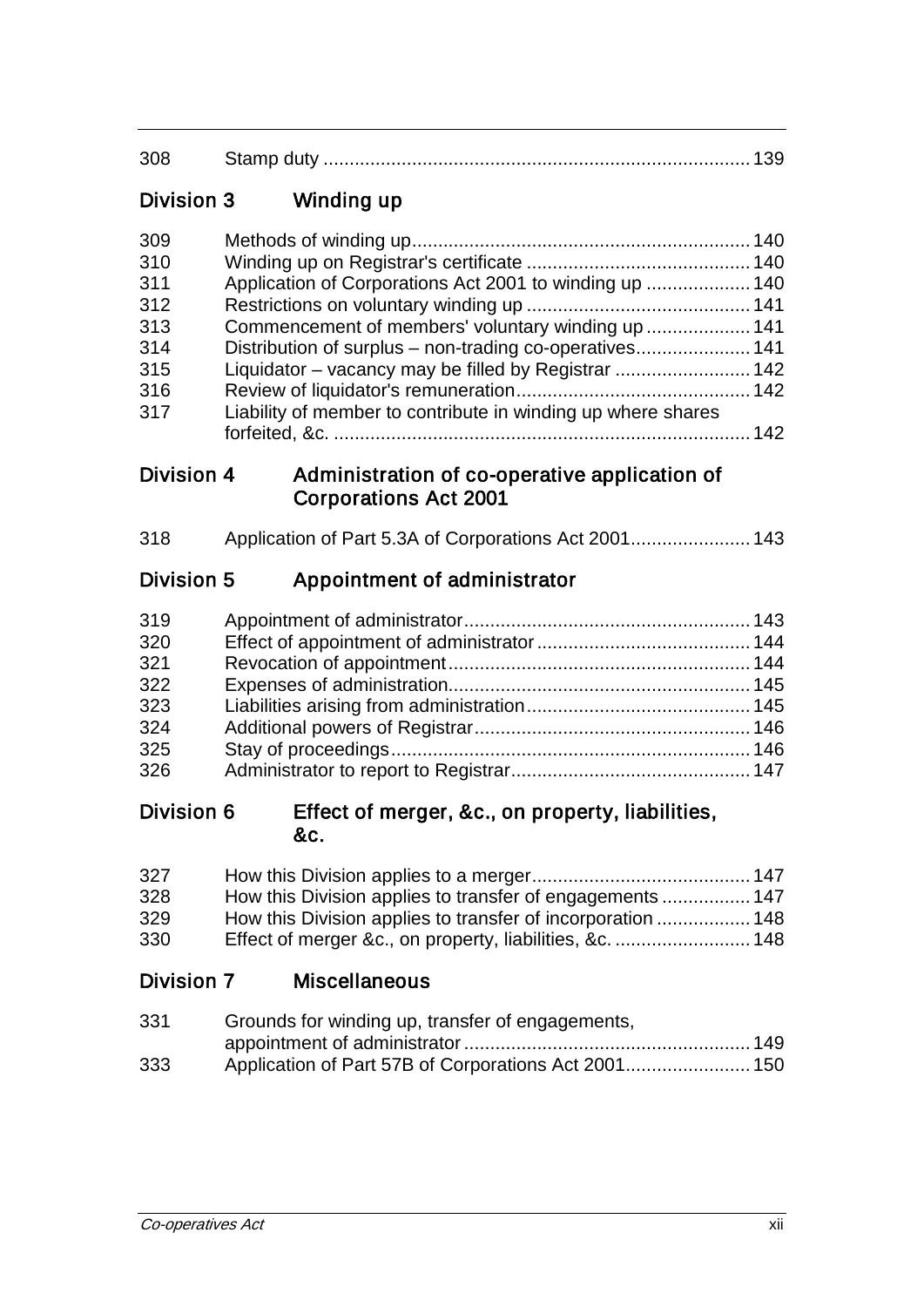# Part 13 Arrangements and reconstructions

# Division 1 General requirements

| 334 | Requirements for binding compromise or arrangement 151       |     |
|-----|--------------------------------------------------------------|-----|
| 335 |                                                              |     |
| 336 | Registrar to be given notice and opportunity to make         |     |
|     |                                                              |     |
| 337 |                                                              |     |
| 338 | Persons disqualified from administering compromise, &c.  153 |     |
| 339 | Adoption of provisions of Corporations Act 2001 and          |     |
|     |                                                              |     |
| 340 |                                                              |     |
| 341 |                                                              |     |
| 342 | Power of Supreme Court to restrain further proceedings  155  |     |
| 343 | Supreme Court need not approve compromise or arrangement     |     |
|     |                                                              | 155 |
|     |                                                              |     |

### Division 2 Explanatory statements

| 344 | Explanatory statement required to accompany notice of       |  |
|-----|-------------------------------------------------------------|--|
|     |                                                             |  |
| 345 |                                                             |  |
| 346 | Contravention of Division – offence by co-operative 157     |  |
| 347 | Provisions for facilitating reconstructions and mergers 158 |  |

### Division 3 Acquisition of shares of dissenting shareholders

| 348 |                                                               |  |
|-----|---------------------------------------------------------------|--|
| 349 |                                                               |  |
| 350 | Acquisition of shares pursuant to notice to dissenting        |  |
|     |                                                               |  |
| 351 |                                                               |  |
| 352 |                                                               |  |
| 353 | Transfer of shares pursuant to compulsory acquisition  162    |  |
| 354 | Disposal of consideration for shares compulsorily acquired163 |  |
|     |                                                               |  |

Division 4 Miscellaneous

| 355 | Notification of appointment of scheme manager 163           |  |
|-----|-------------------------------------------------------------|--|
| 356 |                                                             |  |
| 357 | Effect of out-of-jurisdiction compromise or arrangement 164 |  |
| 358 | Jurisdiction to be exercised in harmony with Corporations   |  |
|     |                                                             |  |
| 359 |                                                             |  |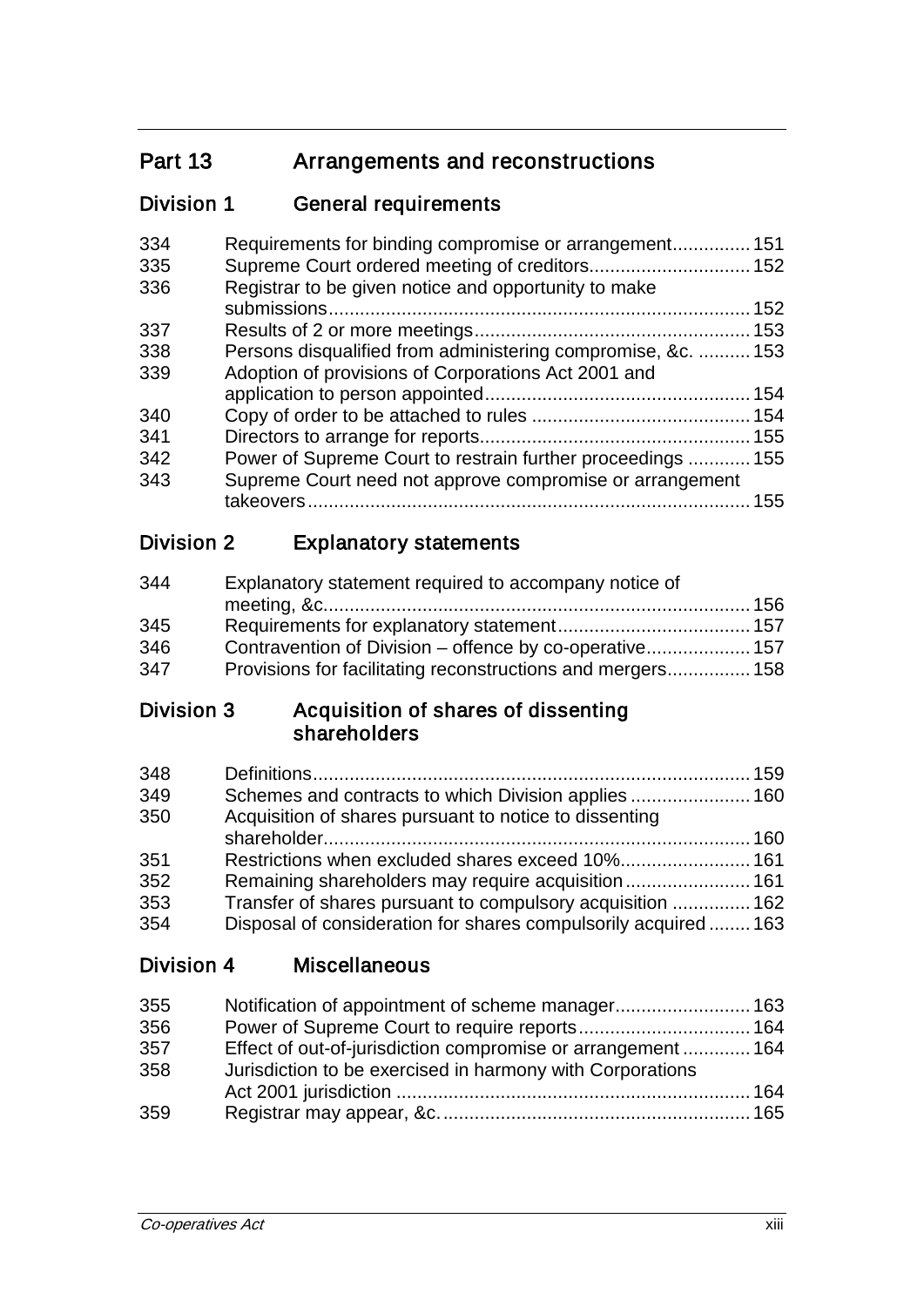# Part 14 Foreign co-operatives

### Division 1 Introductory

| 360 |  |
|-----|--|
|     |  |

### Division 2 Registration of foreign co-operatives

| Application for registration of participating co-operative  166     |
|---------------------------------------------------------------------|
|                                                                     |
|                                                                     |
| Application for registration of non-participating co-operative  167 |
| Registrar to approve rules of non-participating co-operative  168   |
|                                                                     |
|                                                                     |
| Application of Act and Regulations to foreign co-operatives169      |
|                                                                     |
|                                                                     |
|                                                                     |
| Co-operative proposing to register as foreign co-operative  171     |
|                                                                     |

### Division 3 Mergers and transfers of engagements

| 374 |                                                                      |
|-----|----------------------------------------------------------------------|
| 375 |                                                                      |
| 376 |                                                                      |
| 377 |                                                                      |
| 378 |                                                                      |
| 379 |                                                                      |
| 380 |                                                                      |
| 381 |                                                                      |
| 382 | Division applies instead of certain other provisions of this Act 177 |

### Part 15 Suspension and protection of co-operatives

## Division 1 Supervision and inspection

| 383 |                                                               |  |
|-----|---------------------------------------------------------------|--|
| 384 | Co-operative includes subsidiaries, foreign co-operatives and |  |
|     |                                                               |  |
| 385 |                                                               |  |
| 386 | Registrar and investigators have functions of inspectors 178  |  |
| 387 |                                                               |  |
| 388 | Inspectors may require certain persons to appear, answer      |  |
|     |                                                               |  |
| 389 |                                                               |  |
| 390 |                                                               |  |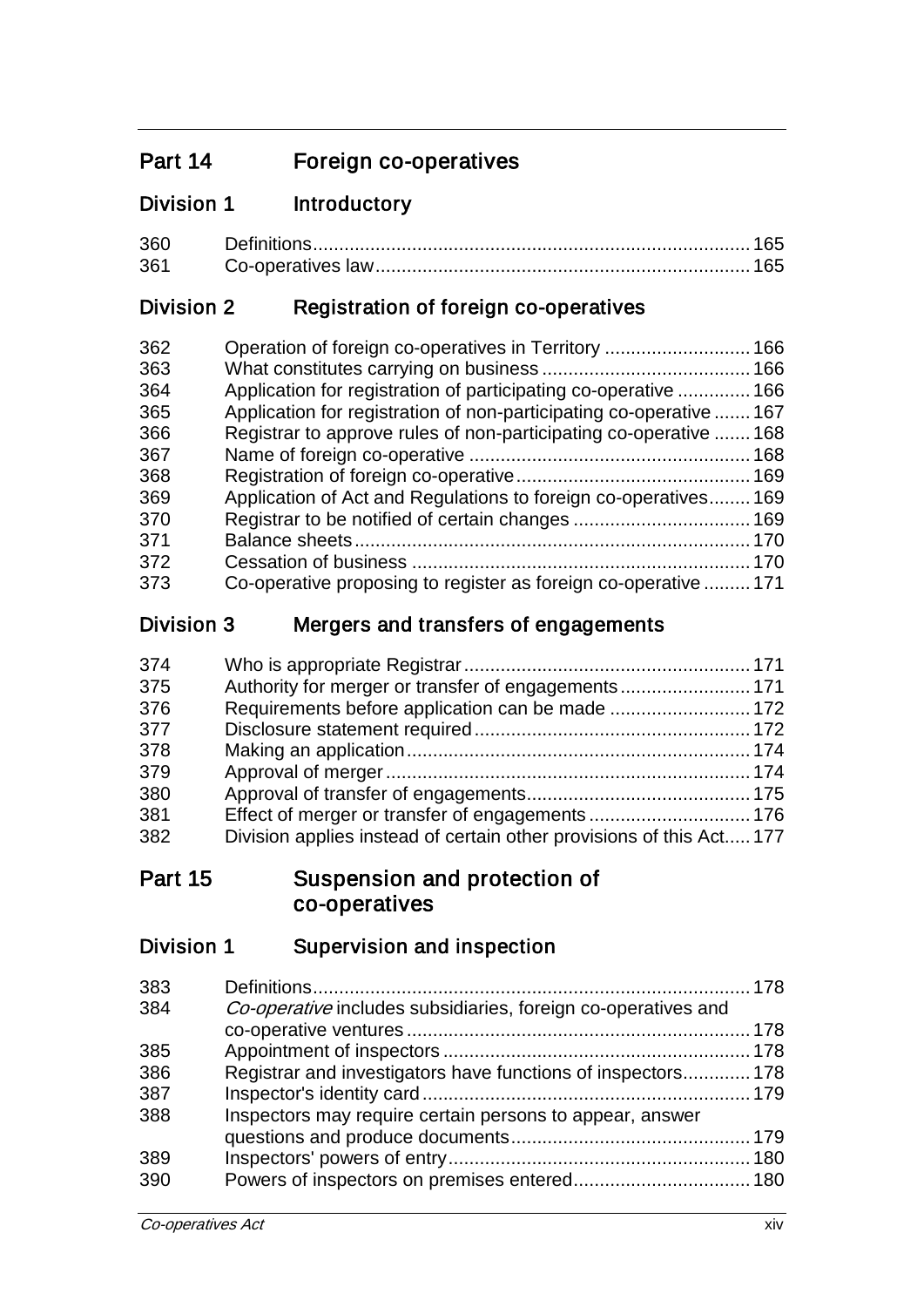| 391 | Functions of inspectors in relation to relevant documents181   |  |
|-----|----------------------------------------------------------------|--|
| 392 | Offence – failing to comply with requirements of inspector 181 |  |
| 393 |                                                                |  |
| 394 |                                                                |  |
| 395 | Copies or extracts of records to be admitted in evidence  183  |  |
| 396 |                                                                |  |
| 397 |                                                                |  |

# Division 2 Inquiries

# Division 3 Prevention of fraud, &c.

| 410 |  |
|-----|--|
| 411 |  |
| 412 |  |
| 413 |  |
| 414 |  |

# Division 4 Miscellaneous powers of Registrar

| 415 |                                                    |  |
|-----|----------------------------------------------------|--|
| 416 |                                                    |  |
| 417 |                                                    |  |
| 418 |                                                    |  |
| 419 |                                                    |  |
| 420 |                                                    |  |
| 421 |                                                    |  |
| 422 | Power of Registrar to intervene in proceedings 196 |  |

# Part 16 Administration of Act

# Division 1 Registrar

| 423 |  |
|-----|--|
| 424 |  |
| 425 |  |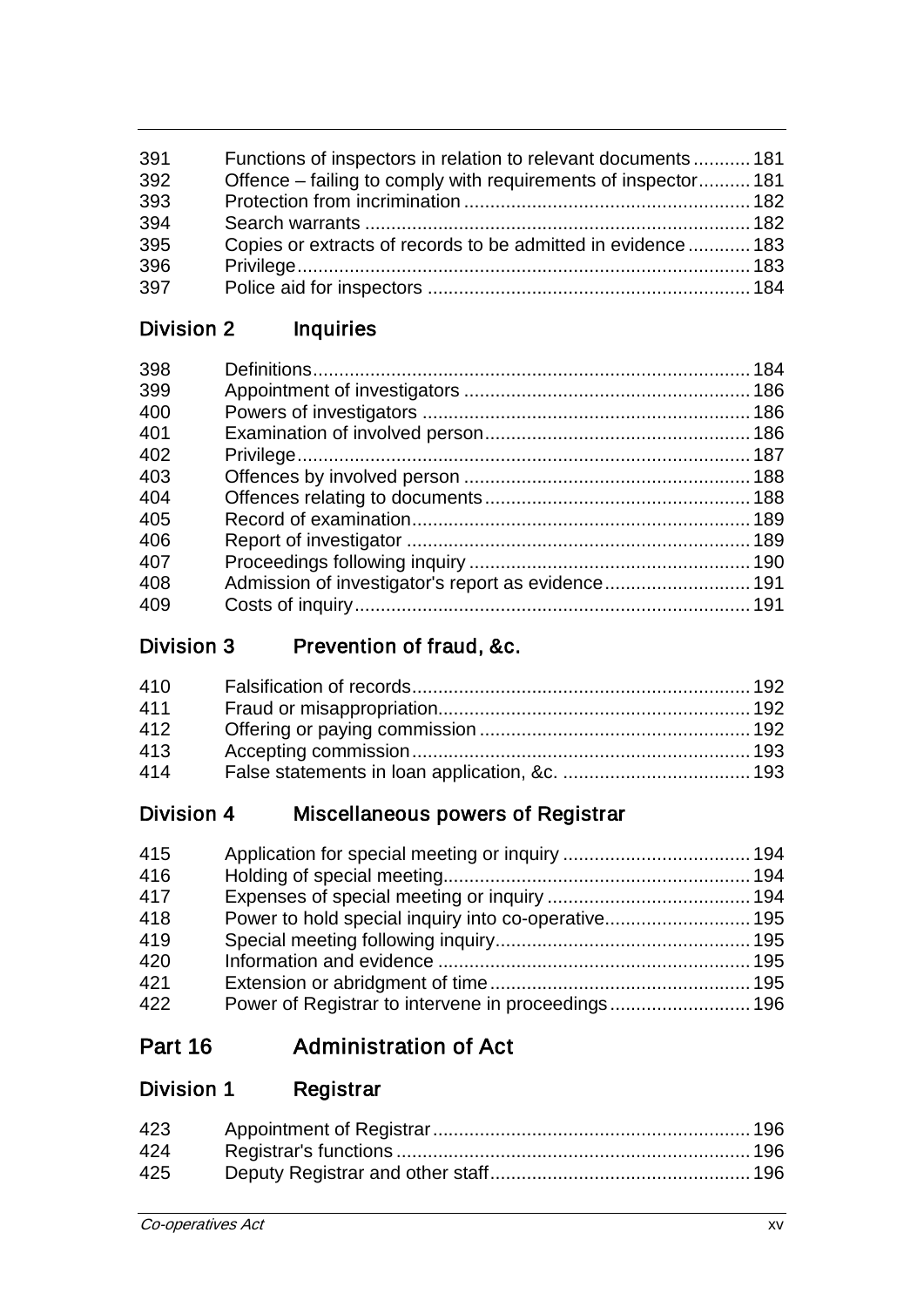| 426 |                                                                  |  |
|-----|------------------------------------------------------------------|--|
| 427 |                                                                  |  |
| 428 |                                                                  |  |
| 429 |                                                                  |  |
| 430 |                                                                  |  |
| 431 |                                                                  |  |
| 432 |                                                                  |  |
| 433 |                                                                  |  |
| 434 | Power of Registrar to refuse to register or reject documents 199 |  |
|     |                                                                  |  |

## Division 2 Evidence

| 435 |  |
|-----|--|
| 436 |  |
| 437 |  |
| 438 |  |
| 439 |  |
| 440 |  |
| 441 |  |
| 442 |  |
| 443 |  |

# Part 17 Offences and proceedings

| 444 |                                                                |  |
|-----|----------------------------------------------------------------|--|
| 445 |                                                                |  |
| 446 |                                                                |  |
| 447 |                                                                |  |
| 448 |                                                                |  |
| 449 | Further offence for continuing failure to do required act  206 |  |
| 450 |                                                                |  |
| 451 |                                                                |  |
| 452 |                                                                |  |

# Part 18 General

| 453 |  |
|-----|--|
| 454 |  |
| 455 |  |
| 456 |  |
| 457 |  |
| 458 |  |
| 459 |  |

# Part 19 Repeals, savings and transitional

| 460 |  |
|-----|--|
| 461 |  |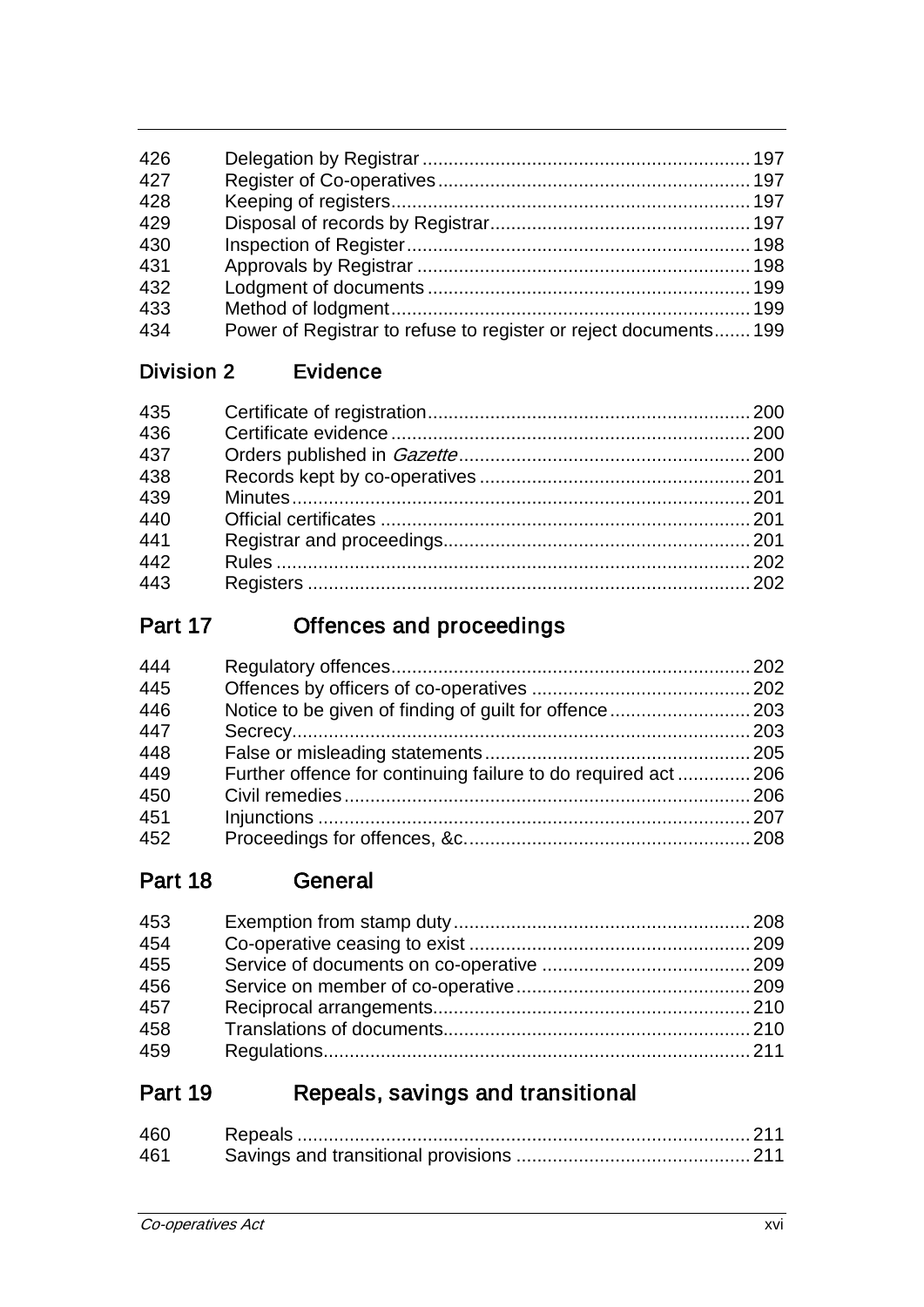| Schedule 1      | Matters for which rules must make<br>provision                    |
|-----------------|-------------------------------------------------------------------|
| Schedule 2      | Relevant interests, associates, related<br>bodies                 |
| Schedule 4      | Receivers, and other controllers, of<br>property of co-operatives |
| Schedule 5      | <b>Ordinances and Act repealed</b>                                |
| Schedule 6      | Savings and transitional                                          |
| <b>ENDNOTES</b> |                                                                   |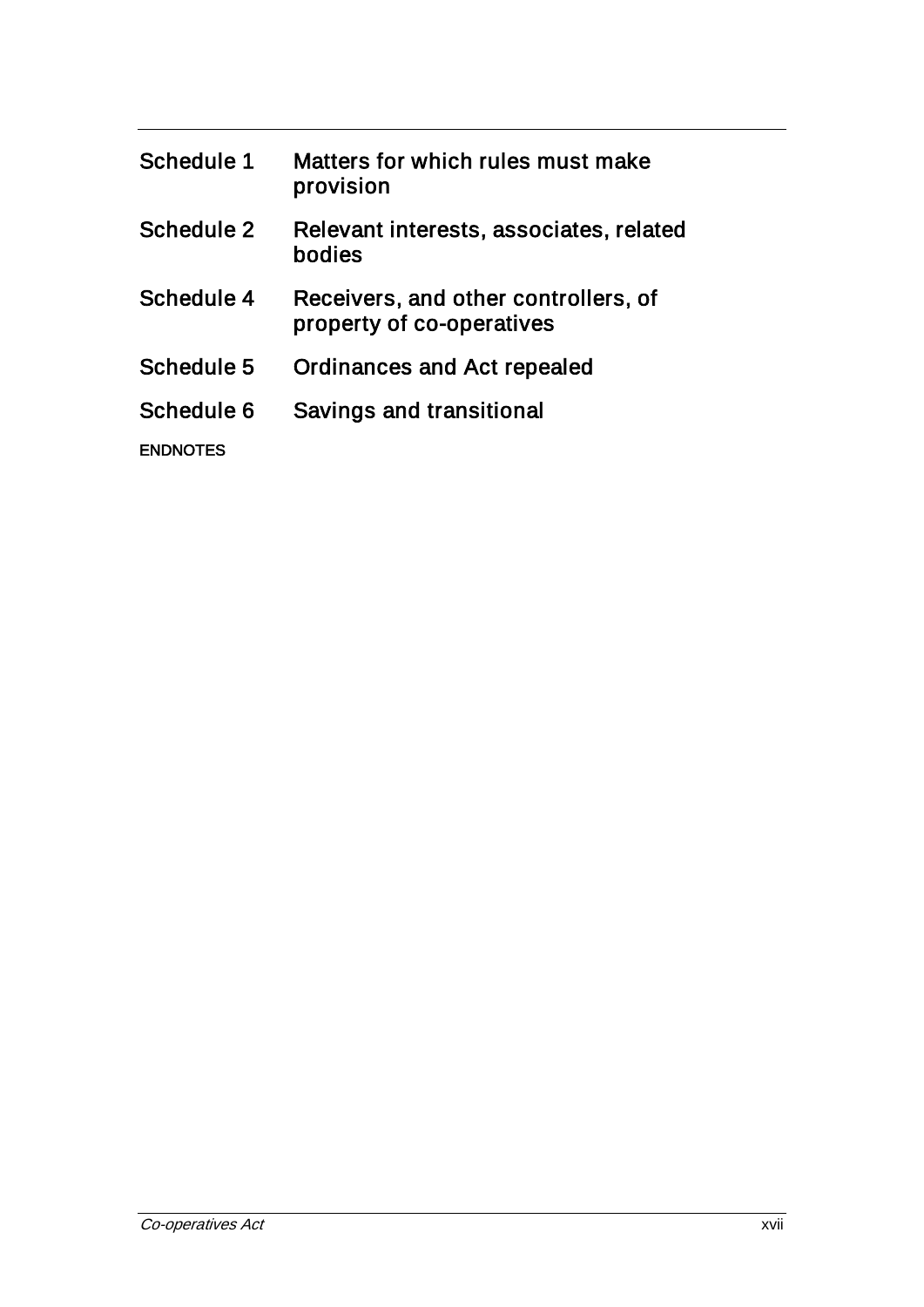## NORTHERN TERRITORY OF AUSTRALIA

\_\_\_\_\_\_\_\_\_\_\_\_\_\_\_\_\_\_\_\_

This reprint shows the Act as in force at 25 November 2011. Any amendments that commence after that date are not included.

\_\_\_\_\_\_\_\_\_\_\_\_\_\_\_\_\_\_\_\_

#### CO-OPERATIVES ACT

An Act to provide a legislative framework for the formation, registration and management of co-operatives that enables flexibility in the operation of co-operatives and promotes the development of co-operatives, and to repeal the Co-operative Societies Act and the Co-operative Trading Societies (Loans Guarantee) Act

### Part 1 Preliminary

#### Division 1 Introductory

#### 1 Short title

This Act may be cited as the *Co-operatives Act*.

#### 2 Commencement

This Act comes into operation on the date or dates fixed by the Administrator by notice in the Gazette.

#### 3 Objects

The objects of this Act are to:

- (a) enable the formation, registration and operation of co-operatives;
- (b) promote co-operative philosophy, principles, practices and objectives;
- (c) protect the interests of co-operatives, their members and the public in the operations and activities of co-operatives;
- (d) ensure that the directors of co-operatives are accountable for their actions and decisions to the members of co-operatives;
- (e) encourage and facilitate self-management by co-operatives at all levels; and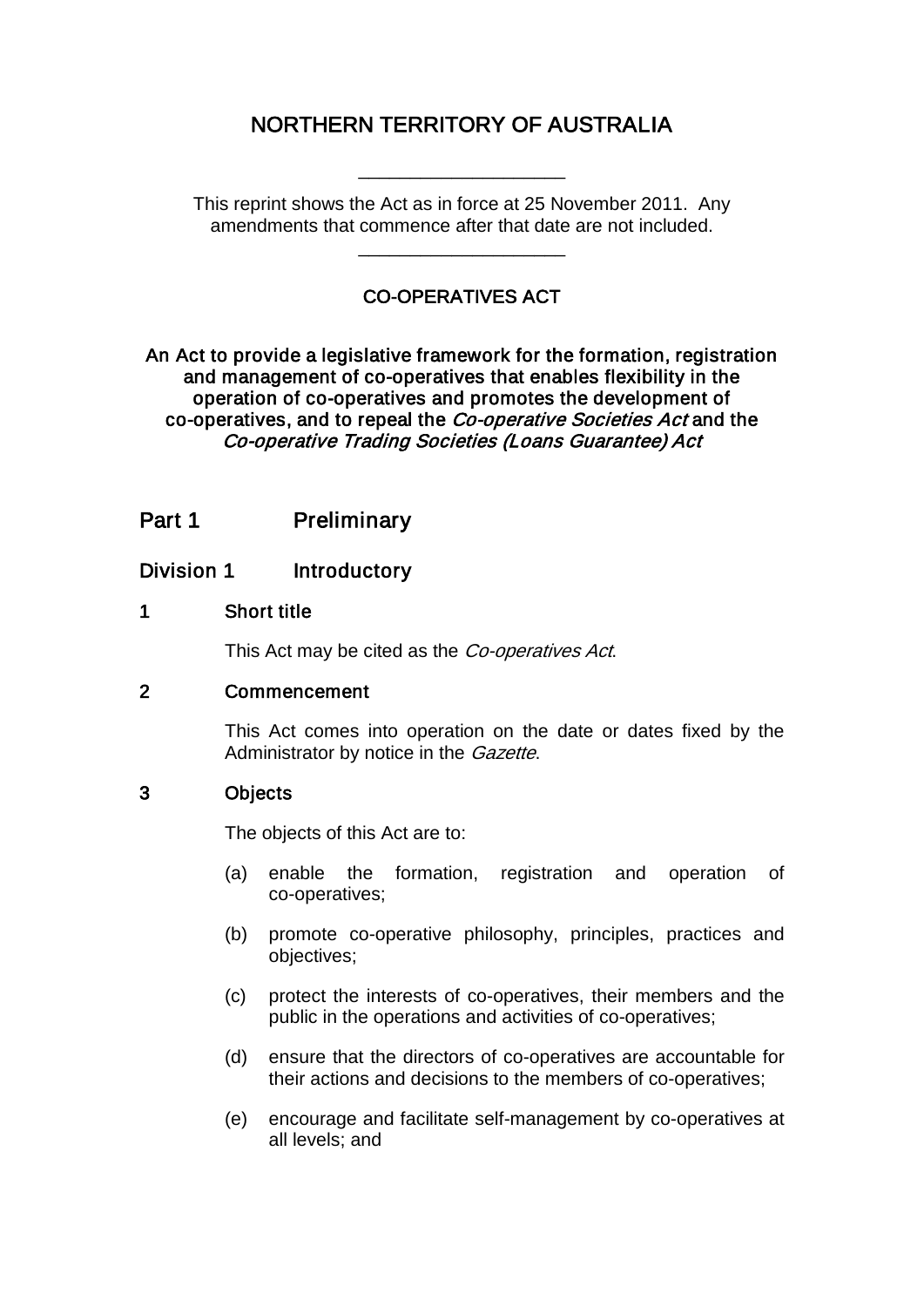(f) encourage the development, integration and strengthening of co-operatives at local, regional, national and international levels by supporting and fostering Territory, State and National peak organisations and co-operative instrumentalities.

#### Division 2 Interpretation

#### 4 Interpretation

(1) In this Act unless the contrary intention appears:

agreement means an agreement, arrangement or understanding:

- (a) whether formal or informal or partly formal and partly informal;
- (b) whether written or oral or partly written and partly oral; and
- (c) whether or not having legal or equitable force and whether or not based on legal or equitable rights.

alter, in relation to the rules of a co-operative, includes add to, substitute and rescind.

**associate** has the meaning given by Schedule 2.

**association** means an association registered under this Act.

**board** means the board of directors of a co-operative and includes a committee of management of a co-operative.

component co-operative means a member of an association.

co-operative means a body registered under this Act as a co-operative and includes an association or federation.

debenture means a document issued by a co-operative that evidences or acknowledges indebtedness of the co-operative in respect of money that is or may be deposited with or lent to the co-operative, whether constituting a charge on property of the co-operative or not and includes a unit of a debenture but does not include:

- (a) a cheque, order for the payment of money or bill of exchange;
- (b) a promissory note having a face value of not less than \$50,000; or
- (c) any other document of a class that is prescribed as exempt from this definition.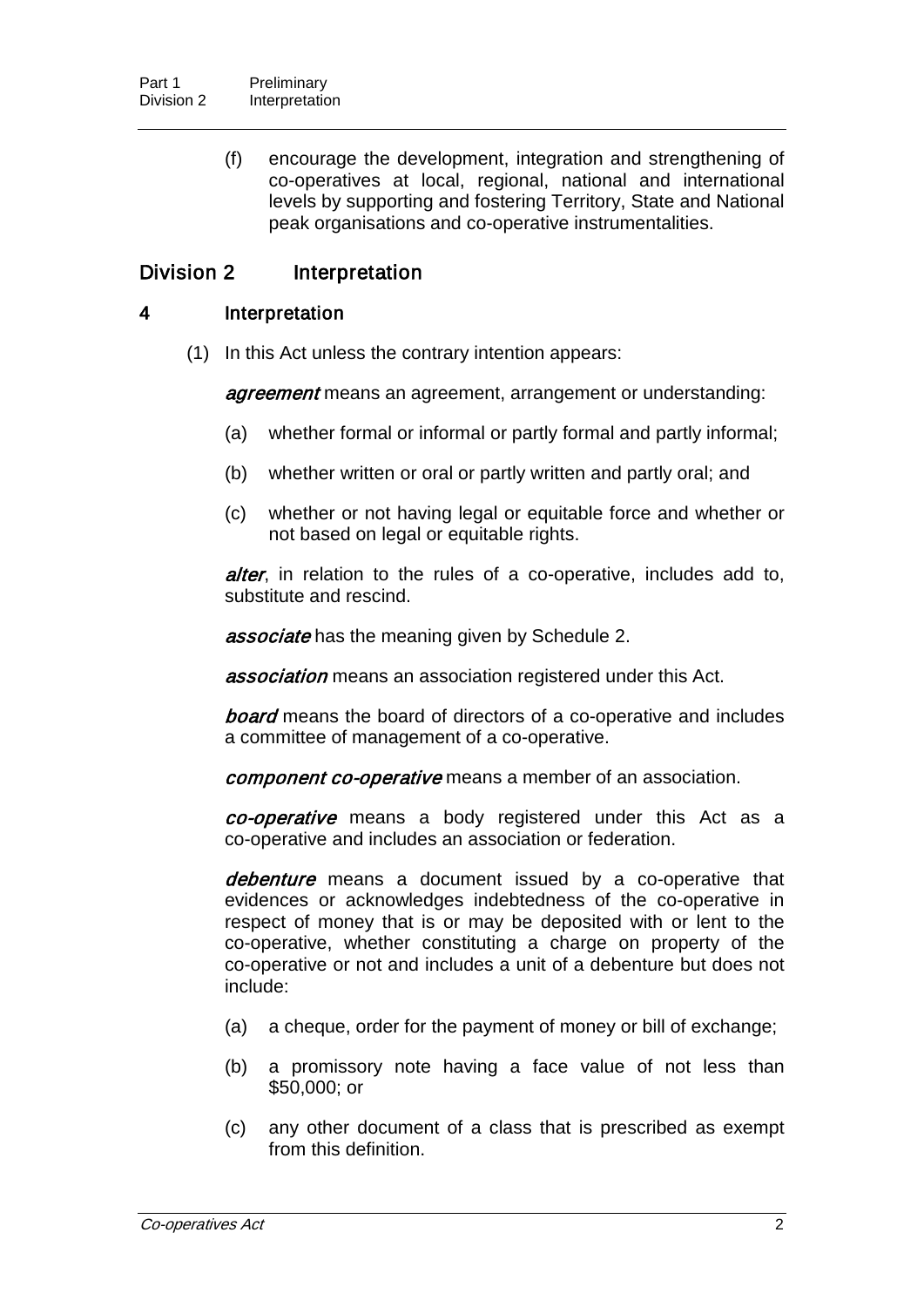deed of arrangement means a deed of arrangement executed under Part 5.3A of the Corporations Act 2001 as applying under this Act or such a deed as varied and in force from time to time.

deposit-taking co-operative means a co-operative that is permitted under section 254 to accept money on deposit.

director, in relation to a co-operative, includes:

- (a) a person who occupies or acts in the position of a director or member of the board of a co-operative, whether or not the person is called a director and whether or not the person is validly appointed or duly authorised to act in the position; and
- (b) a person in accordance with whose directions or instructions the directors or members of the board of directors of the co-operative are accustomed to act.

**federation** means a federation registered under this Act.

#### financial records includes:

- (a) invoices, receipts, orders for the payment of money, bills of exchange, cheques, promissory notes and vouchers;
- (b) documents of prime entry; and
- (c) working papers and other documents needed to explain:
	- (i) the methods by which financial statements are made up; and
	- (ii) adjustments to be made in preparing financial statements.

#### financial statements means:

- (a) a profit and loss statement;
- (b) a balance sheet;
- (c) a statement of cash flows; and
- (d) if required by the accounting standards under the Corporations Act 2001 applying under this Act  $-$  a consolidated profit and loss statement, balance sheet and statement of cash flows.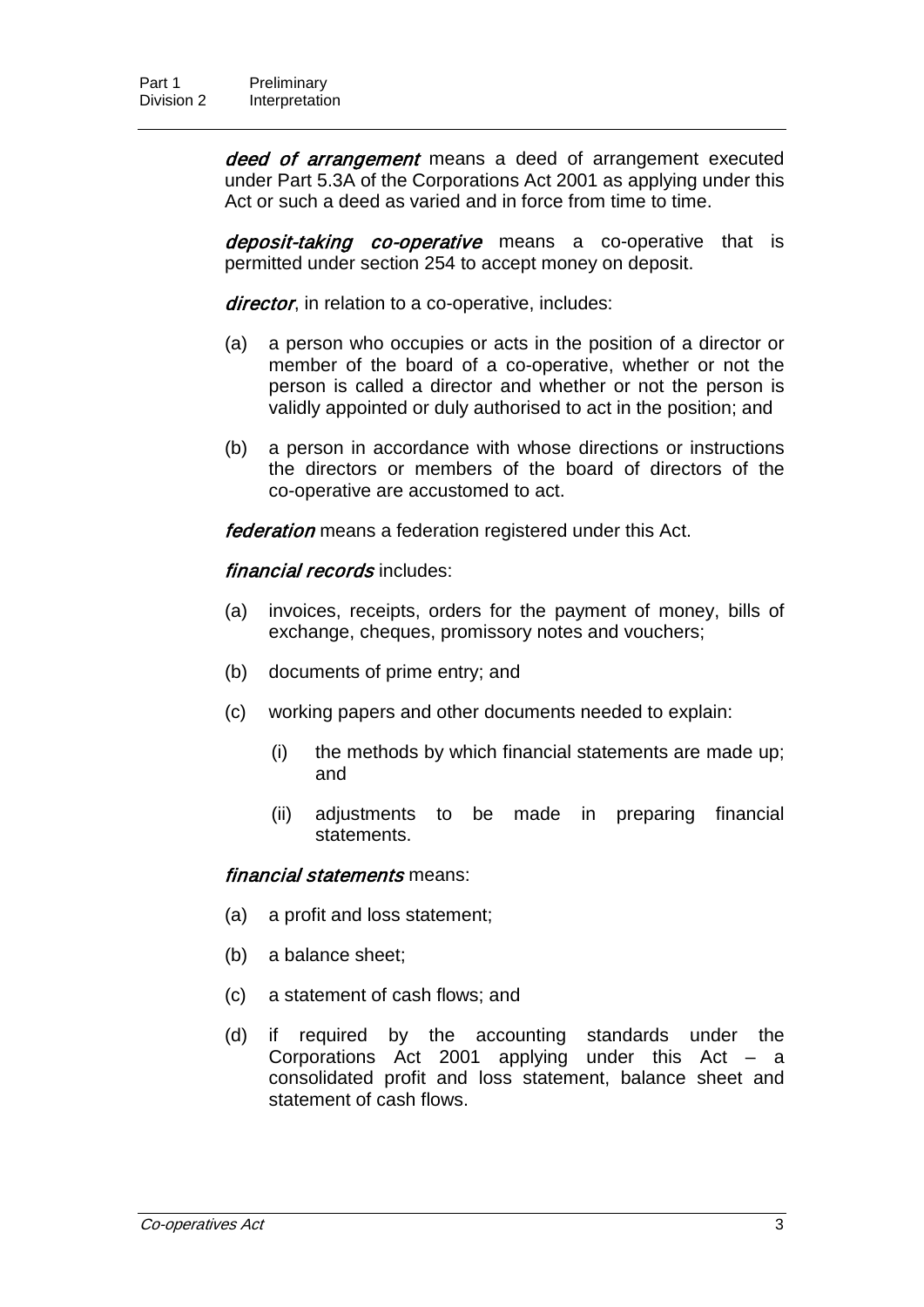foreign co-operative means a body corporate that is registered, incorporated or formed under, or subject to, a law in force outside the Territory (including outside Australia), that regulates co-operatives or organisations having attributes the same as or similar to co-operatives but does not include:

- (a) a body registered under the Corporations Act 2001; or
- (b) an authorised deposit-taking institution or a foreign ADI within the meaning of the Banking Act 1959 of the Commonwealth.

*inspector* means a person appointed as an inspector under Part 15.

model rules means the model rules approved by the Registrar under Part 5.

mortgage includes a lien, charge or other security over property.

non-trading co-operative means a non-trading co-operative within the meaning of section 15.

officer, in relation to a co-operative, means:

- (a) a director, secretary or employee of the co-operative;
- (b) a person who is concerned, or takes part, in the management of the co-operative, whether or not as a director;
- (c) a receiver and manager, appointed under a power contained in an instrument, of property of the co-operative;
- (d) an administrator of a deed of arrangement executed by the co-operative;
- (e) a liquidator or provisional liquidator appointed in a voluntary winding up of the co-operative;
- (f) an administrator of the co-operative appointed under:
	- (i) Part 5.3A of the Corporations Act 2001 as applying under this Act; or
	- (ii) Division 5 of Part 12 of this Act; or
- (g) a trustee or other person administering a compromise or arrangement made between the co-operative and another person.

primary activity has the meaning given by section 114.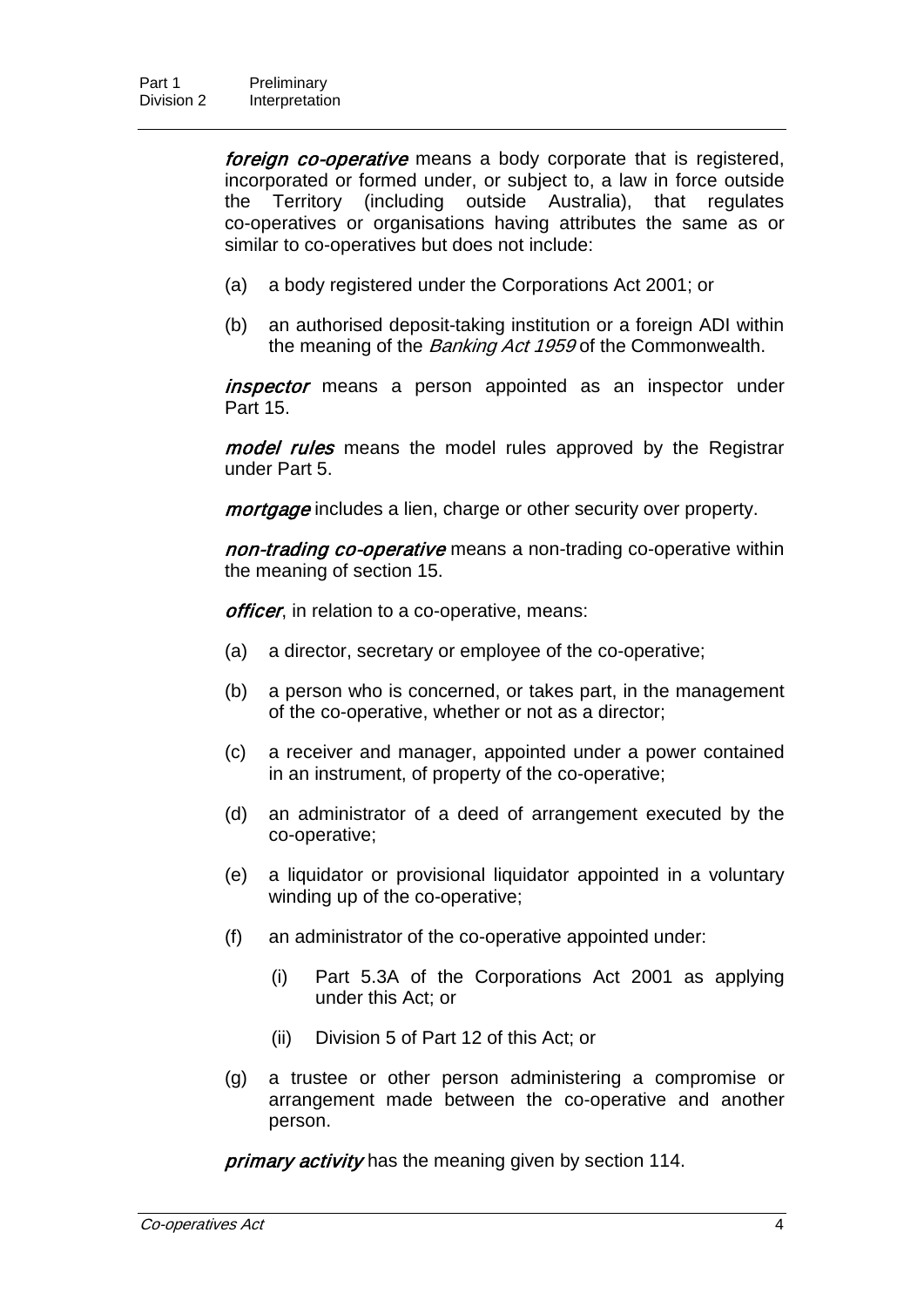principal executive officer, in relation to a co-operative or to a subsidiary of a co-operative, means the principal executive officer of the co-operative or subsidiary from time to time, by whatever name called, and whether or not that officer is a director or the secretary.

records includes books, financial records, financial statements, minutes, registers, deeds, writings, documents and other sources of information compiled, recorded or stored in written form or on microfilm, or by electronic process, or in any other manner or by any other means.

**Register** means the Register of Co-operatives established under Part 16.

Registrar means the person from time to time holding the office of Registrar of Co-operatives under this Act.

related (in the context of related bodies corporate) has the meaning given by Schedule 2.

relevant interest has the meaning given by Schedule 2.

rule means a registered rule of a co-operative from time to time in force.

seal in relation to a co-operative, means common seal or official seal.

share means a share in the share capital of a co-operative.

subordinated debt has the meaning given by section 257.

subsidiary has the same meaning as in the Corporations Act 2001.

surplus, in relation to a co-operative, means the excess of income over expenditure after making proper allowance for taxation expense, depreciation in value of the property of the co-operative and for future contingencies.

trading co-operative means a trading co-operative within the meaning of section 14.

- (2) In this Act:
	- (a) a reference to a function includes a reference to a power, authority and duty; and
	- (b) a reference to the exercise of a function includes, in relation to a duty, a reference to the performance of the duty.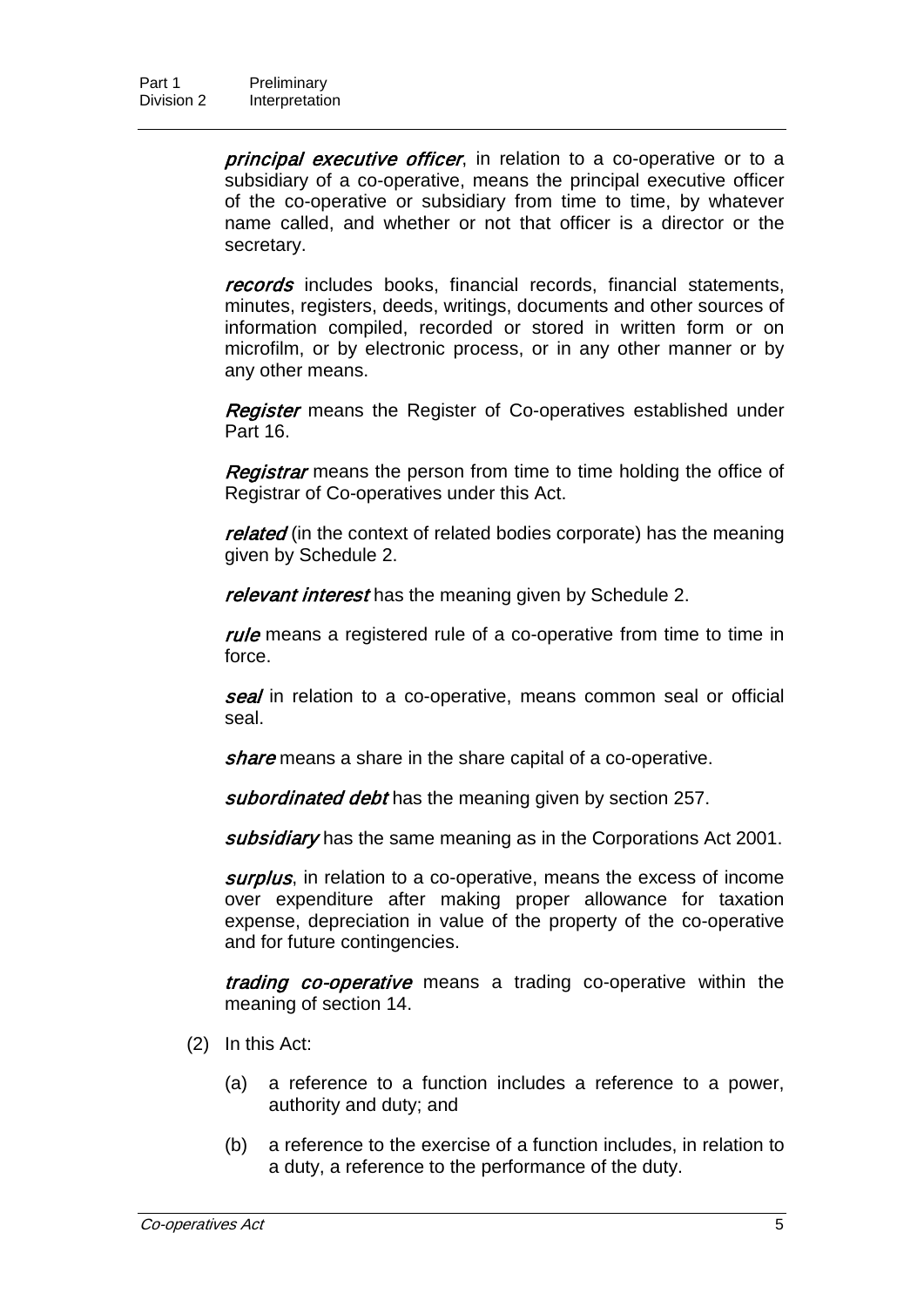#### 5 Qualified privilege

- (1) Where this Act provides that a person has qualified privilege in respect of an act, matter or thing, the person, in respect of that act matter or thing:
	- (a) has qualified privilege in proceedings for defamation; or
	- (b) is not, in the absence of malice on the person's part, liable to an action for defamation at the suit of a person.
- (2) In subsection (1), *malice* includes ill-will to the person concerned or any other improper motive.
- (3) Neither this section nor a provision of this Act that provides as mentioned in subsection (1) limits or affects any right, privilege or immunity that a person has, apart from this section or such a provision, as defendant in proceedings, or an action, for defamation.

#### Division 3 Co-operative principles

#### 6 Co-operative principles

The co-operative principles are the following principles:

1. Voluntary and open membership

Co-operatives are voluntary organisations, open to all persons able to use their services and willing to accept the responsibilities of membership, without gender, social, racial, political or religious discrimination.

2. Democratic member control

Co-operatives are democratic organisations controlled by their members, who actively participate in setting their policies and making decisions. Men and women serving as elected representatives are accountable to the membership. In primary co-operatives, members have equal voting rights (one member, one vote) and co-operatives at other levels are organised in a democratic manner.

3. Member economic participation

Members contribute equitably to, and democratically control, the capital of their co-operative. At least part of that capital is usually the common property of the co-operative. They usually receive limited compensation, if any, on capital subscribed as a condition of membership. Members allocate surpluses for any or all of the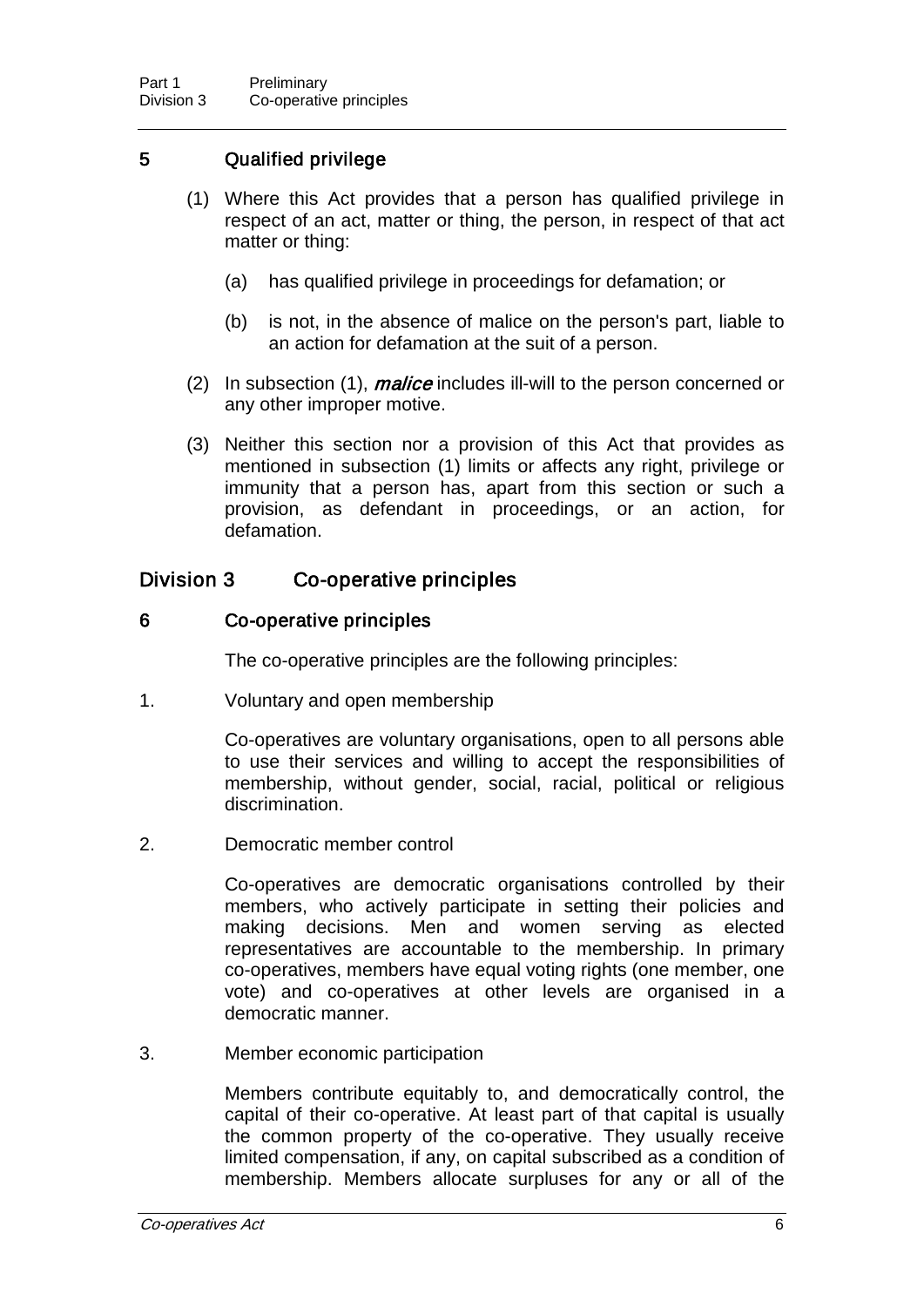following purposes: developing the co-operative, possibly by setting up reserves, part of which at least would be indivisible; benefiting members in proportion to their transactions with the co-operative; and supporting other activities approved by the membership.

4. Autonomy and independence

Co-operatives are autonomous, self-help organisations controlled by their members. If they enter into agreements with other organisations, including governments, or raise capital from external sources, they do so on terms that ensure democratic control by their members and maintain their co-operative autonomy.

5. Education, training and information

Co-operatives provide education and training for their members, elected representatives, managers and employees so they can contribute effectively to the development of their co-operatives. They inform the general public, particularly young people and opinion leaders, about the nature and benefits of co-operation.

6. Co-operation among co-operatives

Co-operatives serve their members most effectively and strengthen the co-operative movement by working together through local, national, regional and international structures.

7. Concern for the community

While focusing on member needs, co-operatives work for the sustainable development of their communities through policies accepted by their members.

#### 7 Interpretation to promote co-operative principles

In the interpretation of a provision of this Act or the Regulations, a construction that would promote co-operative principles is to be preferred to a construction that would not promote co-operative principles.

#### Division 4 Application of Corporations Act 2001 to co-operatives

#### 8 Definitions

In this Division:

**Corporations legislation** means the Corporations legislation to which Part 1.1A of the Commonwealth Act applies.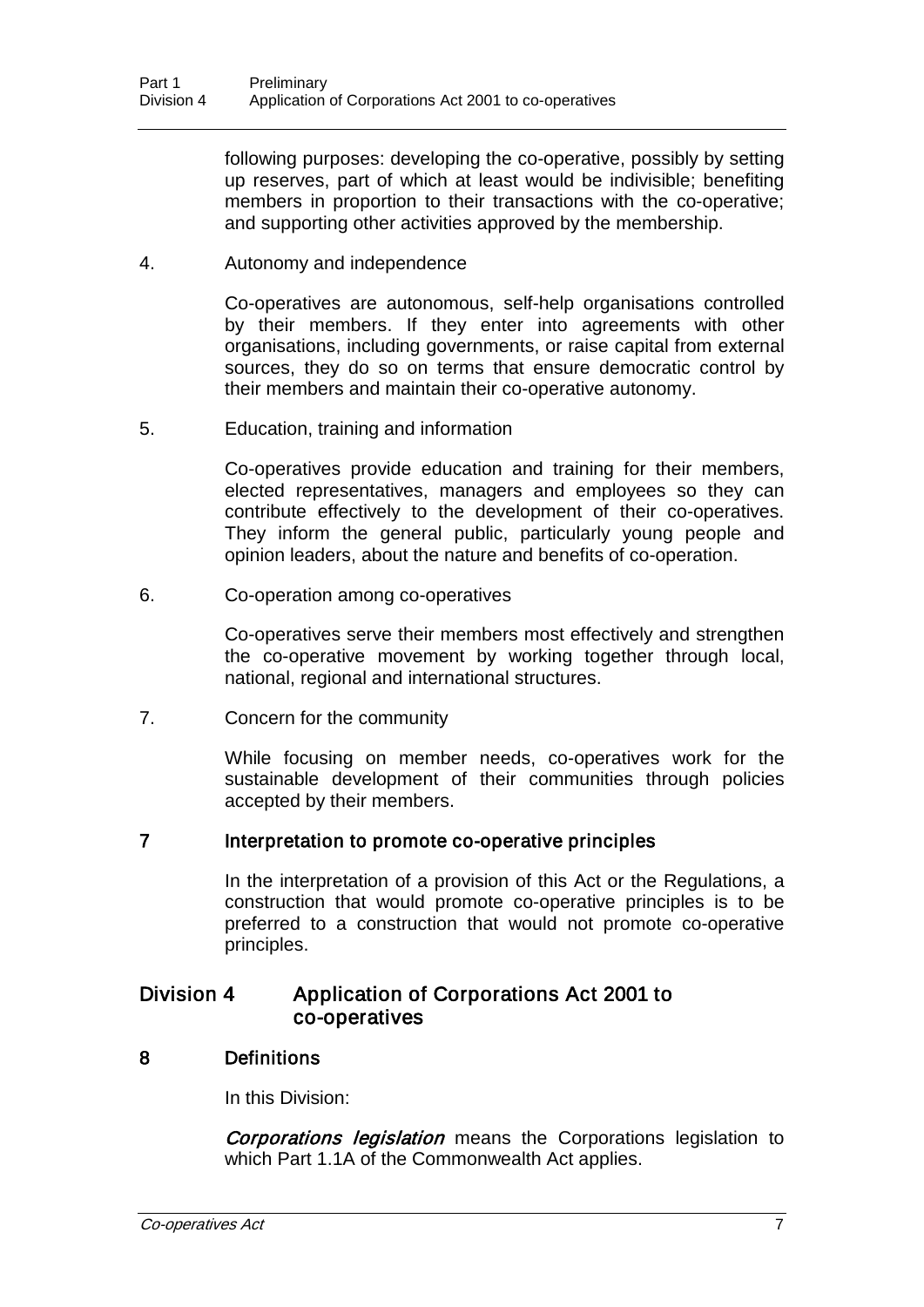excluded Corporations legislation provision means any provision of the Corporations legislation that does not apply to co-operatives as a law of the Commonwealth.

#### 9 Exclusion of operation of Corporations Act 2001

- (1) A co-operative is declared to be an excluded matter for the purposes of section 5F of the Corporations Act 2001 in relation to the whole of the Corporations legislation other than to the extent specified in subsections (2) and (2A).
- (2) Subsection (1) does not exclude the application of the following provisions of the Corporations legislation to co-operatives to the extent that those provisions would otherwise be applicable to them:
	- (a) provisions that relate to any matter that the Regulations provide is not to be excluded from the operation of the Corporations Act 2001;
	- (b) provisions that relate to the role of a co-operative in the formation of a company;
	- (c) provisions that relate to substantial shareholdings, by or involving a co-operative, in a company;
	- (d) provisions that confer or impose functions on a co-operative as a member, or former member, of a corporation;
	- (e) provisions that relate to dealings by a co-operative in securities of a body corporate, other than securities of the co-operative;
	- (f) provisions that confer or impose functions on a co-operative in its dealings with a corporation, not being dealings in securities of the co-operative;
	- (g) provisions that relate to securities of a co-operative, other than shares in, debentures of or deposits with a co-operative;
	- (h) provisions relating to derivatives;
	- (i) provision relating to:
		- (i) financial services licensees (as defined in section 761A of the Corporations Act 2001) whose licence covers dealing in, or providing advice about, securities; or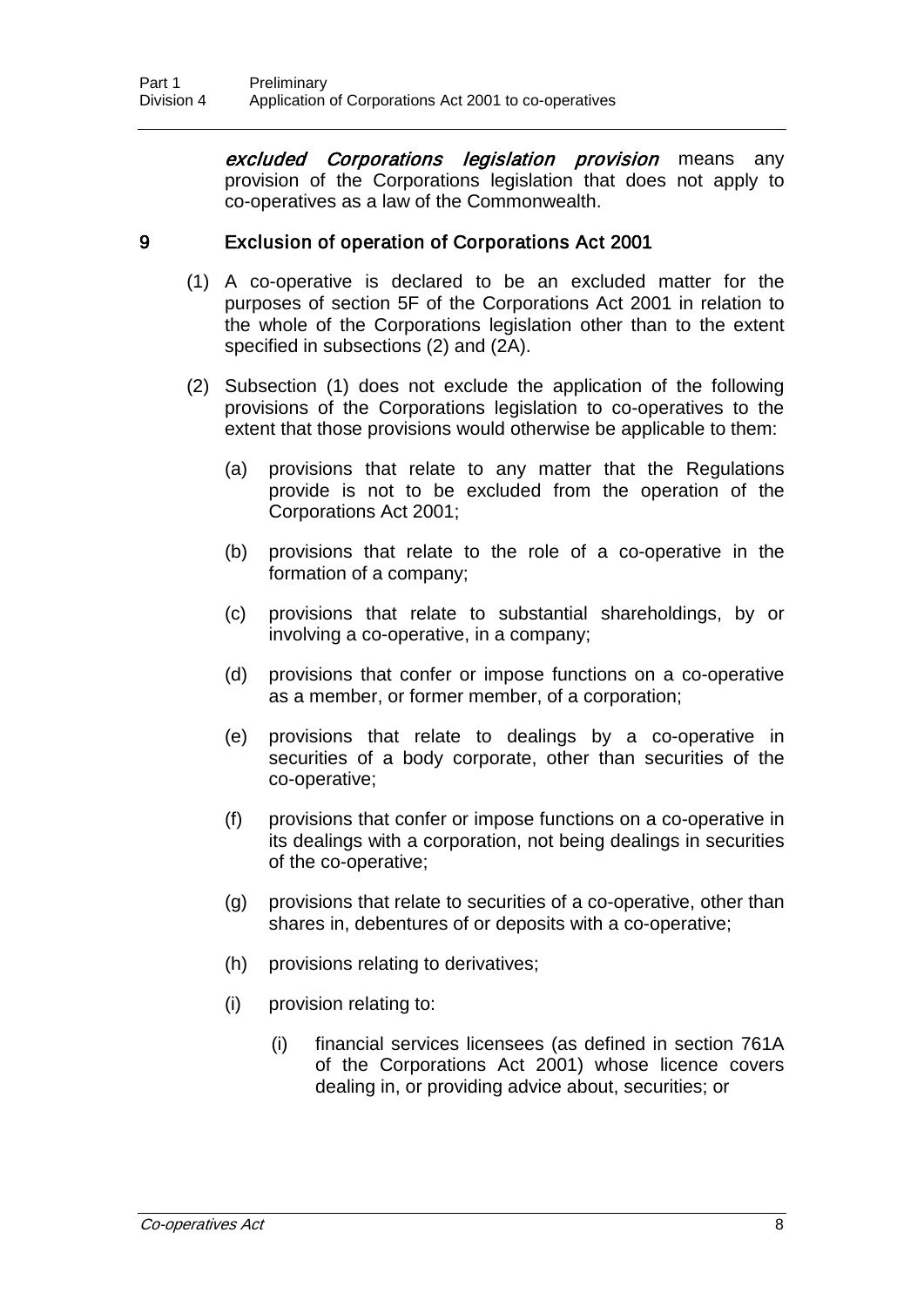- (ii) regulated principals (as defined in section 1430 of the Corporations Act 2001) when dealing in, or providing advice about securities as authorised by Part 10.2 Division 1 Subdivision D of that Act;
- (j) provisions relating to the carrying on of a financial services business (as defined in section 761A of the Corporations Act 2001) relating to securities;
- (k) provisions relating to financial statements, and audits of financial statements, of:
	- (i) financial services licensees (as defined in section 761A of the Corporations Act 2001) whose licence covers dealing in, or providing advice about, securities; or
	- (ii) regulated principals (as defined in section 1430 of the Corporations Act 2001) when dealing in, or providing advice about, securities as authorised by Part 10.2 Division 1 Subdivision D of that Act;
- (l) provisions relating to money and scrip of clients of:
	- (i) financial services licensees (as defined in section 761A of the Corporations Act 2001) whose licence covers dealing in, or providing advice about, securities; or
	- (ii) regulated principals (as defined in section 1430 of the Corporations Act 2001) when dealing in, or providing advice, about securities as authorised by Part 10.2 Division 1 Subdivision D of that Act;
- (m) provisions relating to registers of interests in securities.
- (2A) If a co-operative applies under section 301(a) to be incorporated under the Corporations Act 2001, that Act applies to the extent necessary for the co-operative to make the application and become incorporated under Chapter 5B of that Act.
	- (3) To remove doubt it is declared that subsection (1) does not operate to exclude the operation of the following provisions of the Corporations Act 2001 except in relation to shares in, debentures of or deposits with a co-operative:
		- (a) Part 1.2A (Disclosing entities);
		- (b) Chapter 2L (Debentures);
		- (c) Chapter 6D (Fundraising);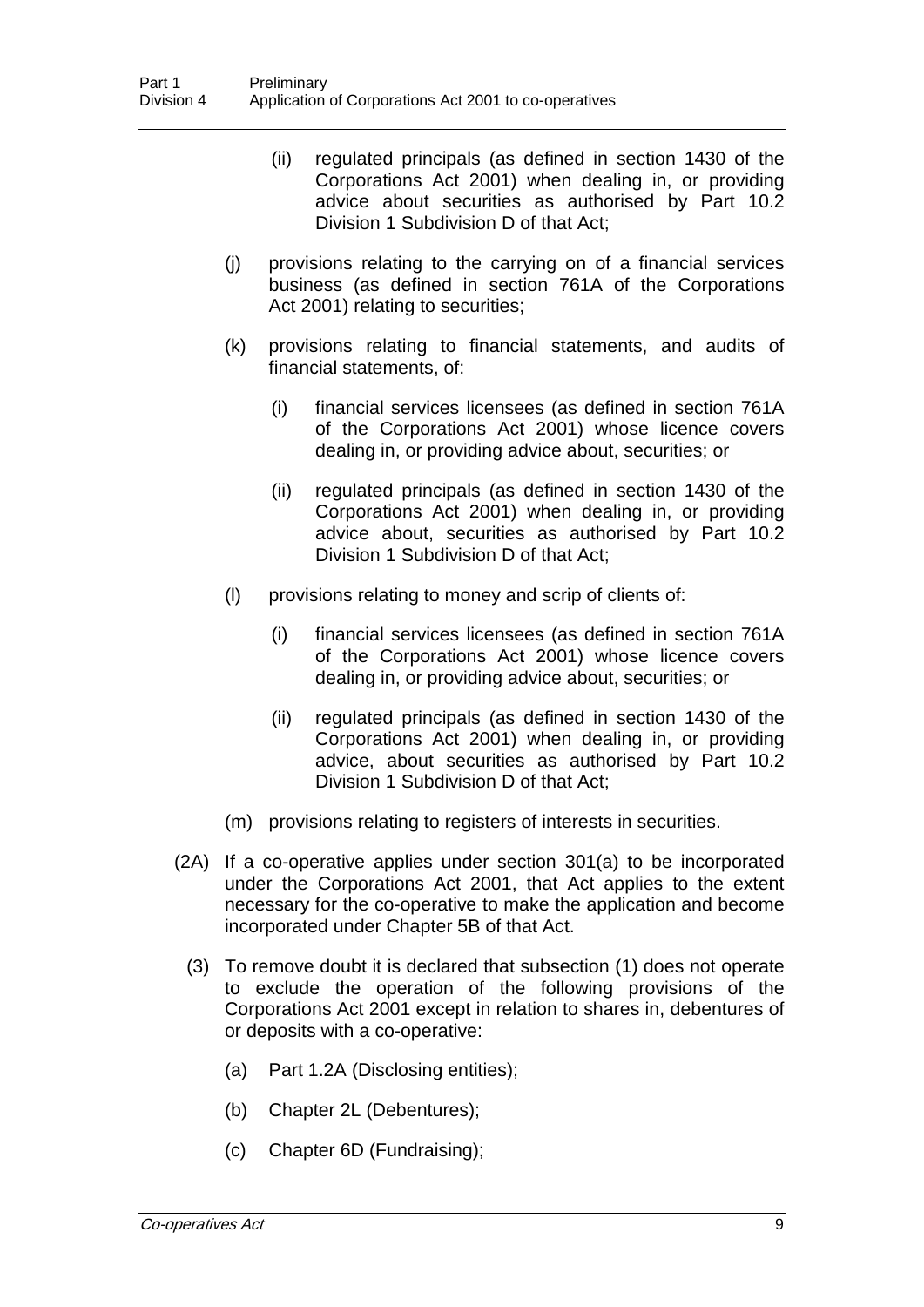(d) Part 7.10 (Market misconduct).

#### 10 Application of excluded Corporations legislation provisions by the Regulations

- (1) The Regulations may declare any matter relating to co-operatives to be an applied Corporations legislation matter for the purposes of Part 4 of the Corporations Reform (Northern Territory) Act 2001 in relation to any excluded Corporations legislation provision or provisions (with the modifications that are specified in the declaration).
- (2) Without limiting subsection (1), the Regulations may:
	- (a) specify modifications to the definitions and other interpretative provisions of the Corporations legislation relevant to any excluded Corporations legislation provision that is the subject of the declaration;
	- (b) provide for ASIC to exercise a function under any excluded Corporations legislation provision that is the subject of the declaration, but only if:
		- (i) ASIC is to exercise that function pursuant to an agreement of the kind referred to in section 11(8) or (9A)(b) of the Australian Securities and Investments Commission Act 2001 of the Commonwealth; and
		- (ii) ASIC is authorised to exercise that function under section 11 of the *Australian Securities and Investments* Commission Act 2001 of the Commonwealth;
	- (c) specify that a reference to ASIC in any excluded Corporations legislation provision that is the subject of the declaration is to be a reference to another person or body;
	- (d) identify any excluded Corporations legislation provision to which the declaration relates by reference to that provision as in force at a particular time; and
	- (e) specify a court (other than the Supreme Court) to exercise any function conferred on a court by any excluded Corporations legislation provision to which the declaration relates.
- (3) Words and expressions used in this section and also in Part 4 of the Corporations Reform (Northern Territory) Act 2001 have the same meaning as they have in that Part.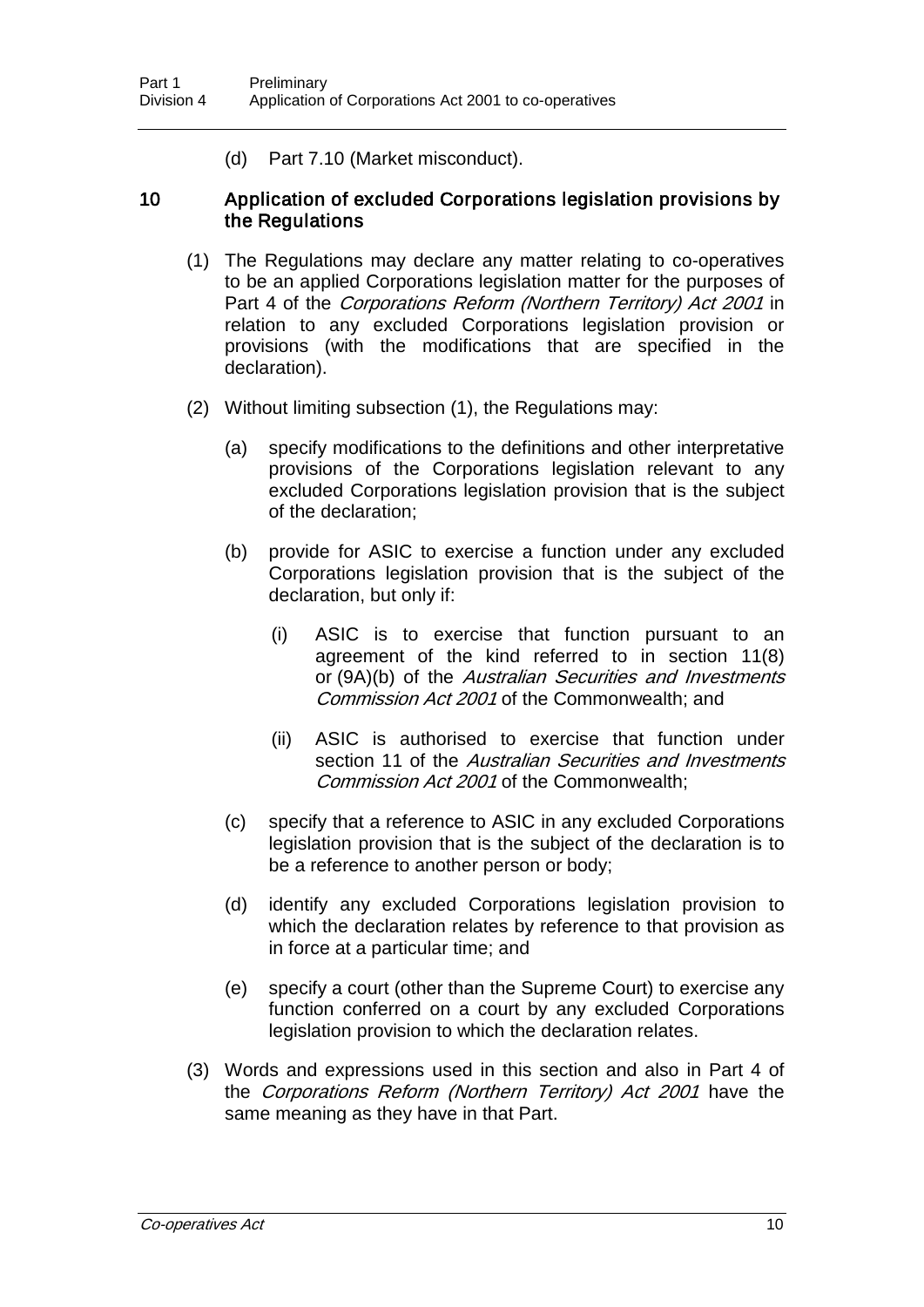#### 11 Modifications to applied provisions

- (1) If a provision of this Act declares a matter to be an applied Corporations legislation matter for the purposes of Part 4 of the Corporations Reform (Northern Territory) Act 2001 (declaratory **provision**) in relation to any provision of the Corporations legislation (*applied provision*), the declaratory provision is to be taken to specify the following modifications to the applied provisions:
	- (a) a reference to a constitution is to be read as a reference to the rules;
	- (b) a cross-reference to another provision of the Corporations Act 2001 is, if that cross-reference is not appropriate (because, for example, the provision cross-referred to is not among the applied provisions), to be read as a crossreference to the equivalent provision of this Act;
	- (c) a reference to the Gazette is to be read as a reference to the Government Gazette of the Territory;
	- (d) a reference to the Commonwealth is to be read as a reference to the Territory;
	- (e) provisions that are not relevant to co-operatives or that are incapable of application to co-operatives are to be ignored;
	- (f) modifications directed by the Registrar under subsection (2).
- (2) The Registrar may, by order published in the *Gazette*, give directions as to the modifications that are necessary or desirable for the effectual operation of applied provisions.
- (3) This section has effect subject to any specific requirements of provisions of this Act that apply provisions of the Corporations Act 2001.

### Part 2 Formation

#### Division 1 Types of Co-operatives

#### 13 Types of co-operatives

- (1) A body may be registered under this Act as a co-operative.
- (2) A co-operative may be either:
	- (a) a trading co-operative; or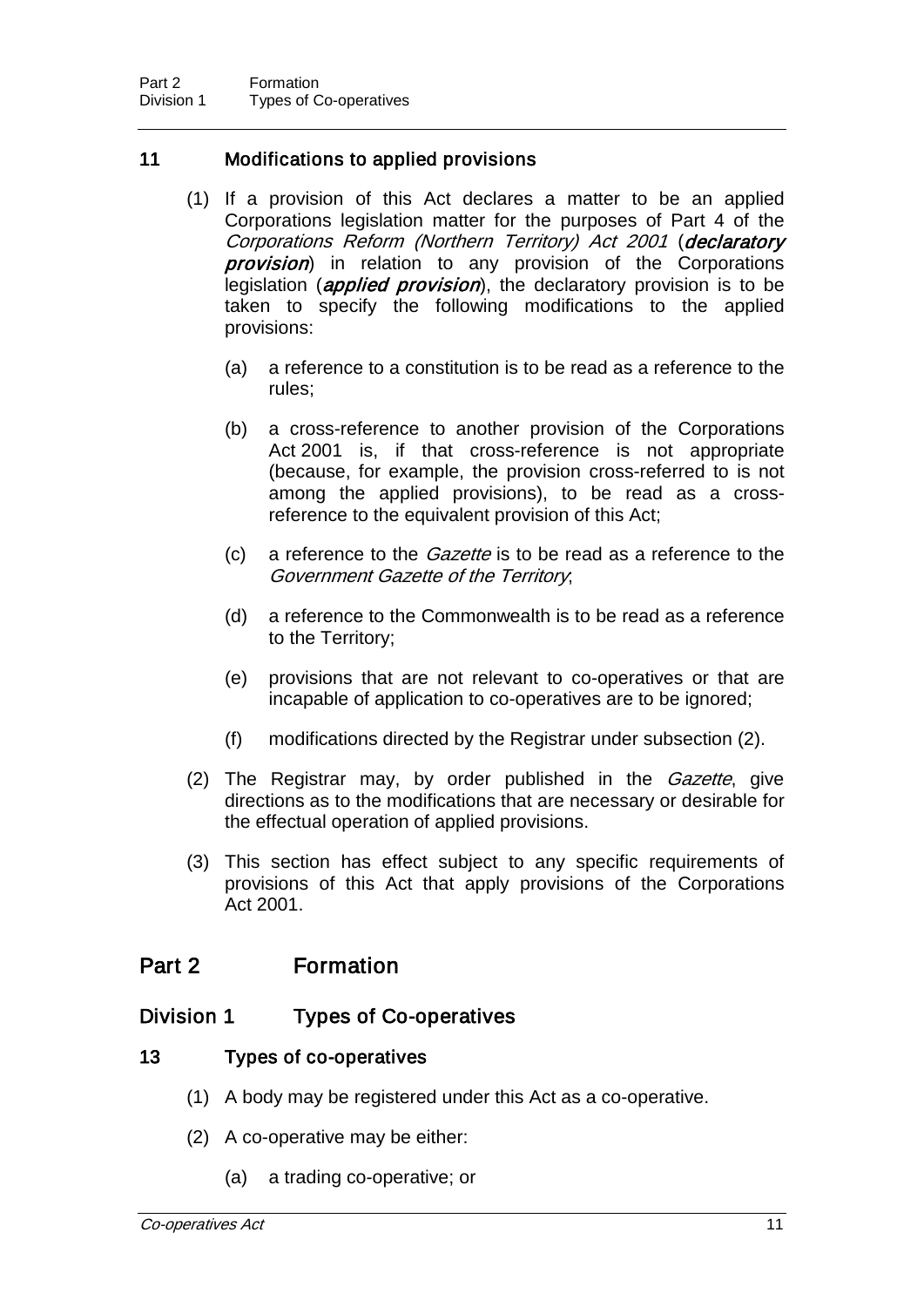(b) a non-trading co-operative.

#### 14 Trading co-operatives

- (1) A trading co-operative must have a share capital.
- (2) A trading co-operative is a co-operative that gives returns or distributions on surplus or share capital.
- (3) A trading co-operative must have a membership of:
	- (a) 2 or more co-operatives, in the case of an association;
	- (b) 2 or more associations, in the case of a federation; and
	- (c) 5 or more active members, in the case of any other trading co-operative.

#### 15 Non-trading co-operatives

- (1) A non-trading co-operative must not give returns or distributions on surplus or share capital to members other than the nominal value of shares (if any) at winding up.
- (2) A non-trading co-operative may or may not have a share capital.
- (3) A non-trading co-operative must have a membership of:
	- (a) 2 or more co-operatives, in the case of an association;
	- (b) 2 or more associations, in the case of a federation; and
	- (c) 5 or more active members, in the case of any other non-trading co-operative.

#### Division 2 Formation meeting

#### 16 Formation meeting

- (1) Before a proposed co-operative (other than an existing body corporate) can be registered, a formation meeting must be held in accordance with this section.
- (2) At the formation meeting:
	- (a) in the case of a proposed trading co-operative, a disclosure statement approved under section 17 must be presented to the meeting;
	- (b) the proposed rules of the co-operative approved under section 18 in respect of the proposed co-operative, and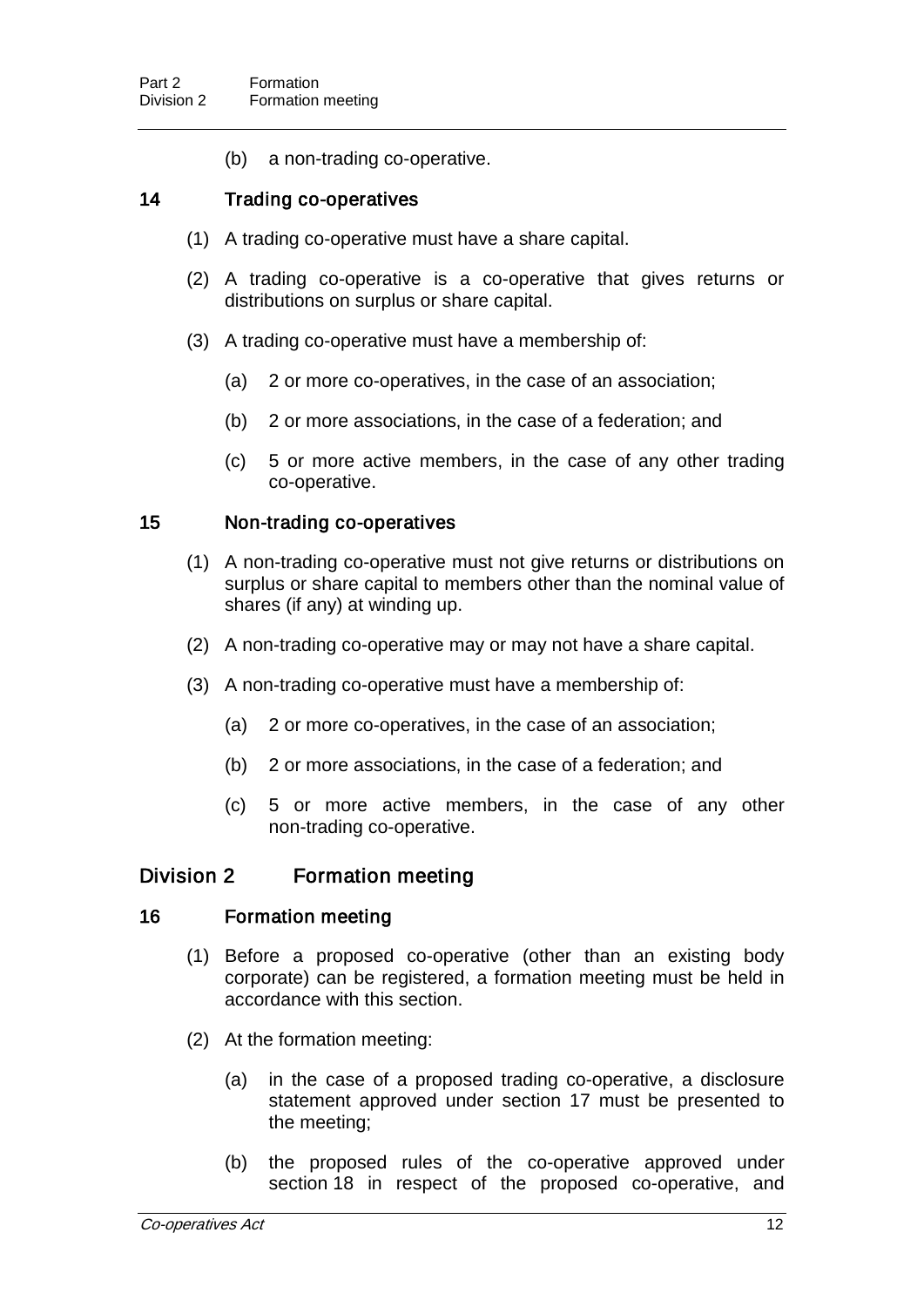including active membership provisions in accordance with Part 6, must be passed by two-thirds of the proposed members of the proposed co-operative attending the meeting;

- (c) the proposed members of the proposed co-operative must sign the application for membership that must be in a form approved by the Registrar;
- (d) the proposed members must elect the first directors of the proposed co-operative in accordance with the proposed rules; and
- (e) the proposed members must authorise a person:
	- (i) to apply to the Registrar for registration of the proposed co-operative; and
	- (ii) to do any act or thing necessary to have the proposed co-operative registered.
- (3) The formation meeting must be held by:
	- (a) not less than 2 suitably qualified co-operatives, in the case of an association;
	- (b) not less than 2 suitably qualified associations, in the case of a federation; and
	- (c) not less than 5 persons suitably qualified to be members of the proposed co-operative in the case of any other co-operative.
- (4) For the purposes of subsection (3), a person is suitably qualified to be a member if:
	- (a) there are reasonable grounds to believe the person will be an active member of the proposed co-operative;
	- (b) in the case of a natural person, the person has attained the age of 18; and
	- (c) the person satisfies any other requirements for membership set out in the proposed rules.
- (5) Each co-operative forming a proposed association and each association forming a proposed federation may be represented at the formation meeting by one person.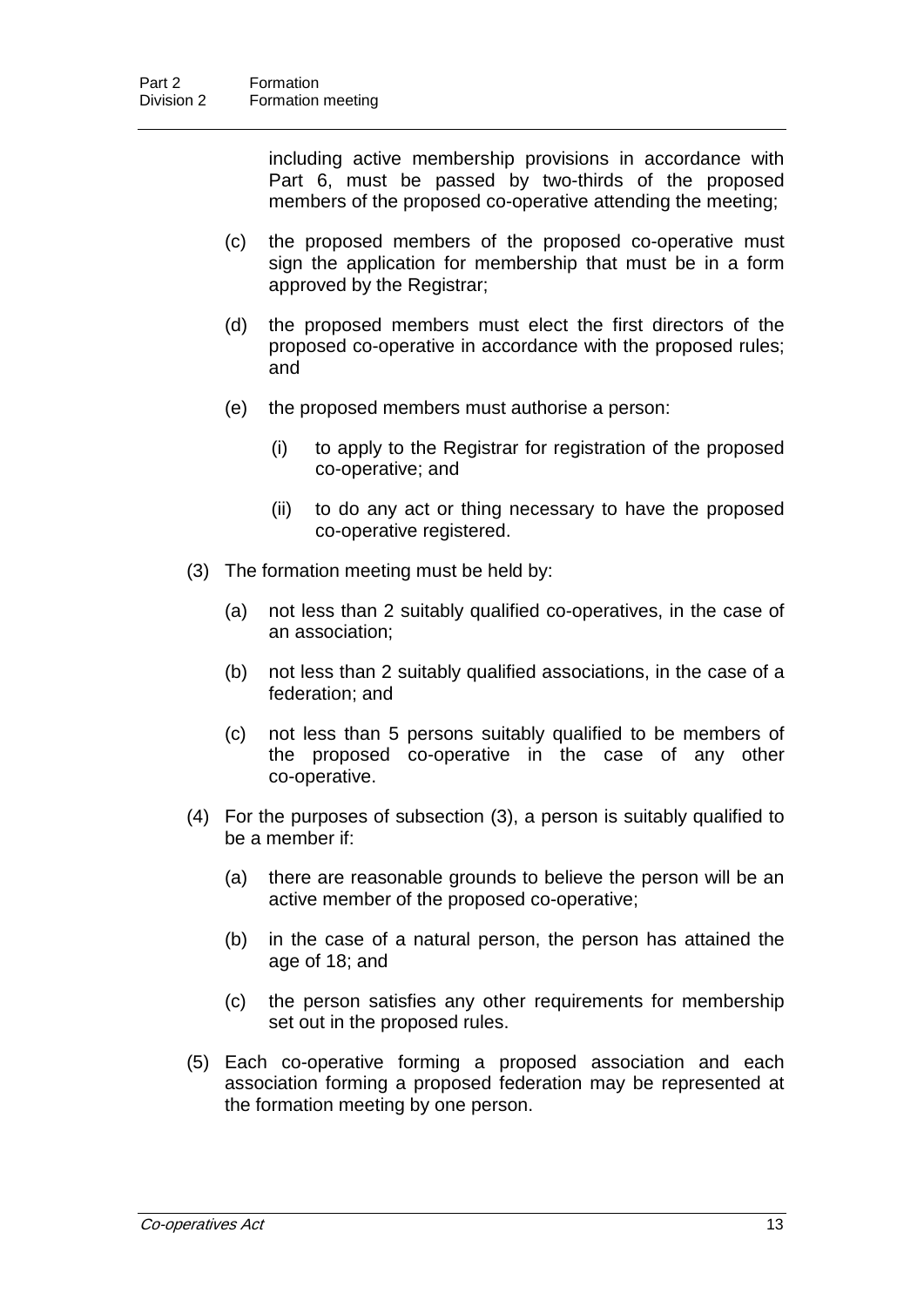#### Division 3 Approval of disclosure statement and rules

#### 17 Approval of disclosure statement

- (1) A draft disclosure statement of a proposed trading co-operative must be submitted to the Registrar at least 28 days (or such shorter period as the Registrar may allow in a particular case) before the formation meeting is due to be held.
- (2) The disclosure statement must contain the information necessary to ensure that prospective members are adequately informed of the nature and extent of a person's financial involvement or liability as a member of the co-operative including so far as applicable:
	- (a) the estimated costs of formation;
	- (b) the nature of the proposed membership of the co-operative;
	- (c) the rights and liabilities attaching to shares in the proposed (including the capital required for the co-operative);
	- (d) the projected income and expenditure of the co-operative for its first year of operation;
	- (e) information about any contracts required to be entered into by the co-operative; and
	- (f) any other information that the Registrar directs.
- (3) The disclosure statement must not include a statement purporting to be made by an expert or to be based on a statement made by an expert unless:
	- (a) the expert has given, and has not withdrawn, the expert's written consent to the submission of the disclosure statement with the statement included in the form and context in which it is included; and
	- (b) there appears in the disclosure statement a statement that the expert has given, and has not withdrawn, the expert's consent.
- (4) The Registrar may:
	- (a) approve the draft statement as submitted;
	- (b) approve a different statement to that submitted; or
	- (c) refuse to approve the statement.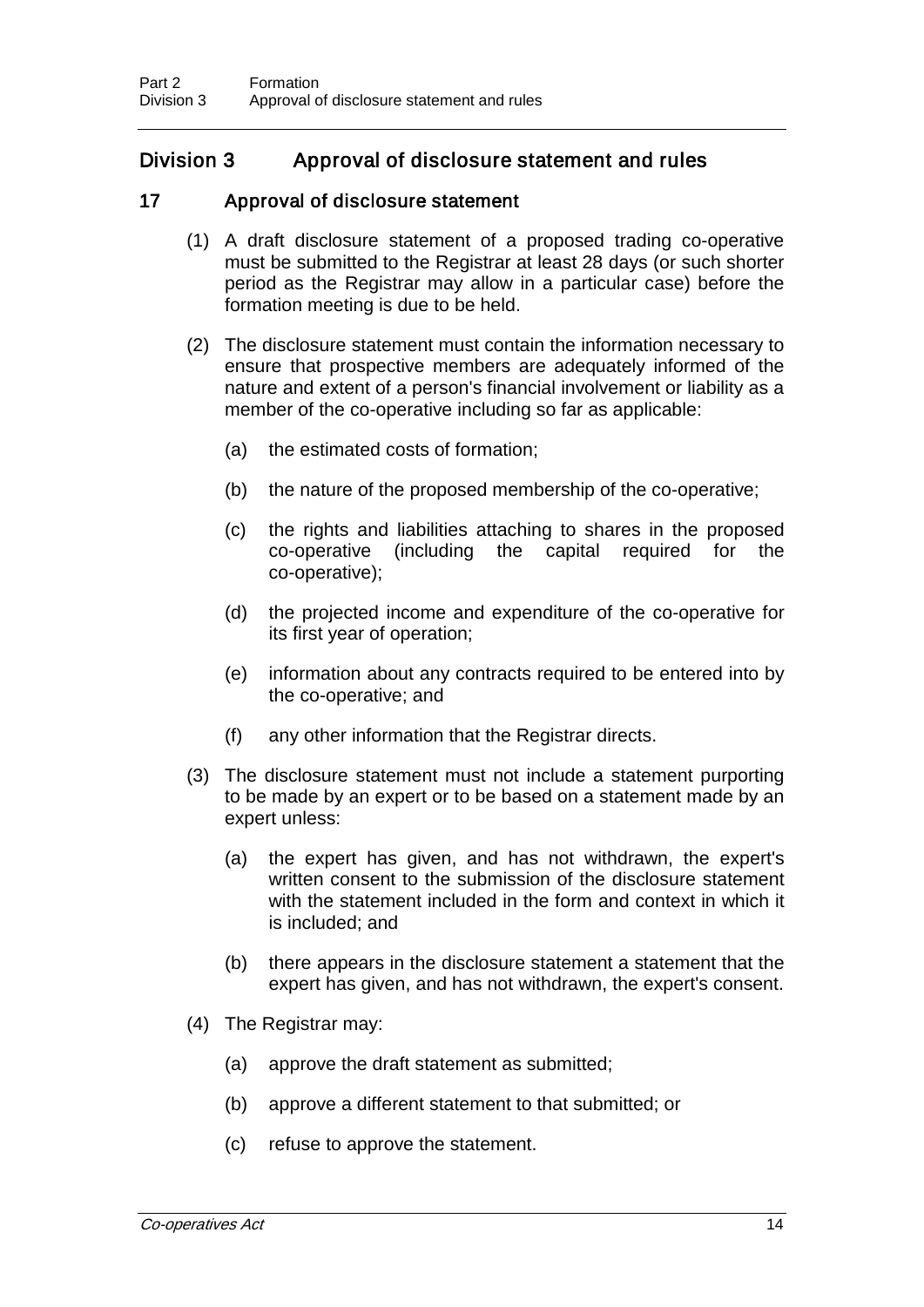- (5) Approval may be given at any time before the formation meeting is held.
- (6) Subject to subsection (7), the Registrar approves of a disclosure statement by giving notice of the approval of the statement to the person who submitted the draft statement to the Registrar.
- (7) The Registrar is to be considered to have approved the disclosure statement as submitted to the Registrar unless at least 5 days before the formation meeting is due to be held:
	- (a) the Registrar gives notice of approval of a different disclosure statement;
	- (b) the Registrar gives notice to the person who submitted the draft statement that the Registrar is still considering the matter; or
	- (c) the Registrar gives notice of refusal to approve the disclosure statement.
- (8) A notice under this section must be in writing.

#### 18 Approval of rules

- (1) A draft of the rules proposed for the co-operative (including active membership provisions in accordance with Part 6) must be submitted to the Registrar at least 28 days (or such shorter period as the Registrar may allow in a particular case) before the formation meeting is due to be held.
- (2) The proposed rules must:
	- (a) be in accordance with section 102;
	- (b) be in a form that may reasonably be approved; and
	- (c) if the rules contain any alterations of the model rules, be accompanied by a statement setting out the alterations and the reasons for the alterations.
- (3) If the rules do not make provision for any matter included in the model rules, the Registrar may approve the relevant provisions of the model rules as rules of the co-operative.
- (4) The Registrar may:
	- (a) approve the rules as submitted;
	- (b) approve different rules to those submitted; or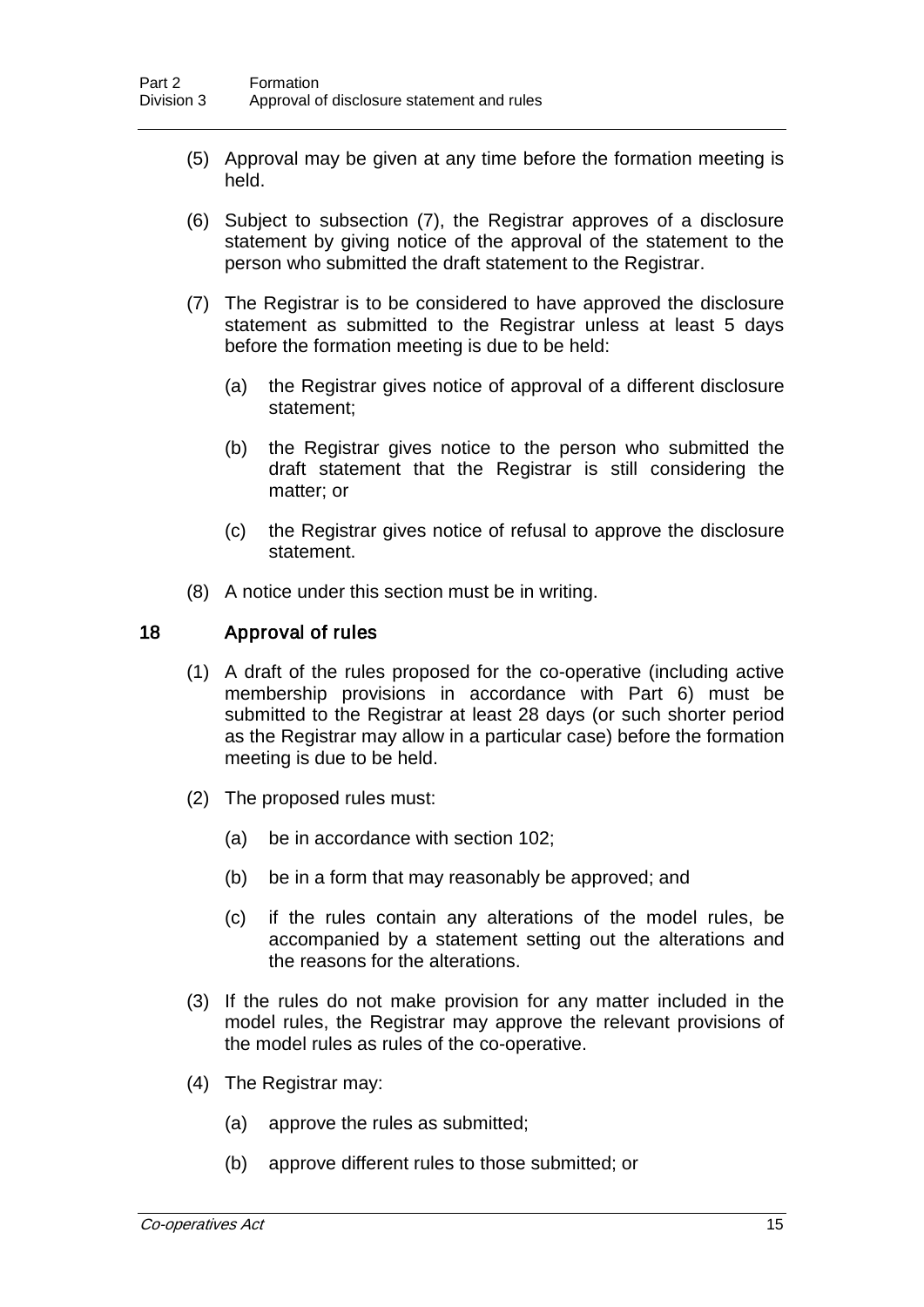- (c) refuse to approve the rules.
- (5) The Registrar approves of the rules by giving written notice of the approval of the rules to the person who submitted the draft alterations to the Registrar.
- (6) The Registrar must give written notice of the refusal to approve the rules to the person who submitted the rules to the Registrar.

#### Division 4 Registration of proposed co-operative

#### 19 Application for registration of proposed co-operative

- (1) An application for registration of a proposed co-operative (other than an existing body corporate) must:
	- (a) be made in the form approved by the Registrar;
	- (b) be accompanied by the prescribed fee;
	- (c) be signed by:
		- (i) at least 2 directors, in the case of an association or federation; and
		- (ii) at least 5 suitably qualified members, including 2 directors elected at the formation meeting, in the case of any other proposed co-operative; and
	- (d) be accompanied by:
		- (i) 2 copies of the proposed rules signed and certified by the persons who acted as chairperson and secretary at the formation meeting;
		- (ii) in the case of a proposed trading co-operative, a copy of the disclosure statement presented to the formation meeting signed and certified by the persons who acted as chairperson and secretary at the formation meeting;
		- (iii) a statement listing the name, address, occupation and place and date of birth of each director; and
		- (iv) any other particulars that the Registrar may require in a particular case.
- (2) The application must be lodged with the Registrar within 2 months after closure of the formation meeting for the proposed co-operative or within such extended period as the Registrar may allow.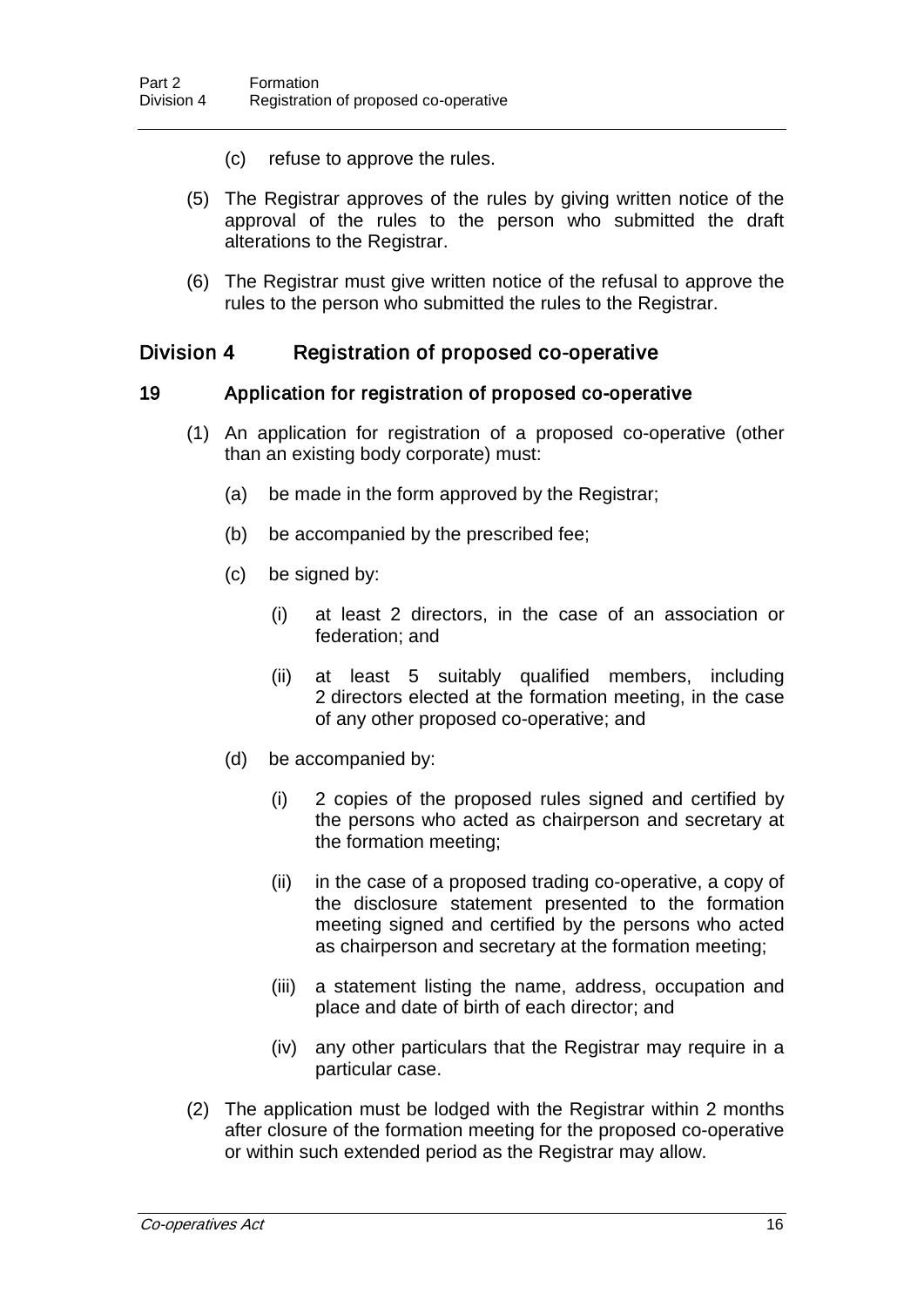#### 20 Registration of co-operative

- (1) When an application is made under this Division for registration of a proposed co-operative, the Registrar must register the co-operative and its rules if satisfied that the requirements for registration of the co-operative have been met.
- (2) The requirements for registration of a co-operative under this Division are as follows:
	- (a) the proposed rules of the proposed co-operative must be the rules approved by the Registrar under section 18;
	- (b) the requirements of this Act and the Regulations must have been complied with in respect of the proposed co-operative and compliance must be likely to continue;
	- (c) the proposed co-operative must be designed to function in accordance with the co-operative principles or, if it is not designed to function entirely in accordance with the co-operative principles, the Registrar must be satisfied that there are special reasons why the co-operative should be registered under this Act;
	- (d) there must be no reasonable cause for refusing registration of the proposed co-operative.
- (3) If the Registrar is not satisfied that the requirements for registration of the co-operative have been met the Registrar may refuse to register the co-operative and its rules.

#### 21 Incorporation and certificate of registration

- (1) The incorporation of the co-operative takes effect on the registration of the co-operative.
- (2) On the registration of the co-operative, the Registrar must issue a certificate of registration.

#### Division 5 Registration of an existing body corporate

#### 22 Existing body corporate can be registered

A body corporate (other than a co-operative deemed to be registered under this Act) may apply to the Registrar to be registered as a co-operative under this Act if, before or after the commencement of this Act, the body corporate was:

(a) incorporated or registered or deemed to be registered under the Corporations Act 2001; or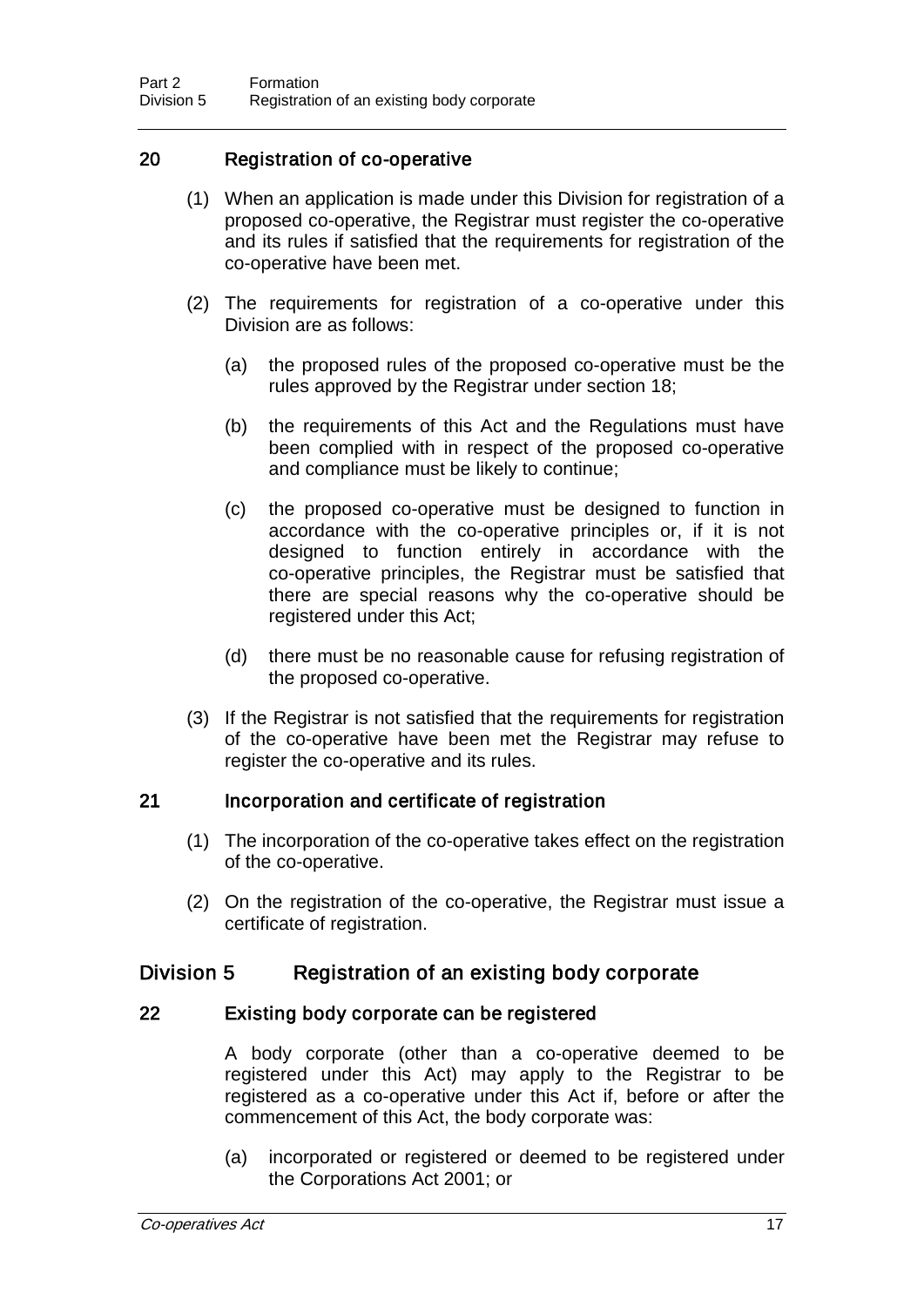(b) incorporated or registered under any other Act relating to the incorporation or registration of bodies corporate.

#### 23 Formation meeting

- (1) Before applying for registration as a co-operative, the body corporate must pass a special resolution in accordance with its constitution or rules approving of:
	- (a) the proposed registration; and
	- (b) any alterations of its existing constitution or rules necessary to enable the body corporate to comply with this Act.
- (2) At the meeting to pass the special resolution:
	- (a) the proposed rules of the proposed co-operative approved under section 18, and including active membership provisions in accordance with Part 6, must also be passed by special resolution; and
	- (b) in the case of a proposed trading co-operative, a disclosure statement approved under section 17 must be presented to the meeting.

#### 24 Application for registration

An application for registration must be:

- (a) in the form approved by the Registrar;
- (b) accompanied by the prescribed fee; and
- (c) accompanied by:
	- (i) a declaration in writing signed by the directors or the committee of management of the body corporate stating that at a meeting of the directors or committee they formed the opinion that the body corporate will be able to pay its debts as they fall due;
	- (ii) a report in the form approved by the Registrar as to the affairs of the body corporate and showing its assets and liabilities, made up to the latest practicable date before the application;
	- (iii) a copy of the constitution or rules of the body corporate in force at the date of the application;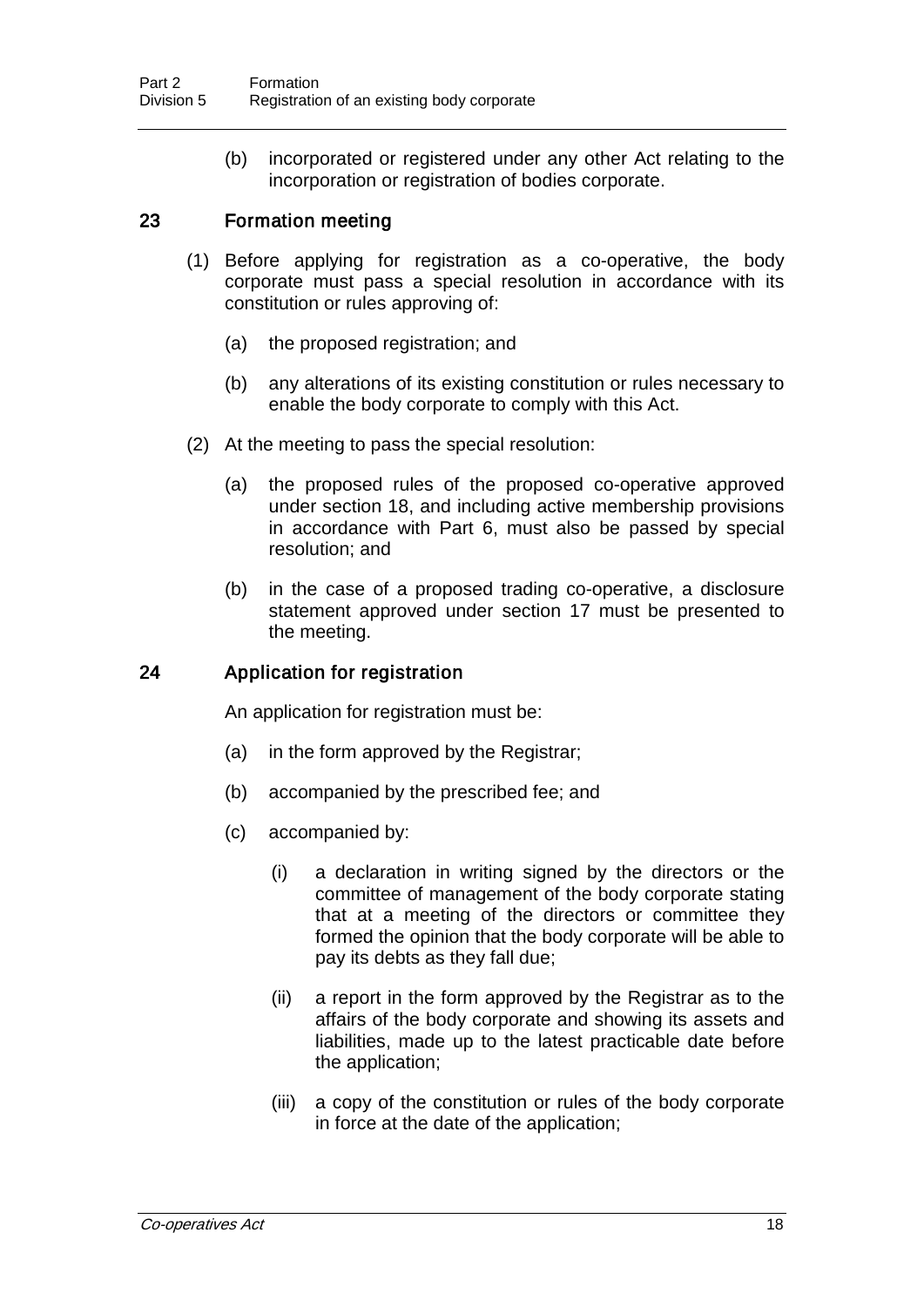- (iv) 2 copies of the proposed rules of the co-operative, as provided for by the special resolution;
- (v) in the case of a proposed trading co-operative, a copy of the disclosure statement presented to the meeting held under section 23 and signed and certified by the directors or committee of management of the body corporate;
- (vi) a list containing the name, address, occupation and place and date of birth of each director;
- (vii) evidence to the satisfaction of the Registrar of the incorporation of the existing body corporate; and
- (viii) any other particulars that the Registrar may require in a particular case.

#### 25 Requirements for registration

- (1) When an application is made for registration of a co-operative under this Division, the Registrar must register the body corporate as a co-operative under this Act and register its rules under this Act if the Registrar is satisfied that the requirements for registration of the co-operative have been met.
- (2) The requirements for registration of a co-operative under this Division are as follows:
	- (a) the proposed rules of the proposed co-operative must be the rules approved by the Registrar under section 18;
	- (b) the requirements of this Act and the Regulations must have been complied with in respect of the proposed co-operative and compliance must be likely to continue;
	- (c) there must be no reasonable cause for refusing registration of the proposed co-operative.
- (3) If the Registrar is not satisfied that the requirements for registration of the co-operative have been met the Registrar may refuse to register the co-operative and its rules.
- (4) If the Registrar has determined under this section to register a body corporate under this Act, the body corporate must notify the authority responsible for registering the body corporate under the law under which it was previously registered of that determination.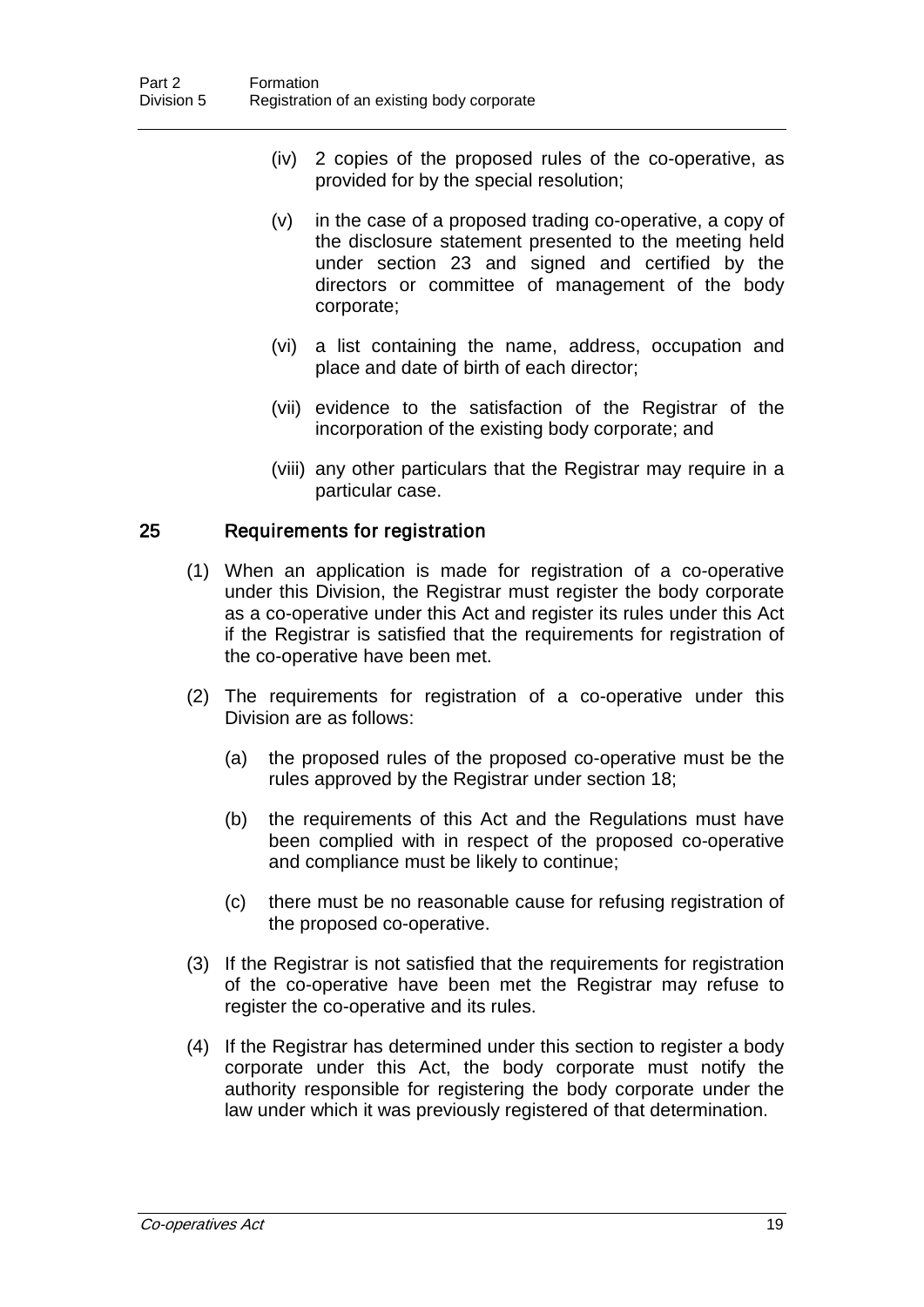- (5) Despite anything to the contrary in this Division, the registration of a body corporate as a co-operative does not take effect until the body corporate ceases to be registered under the law under which it was previously registered.
- (6) The body corporate must notify the Registrar in writing within 7 days after ceasing to be registered under that other law.

## 26 Certificate of registration

- (1) On the registration of the body corporate as a co-operative the Registrar must:
	- (a) issue a certificate of registration; and
	- (b) publish notice of the issue of the certificate in the *Gazette*.
- (2) The corporate name of a body corporate registered as a co-operative is the name approved by the Registrar, as specified in the certificate of registration issued by the Registrar.

## 27 Effect of registration

- (1) The body corporate is to be taken to be incorporated under this Act on its registration.
- (2) Except as expressly provided in this Act or the Regulations, the registration and incorporation of the body corporate as a co-operative does not prejudice any right of a member in respect of any shares held at the time of registration and incorporation.
- (3) The change of registration and incorporation does not affect the identity of the body corporate, that is deemed to be the same body after registration as a co-operative as it was before, and no act, matter or thing is affected by the change.

# Division 6 Conversion of co-operative

#### 28 Conversion of co-operative

- (1) A co-operative may, by alteration of its rules, convert from:
	- (a) a co-operative with share capital to a co-operative without share capital or vice versa; or
	- (b) a trading co-operative to a non-trading co-operative or vice versa.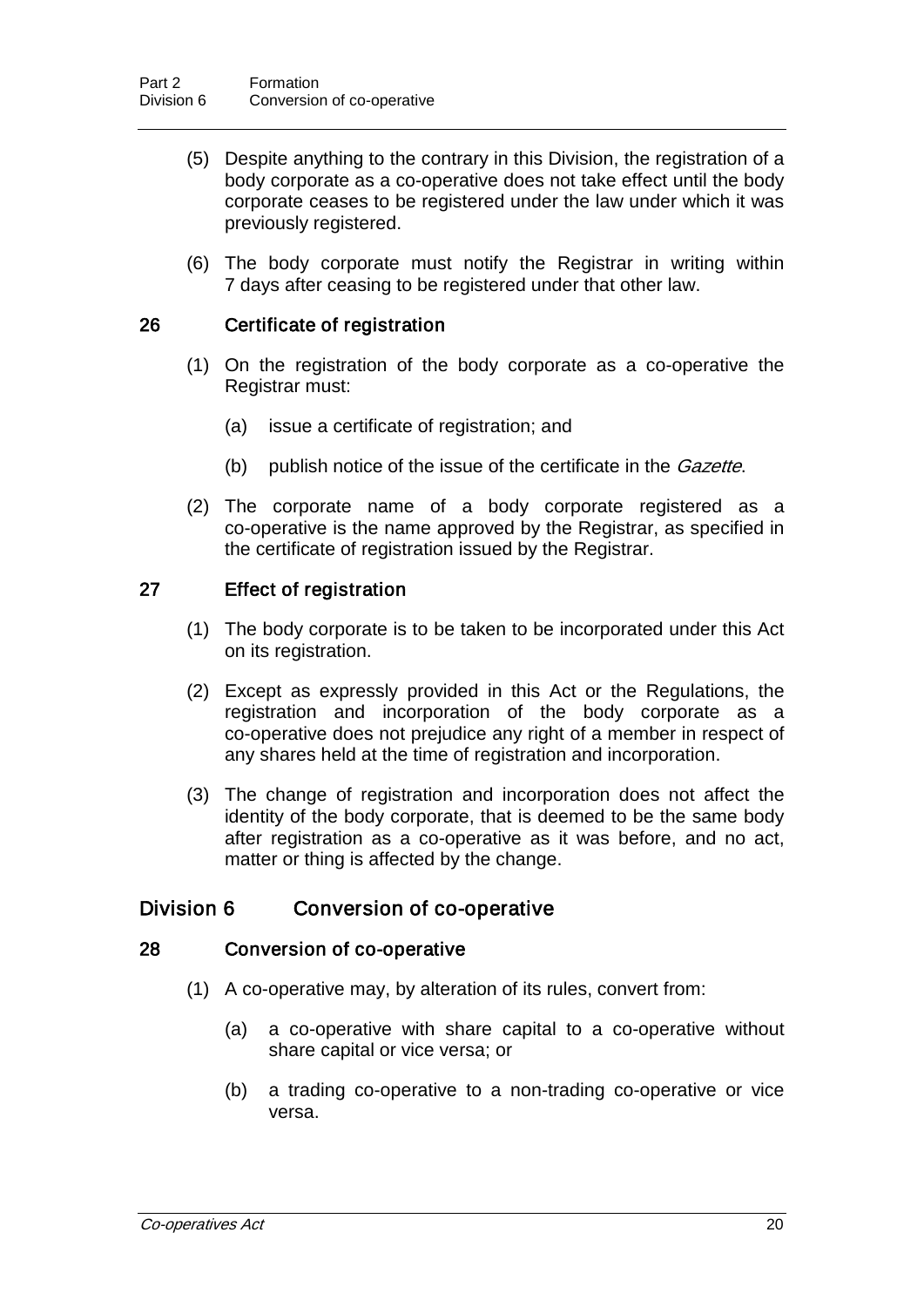(2) An alteration of the rules for the conversion of a co-operative must be approved by special resolution passed by means of a special postal ballot.

# Division 7 Appeals

## 29 Appeal against refusal to approve disclosure statement

The person who submitted a draft disclosure statement to the Registrar under this Act may appeal to the Supreme Court against:

- (a) a decision of the Registrar to refuse to approve the statement; or
- (b) a failure of the Registrar to approve the statement.

## 30 Appeal against refusal to approve draft rules

The person who submitted draft rules to the Registrar under this Act may appeal to the Supreme Court against:

- (a) a decision of the Registrar to refuse to approve the rules; or
- (b) a failure of the Registrar to approve the rules.

## 31 Appeal against refusal to register

The applicants for registration of a proposed co-operative under this Part may appeal to the Supreme Court against:

- (a) a decision of the Registrar to refuse to register the co-operative; or
- (b) a failure of the Registrar to register the co-operative.

## 32 Registrar to comply with Tribunal determination

The Registrar must comply with a determination of the Supreme Court on an appeal under this Division.

# Division 8 General

## 33 Stamp duty exemption for certain co-operatives

- (1) This section applies to a co-operative that:
	- (a) has as its primary activity the providing of any community service or benefit; and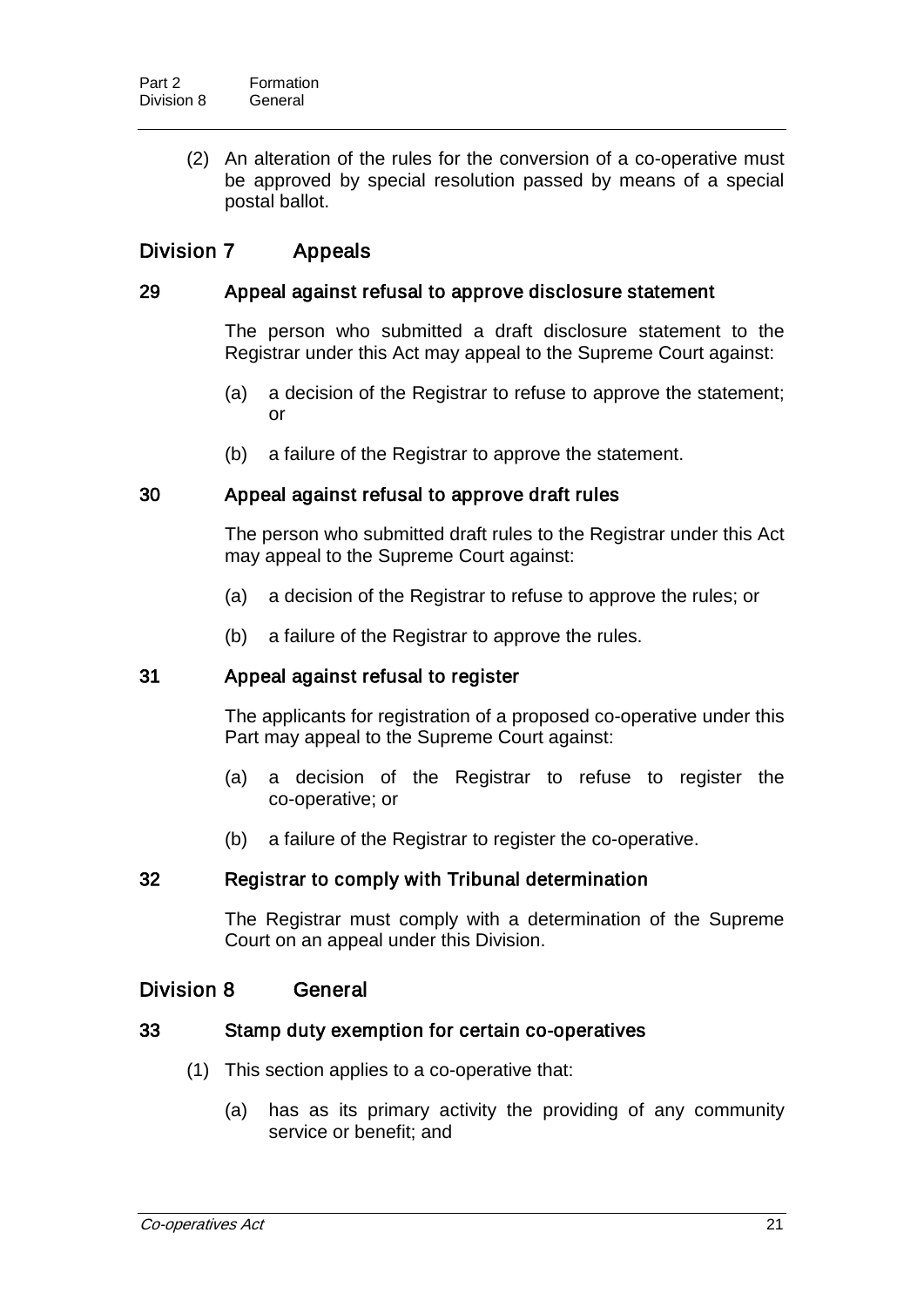- (b) was, before it was incorporated under this Act, an unincorporated club, association or body operating to provide sporting or recreational facilities for its members and not carried on for the pecuniary profit of its members.
- (2) An instrument transferring to a co-operative to which this section applies any property that was, immediately before the co-operative was incorporated, held by or on behalf of the unincorporated club, association or body is not chargeable with stamp duty.

## 34 Acceptance of money by proposed co-operative

- (1) A proposed co-operative or any person on its behalf or otherwise that accepts any money for the proposed co-operative before the proposed co-operative is registered must hold the money on trust until the co-operative is registered.
- (2) If a co-operative is not registered within the period of 3 months after the acceptance of any money under subsection (1), the proposed co-operative or the person who accepted the money on its behalf must refund the money to the person who paid it.

Maximum penalty: 50 penalty units.

## 35 Issue of duplicate certificate

The Registrar must issue a duplicate certificate of registration:

- (a) if the Registrar is satisfied that the original certificate is lost or destroyed; and
- (b) on payment of the prescribed fee.

# Part 3 Legal capacity and powers

# Division 1 General powers

## 36 Effect of incorporation

As a body corporate, a co-operative:

- (a) has perpetual succession;
- (b) has a common seal;
- (c) may sue and be sued in its corporate name;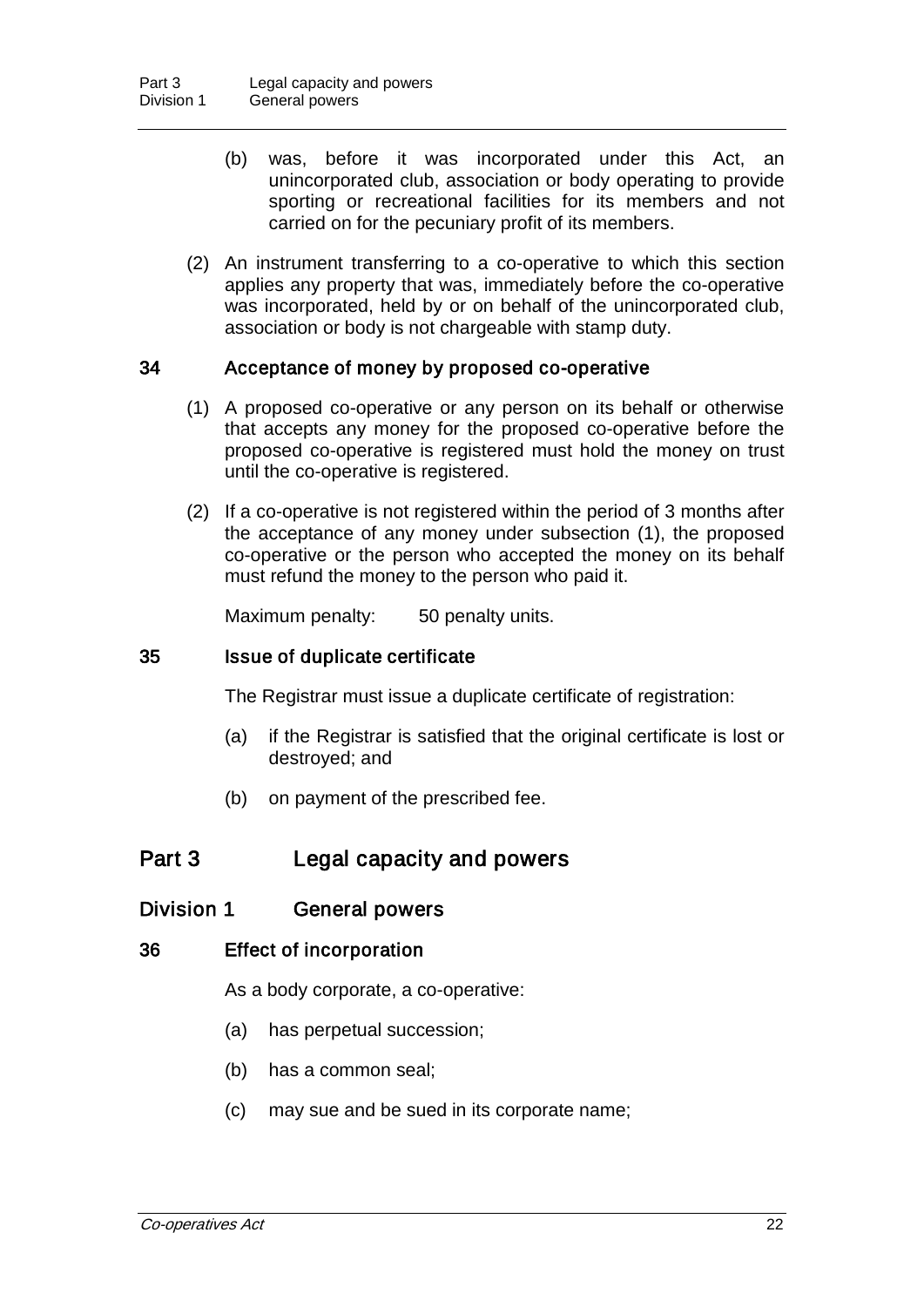- (d) subject to this Act, is capable of taking, purchasing, leasing, holding, selling and disposing of real and personal property; and
- (e) may do and suffer all acts and things that bodies corporate may by law do and suffer and that are necessary or expedient.

## 37 Power to form companies and enter into joint ventures

Without limiting any other provision of this Act, a co-operative has power:

- (a) to form or participate in the formation of a body corporate or unit trust;
- (b) to acquire interests in and sell or otherwise dispose of interests in bodies corporate, unit trusts and joint ventures; and
- (c) to form or enter into a partnership, joint venture or other association with other persons or bodies.

# Division 2 Doctrine of ultra vires abolished

## 38 Interpretation

In this Division:

- (a) a reference to the doing of an act by a co-operative includes a reference to the making of an agreement by the co-operative and a reference to a transfer of property to or by the co-operative; and
- (b) a reference to legal capacity includes a reference to powers.

## 39 Doctrine of ultra vires abolished

- (1) The objects of this Division are:
	- (a) to provide that the doctrine of ultra vires does not apply to co-operatives; and
	- (b) without affecting the validity of a co-operative's dealings with others, to ensure that the co-operative's officers and members give effect to the provisions of the co-operative's rules relating to the primary activities or powers of the co-operative.
- (2) This Division is to be construed and have effect in accordance with subsection (1).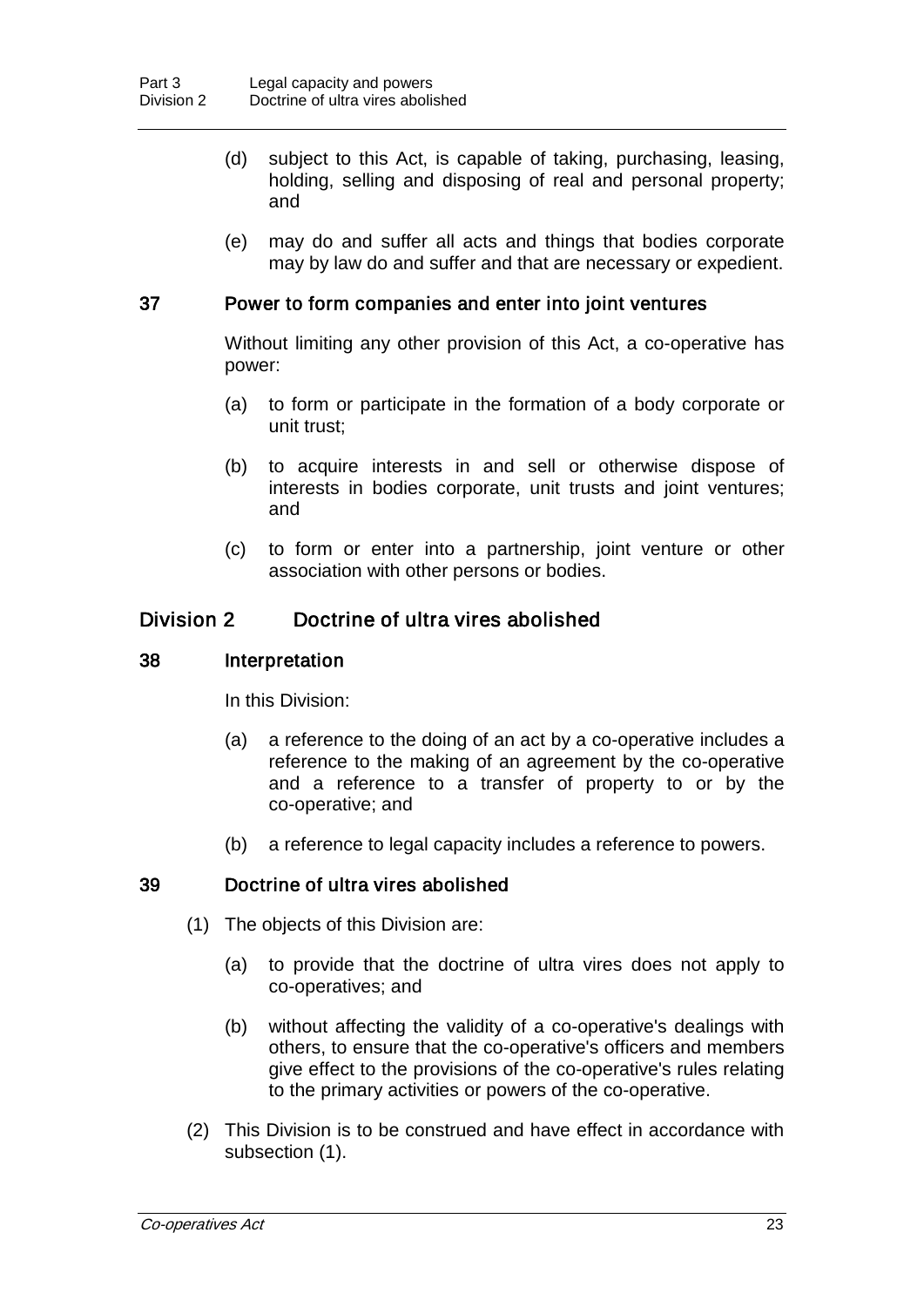# 40 Legal capacity

- (1) A co-operative has, both within and outside the Territory, the legal capacity of a natural person.
- (2) Without limiting subsection (1), a co-operative has, both within and outside the Territory, power:
	- (a) to issue and allot fully or partly paid shares in the co-operative;
	- (b) to issue debentures of the co-operative;
	- (c) to distribute any of the property of the co-operative among the members, in kind or otherwise;
	- (d) to give security by charging uncalled capital;
	- (e) to grant a charge on property of the co-operative;
	- (f) to procure the co-operative to be registered or recognised as a body corporate in any place outside the Territory; and
	- (g) to do any other act that it is authorised to do by any other law (including a law of a place outside the Territory).
- (3) Subsections (1) and (2) have effect in relation to a co-operative:
	- (a) subject to this Act and the Regulations but despite section 42(2);
	- (b) if the co-operative's rules contain an express or implied restriction on, or an express or implied prohibition of, the exercise by the co-operative of any of its powers, despite that restriction or prohibition; and
	- (c) if the rules of the co-operative contain a provision stating the objects of the co-operative, despite that fact.
- (4) The fact that the doing of an act by a co-operative would not be, or is not, in its best interests does not affect its legal capacity to do the act.

## 41 Restrictions on co-operatives in rules

(1) A co-operative's rules may contain an express restriction on, or an express prohibition of, the exercise by the co-operative of a power of the co-operative.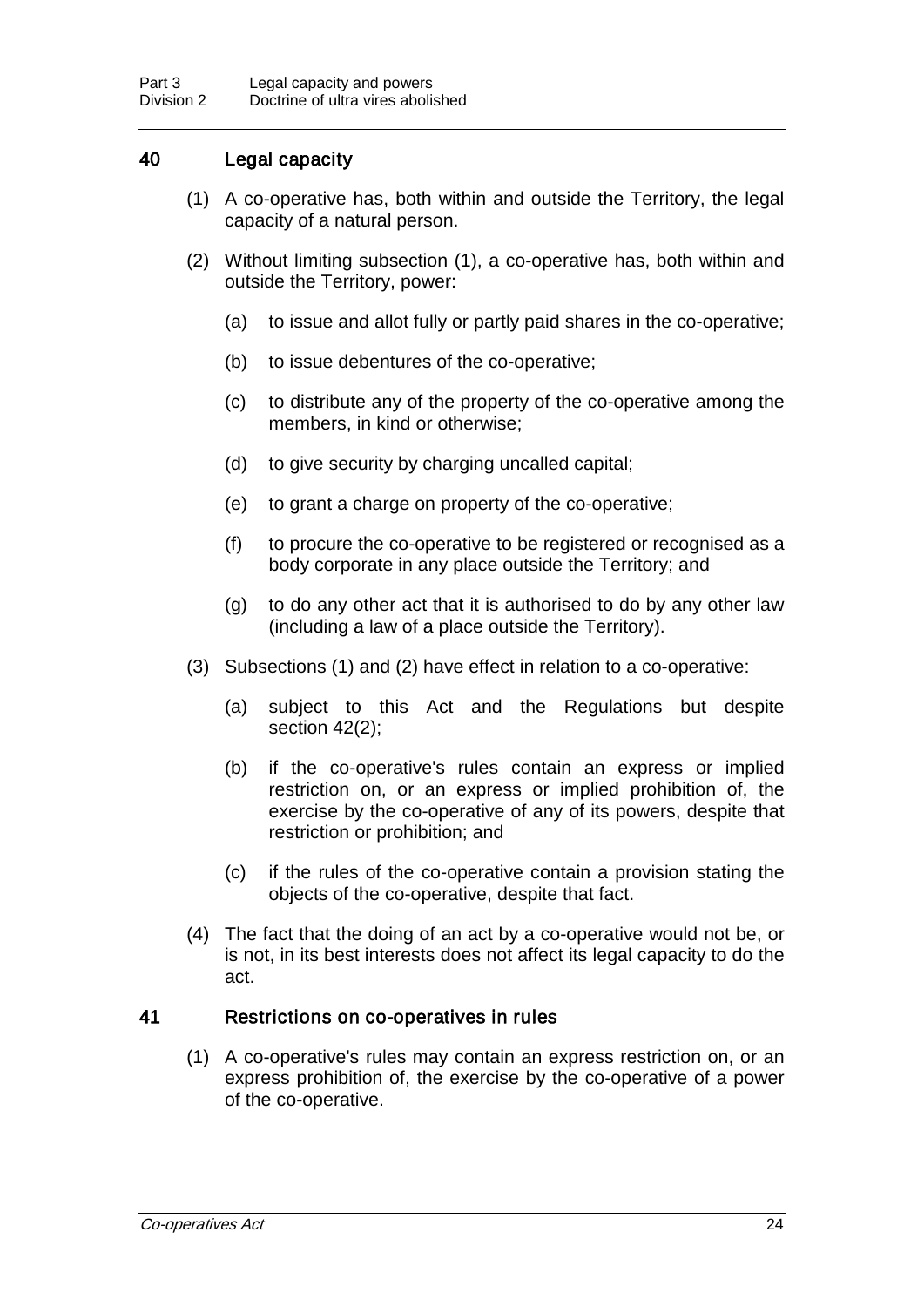- (2) A co-operative contravenes this section if:
	- (a) it exercises a power contrary to an express restriction on, or an express prohibition of, the exercise of that power, being a restriction or prohibition contained in the co-operative's rules; or
	- (b) the rules of the co-operative contain a provision stating the objects of the co-operative and the co-operative does an act otherwise than in pursuance of those objects.
- (3) An officer of a co-operative who is involved in a contravention by the co-operative of this section also contravenes this section.
- (4) A person who contravenes this section is not guilty of an offence.

#### 42 Results of contravention of restriction in rules

- (1) The exercise of a power or the doing of an act in contravention of section 41 is not invalid merely because of the contravention.
- (2) An act of an officer of a co-operative is not invalid merely because, by doing the act, the officer contravenes section 41.
- (3) The fact that the exercise of a power or the doing of an act contravenes or would contravene section 41 may be asserted or relied on only in:
	- (a) a prosecution of a person for an offence against this Act;
	- (b) an application for an order under Division 5 of Part 4;
	- (c) an application for an injunction under section 451 to restrain the co-operative from entering into an agreement;
	- (d) proceedings, other than an application for an injunction, by the co-operative, or by a member of the co-operative, against the present or former officers of the co-operative; or
	- (e) an application by the Registrar or by a member of the co-operative for the winding up of the co-operative.
- (4) If, but for subsection (3), a court would have power under section 451 to grant, on the application of a person, an injunction restraining a co-operative or an officer of a co-operative from engaging in particular conduct constituting a contravention of section 41, the court may, on the application of that person, order the co-operative or the officer to pay damages to that person or any other person.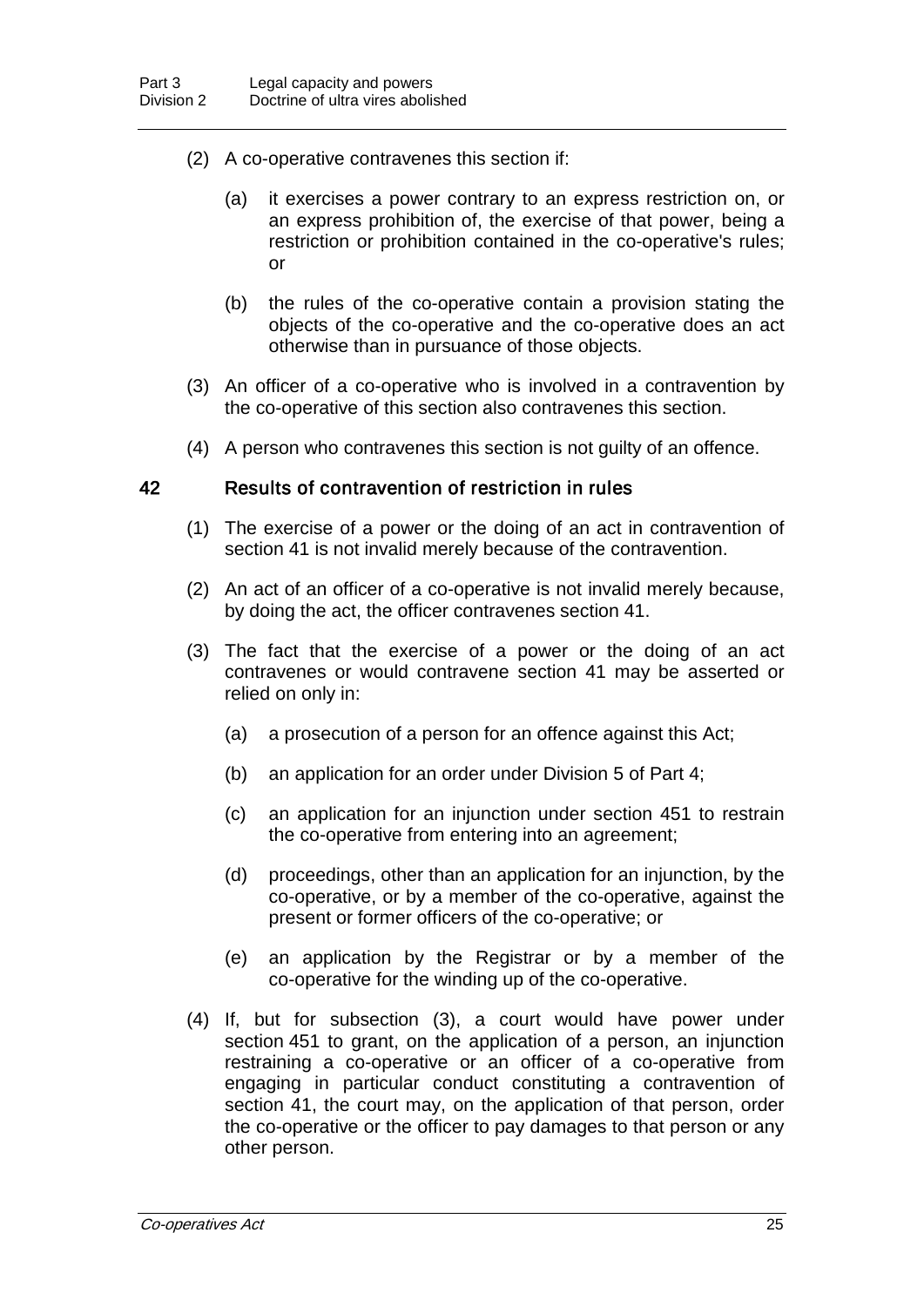# Division 3 Persons having dealings with co-operatives

# 43 Assumptions entitled to be made

- (1) A person is entitled to make the assumptions in section 44 in relation to:
	- (a) dealings with a co-operative; and
	- (b) dealings with a person who has, or purports to have, directly or indirectly acquired title to property from a co-operative.
- (2) If a person is entitled to assume a matter, the co-operative or anyone referred to in subsection (1)(b) is not entitled to assert in proceedings in relation to the dealings that the matter is incorrect.

# 44 Assumptions

- (1) Rules complied with: A person may assume that the co-operative's rules have been complied with.
- (2) Director or officer: A person may assume that anyone who appears, from information provided by the co-operative that is available to the public from the Registrar, to be a director or officer of the co-operative:
	- (a) has been duly appointed; and
	- (b) has authority to exercise the powers and perform the duties customarily exercised or performed by a director or officer of a similar co-operative.
- (3) Officer or agent: A person may assume that anyone who is held out by the co-operative to be an officer or agent of the co-operative:
	- (a) has been duly appointed; and
	- (b) has authority to exercise the powers and to perform the duties customarily exercised or performed by that kind of officer or agent of a similar co-operative.
- (4) Officer or agent with authority to warrant that document is genuine or true copy: A person may assume that anyone who is, or may be assumed to be, an officer or agent of the co-operative who has authority to issue a document or a certified copy of a document on its behalf also has authority to warrant that the document is genuine or is a true copy.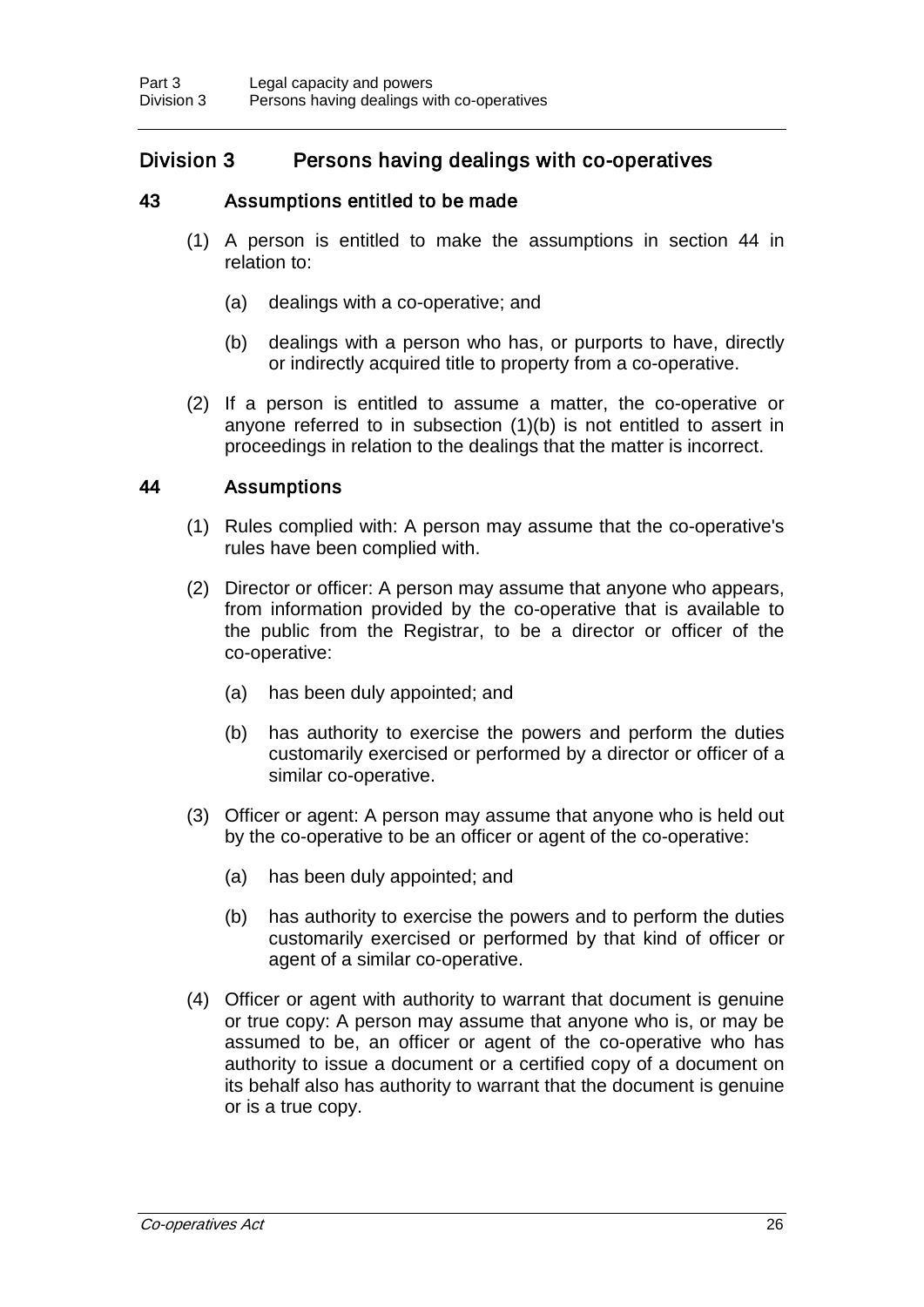- (5) Document duly executed: A person may assume that a document has been duly executed by the co-operative if it is signed by two people, one of whom is, or may be assumed to be, a director of the co-operative, and the other a director or officer of the co-operative.
- (6) Document duly sealed: A person may assume that a document has been duly sealed by the co-operative if it bears what appears to be an impression of the co-operative's seal and the sealing of the document appears to be witnessed by 2 people, one of whom is, or may be assumed to be, a director of the co-operative, and the other a director or officer of the co-operative.
- (7) Proper performance of duties: A person may assume that the officers and agents of the co-operative properly perform their duties to the co-operative.

## 45 Person who knows or ought to know is not entitled to make assumptions

This Division does not entitle a person to make an assumption, and does not prevent an assertion being made in relation to an assumption, if:

- (a) the person has actual knowledge that the assumption is not correct; or
- (b) the person's connection or relationship with the co-operative is such that the person ought to know that the assumption is not correct.

## 46 Lodgment of documents not to constitute constructive knowledge

- (1) A person is not to be considered to have knowledge of a co-operative's rules, any of the contents of a co-operative's rules, a document, the contents of a document, or any particulars, merely because of either or both of the following:
	- (a) the rules, the document or the particulars have been lodged with the Registrar;
	- (b) the rules, the document or the particulars are referred to in any other document that has been lodged with the Registrar, or lodged with a person under a previous law corresponding to a provision of this Act.
- (2) Subsection (1) does not apply in relation to a document, or in relation to the contents of a document, that has been lodged under Division 2 of Part 10 to the extent that the document relates to a charge that is registrable under that Division or law.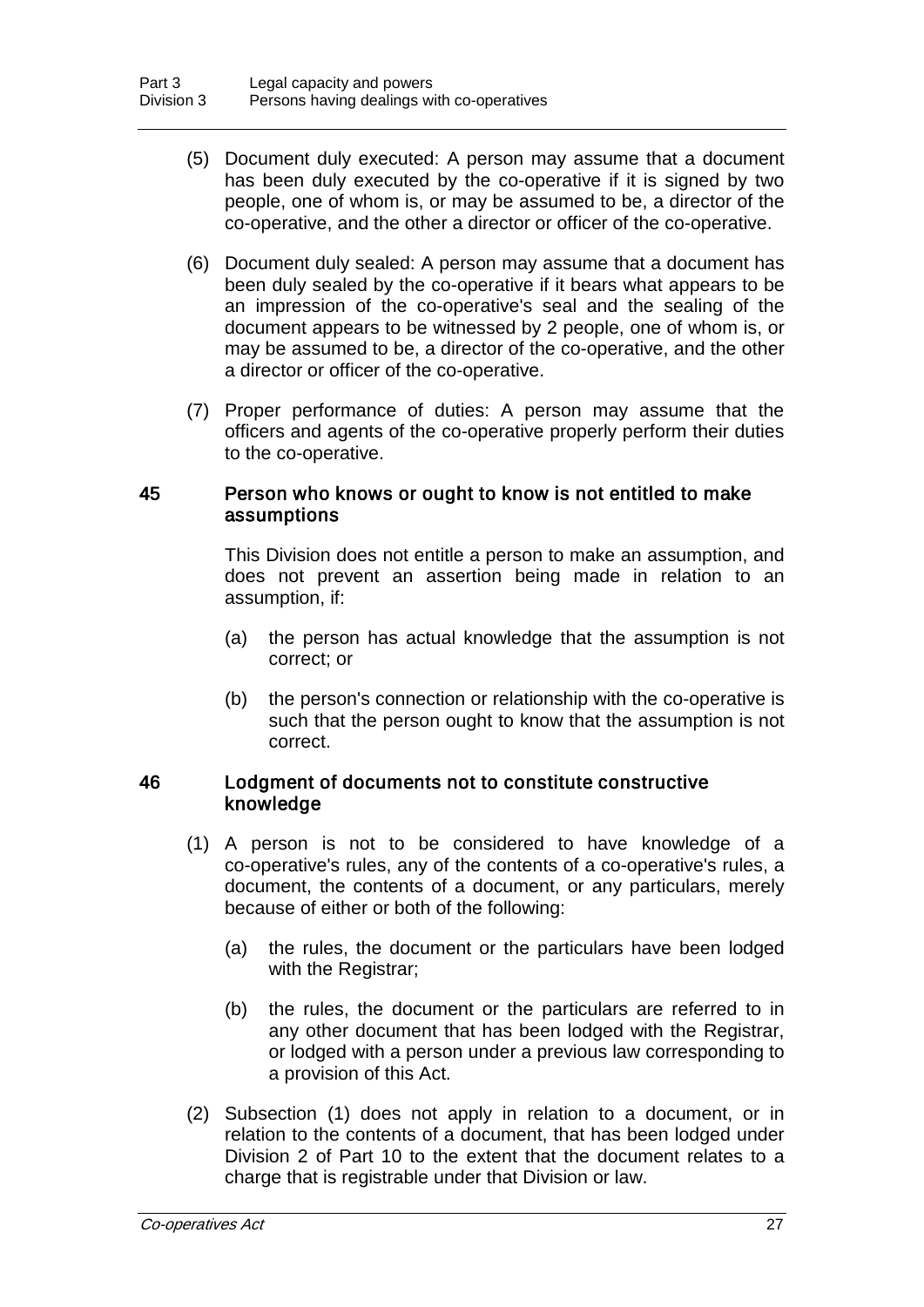(3) Despite subsection (1), a member of a co-operative is to be considered to have knowledge of the rules of the co-operative.

# 47 Effect of fraud

- (1) A person's entitlement under this Division to make an assumption is not affected merely by the fact that any person:
	- (a) has acted or is acting fraudulently in relation to the dealing or acquisition or purported acquisition of title to property to which the assumption relates; or
	- (b) has forged a document that appears to have been sealed on behalf of a co-operative.
- (2) A person is not entitled to make an assumption if the person has actual knowledge of the fraudulent action or forgery referred to in subsection (1).

# Division 4 Authentication and execution of documents and confirmation of contracts

## 48 Common seal

A document or proceeding requiring authentication by a co-operative may be authenticated under the common seal of the co-operative.

## 49 Official seal

- (1) A co-operative may, if authorised by its rules, have, for use in place of its common seal outside the Territory, one or more official seals, each of which must be a facsimile of the common seal of the co-operative with the addition on its face of the name of every place where it is to be used.
- (2) The person affixing such an official seal must, in writing signed by the person, certify on the instrument to which it is affixed the date on which and the place at which it is affixed.
- (3) A document sealed with such an official seal is to be considered to be sealed with the common seal of the co-operative.

# 50 Authentication need not be under seal

A document or proceeding requiring authentication by a co-operative may be authenticated by the signature of 2 people, one of whom is a director of the co-operative and one of whom is a director or an officer of the co-operative and need not be authenticated under the seal of the co-operative.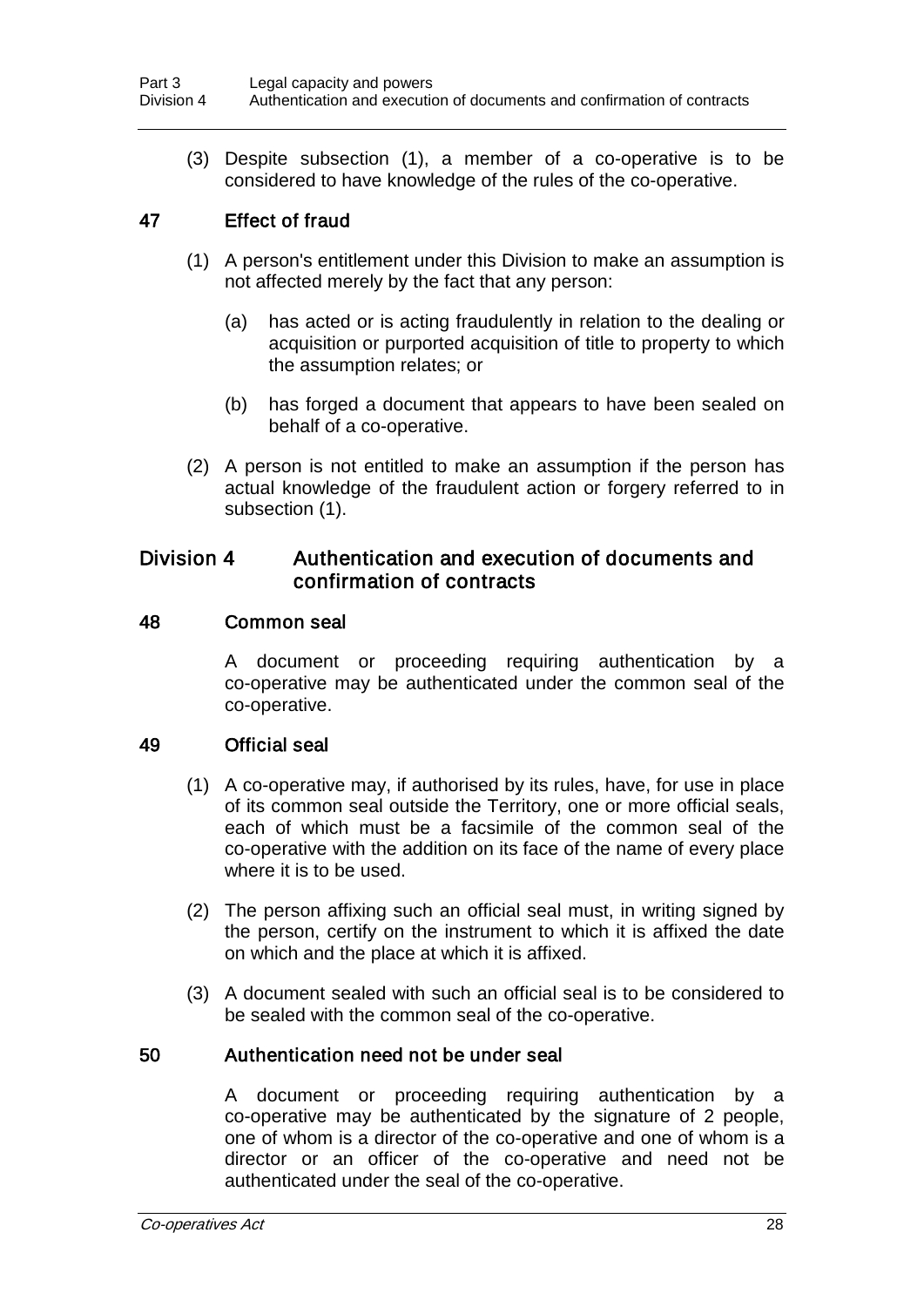## 51 Co-operative may authorise person to execute deed

- (1) A co-operative may, by writing under its common seal, empower a person, either generally or in respect of a specified matter or specified matters, as its agent or attorney to execute deeds on its behalf.
- (2) A deed signed by such an agent or attorney on behalf of the co-operative and under the seal of the agent or attorney, or under the appropriate official seal of the co-operative, binds the co-operative and has effect as if it were under the common seal of the co-operative.
- (3) The authority of such an agent or attorney, as between the co-operative and a person dealing with the agent or attorney, continues during the period, if any, mentioned in the instrument conferring the authority or, if no period is so mentioned, until notice of the revocation or termination of the authority of the agent or attorney has been given to the person dealing with the agent or attorney.

## 52 Execution under seal

A contract or other document executed, or purporting to have been executed, under the seal of a co-operative is not invalid merely because a person attesting the affixing of the seal was in any way, whether directly or indirectly, interested in that contract or other document or in the matter to which that contract or other document relates.

## 53 Contractual formalities

- (1) So far as concerns the formalities of making, varying or discharging a contract, a person acting under the express or implied authority of a co-operative may make, vary or discharge a contract in the name of, or on behalf of, the co-operative as if that contract were made, varied or discharged by a natural person.
- (2) The making, varying or discharging of a contract in accordance with subsection (1) is effectual in law and binds the co-operative and other parties to the contract.
- (3) This section does not prevent a co-operative from making, varying or discharging a contract under its seal.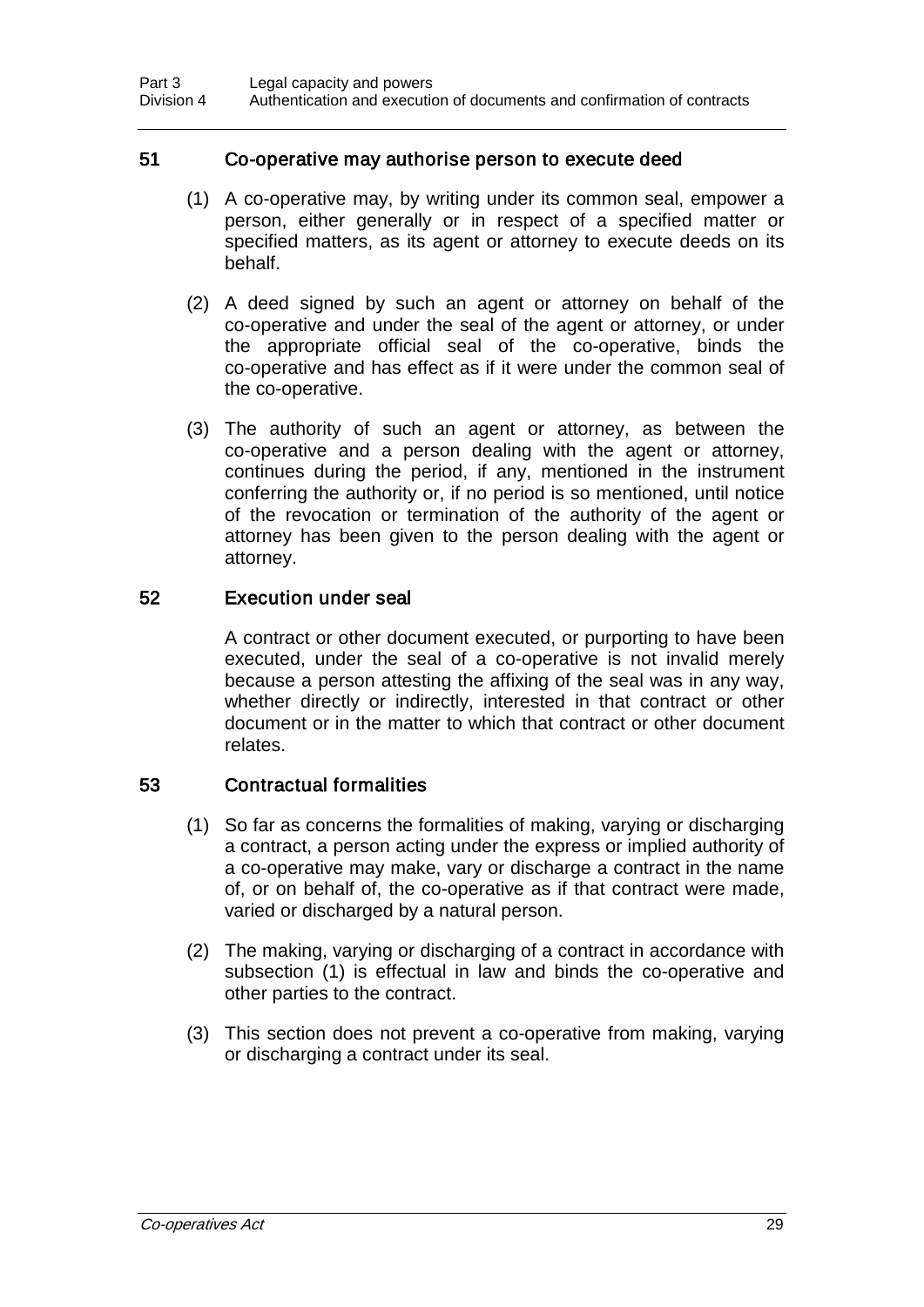## 54 Other requirements as to consent or sanction not affected

This Division does not affect the operation of a law that requires some consent or sanction to be obtained, or some procedure to be complied with, in relation to the making, varying or discharging of a contract.

## 55 Transitional

This Division does not apply in relation to the making, varying or discharging of a contract before the commencement of this section, but applies otherwise in relation to a co-operative whether it gives its authority before, on or after that commencement.

# Division 5 Pre-registration contracts

## 56 Contracts before registration

- (1) If a person enters into, or purports to enter into, a contract on behalf of, or for the benefit of, a proposed co-operative, the co-operative becomes bound by the contract and entitled to its benefit if the co-operative, or a co-operative that is reasonably identifiable with it, is registered and ratifies the contract:
	- (a) within a reasonable period after the contract is entered into; or
	- (b) within any period agreed to by the parties to the contract.
- (2) The person is released from any liability under the pre-Registration contract if the co-operative enters into another contract in substitution for it:
	- (a) within a reasonable period after the pre-Registration contract is entered into; or
	- (b) within any period agreed to by the parties to the pre-Registration contract.
- (3) The person is liable to pay damages to each other party to the pre-Registration contract if a co-operative is not registered, or a co-operative is registered but does not ratify the contract or enter into a substitute for it:
	- (a) within a reasonable period after the contract is entered into; or
	- (b) within the period agreed to by the parties to the contract.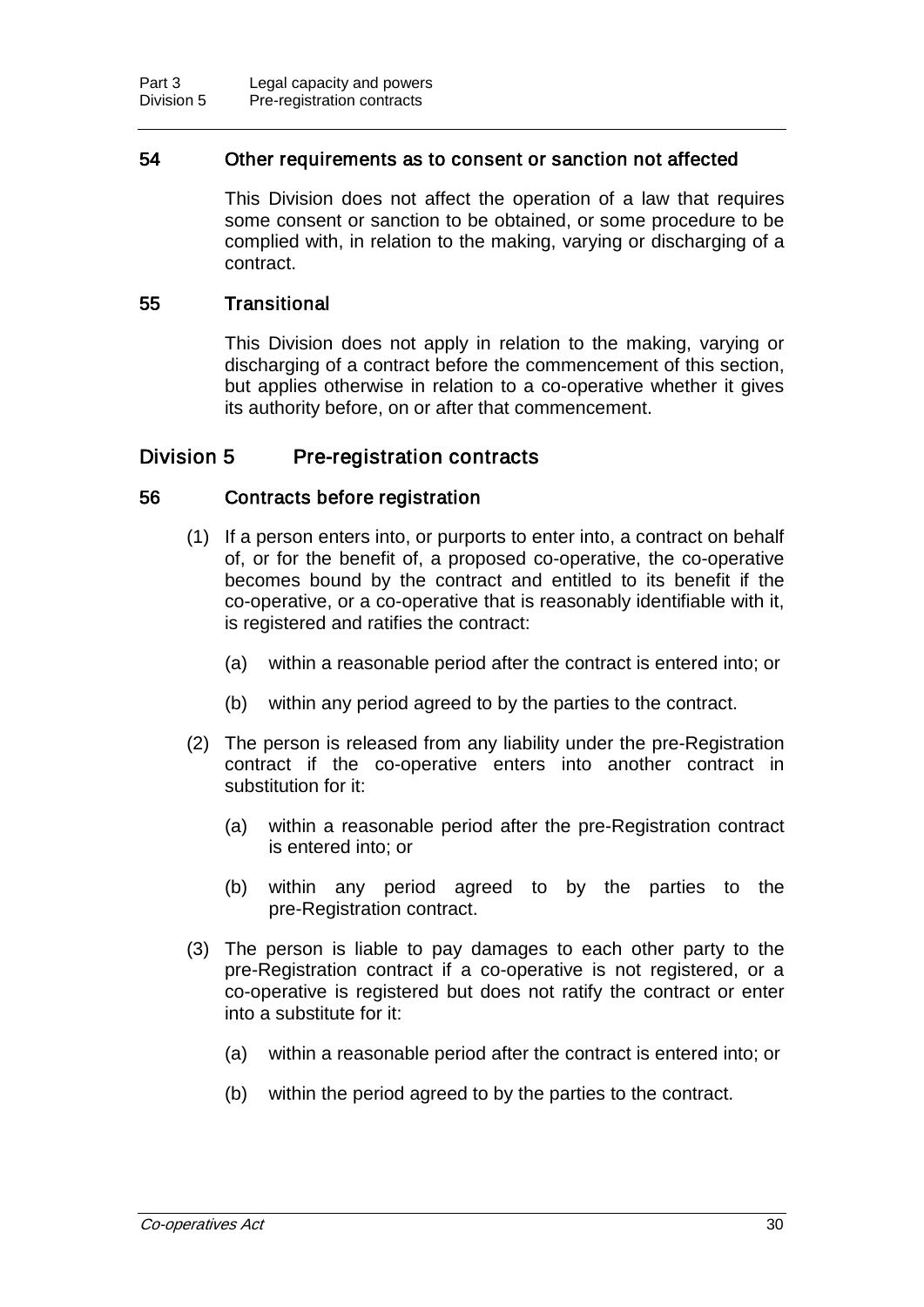- (4) The maximum amount of damages the person is liable to pay to a party is the amount the co-operative would be liable to pay to the party if the co-operative had been registered and had ratified the contract and then completely failed to perform it.
- (5) If proceedings are brought to recover damages under subsection (3) because the co-operative is registered but does not ratify the pre-Registration contract or enter into a substitute for it, the court may do anything that it thinks just in the circumstances, including ordering the co-operative:
	- (a) to pay all or part of the damages that the person is liable to pay;
	- (b) to transfer property that the co-operative received because of the contract to a party to the contract; and
	- (c) to pay an amount to a party to the contract.
- (6) If the co-operative ratifies the pre-Registration contract but fails to perform all or part of it, the court may order the person to pay all or part of the damages that the co-operative is ordered to pay.

#### 57 Person may be released from liability but is not entitled to indemnity

- (1) Any of the parties to the pre-Registration contract may release the person who entered into, or purported to enter into, the contract from any liability in relation to that contract.
- (2) The release must be in writing.
- (3) The party giving the release is not entitled to recover damages under section 56 from the person.
- (4) Despite any rule of law or equity, the person does not have any right of indemnity against the co-operative in respect of the person's liability under this Division. This is so even if the person was acting, or purporting to act, as trustee for the co-operative.

## 58 This Division replaces other rights and liabilities

This Division replaces any rights or liabilities anyone would otherwise have in relation to the pre-Registration contract.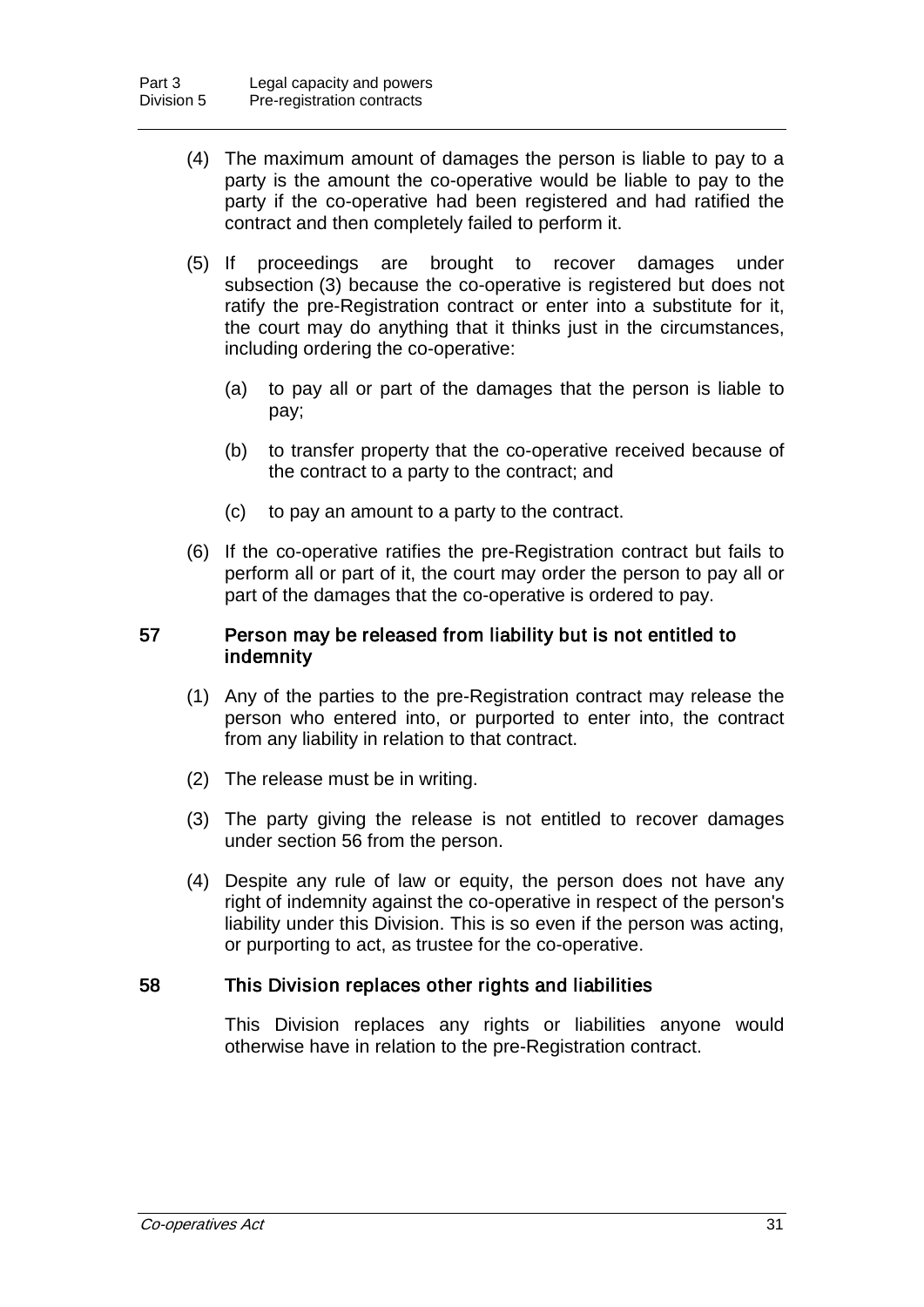# Part 4 Membership

# Division 1 General

## 59 Becoming a member

- (1) On the registration of a co-operative, the persons who signed the application for registration become members of the co-operative.
- (2) Other persons may be admitted as members of the co-operative as provided by its rules.
- (3) A person under the age of 18 may be admitted as a member of the co-operative unless the rules of the co-operative otherwise provide.
- (4) A body corporate is not (merely because it is a body corporate) disqualified from being a member of a co-operative unless the co-operative's rules provide that bodies corporate are disqualified from being members.
- (5) If 2 or more co-operatives merge, the members of the merged co-operative are:
	- (a) the members of the merging co-operatives; and
	- (b) other persons admitted as members of the merged co-operative in accordance with its rules.

## 60 Members of associations

- (1) The members of an association are:
	- (a) the component co-operatives by which the association is formed;
	- (b) any other co-operative admitted to membership in accordance with the rules of the association; and
	- (c) any other body corporate or other body admitted to membership in accordance with subsection (2).
- (2) A body corporate or other body (not being a co-operative) may be admitted to membership of the association as a component co-operative if:
	- (a) it is incorporated or registered under any other law, whether or not a law of the Territory;
	- (b) in the opinion of the board of the association, it is designed to function in accordance with co-operative principles; and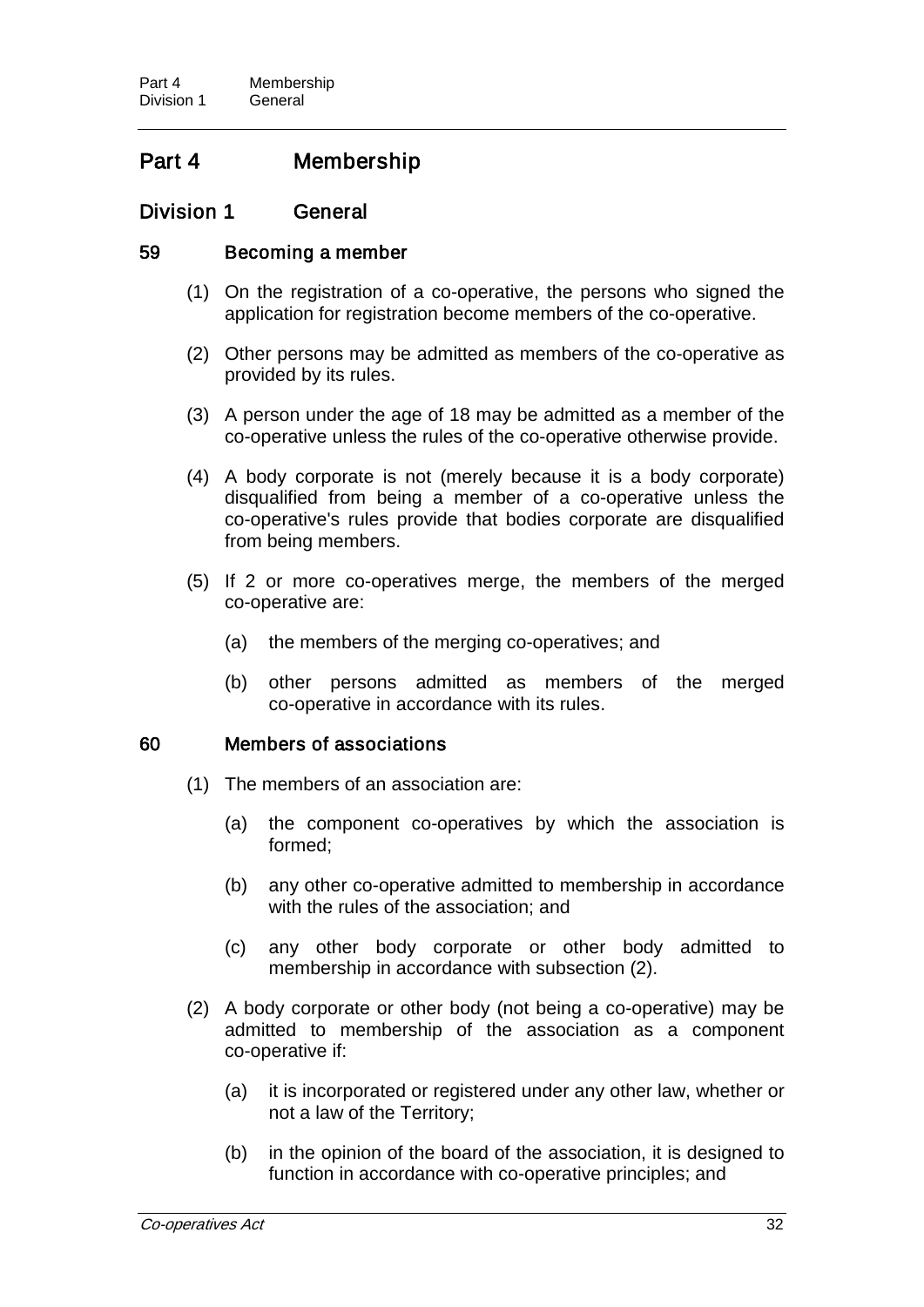(c) it is eligible to be admitted to membership in accordance with the rules of the association.

## 61 Members of federations

- (1) The members of a federation of associations are:
	- (a) the associations by which the federation is formed;
	- (b) any other associations admitted to membership in accordance with the rules of the federation; and
	- (c) any bodies corporate admitted to membership in accordance with subsection (2).
- (2) If the Registrar certifies that there is no association to which a particular body corporate could conveniently or appropriately be admitted to membership, the body corporate may be admitted to membership of a federation.

## 62 Qualification for membership

- (1) A person is not qualified to be admitted to membership of a co-operative unless:
	- (a) there are reasonable grounds for believing that the person will be an active member of the co-operative; and
	- (b) the person is otherwise eligible under the rules of the co-operative.
- (2) The rules of a co-operative must contain provisions that:
	- (a) impose a duty on all persons who become members to be active members; and
	- (b) explain the consequences of failing to be or ceasing to be an active member.

## 63 Membership may be joint

Membership of a co-operative may be individual and, unless the rules of the co-operative provide otherwise, may be joint.

## 64 Members under 18 years of age

(1) A member of a co-operative is not entitled to avoid any obligation or liability as a member under any contract, deed or other document entered into as a member on any ground relating to minority.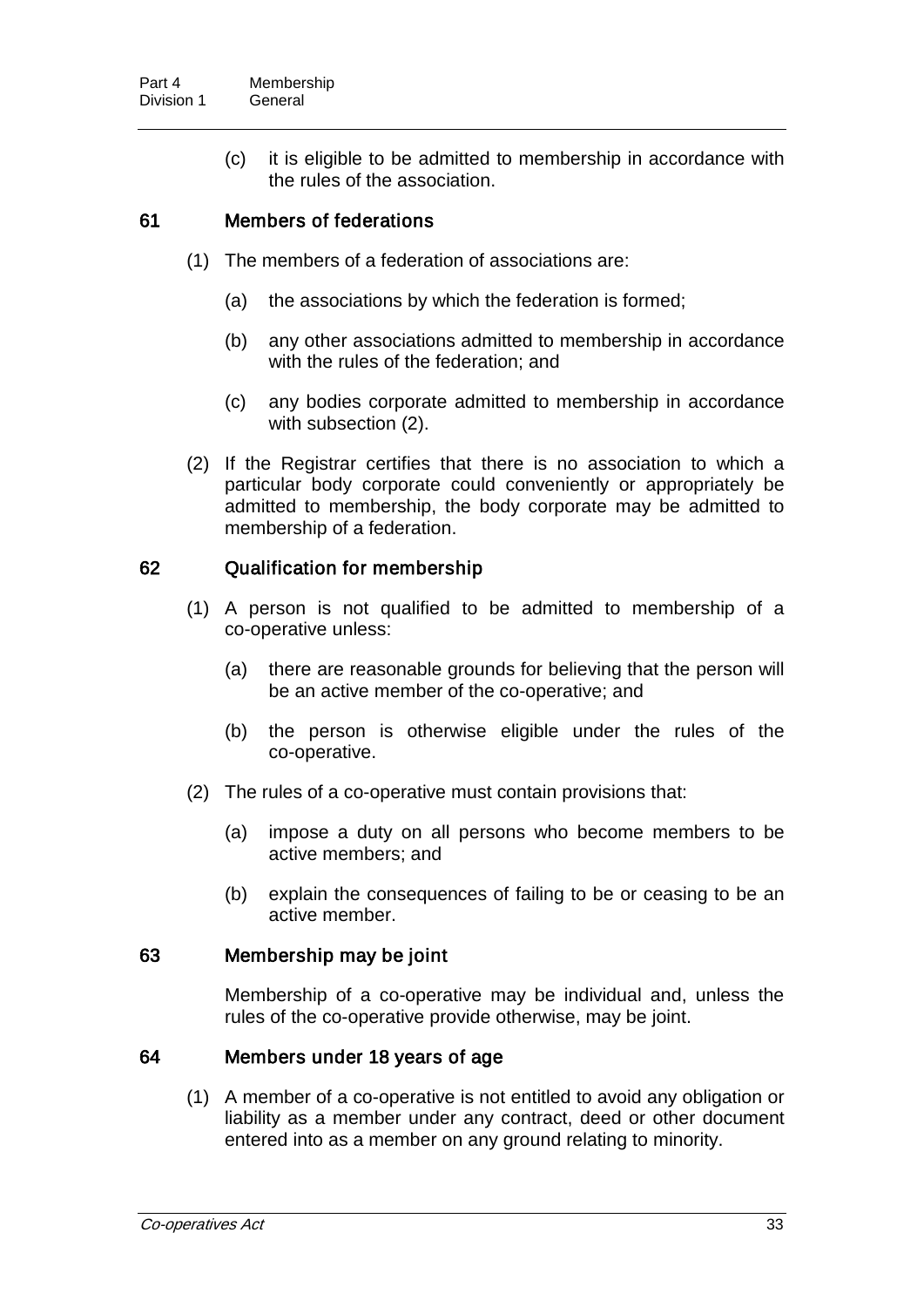- (2) A person under the age of 18 years is not competent to hold any office in a co-operative.
- (3) A member of a co-operative who is under 18 years of age is not entitled to vote.
- (4) This section applies only to natural persons.

#### 65 Representatives of bodies corporate

- (1) If a body corporate is a member of a co-operative, it may by instrument served on the co-operative appoint a person to represent it in respect of its membership.
- (2) A body corporate must not appoint a person to represent the body corporate as a member of a co-operative if the person is currently a member of the co-operative or a representative of another body corporate member.

Maximum penalty: 8 penalty units.

- (3) The power to appoint a representative is subject to any restriction imposed by the rules of the co-operative as to the entitlement of a person to represent a body corporate.
- (4) A person is not qualified to be appointed the representative of a company that is not a listed corporation (within the meaning of the Corporations Act 2001) unless the person is an officer, member or employee of the company.

## 66 Notification of shareholders and shareholdings

On the request of the board, a body corporate that is a member of the co-operative must make available for inspection by the board:

- (a) a list of the names of all the shareholders of that body corporate and the number of shares held by each shareholder; or
- (b) in the case of a body corporate without share capital, a list of the members of the body corporate.

Maximum penalty: 17 penalty units.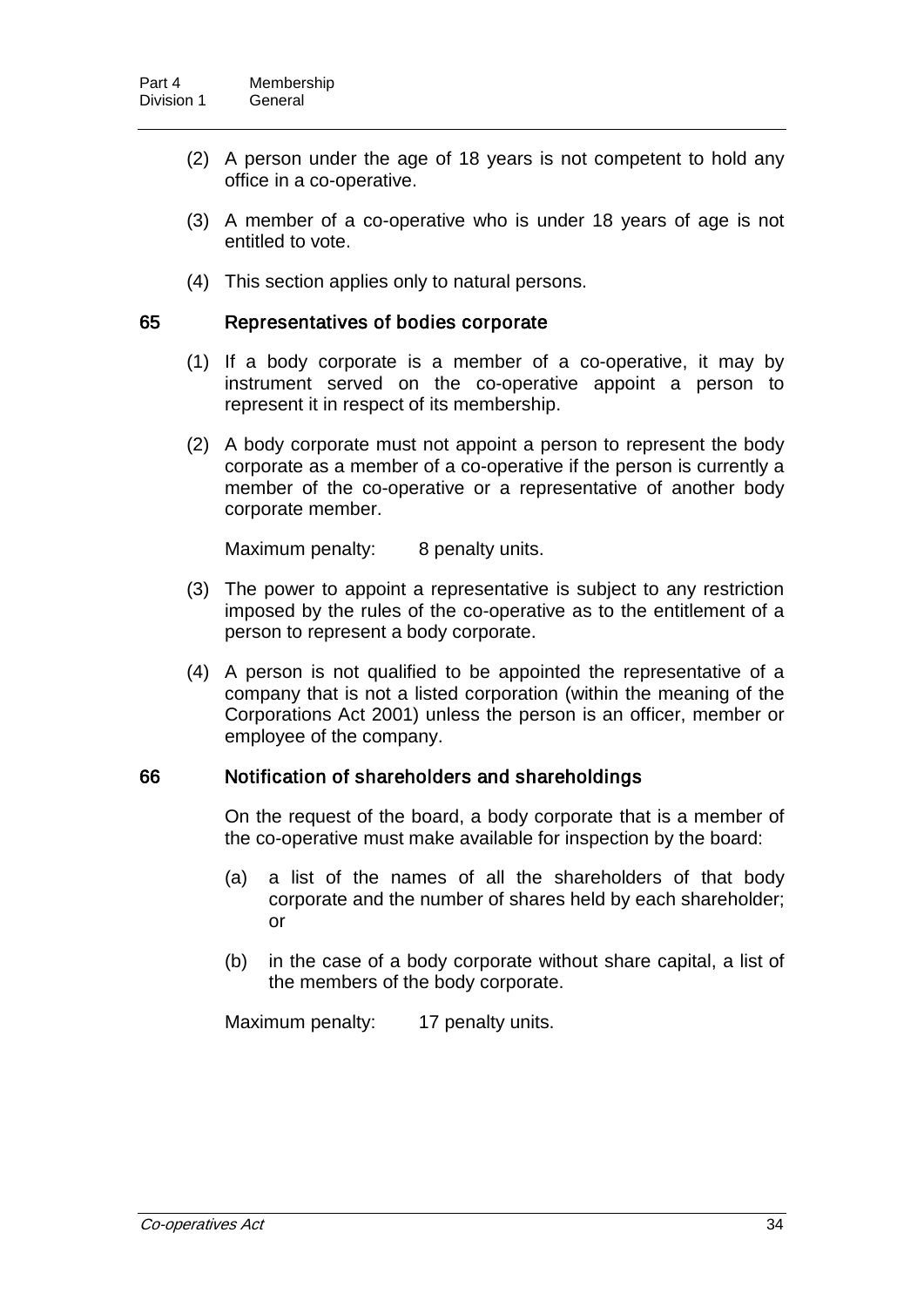## 67 Circumstances in which membership ceases – all co-operatives

- (1) A person ceases to be a member of a co-operative in each of the following circumstances and as otherwise provided by this Act:
	- (a) if the member's membership is cancelled under Part 6;
	- (b) if the member is expelled or resigns in accordance with the rules of the co-operative;
	- (c) if:
		- (i) the member becomes bankrupt; or
		- (ii) the member's property becomes subject to control under the law relating to bankruptcy,

unless provision is made to the contrary in the rules of the co-operative;

- (d) on death;
- (e) if the contract of membership is rescinded on the ground of misrepresentation or mistake;
- $(f)$  in the case of a member that is a body corporate, if the body is dissolved.
- (2) On the death of a member, the member's estate remains liable as the member until the member's personal representative or some other person is registered in the member's place.

#### 68 Additional circumstances in which membership ceases – co-operatives with share capital

In the case of a co-operative that has a share capital, in addition to those circumstances in section 67, a member ceases to be a member if:

- (a) the member's share is transferred to another person in accordance with the rules of the co-operative, and the transferee is registered as holder in his or her place;
- (b) the member's share is forfeited in accordance with this Act or the rules of the co-operative;
- (c) the member's share is sold by the co-operative under a power conferred by the rules of the co-operative, and the purchaser is registered as holder in his or her place;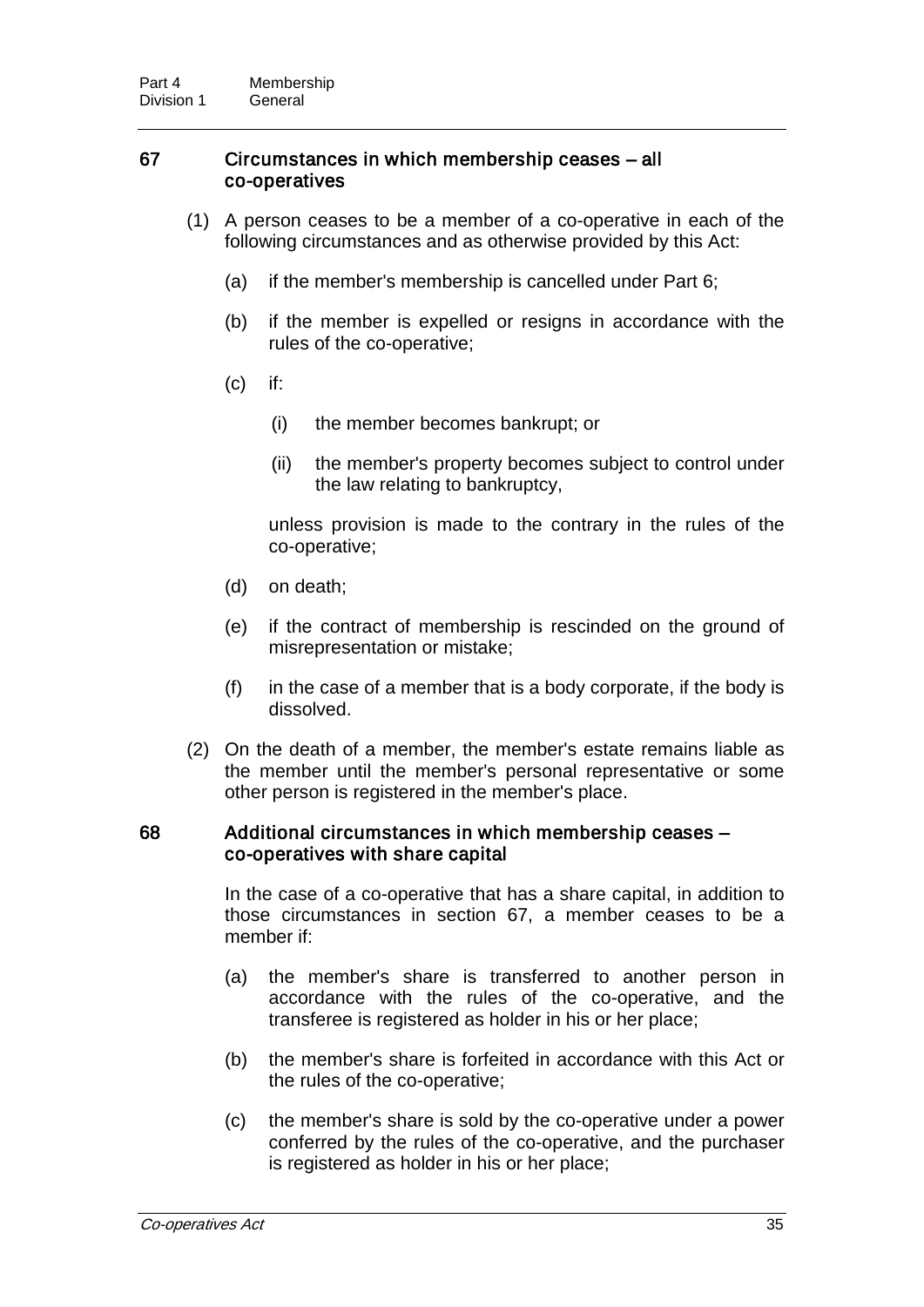- (d) the member's share is purchased by the co-operative in accordance with this Act; or
- (e) the amount paid up on the member's shares is repaid to the member in accordance with the rules of the co-operative.

## 69 Carrying on business with too few members

- (1) If a co-operative continues to carry on business for more than 28 days after the number of members is reduced below the minimum number of members allowed, every person who is a director of the co-operative during the time when it so continues to carry on business and who knows it is carrying on business with fewer than the minimum number of members allowed is guilty of an offence and liable to a maximum penalty of 17 penalty units.
- (2) Each person who is guilty of an offence under subsection (1) is also liable to satisfy all obligations of the co-operative incurred after the 28 days referred to in subsection (1), and may be sued without any other member being joined in the action.
- (3) The minimum number of members allowed is:
	- (a) for an association or federation, 2; or
	- (b) for any other co-operative, 5.
- (4) The Registrar may, by order, extend and further extend in a particular case the period of 28 days referred to in subsection (1).
- (5) An application for an extension must be made:
	- (a) in a form approved by the Registrar; and
	- (b) before the period to be extended expires.

# Division 2 Rights and liabilities of members

# 70 Rights of membership not exercisable until registered, &c.

- (1) A member of a co-operative is not entitled to exercise any rights of membership until:
	- (a) the member's name appears in the register of members; and
	- (b) the member has made any payment to the co-operative in respect of membership or acquired any share or interest that is provided in the rules of the co-operative.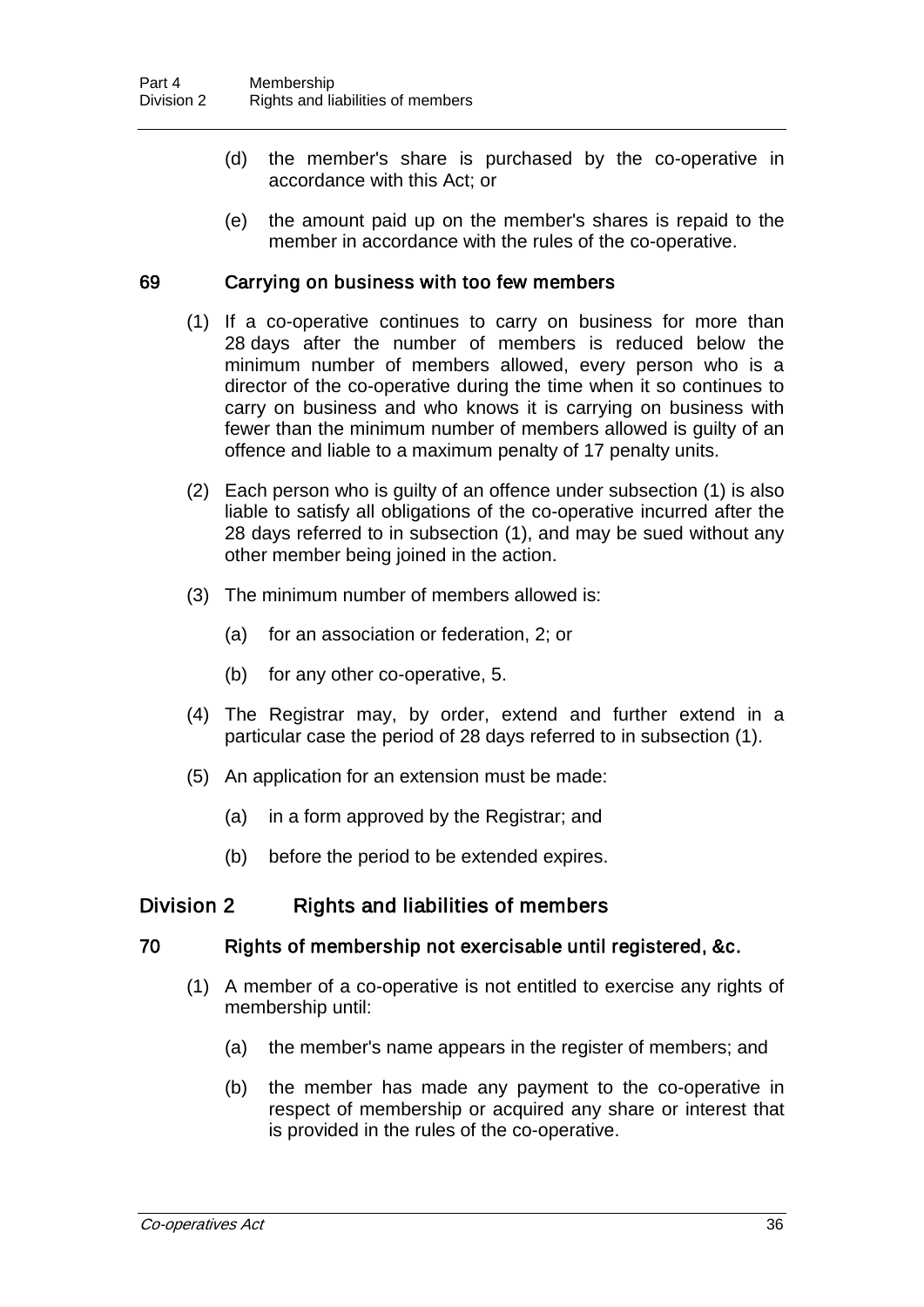(2) The board of a co-operative must ensure that the name of a person admitted to membership is recorded in the register of members within 28 days after the person is admitted to membership.

Maximum penalty: 17 penalty units.

## 71 Liability of members to co-operative

- (1) A member of a co-operative is not, as such a member, under any personal liability to the co-operative, except as provided by this section.
- (2) A member of a co-operative with a share capital is liable to the co-operative for the amount, if any, unpaid on the shares held by the member together with any charges payable by the member to the co-operative as required by the rules of the co-operative.
- (3) A member of a co-operative without a share capital is liable to the co-operative for any charges payable by the member to the co-operative as required by the rules of the co-operative.

## 72 Co-operative to provide information to person intending to become a member

- (1) The board of a co-operative must provide each person intending to become a member of the co-operative with:
	- (a) a consolidated copy of the rules of the co-operative;
	- (b) a copy of all special resolutions applicable to the member passed by the members of the co-operative, except special resolutions providing for an alteration of the rules of the co-operative; and
	- (c) a copy of the last annual report of the co-operative under section 244.
- (2) The board of a non-trading co-operative or, with the consent of the Registrar, the board of a trading co-operative may comply with subsection (1) by:
	- (a) giving the person intending to become a member notice that the documents referred to in that subsection may be inspected by the person at the registered office of the co-operative; and
	- (b) making those documents available for inspection.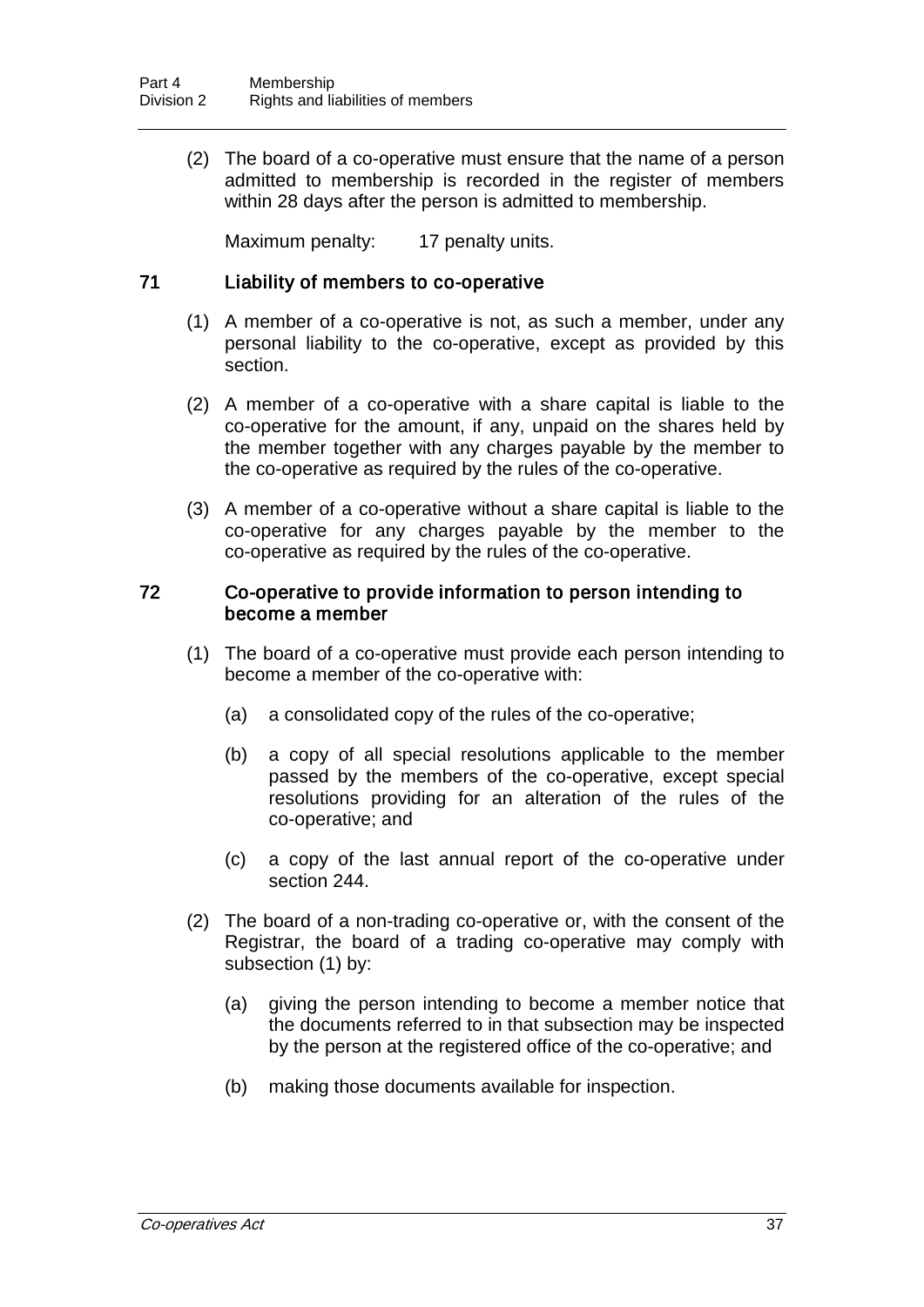# 73 Entry fees and regular subscriptions

- (1) The rules of a co-operative may:
	- (a) require the payment by members of entry fees and regular subscriptions; and
	- (b) provide for the repayment of those fees and subscriptions on a person ceasing to be a member.
- (2) A co-operative must give to any person intending to become a member written notice of any entry fees or regular subscriptions payable by a member to the co-operative.
- (3) A person who becomes a member of the co-operative is not liable to pay any entry fees or regular subscriptions except:
	- (a) those fees or subscriptions of which the person was given written notice before becoming a member; and
	- (b) any regular subscriptions that may be imposed by any subsequent alteration of the rules and of which the member has been given notice.

## 74 Members, &c., may be required to deal with co-operative

- (1) The rules of a co-operative may contain provisions that require a member to have any specified dealings with the co-operative for a fixed period and to enter into a contract for that purpose.
- (2) A co-operative may, if authorised by its rules, make a contract with a member containing provisions that require the member to have any specified dealings with the co-operative for a fixed period.
- (3) In particular, the provisions of the rules or a contract may require a member:
	- (a) to sell products through or to the co-operative;
	- (b) to obtain supplies or services through or from the co-operative; or
	- (c) to pay to the co-operative specified sums as liquidated damages for any failure to comply with a requirement authorised by this section.
- (4) Any sum so required to be paid to the co-operative as liquidated damages is for the purposes of section 76 to be considered to be a debt due from the member to the co-operative.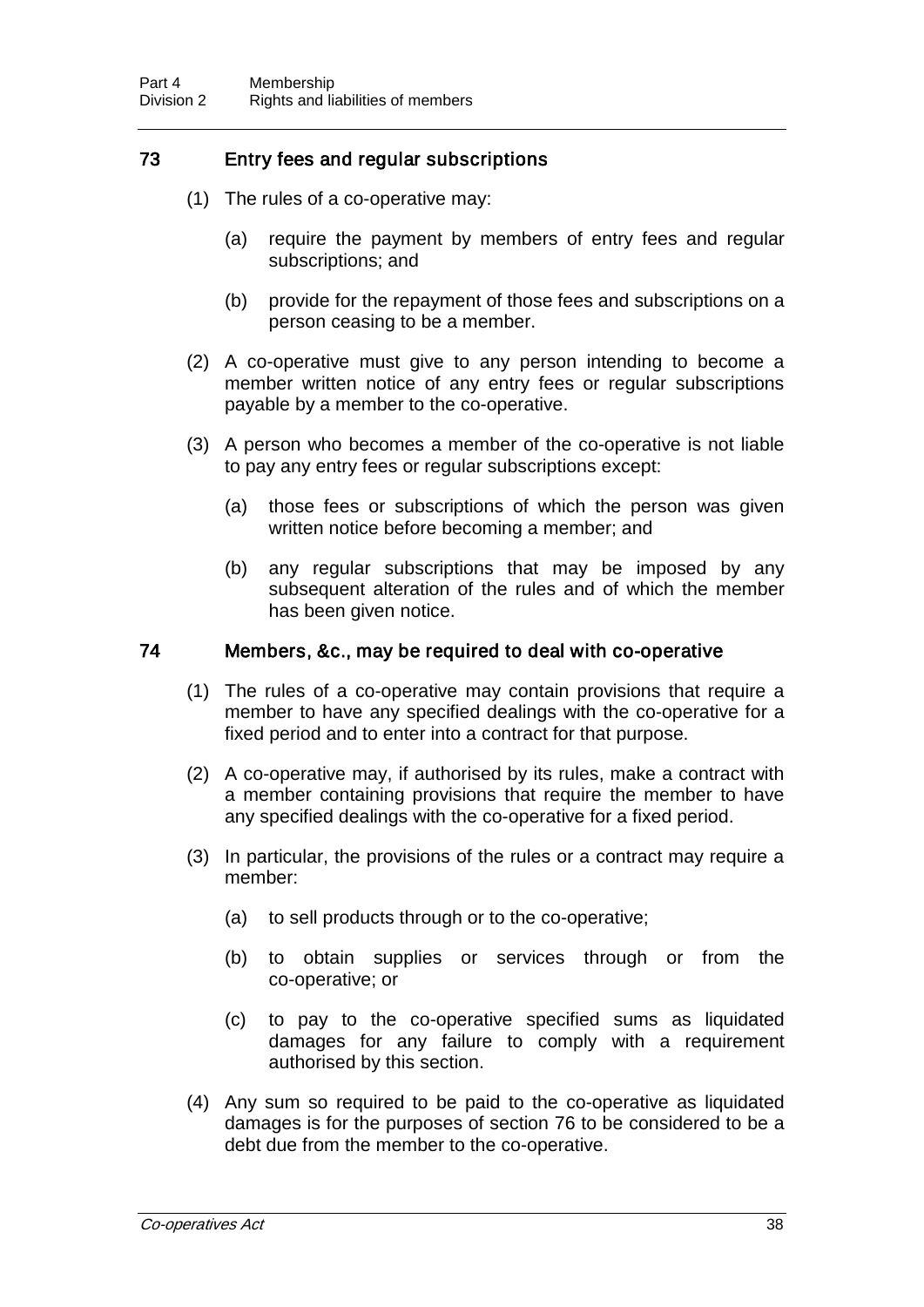- (5) A contract authorised by this section is binding on the co-operative and all other parties even though, but for this Act, the contract would be invalid as being in restraint of trade.
- (6) Rules authorised by this section are authorised even though, but for this section, the rules might be invalid as being in restraint of trade.

## 75 Fines payable by members

- (1) A co-operative may impose a fine on a member for any infringement of the rules of the co-operative if the rules of the co-operative so provide.
- (2) A fine imposed under subsection (1) must not exceed the maximum fine fixed by the rules in accordance with section 102.
- (3) A fine must not be imposed unless:
	- (a) notice of intention to impose the fine and the reason for it has been given to the member; and
	- (b) the member has been given a reasonable opportunity to appear before the board in person (with or without witnesses), or to send to the board a written statement, for the purpose of showing cause why the fine should not be imposed.
- (4) The co-operative may set off the whole or any part of the fine against any money due to the member in respect of any produce delivered by the member to the co-operative, but no part of the fine is to be set off against any advance due to the member from the co-operative in accordance with the rules against produce so delivered.

## 76 Charge and set-off of co-operative

- (1) A co-operative has, in respect of any debt due from a member or former member to the co-operative, a charge on each of the following:
	- (a) the share or interest in the capital and the credit balance and deposits of the member or former member;
	- (b) any rebate, bonus, dividend or interest payable to the member or former member;
	- (c) any entry fees and regular subscriptions required to be repaid to a member when the member ceases to be a member.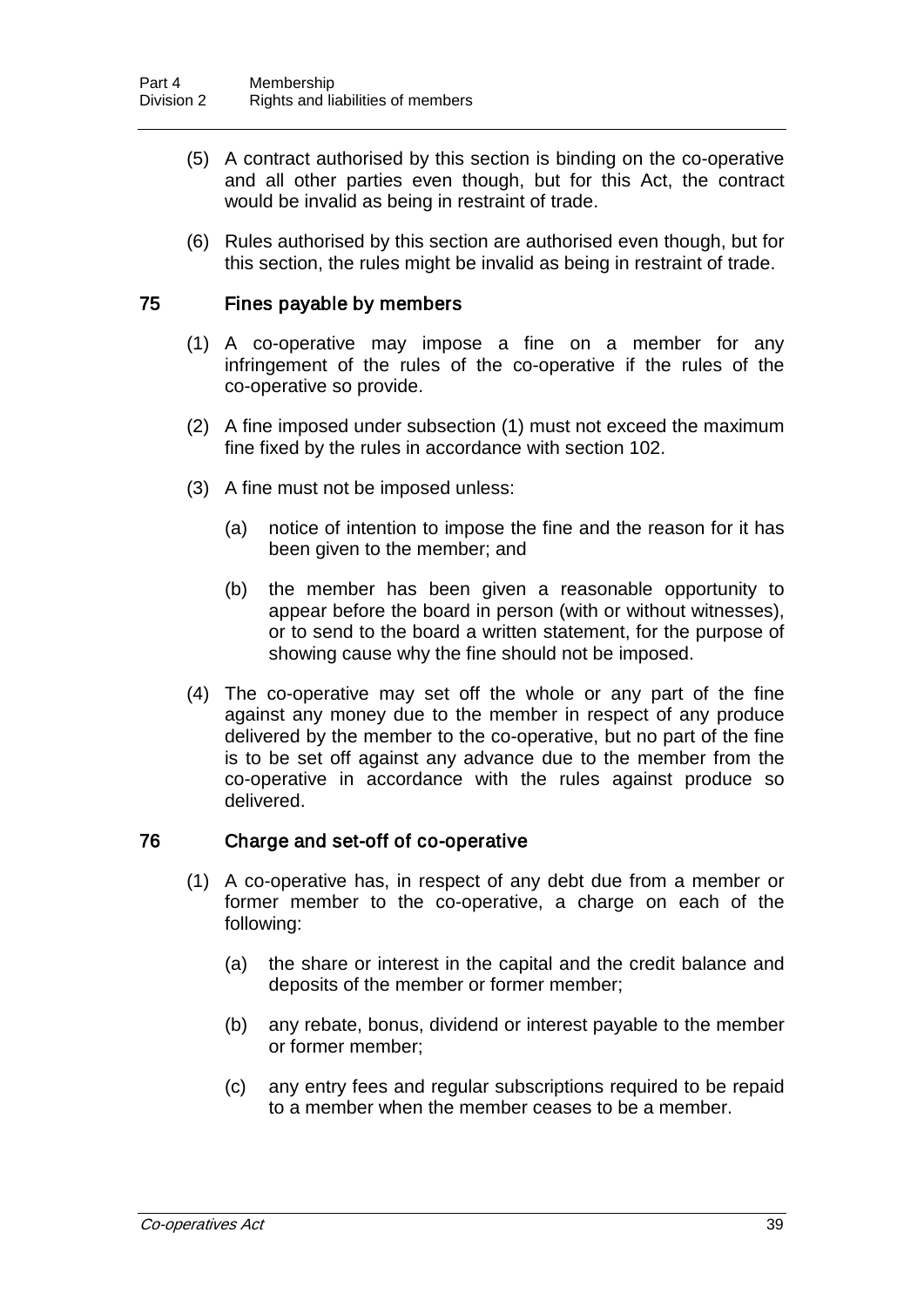- (2) The co-operative may set off any amount paid on account of that share or other thing, or any amount credited or payable to the member or former member, in or towards payment of the debt.
- (3) The charge created by this section may be enforced by the appropriation by the co-operative of the thing that is subject to the charge, but only after at least 7 days notice has been given to the member or former member.
- (4) Any share in respect of which capital has been so appropriated must be cancelled.

## 77 Repayment of shares on expulsion

- (1) When a member is expelled from a co-operative in accordance with its rules, the co-operative must repay to the member the amount paid up on the shares held by the member at the date of expulsion, less any amount owed by the member to the co-operative at the date of expulsion under the rules of the co-operative or any contract or otherwise.
- (2) If the balance sheet of the co-operative last issued before the expulsion of a member of the co-operative disclosed a loss or deficiency, there must be a proportionate reduction in the capital to be repaid to the member.
- (3) That reduction must be by an amount that bears to the amount of the loss or deficiency so disclosed the same proportion as the number of shares held by the member bore to the total number of shares held by all members of the co-operative as at the date of expulsion of the member.
- (4) Payment of any amount due to a member under this section must be made at the time determined by the board of the co-operative, but not later than 12 months after the date of expulsion.
- (5) Shares in respect of which capital has been repaid must be cancelled.

# Division 3 Death of member

## 78 Meaning of *interest*

For the purposes of this Division, a deceased member's *interest* in a co-operative includes:

- (a) the member's membership;
- (b) any credit balance due to the member;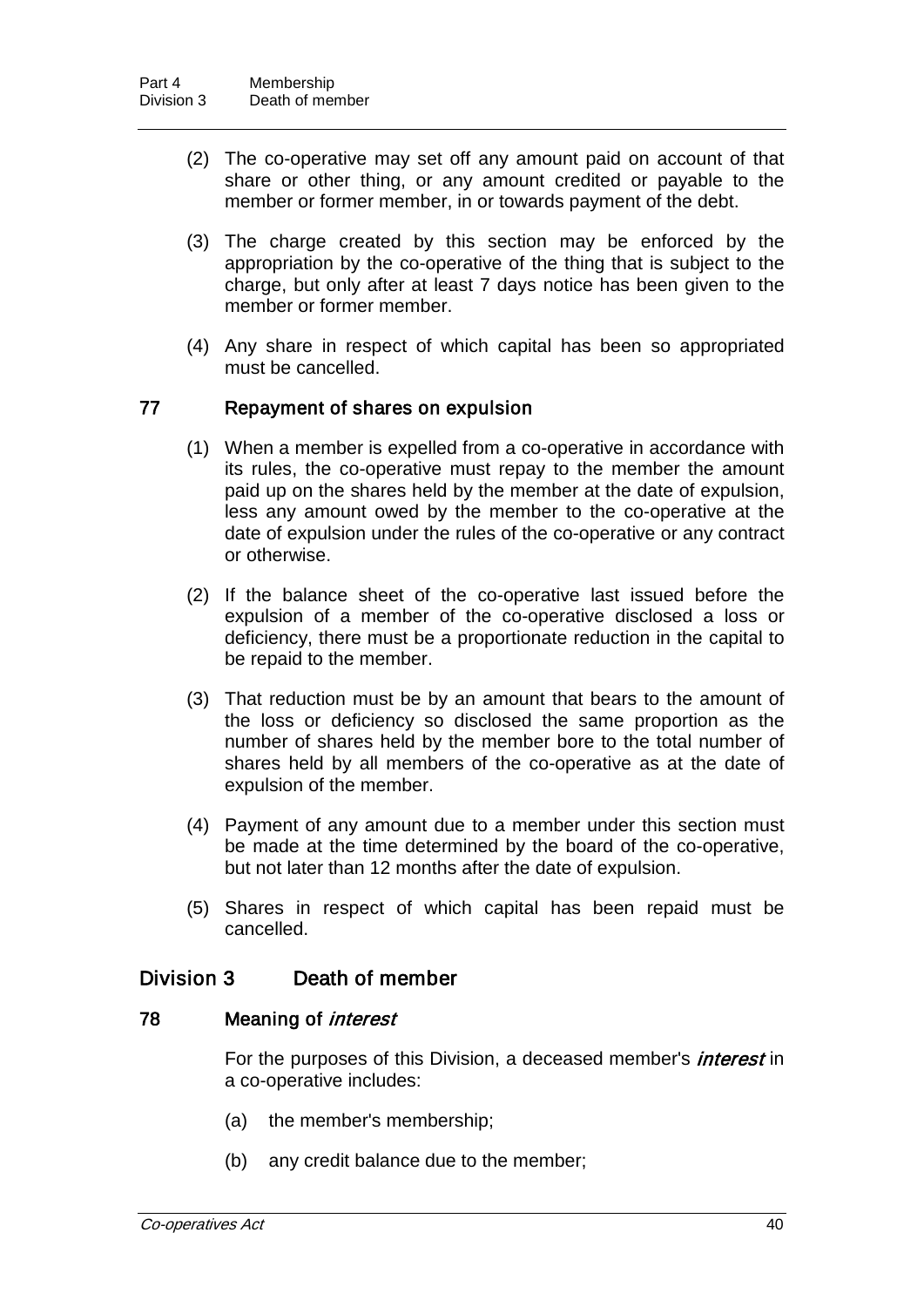- (c) any loan from or to or deposit with the co-operative; and
- (d) any surplus arising on the sale by the co-operative as mortgagee of any property mortgaged by the deceased to the co-operative.

#### 79 Transfer of share or interest on death of member

Subject to section 168, on the death of a member, the board must transfer the deceased member's share or interest in the co-operative to:

- (a) the personal representative of the deceased member; or
- (b) to the person that the deceased's personal representative specifies in an application made to the co-operative within 3 months after the death of the member.

#### 80 Transfer of small shareholdings and interests on death

- (1) If the total value of a deceased member's shares or interest in a co-operative is less than \$10,000 (or such other amount as may be prescribed), the board may, on the basis of such evidence as it considers sufficient, transfer the shares or interest in accordance with whichever of the following paragraphs is appropriate:
	- (a) if the member or person dies testate, to the person who appears to the board to be entitled to the shares or interest under the will of the deceased member or person;
	- (b) if the member or person dies intestate, to any person who appears to the board to be entitled to obtain a grant of administration of the estate of the deceased and that person must then hold the shares or interest on the same trusts as if he or she had obtained that grant.
- (2) A transfer must not be made under this section after evidence has been produced to the co-operative of the grant of letters of administration of the estate, or probate of the will, of the deceased member.
- (3) In this section, the transfer of an interest includes the payment of money.

#### 81 Value of shares and interests

The value of the shares or interest of a deceased member must be determined for the purposes of this Division in accordance with the rules of the co-operative.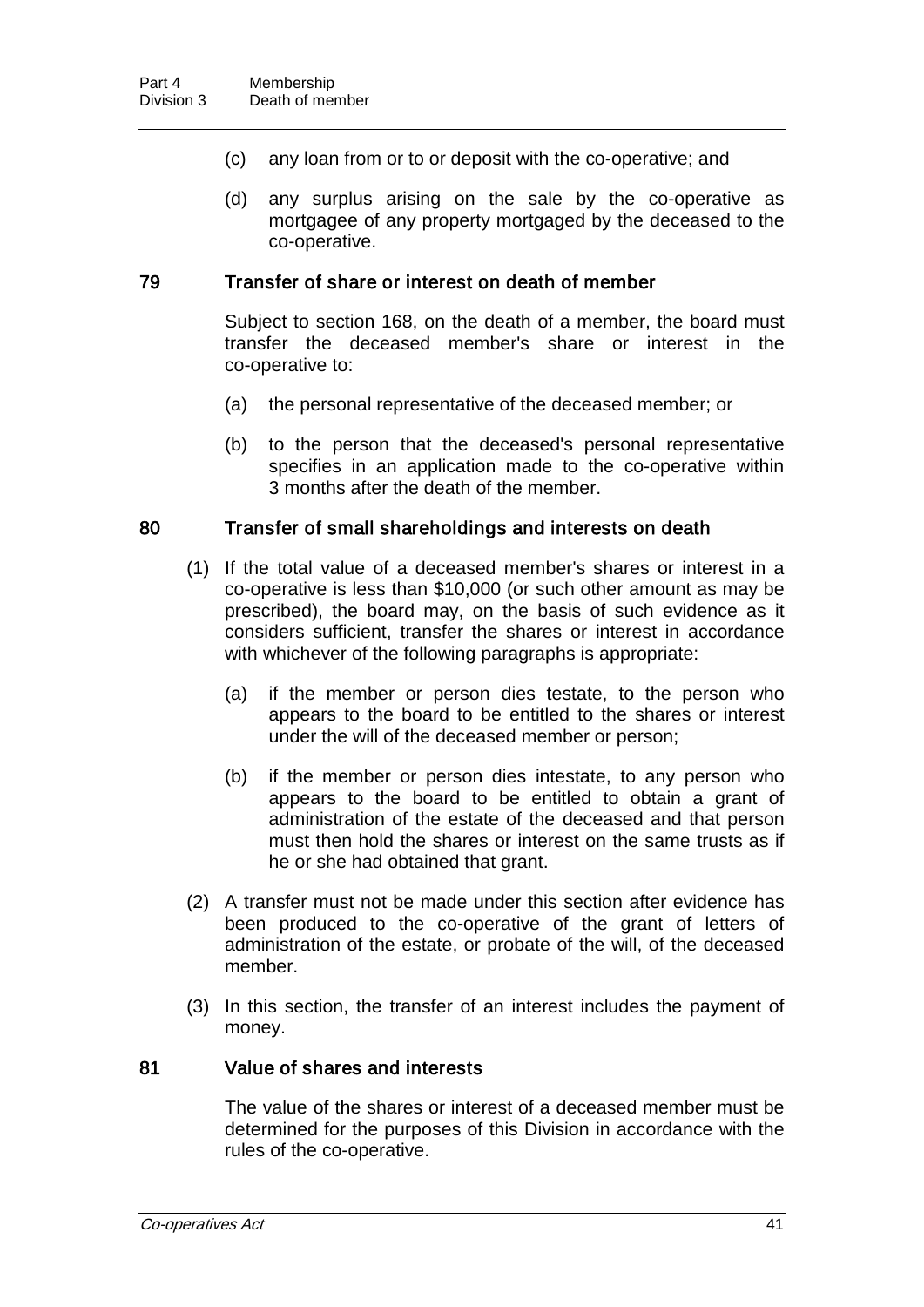# 82 Co-operative protected

Any transfer of property made by the board of a co-operative in accordance with this Division is valid and effectual against any demand made on the co-operative by any other person.

# Division 4 Disputes involving members

## 83 Grievance procedure

- (1) The rules of a co-operative must set out a grievance procedure for dealing with any dispute under the rules between:
	- (a) a member and another member; or
	- (b) a member and the co-operative.
- (2) A member may appoint any person to act on behalf of the member in the grievance procedure.
- (3) The grievance procedure must allow for natural justice to be applied.
- (4) In this section and section 84, *member* includes any person who was a member not more than 6 months before the dispute occurred.

## 84 Application to Supreme Court

- (1) The Supreme Court may, on the application of a member or the co-operative, make an order declaring and enforcing:
	- (a) the rights or obligations of members of the co-operative between themselves; or
	- (b) the rights or obligations of the co-operative and any member between themselves.
- (2) An order may be made under this section whether or not a right of a proprietary nature is involved and whether or not the applicant has an interest in the property of the co-operative.
- (3) The Supreme Court may refuse to make an order on the application or may make an order for costs against a party, whether successful or not, if it is of the opinion that:
	- (a) the issue raised in the application is trivial;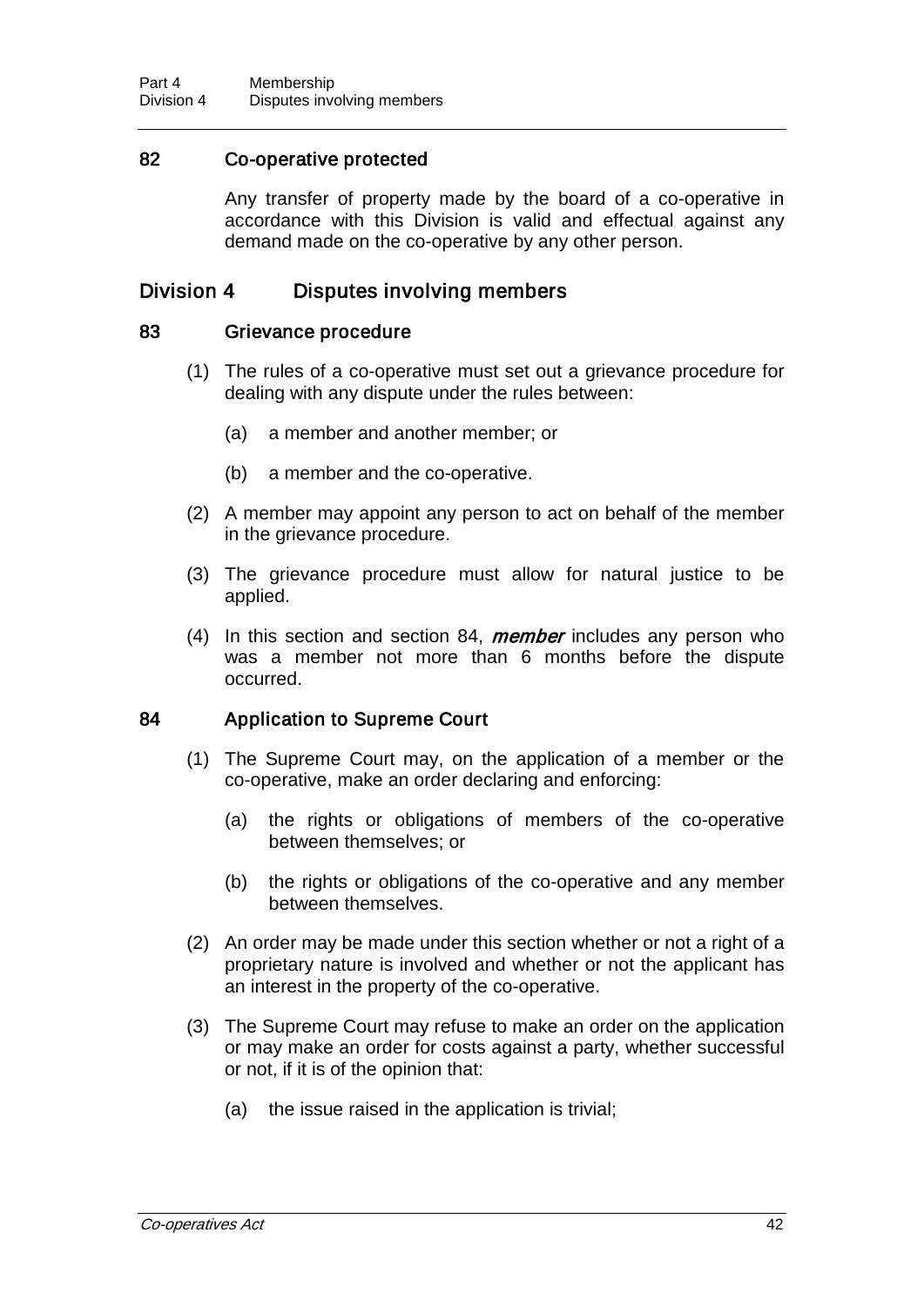- (b) having regard to the importance of the issue, the nature of the co-operative, any other available method of resolving the issue, the costs involved, lapse of time, acquiescence or any other relevant circumstance, it was unreasonable to make the application; or
- (c) the unreasonable or improper conduct of a party:
	- (i) has been responsible for the making of the application; or
	- (ii) has added to the cost of the proceedings.

# Division 5 Oppressive conduct of affairs

## 85 Interpretation

In this Division, a reference to a member of a co-operative includes, in the case of a co-operative that has a share capital, a reference to a person to whom a share in the co-operative has been transmitted by will or by operation of law.

## 86 Application of Division

This Division does not apply in respect of anything done under or for the purposes of Part 6.

# 87 Who may apply for Court order

The following persons may apply to the Supreme Court for an order under this Division:

- (a) the Registrar;
- (b) a member who believes that the affairs of the co-operative are being conducted in a manner that is oppressive or unfairly prejudicial to, or unfairly discriminatory against, a member, or in a manner that is contrary to the interests of the members as a whole;
- (c) a member who believes that an act or omission, or a proposed act or omission, by or on behalf of the co-operative, or a resolution, or a proposed resolution, of a class of members, was or would be oppressive or unfairly prejudicial to, or unfairly discriminatory against, a member or was or would be contrary to the interests of the members as a whole.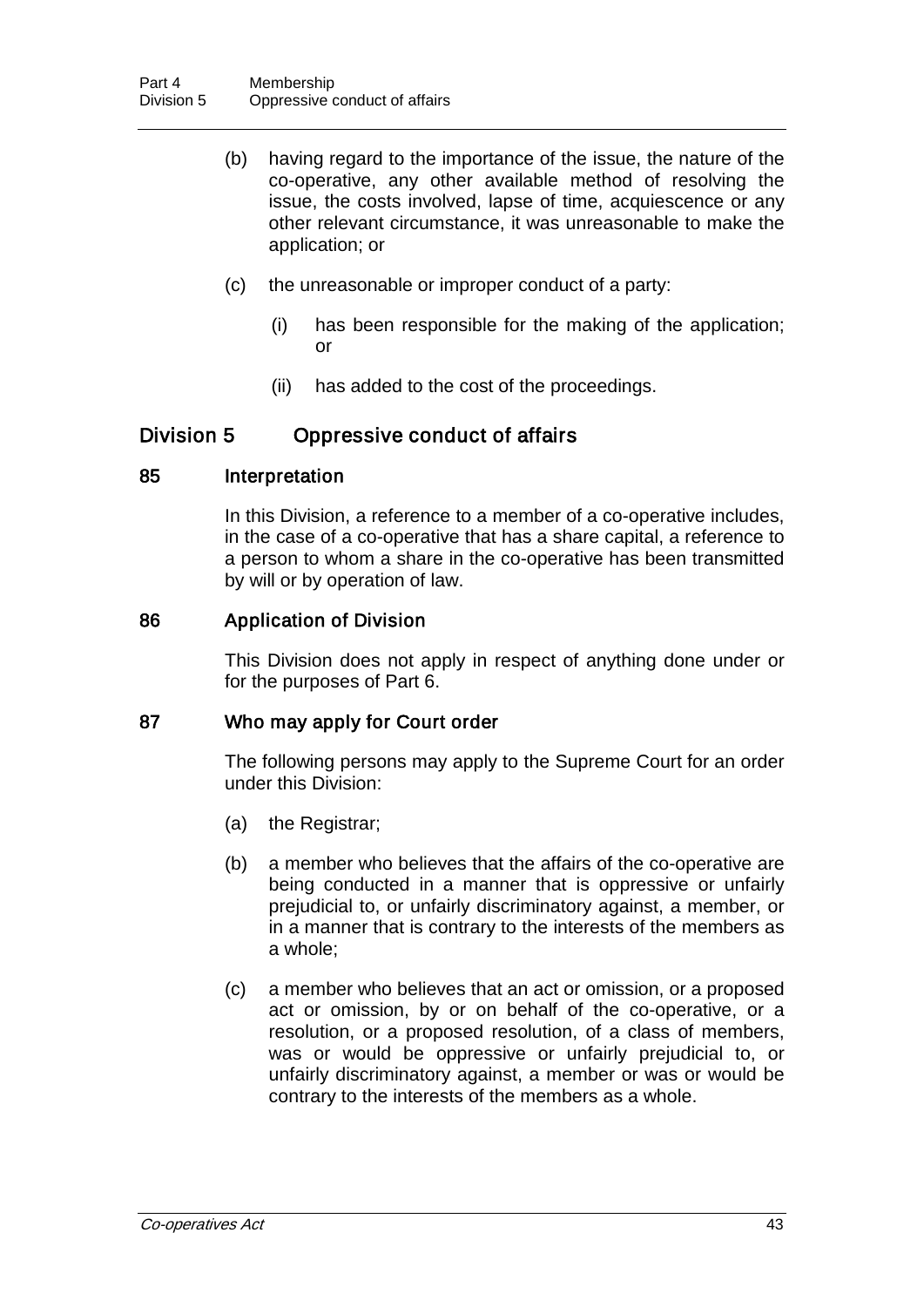## 88 Orders that Supreme Court may make

On application under this Division, the Supreme Court may make any order that it thinks fit including (without being limited to) one or more of the following orders:

- (a) an order that the Registrar appoint an administrator of the co-operative;
- (b) an order that the co-operative be wound up;
- (c) an order for regulating the conduct of affairs of the co-operative in the future;
- (d) an order for the repayment of the member's shares in accordance with the provisions of this Act for repayment of share capital;
- (e) an order for the purchase of the shares of any member by the co-operative and for the reduction accordingly of the co-operative's capital;
- (f) an order directing the co-operative to institute, prosecute, defend or discontinue specified proceedings, or authorising a member or members of the co-operative to institute, prosecute, defend or discontinue specified proceedings in the name and on behalf of the co-operative;
- (g) an order appointing a receiver or a receiver and manager of property of the co-operative;
- (h) an order restraining a person from engaging in specified conduct or from doing a specified act or thing;
- (j) an order directing a co-operative to become registered as a company under the Corporations Act 2001;
- (k) an order requiring a person to do a specified act or thing;
- (m) an order as to costs.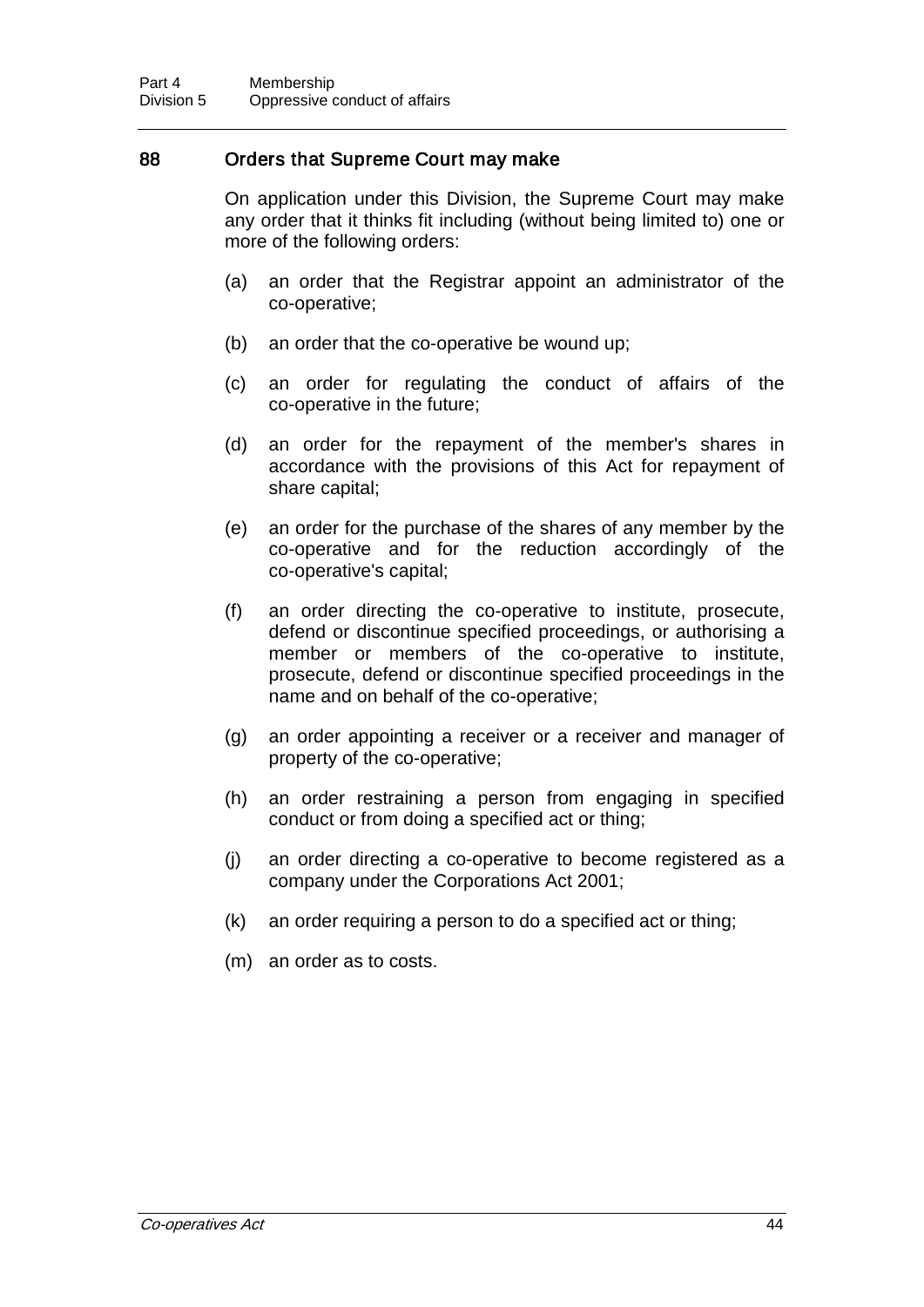## 89 Basis on which Supreme Court makes orders

The Supreme Court may make an order under this Division if it is of the opinion:

- (a) that the affairs of a co-operative are being conducted in a manner that is:
	- (i) oppressive or unfairly prejudicial to, or unfairly discriminatory against, a member (the *oppressed member*), whether or not in the capacity of a member;
	- (ii) contrary to the interests of the members as a whole;
- (b) that an act or omission, or a proposed act or omission, by or on behalf of a co-operative, or a resolution, or a proposed resolution, of a class of members of a co-operative, was or would be:
	- (i) oppressive or unfairly prejudicial to, or unfairly discriminatory against, a member (the *oppressed member*), whether or not in the capacity of a member; or
	- (ii) contrary to the interests of the members as a whole.

## 90 Winding up need not be ordered if oppressed members prejudiced

The Supreme Court need not make an order under this Division for the winding up of a co-operative if it is of the opinion that the winding up of the co-operative would unfairly prejudice an oppressed member.

# 91 Application of winding up provisions

If an order that a co-operative be wound up is made under this Division, the provisions of this Act relating to the winding up of co-operatives apply, with any changes that are necessary, as if the order had been made or an application duly filed in the Supreme Court by the co-operative.

## 92 Changes to rules

If an order under this Division makes any alteration to the rules of a co-operative:

(a) the alteration has effect as if it had been duly made by special resolution of the co-operative; and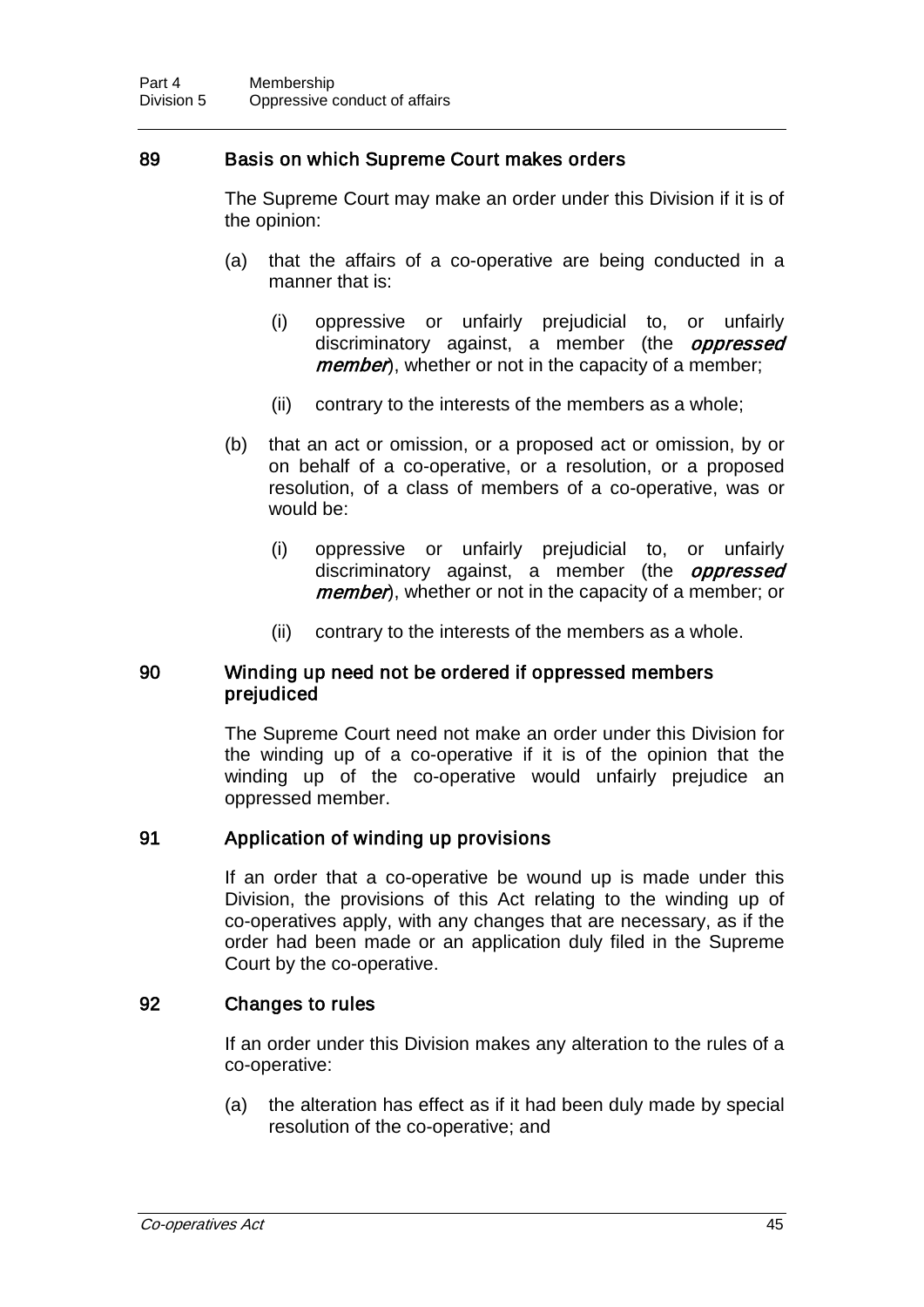(b) the co-operative must not (despite any other provisions of this Act) without the leave of the Supreme Court make any further alteration to the rules inconsistent with the provisions of the order.

## 93 Copy of order to be lodged with Registrar

An applicant for an order under this Division must lodge an office copy of the order with the Registrar within 14 days after it is made.

Maximum penalty: 8 penalty units.

# Division 6 Proceedings on behalf of a co-operative by members and others

## 94 Bringing, or intervening in, proceedings on behalf of co-operative

- (1) A person may bring proceedings on behalf of a co-operative, or intervene in any proceedings to which a co-operative is a party for the purpose of taking responsibility on behalf of the co-operative for those proceedings, or for a particular step in those proceedings, (for example, compromising or settling them), if:
	- (a) the person is:
		- (i) a member, former member, or person entitled to be registered as a member, of the co-operative or of a related body corporate;
		- (ii) an officer or former officer of the co-operative; or
		- (iii) the Registrar; and
	- (b) the person is acting with leave granted under section 95.
- (2) Proceedings brought on behalf of a co-operative may be brought in the co-operative's name.

# 95 Applying for and granting leave

- (1) A person referred to in section 94(1)(a) may apply to the Supreme Court for leave to bring, or to intervene in, proceedings.
- (2) The Supreme Court may grant the application if it is satisfied that:
	- (a) it is probable that the co-operative will not itself bring the proceedings, or properly take responsibility for them, or for the step in them;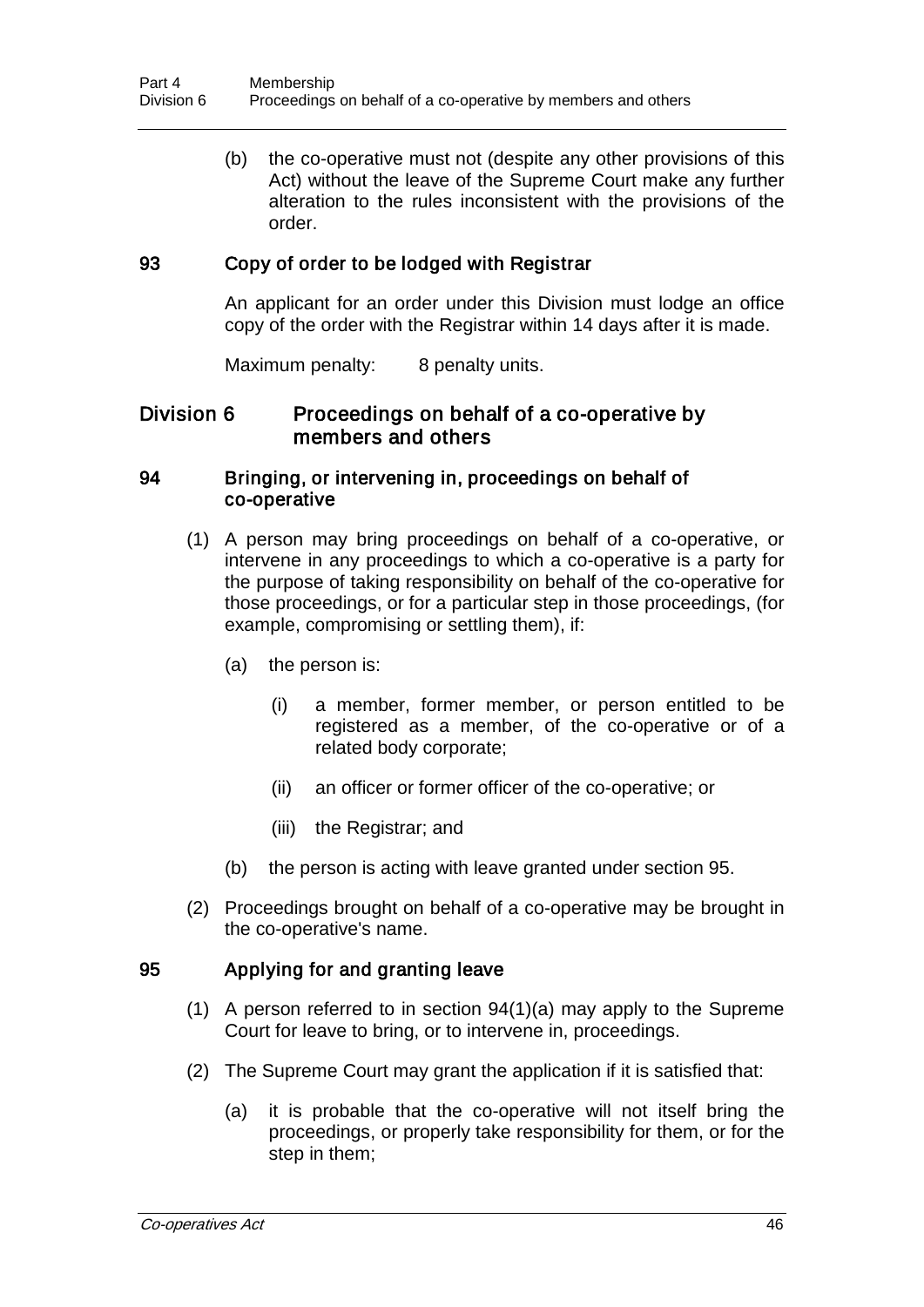- (b) the applicant is acting in good faith;
- (c) it is in the best interests of the co-operative that the applicant be granted leave;
- (d) if the applicant is applying for leave to bring proceedings, there is a serious question to be tried; and
- (e) either:
	- (i) at least 14 days before making the application, the applicant gave written notice to the co-operative of the intention to apply for leave and of the reasons for applying; or
	- (ii) it is appropriate to grant leave even if subparagraph (i) is not satisfied.

#### 96 Substitution of another person for person granted leave

- (1) Any of the following persons may apply to the Supreme Court for an order that they be substituted for a person to whom leave has been granted under section 95:
	- (a) a member, former member, or person entitled to be registered as a member, of the co-operative or a related body corporate;
	- (b) an officer, or former officer, of the co-operative;
	- (c) the Registrar.
- (2) The application may be made whether or not the other person has already brought the proceedings or made the intervention.
- (3) The Supreme Court may make the order if it is satisfied that:
	- (a) the applicant is acting in good faith; and
	- (b) in all the circumstances, it is appropriate to make the order.
- (4) An order substituting one person for another person has the effect that:
	- (a) the grant of leave is taken to have been made in favour of the substituted person; and
	- (b) if the other person has already brought the proceedings or intervened, the substituted person is taken to have brought those proceedings or to have made that intervention.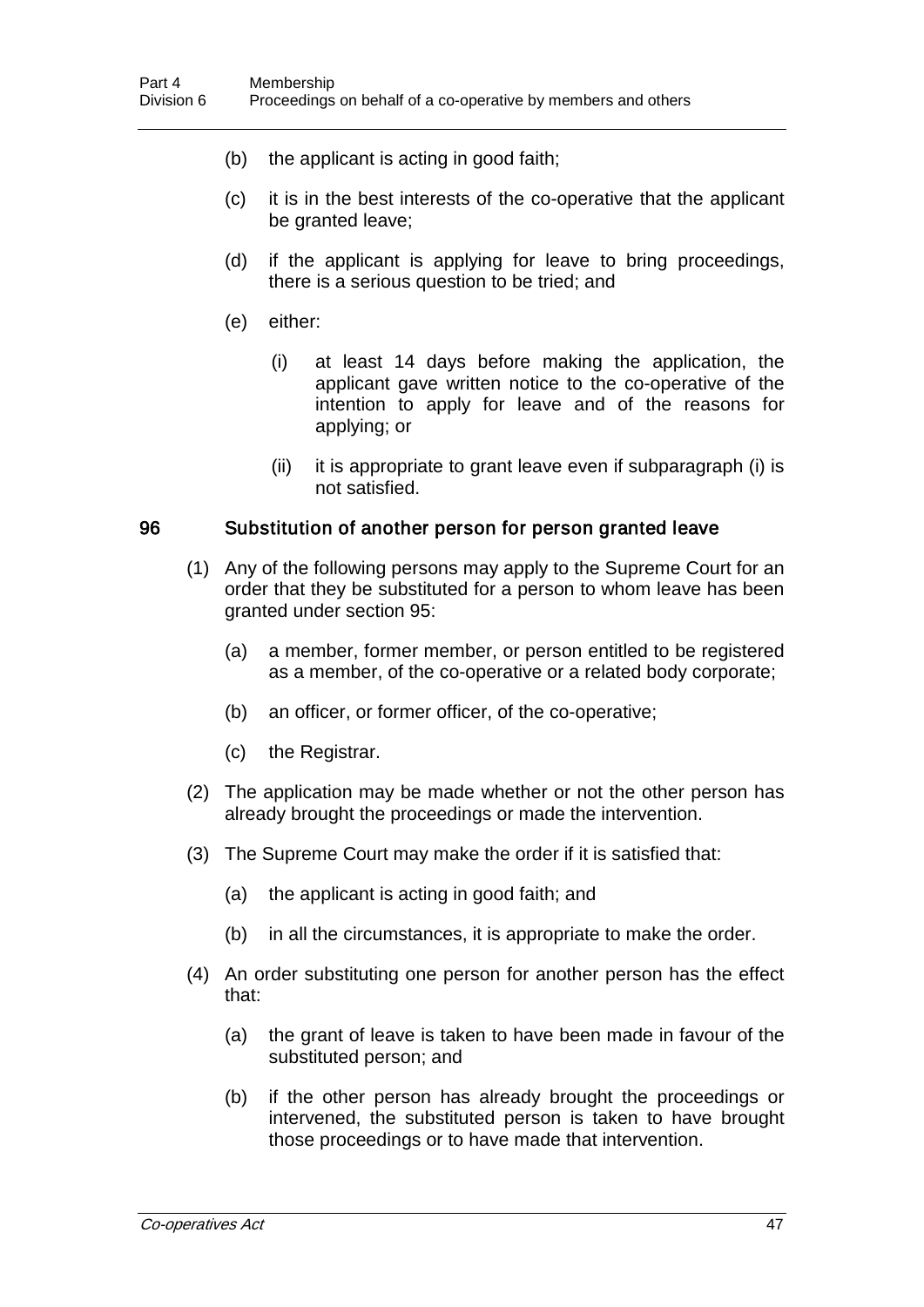# 97 Effect of ratification by members

- (1) A ratification or approval of conduct by members of a co-operative:
	- (a) does not prevent a person from bringing or intervening in proceedings with leave under section 95 or from applying for leave under that section; and
	- (b) does not have the effect that proceedings brought or intervened in with leave under section 95 must be determined in favour of the defendant or that an application for leave under that section must be refused.
- (2) The Supreme Court may take into account a ratification or an approval of the conduct by members of a co-operative in deciding what order or judgment (including as to damages) to make in proceedings brought or intervened in with leave under section 95 or in relation to an application for leave under that section.
- (3) In taking a ratification or approval into account under subsection (2), the Supreme Court may have regard to:
	- (a) how well-informed about the conduct the members were when deciding whether to ratify or approve the conduct; and
	- (b) whether the members who ratified or approved the conduct were acting for proper purposes.

#### 98 Leave to discontinue, compromise or settle proceedings brought, or intervened in, with leave

Proceedings brought or intervened in with leave must not be discontinued, compromised or settled without the leave of the Supreme Court.

## 99 General powers of Supreme Court

- (1) The Supreme Court may make any orders, and give any directions, that it thinks just in relation to proceedings brought or intervened in with leave, or in relation to an application for leave, including:
	- (a) interim orders;
	- (b) directions about the conduct of the proceedings, including requiring mediation;
	- (c) an order directing the co-operative, or an officer of the co-operative, to do, or not to do, any act; and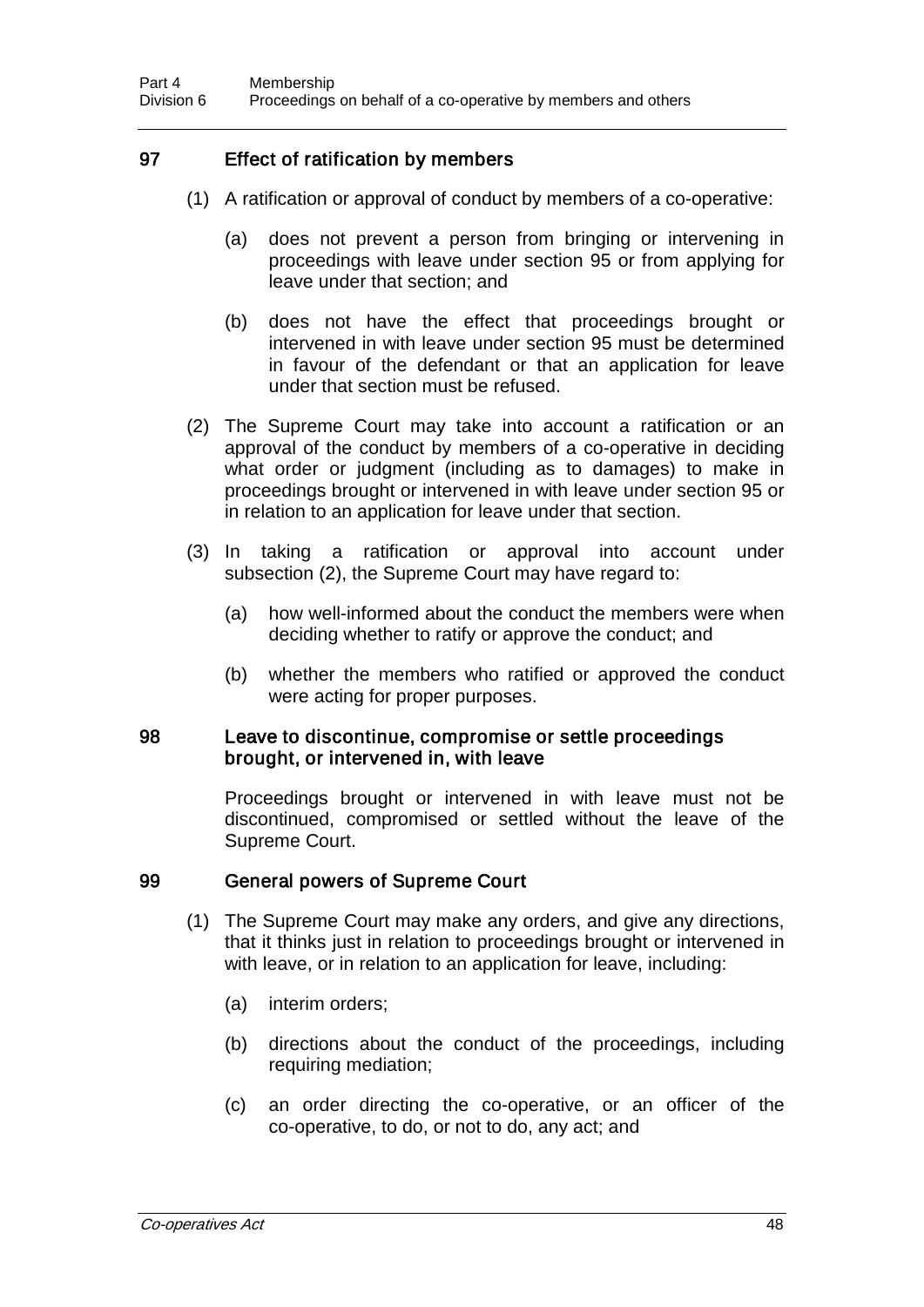- (d) an order appointing an independent person to investigate and report to the Supreme Court, on:
	- (i) the financial affairs of the co-operative;
	- (ii) the facts or circumstances that gave rise to that cause of action the subject of the proceedings; or
	- (iii) the costs incurred in the proceedings and the person granted leave.
- (2) A person appointed by the Supreme Court under subsection (1)(d) is entitled, on giving reasonable notice to the co-operative, to inspect and make copies of any books of the co-operative for any purpose connected with their appointment.

# 100 Power of Supreme Court to make costs order

At any time, the Supreme Court may, in relation to proceedings brought or intervened in with leave under section 95 or an application for leave under that section, make any orders it thinks just about the costs of the person who applied for or was granted leave, of the co-operative or of any other party to the proceedings or application, including an order requiring indemnification for costs.

# Part 5 Rules

## 101 Effect of rules

- (1) The rules of a co-operative have the effect of a contract under seal:
	- (a) between the co-operative and each member;
	- (b) between the co-operative and each director, the principal executive officer and the secretary of the co-operative; and
	- (c) between a member and each other member.
- (2) Under the contract, each of those persons agrees to observe and perform the provisions of the rules as in force from time to time so far as those provisions are applicable to that person.

## 102 Content of rules

- (1) The rules of a co-operative must set out or otherwise make provision for the matters specified in Schedule 1.
- (2) The rules must be divided into paragraphs numbered consecutively.
- (3) The rules may state the objects of the co-operative.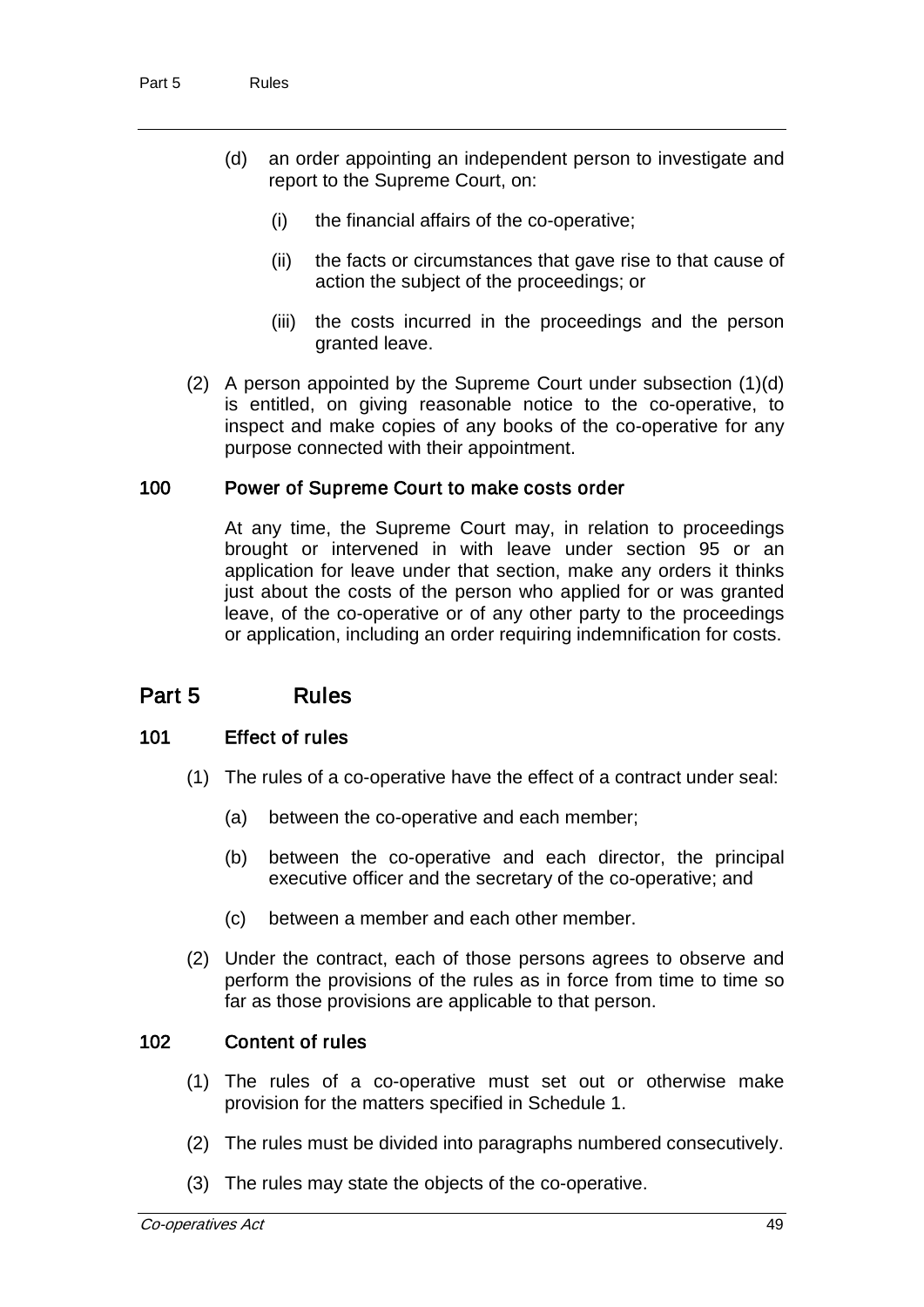- (4) The rules may incorporate any provision of the model rules approved under section 105.
- (5) The rules may provide for the imposition of a fine on a member for any infringement of the rules.
- (6) If the rules provide for the imposition of a fine, the rules must specify the maximum fine that may be imposed on a member.
- (7) The maximum fine fixed by the rules must not exceed any amount that may be prescribed as the maximum fine.
- (8) The rules may contain other provisions not inconsistent with this Act or the Regulations.

## 103 Purchase and inspection of copy of rules

- (1) A member is entitled to obtain from a co-operative a copy of its rules on payment of the amount required by the rules of the co-operative or, if the rules do not prescribe an amount, on payment of \$5.
- (2) The amount required by the rules must not exceed the prescribed fee for obtaining a copy of the rules from the Registrar.
- (3) A person is entitled to obtain from the Registrar a copy of the rules of a co-operative on payment of the prescribed fee.

#### 104 False copies of rules

- (1) A person who gives to a member of a co-operative or to a person intending or applying to become a member of a co-operative a copy of any rules or any alterations of rules, other than those that have been duly registered, representing that they are binding on the members of the co-operative is guilty of an offence and liable to a maximum penalty of 8 penalty units.
- (2) A person who alters any of the rules of a co-operative after they have been registered and circulates them representing that they have been duly registered when they have not been is guilty of an offence and liable to a maximum penalty of 8 penalty units.

## 105 Model rules

- (1) The Registrar may, by notice published in the *Gazette*, approve model rules for co-operatives or for any class of co-operatives and alter or repeal the model rules from time to time.
- (2) The model rules may make provision for anything for which the rules of a co-operative may make provision.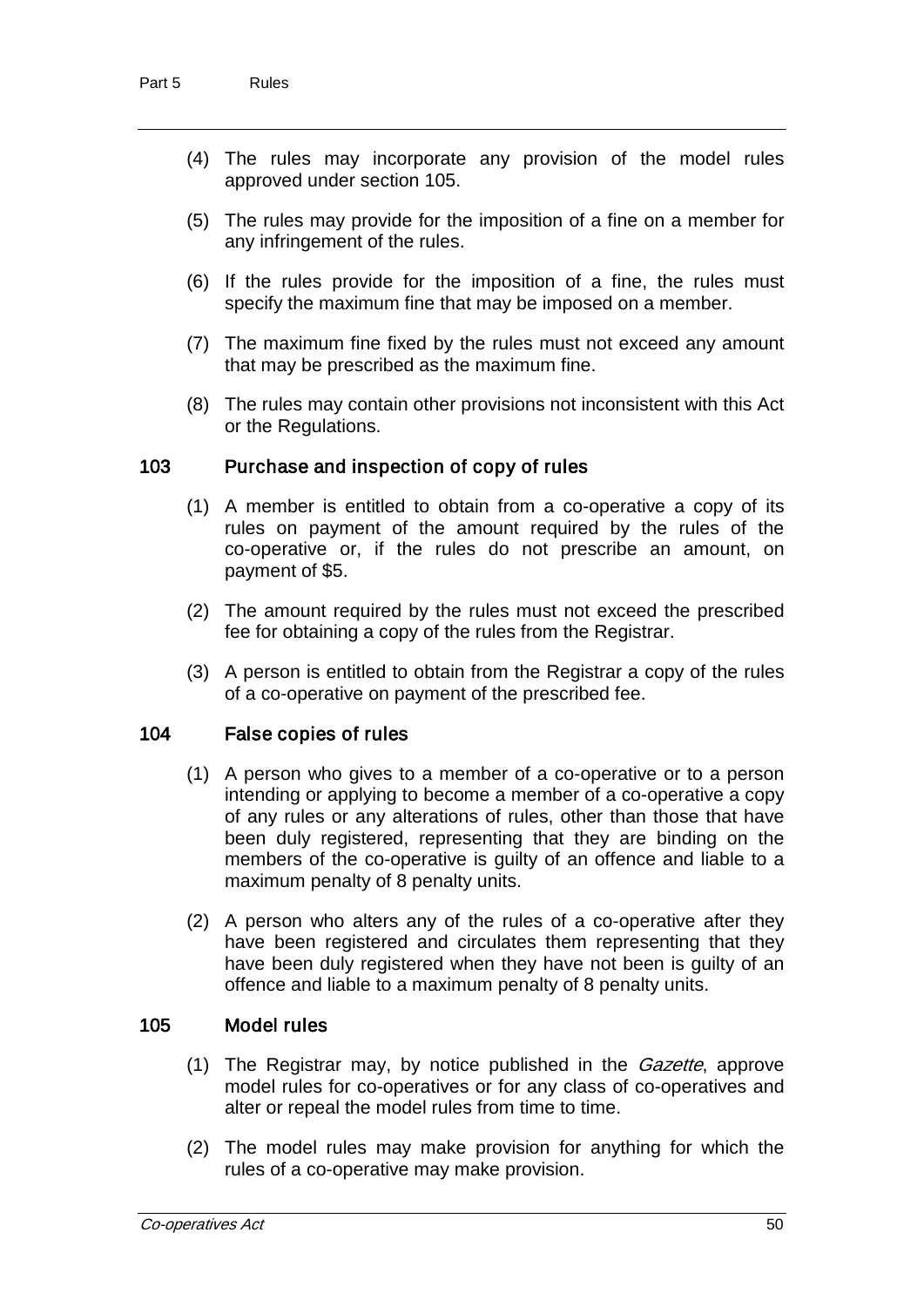(3) If the model rules provide for a matter and the rules of a co-operative of the class to which the model rules apply do not provide for that matter, the provision of the model rules relating to that matter is deemed to be included in the rules of the co-operative.

#### 106 Rules can only be altered in accordance with this Act

The rules of a co-operative cannot be altered except in accordance with this Act.

#### 107 Approval of alteration of rules

- (1) A proposed alteration of the rules must be approved by the Registrar before the resolution altering the rules is passed by a co-operative or the board of a co-operative.
- (2) A draft of the proposed alteration must be submitted to the Registrar at least 28 days (or such shorter period as the Registrar may allow in a particular case) before:
	- (a) the notice of the proposed special resolution altering the rules is given to the members by the co-operative; or
	- (b) the resolution is passed by the board of the co-operative.
- (3) The proposed alteration must:
	- (a) be in accordance with section 102;
	- (b) be in a form that may reasonably be approved; and
	- (c) be accompanied by a statement setting out the reasons for the alteration.
- (4) The Registrar may:
	- (a) approve the alteration as submitted;
	- (b) approve a different alteration to that submitted; or
	- (c) refuse to approve the alteration.
- (5) The Registrar approves of the alteration by giving written notice of the approval of the alteration to the person who submitted the alteration to the Registrar.
- (6) The Registrar must give written notice of the refusal to approve the alteration to the person who submitted the alteration to the Registrar.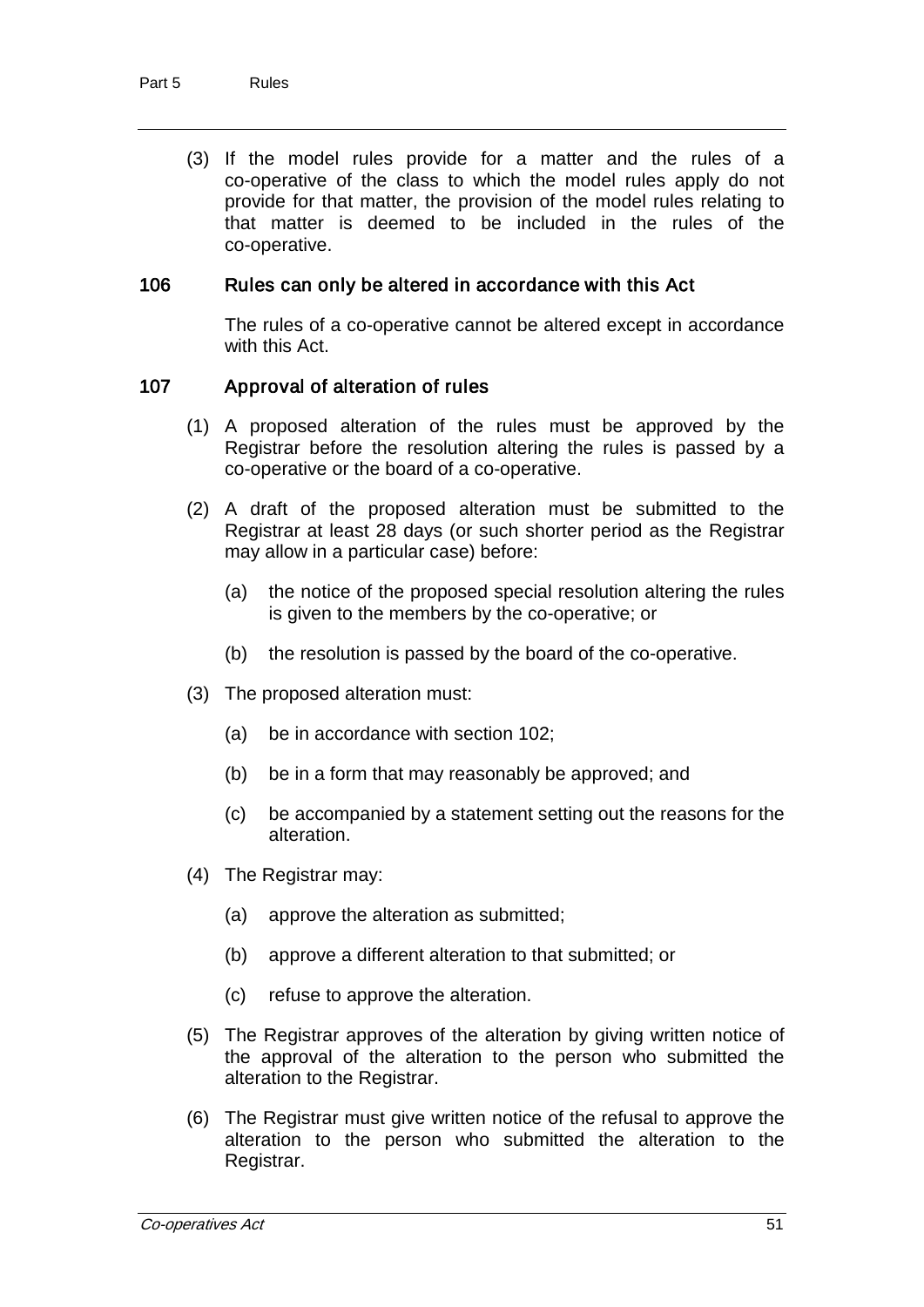# 108 Alteration by special resolution

The rules of a co-operative must be altered by special resolution unless otherwise specified in this Act.

## 109 Alteration by resolution of board

- (1) The rules of a co-operative may be altered by a resolution passed by the board if the alteration does no more than give effect to a requirement, restriction or prohibition imposed by or under the authority of this Act.
- (2) If the rules of a co-operative are altered pursuant to this section, the co-operative must cause the alteration to be notified in writing to its members as soon as practicable after the alteration takes effect and in any event not later than the date on which notice is given to the members of the next annual general meeting of the co-operative after the alteration takes effect.

## 110 Alteration does not take effect until registered

- (1) An alteration of the rules of a co-operative does not take effect unless and until it is registered by the Registrar.
- (2) An application for registration of an alteration must:
	- (a) be made in a form approved by the Registrar;
	- (b) be made within 28 days, or such other period as may be prescribed, after the alteration is made; and
	- (c) be accompanied by a consolidated copy of the rules of the co-operative, including the alteration.
- (3) The Registrar must register the alteration unless:
	- (a) the Registrar is satisfied that the alteration is contrary to this Act or the Regulations; or
	- (b) the Registrar has other reasonable cause to refuse to register the alteration.
- (4) A certificate of registration of any alteration of the rules of a co-operative given by the Registrar is, in favour of any person advancing money to the co-operative on the faith of the certificate or in favour of any guarantor of that advance, conclusive evidence that the alteration in the rules was duly made.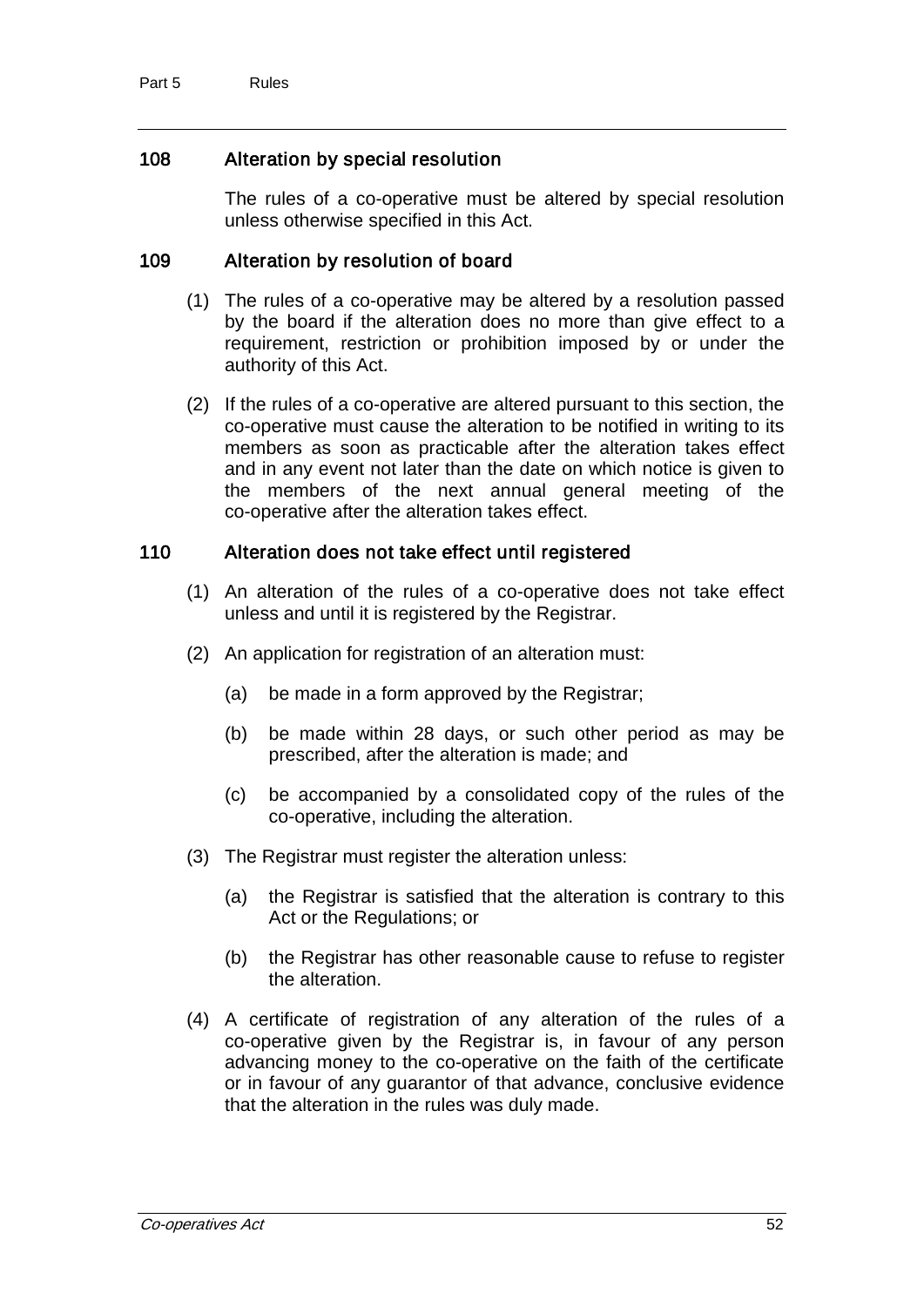# 111 Appeal against refusal to approve alteration

A co-operative may appeal to the Supreme Court against:

- (a) a decision of the Registrar to refuse to approve an alteration of its rules; or
- (b) a failure of the Registrar to approve an alteration of its rules.

## 112 Appeal against refusal to register alteration

A co-operative may appeal to the Supreme Court against:

- (a) a decision of the Registrar to refuse to register an alteration of its rules; or
- (b) a failure of the Registrar to register an alteration of its rules.

## 113 Registrar to comply with tribunal determination

The Registrar must comply with a judgment of the Supreme Court on an appeal under this Part.

# Part 6 **Active membership**

# Division 1 Definitions

## 114 Primary activity – meaning

A primary activity of a co-operative is an activity specified in the rules of the co-operative as a primary activity of the co-operative.

## 115 What is active membership

For the purposes of this Act, a member of a co-operative is an active member of the co-operative if the member:

- (a) utilises or supports an activity of, or maintains a relationship or an arrangement with, the co-operative, in connection with the carrying on of a primary activity of the co-operative, in the manner and to the extent that the rules of the co-operative provide is sufficient to establish active membership; or
- (b) maintains any other relationship or arrangement with the co-operative in connection with the carrying on of a primary activity of the co-operative that the Regulations provide is sufficient to establish active membership.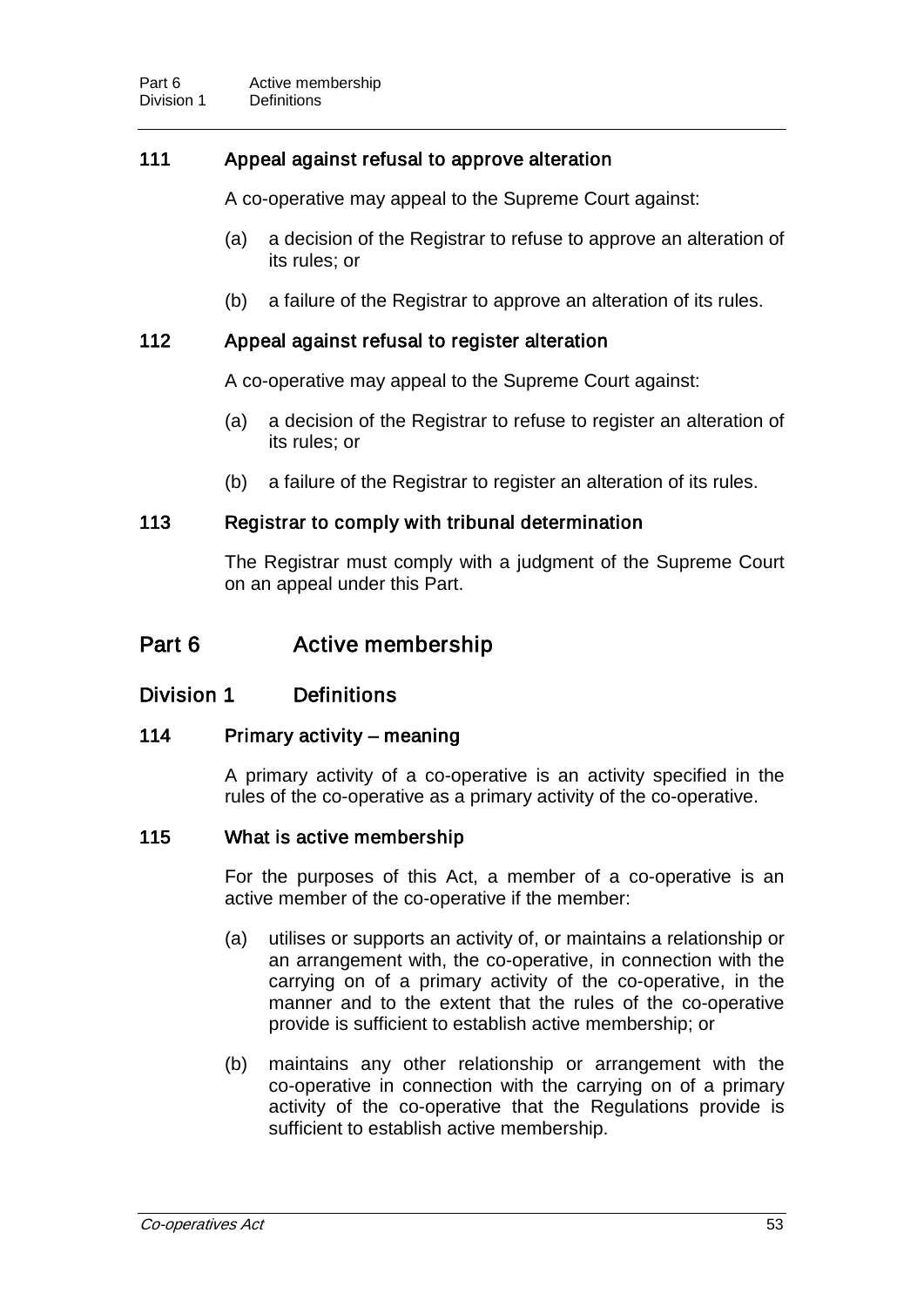## 116 What are active membership provisions and resolutions

- (1) Active membership provisions in the rules of a co-operative are provisions in the rules that specify:
	- (a) which of the activities of the co-operative are the primary activities of the co-operative; and
	- (b) the manner in which and the extent to which a member of the co-operative is required to utilise or support an activity of, or maintain a relationship or an arrangement with, the co-operative, in connection with the carrying on of a primary activity of the co-operative, in order to establish active membership of the co-operative.
- (2) An active membership resolution is a resolution that would, if given effect to, make or amend active membership provisions in the rules of a co-operative.

# Division 2 Rules to contain active membership provisions

## 117 Number of primary activities required

A co-operative must have at least one primary activity.

## 118 Rules to contain active membership provisions

The board of a co-operative must ensure that the rules of the co-operative contain active membership provisions in accordance with this Part.

## 119 Factors and considerations for determining primary activities, &c.

- (1) The board of a co-operative must ensure that the relevant factors and considerations are taken into account in determining:
	- (a) which of the activities of a co-operative are its primary activities; and
	- (b) the manner and extent to which a member is required to utilise or support an activity of, or maintain a relationship or an arrangement with, a co-operative, in connection with the carrying on of a primary activity of the co-operative, in order to establish active membership of the co-operative.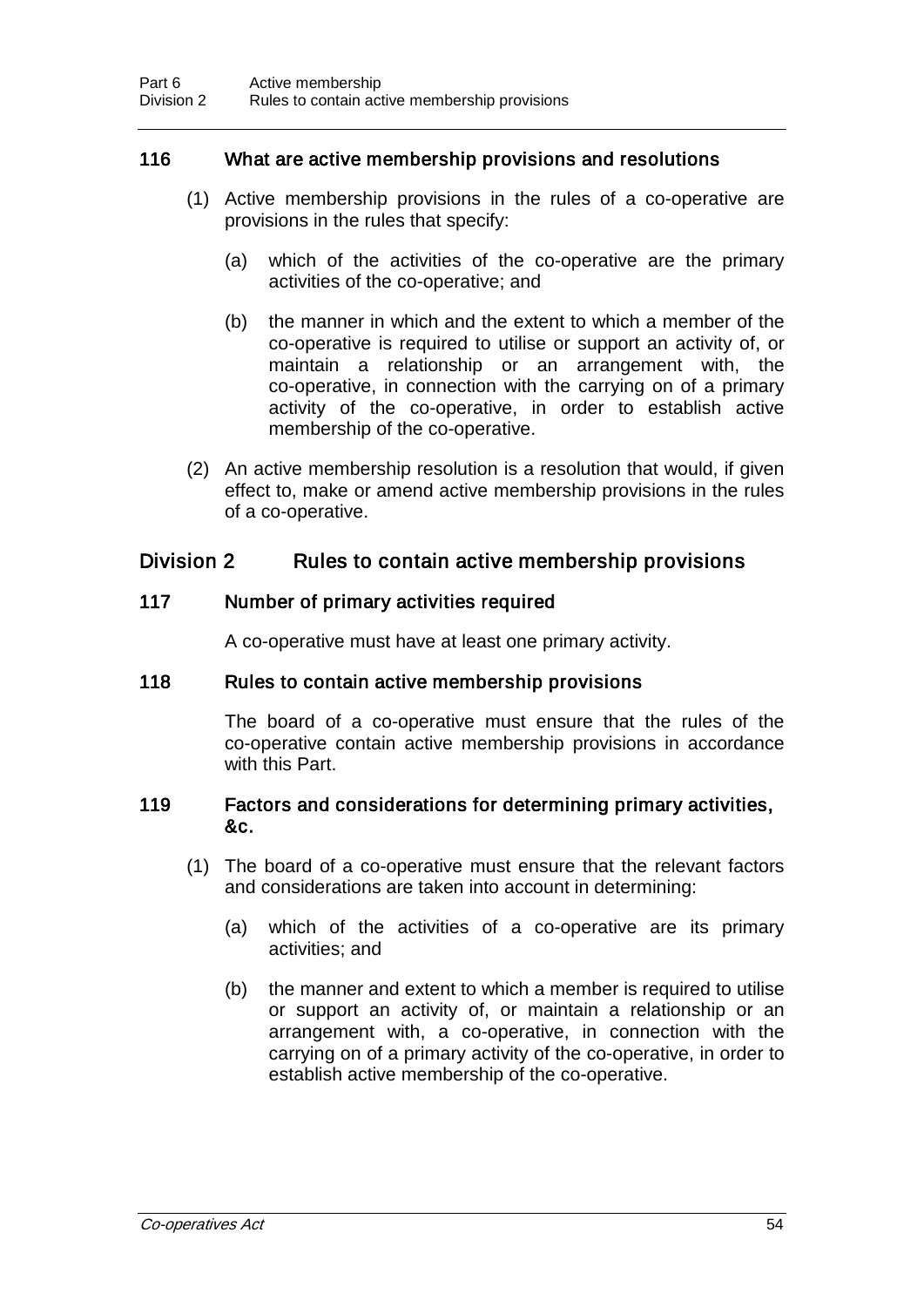- (2) The relevant factors and considerations are:
	- (a) the primary activity or (if more than one) the primary activities taken together must constitute the basic purpose for which the co-operative exists and a significant contribution to the business of the co-operative;
	- (b) the manner and extent of required utilisation, support, relationship or arrangement should be reasonable when considered in relation to the activities of the co-operative as a whole; and
	- (c) any other factors and considerations that are prescribed.
- (3) The Regulations may:
	- (a) provide for the matters to be taken into account in determining whether an activity makes or activities make a significant contribution to the business of the co-operative; and
	- (b) specify minimum percentages of turnover, minimum amounts of income or minimum amounts of business necessary to constitute that significant contribution.
- (4) Factors and considerations may be prescribed so as to apply to co-operatives generally, to a specified class of co-operatives or to a specified individual co-operative.
- (5) Nothing in this section limits the right of active members, other than the board of the co-operative, to propose an active membership resolution.

#### 120 Active membership provisions – trading co-operatives

The only active membership provisions that may be contained in the rules of a trading co-operative are:

- (a) provisions requiring a member to utilise an activity of the co-operative in connection with the carrying on of a primary activity specified in the provisions to establish active membership; and
- (b) any other active membership provisions that the Registrar may approve.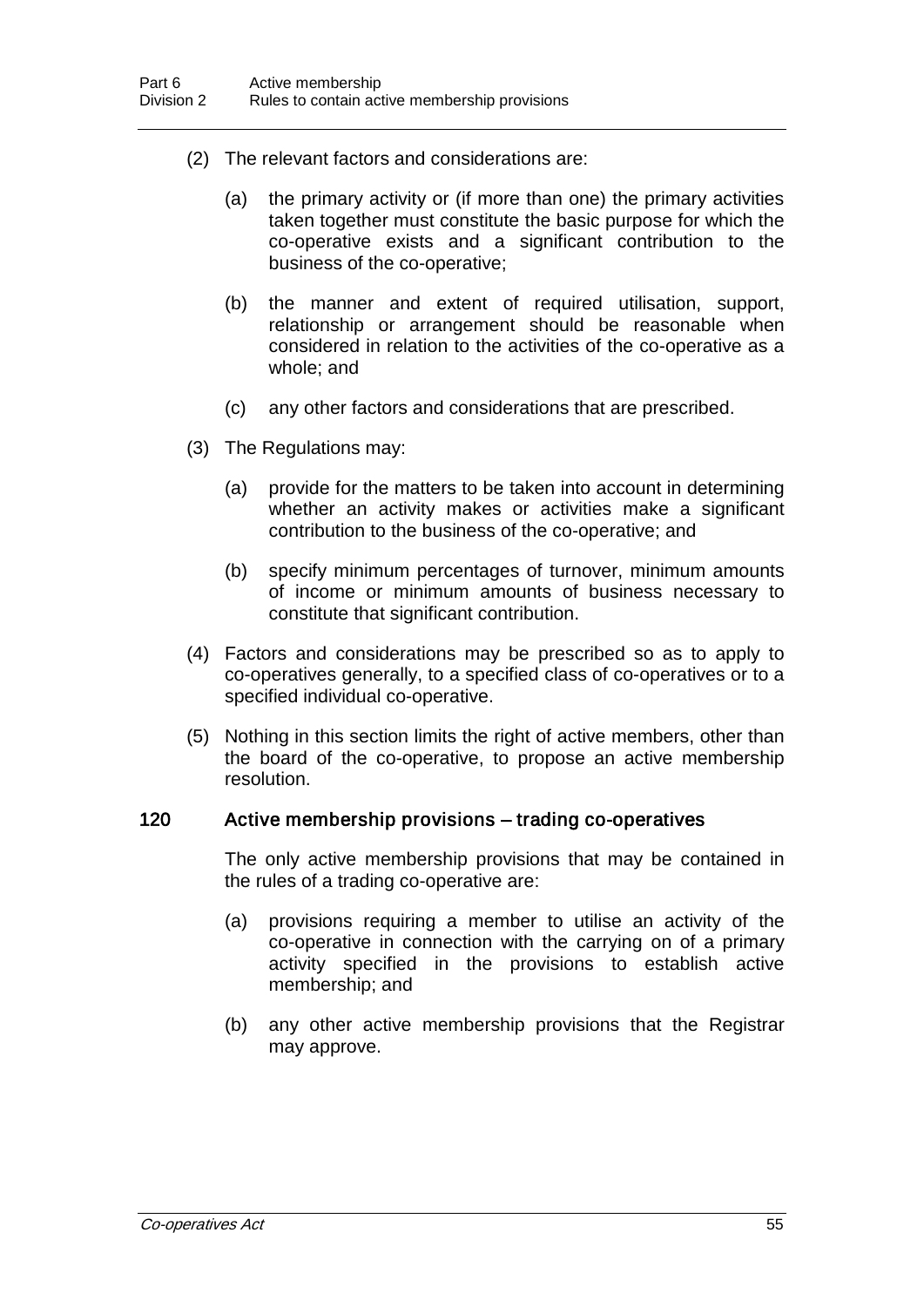### 121 Regular subscription – active membership of non-trading co-operative

- (1) Active membership provisions for a non-trading co-operative may include provision that the payment of a regular subscription by a member of the co-operative, to be applied in connection with a primary activity of the co-operative, is sufficient to establish active membership of the co-operative.
- (2) A member of a co-operative who would, on payment of such a subscription, be an active member of a co-operative is to be considered to be an active member until the subscription is due and payable.

# Division 3 Active membership resolutions

## 122 Notice of meeting

- (1) At least 21 days notice must be given to members of a co-operative of a meeting at which an active membership resolution is to be proposed.
- (2) The notice must, in addition to the other matters required to be specified:
	- (a) specify whether the member is eligible to vote on the resolution;
	- (b) specify the full text of the proposed resolution; and
	- (c) contain a copy of section 126.
- (3) If the notice to a member states that he or she is not eligible to vote on a resolution, the member may, after endeavouring to settle the matter with the co-operative, apply to the Registrar for a determination as to the member's eligibility.
- (4) The Registrar may determine the matter, on the information available to the Registrar, by direction in writing to the co-operative and the member.
- (5) The Registrar's determination as to eligibility has effect but only if given before the meeting concerned is due to be held.

#### 123 Eligibility to vote on active membership resolution

The only members of a co-operative who are eligible to vote on an active membership resolution when the rules do not contain active membership provisions are those members who would be active members if the resolution had already taken effect.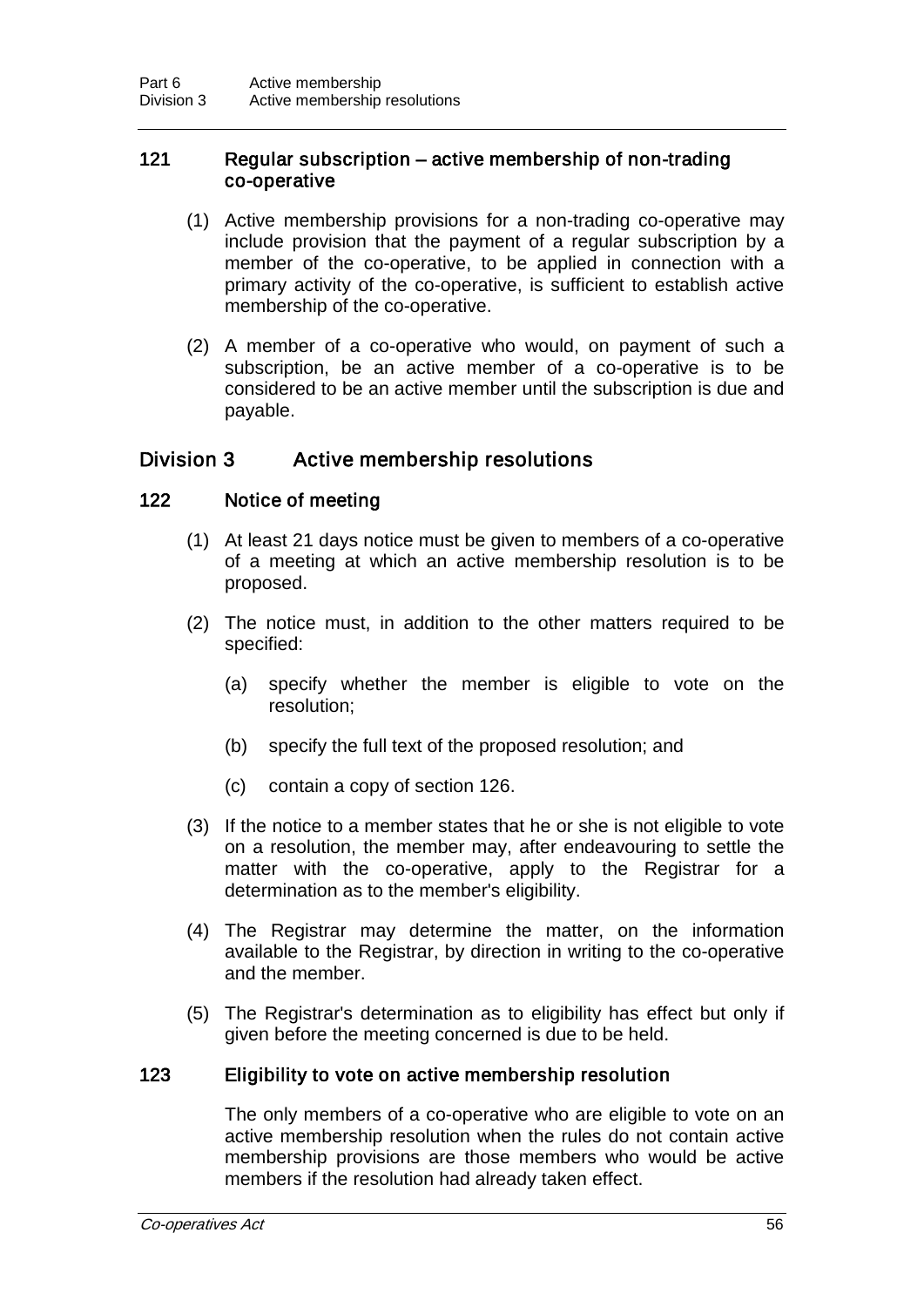## 124 Eligibility of directors to vote on proposal at board meeting

If the board is meeting to consider a proposal to submit an active membership resolution to a meeting of the co-operative:

- (a) subject to paragraph (b), a director is only eligible to vote on that proposal if he or she would be eligible to vote on the resolution at the meeting of the co-operative; or
- (b) if less than 2 directors (whether or not they are present at the meeting of the board) would be eligible to vote on the resolution at the meeting of the co-operative, all the directors are eligible to vote on that proposal at the meeting of the board.

#### 125 Other entitlements of members not affected

A provision of this Division that renders a member of a co-operative ineligible to vote on a resolution does not affect any other right, entitlement, obligation or duty of the member as a member.

## Division 4 Cancellation of membership of inactive members

#### 126 Cancellation of membership of inactive member

- (1) The board of a co-operative must declare the membership of a member cancelled if:
	- (a) the whereabouts of the member are not presently known to the co-operative and have not been known to the co-operative for at least the required period before that time; or
	- (b) the member is not presently an active member of the co-operative and has not been an active member of the co-operative at any time during the required period immediately before that time.
- (2) This section applies to a member only if he or she was a member of the co-operative throughout the required period.
- (3) The question of whether a member was an active member at a particular time in the past is to be determined as if the active membership provisions concerned had been in force at that time.
- (4) The board's declaration under this section has the effect of cancelling the membership concerned.
- (5) A person may apply to the Supreme Court for an order under section 132 in respect of the cancellation of the person's membership under this section.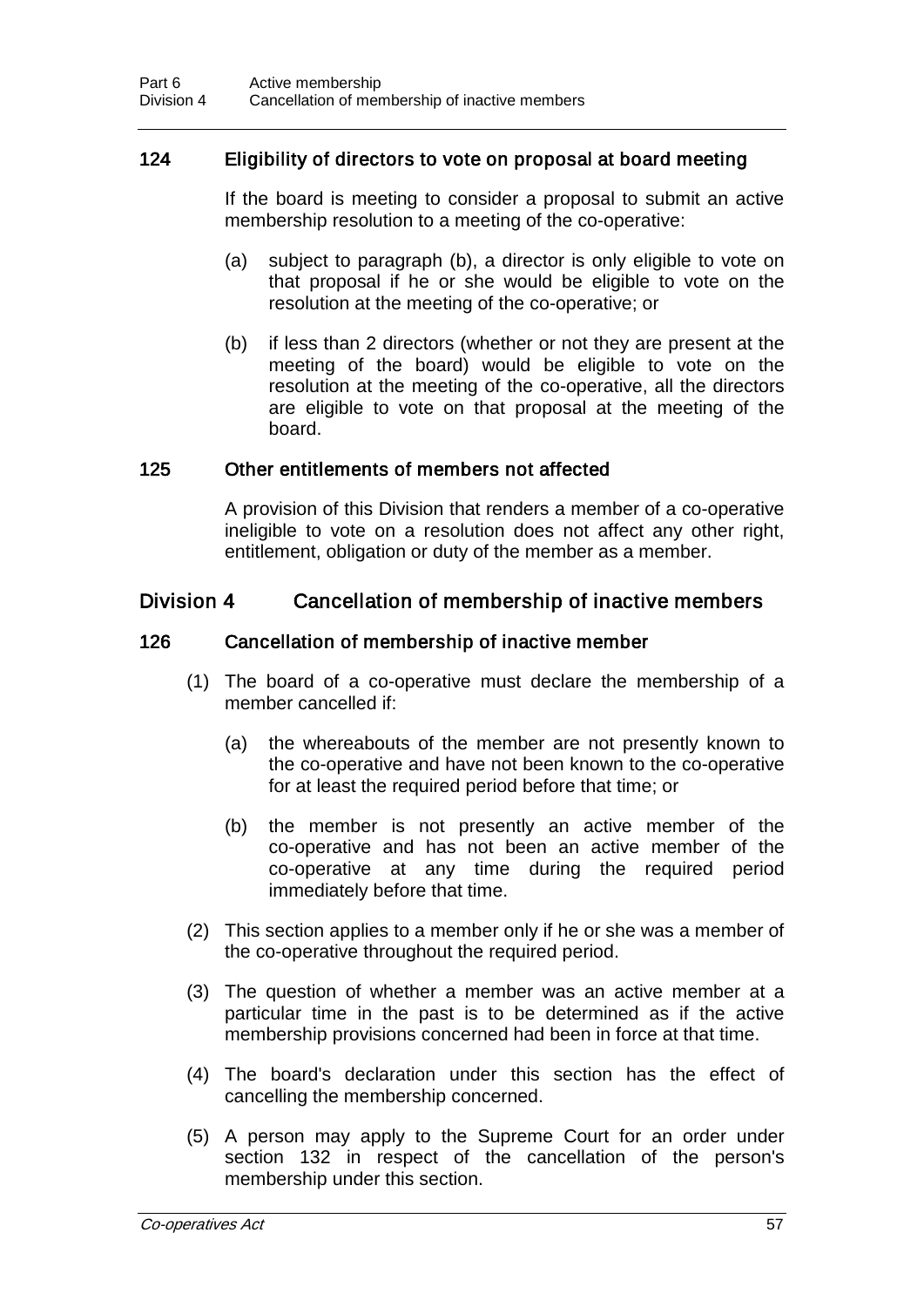- (6) In this section, *the required period*, in relation to a co-operative, means:
	- (a) 3 years; or
	- (b) if a shorter period is provided for in the rules of the co-operative, that shorter period.

### 127 Share to be forfeited if membership cancelled

- (1) If a co-operative has a share capital, the board of the co-operative must declare the shares of a member to be forfeited at the same time as the member's membership is cancelled under section 126.
- (2) The board's declaration has the effect of forfeiting the shares concerned.
- (3) Nothing in this section affects the operation of section 133.

#### 128 Failure to cancel membership – offence by director

If the board of a co-operative fails to cancel the membership of a member as required by this Part, a director of the co-operative who did not use all due diligence to prevent that failure is guilty of an offence and liable to a maximum penalty of 17 penalty units.

#### 129 Deferral of forfeiture by board

- (1) The board of a co-operative may by resolution defer cancellation of a member's membership for a period of up to 12 months:
	- (a) if the board has reasonable grounds to believe that a member has ceased to be an active member due to unusual circumstances that prevent the member fulfilling his or her active membership obligations; or
	- (b) if:
		- (i) the board thinks that during that period an active membership resolution may be put to the members of the co-operative; and
		- (ii) the effect of the resolution would be relevant to the question of whether the member is an active member.
- (2) The board of the co-operative must review the resolution to defer before the end of the deferral period to determine if a further resolution should be made under subsection (1).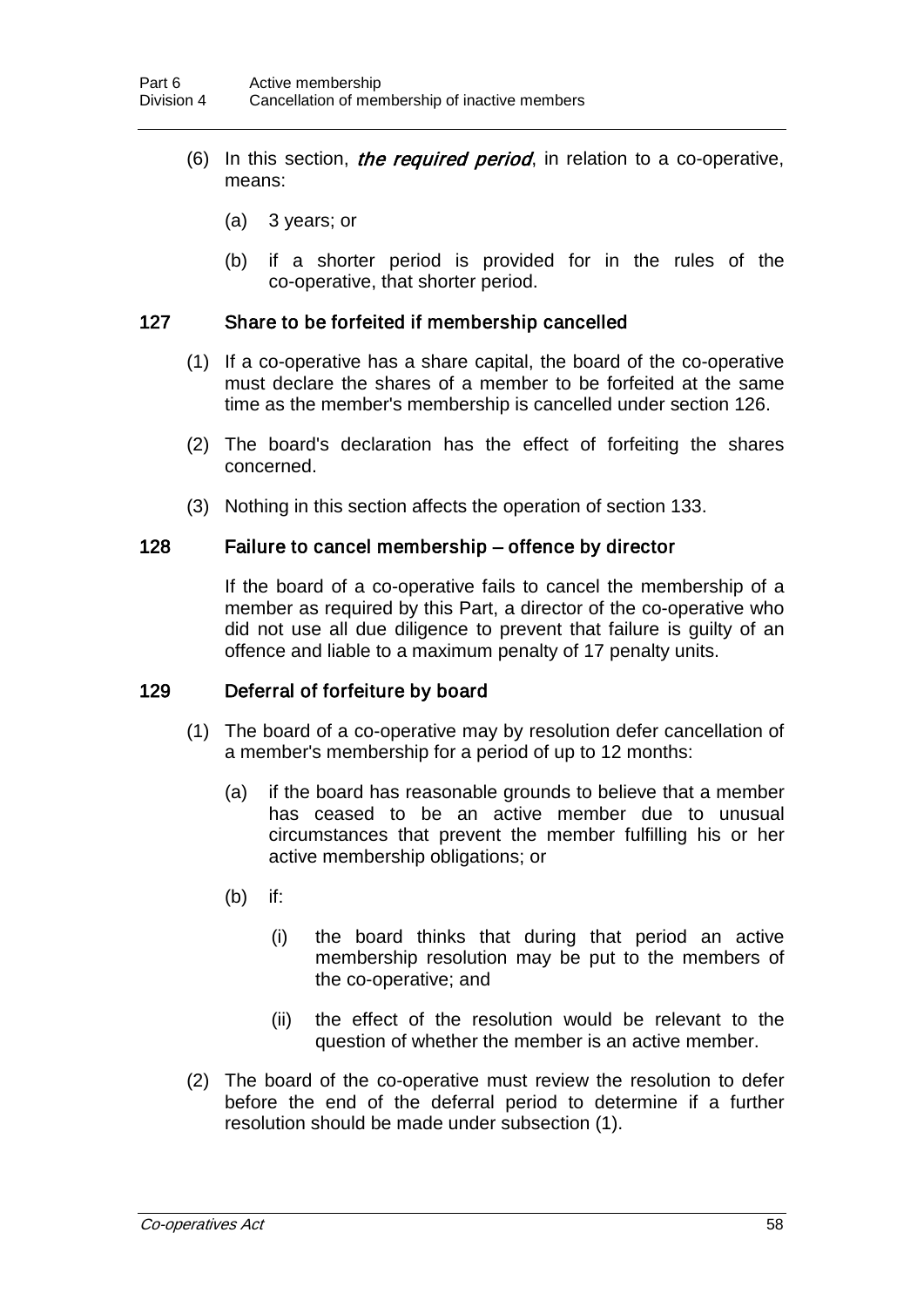### 130 Cancellation of membership prohibited in certain circumstances

Unless the Regulations otherwise provide, the board of a co-operative must not declare the membership of a member to be cancelled under this Part:

- (a) if the co-operative is insolvent;
- (b) if the co-operative is under administration under Part 5.3A of the Corporations Act 2001 as applying under this Act;
- (c) if a compromise or an arrangement is being administered in respect of the co-operative;
- (d) if the co-operative is in the course of being wound-up;
- (e) if an appointment of a receiver (whether or not a receiver and manager) of any property of the co-operative is in force;
- (f) if the co-operative has, for the purposes of being registered as a company under the Corporations Act 2001, filed with the Registrar a copy of the entry made in the minute book of the co-operative under section 194; or
- (g) in such other circumstances as may be prescribed.

#### 131 Notice of intention to cancel membership

- (1) The board of a co-operative must ensure that not less than 28 days notice of its intention to declare the membership of a member to be cancelled is given to the member.
- (2) Notice is not required to be given under this section if:
	- (a) the member's whereabouts are unknown to the co-operative; and
	- (b) the amount required to be repaid to the member in respect of the cancelled membership (whether by reason of the cancellation of shares or otherwise) does not exceed \$50.

#### 132 Order of Supreme Court against cancellation

(1) If the Supreme Court is satisfied in a particular case that the cancellation of a member's membership under section 126 was or would be unreasonable, the Supreme Court may by order direct that the membership should not have been cancelled or should not be cancelled.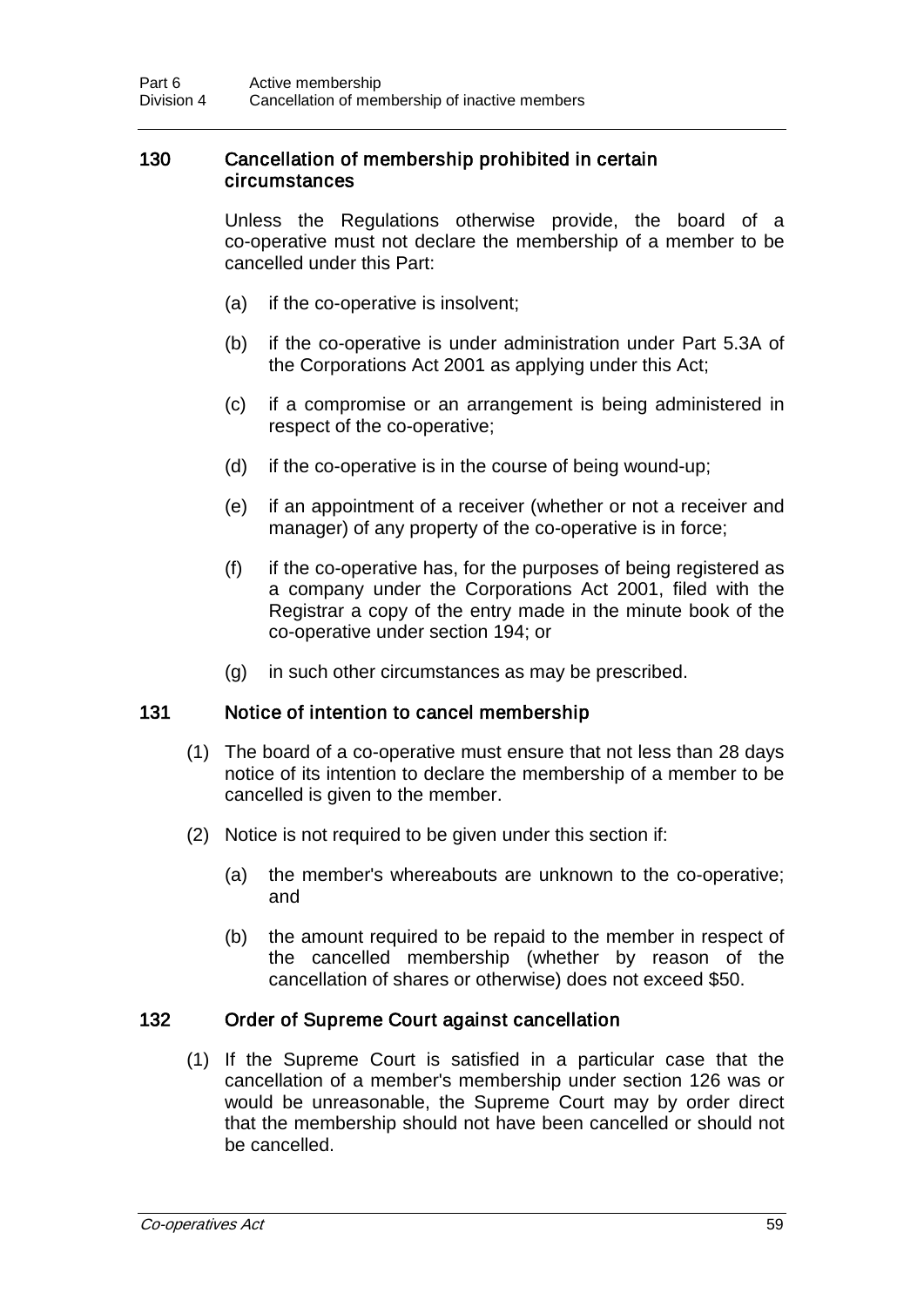- (2) While an order is in force under this section:
	- (a) the membership concerned is not required to be cancelled and any shareholding of the member is not required to be forfeited; and
	- (b) the person whose membership was cancelled is entitled to be reinstated as a member of the co-operative with all the rights and entitlements (including any shareholding) attaching to or arising from the former membership.
- (3) Reinstatement of a member under this section is to be effected in accordance with the directions of the Supreme Court.

#### 133 Repayment of amounts due in respect of cancelled membership

- (1) If the membership of a member of a co-operative is cancelled under this Part, the co-operative must, within 12 months after the date of cancellation:
	- (a) repay to the former member the amount due to the member in respect of that cancellation; or
	- (b) apply that amount in accordance with subsection (2) if:
		- (i) the board is of the opinion that repayment would adversely affect the financial position of the co-operative; or
		- (ii) the board and the former member so agree.
- (2) The amount due may be applied as follows:
	- (a) if the co-operative is a deposit-taking co-operative, the co-operative may apply the amount as a deposit by the former member with the co-operative (subject to the requirements of section 134 as to interest on the deposit);
	- (b) the co-operative may allot or issue debentures of the co-operative to the former member in satisfaction of the amount;
	- (c) the co-operative may appropriate the amount due as a donation to the co-operative, but only if the former member consents in writing to the donation.
- (3) The amount due to a former member in respect of the cancellation of membership includes any amount paid up in respect of shares forfeited as a result of the cancellation of membership.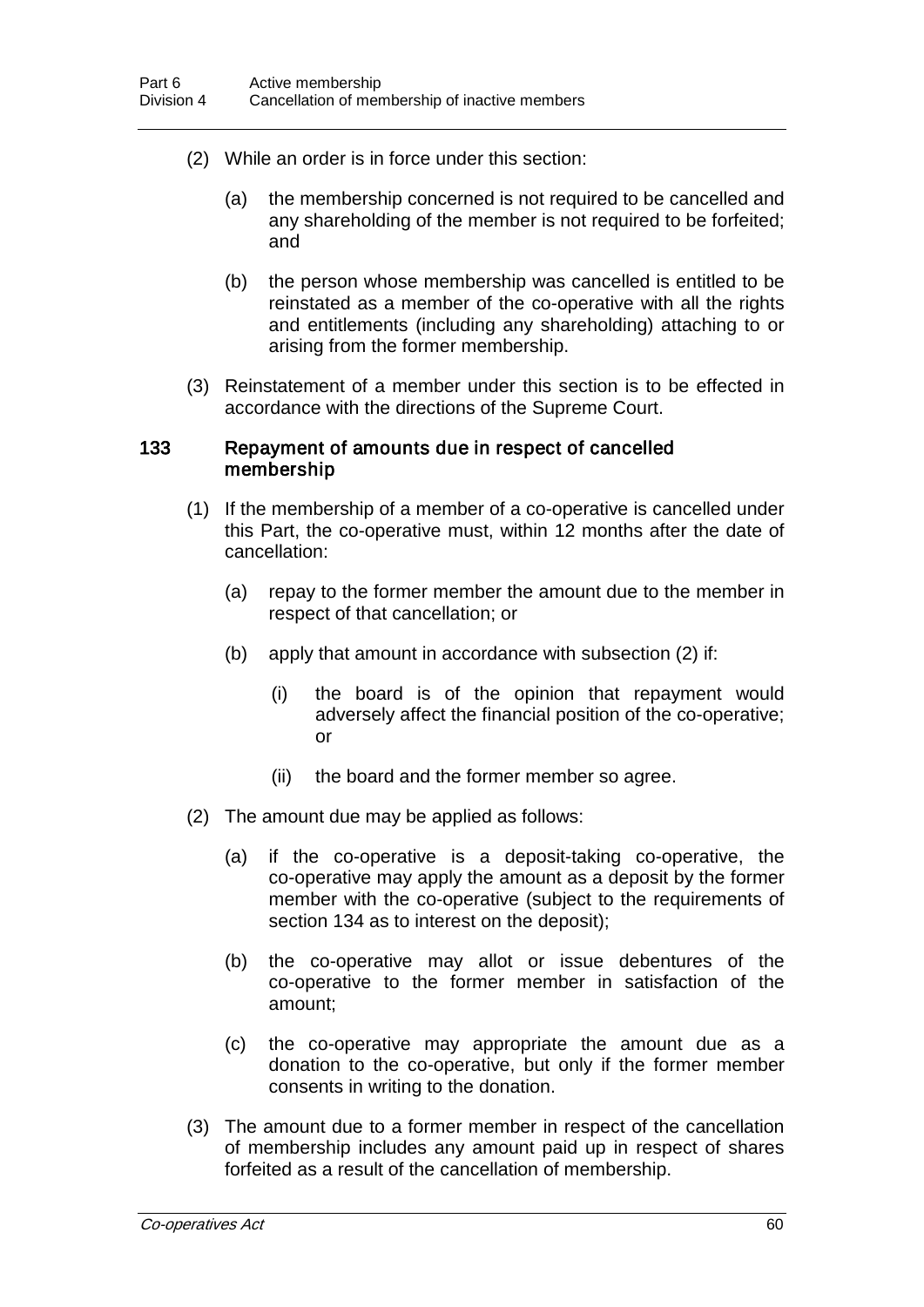(4) If the former member is subsequently readmitted to membership, any amount held by the co-operative under this section must, if the member so requests, be applied towards the cost of admission to membership (including any subscription for share capital).

### 134 Interest on deposits and debentures

- (1) This section applies when the amount due to a former member under section 133 is applied as a deposit with the co-operative or the co-operative allots or issues debentures to the former member in satisfaction of the amount.
- (2) The deposit or debenture bears interest during any period:
	- (a) in the case of a co-operative with share capital:
		- (i) at the rate (or, if there is more than one rate, at the higher or highest rate) of dividend payable in respect of that period on the share capital of the co-operative;
		- (ii) if the rate of dividend payable in respect of that period has not been determined, at the rate (or the higher or highest rate) payable in respect of the immediately preceding period for which a rate has been determined; or
		- (iii) if a rate of dividend has never been determined in respect of the share capital of the co-operative, at the rate that the board of the co-operative considers reasonable;
	- (b) in the case of a co-operative without share capital, at the rate that the board of the co-operative considers reasonable; or
	- (c) if the rules provide for a rate to be payable that is higher than the rate applicable under paragraph (a) or (b), at that higher rate.
- (3) A former member may agree to the rate of interest being less than that which would otherwise be payable under this section and may agree to no interest being paid.
- (4) The following provisions of the Corporations Act 2001 (as applied by section 258 of this Act) do not apply to an allotment or issue of debentures under this section:
	- (a) Chapter 2L (Debentures);
	- (b) Chapter 6D (Fundraising).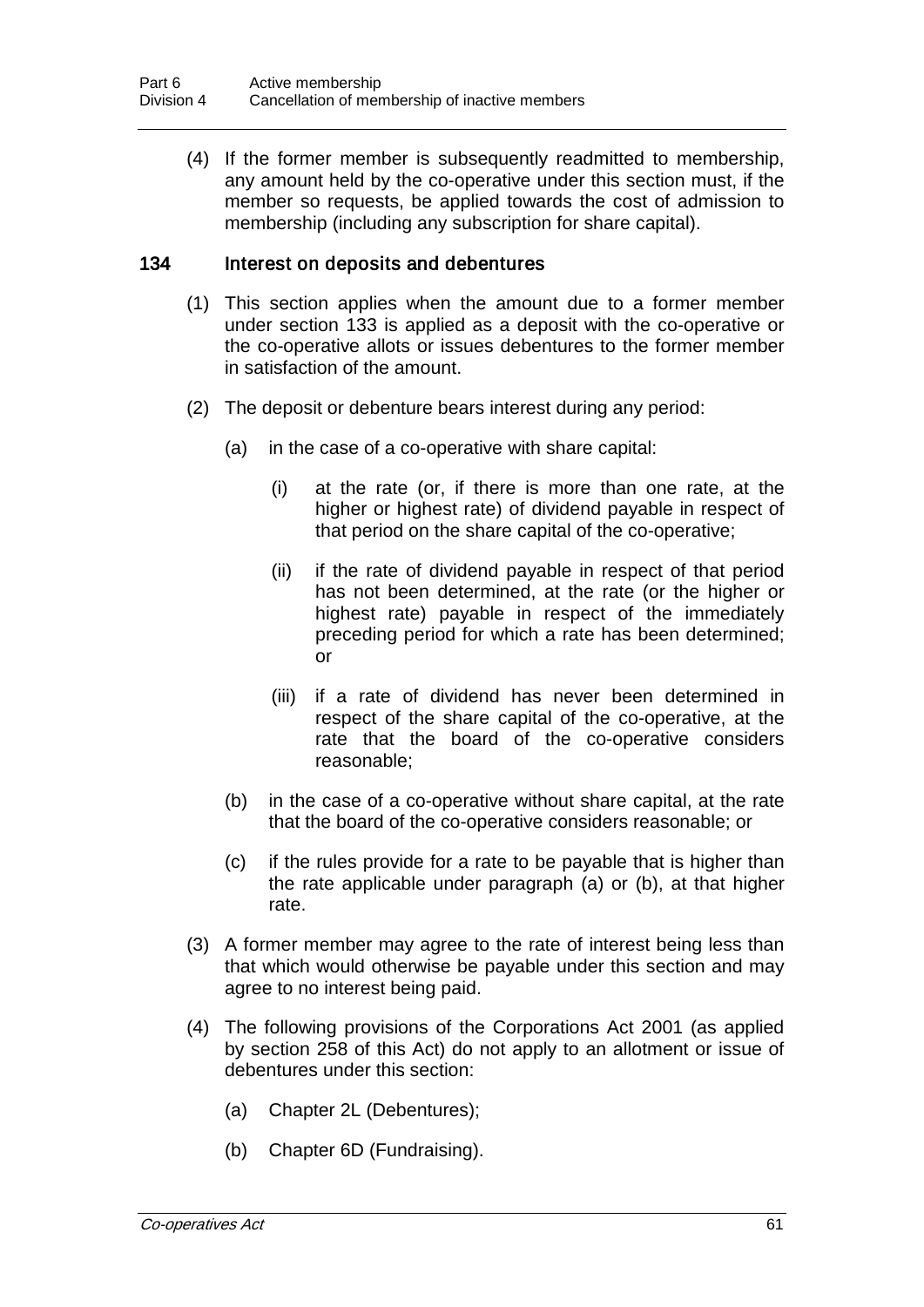## 135 Repayment of deposits and debentures

- (1) A deposit or debenture to which an amount due to a former member is transferred under this Division is to be repaid to the former member as soon as repayment would not, in the opinion of the board, adversely affect the financial position of the co-operative.
- (2) The deposit or debenture must, in any case, be repaid within 10 years (or within any shorter period that the rules of the co-operative may require) after cancellation of the member's membership.

## 136 Register of cancelled memberships

A co-operative must keep a register, in a form approved by the Registrar, specifying the prescribed particulars of persons whose membership has been cancelled under this Part.

## Division 5 Entitlements of former members of trading co-operatives

#### 137 Application of Division

This Division only applies to trading co-operatives.

#### 138 Former shareholders to be regarded as shareholders for certain purposes

- (1) Even though a person's shares in a co-operative have been forfeited under this Part, the person is to be regarded as the holder of shares in the co-operative (the same in all respects as those that were forfeited) for the following purposes:
	- (a) the entitlements of a shareholder in respect of the purchase of shares in the co-operative pursuant to an offer described in section 285(1)(a), (b) or (c) or the purchase of all the shares in the co-operative, if the offer or purchase occurs within 5 years after the person's shares were forfeited;
	- (b) the entitlement of a shareholder when the co-operative becomes registered as a company if the relevant special resolution under section 302 is passed within 5 years after the person's shares were forfeited;
	- (c) the entitlement of a shareholder to a distribution of surplus in a winding up of the co-operative that commences within 5 years after the person's shares were forfeited.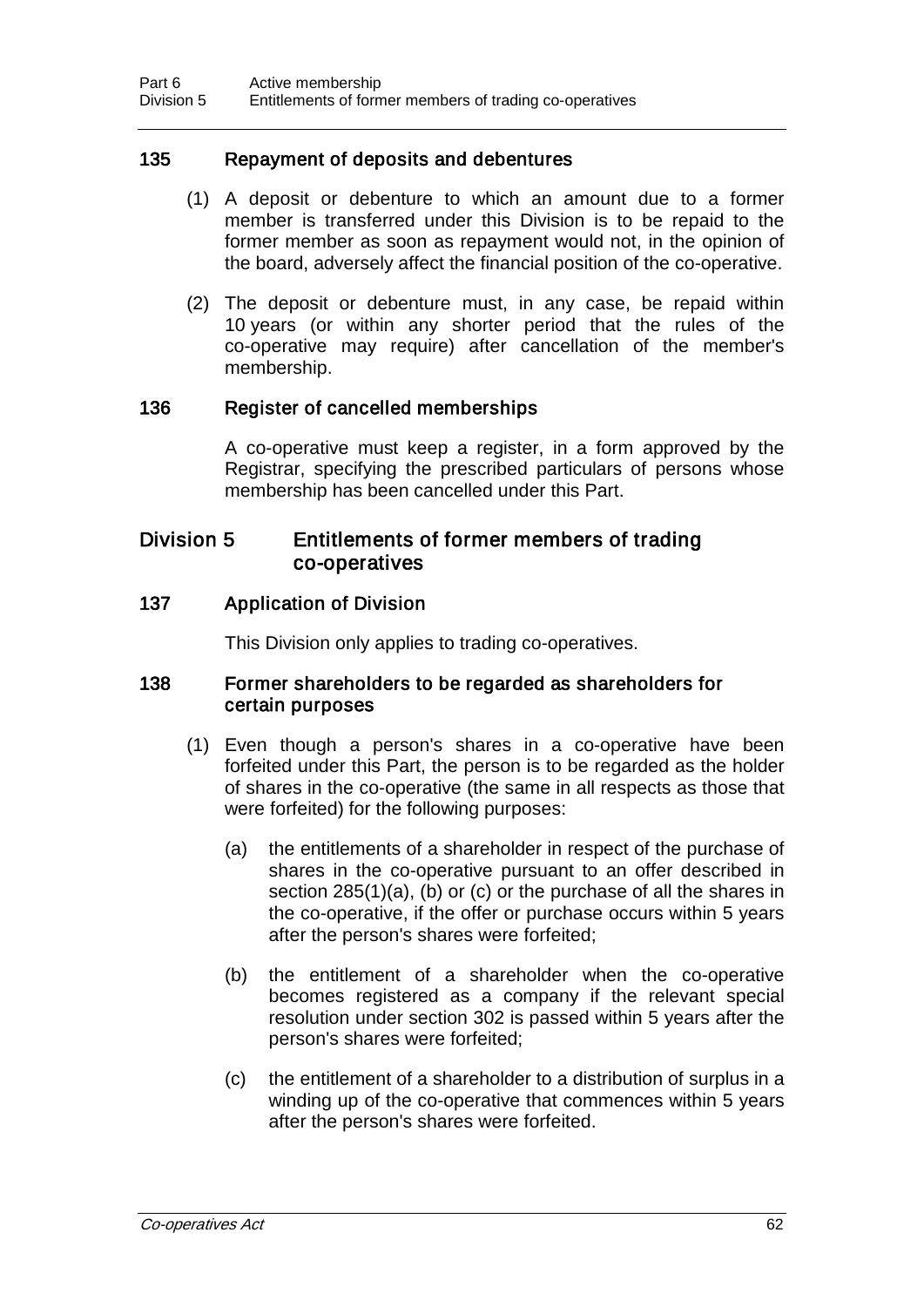- (2) Subsection (1)(a) does not apply in respect of:
	- (a) an offer described in section 285(1)(a) or (c) that is made by another co-operative; or
	- (b) the purchase of all the shares in the co-operative by another co-operative.
- (3) Subsection (1)(c) does not apply if the winding up is for the purposes of a merger under Division 1 of Part 12.
- (4) For the removal of doubt, it is declared that the entitlement under subsection (1)(a) of a person whose shares have been forfeited does not include an entitlement to vote on any matter.
- (5) This section does not apply to a forfeited shareholding in a co-operative if section 139 operates to require that forfeited shareholding to be regarded as a forfeited shareholding in another co-operative.

#### 139 Entitlements of former shareholders on mergers, &c.

- (1) This section applies when a person's shares in a co-operative (*the* original co-operative) are forfeited under this Part and within 5 years after that forfeiture:
	- (a) the original co-operative becomes a subsidiary of another co-operative (the new co-operative);
	- (b) another co-operative (*the new co-operative*) is created as a result of a merger under Division 1 of Part 12 involving the original co-operative; or
	- (c) the engagements of the original co-operative are transferred to another co-operative (the new co-operative) under Division 1 of Part 12.
- (2) A person referred to in subsection (1) is, for the purposes of the operation of section 138 (and the further operation of this section), to be regarded as having held shares in the new co-operative and as having had those shares in the new co-operative forfeited under this Part when the person's shares in the original co-operative were forfeited.
- (3) The extent of the forfeited shareholding in the new co-operative is determined as follows:
	- (a) if the entitlement of active members of the original co-operative in the circumstances concerned is solely an entitlement to be allotted shares in the new co-operative, the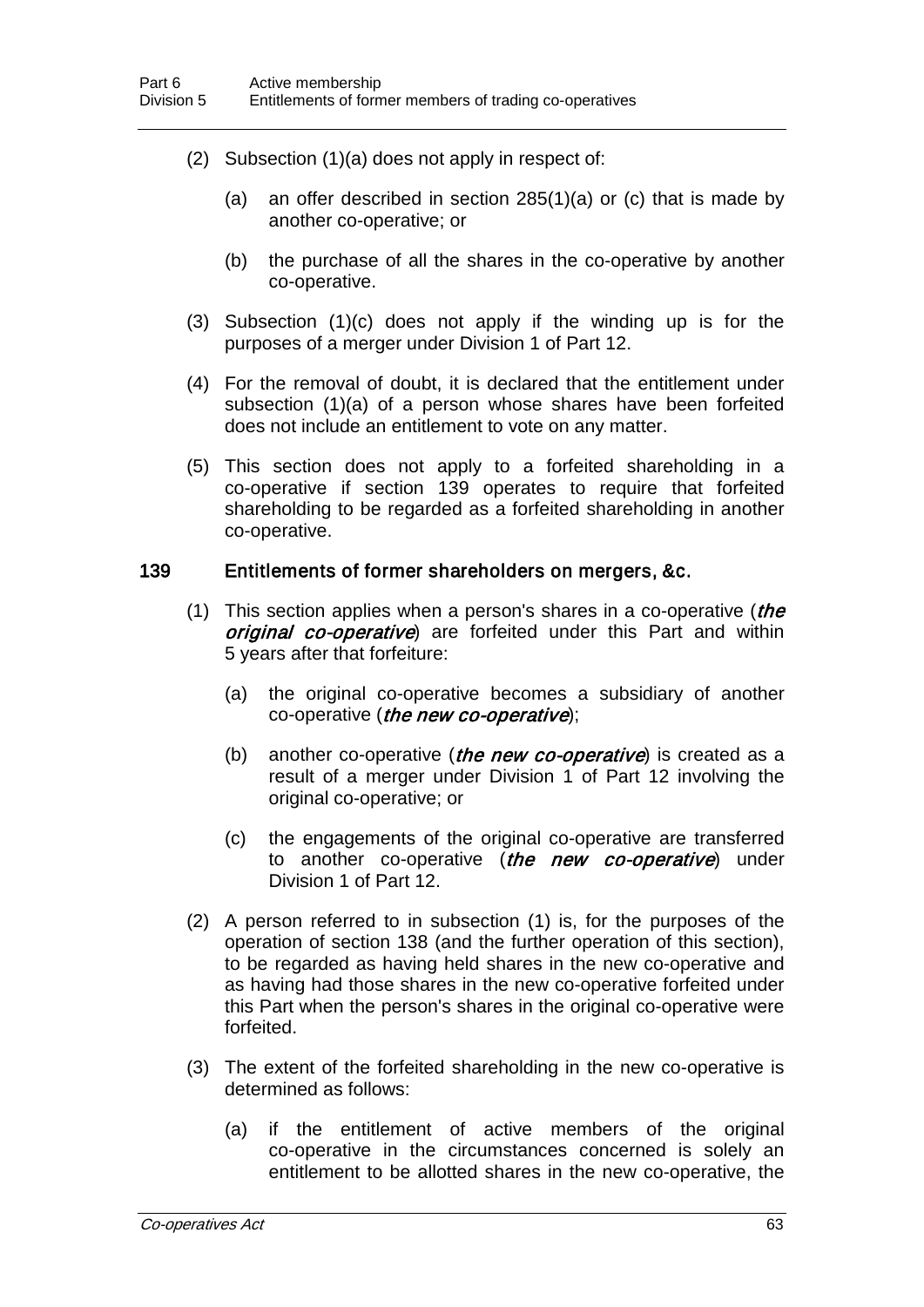forfeited shareholding in the new co-operative is the shareholding to which the person would have been entitled had the person's shares in the original co-operative not been forfeited;

- (b) in any other case, the forfeited shareholding in the new co-operative is the shareholding that is the same in all respects as the forfeited shareholding in the original co-operative.
- (4) The determination under subsection (3)(a) of the person's shareholding in the new co-operative must be made:
	- (a) solely on the basis of the person's shareholding in the original co-operative when the shares were forfeited or (in a further operation of this section in respect of the person) when the person was first to be regarded as having a forfeited shareholding in the original co-operative; and
	- (b) without regard to any additional shareholding in the original co-operative to which the person would have become entitled had the shares not been forfeited (whether as a result of any bonus share issue or otherwise).

#### 140 Set-off of amounts repaid, &c., on forfeited shares

- (1) If a person has an entitlement because of the operation of section 139, the entitlement operates to extinguish any liability of the co-operative:
	- (a) to repay to the person under section 133 any amount in respect of the forfeited shares concerned; or
	- (b) in respect of a deposit held by the co-operative, or debentures allotted or issued to the person, under section 133 in respect of the forfeited shares concerned (except a liability to pay interest that is due but unpaid).
- (2) If an amount has been repaid to a person under section 133 or 135, the amount repaid is to be set off against any entitlement of the person under section 138 in respect of the forfeited shares concerned.
- (3) If the amount repaid cannot be set off against the entitlement because the entitlement is not, or is only partly, an entitlement to money, the entitlement is lost unless the person pays to the co-operative the amount repaid to the person and does so within the period required under subsection (4).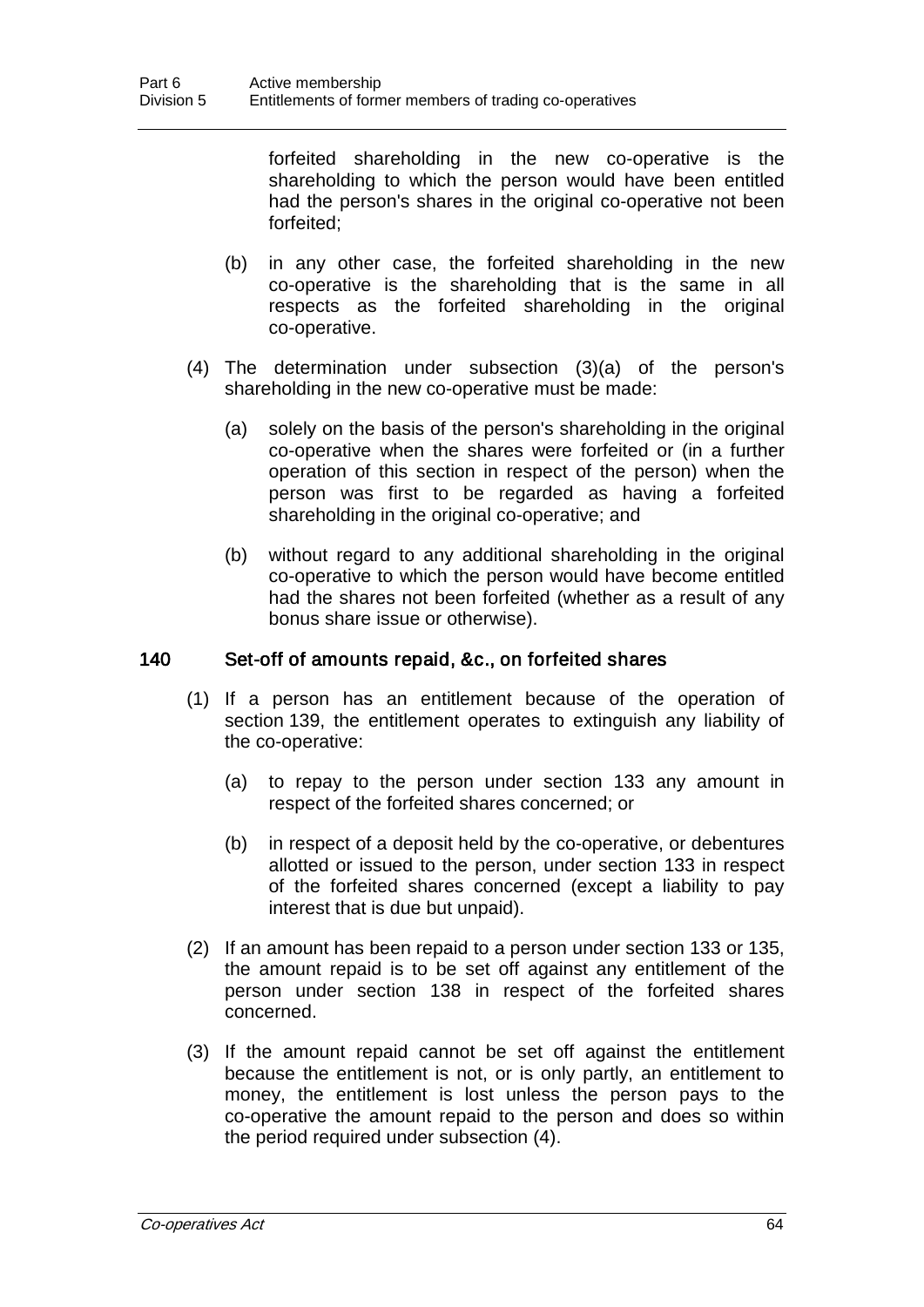- (4) If the circumstances specified in subsection (3) arise, the co-operative concerned must:
	- (a) give written notice of the matter by post to the person concerned at the person's address last known to the co-operative, specifying a period of not less than 28 days after the notice is given during which any amount repaid must be paid to the co-operative; and
	- (b) publish a general notice to that effect in a newspaper circulating generally in the district in which the registered office of the co-operative is situated.

## 141 Entitlement to distribution from reserves

A person whose membership of a co-operative has been cancelled under this Part is to be considered to still be a member for the purposes of any distribution from reserves of the co-operative that takes place within 5 years after the person's membership was cancelled.

#### 142 Registrar may exempt co-operatives from provisions

The Registrar may, by order, exempt a specified co-operative or a co-operative that is a member of a specified class of co-operatives from all or specified provisions of this Division.

# Part 7 Shares

## Division 1 Nature of share

#### 143 Nature of share in co-operative

- (1) A share or other interest in a co-operative:
	- (a) is personal property;
	- (b) is transferable or transmissible as provided by this Act and the rules of the co-operative; and
	- (c) is, subject to the rules of the co-operative, capable of devolution by will or by operation of law.
- (2) Subject to subsection (1):
	- (a) the laws applicable to ownership of and dealing with personal property apply to a share or other interest of a member in a co-operative as they apply to other property; and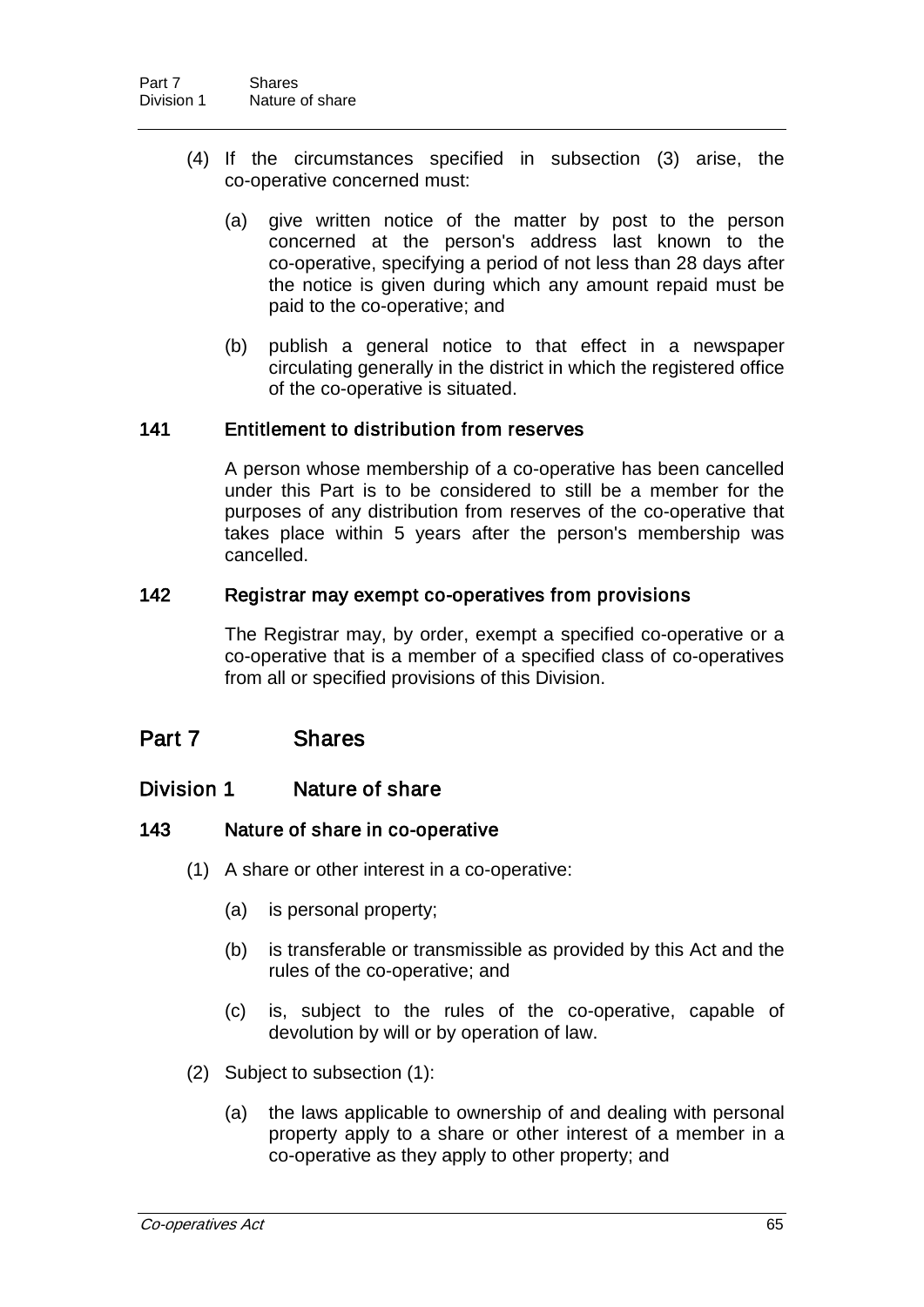(b) equitable interests in respect of a share or other interest of a member in a co-operative may be created, dealt with and enforced as in the case of other personal property.

# Division 2 Disclosure

### 144 Disclosure to members

- (1) In addition to any information required under Part 4 to be provided, the board of a trading co-operative must provide a member of the co-operative with a disclosure statement before shares are issued to the member.
- (2) The disclosure statement must contain:
	- (a) a statement of the rights and liabilities attaching to shares;
	- (b) a copy of the last annual report of the co-operative under section 244;
	- (c) any other relevant information concerning the financial position and prospects of the co-operative if there has been a significant change since the date of the last annual report; and
	- (d) any other information that the Registrar directs.

## Division 3 Issue of shares

#### 145 Shares – general

- (1) The share capital of a co-operative varies in amount according to the nominal value of shares from time to time subscribed.
- (2) Shares are to be of a fixed amount that is to be specified in the rules of the co-operative.
- (3) A co-operative may have more than one class of shares provided the shareholding and the rights of shareholders comply with the co-operative principles.
- (4) Subject to this Part and Part 4, shares must not be issued to a non-member.

#### 146 Minimum paid up amount

(1) A share must not be allotted unless at least 10% of the nominal value of the share has been paid.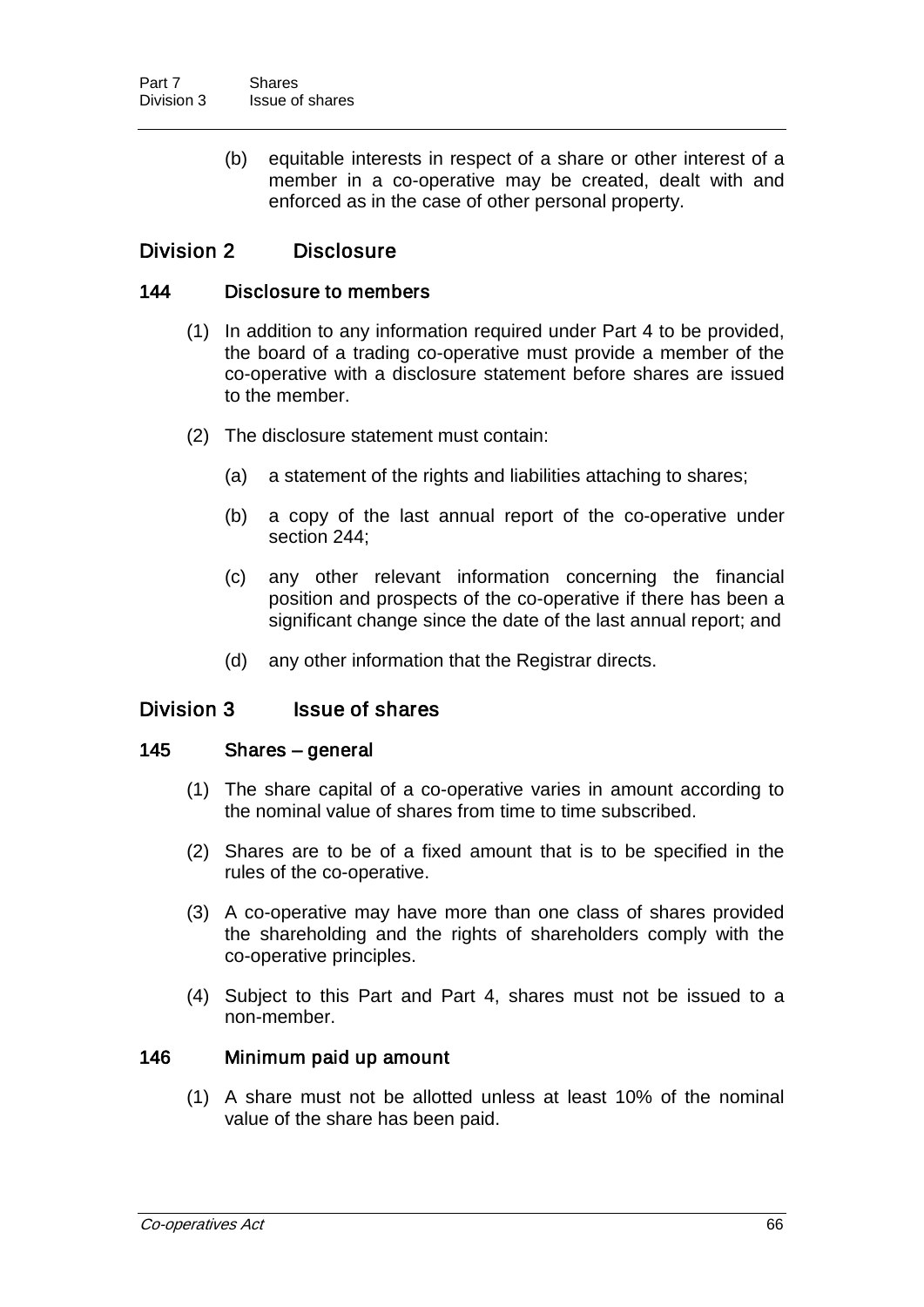- (2) Any balance unpaid in respect of shares at the time of allotment must be paid in a manner specified in the rules or permitted by this Act.
- (3) This section does not apply to a bonus share issued under section 151 or 268.

## 147 Shares not to be issued at discount

A co-operative must not issue shares at a discount.

#### 148 Issue of shares at premium

- (1) A trading co-operative may issue shares at a premium.
- (2) A premium may be in the form of cash or other valuable consideration.
- (3) If a trading co-operative issues shares for which it receives a premium, a sum equal to the aggregate amount or value of the premiums on those shares must be transferred to a share premium account.
- (4) The share premium account is to be regarded as paid up share capital of the trading co-operative and may be applied in any one or more of the following ways:
	- (a) in paying up unissued shares to be issued to members of the co-operative as fully paid bonus shares;
	- (b) in paying up in whole or in part the balance unpaid on shares previously issued to members of the co-operative;
	- (c) in the payment of dividends, if those dividends are satisfied by the issue of shares to members of the co-operative;
	- (d) in writing off the preliminary expenses of the co-operative;
	- (e) in providing for the premium payable on redemption of shares or debentures.

#### 149 Joint ownership of shares

A share may be held by 2 or more persons jointly unless the rules of the co-operative provide otherwise.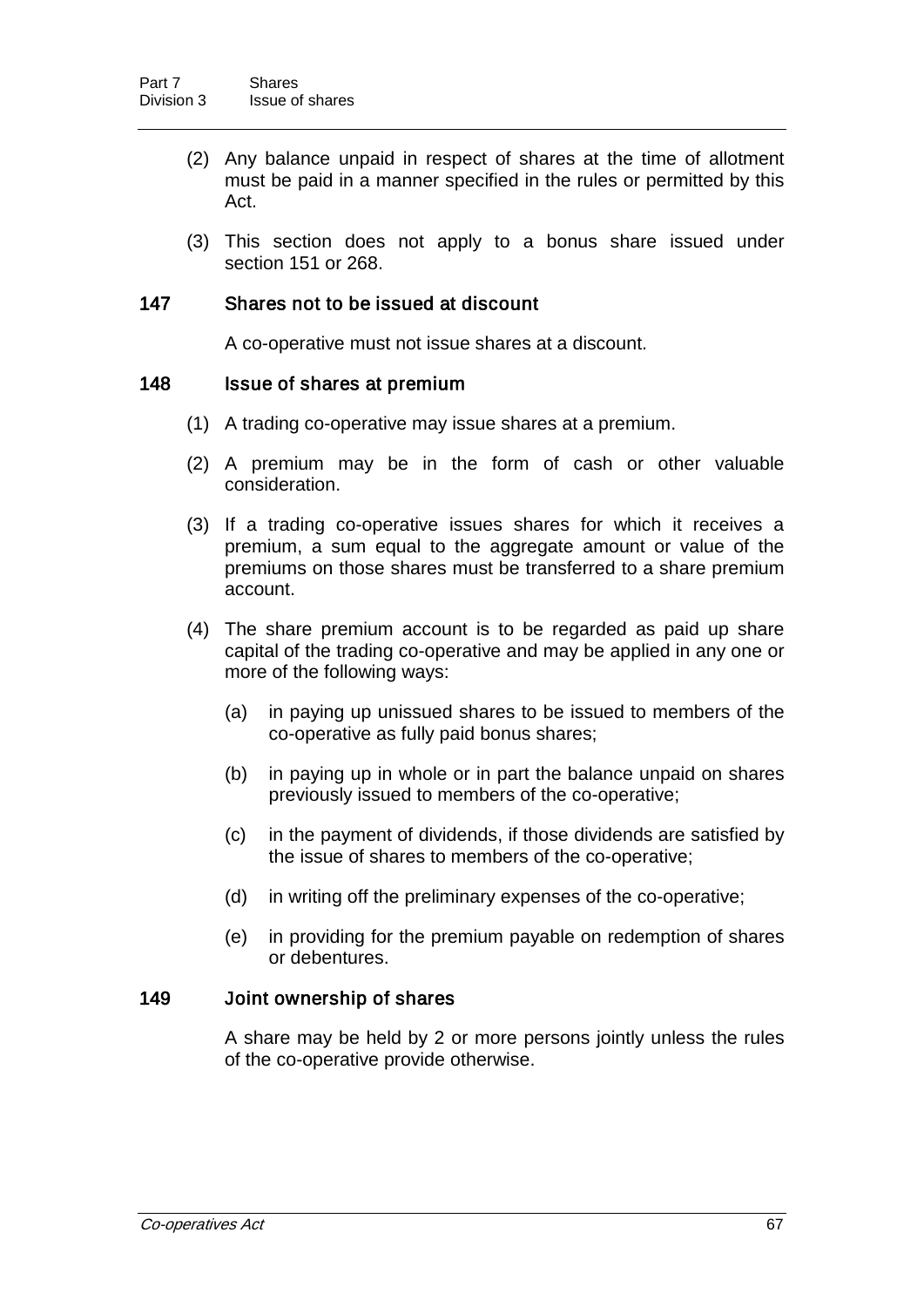## 150 Members may be required to take up additional shares

- (1) If authorised by the rules of the co-operative, the board of a trading co-operative may require a member to take up or subscribe for additional shares in accordance with a proposal approved by a special resolution of the co-operative.
- (2) The board of a trading co-operative may deduct amounts in payment for additional shares from money due to members in respect of dealings with the co-operative, in accordance with a proposal approved by a special resolution of the co-operative.
- (3) Any proposal to require a member to take up or subscribe for additional shares must:
	- (a) be accompanied by a disclosure statement, approved by the Registrar, that explains the purpose for which the funds raised by the issue of the additional shares are to be used;
	- (b) clearly show the total number of additional shares to be issued and the basis on which the shares are to be apportioned amongst members; and
	- (c) be accompanied by a statement informing the member that the member may inform the board by notice on or before the date specified in the statement (being a date before the passing of the special resolution) that the member resigns on the passing of the special resolution.
- (4) Any proposal to deduct amounts in payment for additional shares from money due to members in respect of their dealings with the trading co-operative must clearly show:
	- (a) the basis on which the deductions are to be made; and
	- (b) the time and manner of making those deductions.
- (5) A proposal approved under this section is binding on:
	- (a) all members of the trading co-operative at the date of the passing of the special resolution other than a member who has given a notice of resignation in accordance with subsection (3)(c); and
	- (b) all persons who become members of the trading co-operative after that date and before the total number of shares to be issued pursuant to the proposal has been issued.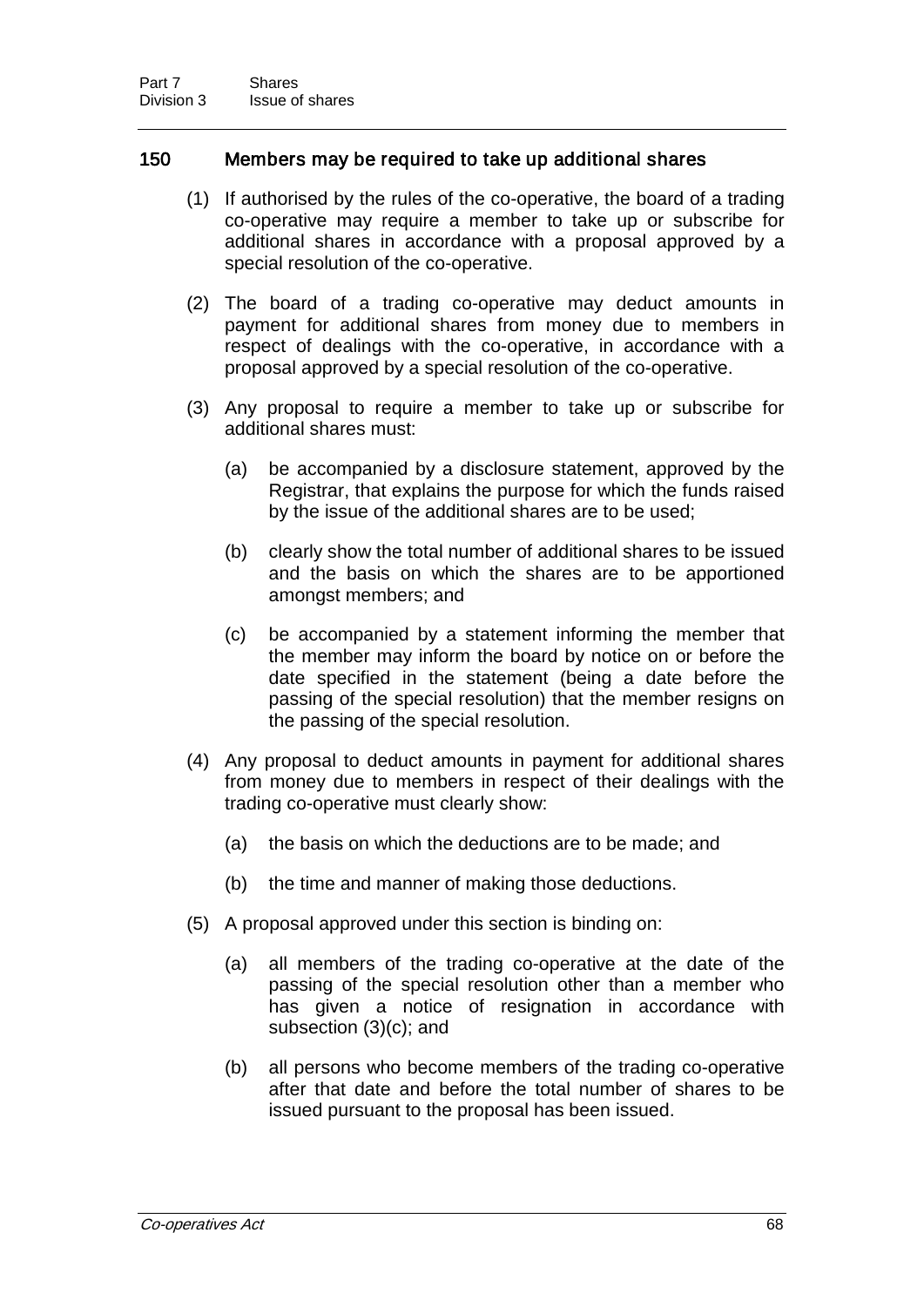(6) Sections 17 (except subsection (2)) and 29 apply to the approval of a disclosure statement under this section with any necessary modifications and in particular as if any reference in section 17 to a formation meeting were a reference to the special resolution.

## 151 Bonus share issues

- (1) In addition to section 268, the rules of a trading co-operative may authorise the issue of bonus shares to members of the co-operative if the assets of the co-operative:
	- (a) have been sold at a profit; or
	- (b) have been re-valued at a greater value than that disclosed prior to the revaluation in the books of the co-operative.
- (2) This section does not apply if the assets were acquired for resale at a profit.

#### 152 Restrictions on bonus shares

Bonus shares under section 151 may be issued in accordance with the rules of the co-operative subject to the following restrictions:

- (a) each issue must have been approved by a special resolution of the co-operative;
- (b) they are to be issued as fully paid up shares with no payment required to be made by a member of the co-operative to whom they are issued;
- (c) they are to be issued only in respect of shares of the same class of shares that are fully paid up as at the date of issue of the bonus shares;
- (d) the total nominal value of bonus shares issued by a co-operative during any 12 month period must not exceed 20% or such other percentage as may be prescribed of the nominal value of the issued share capital of the co-operative immediately before the date of issue of the bonus shares.

## 153 Notice in respect of bonus shares

Notice of the meeting or postal ballot at which a resolution is to be proposed as a special resolution for the purpose of approving a bonus share issue must be accompanied by:

(a) a statement of the value of the assets concerned as disclosed in the books of the co-operative before the sale or revaluation;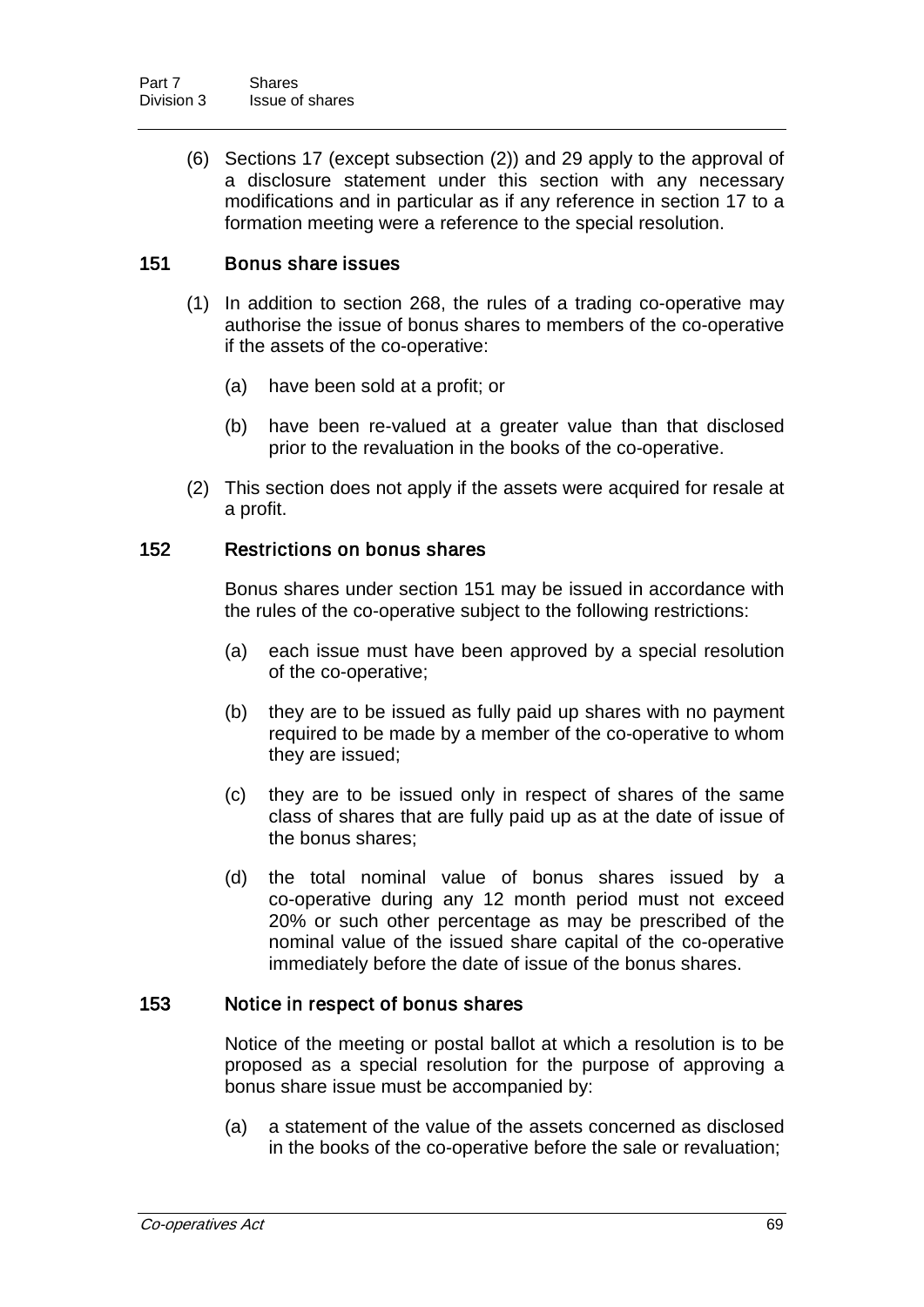- (b) if the issue arises from, or partly from, a sale of assets, a statement of the price for which the assets were sold;
- (c) if the issue arises from, or partly from, a revaluation of assets, a certificate of value of the assets, being a certificate furnished in respect of a valuation made not more than 12 months before the date of the notice by a prescribed person or a person having prescribed qualifications;
- (d) particulars of acquisitions of shares in the co-operative made during the 3 years immediately preceding the date of the notice by or on behalf of each of its directors, a spouse or de facto partner of each such director, and the father, mother, children, brothers and sisters of each such director, spouse and de facto partner; and
- (e) a certificate signed by 2 directors of the co-operative stating that to the best of their knowledge and belief the issue of bonus shares would not be imprudent and that no circumstances are known to them as to why the issue should not take place.

# Division 4 Beneficial and non-beneficial interest in shares

#### 154 Notice of non-beneficial ownership at time of transfer

- (1) If it may reasonably be expected (having regard to all relevant circumstances) that on registration of a transfer of shares the transferee will hold some or all of the shares non-beneficially, the instrument of transfer must include a non-beneficial ownership notice.
- (2) A non-beneficial ownership notice is a notice that:
	- (a) contains a statement to the effect that, on registration of the transfer, the transferee will hold particular shares non-beneficially;
	- (b) sets out particulars of those shares; and
	- (c) is signed by or on behalf of the transferee.
- (3) A transferee must ensure that this section is complied with when an instrument of transfer of shares is lodged by or on behalf of the transferee with the co-operative for registration of the transfer.

Maximum penalty: 8 penalty units or imprisonment for 3 months.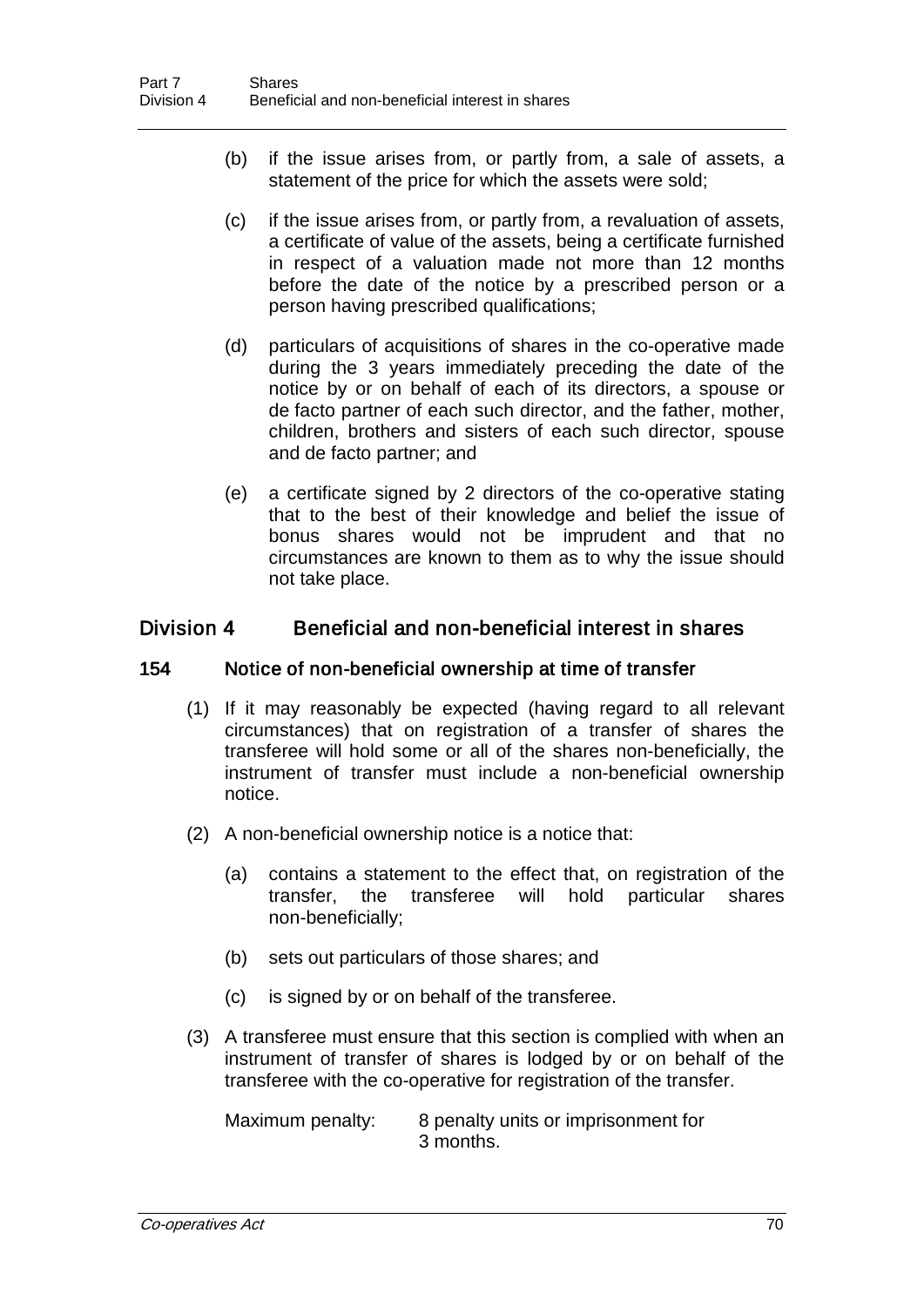(4) An offence under this section does not affect the validity of the registration of a transfer of shares.

#### 155 Notice of non-beneficial ownership not notified at time of transfer

- (1) If on the registration of an instrument of transfer of shares the transferee holds non-beneficially any of the shares transferred, notice of that fact must be given to the co-operative.
- (2) The notice must:
	- (a) set out the name and address of the transferee;
	- (b) contain a statement to the effect that, as from registration of the transfer, the transferee holds the shares non-beneficially;
	- (c) set out particulars of those shares; and
	- (d) be signed by or on behalf of the transferee.
- (3) The notice must be given within 14 days after the registration of the transfer (even if before the end of that 14 days the transferee begins to hold any of the relevant shares beneficially).
- (4) The transferee of the shares must ensure that this section is complied with.

| Maximum penalty: | 8 penalty units or imprisonment for |
|------------------|-------------------------------------|
|                  | 3 months.                           |

(5) This section does not apply in respect of any shares for which particulars were set out in a non-beneficial ownership notice under section 154 included in the instrument of transfer.

#### 156 Registration as beneficial owner of shares notified as non-beneficially transferred

- (1) If an instrument of transfer of shares lodged with a co-operative includes a non-beneficial ownership notice under section 154 in respect of particular shares but on registration of the transfer the transferee holds some or all of those shares beneficially, notice of that fact must be given to the co-operative.
- (2) The notice must:
	- (a) set out the name and address of the transferee;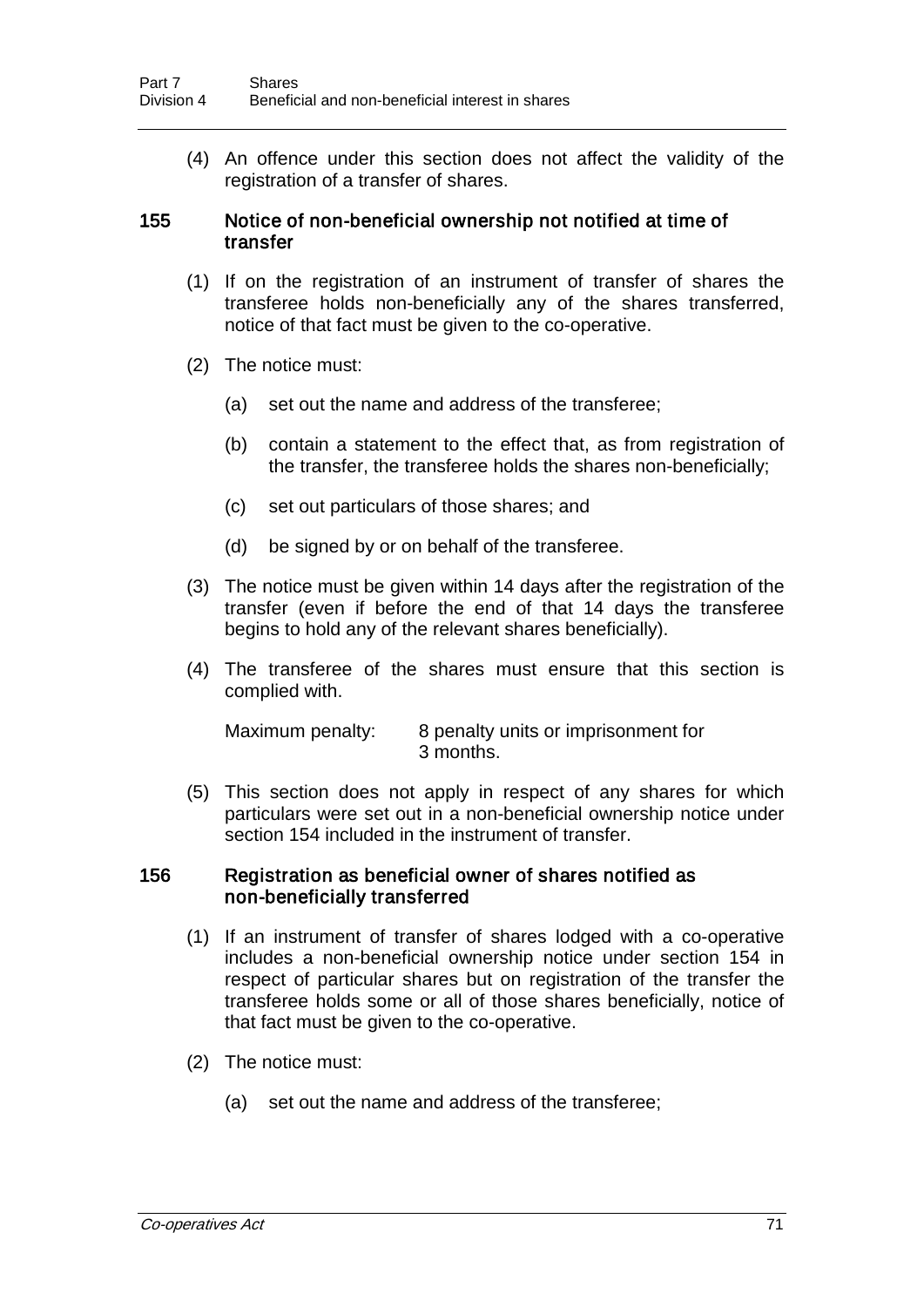- (b) contain a statement to the effect that, as from registration of the transfer, the transferee holds the relevant shares beneficially;
- (c) set out particulars of the shares held beneficially; and
- (d) be signed by or on behalf of the transferee.
- (3) The notice must be given within 14 days after the registration of the transfer (even if before the end of that 14 days the transferee begins to hold any of the relevant shares non-beneficially).
- (4) The transferee of the shares must ensure that this section is complied with.

Maximum penalty: 8 penalty units or imprisonment for 3 months.

## 157 Notification of change in nature of shareholding

- (1) A person must notify the co-operative in accordance with this section of the change in the person's shareholding in the co-operative if the person:
	- (a) commences to hold any shares beneficially that the person currently holds non-beneficially; or
	- (b) commences to hold any shares non-beneficially that the person currently holds beneficially.

Maximum penalty: 8 penalty units or imprisonment for 3 months.

- (2) The notice must:
	- (a) set out the name and address of the person;
	- (b) contain a statement to the effect that, as from the time of the change, the person holds the shares beneficially or nonbeneficially (as appropriate);
	- (c) specify the time of the change and set out particulars of the shares affected; and
	- (d) be signed by or on behalf of the person.
- (3) The notice must be given within 14 days after the change (even if before the end of that 14 days another such change affecting any of the shares occurs).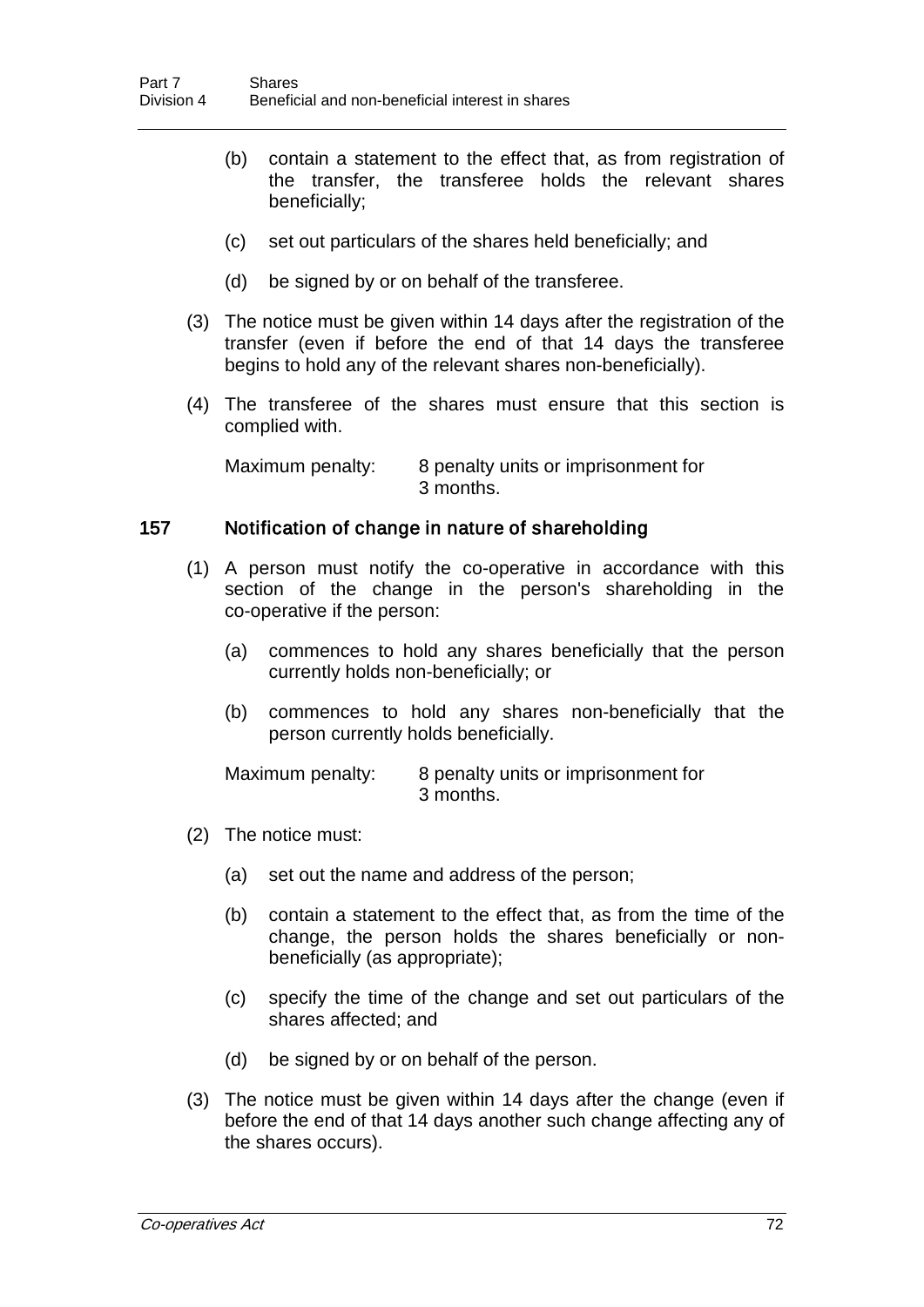## 158 Presumption of awareness

- (1) For the purposes of this Division, a person is, unless the contrary is established, to be presumed to have been aware at a particular time of a circumstance of which an employee or agent of the person was aware at that time.
- (2) Subsection (1) only applies if the employee or agent has duties or acts in relation to the transfer to, or ownership by, the person of a share or shares in the co-operative concerned.

#### 159 Presumption that shares held non-beneficially

- (1) A person is deemed to hold particular shares non-beneficially if the person:
	- (a) holds the shares in a capacity other than that of sole beneficial owner; or
	- (b) without limiting paragraph (a), holds the shares as trustee for, as nominee for, or otherwise on behalf of or on account of, another person.
- (2) A person is deemed to hold shares beneficially at a particular time unless the person holds the shares non-beneficially at that time.

#### 160 Noting of beneficial and non-beneficial interests in register of members

- (1) The register of members kept by a co-operative must contain a statement of the shares that each member holds beneficially and of the shares that each member holds non-beneficially.
- (2) In determining, for the purposes of an entry in the register, whether a member of a co-operative holds shares beneficially or non-beneficially, regard is to be had only to the following information:
	- (a) information contained in a non-beneficial ownership notice under section 155 included in an instrument of transfer registered by the co-operative;
	- (b) information contained in a notice given to the co-operative under any other provision of this Division.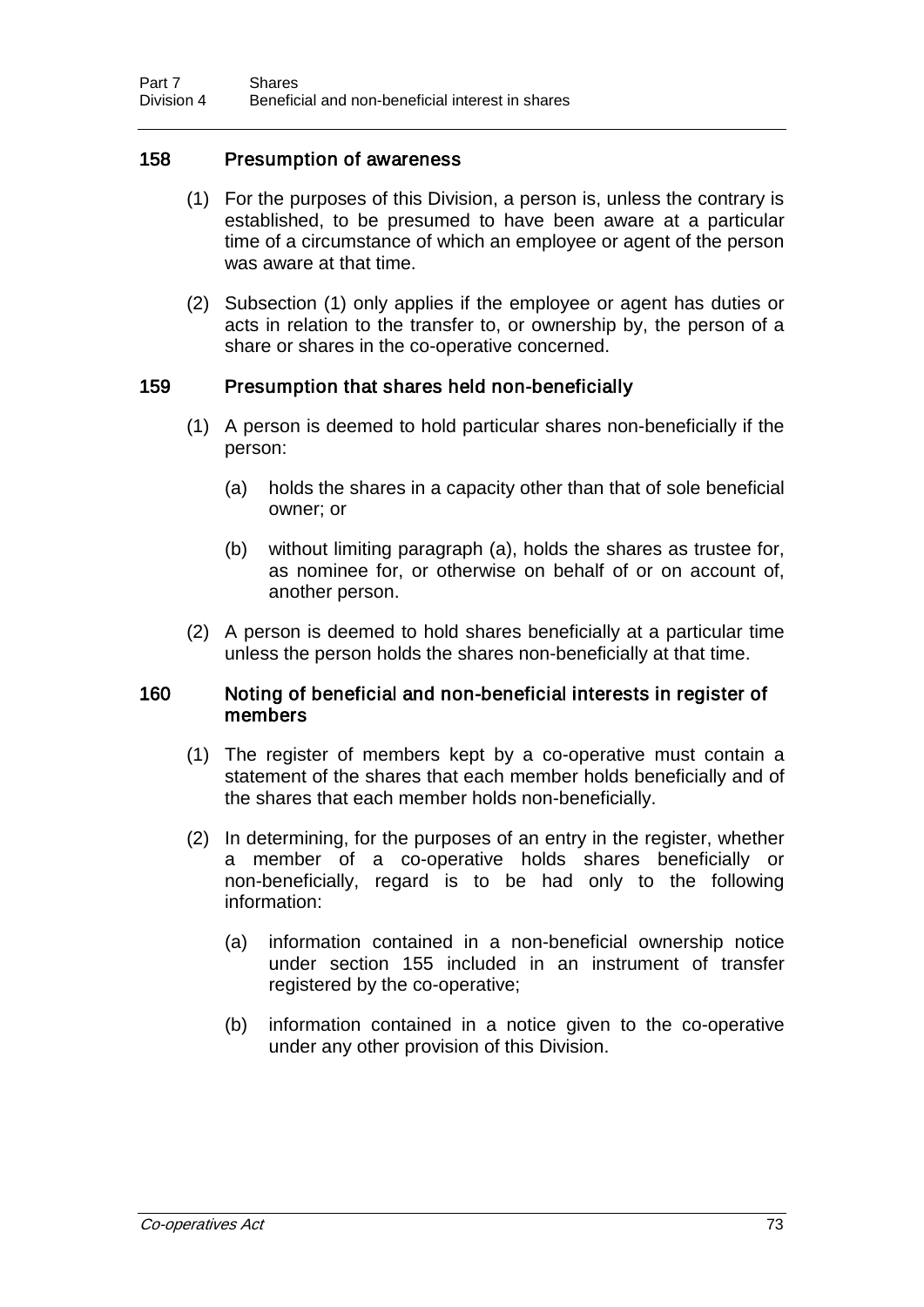## 161 Registration as trustee, &c., on death of owner of shares

- (1) A trustee, executor or administrator of the estate of a dead person who was the registered holder of a share in a co-operative may be registered as the holder of that share as trustee, executor or administrator of that estate.
- (2) A trustee, executor or administrator of the estate of a dead person who was entitled in equity to a share in a co-operative may, with the consent of the co-operative and of the registered holder of that share, be registered as the holder of that share as trustee, executor or administrator of that estate.

#### 162 Registration as administrator of estate on incapacity of shareholder

- (1) This section applies to a person (*the appointed person*) who is appointed under a law of a State or Territory relating to the administration of the estates of persons who, through mental or physical infirmity, are incapable of managing their affairs, to administer the estate of another person (*the incapable person*).
- (2) If the incapable person is the registered holder of a share in a co-operative, the appointed person may be registered as the holder of that share as administrator of the estate of the incapable person.
- (3) If the incapable person is entitled in equity to a share in a co-operative, the appointed person may, with the consent of the co-operative and of the registered holder of that share, be registered as the holder of the share as administrator of the estate of the incapable person.

#### 163 Registration as Official Trustee in Bankruptcy

- (1) This section applies when a share in a co-operative that is the property of a bankrupt vests by force of the Bankruptcy Act 1966 of the Commonwealth in the Official Trustee in Bankruptcy.
- (2) If the bankrupt is the registered holder of the share, the Official Trustee may be registered as the holder of that share as the Official Trustee in Bankruptcy.
- (3) If the bankrupt is entitled in equity to the share, the Official Trustee may, with the consent of the co-operative and of the registered holder of the share, be registered as the holder of that share as the Official Trustee in Bankruptcy.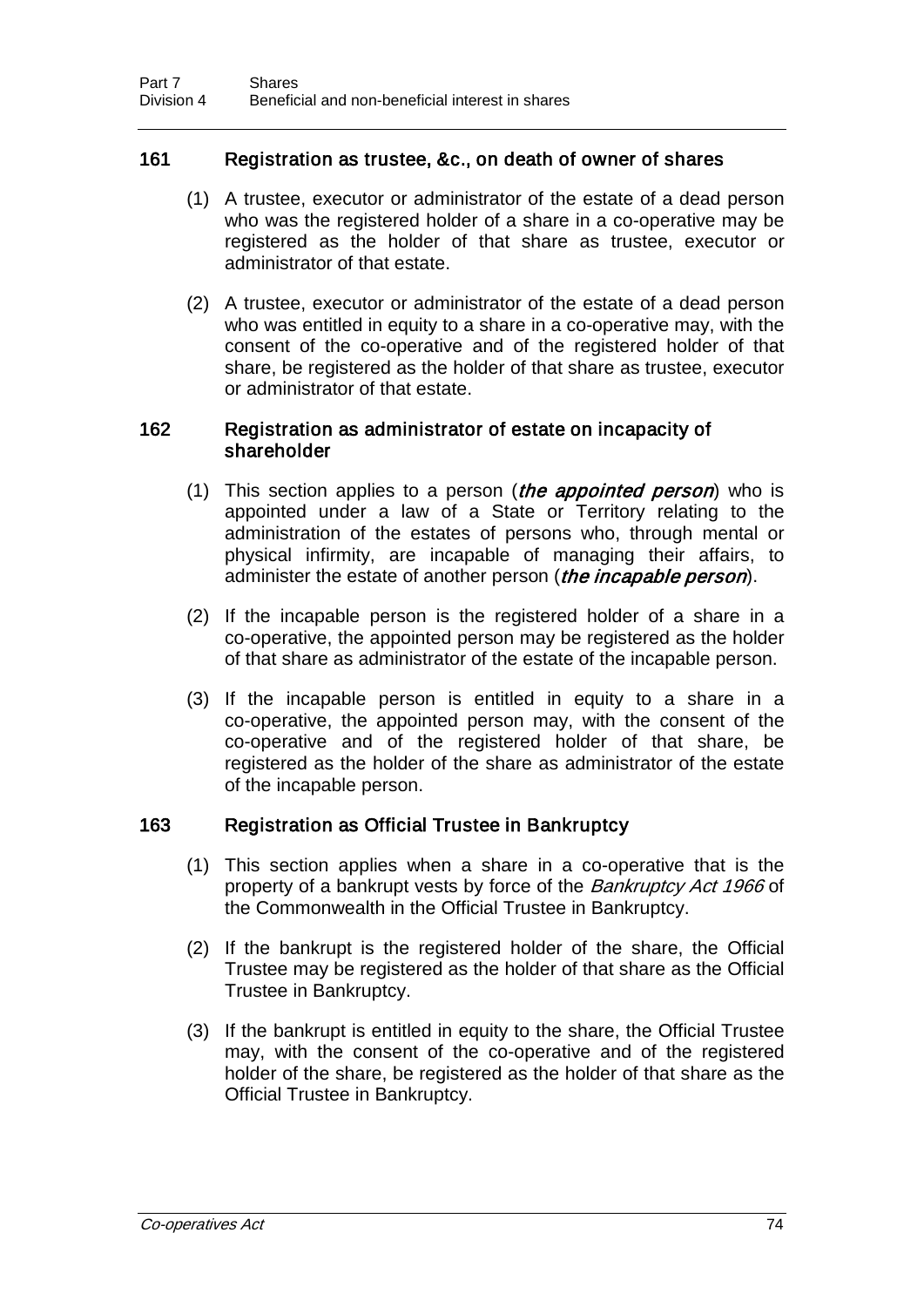## 164 Liabilities of person registered as trustee or administrator

- (1) A person registered under section 161, 162 or 163 is, while so registered, subject to the same liabilities in respect of the share as those to which the person would have been subject if the share had remained, or had been, registered in the name of the dead person, the incapable person or the bankrupt.
- (2) The person registered is subject to no other liabilities in respect of the share.

## 165 Notice of trusts in register of members

Shares held by a trustee in respect of a particular trust may, with the consent of the co-operative, be marked in the register of members in such a way as to identify the shares as being held in respect of the trust.

## 166 No notice of trust except as provided by this Division

Except as provided in this Division:

- (a) no notice of a trust, whether express, implied or constructive, is to be entered on a register or be receivable by the Registrar;
- (b) no liabilities are affected by anything done under this Division; and
- (c) nothing done under this Division affects a co-operative with notice of a trust.

## Division 5 Sale or transfer of shares

#### 167 Sale or transfer of shares

- (1) A share in a co-operative cannot be sold or transferred except:
	- (a) in accordance with Division 3 of Part 4 and section 168, on the death of a member;
	- (b) to a person appointed to administer the estate of a shareholder under a law relating to the administration of the estates of persons who, through mental or physical infirmity, are incapable of managing their affairs; or
	- (c) with the consent of the board, to any person if there are reasonable grounds for believing that the person will be an active member of the co-operative.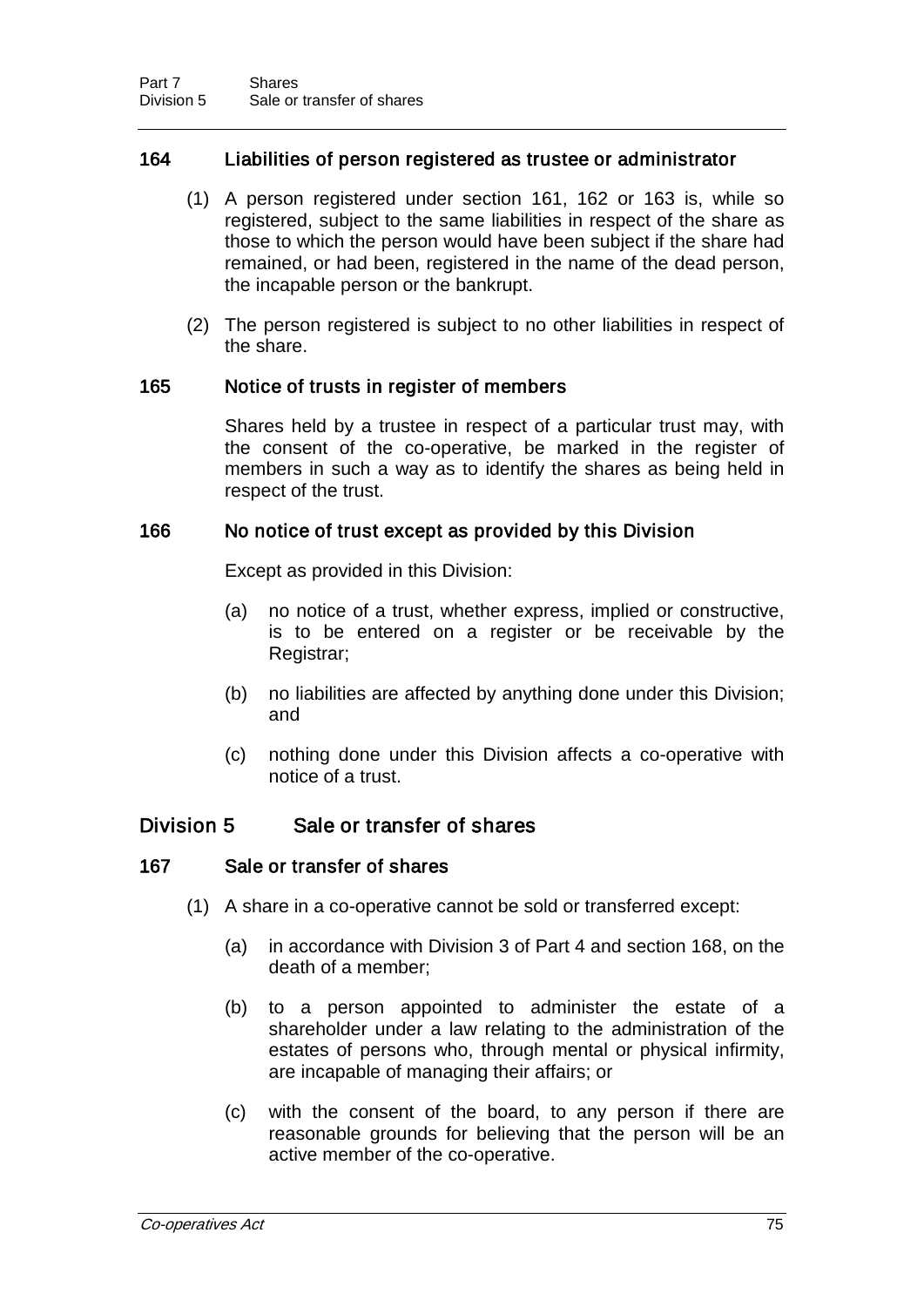(2) A share in a co-operative cannot be sold or transferred except in accordance with the rules of the co-operative.

#### 168 Transfer on death of member

- (1) On the death of a member, the member's share in the co-operative cannot be transferred to a person other than an administrator or executor except with the consent of the board of the co-operative.
- (2) The board may only give its consent under subsection (1) if there are reasonable grounds for believing that the person will be an active member of the co-operative.

#### 169 Restriction on total shareholding

The board of a co-operative must not consent under section 167 or 168 to the sale or transfer of a share if as a result of the sale or transfer the nominal value of the shares held by the purchaser or transferee would exceed:

- (a) 20% of the nominal value of the share capital of the co-operative; or
- (b) if a lower percentage is specified in the rules of the co-operative, that lower percentage of the nominal value of the share capital of the co-operative.

#### 170 Transfer not effective until registered

A transferor of a share remains the holder of the share until the transfer is registered and the name of the transferee is entered in the register of members in respect of the share.

## Division 6 Repurchase of shares

#### 171 Purchase and repayment of shares

- (1) The rules of a co-operative may authorise the co-operative to:
	- (a) purchase any share of a member in the co-operative at the request of the member; and
	- (b) repay to a member, with the member's consent, the whole or any part of the amount paid up on any share held by the member when the sum repaid is not required for the activities of the co-operative.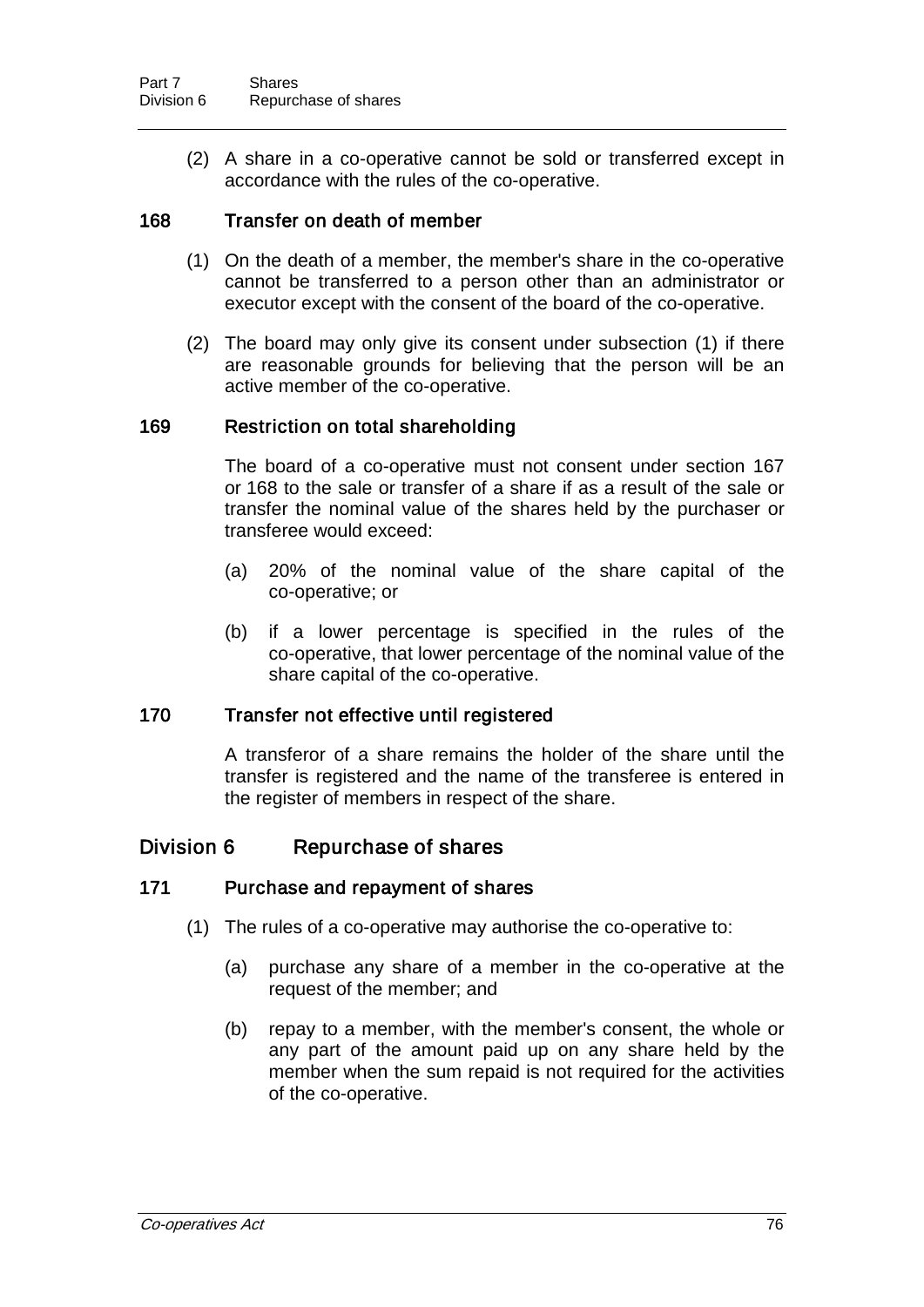- (2) The amount paid by a co-operative under this section in purchasing shares or repaying any amount paid up on shares, or both, in any financial year of the co-operative must not exceed the sum of:
	- (a) 5% of the nominal value of the issued share capital of the co-operative immediately before the commencement of that financial year; and
	- (b) the amount of any additional share capital of the co-operative subscribed for during that year.
- (3) The members of a co-operative may by special resolution exempt a co-operative from the operation of subsection (2) in respect of a particular financial year, either unconditionally or subject to conditions.
- (4) The amount paid for a share when it is repurchased may be an amount determined by the board that is less than the nominal value of the share but only:
	- (a) if the books of the co-operative disclose that the amount paid is the net shareholder's equity per share in the undertaking of the co-operative; or
	- (b) in accordance with the rules of the co-operative.
- (5) This section does not apply if the member has resigned or has been expelled from the co-operative or the member's membership has been otherwise cancelled.

#### 172 Deposit or debentures in lieu of payment when share repurchased

- (1) If a co-operative repurchases a share of a member, the co-operative may instead of paying the purchase price to the member:
	- (a) in the case of a deposit-taking co-operative, apply the amount as an interest bearing deposit by the member with the co-operative; or
	- (b) allot or issue debentures of the co-operative to the member in satisfaction of the amount.
- (2) Subsection (1) applies only:
	- (a) if the board is of the opinion that payment of the repurchase price would adversely affect the financial position of the co-operative; or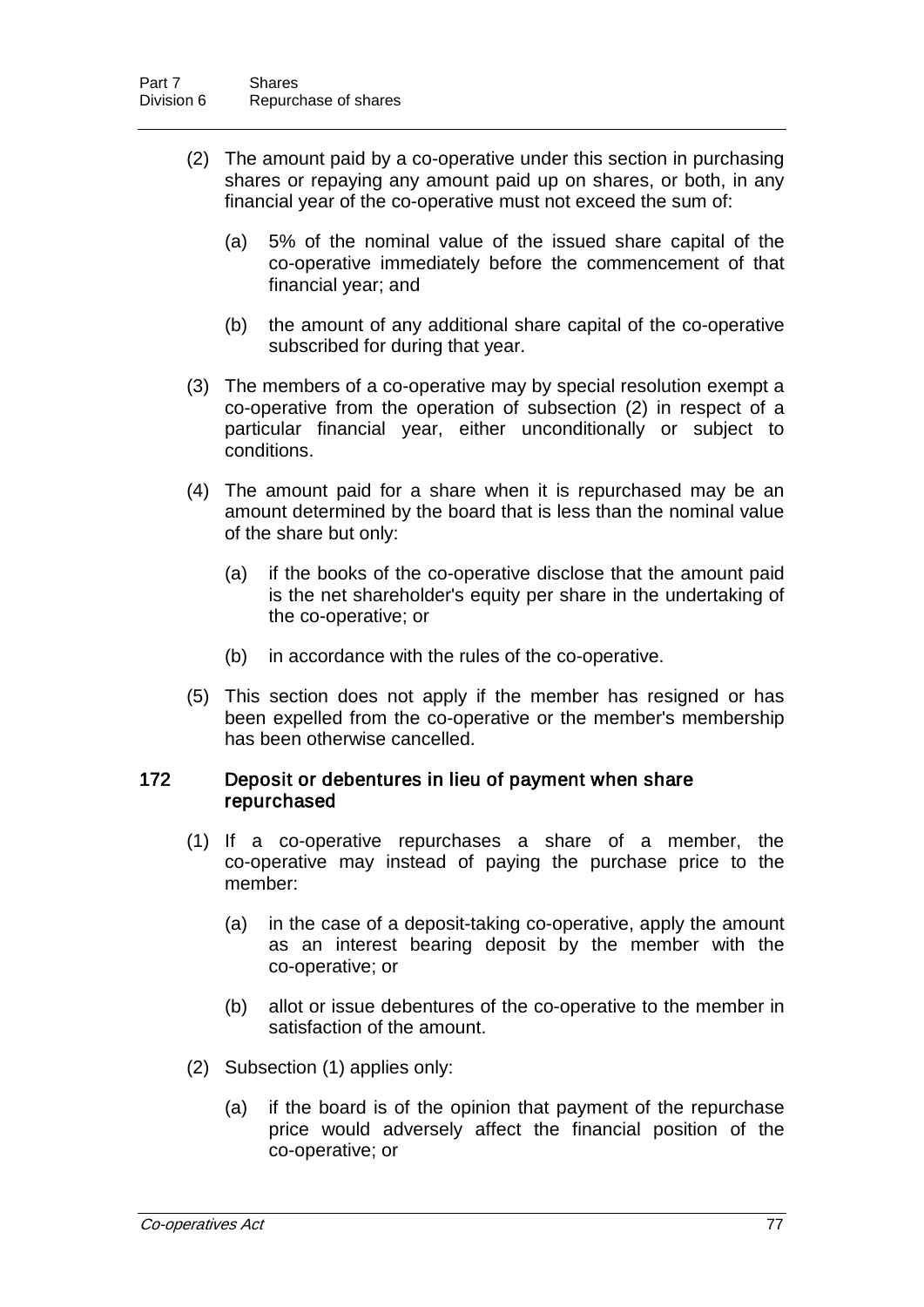- (b) if the board and the member so agree.
- (3) The deposit or debenture bears interest during any period:
	- (a) in the case of a co-operative with share capital:
		- (i) at the rate (or, if there is more than one rate, at the higher or highest rate) of dividend payable in respect of that period on the share capital of the co-operative;
		- (ii) if the rate of dividend payable in respect of that period has not been determined, at the rate (or the higher or highest rate) payable in respect of the immediately preceding period for which a rate has been determined; or
		- (iii) if a rate of dividend has never been determined in respect of the share capital of the co-operative, at the rate that the board of the co-operative considers reasonable;
	- (b) in the case of a co-operative without share capital, at the rate that the board of the co-operative considers reasonable; or
	- (c) if the rules provide for a rate to be payable that is higher than the rate applicable under paragraph (a) or (b), at that higher rate.
- (4) The deposit or debenture must be repaid to the member as soon as repayment would not, in the opinion of the board, adversely affect the financial position of the co-operative.
- (5) The deposit or debenture must in any case be repaid within 10 years (or within any shorter period that the rules of the co-operative may require) after the repurchase of the shares concerned.

#### 173 Cancellation of shares

A co-operative must cancel any share purchased by or forfeited to the co-operative in accordance with this Act or the rules of the co-operative.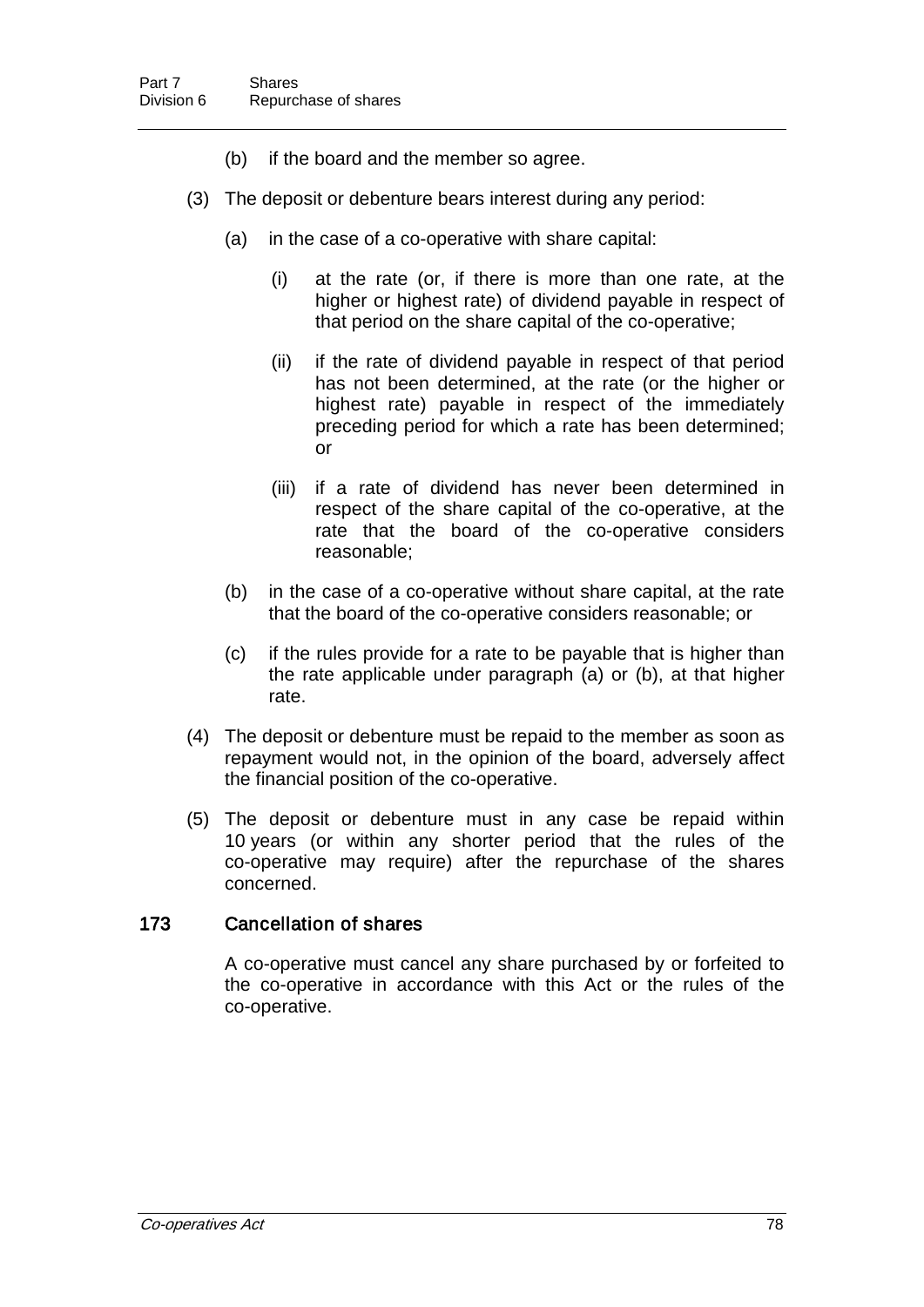# Part 8 Voting

# Division 1 Voting entitlements

## 174 Application of Part

This Part applies to all voting whether at meetings or in ballots (including postal ballots).

#### 175 Voting

- (1) The right to vote attaches to membership and not shareholding.
- (2) Except as provided in subsections (3) and (4), each member has only one vote at a meeting of the co-operative.
- (3) If its rules so provide, a member of an association or federation may have the number of votes up to 5 at a general meeting that is specified in the rules.
- (4) If the rules so provide, the chairperson has a second vote at a board meeting or general meeting.
- (5) In the case of joint membership:
	- (a) the joint members have only one vote between them; and
	- (b) that vote may be exercised (subject to the grant of a proxy or power of attorney) only by the joint member determined in accordance with the rules.
- (6) If shares are held jointly, each member (other than a joint member) holding the share is entitled to vote at a general meeting.

## 176 Voting by proxy

- (1) If the rules so provide, voting may be by proxy at a general meeting.
- (2) The instrument of proxy may specify the manner in which a proxy is to vote in respect of a particular resolution.
- (3) The proxy must vote in the manner authorised by an instrument of proxy referred to in subsection (2).
- (4) A person must not act as a proxy unless he or she:
	- (a) is an active member of the co-operative; or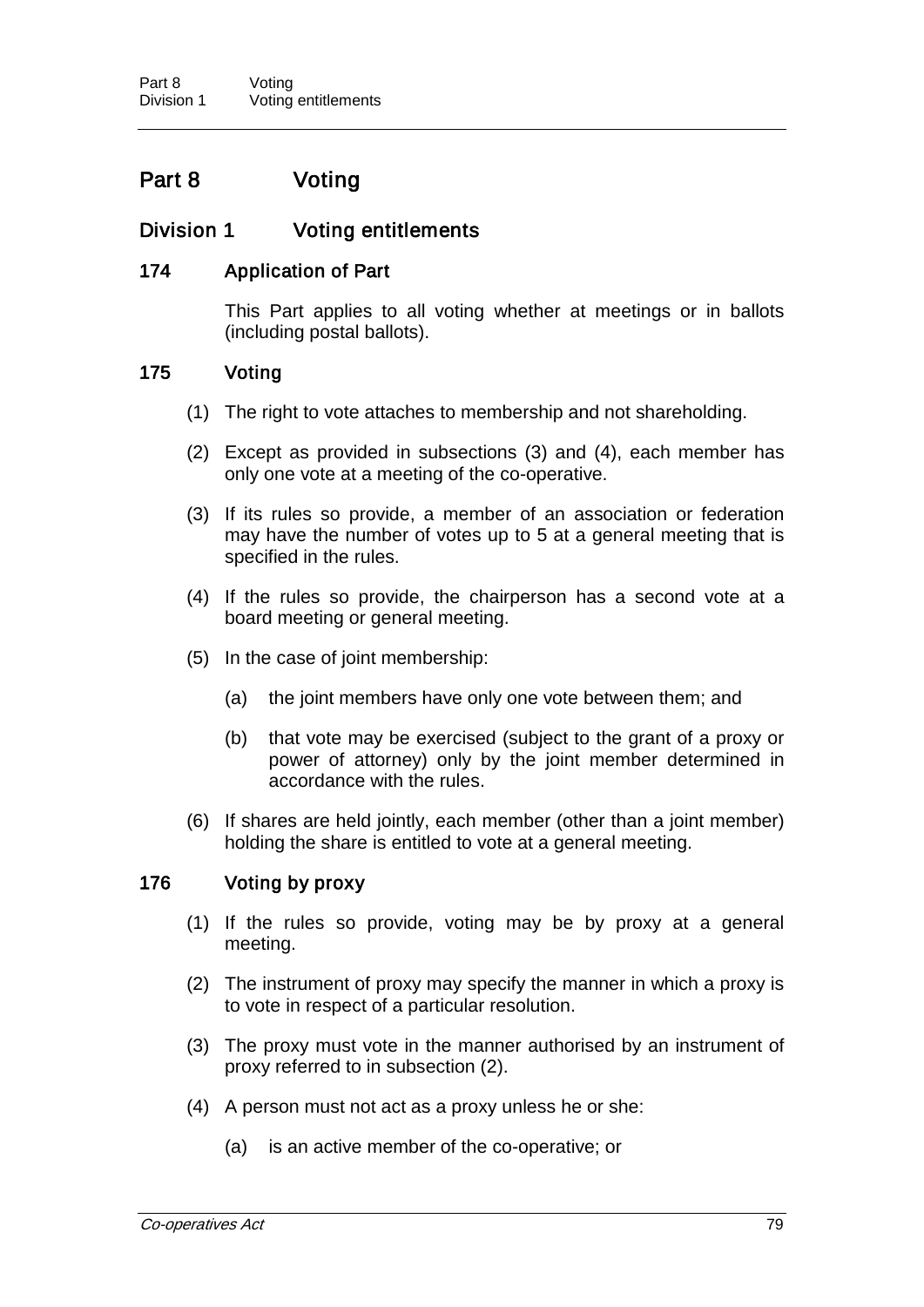- (b) in the case of an association or a federation, is entitled to represent a component co-operative or association of the association or federation on the association or federation.
- (5) A person must not act as proxy for more than 10 persons (or any lesser number of persons specified in the rules of the co-operative) on any one occasion.
- (6) Subsection (5) does not apply if the proxy acts under an instrument of proxy referred to in subsection (2).

#### 177 Restriction on voting entitlement under power of attorney

A person is not entitled to exercise, under a power of attorney, the power of a member of the co-operative to vote if the person has that power in respect of another member of the co-operative under another power of attorney.

#### 178 Restriction on voting by representatives of bodies corporate

A person is not entitled to exercise, as the representative of a body corporate, the power of a body corporate member of the co-operative to vote if the person has that power as the representative of another body corporate member of the co-operative.

#### 179 Inactive members not entitled to vote

A member is not entitled to vote if the member is not an active member of the co-operative.

#### 180 Control of right to vote

(1) A person must not directly or indirectly control the exercise of the right to vote of a member.

Maximum penalty: 50 penalty units or imprisonment for 6 months.

- (2) If a person controls the exercise of the right to vote of a member at a meeting of a co-operative:
	- (a) the vote of that member; and
	- (b) the vote of that person, if that person is a member,

are invalid.

(3) Nothing in this section prevents the exercise of a vote by means of a proxy or power of attorney.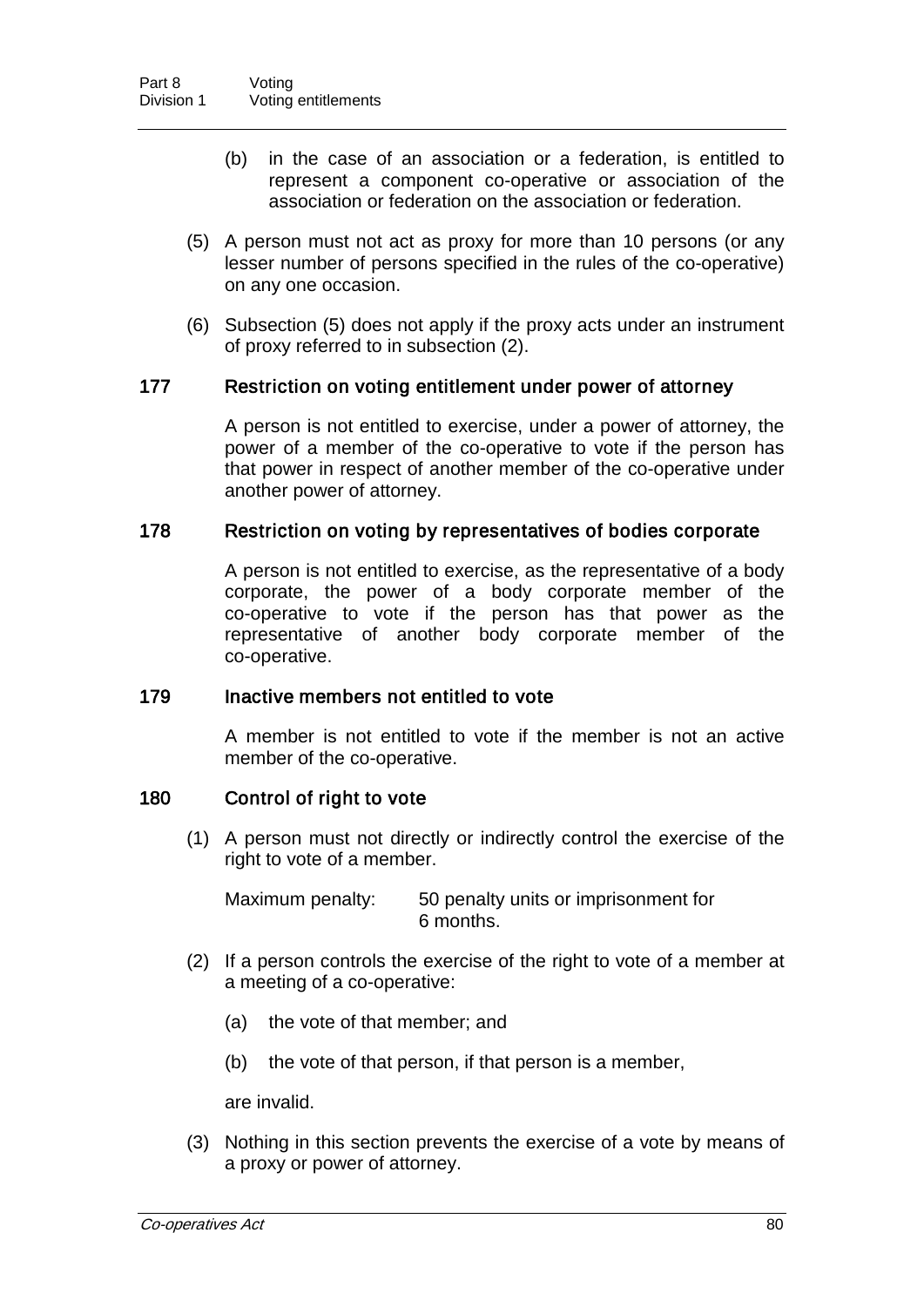## 181 Effect of relevant share and voting interests on voting rights

- (1) A member of a co-operative is not entitled to vote if another person (whether or not a member of the co-operative) has a relevant interest in any share held by the member or in the right to vote of the member.
- (2) A member who is not entitled to vote because of this section may apply to the Registrar to review the matter.
- (3) The Registrar may order that the member is entitled to vote if he or she is satisfied in the circumstances of the case that loss of the right to vote would be unjust or unreasonable, and the order of the Registrar has effect accordingly.

## 182 Rights of representatives to vote

A person appointed as provided by this Act to represent a member of a co-operative, association or federation:

- (a) is entitled to receive notice of all meetings in the same manner as the member represented;
- (b) is entitled to exercise the same rights to vote as the member represented; and
- (c) is eligible to be elected to the board if the member represented holds the qualifications required for holding office as a director (other than any relating to age).

## 183 Other rights and duties of members not affected by ineligibility to vote

A provision of this Act that disentitles a member of a co-operative to vote (either generally or in relation to a particular matter) does not affect any other right, entitlement, obligation or duty of the member as a member.

#### 184 Vote of disentitled member to be disregarded

Any vote cast by or on behalf of a member of a co-operative when not entitled to vote must be disregarded.

# Division 2 Resolutions

#### 185 Decisions to be by ordinary resolution

Except as otherwise provided in this Act or by the rules of the co-operative, every question for decision by a co-operative must be determined by ordinary resolution.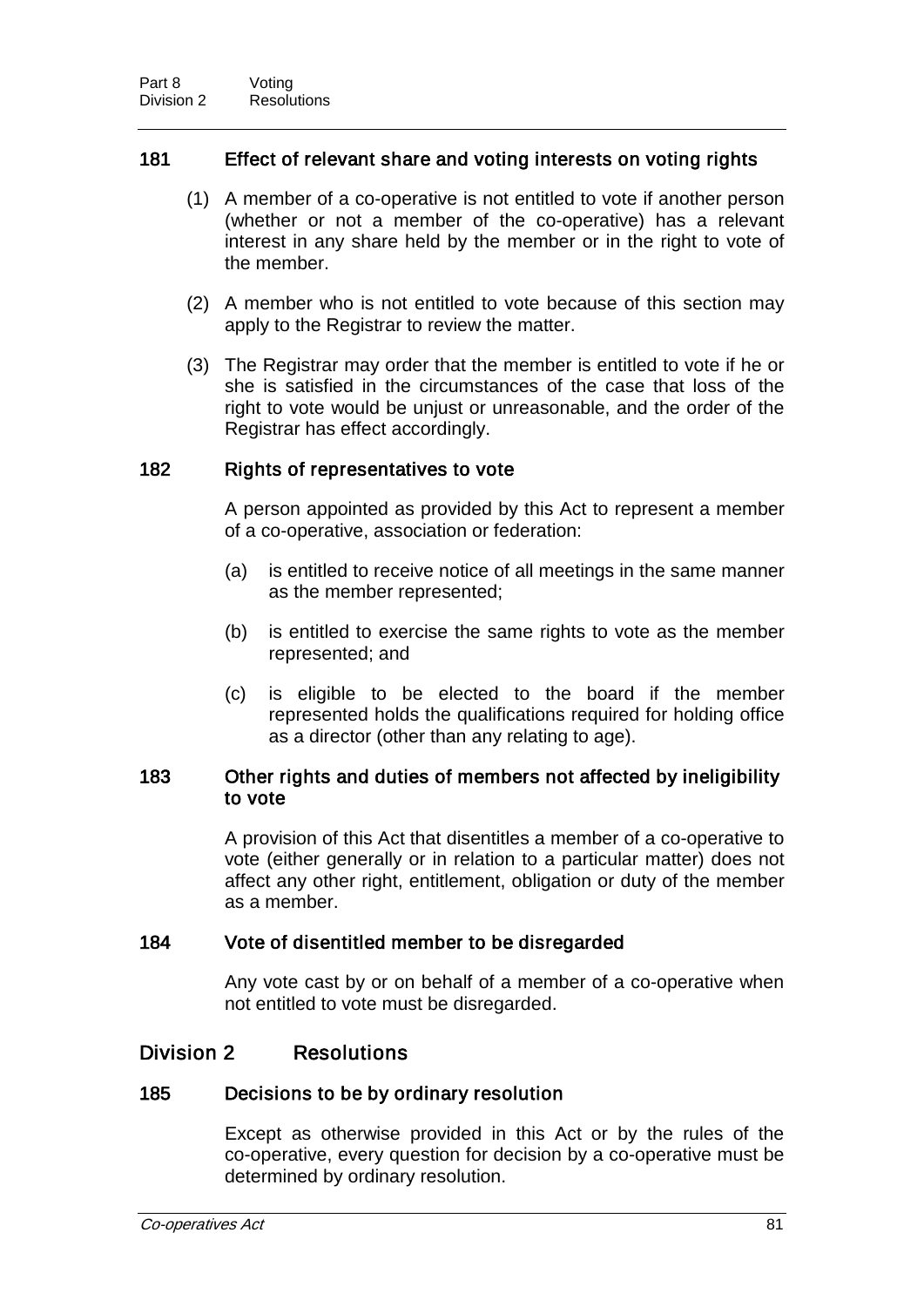## 186 Ordinary resolutions

An ordinary resolution is a resolution of a co-operative that is passed by a simple majority at a general meeting of the co-operative or in a postal ballot of members.

#### 187 Special resolutions

- (1) A special resolution is a resolution of a co-operative that is passed:
	- (a) by a two-thirds majority at a general meeting of members;
	- (b) by a two-thirds majority in a postal ballot (other than a special postal ballot) of members; or
	- (c) by a three-quarters majority in a special postal ballot of members.
- (2) A special resolution may be passed by a postal ballot only if the rules of the co-operative so permit or this Act requires the special resolution to be passed by postal ballot (including a special postal ballot).
- (3) A resolution is not to be considered to have been passed as a special resolution unless not less than 21 days notice has been given to the members of the co-operative specifying:
	- (a) the intention to propose the special resolution;
	- (b) the reasons for the making of the special resolution; and
	- (c) the effect of the special resolution being passed.
- (4) A co-operative must give at least 28 days notice to the Registrar of a proposed special resolution before giving notice to the members of the proposed special resolution.

Maximum penalty: 17 penalty units.

(5) A failure to give notice to the Registrar under subsection (4) does not affect the validity of the resolution.

#### 188 How majority obtained is ascertained

(1) A resolution is passed by a particular majority at a meeting if that majority of the members of the co-operative who, being entitled to do so, vote in person or (if proxies are allowed) by proxy at the meeting vote in favour of the resolution.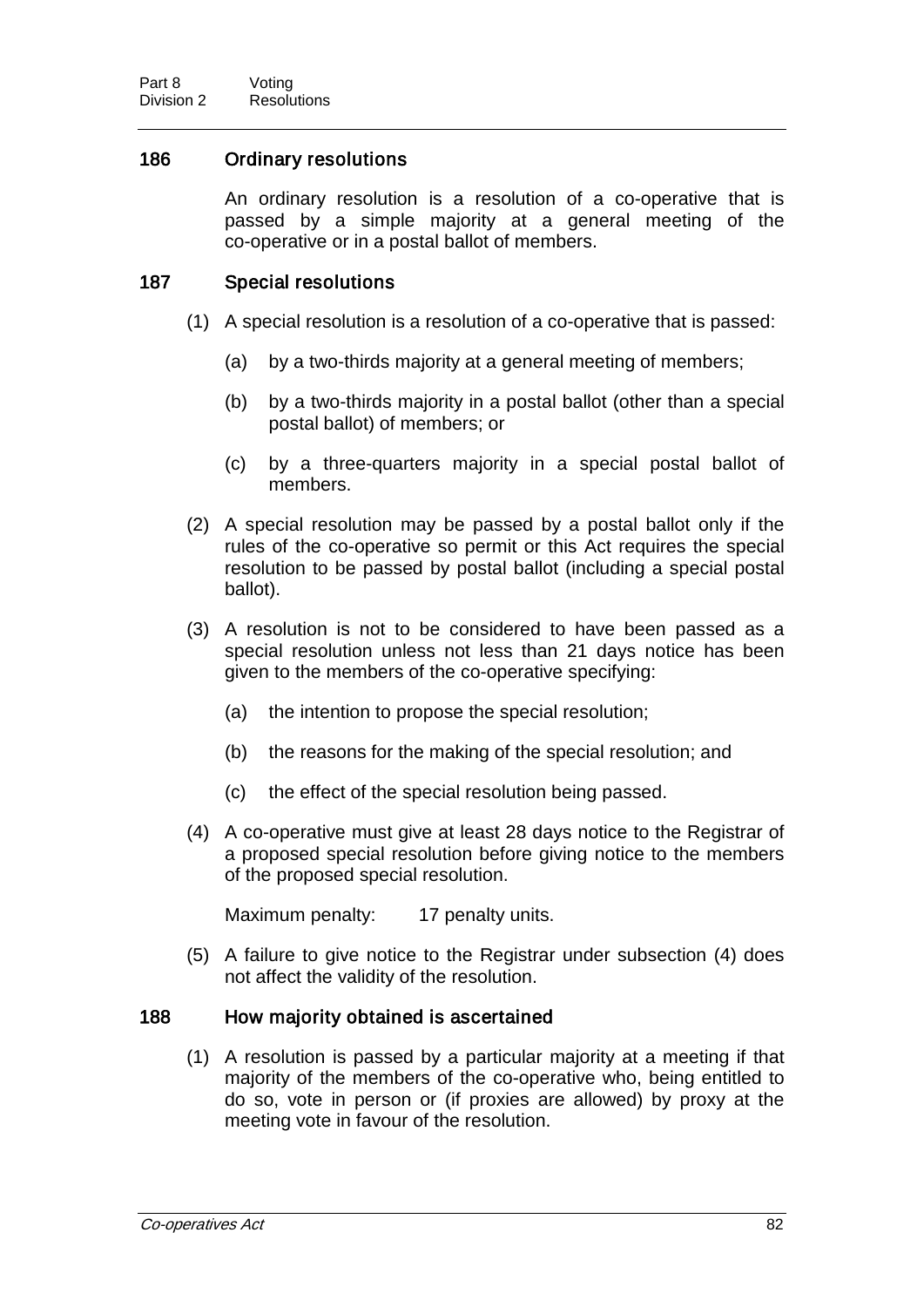(2) A resolution is passed by a particular majority in a postal ballot if that majority of the members of the co-operative who, being entitled to do so, cast formal votes in the postal ballot vote in favour of the resolution.

## 189 Disallowance by Registrar

The Registrar may disallow a proposed special resolution before it is passed by written notice to the co-operative if the Registrar is of the opinion that the effect of the special resolution if passed would be in contravention of this Act or the Regulations or any other law.

## 190 Declaration of passing of special resolution

- (1) At a meeting of a co-operative for the purpose of passing a special resolution, a declaration by the chairperson of the meeting that the resolution has been passed as a special resolution is conclusive evidence of the fact.
- (2) A declaration by the returning officer for a postal ballot to pass a special resolution that the resolution has been passed as a special resolution is conclusive evidence of that fact.
- (3) Subsection (1) does not apply if a poll is taken at the meeting of the co-operative.

#### 191 Effect of special resolution

- (1) Subject to subsection (2), a special resolution has effect from the date that it is passed.
- (2) A special resolution relating to any of the following has no effect until it is registered:
	- (a) the removal of an auditor;
	- (b) the expulsion of a member;
	- (c) any matter for which a special resolution is required to be passed by special postal ballot.

#### 192 Lodgment of special resolution

(1) A co-operative must lodge 2 copies of each special resolution passed by the co-operative with the Registrar in accordance with this section for registration.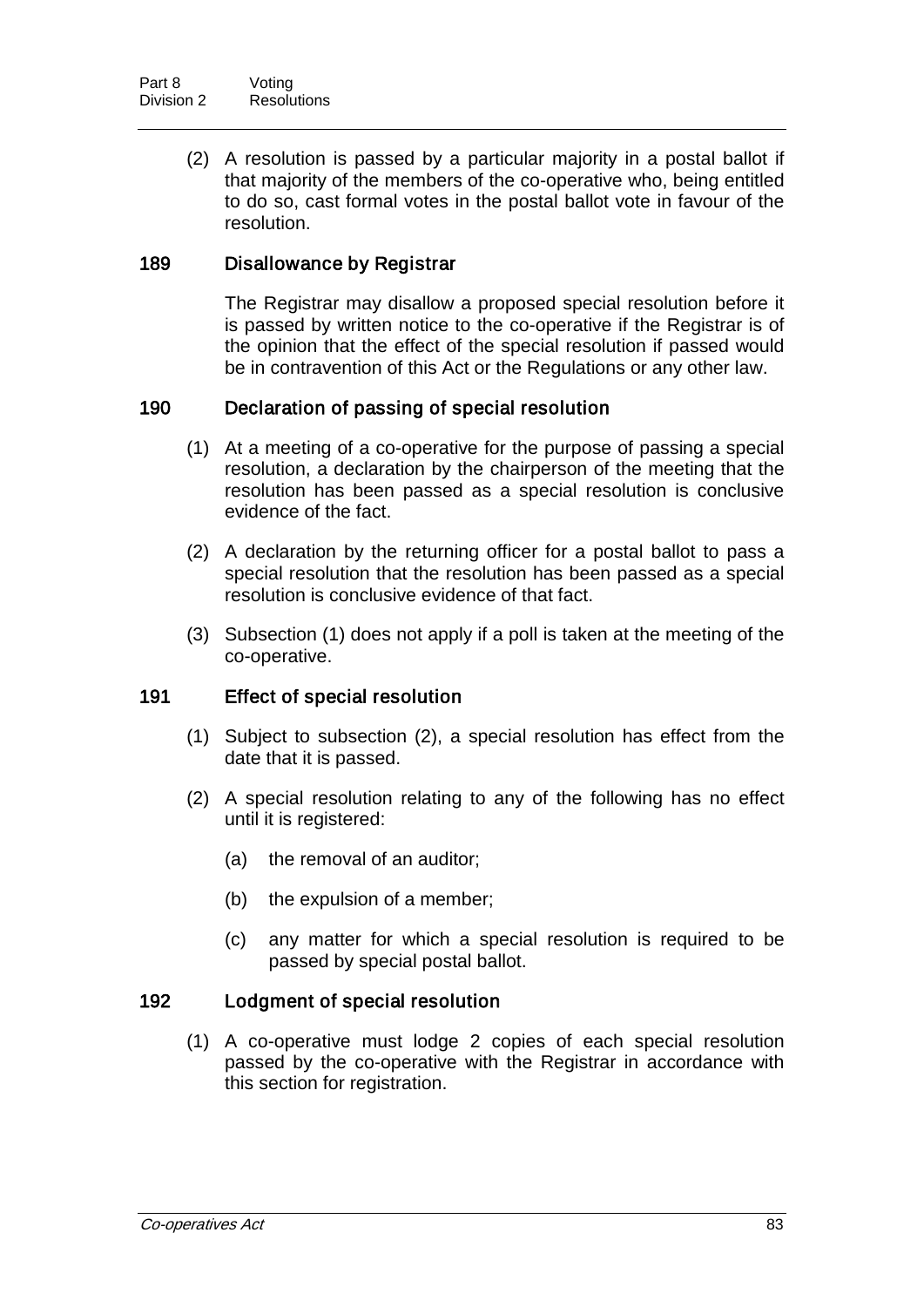- (2) The copies must:
	- (a) be lodged within 28 days after the passing of a special resolution or such further period as the Registrar allows;
	- (b) be signed by a director and the secretary of the co-operative; and
	- (c) be accompanied by the prescribed lodgment fee.
- (3) A co-operative that, and any officer of the co-operative who, knowingly fails to lodge the required copies in accordance with this section is guilty of an offence and liable to a maximum penalty of 17 penalty units.
- (4) This section and section 193 do not apply to a special resolution altering the rules of a co-operative.

#### 193 Decision of Registrar on application to register special resolution

- (1) If the Registrar is satisfied that the co-operative has complied with the provisions of this Act and the Regulations, and that the resolution is not contrary to this Act or the Regulations, the Registrar must register the resolution.
- (2) If the Registrar is of the opinion that the effect of a special resolution lodged for registration would be in contravention of this Act or the Regulations or any other law, the Registrar may:
	- (a) refuse to register the special resolution; and
	- (b) give written notice to the co-operative that the special resolution:
		- (i) has no effect, in the case of a special resolution referred to in section 191(2); and
		- (ii) has no effect as from the date that it was passed, in any other case.
- (3) A certificate of registration of a special resolution given by the Registrar is, in favour of any person advancing money to the co-operative on the faith of the certificate or in favour of any guarantor of that advance, conclusive evidence that the resolution was duly passed.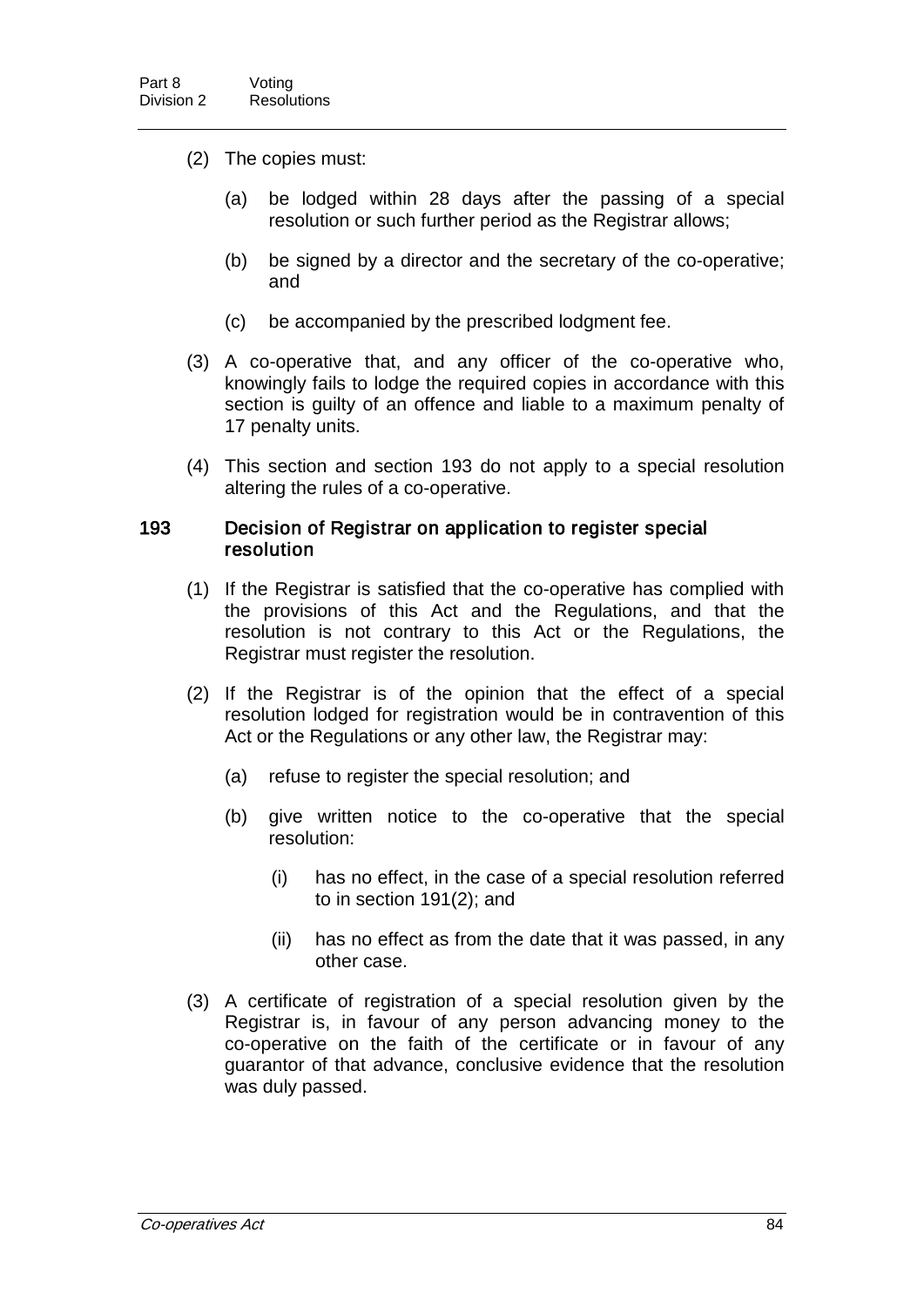# Division 3 Postal ballots

#### 194 Postal ballots

- (1) A postal ballot may be held as provided by the rules of a co-operative and must be conducted in accordance with the Regulations.
- (2) On the declaration by the returning officer of the result of the ballot, the secretary of the co-operative must make an entry in the minute book of the co-operative showing:
	- (a) the number of formal votes cast in favour of the proposal concerned;
	- (b) the number of formal votes cast against the proposal; and
	- (c) the number of informal votes cast.

#### 195 Special postal ballots

- (1) A special postal ballot is a postal ballot that is conducted as required by this section.
- (2) The ballot must not be held less than 21 days after notice of the ballot is given to members so as to enable sufficient time for a meeting to discuss the proposal that is the subject of the ballot to be convened and held (whether by the board or on the requisition of members).
- (3) The co-operative must send to each member (along with any other material required to be sent in connection with the postal ballot) a disclosure statement approved by the Registrar and containing information concerning:
	- (a) the financial position of the co-operative;
	- (b) the interests of the directors of the co-operative in the proposal with which the ballot is concerned, including any interests of the directors in another organisation concerned in the proposal;
	- (c) any compensation or consideration to be paid to officers or members of the co-operative in connection with the proposal; and
	- (d) such other matters as the Registrar directs.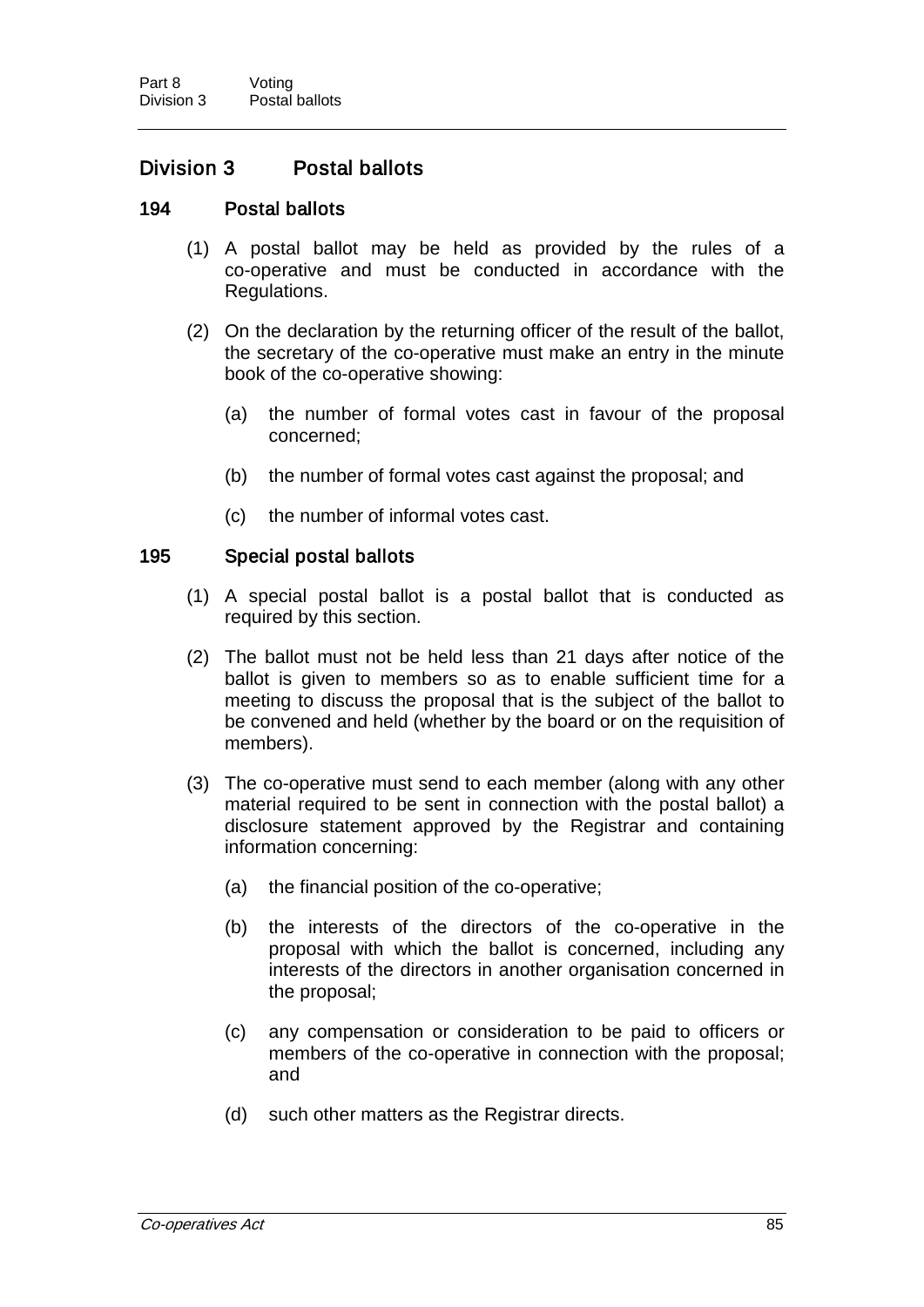- (4) If the Registrar so requires, the statement is to be accompanied by a report made by an independent person approved by the Registrar concerning any matters that the Registrar directs.
- (5) Sections 17 (except subsection (2)) and 29 apply to the approval of a disclosure statement under this section with any necessary modifications and in particular as if any reference in section 17 to a formation meeting were a reference to the notice of the special postal ballot.

## 196 When special postal ballot required

In addition to any requirement of this Act, the rules of a co-operative must require a special postal ballot to be conducted for the purpose of passing a special resolution in relation to any of the following matters relating to a co-operative:

- (a) conversion of:
	- (i) a share capital co-operative to a non-share capital co-operative or vice versa; or
	- (ii) a trading co-operative to a non-trading co-operative or vice versa;
- (b) transfer of incorporation;
- (c) an acquisition or disposal of assets referred to in section 270;
- (d) the maximum permissible level of share interest in the co-operative;
- (e) takeover;
- (f) merger;
- (g) transfer of engagements;
- (h) members' voluntary winding up.

#### 197 Holding of postal ballot on requisition

(1) The board of a co-operative must conduct a postal ballot (including a special postal ballot) for the purpose of the passing of a special resolution on the written requisition of such number of members who together are able to cast at least 20% (or any lesser percentage specified in the rules of the co-operative) of the total number of votes able to be cast at a meeting of the co-operative.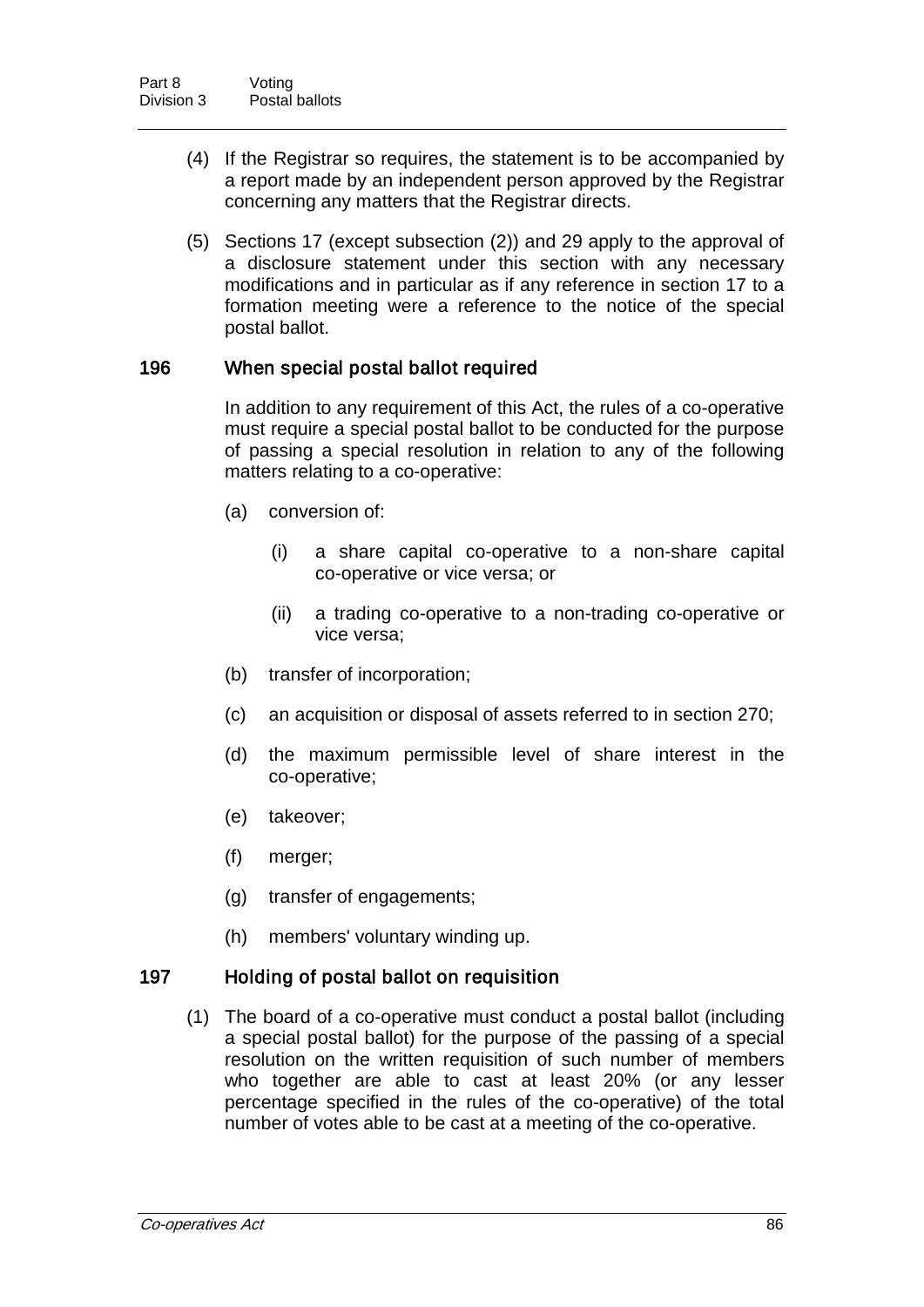- (2) A member is not entitled to be a requisitioning member unless the member is an active member.
- (3) The following provisions apply to a requisition for a postal ballot:
	- (a) it must specify:
		- (i) the proposed special resolution to be voted on;
		- (ii) the reasons for the making of the special resolution; and
		- (iii) the effect of the special resolution being passed;
	- (b) it must be signed by the requisitioning members (and may consist of several documents in like form each signed by one or more of the requisitioning members);
	- (c) it must be served on the co-operative by being lodged at the registered office of the co-operative.
- (4) The postal ballot must be conducted as soon as practicable and in any case must be conducted within 2 months after the requisition is served.
- (5) If the special resolution for which the requisitioned postal ballot is conducted is not passed, the co-operative may recover the expenses of the postal ballot from the members who requisitioned the postal ballot as a debt due to the co-operative.

#### 198 Expenses involved in postal ballots on requisition

- (1) All reasonable expenses incurred by a co-operative in and in connection with preparing for and holding a special postal ballot are to be considered to constitute the expenses of the postal ballot for the purposes of section 197.
- (2) Those expenses include (but are not limited to) the following expenses:
	- (a) the cost of obtaining expert advice (including legal and financial advice) and of commissioning expert reports;
	- (b) costs attributable to the use of staff of the co-operative in connection with preparing for and holding the ballot;
	- (c) the cost of producing, printing and posting the ballot papers and other material associated with the ballot.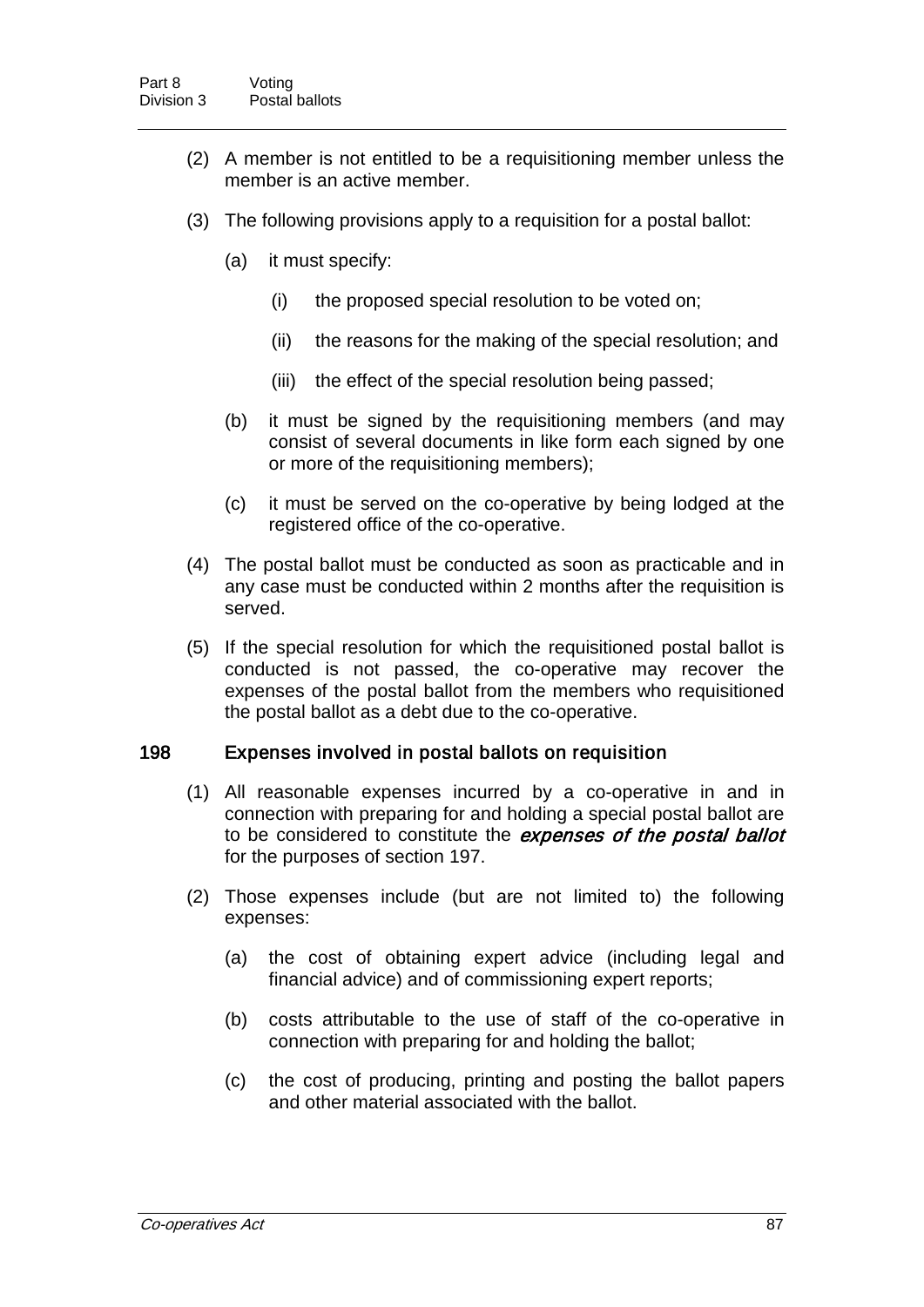# Division 4 Meetings

## 199 Annual general meetings

- (1) The first annual general meeting of a co-operative must be held at any time within 19 months after the incorporation of the co-operative.
- (2) The second or any subsequent annual general meeting of a co-operative must be held within:
	- (a) 5 months after the close of the financial year of the co-operative; or
	- (b) any further time that may be allowed by the Registrar or is prescribed.

## 200 Special general meetings

A special general meeting of a co-operative may be convened at any time by the board.

## 201 Notice of meetings

The board must give each member at least 14 days notice of each general meeting.

#### 202 Quorum at meetings

- (1) The quorum for a meeting of a co-operative must be specified in the rules.
- (2) An item of business must not be transacted at a meeting of a co-operative unless a quorum of members entitled to vote is present during the transaction of that item.

## 203 Decision at meetings

- (1) A question for decision at a general meeting must be determined by a majority of members present in person at the meeting and voting, but this is subject to any other provisions of this Act and to the rules of the co-operative.
- (2) Unless a poll is demanded by at least 5 members, a question for decision at a general meeting must be determined by a show of hands.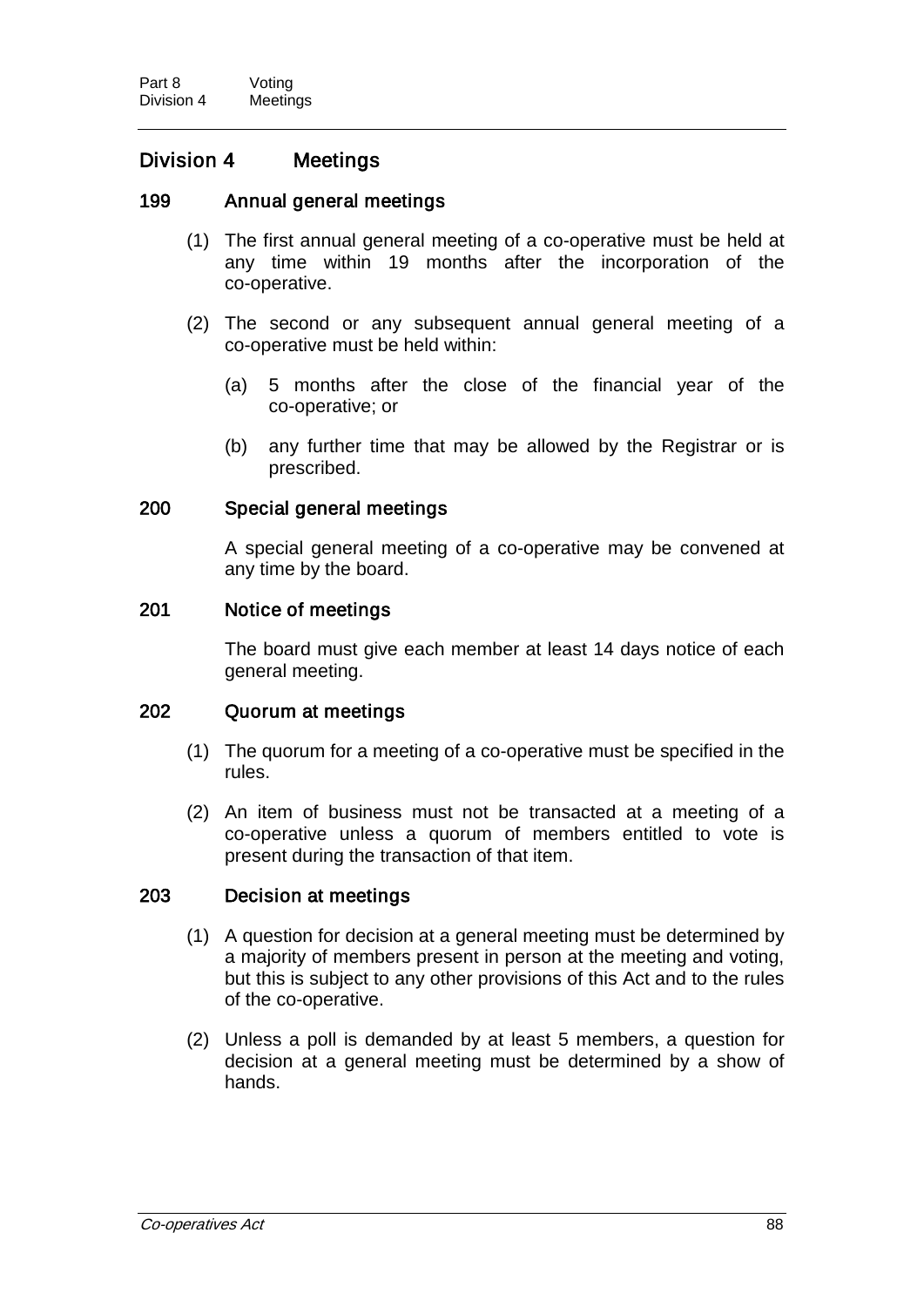(3) In the case of an equality of votes, whether on a show of hands or on a poll, the chairman of the meeting at which the show of hands takes place or at which the poll is demanded may exercise a second or casting vote if the rules so provide.

# 204 Convening of general meeting on requisition

- (1) The board of a co-operative must convene a general meeting of the co-operative on the written requisition of such number of members who together are able to cast at least 20% (or any lesser percentage specified in the rules of the co-operative) of the total number of votes able to be cast at a meeting of the co-operative.
- (2) A member is not entitled to be a requisitioning member unless the member is an active member.
- (3) The following provisions apply to a requisition for a general meeting:
	- (a) it must state the objects of the meeting;
	- (b) it must be signed by the requisitioning members (and may consist of several documents in like form each signed by one or more of the requisitioning members);
	- (c) it must be served on the co-operative by being lodged at the registered office of the co-operative.
- (4) The meeting must be convened and held as soon as practicable and in any case must be held within 2 months after the requisition is served.
- (5) If the board does not convene the meeting within 21 days after the requisition is served, the following provisions apply:
	- (a) the requisitioning members (or any of them representing at least half their aggregate voting rights) may convene the meeting in the same manner as nearly as possible as meetings are convened by the board;
	- (b) for that purpose they may request the co-operative to supply a written statement setting out the names and addresses of the persons entitled when the requisition was served to receive notice of general meetings of the co-operative;
	- (c) the board must send the requested statement to the requisitioning members within 7 days after the request for the statement is made;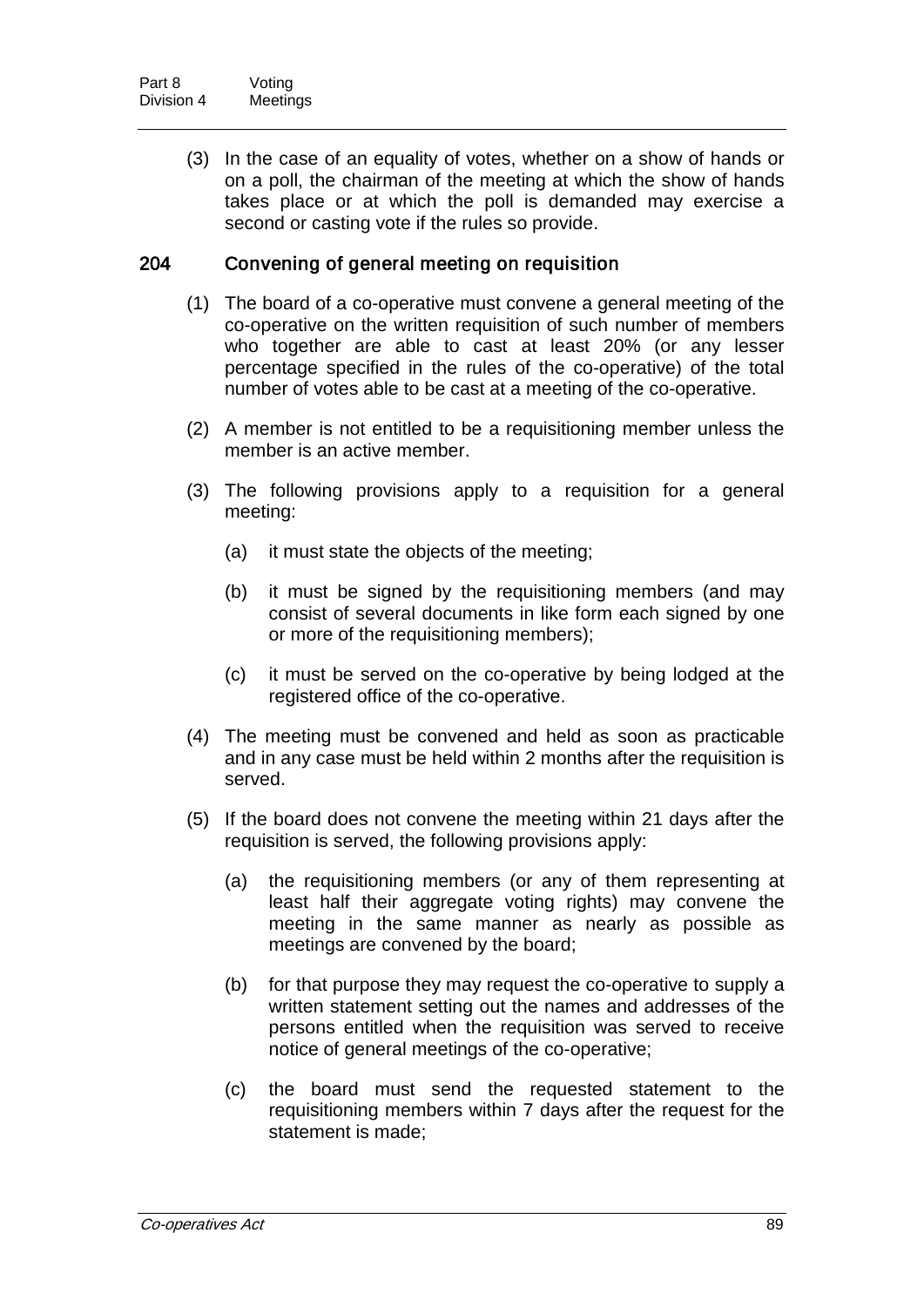- (d) the meeting convened by the requisitioning members must be held not later than 3 months after the requisition is served;
- (e) any reasonable expenses incurred by the requisitioning members because of the board's failure to convene the meeting must be paid by the co-operative;
- (f) any amount required to be paid by the co-operative under paragraph (e) must be retained by the co-operative out of any money due from the co-operative by way of fees or other remuneration in respect of their services to such of the directors as were in default.

## 205 Minutes

- (1) Minutes of each general meeting, board meeting and sub-committee meeting must be entered in the appropriate records and confirmed at and signed by the chairperson of the next succeeding meeting.
- (2) The minutes of each general meeting must be available for inspection by members.
- (3) The rules may provide that the minutes of board meetings and sub-committee meetings be available for inspection by members.
- (4) Minutes must be kept in the English language.

# Part 9 Management and administration of co-operatives

# Division 1 Board

#### 206 Board of directors

- (1) Subject to this Act and the rules of the co-operative, the business of a co-operative is to be managed by a board of directors.
- (2) The board of directors may exercise all the powers of the co-operative that are not, by this Act or the rules of the co-operative, required to be exercised by the co-operative in general meeting.
- (3) The acts of a director are valid despite any defect that may afterwards be discovered in his or her appointment or qualification.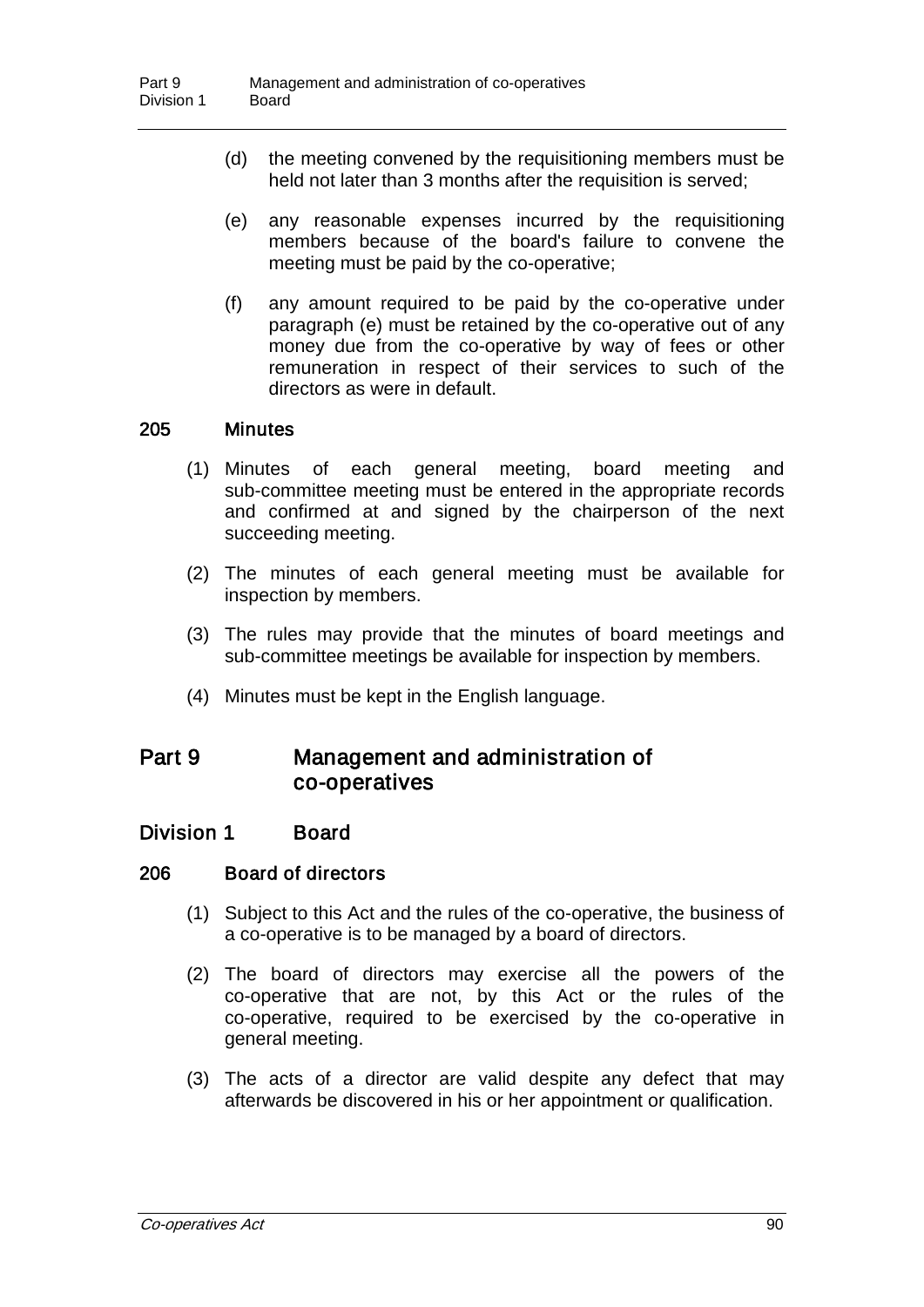# 207 Election of directors

- (1) Except as provided in subsections (2), (3) and (4), the directors of a co-operative are to be elected in the manner specified in the rules of the co-operative.
- (2) The first directors of:
	- (a) a co-operative formed under this Act are to be elected at its formation meeting; and
	- (b) a co-operative that was a body corporate incorporated under another Act are to be the directors in office at the date of registration under this Act.
- (3) If so authorised by the rules of the co-operative, a board of directors may appoint a person to fill a casual vacancy in the office of a director until the next annual general meeting.
- (4) A motion approving or nominating for election 2 or more persons as directors by a single resolution must not be made at a meeting of a co-operative unless a resolution that it be so made has first been agreed to by the meeting without any vote being given against it.
- (5) If a resolution is passed following a motion in contravention of subsection (4):
	- (a) the resolution is void; and
	- (b) there is no provision for the automatic re-election of retiring directors in default of another election.
- (6) This section does not apply to a resolution altering the rules to prevent the election of 2 or more directors by ballot.
- (7) A nomination for election or appointment to the office of a director must provide details of the qualifications and experience of the person nominated.
- (8) Except as specified in this Act or in the rules of a co-operative, a director is eligible for re-election at the expiration of his or her term of office.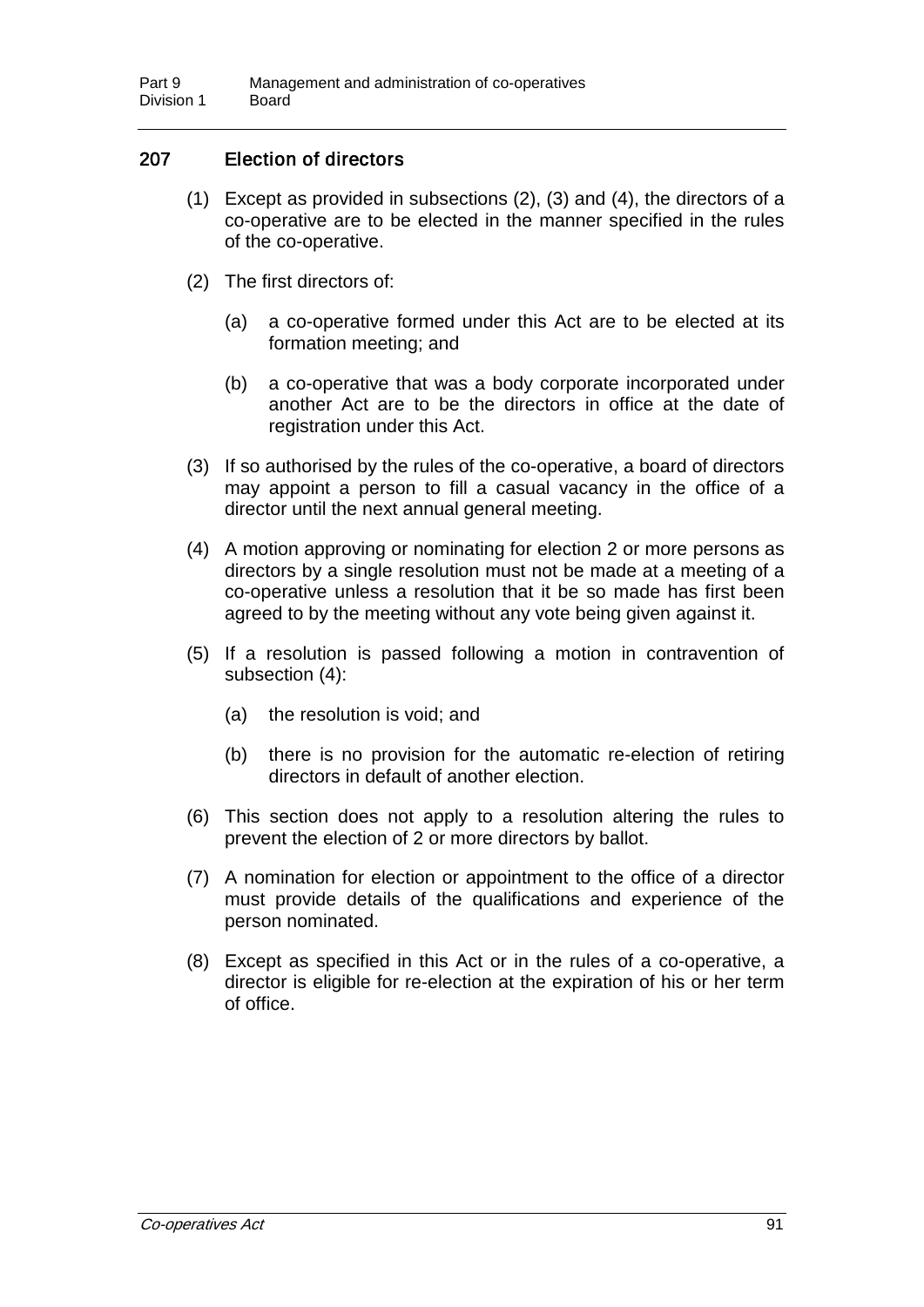## 208 Qualification of directors

- (1) A person is not qualified to be a director of a co-operative unless he or she is:
	- (a) a member of the co-operative or a representative of a body corporate that is a member of the co-operative (*member* director); or
	- (b) an employee of the co-operative or a person qualified as provided by the rules *(independent director)*.
- (2) A person may only be elected or appointed as an independent director if there are at least 3 member directors appointed for each independent director.

### 209 Disqualified persons

- (1) A person must not act as a director or directly or indirectly take part in or be concerned with the management of a co-operative if the person:
	- (a) is the auditor of the co-operative or a partner, employee or employer of the auditor; or
	- (b) has been convicted, whether before or after the commencement of this section, within or outside the Territory:
		- (i) on indictment of an offence in connection with the promotion, formation or management of a body corporate;
		- (ii) of an offence involving fraud or dishonesty punishable on conviction by imprisonment for a period of not less than 3 months;
		- (iii) of any offence under section 184, 344, 590, 670A or 728 of the Corporations Act 2001 or under any provision of a law in force in a State or another Territory of the Commonwealth that corresponds with any of those sections; or
		- (iv) of any offence under any provision of a previous law of the Territory or of a State or another Territory of the Commonwealth, with which any of the provisions referred to in subparagraph (iii) corresponds,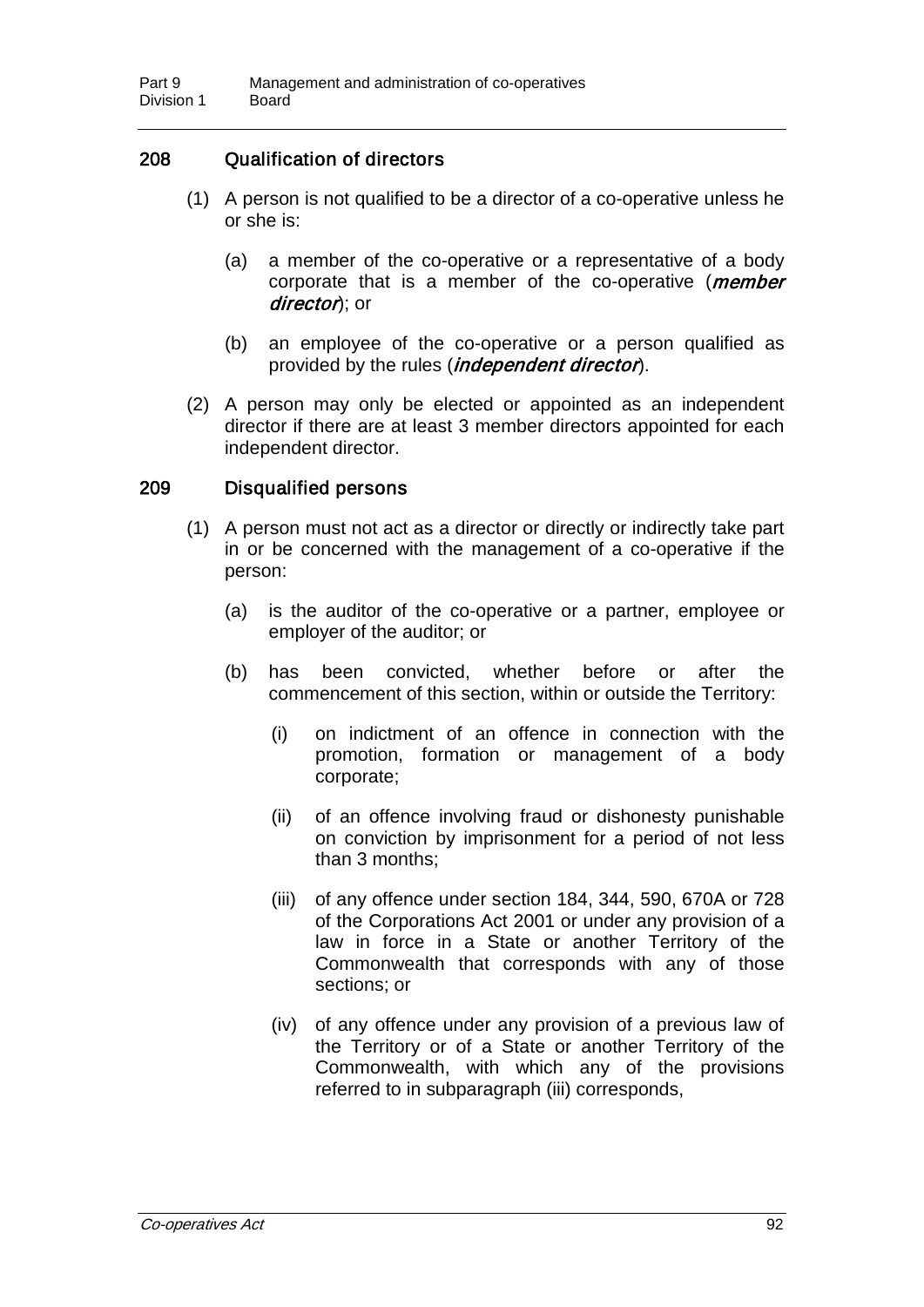within a period of 5 years after the conviction or, if sentenced to imprisonment, after his or her release from prison, except with the leave of the Supreme Court.

Maximum penalty: 210 penalty units or imprisonment for 2 years.

- (2) A person must not act as a director or directly or indirectly take part in or be concerned with the management of a co-operative if the person:
	- (a) has been convicted of any offence under this Act, within a period of 5 years after the conviction, except with leave of the Supreme Court;
	- (b) is prohibited from being a director of a company under Chapter 2D.6 of the Corporations Act 2001;
	- (c) is an insolvent under administration (as defined in the Corporations Act 2001); or
	- (d) has been convicted of a contravention of section 181, 182 or 183 of the Corporations Act 2001 as applied under this Act.

Maximum penalty: 210 penalty units or imprisonment for 2 years.

- (3) In any proceeding for an offence against subsection (1), a certificate by a prescribed authority stating that a person was released from prison on a specified date, is, in the absence of evidence to the contrary, proof that that person was released from prison on that date.
- (4) A person who intends to apply for leave of the Supreme Court must give the Registrar at least 21 days notice of his or her intention.
- (5) The Supreme Court may grant leave subject to any condition or limitation it considers appropriate.
- (6) A person must comply with any condition or limitation subject to which leave is granted.

Maximum penalty: 210 penalty units or imprisonment for 2 years.

(7) On the application of the Registrar the Supreme Court may revoke its leave.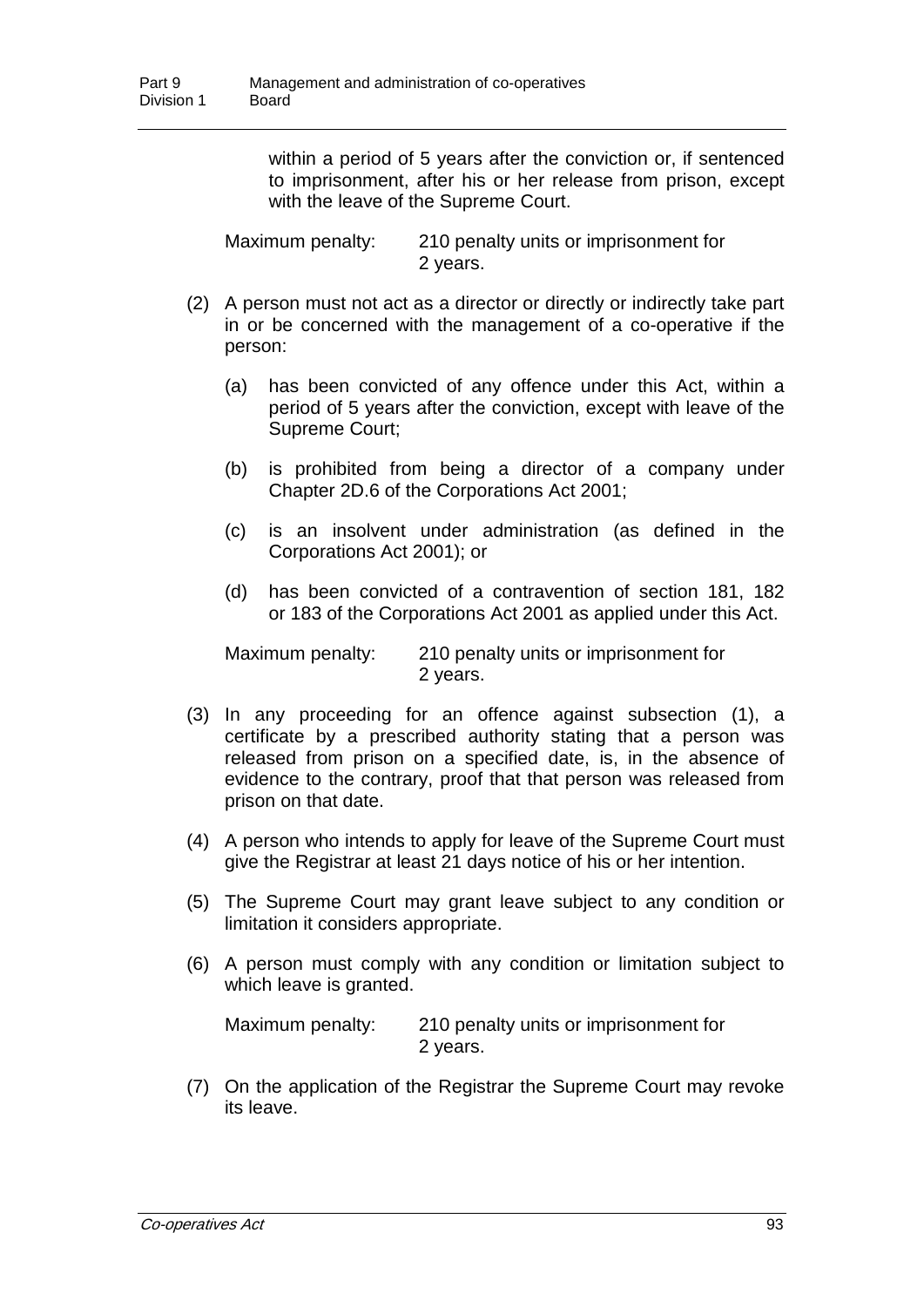(8) Subject to this section, a co-operative is declared to be an applied Corporations legislation matter for the purposes of Part 4 of the Corporations Reform (Northern Territory) Act in relation to Part 6D.4 of the Corporations Act 2001 with any modifications (within the meaning of Part 4 of the Corporations Reform (Northern Territory) Act prescribed by the Regulations.

## 210 Meeting of the board of directors

- (1) Meetings of the board of directors must be held at least once every 3 months and may be held as often as may be necessary.
- (2) A meeting of the board may be called by a director giving notice individually to every other director.
- (3) A meeting of the board may be called or held using any technology consented to by the board. The consent may be a standing one.
- (4) A quorum of a meeting of the board is 50% of the number of directors or such greater number of the directors as is specified in the rules.
- (5) The chairperson of the board may be elected either by the board or at a general meeting of the co-operative, and is to be elected, hold office, and retire, and may be removed from office, as provided by the rules of the co-operative.

### 211 Transaction of business outside meetings

- (1) The board of a co-operative may, if it thinks fit, transact any of its business by the circulation of papers among all of the directors of the board.
- (2) A resolution in writing approved in writing by a majority of the directors of the board is to be taken to be a decision of the board.
- (3) Separate copies of a resolution may be distributed for signing by the directors if the wording of the resolution and approval is identical in each copy.
- (4) For the purpose of the approval of a resolution under this section, the chairperson of the board and each director of the board have the same voting rights as they have at an ordinary meeting of the board.
- (5) The resolution is approved when the last director required for the majority signs.
- (6) A resolution approved under this section must be recorded in the minutes of the meetings of the board.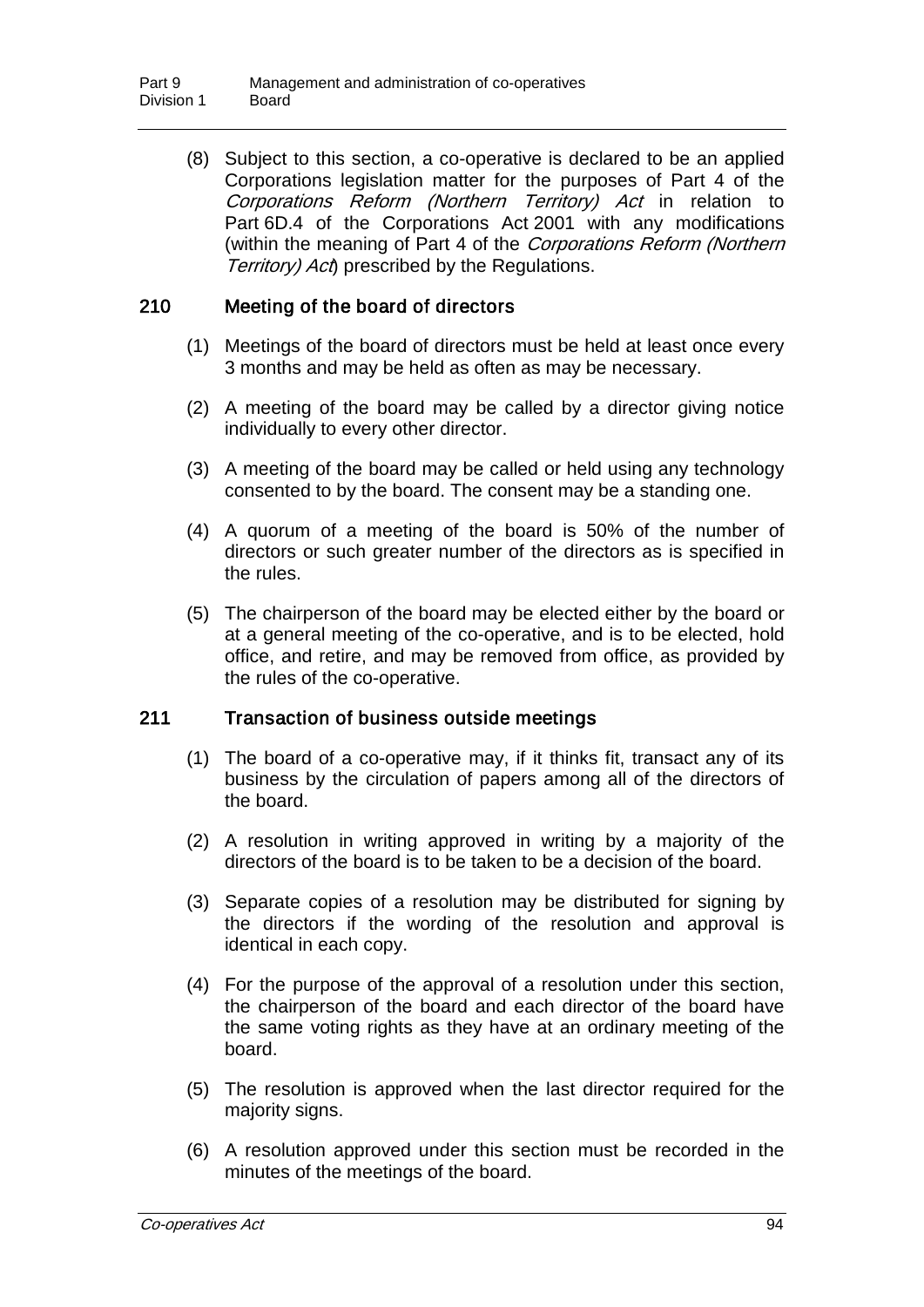(7) Papers may be circulated among directors of the board for the purposes of this section by facsimile or other transmission of the information in the papers concerned.

# 212 Deputy directors

- (1) In the absence of a director from a meeting of the board, a person appointed by the board in accordance with the rules of the co-operative concerned to act as a deputy for that director may act in the place of that director.
- (2) The rules of the co-operative may include provisions regulating the term of office, vacation of or removal from office, and remuneration of a deputy.

### 213 Delegation by board

- (1) If the rules of a co-operative so provide, the board may, by resolution, delegate the exercise of such of the board's functions (other than this power of delegation) as are specified in the resolution:
	- (a) to a director;
	- (b) to a committee of 2 or more directors;
	- (c) to a committee of members of the co-operative; or
	- (d) to a committee of members of the co-operative and other persons if members comprise the majority of persons on the committee.
- (2) The co-operative or the board may, by resolution, revoke wholly or in part a delegation under this section.
- (3) A function, the exercise of which has been delegated under this section, may be exercised from time to time in accordance with the terms of the delegation while the delegation remains unrevoked.
- (4) A delegation under this section may be made subject to conditions or limitations as to the exercise of any of the functions delegated, or as to time or circumstance.
- (5) Despite any delegation under this section, the board may continue to exercise all or any of the functions delegated.

### 214 Removal from and vacation of office

(1) The directors hold office and must retire, and may be removed from office, as provided by the rules of the co-operative.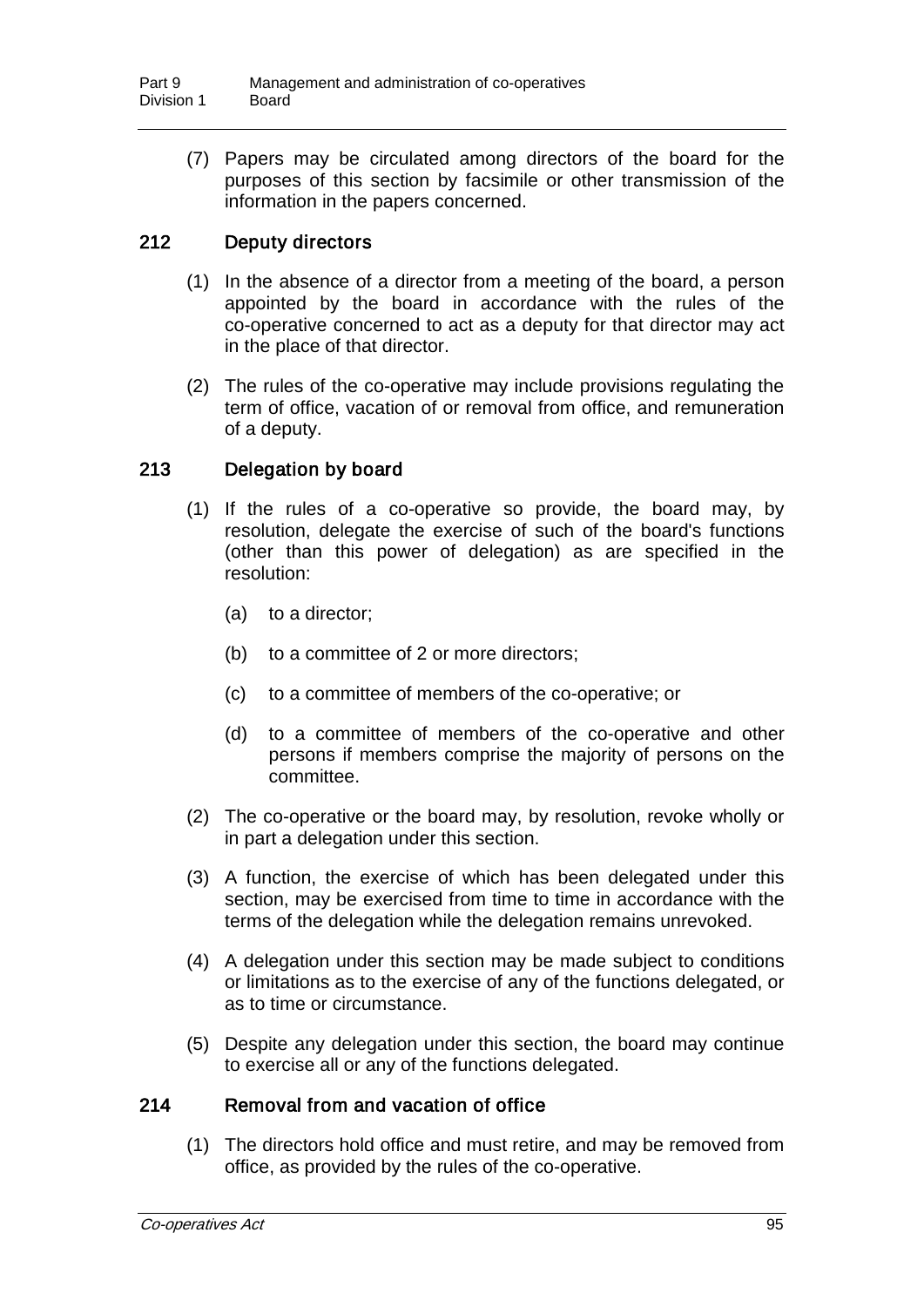- (2) A director vacates office in the circumstances (if any) provided in the rules of the co-operative and in any of the following cases:
	- (a) if the director is disqualified from being a director as provided by section 209;
	- (b) if the director absents himself or herself from 3 consecutive ordinary meetings of the board without its leave;
	- (c) if the director resigns the office of director by written notice given by the director to the co-operative;
	- (d) if the director is removed from office by special resolution of the co-operative;
	- (e) if the person ceases to hold the qualification by reason of which the person was qualified to be a director;
	- (f) if an administrator of the co-operative's affairs is appointed under Division 5 of Part 12.

### Division 2 Duties and liabilities of directors, officers and employees

### 215 Meaning of *officer*

In this Division, *officer*, in relation to a co-operative, means:

- (a) a director or secretary of the co-operative;
- (b) a person who is concerned, or takes part, in the management of the co-operative, whether or not as a director;
- (c) a receiver, or receiver and manager, of property of the co-operative, or any other authorised person who enters into possession or assumes control of property of the co-operative for the purpose of enforcing any charge;
- (d) an administrator of a deed of arrangement executed by the co-operative;
- (e) a liquidator or provisional liquidator appointed in a voluntary winding up of the co-operative;
- (f) an administrator of the co-operative appointed under Part 5.3A of the Corporations Act 2001 as applying under this Act; or
- (g) a trustee or other person administering a compromise or arrangement made between the co-operative and another person or other persons.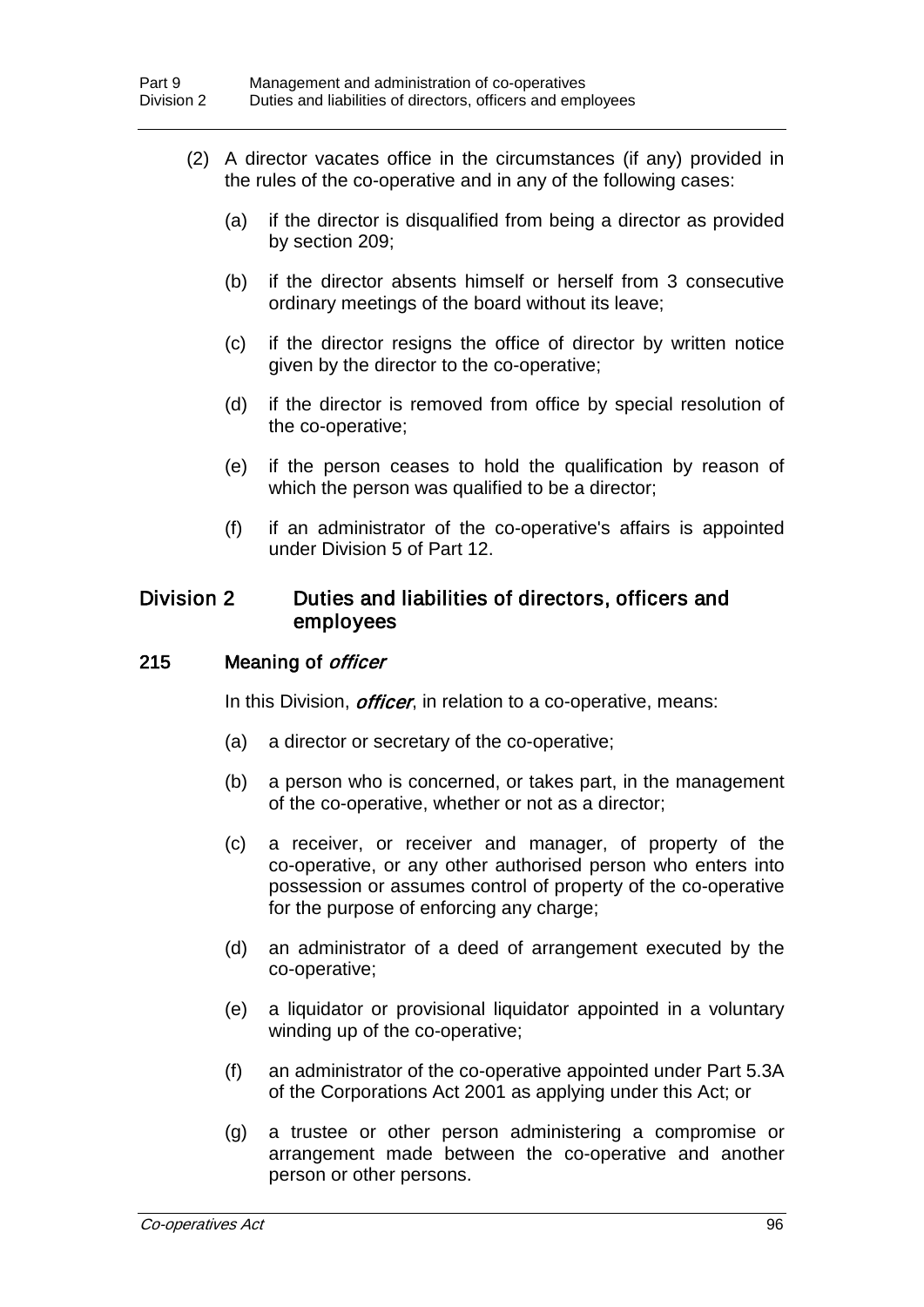### 216 Officers must act honestly

- (1) An officer of a co-operative must at all times act honestly in the exercise of his or her powers and the discharge of the duties of his or her office, both in the Territory and elsewhere.
- (2) The penalty applicable to a contravention of this section is:
	- (a) if the contravention was committed with intent to deceive or defraud the co-operative, members or creditors of the co-operative or creditors of any other person or for any other fraudulent purpose, a maximum penalty of 210 penalty units or imprisonment for 2 years; or
	- (b) in any other case, a maximum penalty of 50 penalty units.

### 217 Standard of care and diligence required

(1) In the exercise of his or her powers and the discharge of his or her duties, an officer of a co-operative must exercise the degree of care and diligence that a reasonable person in a like position in a co-operative would exercise in the co-operative's circumstances.

Maximum penalty: 17 penalty units.

(2) An officer is not liable to be convicted for a contravention of this section if the co-operative has resolved by ordinary resolution to forgive the contravention.

### 218 Improper use of information or position

- (1) An officer or employee or former officer or employee of a co-operative or a member of a committee referred to in section 213(1) must not make improper use of information acquired by reason of his or her position as such an officer or employee or member to gain, directly or indirectly, an advantage for himself or herself or for any other person or to cause detriment to the co-operative.
- (2) An officer or employee of a co-operative or a member of a committee referred to in section 213(1) must not make improper use of his or her position as an officer or employee or member, to gain, directly or indirectly, an advantage for himself or herself or for any other person or to cause detriment to the co-operative.
- (3) The penalty applicable to a contravention of this section is:
	- (a) if the contravention was committed with intent to deceive or defraud the co-operative, members or creditors of the co-operative or creditors of any other person or for any other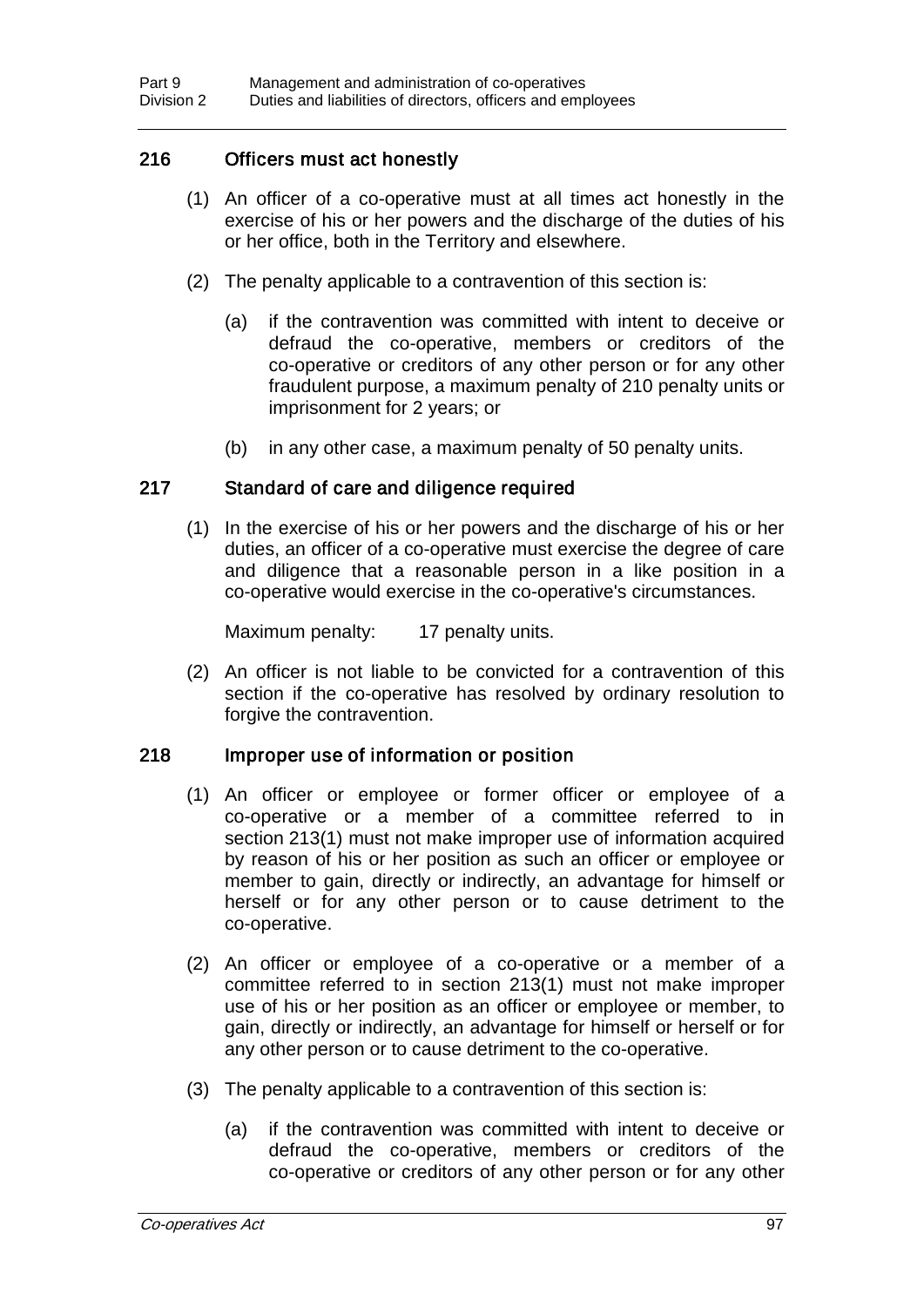fraudulent purpose, a maximum penalty of 210 penalty units or imprisonment for 2 years; or

(b) in any other case, a maximum penalty of 50 penalty units.

### 219 Court may order payment of compensation

- (1) If the court that convicts a person for a contravention of a provision of this Division is satisfied that a co-operative has suffered loss or damage as a result of the act or omission that constituted the offence, the court may (in addition to imposing a penalty) order the convicted person to pay a specified amount of compensation to the co-operative.
- (2) An order under subsection (1) may be enforced as if it were a judgment of that court.

### 220 Recovery of damages by co-operative

- (1) If a person contravenes a provision of this Division in relation to a co-operative, the co-operative may, whether or not the person has been convicted of an offence in respect of that contravention, recover an amount from the person as a debt due to the co-operative.
- (2) The amount that the co-operative is entitled to recover from the person is:
	- (a) if the person or any other person made a profit as a result of the contravention, an amount equal to that profit; and
	- (b) if the co-operative has suffered loss or damage as a result of the contravention, an amount equal to that loss or damage.

### 221 Other duties and liabilities not affected

This Division has effect in addition to, and not in derogation of, any rule of law relating to the duty or liability of a person by reason of the person's office or employment in relation to a co-operative and does not prevent the institution of any civil proceedings in respect of a breach of such a duty or in respect of such a liability.

### 222 Indemnification of officers and auditors

(1) Any provision, whether contained in the rules or in a contract with a co-operative or elsewhere, for exempting any officer or auditor of the co-operative from, or indemnifying the officer or auditor against, any liability that by law would otherwise attach to the officer or auditor in respect of any negligence, default, breach of duty or breach of trust of which the officer or auditor may be guilty in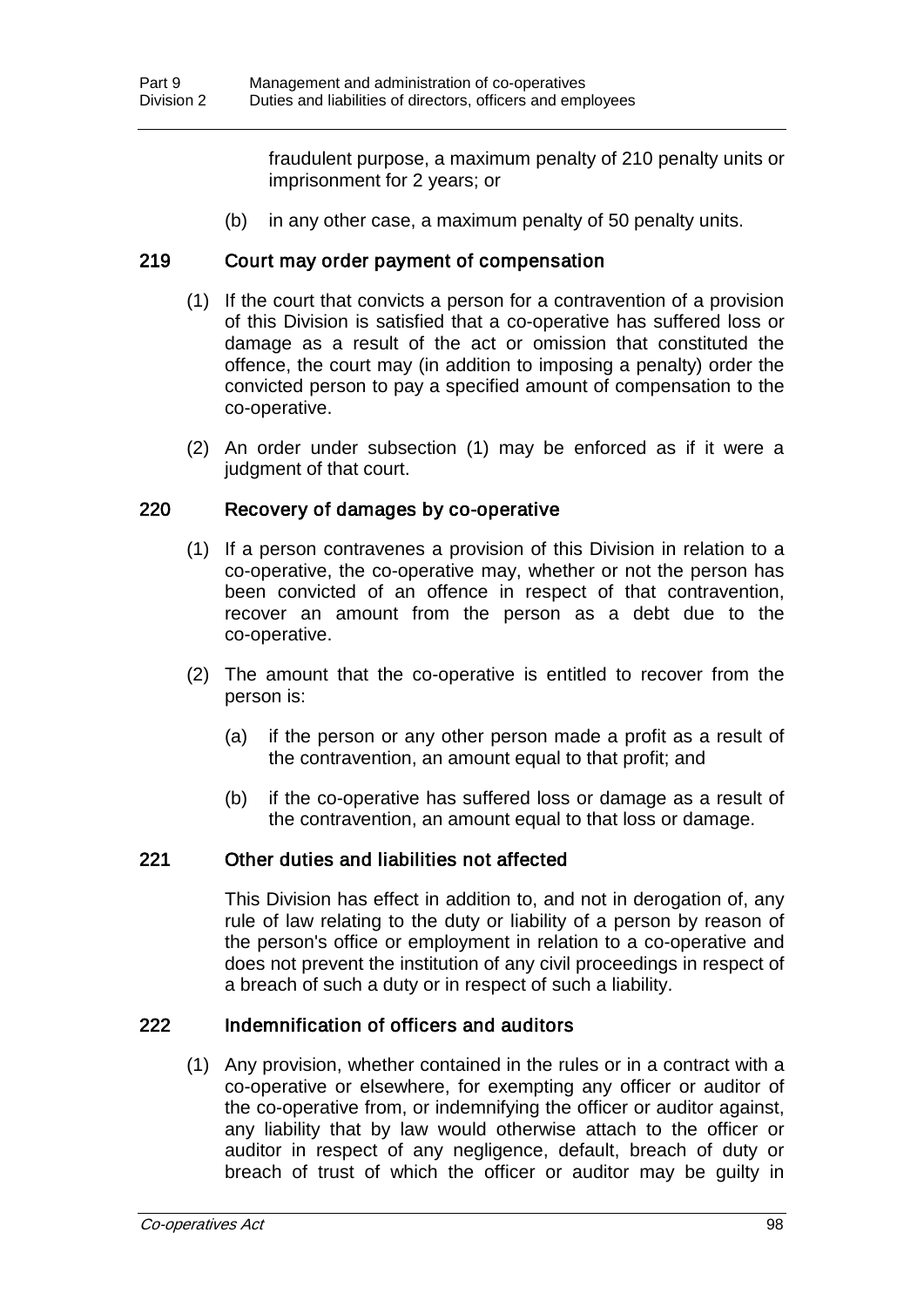relation to the co-operative is void.

- (2) Subsection (1) does not apply in relation to a contract of insurance.
- (3) Despite subsection (1), a co-operative may, pursuant to its rules or otherwise, indemnify an officer or auditor against any liability incurred by the officer or auditor in defending any proceedings, whether civil or criminal, in which judgment is given in the officer's or auditor's favour or in which the officer or auditor is acquitted or in connection with any application in relation to any such proceedings in which relief is under this section granted to the officer or auditor by the court.
- (4) If in proceedings for negligence, default or breach of duty against an officer or auditor of a co-operative it appears to the court that the person is or may be liable in respect of the negligence, default or breach of duty but acted honestly and reasonably and that, having regard to all the circumstances of the case (including those connected with the person's appointment), the person ought fairly to be excused for the negligence, default or breach of duty, the court may relieve the person, either wholly or partly, from the person's liability on such terms as the court thinks fit.
- (5) If an officer or auditor of a co-operative has reason to believe that any claim will or might be made against him or her in respect of any negligence, default or breach of duty in relation to the co-operative, the person may apply to the Supreme Court for relief, and the Supreme Court then has the same power to relieve the person as it would have under this section if it had been a court before which proceedings against the officer or auditor for negligence, default or breach of duty had been brought.
- (6) If any case to which subsection (4) applies is being tried by a judge with a jury, the judge, after hearing the evidence, may, if satisfied that the defendant should in pursuance of that subsection be relieved either wholly or partly from the liability sought to be enforced against him or her, withdraw the case in whole or in part from the jury and direct judgment to be entered for the defendant on such terms as to costs or otherwise as the judge thinks proper.
- (7) In this section, *officer* includes an employee of a co-operative and any other person empowered under the rules of the co-operative to give directions in regard to the business of the co-operative.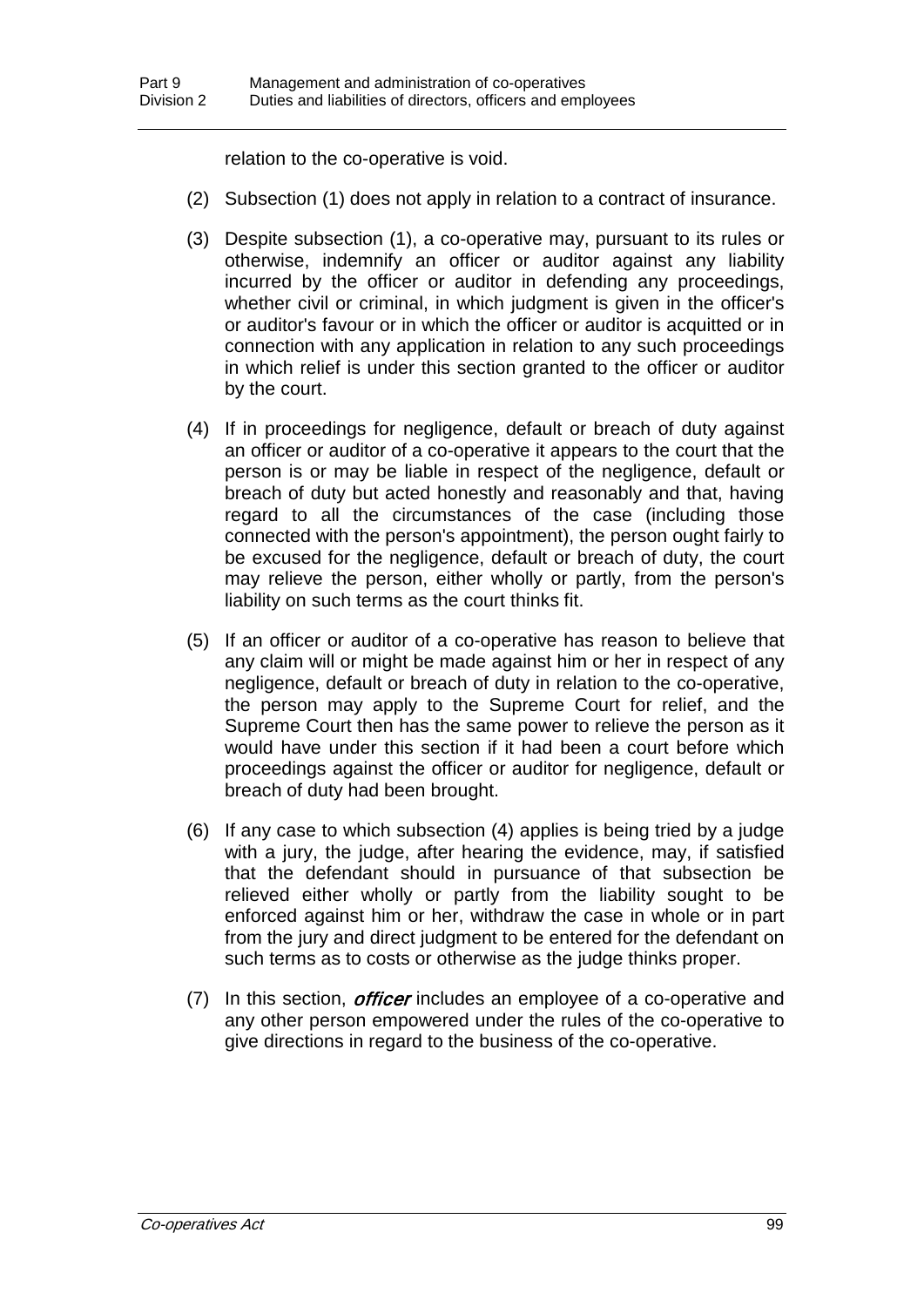### 223 Application of Corporations Act 2001 to officers of co-operatives

A co-operative is declared to be an applied Corporations legislation matter for the purposes of Part 4 of the Corporations Reform (Northern Territory) Act in relation to sections 589 to 598 and 1307 of the Corporations Act 2001, subject to the following modifications:

- (a) a reference in those provisions to a company is to be read as a reference to a co-operative;
- (b) a reference in those provisions to ASIC is to be read as a reference to the Registrar;
- (c) section 592(1)(a) of the Corporations Act 2001 applies as if "before 23 June 1993" were omitted;
- (d) any other modifications (within the meaning of Part 4 of the Corporations Reform (Northern Territory) Act prescribed by the Regulations.

### Division 3 Restrictions on directors and officers

### 224 Directors' remuneration

A director of a co-operative must not be paid any remuneration for services as a director other than fees, concessions and other benefits that are approved at a general meeting of the co-operative.

### 225 Certain financial accommodation to officers prohibited

- (1) An officer of a co-operative who is not a director of the co-operative must not obtain financial accommodation from the co-operative other than:
	- (a) with the approval of a majority of the directors; or
	- (b) under a scheme about providing financial accommodation to officers that has been approved by a majority of the directors.

Maximum penalty: 210 penalty units or imprisonment for 2 years.

- (2) For the purposes of this section, financial accommodation is taken to be obtained by an officer of a co-operative if it is obtained by:
	- (a) a proprietary company in which the officer is a shareholder or director;
	- (b) a trust of which the officer is a trustee or beneficiary; or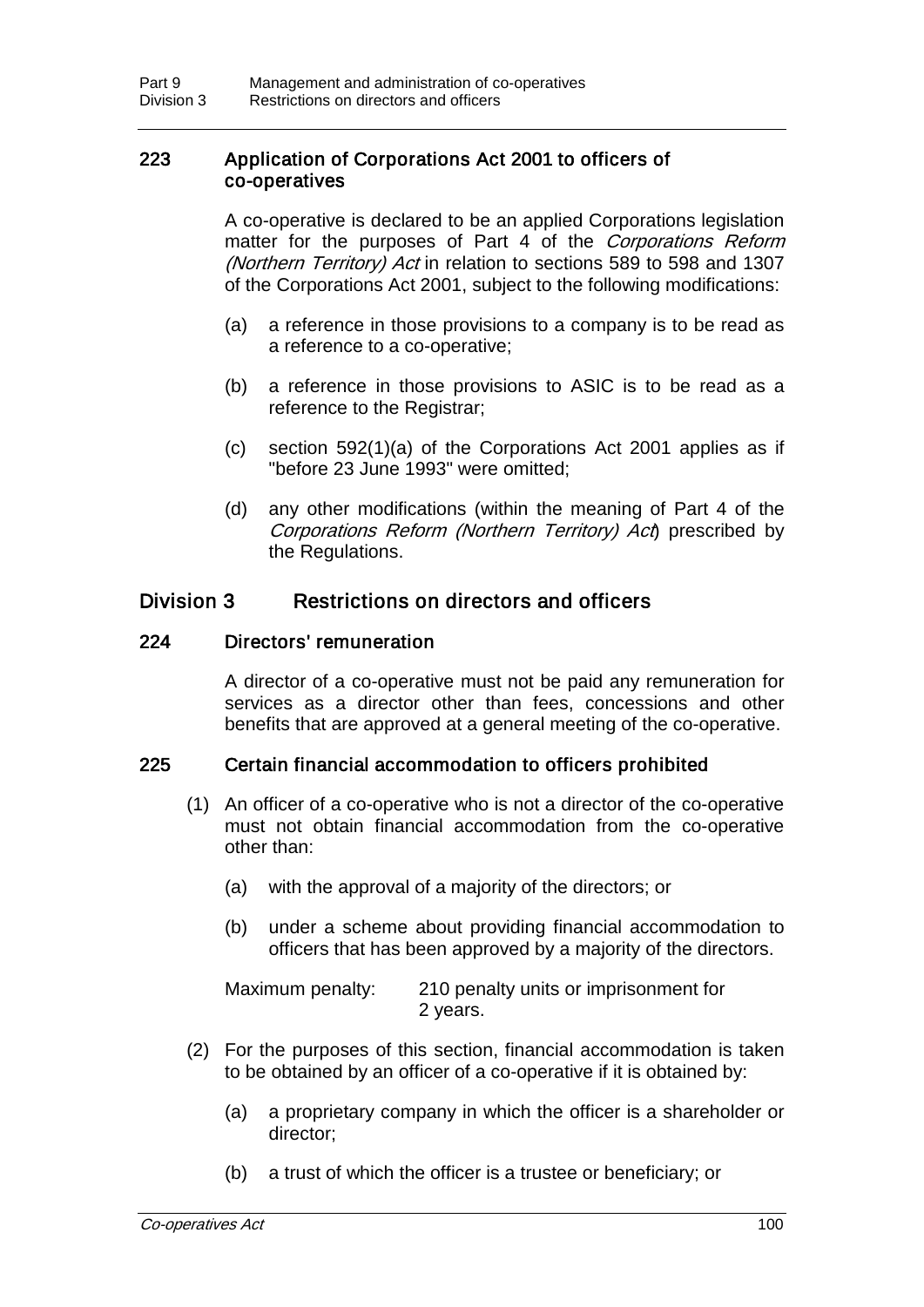- (c) a trust of which a body corporate is trustee if the officer is a director or other officer of the body corporate.
- (3) A co-operative must not give financial accommodation to an officer of the co-operative if:
	- (a) by giving the financial accommodation, the officer would contravene this section; and
	- (b) the co-operative knows or should reasonably know of the contravention.

Maximum penalty: 440 penalty units.

#### 226 Financial accommodation to directors and associates

- (1) In this section, *associate* of a director means:
	- (a) a spouse or de facto partner of the director;
	- (b) a person when acting in the capacity of trustee of a trust under which:
		- (i) the director or a spouse or de facto partner of the director has a beneficial interest;
		- (ii) a body corporate mentioned in paragraph (c) has a beneficial interest; or
	- (c) a body corporate if:
		- (i) the director or a spouse or de facto partner of the director has a material interest in shares in the body corporate; and
		- (ii) the nominal value of the shares is not less than 10% of the nominal value of the issued share capital of the body corporate.
- (2) For the purposes of this section, a person has a *material interest* in a share in a body corporate if:
	- (a) the person has power to withdraw the share capital subscribed for the share or to exercise control over the withdrawal of that share capital;
	- (b) the person has power to dispose of or to exercise control over the disposal of the share; or
	- (c) the person has power to exercise or to control the exercise of any right to vote conferred on the holder of the share.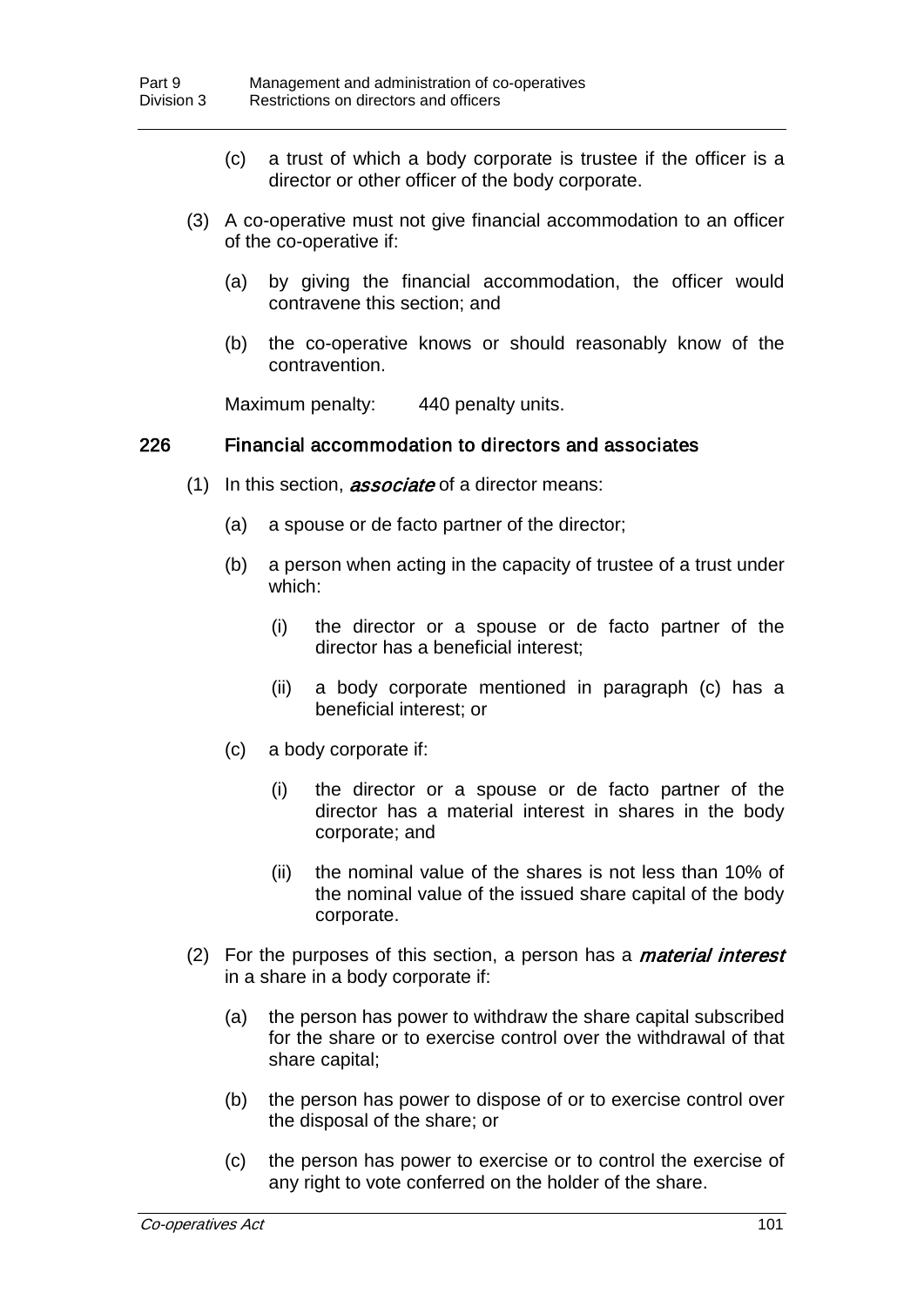- (3) A co-operative must not provide financial accommodation to a director, or to a person the co-operative knows or should reasonably know is an associate of a director, unless:
	- (a) the accommodation is:
		- (i) approved under subsection (4);
		- (ii) given under a scheme approved under subsection (4); or
		- (iii) provided on terms no more favourable to the director or associate than the terms on which it is reasonable to expect the co-operative would give if dealing with the director or associate at arm's length in the same circumstances; and
	- (b) the directors have approved the accommodation, at a meeting of the board at which a quorum was present, by a majority of at least two-thirds of the directors present and voting on the matter.

Maximum penalty: 440 penalty units.

- (4) For the purposes of subsection (3)(a)(i) and (ii), financial accommodation or a scheme is approved if:
	- (a) it is approved by a resolution passed at a general meeting; and
	- (b) the full details of the accommodation or scheme were made available to members at least 21 days before the meeting.
- (5) A director or an associate of a director who obtains financial accommodation given in contravention of subsection (3) is guilty of an offence and liable to a maximum penalty of 210 penalty units or 2 years imprisonment.
- (6) For the purposes of this section, a concessional rate of interest for a borrower from a co-operative is a normal term only if the borrower is entitled to the concession by being a member of a class of borrowers from the co-operative specified in its rules as being entitled to the concession.
- (7) If a director of a co-operative or an associate of a director accepts in payment of a debt owed by a member of the co-operative to the director or associate, any proceeds of financial accommodation provided to the member by the co-operative, this section has effect as if the financial accommodation has been provided to the director or associate.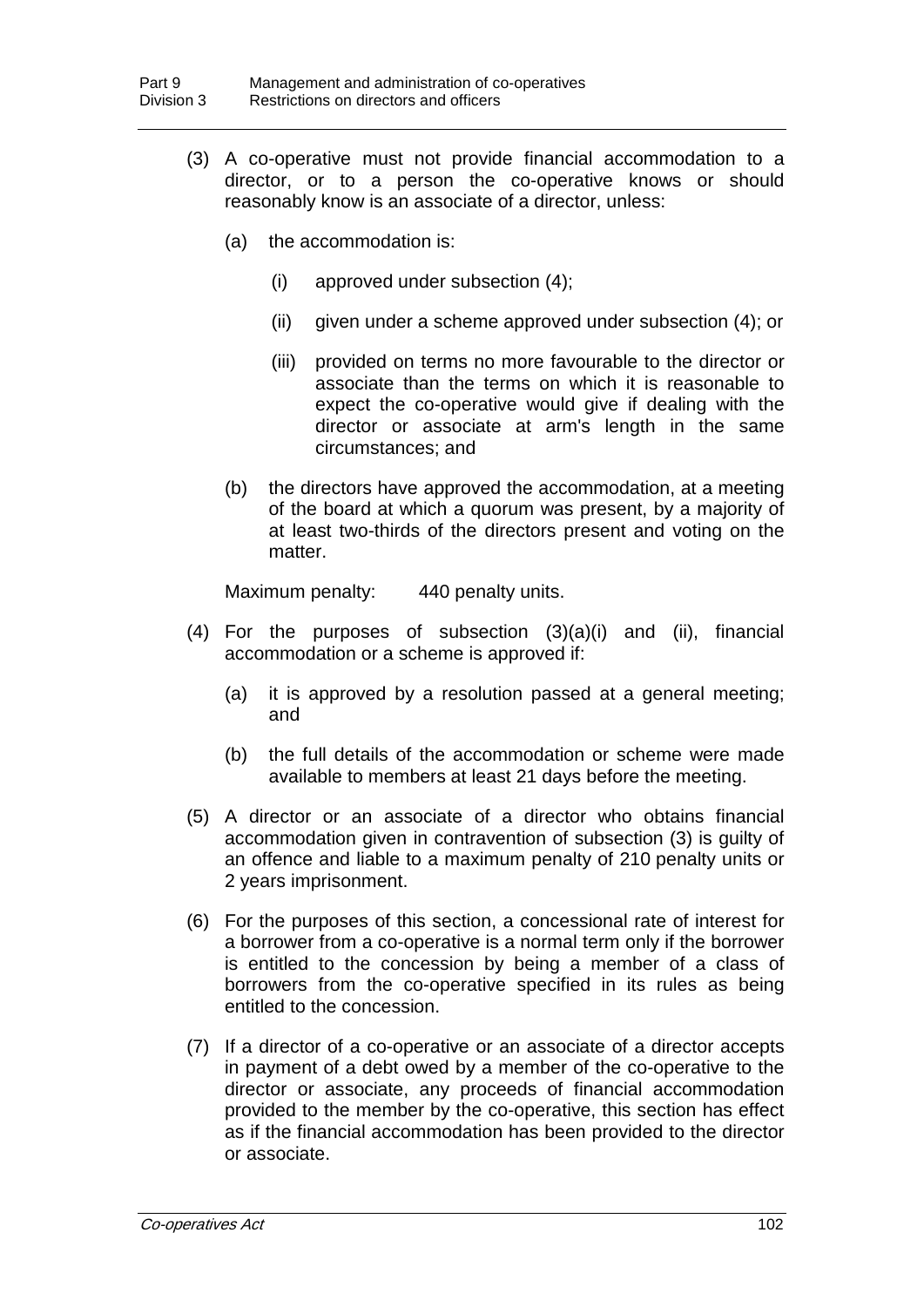- (8) In this section, a reference to:
	- (a) the provision of financial accommodation to a director or an associate of a director;
	- (b) the obtaining of financial accommodation by a director or an associate of a director; or
	- (c) a debt owed to a director or an associate of a director,

includes a reference to a provision of financial accommodation to, or an obtaining of financial accommodation by, the director or associate, or a debt owed to the director or associate, jointly with another person.

### 227 Restriction on directors of certain co-operatives selling land to co-operative

A director of a co-operative the primary activity of which is or includes the acquisition of land in order to settle or retain people on the land and of providing any community service or benefit must not sell land to the co-operative except pursuant to and in accordance with a special resolution of the co-operative.

### 228 Management contracts

- $(1)$  In this section, *management contract* means a contract or other arrangement under which:
	- (a) a person who is not an officer of the co-operative agrees to perform the whole, or a substantial part, of the functions of the co-operative, whether under the control of the co-operative or not; or
	- (b) a co-operative agrees to perform the whole or a substantial part of its functions:
		- (i) in a particular way;
		- (ii) in accordance with the directions of any person; or
		- (iii) subject to specified restrictions or conditions.
- (2) A co-operative must not enter into a management contract unless that contract has first been approved by special resolution.
- (3) A management contract entered into in contravention of subsection (2) is void.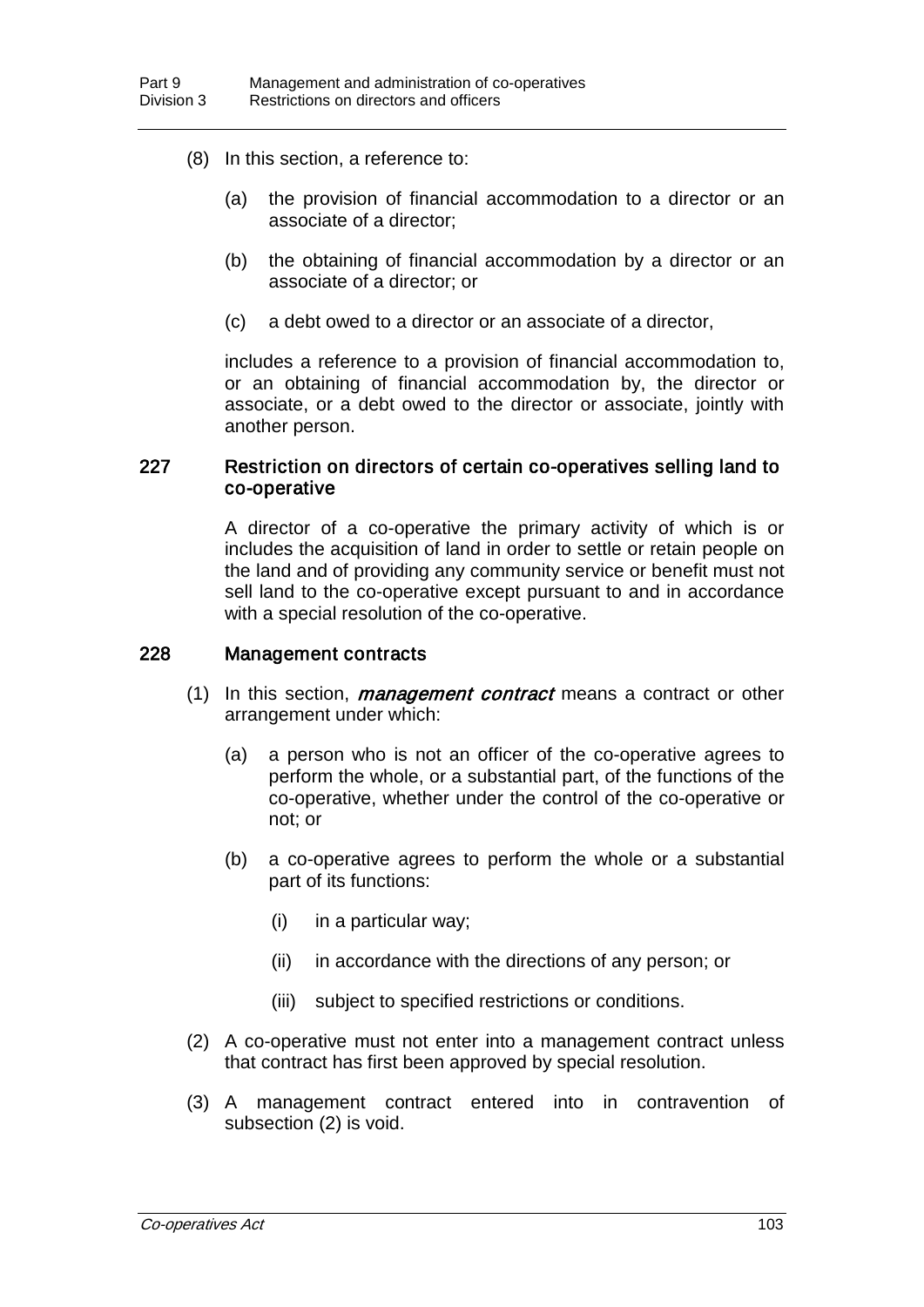# Division 4 Declaration of interests

### 229 Declaration of interest

(1) A director of a co-operative who is or becomes in any way (whether directly or indirectly) interested in a contract, or proposed contract, with the co-operative must declare the nature and extent of the interest to the board under this section.

Maximum penalty: 210 penalty units or imprisonment for 2 years.

- (2) In the case of a proposed contract, the declaration must be made:
	- (a) at the meeting of the board at which the question of entering into the contract is first considered; or
	- (b) if the director was not at that time interested in the proposed contract, at the next meeting of the board held after the director becomes interested in the proposed contract.
- (3) If a director becomes interested in a contract with the co-operative after it is made, the declaration must be made at the next meeting of the board held after the director becomes interested in the contract.
- (4) For the purposes of this section, a general written notice given to the board by a director to the effect that the director:
	- (a) is a member of a specified entity; and
	- (b) is to be regarded as interested in any contract that may, after the giving of the notice, be made with the entity,

is a sufficient declaration.

(5) A director of a co-operative who holds an office or has an interest in property whereby, whether directly or indirectly, duties or interests might be created that could conflict with the director's duties or interests as director must, under subsection (6) declare at a meeting of the board the fact and the nature, character and extent of the conflict.

Maximum penalty: 210 penalty units or imprisonment for 2 years.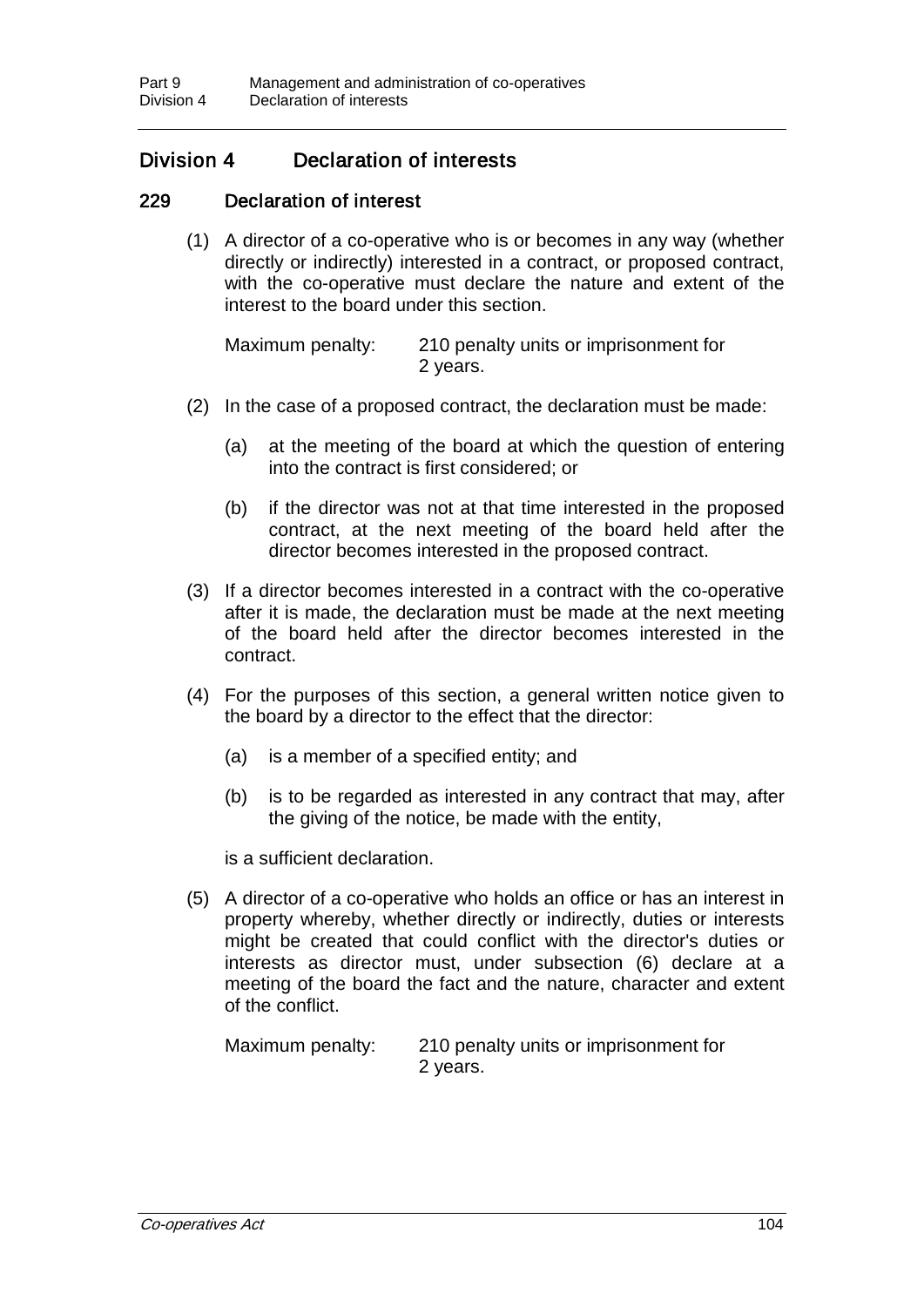- (6) A declaration required by subsection (5) in relation to holding an office or having an interest must be made by a person:
	- (a) if the person holds the office or has the interest when he or she becomes a director, at the first meeting of the board held after:
		- (i) the person becomes a director; or
		- (ii) the relevant facts as to holding the office or having the interest come to the person's knowledge,

whichever is the later; or

- (b) if the person starts to hold the office or acquires the interest after the person becomes a director, at the first meeting of the board held after the relevant facts as to holding the office or having the interest come to the person's knowledge.
- (7) If a director has made a declaration under this section, then unless the board otherwise determines, the director must not:
	- (a) be present during any deliberation of the board in relation to the matter; or
	- (b) take part in any decision of the board in relation to the matter.
- (8) For the purposes of the making of a determination of the board under subsection (7) in relation to a director who has made a declaration under this section, the director must not:
	- (a) be present during any deliberation of the board for the purpose of making the determination; or
	- (b) take part in the making by the board of the determination.

### 230 Declarations to be recorded in minutes

Every declaration under this Division is to be recorded in the minutes of the meeting at which it was made.

#### 231 Division does not affect other laws or rules

Except as provided in section 232, this Division is in addition to, and not in derogation of, the operation of any rule of law or any provision in the rules of the co-operative restricting a director from having any interest in contracts with the co-operative or from holding offices or possessing properties involving duties or interests in conflict with his or her duties or interests as director.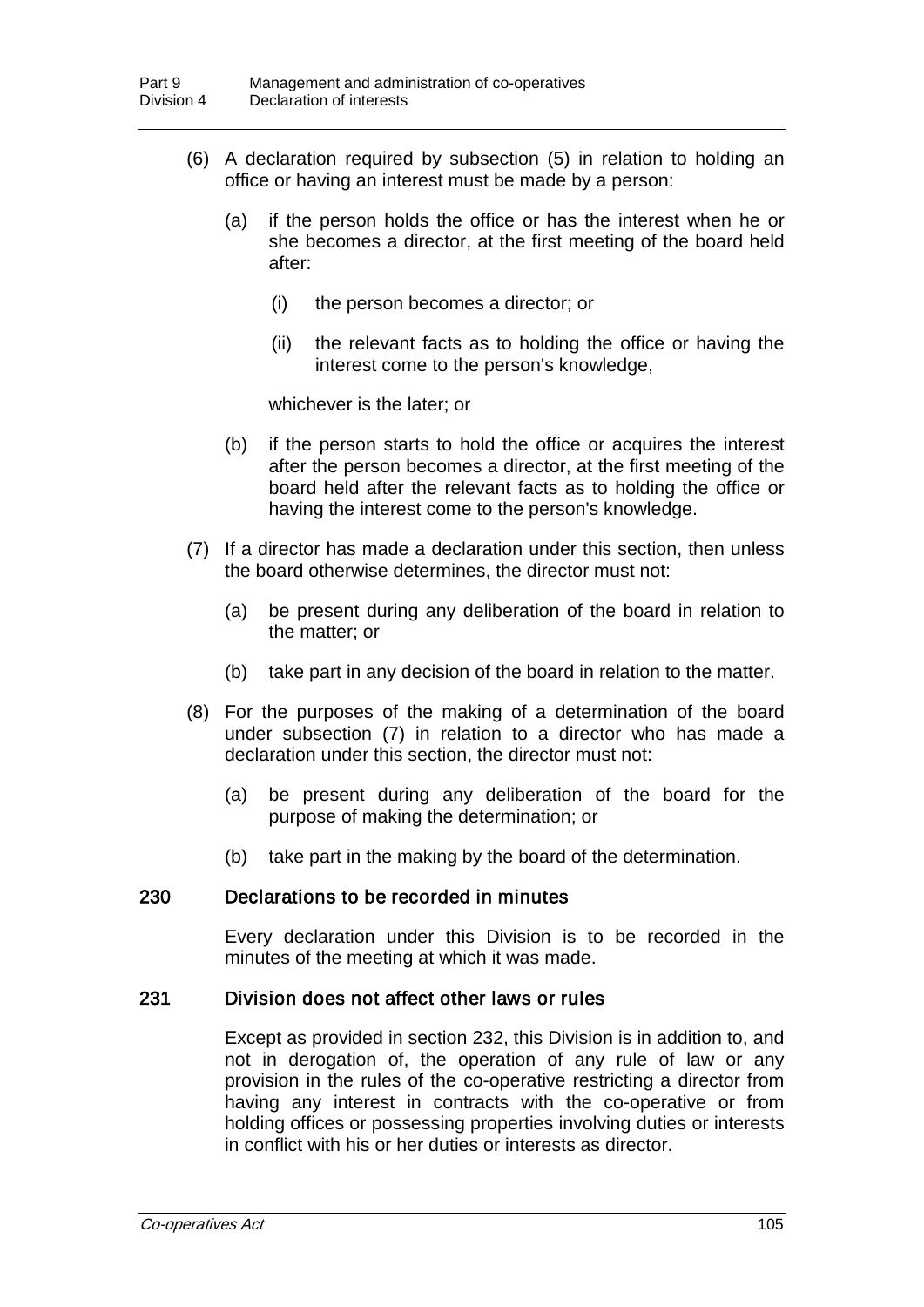### 232 Certain interests need not be declared

The interest in a contract or proposed contract that a director is required by this Division to declare does not include an interest in:

- (a) a contract or proposed contract for a purchase of goods and services by the director from the co-operative;
- (b) a lease of land to the director by the co-operative;
- (c) a contract or proposed contract for the sale of agricultural products or livestock by the director to the co-operative;
- (d) a contract or proposed contract that, pursuant to the rules of the co-operative, may be made between the co-operative and a member; or
- (e) a contract or proposed contract of a class of contracts prescribed for the purposes of this section,

but only if the contract is made in good faith, in the ordinary course of the business of the co-operative, and on such terms as are usual and proper in similar dealings between the co-operative and its members.

### Division 5 Financial statements and audit

### 233 Requirements for financial records, statements and reports

- (1) A co-operative is declared to be an applied Corporations legislation matter for the purposes of Part 4 of the Corporations Reform (Northern Territory) Act in relation to Part 2F.3, sections 249K and 249V and Chapter 2M of the Corporations Act 2001, subject to the following modifications:
	- (a) a reference in those provisions to a company or to a public company is to be read as a reference to a co-operative;
	- (b) a reference in those provisions to the Court is to be read as a reference to the Supreme Court;
	- (c) a reference in those provisions to "prescribed" is to be read as a reference to "approved by the Registrar";
	- (d) a reference in those provisions to securities is to be read as a reference to debentures;
	- (e) any offence created in respect of those provisions is the offence set out in subsection (2);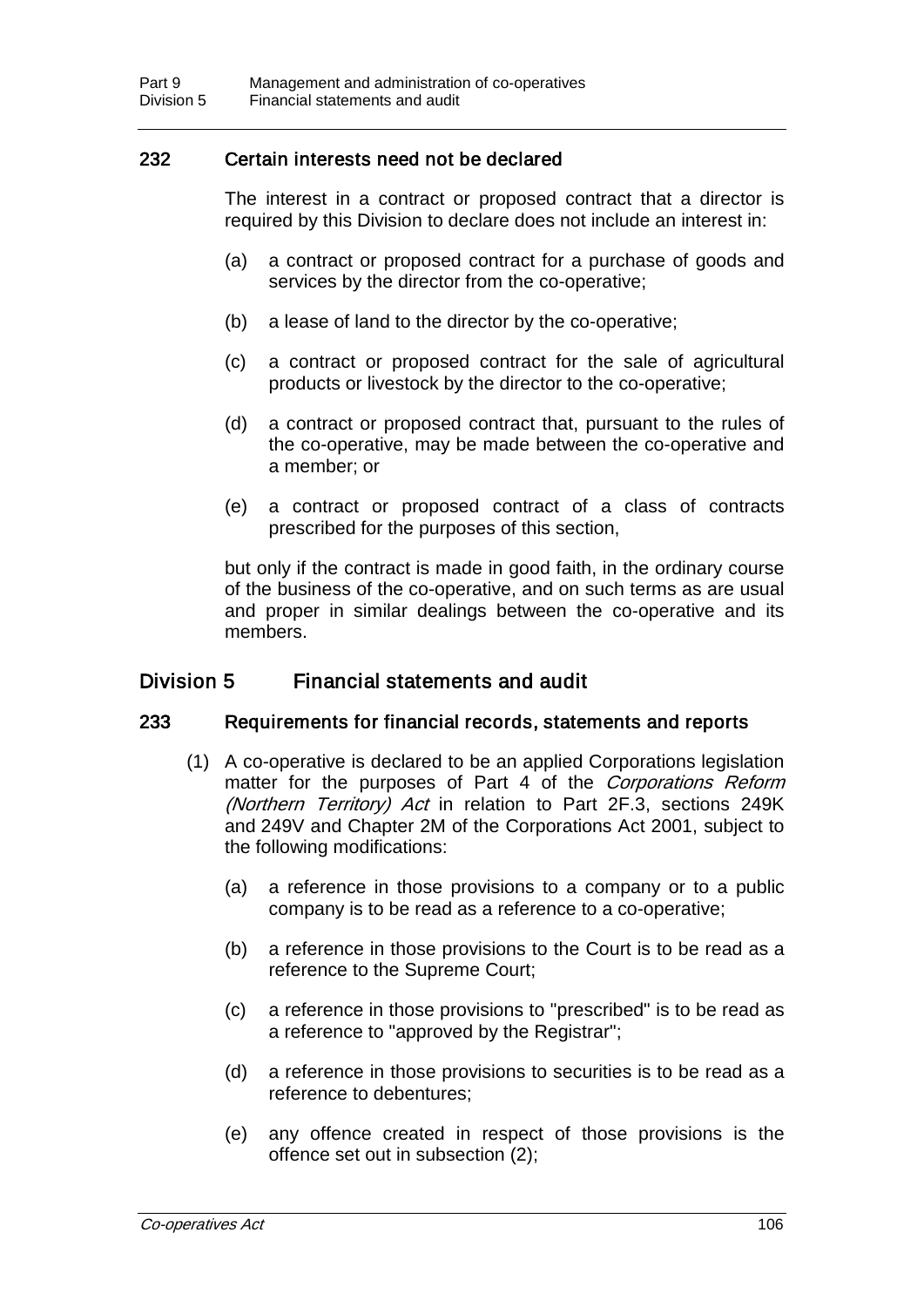- (f) any penalty for the offence referred to in paragraph (e) is the penalty set out in subsection (2);
- $(q)$  those provisions apply as if sections 293, 294, 300 $(8)$ , 300 $(9)$ , 301(2), 340, 341 and 342 of the Corporations Act 2001 were omitted;
- (h) any other modifications (within the meaning of Part 4 of the Corporations Reform (Northern Territory) Act) that are prescribed by the Regulations.
- (2) A co-operative must:
	- (a) keep financial records and prepare financial statements and financial reports as required by this Act and the Regulations; and
	- (b) ensure that those financial statements and financial reports are audited in accordance with this Act and the Regulations.

Maximum penalty: 20 penalty units.

- (3) Without limiting the matters for which Regulations under this section may make provisions, the Regulations may make provisions for or with respect to the following:
	- (a) requiring the submission of financial statements and financial reports to the Australian Accounting Standards Board;
	- (b) requiring the adoption by a co-operative of the same financial year for each entity that the co-operative controls.

### 234 Power of Registrar to grant exemptions

- (1) The Registrar may, by order in writing, exempt a co-operative or any class of co-operatives or a director or auditor of a co-operative from compliance with all or specified provisions of the Regulations made for the purposes of this Part.
- (2) An exemption:
	- (a) may be given subject to conditions;
	- (b) may be limited as to time; and
	- (c) may be varied, suspended or revoked by the Registrar by a further order in writing.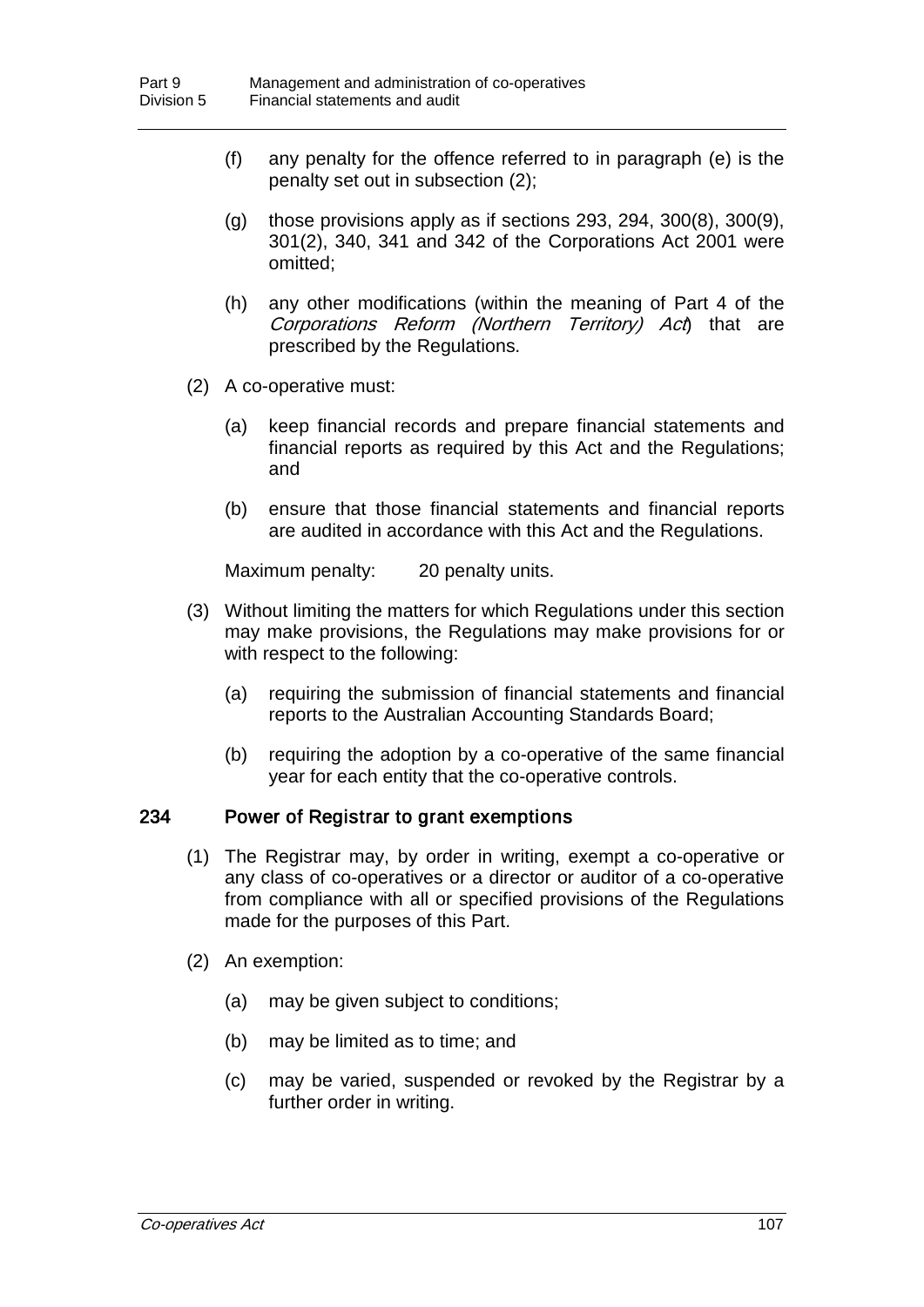- (3) An order under this section takes effect:
	- (a) if it applies to a particular co-operative, when the order is served on the co-operative; or
	- (b) if it applies to a class of co-operatives, when the order is published in the *Gazette*.

#### 236 Disclosure by directors

The directors of a co-operative must make the disclosures in relation to the affairs of the co-operative and of any entity that the co-operative controls that are required by the Regulations.

Maximum penalty: 17 penalty units.

#### 237 Protection of auditors, &c.

- (1) An auditor of a co-operative has qualified privilege in respect of:
	- (a) any statement that the auditor makes, orally or in writing, in the course of his or her duties as auditor; or
	- (b) the giving of any notice, or the sending of any copy of financial statements, financial reports or a report, to the Registrar under this Act.
- (2) A person has qualified privilege:
	- (a) in respect of the publishing of any document prepared by an auditor in the course of the auditor's duties and required by or under this Act to be lodged with the Registrar, whether or not the document has been so lodged; or
	- (b) in respect of the publishing of any statement made by an auditor as mentioned in subsection (1).
- (3) This section does not limit or affect any right, privilege or immunity that an auditor or other person has, apart from this section, as defendant in proceedings for defamation.

#### 238 Financial year

- (1) The financial year of a co-operative is to end on the day in each calendar year that is provided for by the rules of the co-operative.
- (2) The first financial year of a co-operative may extend from the date of its registration to a date not later than 18 months from the date of its registration.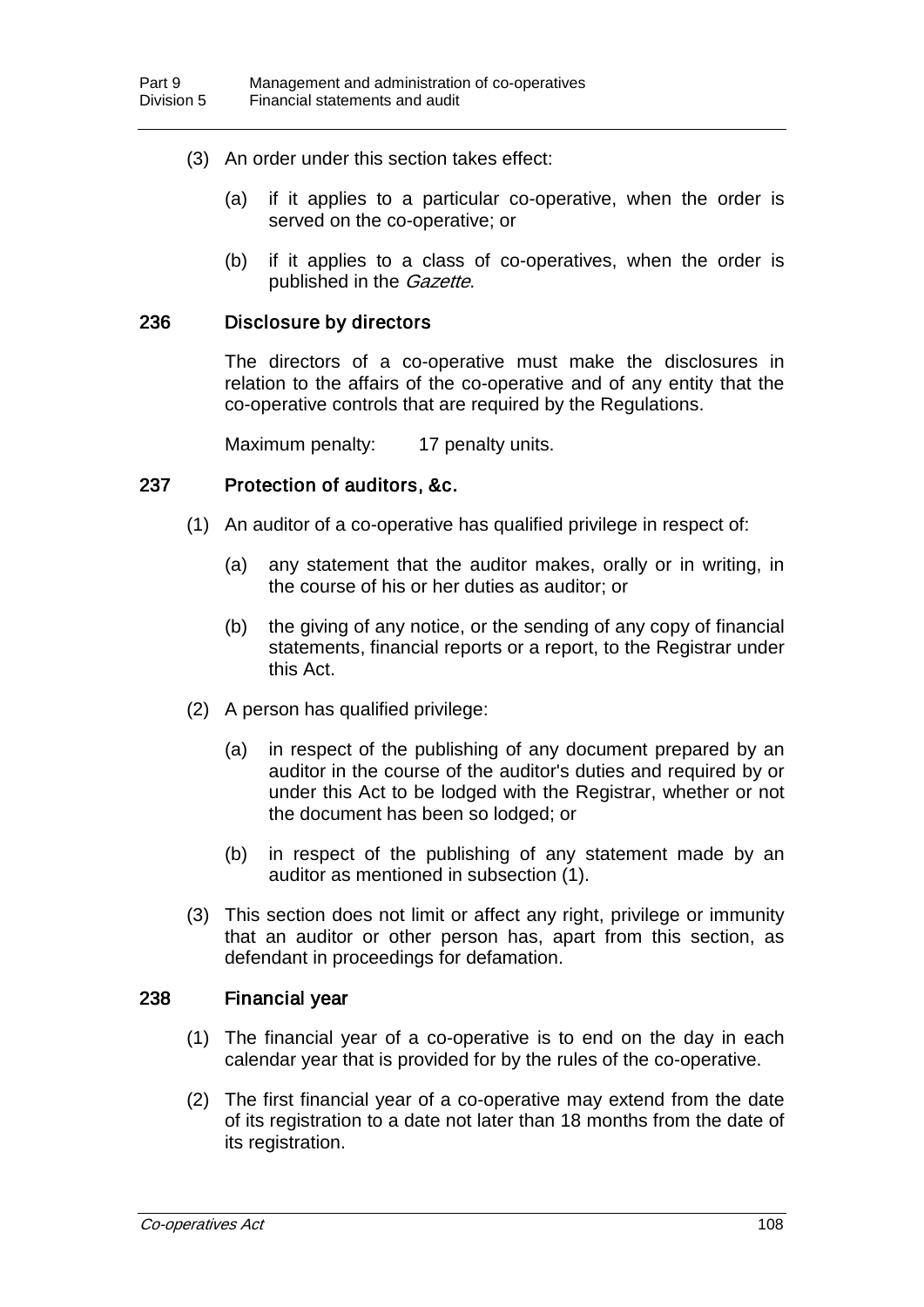(3) On an alteration of the rules of a co-operative altering its financial year, the alteration may provide either that the financial year current at the date of alteration is to be extended for a period not exceeding 6 months or that the financial year next following the financial year that is so current is to be a period exceeding 12 months but not exceeding 18 months.

# Division 6 Registers, records and returns

### 239 Registers to be kept by co-operatives

- (1) A co-operative must keep the following registers in accordance with this section:
	- (a) a register of members, directors and shares (if any);
	- (b) a register of any loans to, securities given by, debentures issued by and deposits received by the co-operative;
	- (c) a register of names of persons who have given loans or deposits to or hold securities or debentures given or issued by the co-operative;
	- (d) a register of any loans made by or guaranteed by the co-operative and of any securities taken by the co-operative;
	- (e) a register of memberships cancelled under Part 6;
	- (f) a register of notifiable interests in accordance with section 280;
	- (g) such other registers as the Regulations may require.

Maximum penalty: 17 penalty units.

(2) The registers must be kept in the manner and contain the particulars that are prescribed by this Act or the Regulations.

### 240 Location of registers

- (1) A register kept under this Division must be kept at:
	- (a) the co-operative's registered office;
	- (b) an office at the co-operative's principal place of business;
	- (c) an office (whether of the co-operative or of someone else) where the work involved in maintaining the register is done; or
	- (d) another office approved by the Registrar.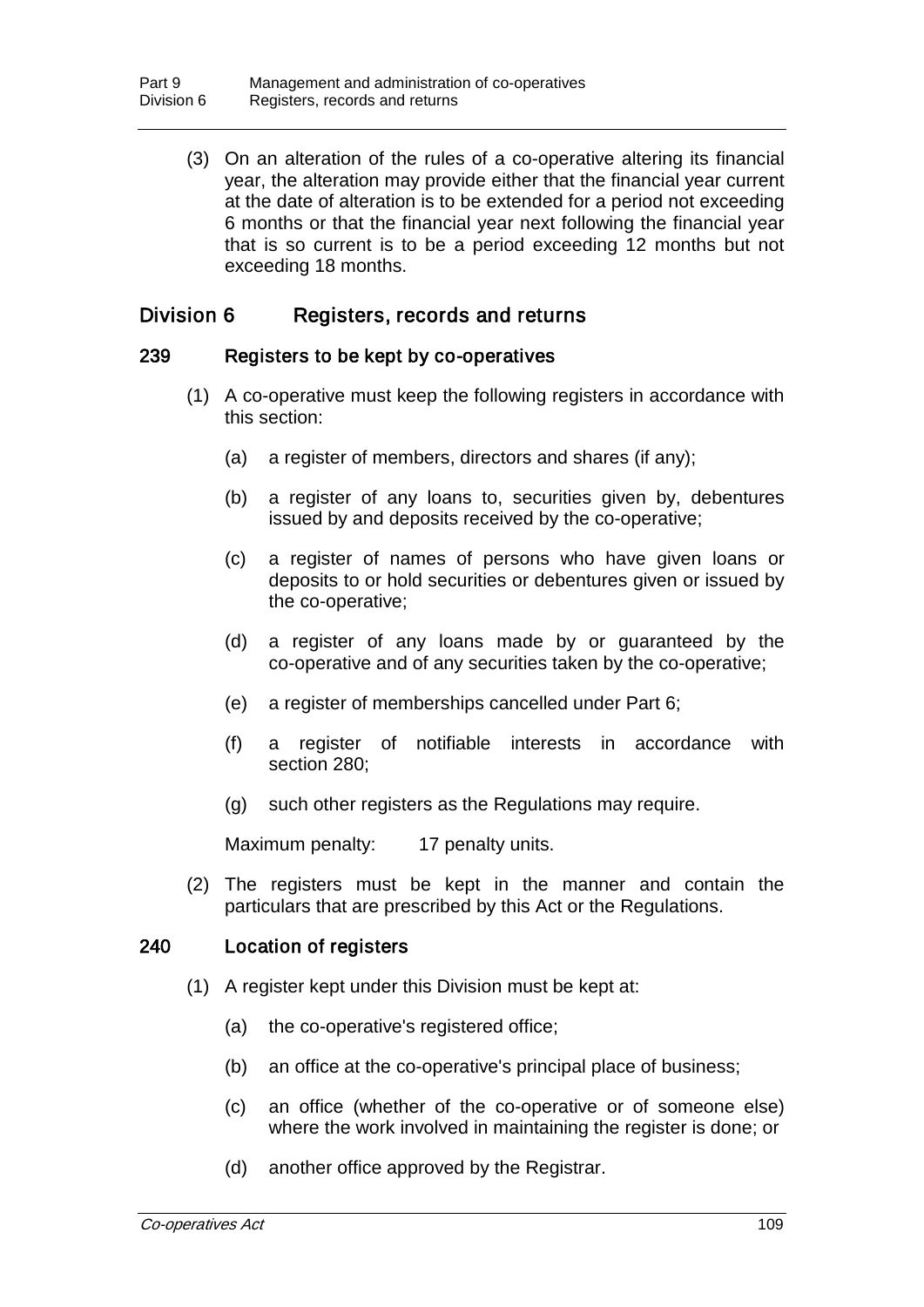- (2) The office must be in the Territory.
- (3) The co-operative must lodge with the Registrar a notice of the address at which the register is kept within 28 days after the register is:
	- (a) established at an office that is not the co-operative's registered office; or
	- (b) moved from one office to another.

#### 241 Inspection of registers, &c.

- (1) A co-operative must have at the office where the registers are kept and available during all reasonable hours for inspection by any member free of charge the following:
	- (a) a copy of this Act and the Regulations;
	- (b) a copy of the rules of the co-operative;
	- (c) a copy of the minutes of each general meeting of the co-operative;
	- (d) a copy of the last annual report of the co-operative under section 244;
	- (e) the register of directors, members and shares;
	- (f) the register of names of persons who have given loans or deposits to or hold securities or debentures given or issued by the co-operative;
	- (g) such other registers as the Regulations provide are to be open for inspection under this section.
- (2) If a register is not kept on a computer, the person may inspect the register itself.
- (3) If the register is kept on a computer, the person may inspect a hard copy of the information on the register unless the person and the co-operative agree that the person can access the information by computer.
- (4) A member is entitled to make a copy of entries in a register specified in subsection (1) and to do so free of charge unless the rules of the co-operative require a fee to be paid, in which case on payment of the required fee.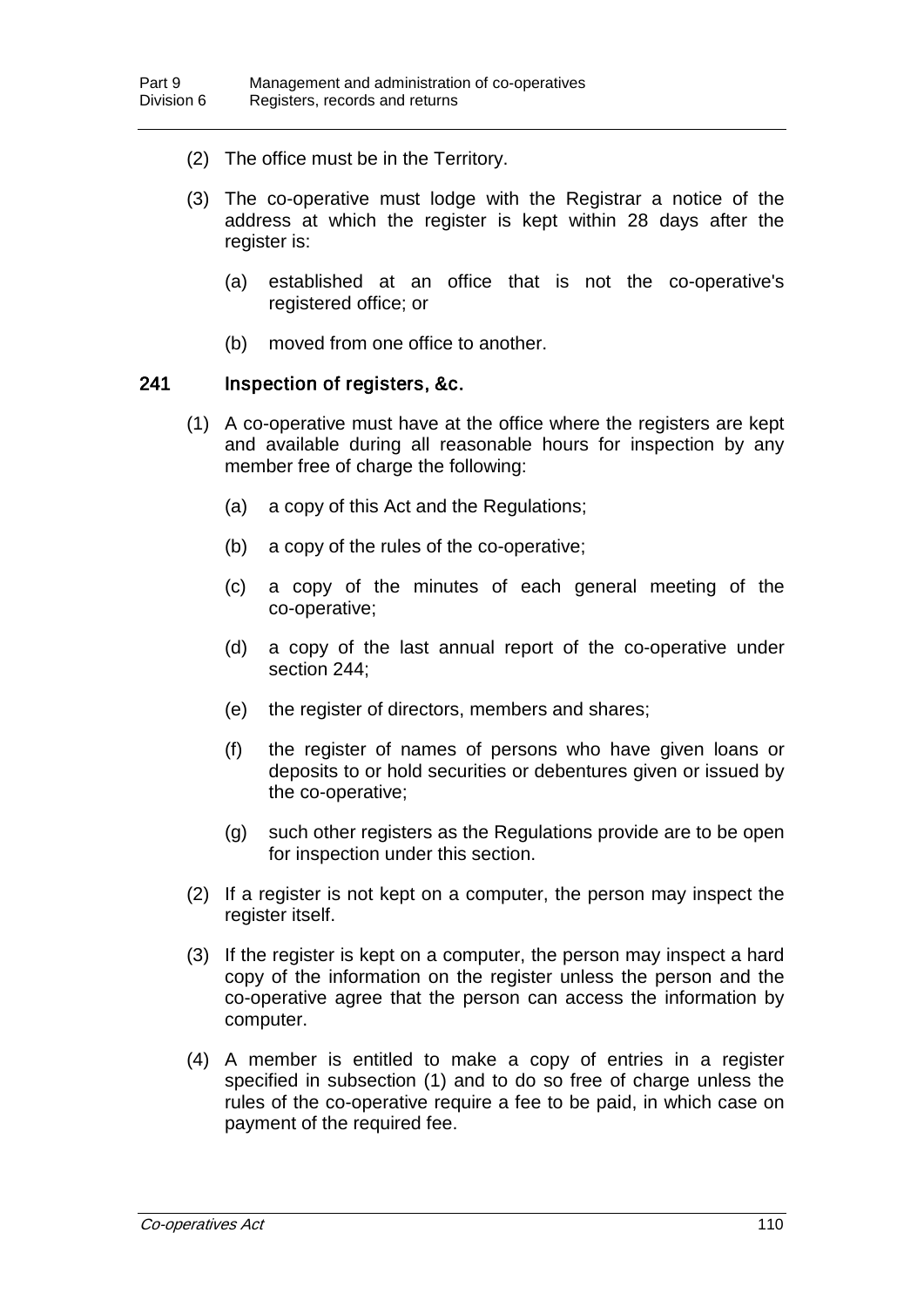- (5) The fee required by the rules must not exceed the fee prescribed for a copy of any entry in the register.
- (6) A co-operative must:
	- (a) permit a member to inspect a document or make a copy of a document that the member is entitled to inspect or make under this section; and
	- (b) give the member all reasonable assistance to inspect the document or make the copy.

Maximum penalty: 17 penalty units.

(7) A co-operative must have at the place where the registers are kept and available during all reasonable hours for inspection by any person such documents in relation to the co-operative as are prescribed.

Maximum penalty: 17 penalty units.

### 242 Use of information on registers

- (1) A person must not:
	- (a) use information about a person obtained from a register kept under this Division to contact or send material to the person; or
	- (b) disclose information of that kind knowing that the information is likely to be used to contact or send material to the person,

unless that use or disclosure of the information is:

- (c) relevant to the holding of the directorship, membership, shares, loans, securities, debentures or deposits concerned or the exercise of the rights attaching to them;
- (d) approved by the board; or
- (e) necessary to comply with a requirement of this Act.
- (2) A person who contravenes subsection (1) is liable to compensate anyone else who suffers loss or damage because of the contravention.
- (3) A person who makes a profit from a contravention of subsection (1) owes a debt to the co-operative. The amount of the debt is the amount of the profit.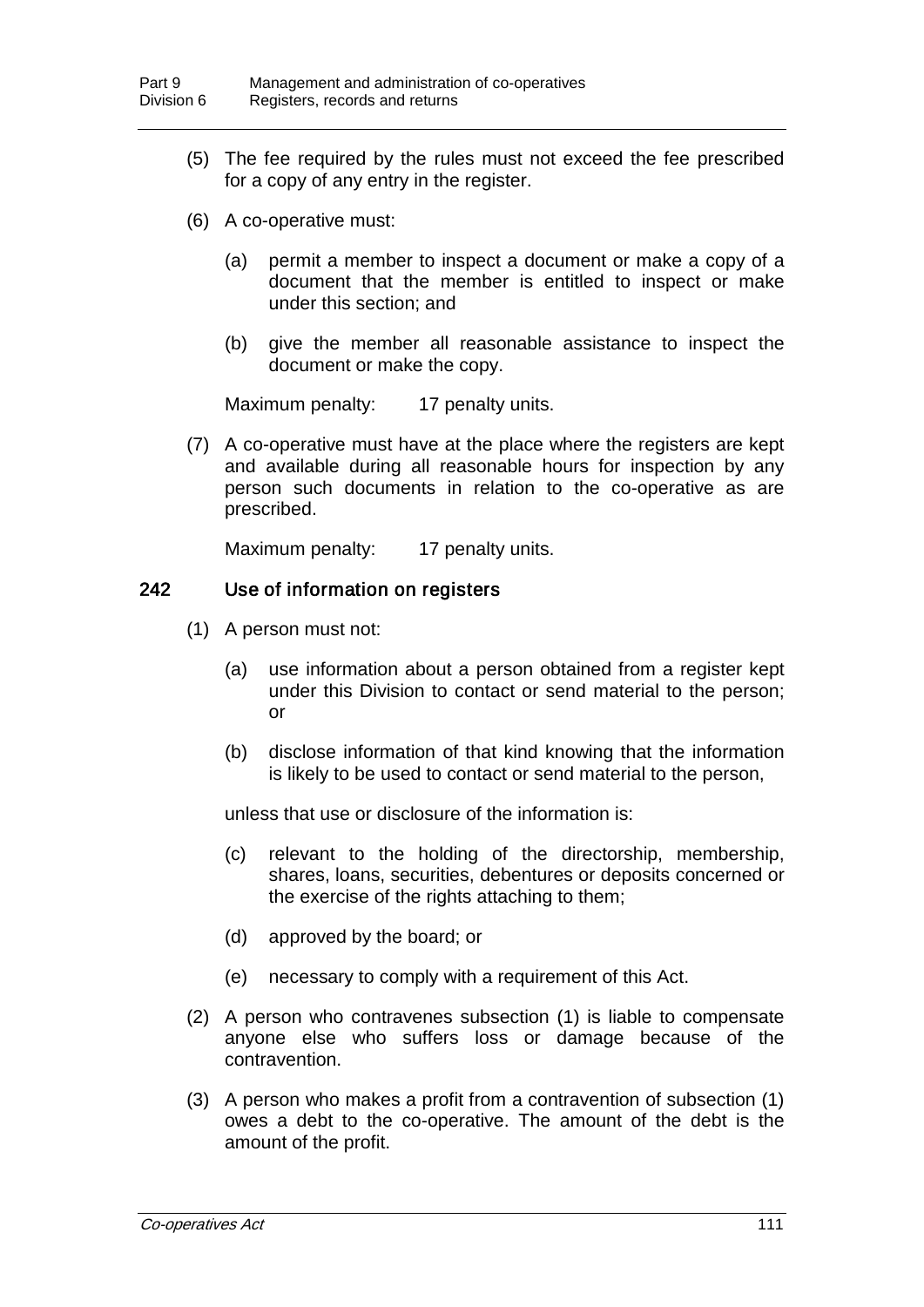## 243 Notice of appointment, &c., of directors and officers

- (1) A co-operative must give notice to the Registrar in accordance with this section of the appointment of a person as a director, principal executive officer or secretary of the co-operative or any subsidiary of the co-operative, and of the cessation of any such appointment.
- (2) The notice must:
	- (a) be in the form approved by the Registrar;
	- (b) be given within 28 days after the appointment or cessation of appointment; and
	- (c) specify the prescribed particulars of the appointment or cessation of appointment.

Maximum penalty: 17 penalty units.

### 244 Annual report

- (1) A co-operative must send to the Registrar within the required period in each year an annual report containing each of the following:
	- (a) a list in the form approved by the Registrar specifying the directors and the principal executive officers of the co-operative and of each subsidiary of the co-operative as at the date that the annual report is sent to the Registrar;
	- (b) a copy of the financial statements of the co-operative in respect of its financial year then last past;
	- (c) a copy of the financial statements of each subsidiary of the co-operative in respect of the financial year of the subsidiary then last past;
	- (d) a copy of any report by the auditors or directors of the co-operative or subsidiary on the financial statements referred to in paragraphs (b) and (c);
	- (e) such other particulars as may be prescribed.

Maximum penalty: 17 penalty units.

- (2) For the purposes of subsection (1) the required period is:
	- (a) 28 days after the annual general meeting of the co-operative; or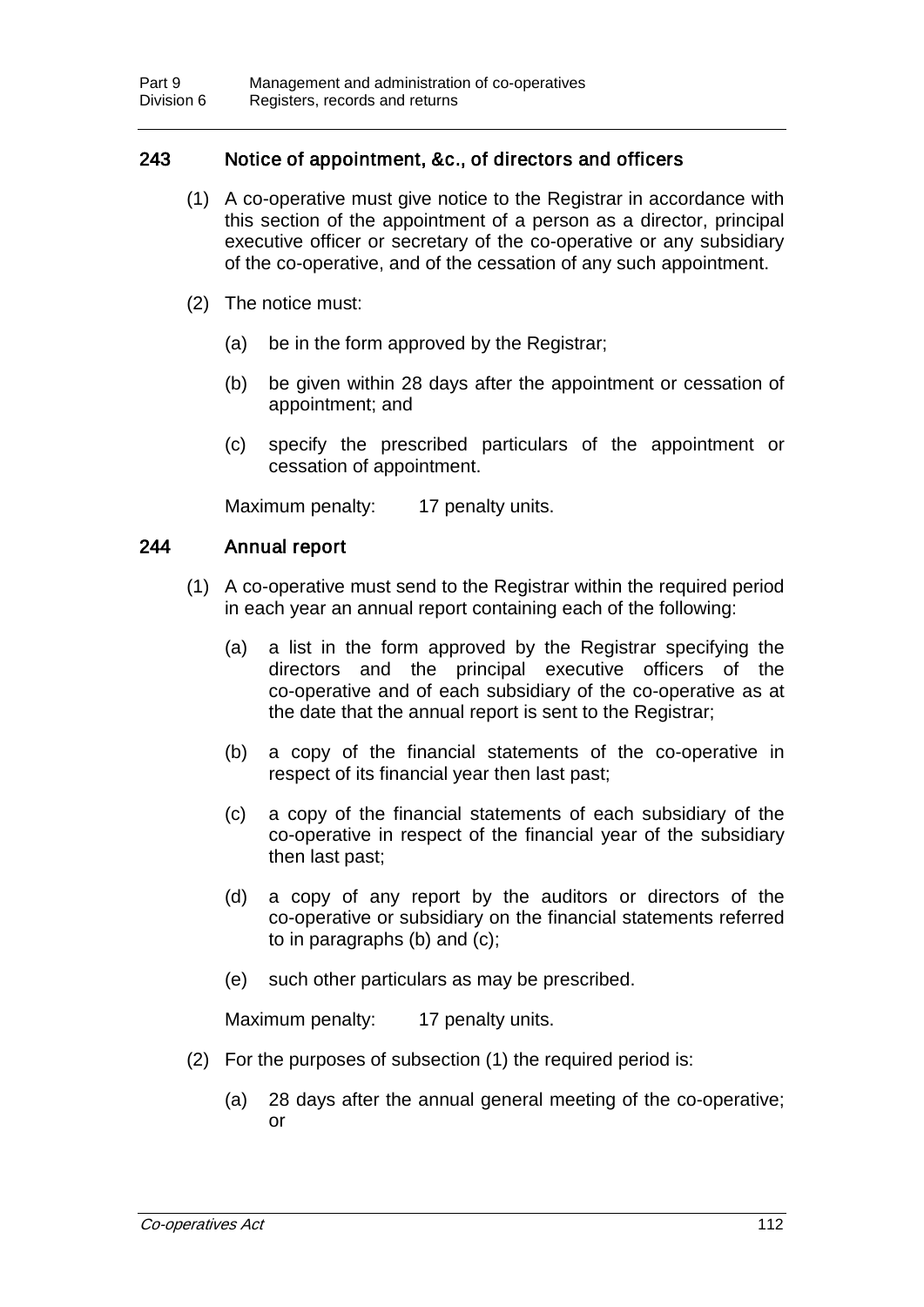(b) if the annual general meeting of the co-operative is not held within the period specified in section 199(2)(a), 28 days after the end of that period.

### 245 List of members to be furnished at request of Registrar

A co-operative must, at the request in writing of the Registrar, send to the Registrar, within the time and in the manner that the Registrar specifies, a full list of the members of the co-operative and of each subsidiary of the co-operative, together with the particulars with regard to those members that the Registrar specifies in the request.

Maximum penalty: 17 penalty units.

### 246 Special return to be furnished at request of Registrar

- (1) The Registrar may by direction in writing require a co-operative to furnish to the Registrar a special return in the form, within the time, and relating to the subject matter, specified by the Registrar.
- (2) The co-operative must comply with a direction under subsection (1).

Maximum penalty: 17 penalty units.

### Division 7 Name and registered office

### 247 Name to include certain matter

- (1) The name of a co-operative may consist of words, numbers or a combination of both.
- (2) The name of the co-operative must include the word "Co-operative" or "Cooperative" or the abbreviation "Co-op".
- (3) The word "Limited" or the abbreviation "Ltd" must be the last word of the name.
- (4) A body corporate that is formed or incorporated under any Act other than this Act must not register under that other Act by any name that includes the word "Co-operative" or the abbreviation "Co-op".

Maximum penalty: 17 penalty units.

- (5) Subsection (4) does not apply to:
	- (a) a credit union or foreign society within the meaning of the Financial Institutions (NT) Code; or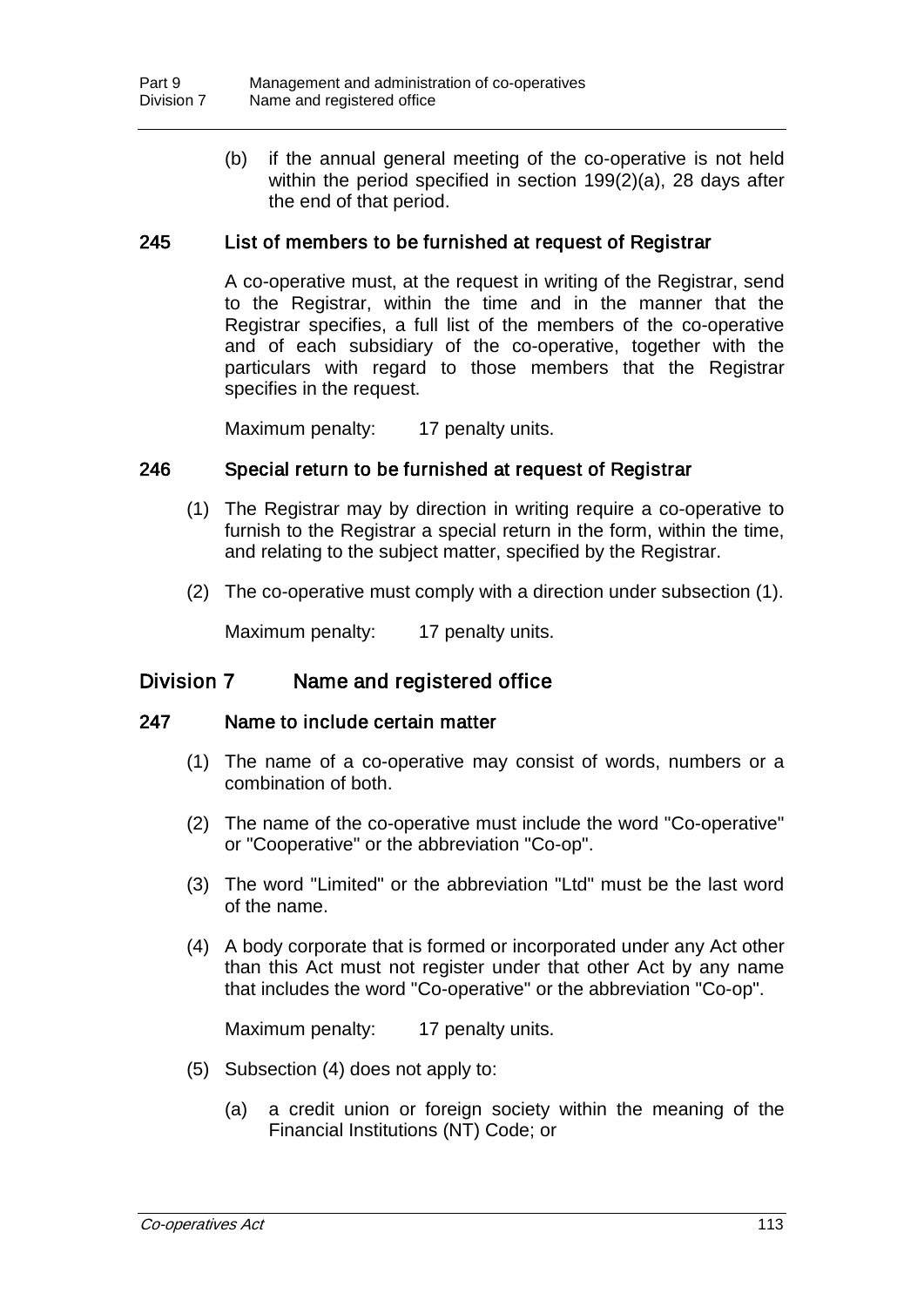(b) a company or society formed or incorporated under any other Act before the commencement of the Co-operative Societies Act.

# 248 Use of abbreviations

A description of a co-operative is not inadequate or incorrect merely because of one or more of the following:

- (a) the use of the abbreviation "Co-op" instead of the word "Co-operative" or "Cooperative" in the co-operative's name;
- (b) the use of the abbreviation "Ltd" instead of the word "Limited" in the co-operative's name;
- (c) the use of the symbol "&" instead of the word "and" in the co-operative's name;
- (d) the use of any of those words instead of the corresponding abbreviation or symbol in the co-operative's name;
- (e) the use of any abbreviation or elaboration of the name of the co-operative that is approved in a particular case or for a particular purpose by the Registrar in writing.

### 249 Name to appear on business documents, &c.

- (1) The name of a co-operative must appear in legible characters:
	- (a) on its seal;
	- (b) in all notices, advertisements and other official publications of the co-operative; and
	- (c) in all its business documents.
- (2) If subsection (1) is contravened, the co-operative is guilty of an offence and liable to a maximum penalty of 17 penalty units.
- (3) An officer of a co-operative or a person on its behalf must not:
	- (a) use any seal of the co-operative;
	- (b) issue or authorise the issue of any notice, advertisement or other official publication of the co-operative; or
	- (c) sign or authorise to be signed on behalf of the co-operative any business document of the co-operative,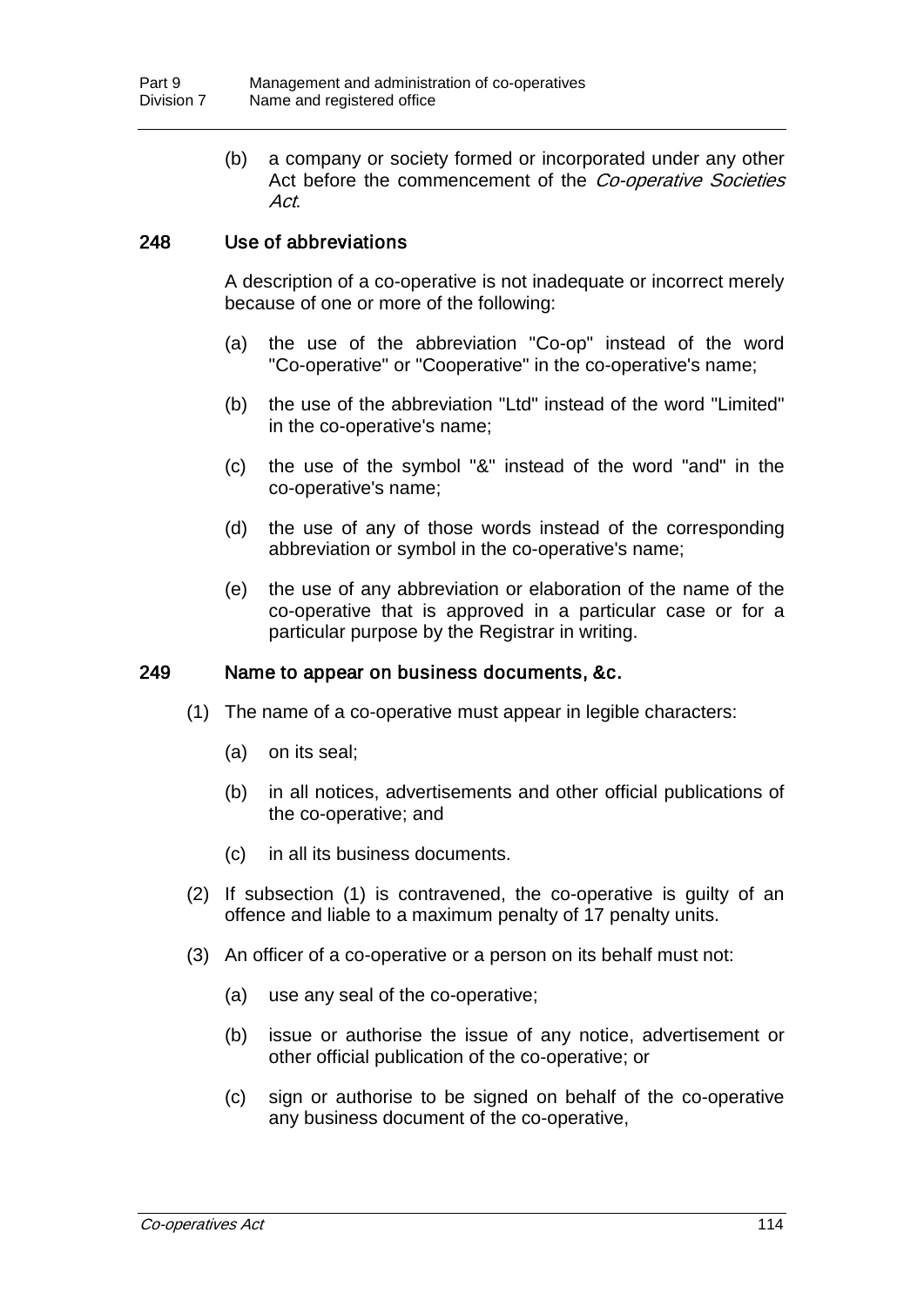in or on which the co-operative's name does not appear in legible characters.

Maximum penalty: 17 penalty units.

- (4) A director of a co-operative who knowingly authorises or permits a contravention of this section is guilty of an offence and liable to a maximum penalty of 17 penalty units.
- (5) In this section, *business document*, in relation to a co-operative, means a document that is issued, signed or endorsed by or on behalf of the co-operative and is:
	- (a) a business letter, statement of account, invoice or order for goods or services;
	- (b) a bill of exchange, promissory note, cheque or other negotiable instrument;
	- (c) a receipt or letter of credit issued by the co-operative; or
	- (d) a document of a class prescribed as a class of business documents.

#### 250 Change of name of co-operative

- (1) A co-operative may by special resolution change its name to a name approved by the Registrar.
- (2) A change of name must be advertised as prescribed.
- (3) A change of name does not take effect until:
	- (a) the Registrar has noted the change on the certificate of registration of the co-operative; or
	- (b) the certificate of registration is surrendered to the Registrar and a replacement certificate of registration is issued in the new name.
- (4) A change of name by a co-operative does not affect:
	- (a) the identity of the co-operative;
	- (b) the exercise of any rights, or the enforcement of any obligations, by or against the co-operative or any person; or
	- (c) the continuation of any legal proceedings by or against the co-operative.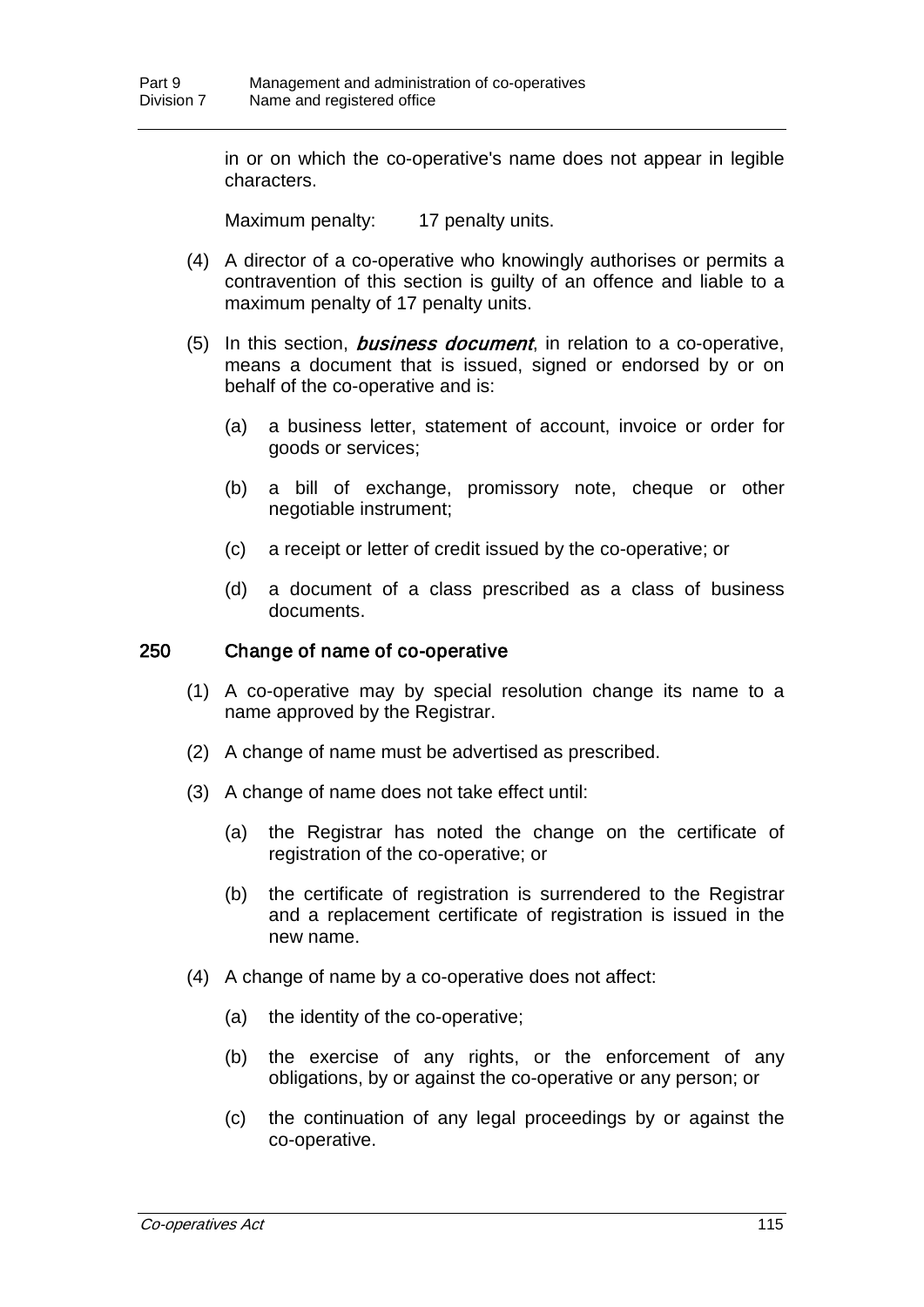- (5) Any legal proceedings that might have been continued or commenced by or against the co-operative in its former name may be continued or commenced by or against the co-operative in its new name.
- (6) The Registrar may refuse to approve a change of name if the Registrar thinks the new name is undesirable.
- (7) The Registrar may direct a co-operative to change its name if the Registrar is of the opinion that the name is such as is likely to be confused with the name of a body corporate or a registered business name.

### 251 Registered office of co-operative

(1) A co-operative must have a registered office.

Maximum penalty: 17 penalty units.

(2) A co-operative must, at the premises of its registered office, publicly and conspicuously display a notice stating the name of the co-operative and identifying the premises as its registered office.

Maximum penalty: 17 penalty units.

(3) Not later than 28 days after changing the address of its registered office, a co-operative must give the Registrar written notice of the new address.

Maximum penalty: 17 penalty units.

# Part 10 Funds and property

### Division 1 Power to raise money

### 252 Meaning of obtaining financial accommodation

A reference in this Division to the obtaining of financial accommodation includes a reference to the obtaining of credit and the borrowing or raising of money by any means.

### 253 Fund raising to be in accordance with Act and Regulations

The Regulations may impose requirements and restrictions on the obtaining of financial accommodation and the giving of security in connection with the obtaining of financial accommodation by a co-operative.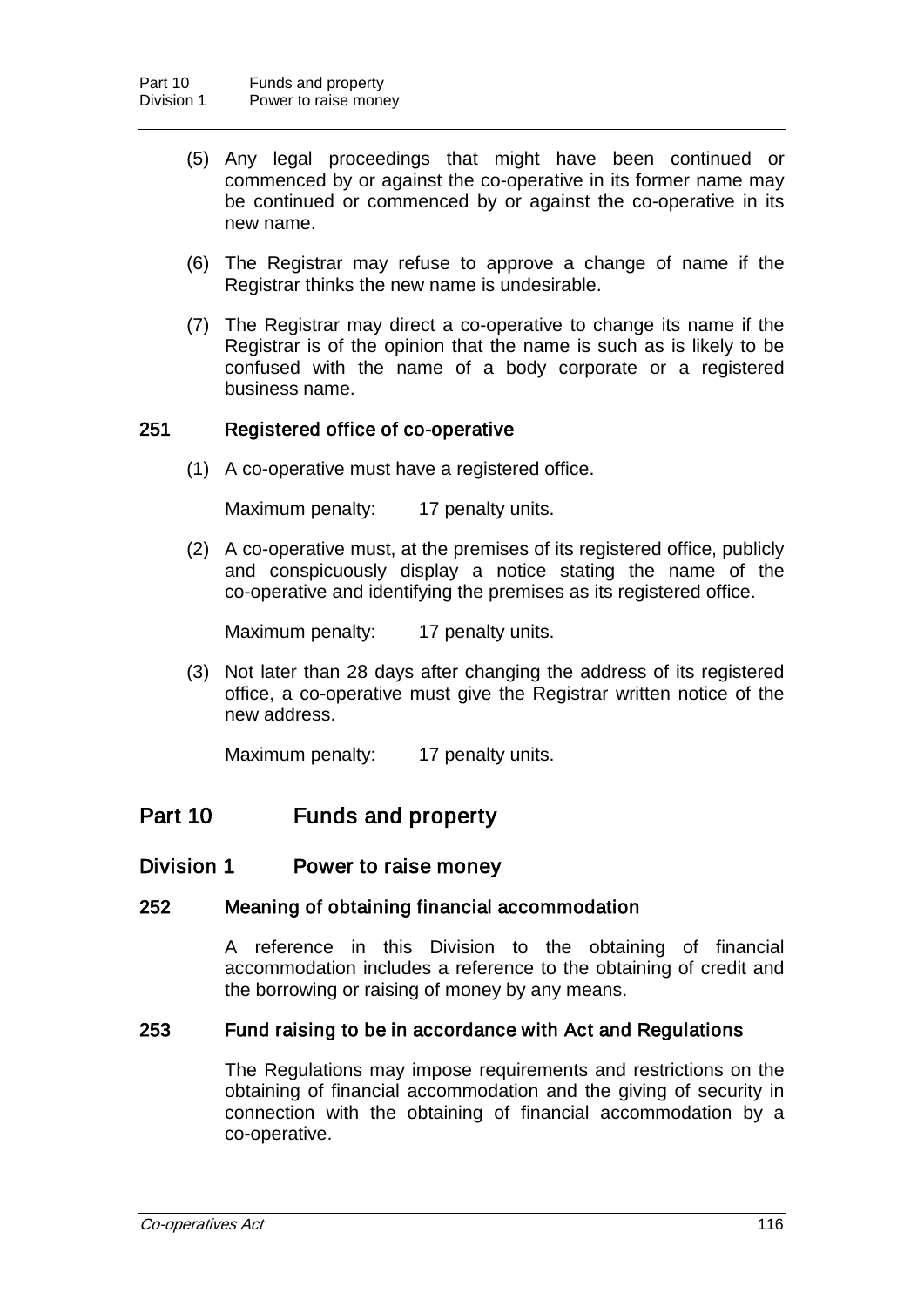# 254 Limits on deposit taking

A co-operative must not accept money on deposit unless:

- (a) the co-operative was authorised by its rules immediately before the commencement of this Act to accept money on deposit;
- (b) the co-operative was a deposit-taking body corporate immediately before it became a co-operative and it is authorised by its rules to accept money on deposit; or
- (c) in the case of a merged co-operative, one or more of the co-operatives involved in the merger was a deposit-taking co-operative immediately before the registration of the merged co-operative and the merged co-operative is authorised by its rules to accept money on deposit.

### 255 Members, &c., not required to see to application of money

A member or other person from whom a co-operative obtains financial accommodation is not required to see to its application and is not affected or prejudiced by the fact that in doing so the co-operative contravened any provision of this Act or the Regulations or the rules of the co-operative.

### 256 Registrar's directions regarding fund raising

- (1) The Registrar may by written notice served on a co-operative give a direction to the co-operative as to the manner in which it is to exercise its functions in connection with the activities of the co-operative in obtaining financial accommodation.
- (2) A direction under subsection (1) may make provision for any one or more of the following matters:
	- (a) requiring the co-operative to cease obtaining financial accommodation or to cease obtaining financial accommodation in a particular way;
	- (b) requiring the co-operative to repay in accordance with the direction all or part of financial accommodation obtained;
	- (c) requiring the co-operative to re-finance in a specified manner financial accommodation repaid in accordance with the Registrar's direction;
	- (d) the manner in which the co-operative is permitted to invest or use the proceeds of financial accommodation it obtains.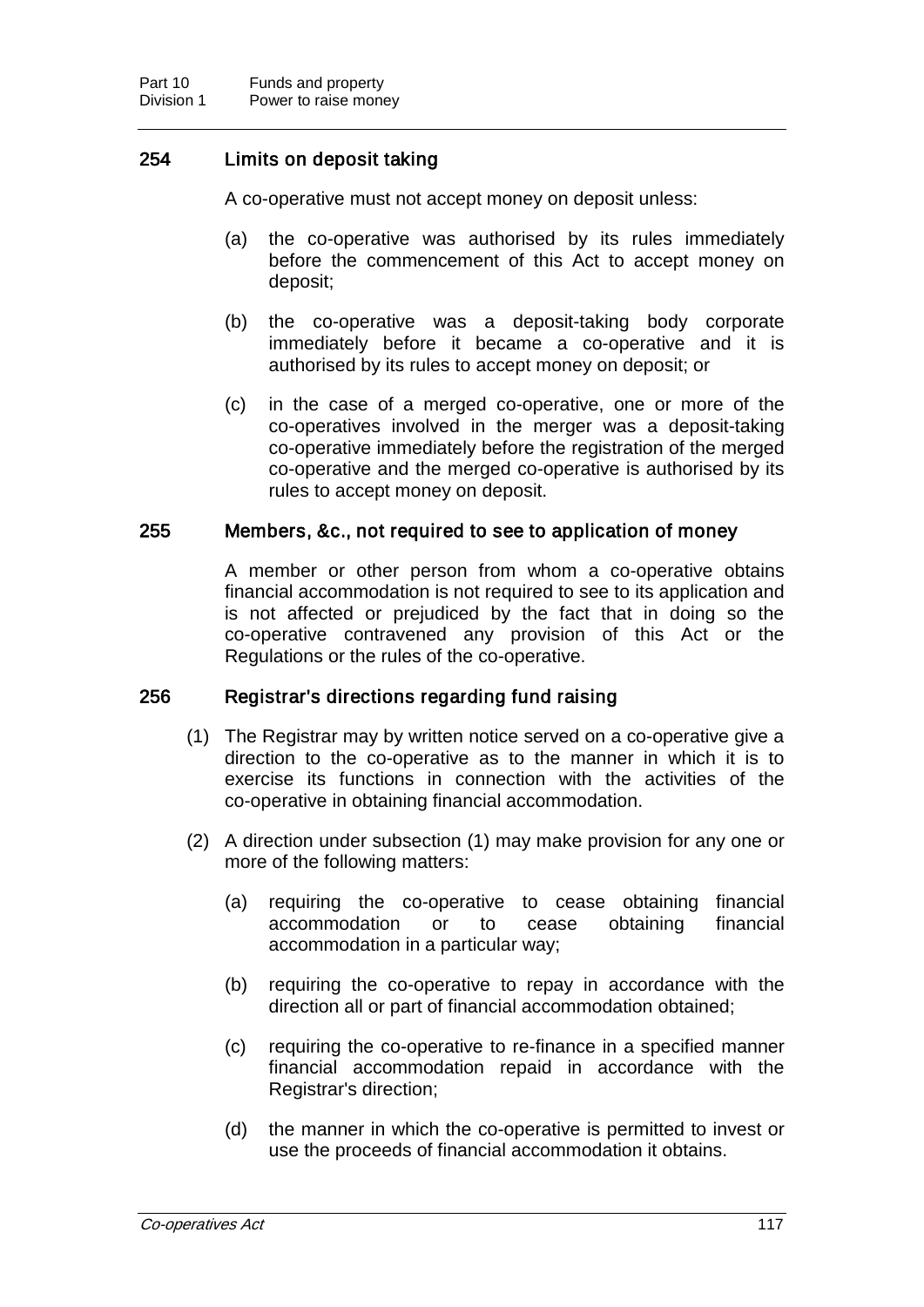# 257 Subordinated debt

- (1) A co-operative may incur subordinated debt.
- (2) Subordinated debt is debt incurred under an agreement under which, in the event of the winding up of the co-operative, any claim of the creditor against the co-operative in respect of the debt is to rank in priority:
	- (a) equally with the claim of any other creditor who is a party to a similar agreement; and
	- (b) except as provided by paragraph (a), after the claims of any other creditor of the co-operative and before the claims of members to repayment of any share capital in the co-operative.
- (3) An agreement referred to in subsection (1) has effect despite the provisions of Division 6 of Part 5.6 of the Corporations Act 2001 (as applying under this Act).

### 258 Application of Corporations Act 2001 to debentures

- (1) Subject to subsection (2), the debentures of a co-operative are declared to be applied Corporation legislation matters for the purposes of Part 4 of the Corporations Reform (Northern Territory) Act in relation to the provisions of Part 1.2A, Chapter 2L, Chapter 6D and Part 7.10 of the Corporations Act 2001, subject to the following modifications:
	- (a) the provisions apply as if a co-operative were a company;
	- (b) a reference in those provisions to a corporation includes a reference to a co-operative;
	- (c) a reference in those provisions to ASIC is to be read as a reference to the Registrar.
- (2) The provisions of the Corporations Act 2001 made applicable to the debentures of a co-operative by this section do not apply to the following:
	- (a) a loan to which section 262 applies;
	- (b) an issue of debentures of a co-operative that is made:
		- (i) solely to members;
		- (ii) solely to members and employees of the co-operative; or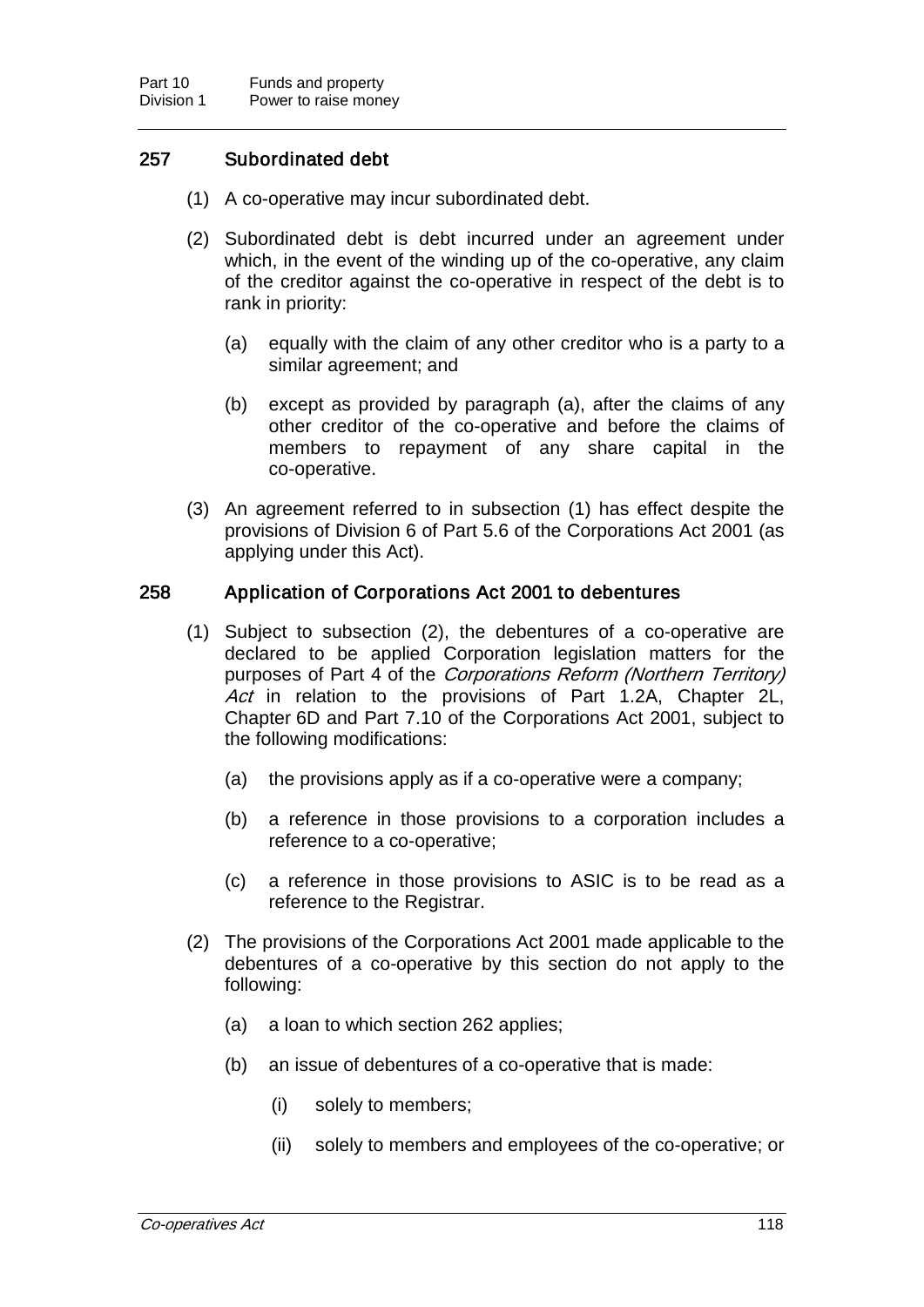- (iii) to a person who on becoming an inactive member of the co-operative has had his or her share capital converted to debt.
- (3) Expressions used in this section that are not defined in this Act have the same meaning as in the Corporations Act 2001.
- (4) The Registrar may exempt a co-operative from any of the requirements of the Corporations Act 2001 applied by this section or by section 10.

### 259 Disclosure statement

- (1) This section applies to the issue of debentures of a co-operative where the issue is made:
	- (a) solely to members; or
	- (b) solely to members and employees of the co-operative.
- (2) Before issuing to the person debentures to which this section applies, a co-operative must provide a person with a disclosure statement, approved by the Registrar, and containing such information as is reasonably necessary to enable a person to make an informed assessment of the financial prospects of the co-operative, including:
	- (a) the purpose for which the money raised by the co-operative by the issue of debentures is to be used;
	- (b) the rights and liabilities attaching to the debentures;
	- (c) the financial position of the co-operative;
	- (d) the interests of the directors of the co-operative in the issue of the debentures;
	- (e) any compensation or consideration to be paid to officers or members of the co-operative in connection with the issue of debentures; and
	- (f) such other matters as the Registrar directs.
- (3) Sections 17 (except subsection (2)) and 29 apply to the approval of a disclosure statement under this section with any necessary modifications and in particular as if any reference in section 17 to a formation meeting were a reference to the issue of debentures.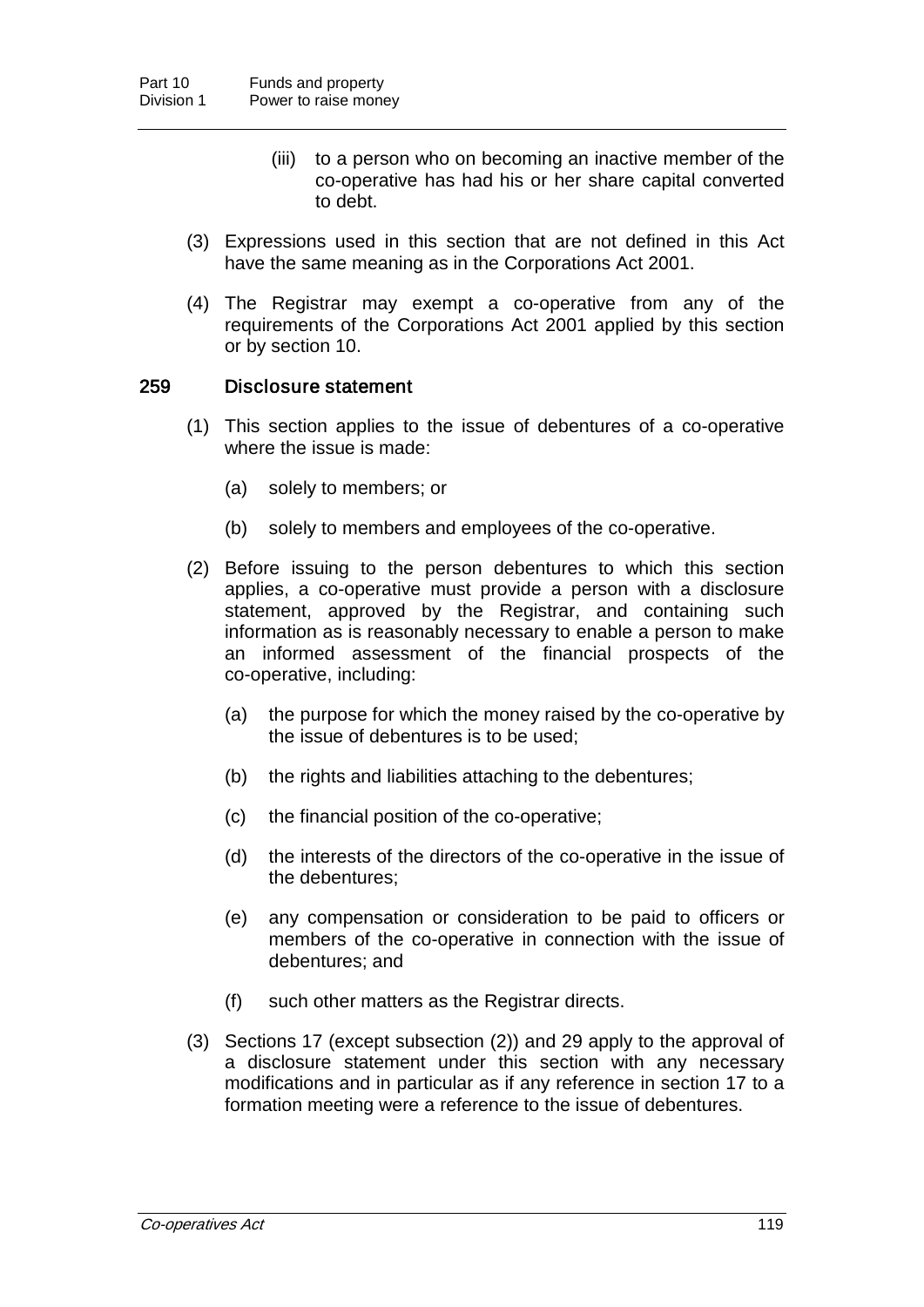### 260 Approval of board for transfer of debentures

A debenture of a co-operative cannot be sold or transferred except with the consent of the board and in accordance with the rules of the co-operative.

### 261 Application of Corporations Act 2001 to re-issue of redeemed debentures

Debentures issued by a co-operative to any of its members are declared to be applied Corporation legislation matters for the purposes of Part 4 of the Corporations Reform (Northern Territory) Act in relation to section 563AAA of the Corporations Act 2001 as if a co-operative were a company.

### 262 Compulsory loan by member to co-operative

- (1) If the rules of the co-operative so provide, the co-operative may require its members to lend money, with or without security, to the co-operative, in accordance with a proposal approved by special resolution of the co-operative.
- (2) The proposal must not require a loan to be for a term exceeding 7 years or such other term as is prescribed.
- (3) The proposal must:
	- (a) be accompanied by a disclosure statement, approved by the Registrar, that explains the purpose for which the money raised by the co-operative pursuant to the proposal is to be used and includes any other information that the Registrar directs;
	- (b) clearly show the total amount of the loan to be raised by the co-operative and the basis on which the money required to be lent by each member is to be calculated; and
	- (c) be accompanied by a statement informing the member that the member may inform the board by notice on or before the date specified in the statement (being a date before the passing of the special resolution) that the member resigns on the passing of the special resolution.
- (4) If the proposal so allows, the board of the co-operative may, in accordance with the terms of the proposal, deduct the money required to be lent by a member to the co-operative from money due from the co-operative to the member in respect of his or her dealings with the co-operative.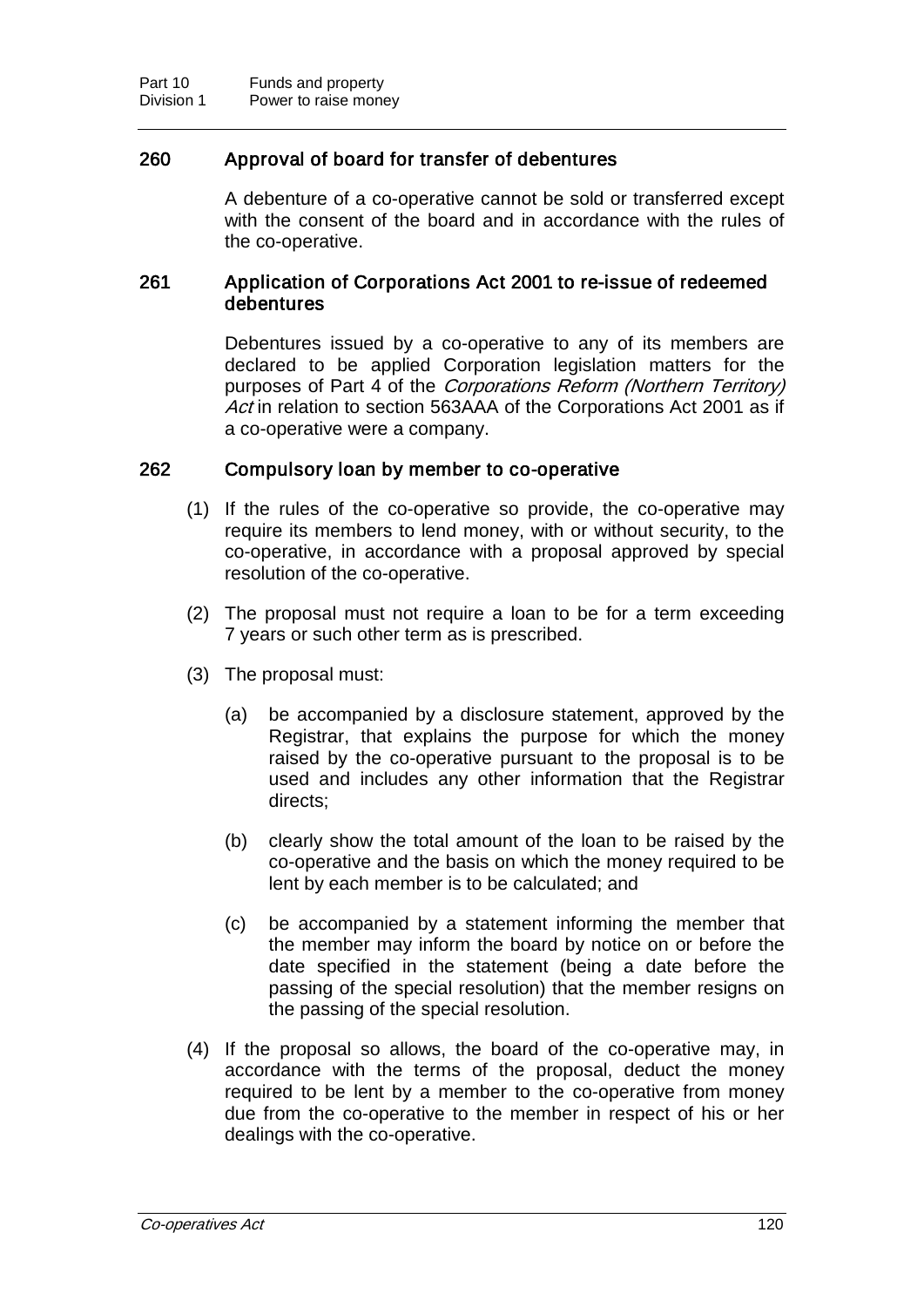- (5) A proposal to deduct money referred to in subsection (4) must, in addition, clearly show:
	- (a) the basis on which the money is to be deducted; and
	- (b) the time and manner of making the deductions.
- (6) When approved, the proposal is binding on:
	- (a) all members of the co-operative at the date of passing of the special resolution other than a member who has given a notice of resignation in accordance with subsection (3)(c); and
	- (b) all persons who become members of the co-operative after that date and before the total amount of the loan to be raised pursuant to the proposal has been raised.
- (7) Sections 17 (except subsection (2)) and 29 apply to the approval of a disclosure statement under this section with any necessary modifications and in particular as if any reference in section 17 to a formation meeting were a reference to the special resolution.

### 263 Interest payable on compulsory loan

- (1) The rate of interest payable by a co-operative in respect of a loan under section 262 during any period is:
	- (a) in the case of a co-operative with share capital:
		- (i) the rate (or, if there is more than one rate, at the higher or highest rate) of dividend payable in respect of that period on the share capital of the co-operative;
		- (ii) if the rate of dividend payable in respect of that period has not been determined, at the rate (or the higher or highest rate) payable in respect of the immediately preceding period for which a rate has been determined; or
		- (iii) if a rate of dividend has never been determined in respect of the share capital of the co-operative, at the rate that the board of the co-operative considers reasonable;
	- (b) in the case of a co-operative without share capital, at the rate that the board of the co-operative considers reasonable; or
	- (c) if the rules provide for a rate to be payable that is higher than the rate applicable under paragraph (a) or (b), at that higher rate.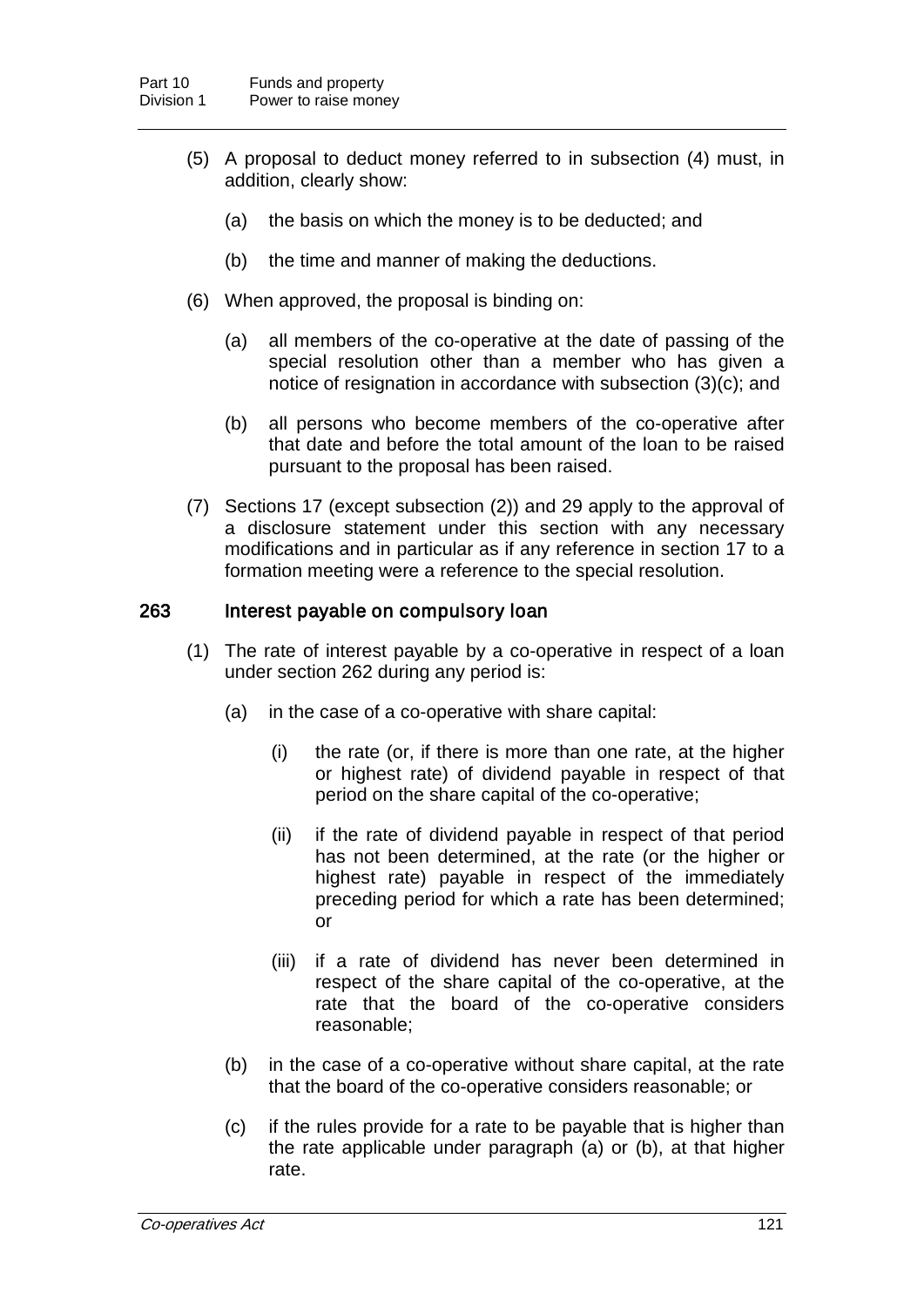(2) A member may agree to the rate of interest being less than that which would otherwise be payable under this section and may agree to no interest being paid.

### Division 3 Receivers and other controllers of property of co-operatives

### 265 Receivers and other controllers of property of co-operatives

Schedule 4 has effect.

# Division 4 Disposal of surplus from activities

### 266 Retention of surplus for benefit of co-operative

The board of a co-operative may resolve to retain all or any part of the surplus arising in any year from the business of the co-operative to be applied for the benefit of the co-operative.

### 267 Application for charitable purposes or members' purposes

- (1) The rules of a co-operative may authorise the co-operative to apply a part of the surplus arising in any year from the business of the co-operative for any charitable purpose.
- (2) The rules of a trading co-operative may authorise the co-operative to apply a part of the surplus arising in any year from the business of the co-operative for supporting any activity approved by the co-operative.
- (3) The rules must limit the amount that may be applied under subsection (1) or (2) to a specified proportion of the surplus.
- (4) A co-operative may apply part of the surplus for a purpose and to the extent authorised by rules under subsection (1) or (2).

### 268 Distribution of surplus or reserves to members

- (1) The rules of a trading co-operative may authorise the co-operative to apply a part of the surplus arising in any year from the business of the co-operative or a part of the reserves of the co-operative by:
	- (a) distribution to members as a rebate on the basis of business done with the co-operative;
	- (b) the issue of bonus shares to members; or
	- (c) the issue to members of a limited dividend.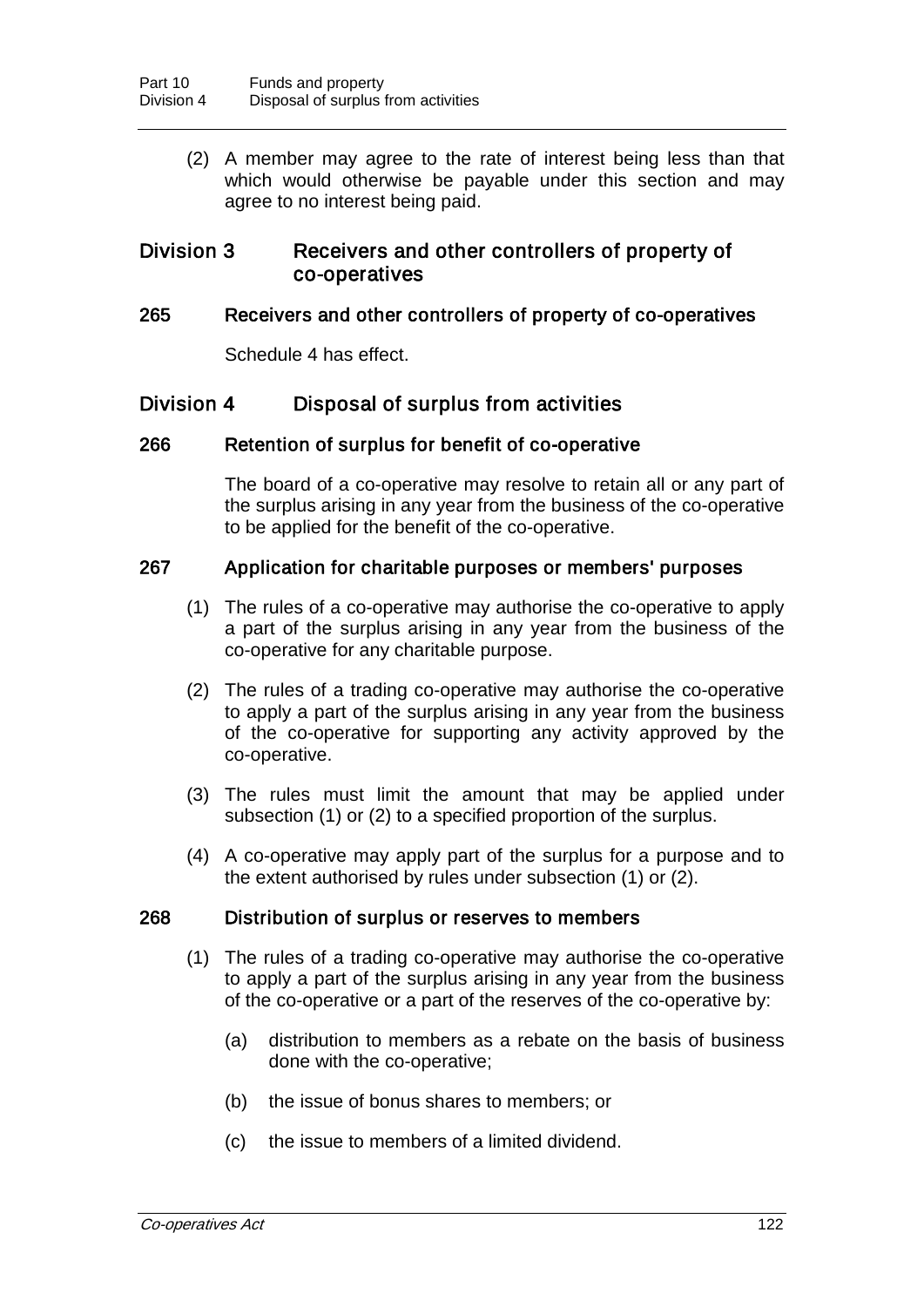- (2) The amount of any rebate or dividend payable to a member under subsection (1) may, with the consent of the member, be applied:
	- (a) in payment for the issue to the member of bonus shares; or
	- (b) as a loan to the co-operative.
- (3) In this section, *limited dividend* means a dividend that does not exceed the prescribed amount.

### 269 Application of surplus to other persons

- (1) If authorised by its rules, any part of the surplus arising in any year from the business of a trading co-operative may be credited to any person who is not a member, but is qualified to be a member, by way of rebate in proportion to the business done by him or her with the co-operative, if:
	- (a) the person was a member at the time the business was done and the membership has lapsed; or
	- (b) the person has applied for membership after the business was done.
- (2) Nothing in this section precludes the payment of a bonus to an employee in accordance with the terms of his or her employment.

### Division 5 Acquisition and disposal of assets

### 270 Acquisition and disposal of assets

- (1) A co-operative must not do any of the following things except as approved by special resolution by means of a special postal ballot:
	- (a) sell or lease as a going concern, the undertaking of the co-operative or a part of the undertaking that relates to its primary activities the value of which represents 5% or more of the total value of the undertaking;
	- (b) acquire from or dispose to a director or employee of the co-operative, or a relative (within the meaning of the Corporations Act 2001) of such a director or employee or of a spouse or de facto partner of such a director or employee, of any property the value of which represents 5% or more of the total value of all the assets of the co-operative that relate to its primary activities;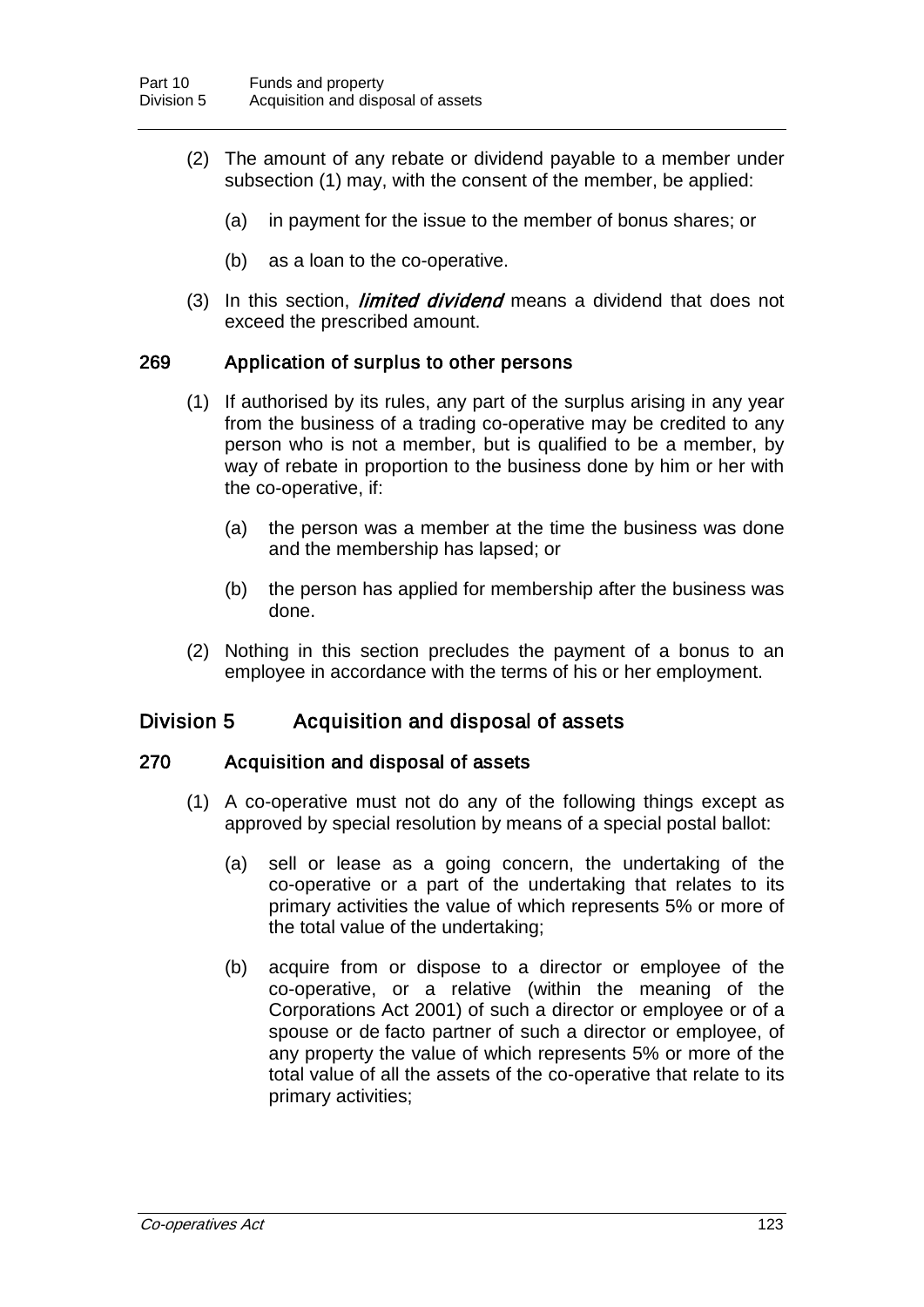- (c) acquire an asset the value of which exceeds 5% or more of the assets of the co-operative if the acquisition would result in the co-operative commencing to carry on an activity that is not one of its primary activities;
- (d) dispose of an asset if the disposal would result in the co-operative ceasing to carry on any primary activity of the co-operative, or in the ability of the co-operative to carry on any primary activity of the co-operative being substantially impaired either generally or in a particular geographical region.
- (2) The Registrar may by order in writing exempt a co-operative from compliance with all or specified provisions of this section and section 195 in relation to any matter to which this section applies and may grant that exemption unconditionally or subject to conditions.
- (3) If a co-operative contravenes this section, each person who is a member of the board of the co-operative is guilty of an offence and liable to a maximum penalty of 50 penalty units unless the person satisfies the court that he or she used all due diligence to prevent the contravention by the co-operative.

# Part 11 Restrictions on acquisition of interests in co-operatives

# Division 1 Restrictions on share and voting interests

### 271 Application of Part

This Part applies to trading co-operatives.

### 272 Notice required to be given of voting interest

(1) A person (whether or not a member of the co-operative) must give notice to a co-operative within 5 business days after becoming aware that the person has a relevant interest in the right to vote of a member of the co-operative.

Maximum penalty: 17 penalty units.

(2) A person (whether or not a member of the co-operative) who has ceased to have a relevant interest in the right to vote of a member of a co-operative must give notice to the co-operative within 5 business days after becoming aware of that fact.

Maximum penalty: 17 penalty units.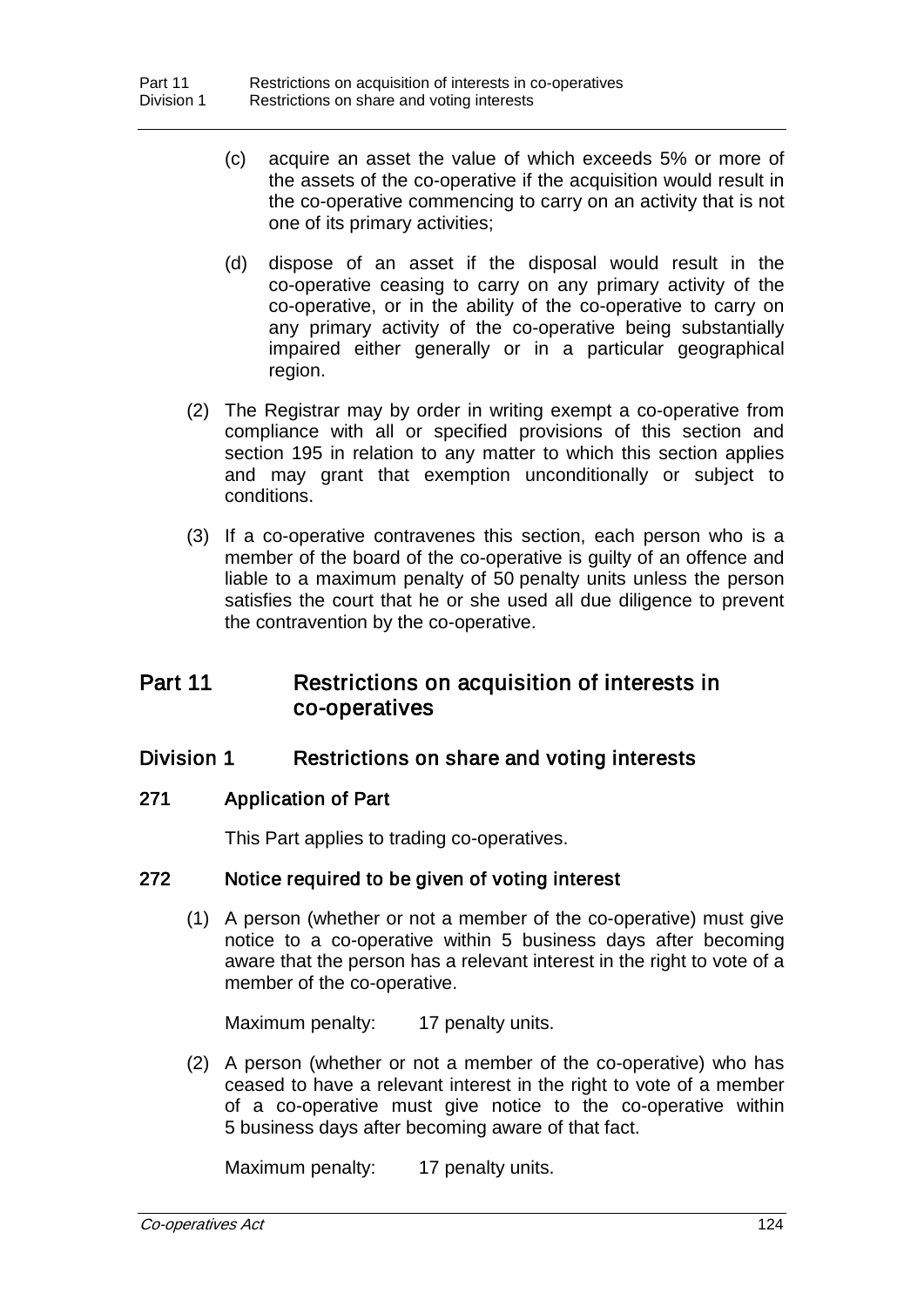(3) Section 181 provides for the effect of a person having a relevant interest in the right to vote of a member of a co-operative.

### 273 Notice required to be given of substantial share interest

(1) A person must give notice to a co-operative within 5 business days after becoming aware that the person has a substantial share interest in the co-operative.

Maximum penalty: 17 penalty units.

(2) A person who has a substantial share interest in a co-operative must give notice to the co-operative within 5 business days after becoming aware that a substantial change has occurred in that share interest.

Maximum penalty: 17 penalty units.

(3) A person who has ceased to have a substantial share interest in a co-operative must give notice to the co-operative within 5 business days after becoming aware that the person has ceased to have that interest.

Maximum penalty: 17 penalty units.

- (4) A person has a *substantial share interest* in a co-operative if the nominal value of the shares in the co-operative in which the person has a relevant interest represents 5% or more of the nominal value of the issued share capital of the co-operative.
- (5) A *substantial change* takes place in a person's share interest in a co-operative if there is an increase or decrease in the number of shares in the co-operative in which the person has a relevant interest and the increase or decrease represents at least 1% of the nominal value of the issued share capital of the co-operative.

### 274 Requirements for notices

A notice required under this Division must:

- (a) be in the form approved by the Registrar; and
- (b) specify the prescribed particulars of the interest or change being notified.

### 275 Maximum permissible level of share interest

(1) A person must not have a relevant interest in shares of a co-operative the nominal value of which exceeds 20% of the nominal value of the issued share capital of the co-operative.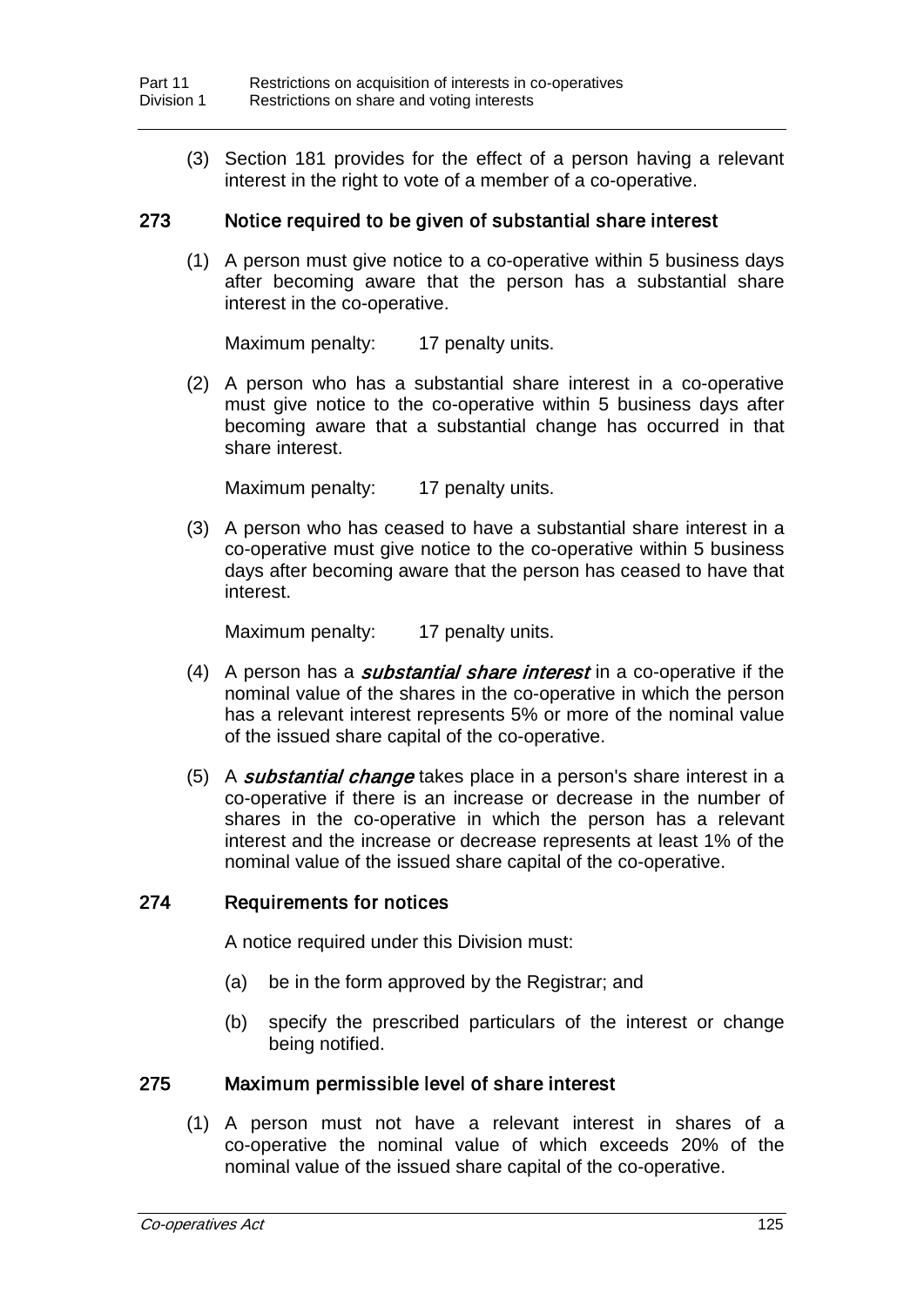- (2) The Registrar, by order published in the *Gazette*, may specify a maximum greater than 20% as the maximum for the purposes of subsection (1) in respect of a particular person, a particular co-operative, a particular class of co-operatives or co-operatives generally.
- (3) On the making of an order under subsection (2) the percentage is varied accordingly.
- (4) The maximum of 20% specified by subsection (1) may be increased in respect of a particular person by special resolution of the co-operative concerned passed by means of a special postal ballot.
- (5) A resolution under subsection (4) does not have effect unless:
	- (a) it is approved by the Registrar; or
	- (b) the person concerned is another co-operative.

### 276 Shares to be forfeited to remedy contravention

- (1) If a person has a relevant interest in a share of a co-operative in contravention of this Division, the board of the co-operative must declare to be forfeited sufficient of the shares in which the person has a relevant interest to remedy the contravention.
- (2) The shares to be forfeited are:
	- (a) the shares nominated by the person for the purpose; or
	- (b) in the absence of such a nomination, the shares in which the person has had a relevant interest for the shortest time.
- (3) A declaration of the board that shares are forfeited operates to forfeit the shares concerned.
- (4) Sections 133 to 135 apply to and in respect of shares forfeited under this section as if the shares had been forfeited under Part 6.

#### 277 Powers of board in response to suspected contravention

- (1) If the board of a co-operative is satisfied on reasonable grounds that a person has contravened section 272 in respect of the co-operative, the board may do either or both of the following:
	- (a) refuse to register any share transfer involving the person;
	- (b) suspend any specified rights or entitlements that a person has as a member of the co-operative or attaching to any shares of the co-operative in which the person has a relevant interest.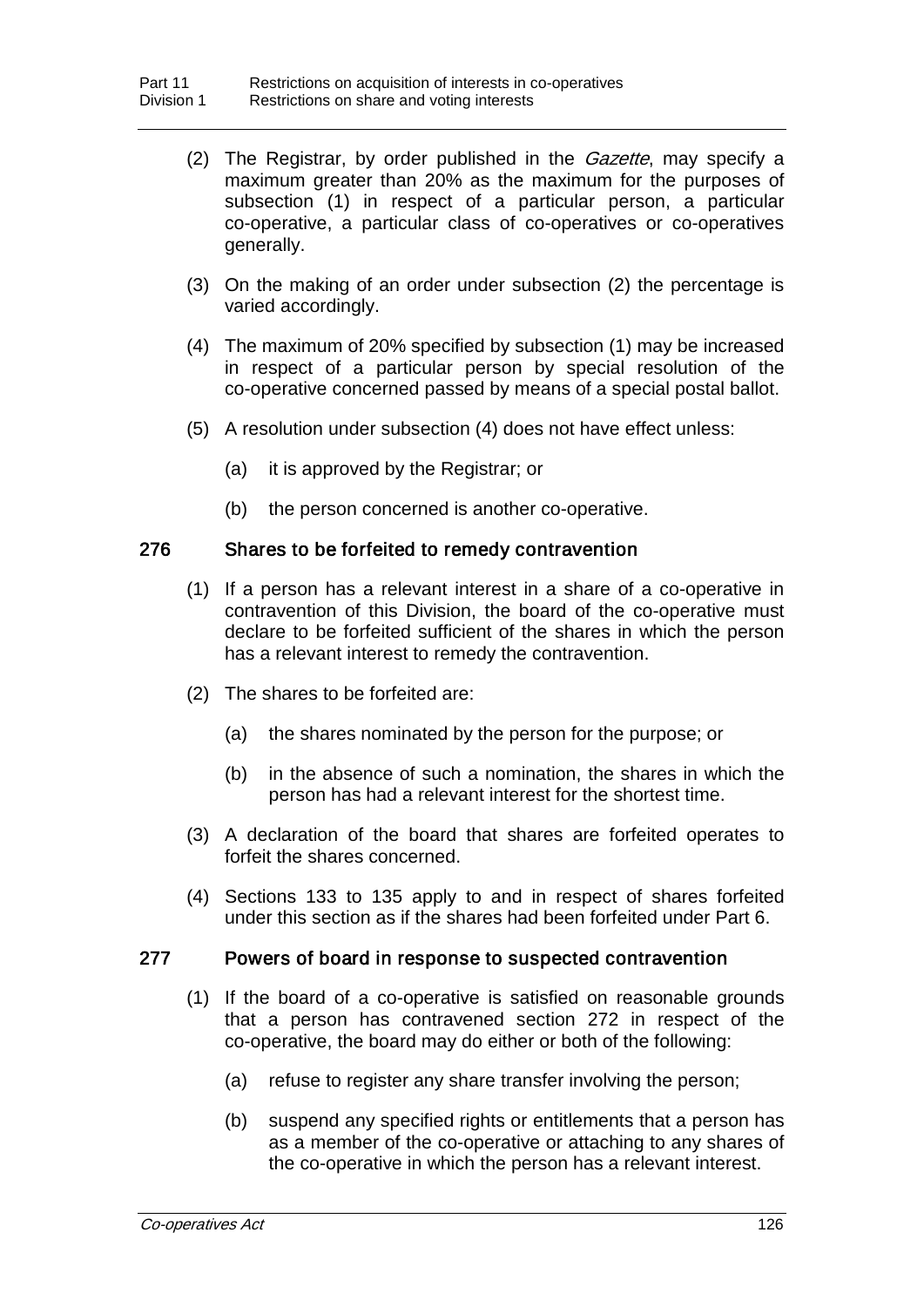- (2) The board may request a person who it suspects has a relevant interest in any shares of the co-operative to furnish specified information to the board concerning that interest.
- (3) A failure by a person to comply with a request under subsection (2) constitutes reasonable grounds for being satisfied that the person has contravened section 272.

### 278 Powers of Supreme Court with respect to contravention

- (1) If a person has contravened section 272 in respect of a co-operative, the Supreme Court may, on the application of the co-operative or the Registrar, make any order or orders that it thinks just.
- (2) Without limiting subsection (1), the orders may include:
	- (a) a remedial order; and
	- (b) for the purpose of securing compliance with any other order made under this section, an order directing the co-operative or any other person to do or refrain from doing a specified act.
- (3) An order may be made whether or not the contravention continues.
- (4) Proof to the satisfaction of the Supreme Court at the hearing of an application that:
	- (a) a person has a relevant interest in a share of a co-operative because an associate of the person has a relevant interest in a share; and
	- (b) the associate became entitled to that relevant interest within 6 months before the application was filed with the Supreme Court,

is evidence that the associate was an associate of the person from the time the person first had the relevant interest until the date of the hearing.

### 279 Co-operative to inform Registrar of interest over 20%

- (1) A co-operative must inform the Registrar in writing within 14 days after the board becomes aware that:
	- (a) a particular person has a relevant interest in shares of the co-operative the nominal value of which exceeds 20% of the nominal value of the issued share capital of the co-operative; or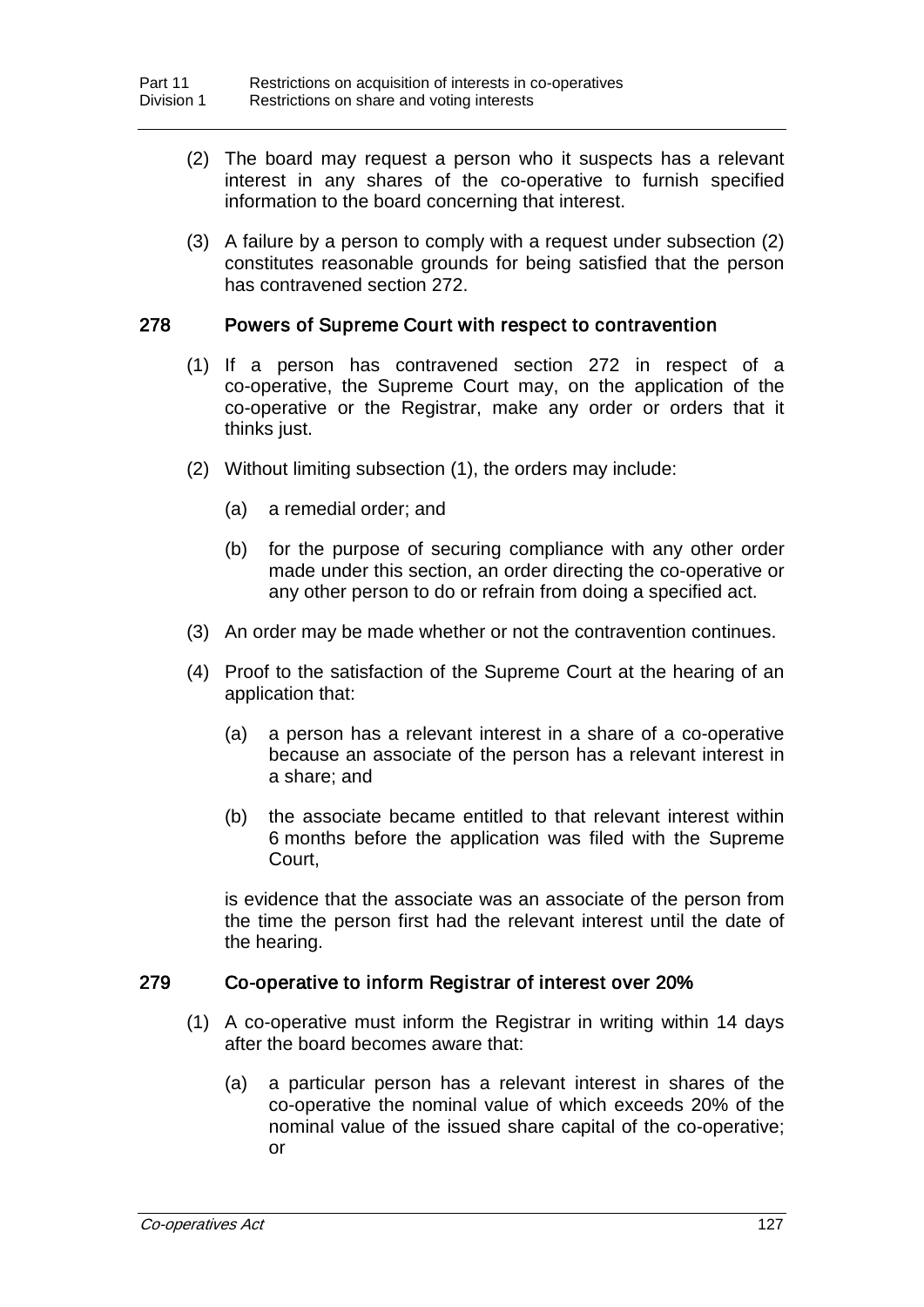- (b) there has been a change in the number of shares in which such a person holds a relevant interest.
- (2) The notification must give details of the relevant interest concerned or of the change concerned.

#### 280 Co-operative to keep register

- (1) A co-operative must keep a register of notifiable interests.
- (2) The co-operative must enter in the register in alphabetical order the names of persons from whom the co-operative has received a notification under this Division together with the information contained in the notification.
- (3) The register must be open for inspection:
	- (a) by any member of the co-operative free of charge; and
	- (b) by any other person on payment of the fee (if any) that the co-operative may require, not exceeding the prescribed maximum fee.

#### 281 Unlisted companies to provide list of shareholders, &c.

- (1) This section applies to a company (within the meaning of the Corporations Act 2001) that is not a listed corporation (within the meaning of that Act).
- (2) A company to which this section applies that is a member of a co-operative must furnish to the co-operative a list showing:
	- (a) the name of each member of the company as at the end of the financial year of the company and the number of shares in the company held by each member;
	- (b) the name of each person who has a relevant interest (within the meaning of the Corporations Act 2001) in any share of the company together with details of that interest; and
	- (c) the name of each person who is an associate (within the meaning of the Corporations Act 2001) of the company.
- (3) A list under subsection (2) must be furnished within 28 days after the end of each financial year of the company and within 28 days after a request for the list is made in writing to the company by the Registrar.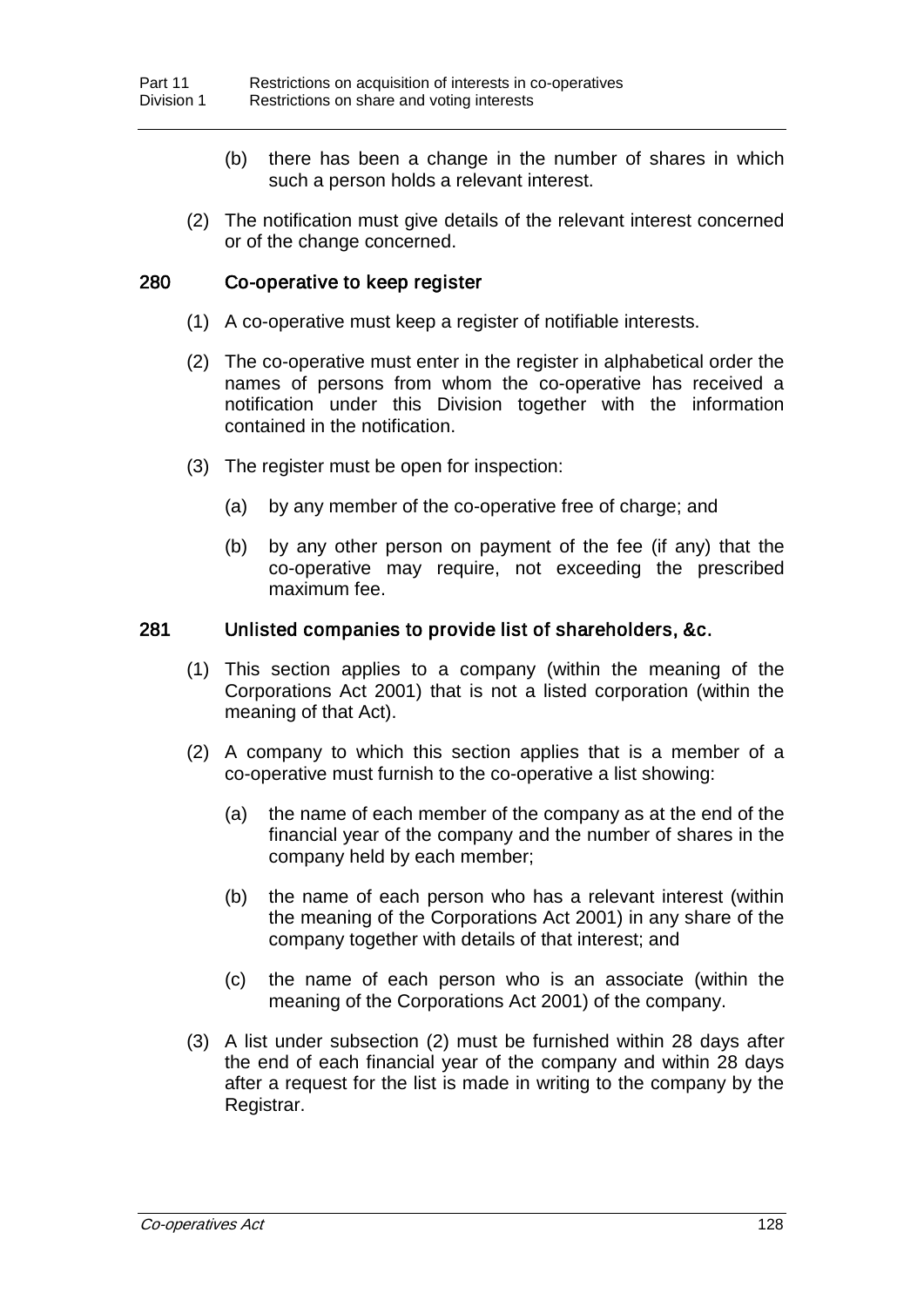- (4) The details to be shown on the list are those details as at the end of the financial year concerned or, if the list is provided at the request of the Registrar, as at the date specified in the request.
- (5) The Registrar may make a request under subsection (3) at any time but only if the Registrar is of the opinion that the company is or may be involved in a suspected contravention of a provision of this Division.

## 282 Excess share interest not to affect loan liability

- (1) This section applies if a co-operative has made a loan to a member and the member had or has a relevant interest in shares of the co-operative in contravention of this Division.
- (2) Until the amount lent to the member has been repaid to the co-operative (with any interest payable), the member is liable to make to the co-operative the payments which the member would be liable to make if all the shares concerned were lawfully held by the member.
- (3) Any security for the repayment of the loan is not affected by a contravention of this Division.

## 283 Extent of operation of Division

This Division:

- (a) applies to all natural persons, whether resident in the Territory or in Australia or not and whether Australian citizens or not, and to all bodies corporate or unincorporated, whether incorporated or carrying on business in the Territory or in Australia or not; and
- (b) extends to acts done or omitted to be done outside the Territory, whether in Australia or not.

## 284 Registrar may grant exemption from Division

- (1) The Registrar may grant exemptions from the operation of this Division in a particular case or class of cases.
- (2) An exemption must be in writing and may be unconditional or subject to conditions.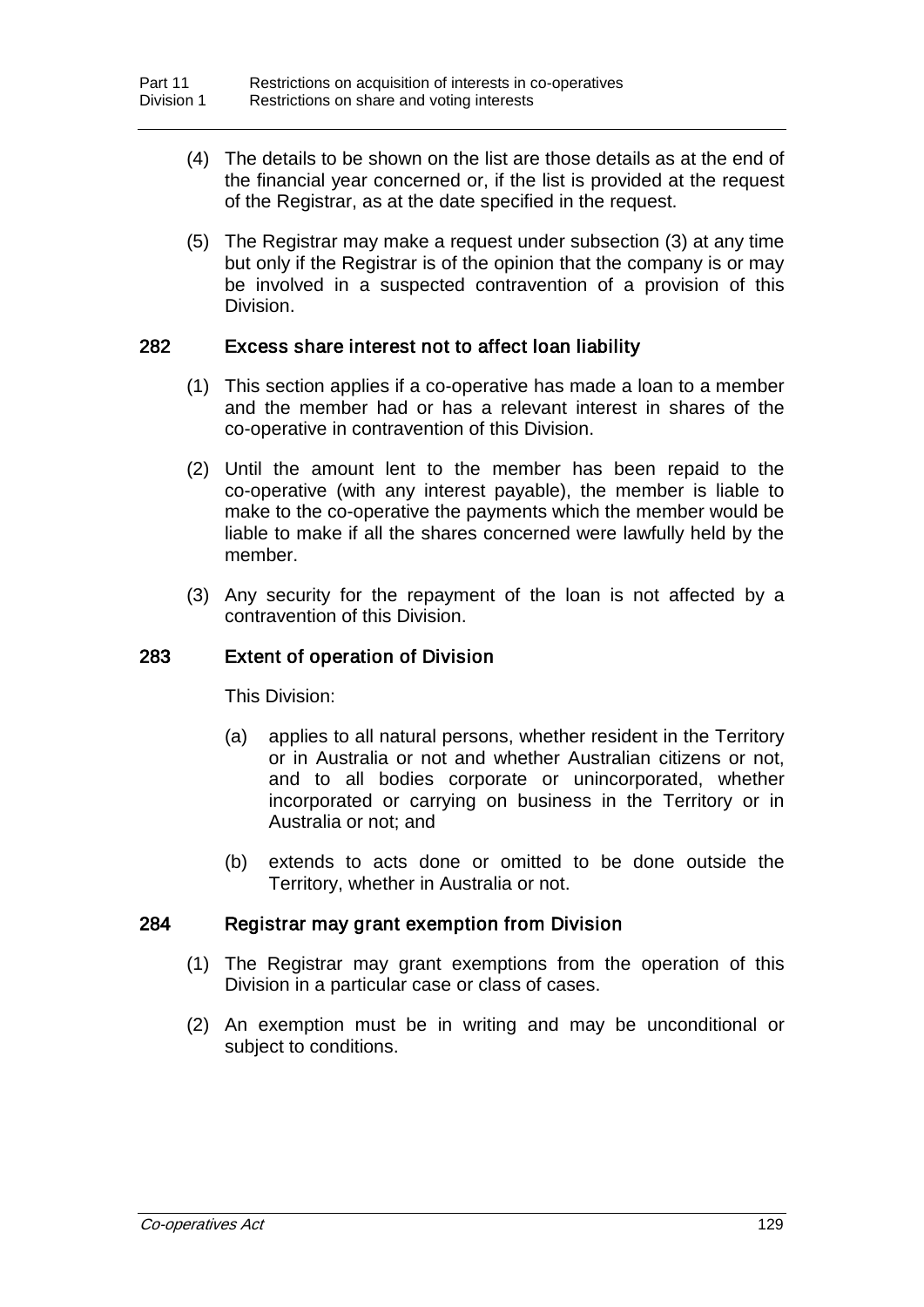# Division 2 Restrictions on certain share offers

## 285 Share offers to which Division applies

- (1) This Division applies to the following offers to purchase shares in a co-operative:
	- (a) an offer made as part of a proposal for, or that is conditional on, the sale of the undertaking or any part of the undertaking, as a going concern, of the co-operative;
	- (b) an offer made as part of a proposal for, or that is conditional on, the registration of the co-operative as a company under the Corporations Act 2001;
	- (c) an offer made as part of a proposal for, or that is conditional on, the winding up of the co-operative;
	- (d) an offer that would result in a contravention of section 275 were the offeror to be registered (immediately after the offer is made) as the holder of the shares that are the subject of the offer;
	- (e) an offer that would lead to the offeror having a substantial share interest in the co-operative, or to a substantial change taking place in a substantial share interest that the offeror has in the co-operative, were the offeror to be registered (immediately after the offer is made) as the holder of the shares that are the subject of the offer.
- (2) In subsection  $(1)(e)$ , substantial share interest and substantial change have the same meanings as they have in section 273.

## 286 Requirements to be satisfied before offer can be made

- (1) A person must not make an offer to which this Division applies unless the making of the offer has been approved:
	- (a) by special resolution by means of a special postal ballot; and
	- (b) by the Registrar.
- (2) Despite subsection (1), an offer referred to in section 285(1)(e) can be made even if it has not been approved as referred to in that subsection if it is made in circumstances specified in and in accordance with the requirements of the Regulations.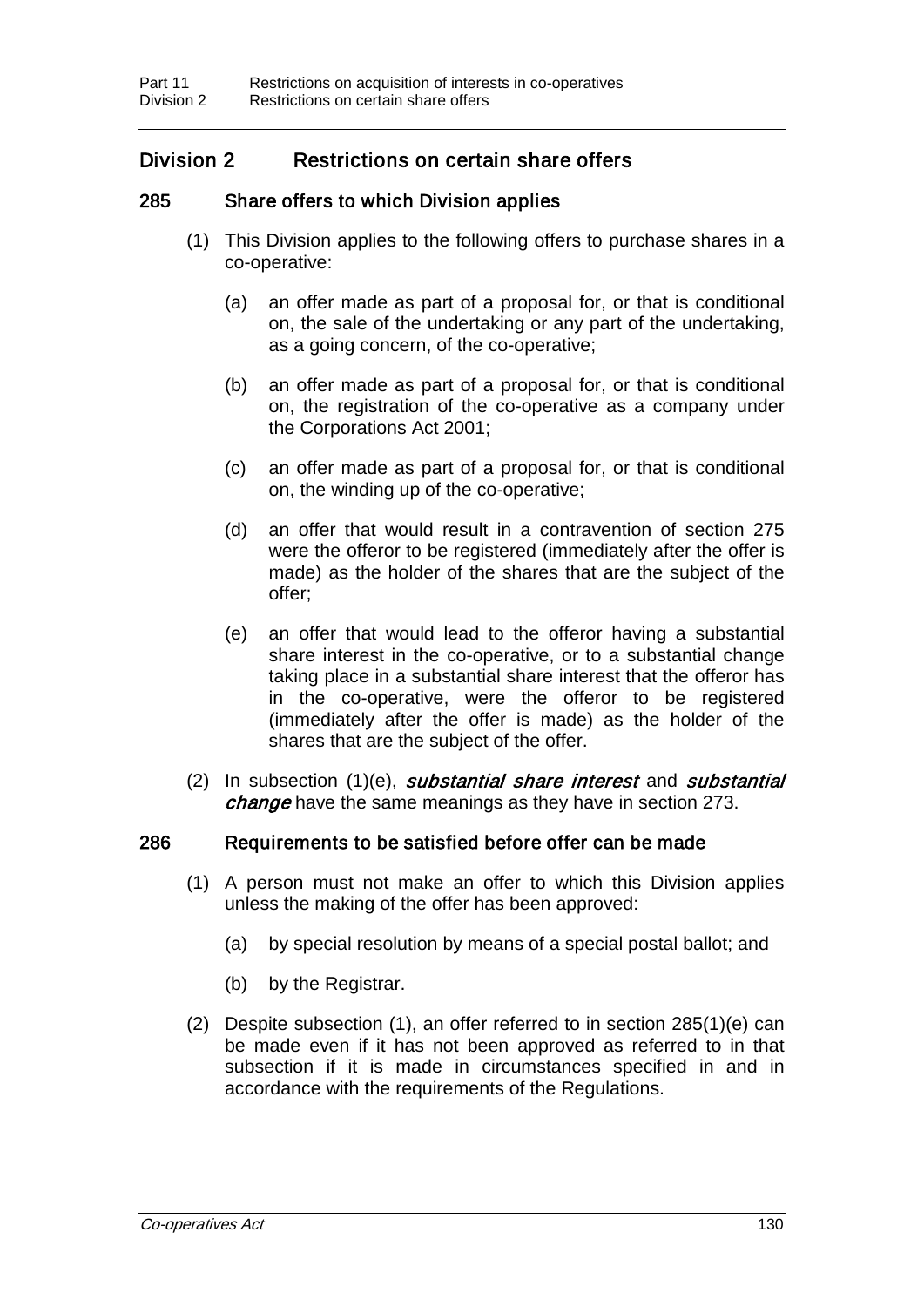## 287 Some offers totally prohibited if they discriminate

An offer referred to in section 285(1)(a) to (d) must not be made at all if it operates or would operate to discriminate between members who are active members and members who are not active members.

#### 288 Offers to be submitted to board first

- (1) Any proposal to make an offer to which this Division applies must in the first instance be submitted to the board of the co-operative.
- (2) The board may decline to put a proposed offer to a special postal ballot unless arrangements satisfactory to the board have been made for payment to the co-operative of the expenses involved in holding the ballot.
- (3) The board may require payment in advance under subsection (2).
- (4) A requisition for a special postal ballot for the purposes of this Division cannot be served unless and until the board has had a reasonable opportunity to consider the proposed offer concerned.
- (5) A period of 28 days is to be considered to constitute a reasonable opportunity for considering a proposed offer but the Registrar may extend that period in a particular case by written notice to the co-operative.

#### 289 Announcements of proposed takeovers concerning proposed company

- (1) This section applies to an offer to purchase shares in a co-operative made as part of a proposal for, or that is conditional on, the registration of the co-operative as a company (the proposed company) under the Corporations Act 2001.
- (2) A person must not make a public announcement to the effect that the person proposes, or that the person and another person or other persons together propose, to make takeover offers, or to cause a takeover announcement to be made, in relation to the proposed company if:
	- (a) the person knows that the announcement is false or is recklessly indifferent as to whether it is true or false; or
	- (b) the person has no reasonable grounds for believing that the person, or the person and the other person or persons, will be able to perform obligations arising under the scheme or announcement or under the Corporations Act 2001 in connection with the scheme or announcement if a substantial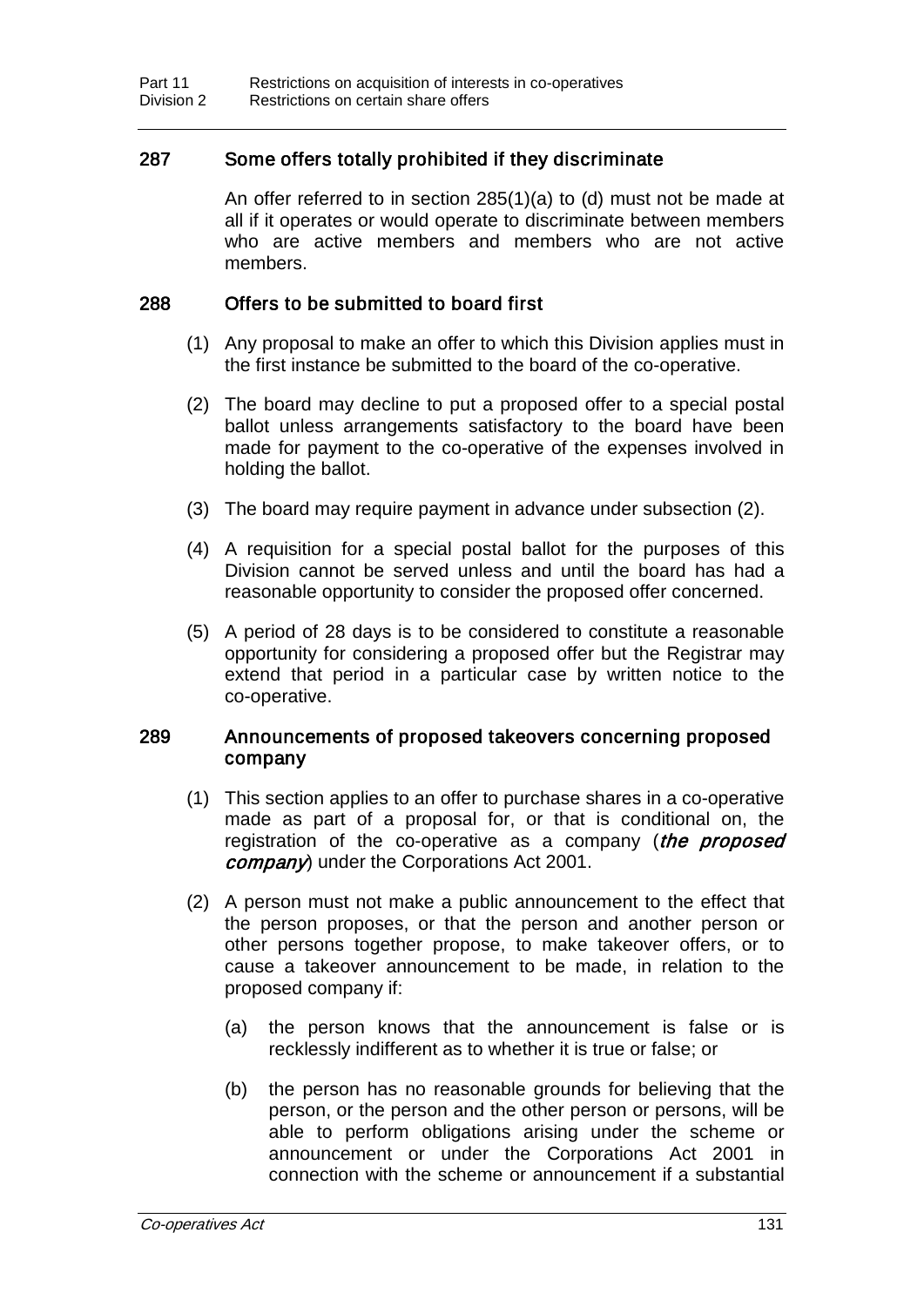proportion of the offers or the offers made under the announcement are accepted.

Maximum penalty: 175 penalty units or imprisonment for 5 years.

(3) If a person makes a public announcement to the effect that the person proposes, or that the person and another person or other persons together propose, to make a takeover bid in relation to the proposed company, the person must proceed to make a takeover bid in relation to shares in the company in accordance with the public announcement within 2 months after the day on which the company is incorporated.

Maximum penalty: 85 penalty units or imprisonment for 2 years.

- (4) A person is not liable to be convicted of more than one offence under subsection (3) in respect of any one public announcement.
- (5) A person who contravenes this section (whether or not the person is found guilty of an offence for the contravention) is liable to pay compensation to any other person who suffered loss as a result of entering into a transaction with respect to shares in reliance on the public announcement concerned.
- (6) The amount of that compensation is the difference between the price of the shares at which the transaction was entered into and the price of the shares at which the transaction would have been likely to have been entered into if the person had not made the public announcement.
- (7) A person is not guilty of an offence for a contravention of subsection (3) and is not liable to pay compensation in respect of the contravention if it is proved that the person could not reasonably have been expected to make the takeover bid concerned:
	- (a) as a result of circumstances that existed at the time of the making of the public announcement but of which the person had no knowledge and could not reasonably have been expected to have knowledge; or
	- (b) as a result of a change in circumstances after the making of the announcement, other than a change in circumstances caused directly or indirectly by the person.
- (8) Expressions used in this section have the same meanings as in section 631 of the Corporations Act 2001.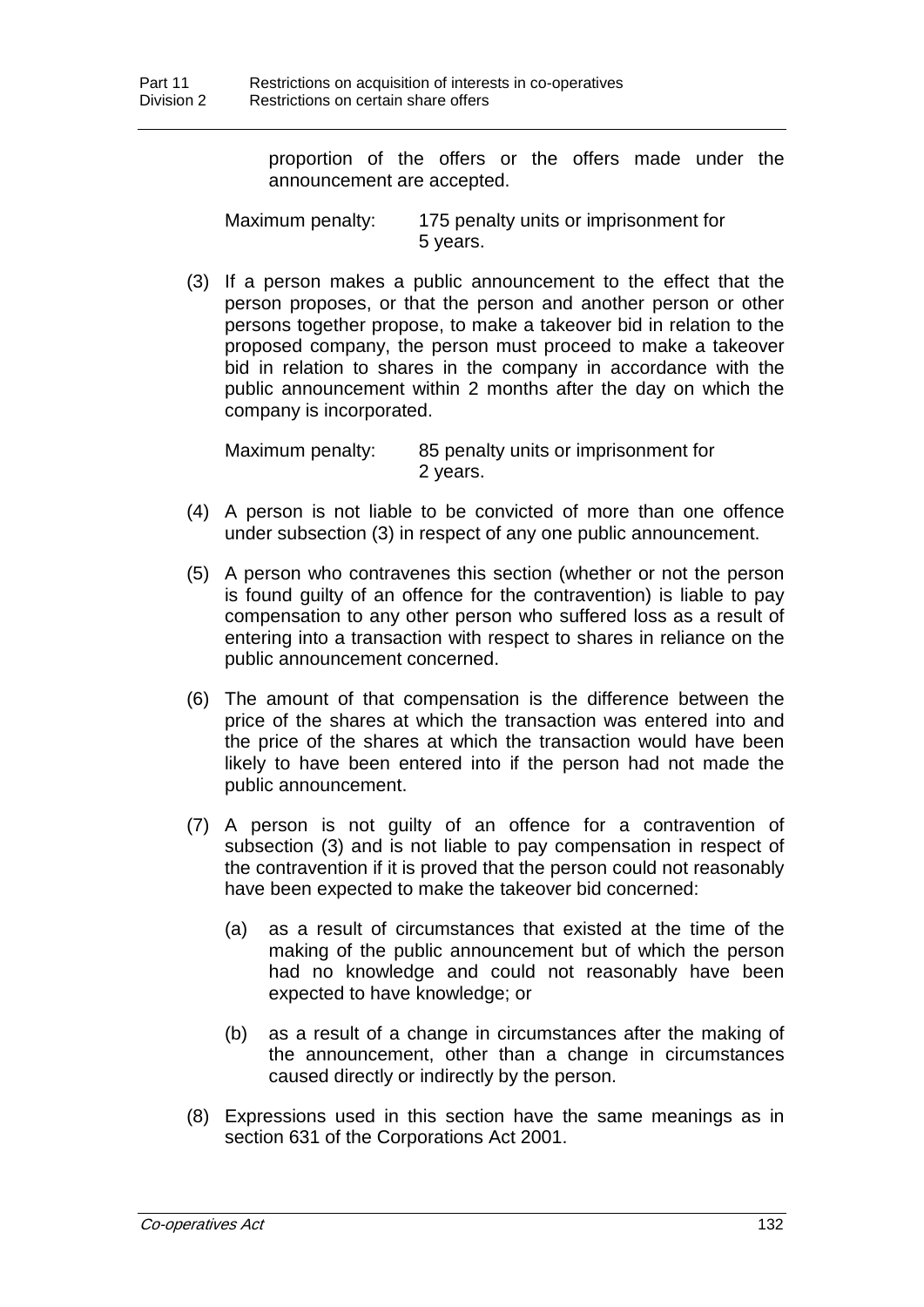## 290 Additional disclosure requirements for offers involving conversion to company

If an offer is part of a proposal for, or is conditional on, the registration of the co-operative as a company under the Corporations Act 2001, the disclosure statement required to be sent to members for the purposes of the special postal ballot must contain the following additional information:

- (a) full particulars of any proposal whereby any of the directors will acquire a relevant interest in any share of the company to be formed;
- (b) any other information that is material to the making of a decision by a member whether or not to agree to the making of the offer, being information that is within the knowledge of the directors and has not previously been disclosed to the members;
- (c) any other information that the Registrar directs.

## 291 Consequences of prohibited offer

- (1) If a person makes an offer to purchase shares in a co-operative in contravention of this Division:
	- (a) the person is not entitled to be registered as the holder of the shares concerned; and
	- (b) if the transfer of the shares is registered, the person is not entitled to vote at any meeting of the co-operative.
- (2) Any vote cast by or on behalf of a member when the member is not entitled to vote because of the operation of this section is to be disregarded.

## 292 Registrar may grant exemptions

The Registrar may, by order in writing, exempt a co-operative from compliance with all or specified provisions of this Division and section 195 in relation to any matter to which this Division applies and may grant such an exemption unconditionally or subject to conditions.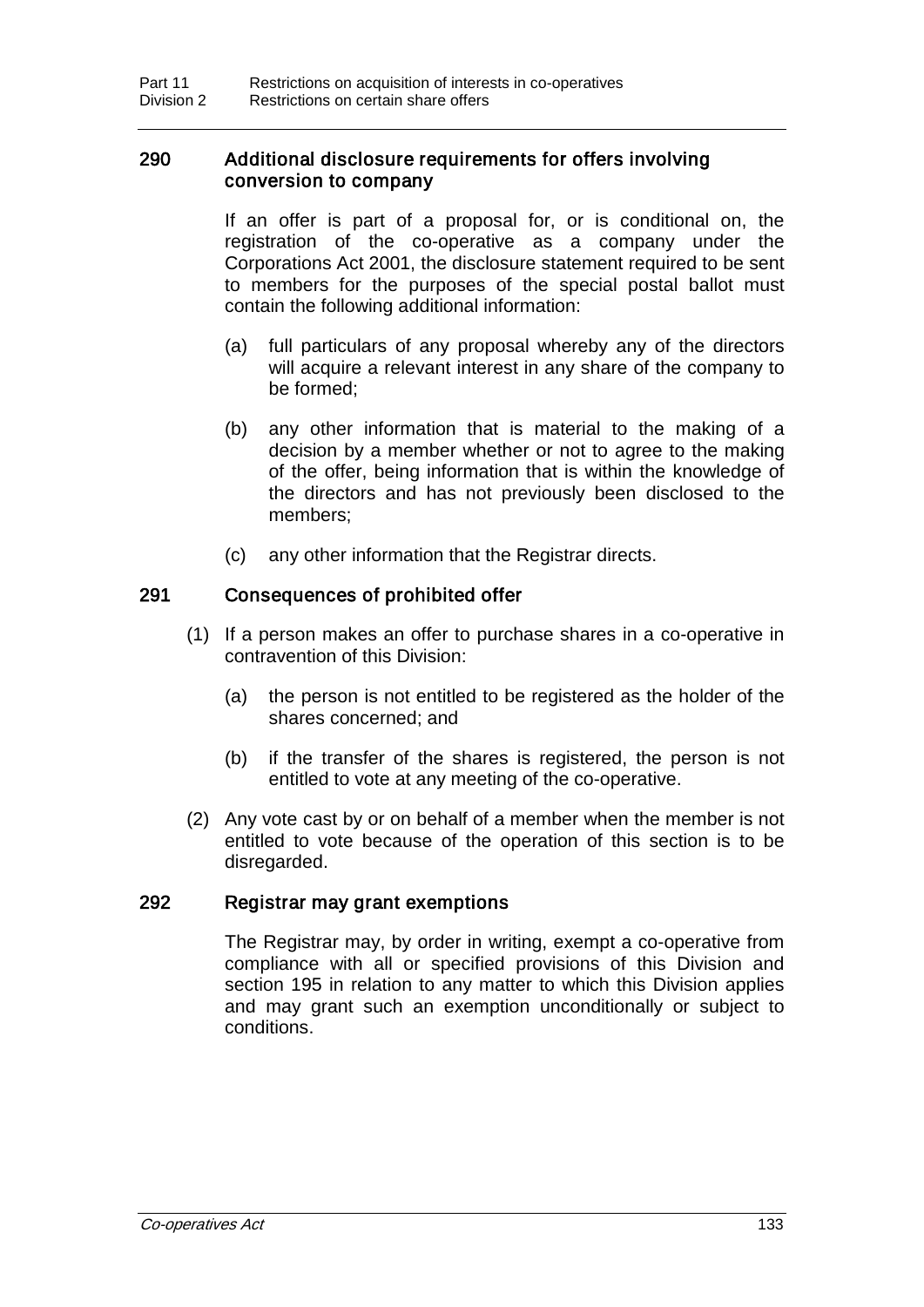# Part 12 Merger, transfer of engagements, winding up

# Division 1 Mergers and transfers of engagements

# 293 Application of Division

This Division does not apply to a merger or transfer of engagements to which Part 14 applies.

## 294 Mergers and transfers of engagements of local co-operatives

Any 2 or more co-operatives may consolidate all or any of their assets, liabilities and undertakings by way of merger or transfer of engagements approved under this Division.

## 295 Requirements before application can be made

- (1) Before co-operatives can apply for approval under this Division of a merger or transfer of engagements, the proposed merger or transfer must have been approved by each of the co-operatives by:
	- (a) a special resolution passed by means of a special postal ballot; or
	- (b) (if permitted by subsection (2)) a resolution of the board of the co-operative.
- (2) The proposed merger or transfer of engagements may be approved by resolution of the board of a co-operative if the Registrar consents to that procedure applying in the particular case.

## 296 Disclosure statement required

- (1) A resolution of a co-operative is not effective for the purposes of this Division unless this section has been complied with.
- (2) Each co-operative must send to each of its members a disclosure statement approved by the Registrar specifying:
	- (a) the financial position of each co-operative concerned in the proposed merger or transfer of engagements as shown in financial statements that have been prepared as at a date that is not more than 6 months before the date of the statement;
	- (b) any interest that any officer of each co-operative has in the proposed merger or transfer of engagements;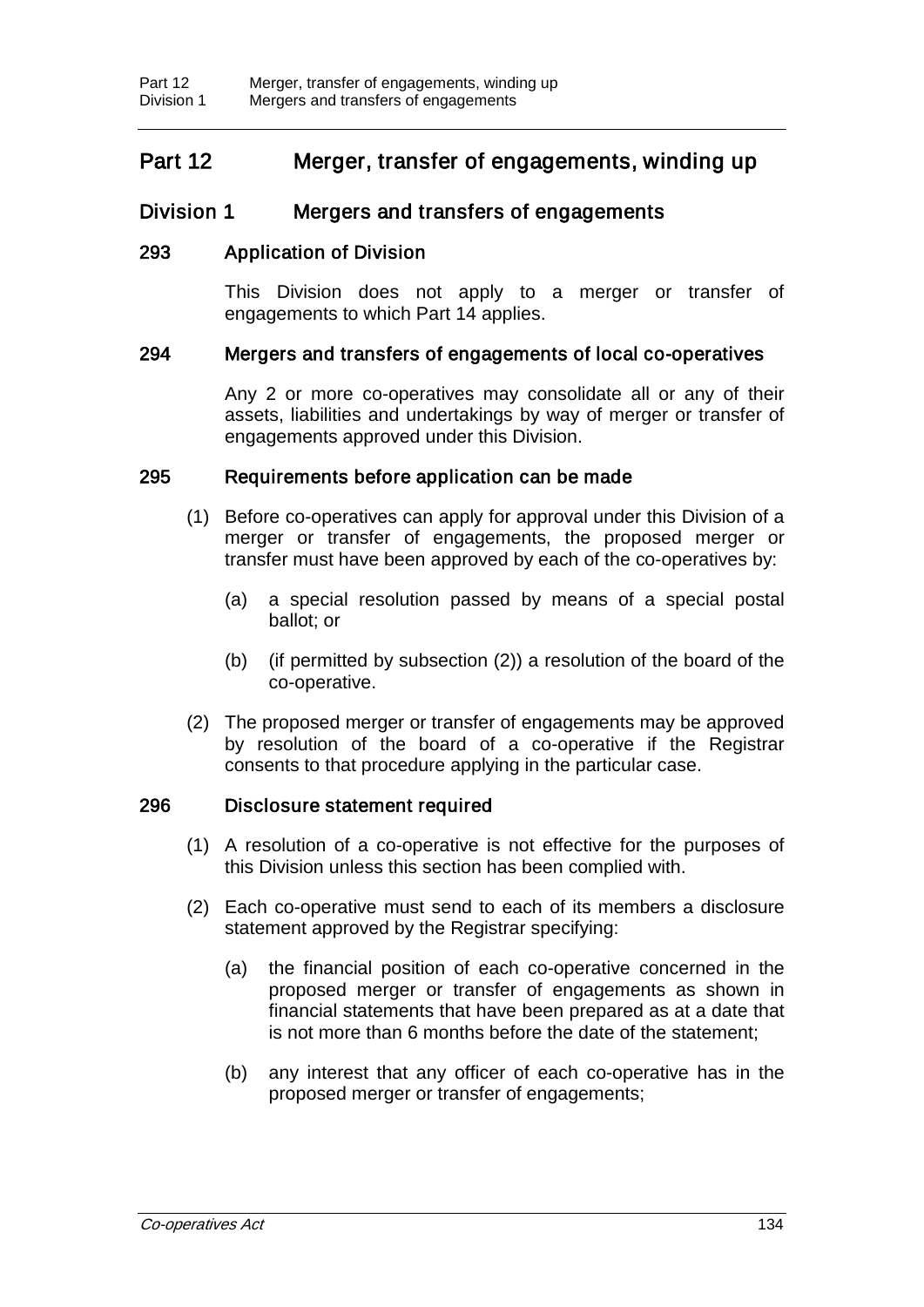- (c) any compensation or other consideration proposed to be paid, or any other incentive proposed to be given, to any officer or member of each co-operative in relation to the proposed merger or transfer of engagements;
- (d) whether the proposal is a merger or transfer of engagements and the reason for the merger or transfer of engagements;
- (e) in the case of a transfer of engagements, whether it is a total or partial transfer of engagements; and
- (f) any other information that the Registrar directs.
- (3) The disclosure statement must be sent to the members of each co-operative so that it will in the ordinary course of post reach each member who is entitled to vote on the special resolution not later than 21 days before the day on or before which the ballot papers must be returned by members voting in the special postal ballot.
- (4) The Registrar may exempt a co-operative from complying with this section.
- (5) The Registrar may grant an exemption, or approve a disclosure statement, subject to any conditions he or she considers appropriate.

## 297 Making an application

- (1) An application for approval of a merger or transfer of engagements under this Division must be made to the Registrar in the manner and form required by the Registrar.
- (2) An application for approval of a merger must be accompanied by 2 copies of the proposed rules of the merged co-operative and any other particulars required by the Registrar.

## 298 Approval of merger

- (1) The Registrar must approve a merger pursuant to an application under this Division if satisfied that:
	- (a) this Division has been complied with in relation to the application;
	- (b) the proposed rules of the merged co-operative are consistent with this Act and the Regulations and are such that may reasonably be approved;
	- (c) the certificates of registration of the co-operatives have been surrendered to the Registrar; and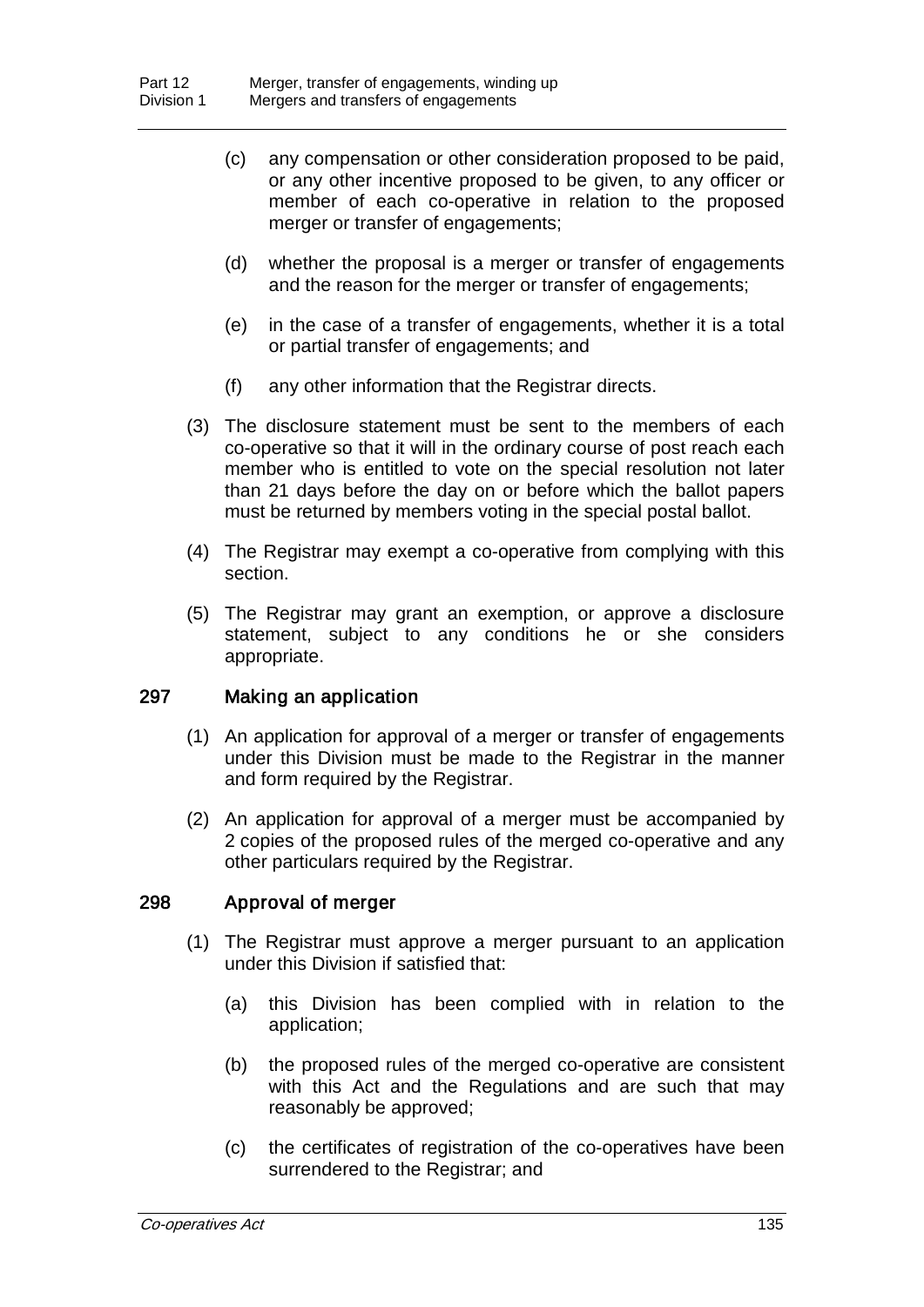- (d) there is no good reason why the merged co-operative and its rules should not be registered.
- (2) On approving an application for merger, the Registrar must:
	- (a) cancel the registration of the co-operatives involved in the merger;
	- (b) register the merged co-operative and its rules; and
	- (c) issue to the merged co-operative a certificate of registration under this Act.
- (3) A merger takes effect on the issue of the certificate of registration for the merged co-operative.

## 299 Approval of transfer of engagements

- (1) The Registrar must approve a transfer of engagements pursuant to an application under this Division if satisfied that:
	- (a) this Division has been complied with in relation to the application;
	- (b) the rules or proposed rules of the transferee co-operative are adequate;
	- (c) in the case of a total transfer of engagements from a co-operative, the certificate of registration of the co-operative has been surrendered to the Registrar; and
	- (d) there is no good reason why the transfer of engagements should not take effect.
- (2) A transfer of engagements takes effect on the day specified in the approval of the Registrar.

# 300 Transfer of engagements by direction of Registrar

- (1) The Registrar may, with the approval of the Minister, direct a co-operative:
	- (a) to transfer its engagements to a co-operative approved by the Registrar; and
	- (b) within a period specified by the Registrar when giving the direction or within such further period as the Registrar may allow, to enter into an agreement approved by the Registrar to give effect to the transfer of engagements directed.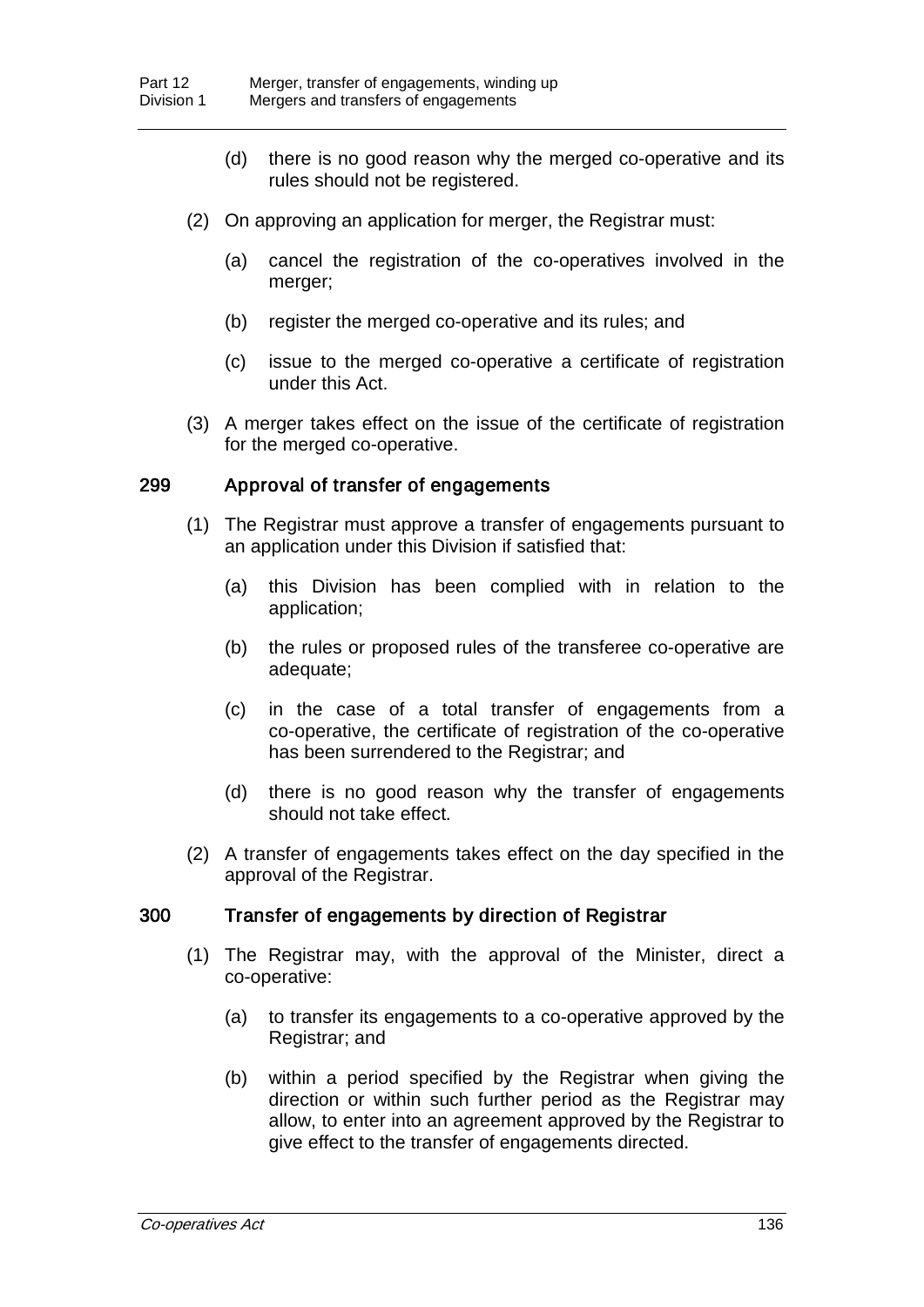- (2) The Registrar must not give such a direction to a co-operative unless the necessary grounds exist for the giving of the direction, as referred to in section 331.
- (3) The transfer of engagements must make provision in a manner approved by the Registrar for those members of the transferor co-operative who wish to do so to become members of the transferee co-operative.
- (4) If a co-operative fails to comply with a direction under this section, the Registrar may elect to treat the failure as the necessary grounds:
	- (a) for the winding up of the co-operative on a certificate of the Registrar; or
	- (b) for the appointing of an administrator of the co-operative.
- (5) The Registrar must notify the co-operative of the Registrar's decision under subsection (4).
- (6) The Registrar may revoke a direction under this section at any time up until the co-operative has agreed pursuant to the direction to transfer its engagements.
- (7) A transfer of engagements directed under this section takes effect on a day notified by the Registrar in the *Gazette*.
- (8) An officer of a co-operative who:
	- (a) fails to take all reasonable steps to secure compliance by the co-operative with a direction given under this section; or
	- (b) by a wilful act or omission is the cause of a failure by the co-operative to comply with such a direction,

is guilty of an offence and liable to a maximum penalty of 17 penalty units.

# Division 2 Transfer of incorporation

## 301 Application for transfer

A co-operative, if approved under this Division, may apply to become registered or incorporated as one of the following bodies corporate:

- (a) a company under the Corporations Act 2001;
- (b) an incorporated association under the Associations Act,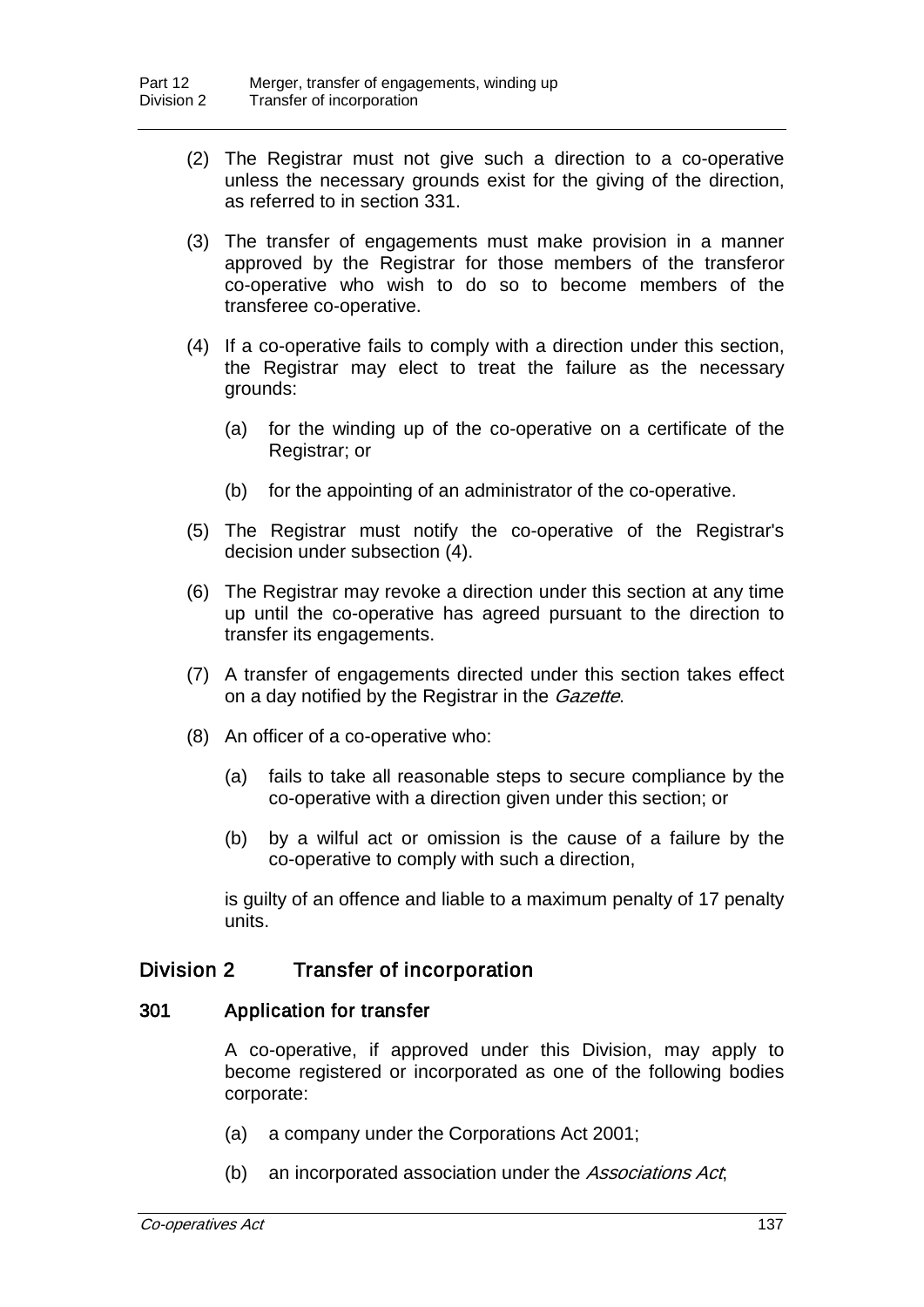- (c) a building society under the Financial Institutions (NT) Code;
- (d) a credit union under the Financial Institutions (NT) Code;
- (e) any body corporate that is incorporated, registered or otherwise established under a law that is a law of a place outside the Territory and that is prescribed for the purposes of this section.

#### 302 Requirements before application can be made

- (1) Before an application is made under section 301, the co-operative must by special resolution passed by means of a special postal ballot:
	- (a) approve the proposed application;
	- (b) determine under what name the co-operative is to apply to be incorporated or registered; and
	- (c) adopt any constitution or rules that may be necessary or considered desirable.
- (2) The name applied for need not be the same as that of the co-operative and must not include the word "co-operative" or any other word importing a similar meaning.
- (3) The Registrar may, by order, exempt a co-operative from compliance with all or specified provisions of this section and section 195 in relation to any matter to which this section applies.
- (4) An exemption under subsection (3) may be granted unconditionally or subject to conditions.

#### 303 Meaning of *new body* and *transfer*

The registration or incorporation of a co-operative as a body corporate as a result of an application under this Division is referred to in this Division as its *transfer* and the body corporate concerned is referred to in this Division as the new body.

#### 304 New body ceases to be registered as co-operative

On the transfer of a co-operative under this Division, it ceases to be registered as a co-operative under this Act.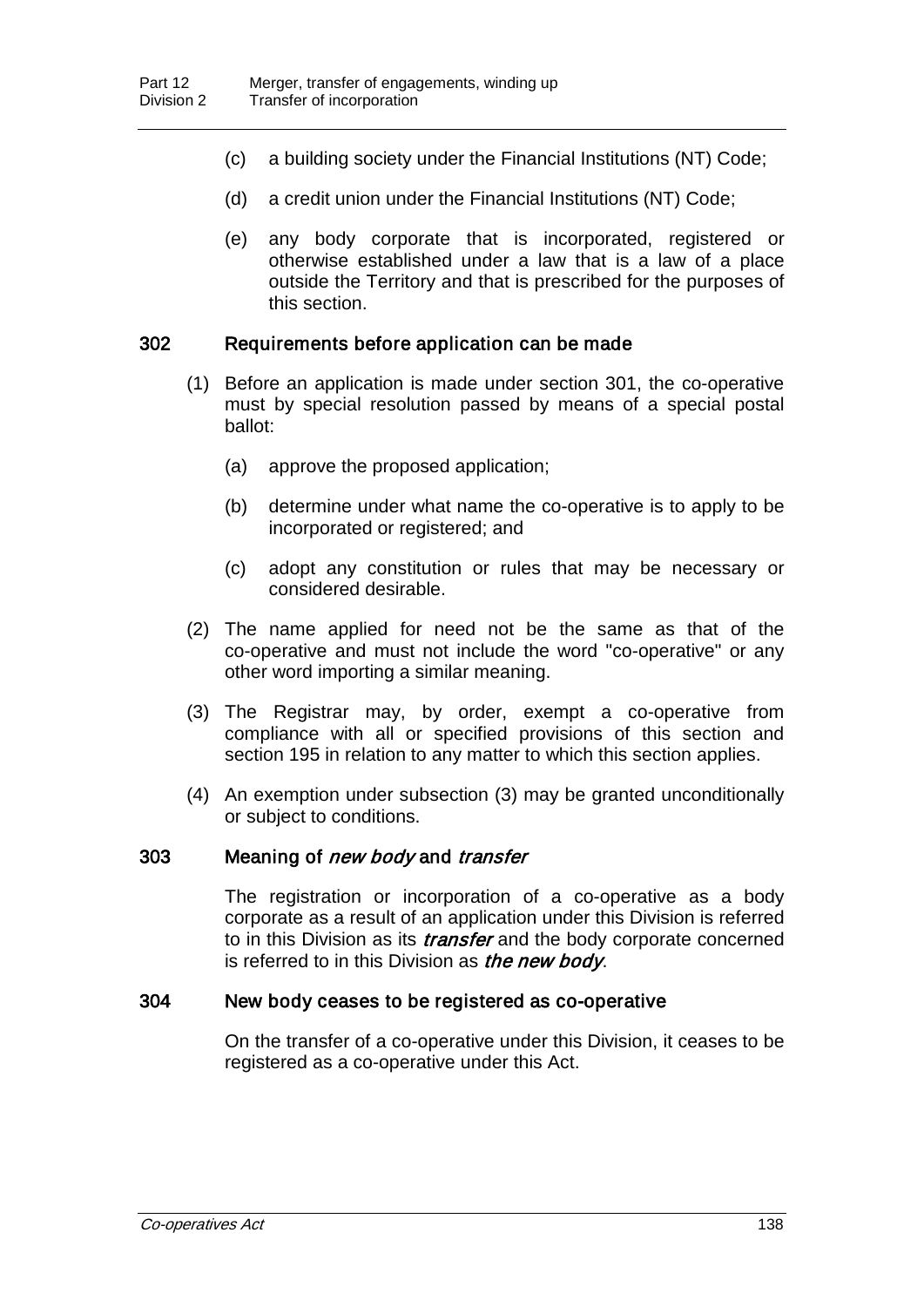# 305 Transfer not to impose greater liability, &c.

- (1) Any constitution or rules adopted for the purposes of the transfer must not be such as to:
	- (a) impose on the members of the new body who were members of the co-operative at the date of transfer any greater or different liability to contribute to the assets of the new body than the liability to which they were subject as members of the co-operative; or
	- (b) deprive any member of the new body of any preferential rights with respect to dividend or capital to which the member was entitled as a member of the co-operative at the date of transfer.
- (2) The transfer must result in all persons who were members of the co-operative at the date of transfer becoming members of the new body.
- (3) In the case of a transfer of a co-operative that has a share capital to a new body that has a share capital, the transfer must result in every member of the co-operative at the date of transfer who held shares in the co-operative being the holder of shares in the capital of the new body equal in number and nominal value to the shares held by the member as a member of the co-operative.

## 306 Effect of new certificate of registration

A certificate of registration or incorporation as the new body issued by the appropriate officer under the law applicable to the new body is conclusive evidence that all the requirements of this Division in respect of that registration or incorporation have been complied with.

## 307 New body is continuation of co-operative

- (1) When a co-operative transfers to a new body, the body corporate constituted by the new body is to be considered to be the same entity as the body corporate constituted by the co-operative.
- (2) Without limiting subsection (1), Division 6 applies to a transfer under this Division.

## 308 Stamp duty

(1) This section applies when a co-operative that transfers under this Division was before its registration as a co-operative under this Act a company under the Corporations Act 2001 or any corresponding previous law of the Territory and stamp duty had been paid on its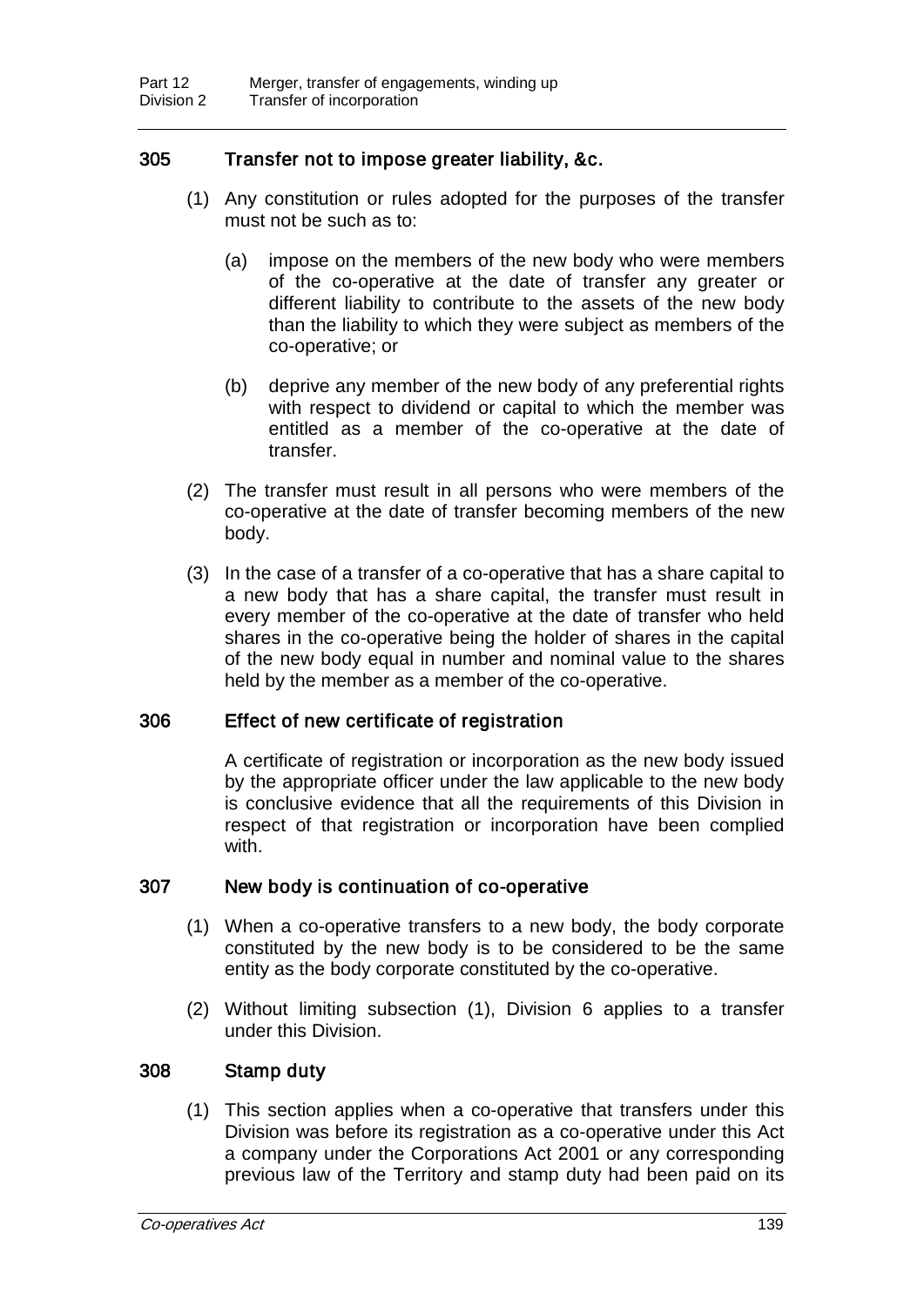incorporation as such a company in respect of the amount of the nominal capital of the company (or if subsequently increased on the amount of its nominal capital as so increased).

(2) Any stamp duty so paid is to be taken into account and included in assessing the stamp duty payable on its incorporation or registration pursuant to the transfer.

# Division 3 Winding up

## 309 Methods of winding up

- (1) A co-operative may be wound up voluntarily or by the Supreme Court or on a certificate of the Registrar.
- (2) In the case of a winding up voluntarily or by the Supreme Court, the co-operative may be wound up in the same manner and in the same circumstances as a company under the Corporations Act 2001 may be so wound up.

# 310 Winding up on Registrar's certificate

- (1) A co-operative may be wound up on a certificate of the Registrar only if the necessary grounds for the taking of that action exist, as referred to in section 331.
- (2) A winding up on a certificate of the Registrar commences when the certificate is given.
- (3) On the giving of a certificate, the Registrar may appoint a person to be the liquidator of the co-operative.
- (4) The liquidator need not be a registered liquidator under the Corporations Act 2001.
- (5) The liquidator must within 10 days after appointment give notice of his or her appointment in the *Gazette*.
- (6) The liquidator must give such security as may be prescribed and is entitled to receive such fees as are fixed by the Registrar.
- (7) Any vacancy occurring in the office of liquidator is to be filled by a person appointed by the Registrar.

# 311 Application of Corporations Act 2001 to winding up

The winding up or dissolution of a co-operative is declared to be an applied Corporations legislation matter for the purposes of Part 4 of the Corporations Reform (Northern Territory) Act in relation to the provisions of Parts 5.4, 5.4A, 5.4B, 5.5, 5.6, 5A.1 and 9.7 of the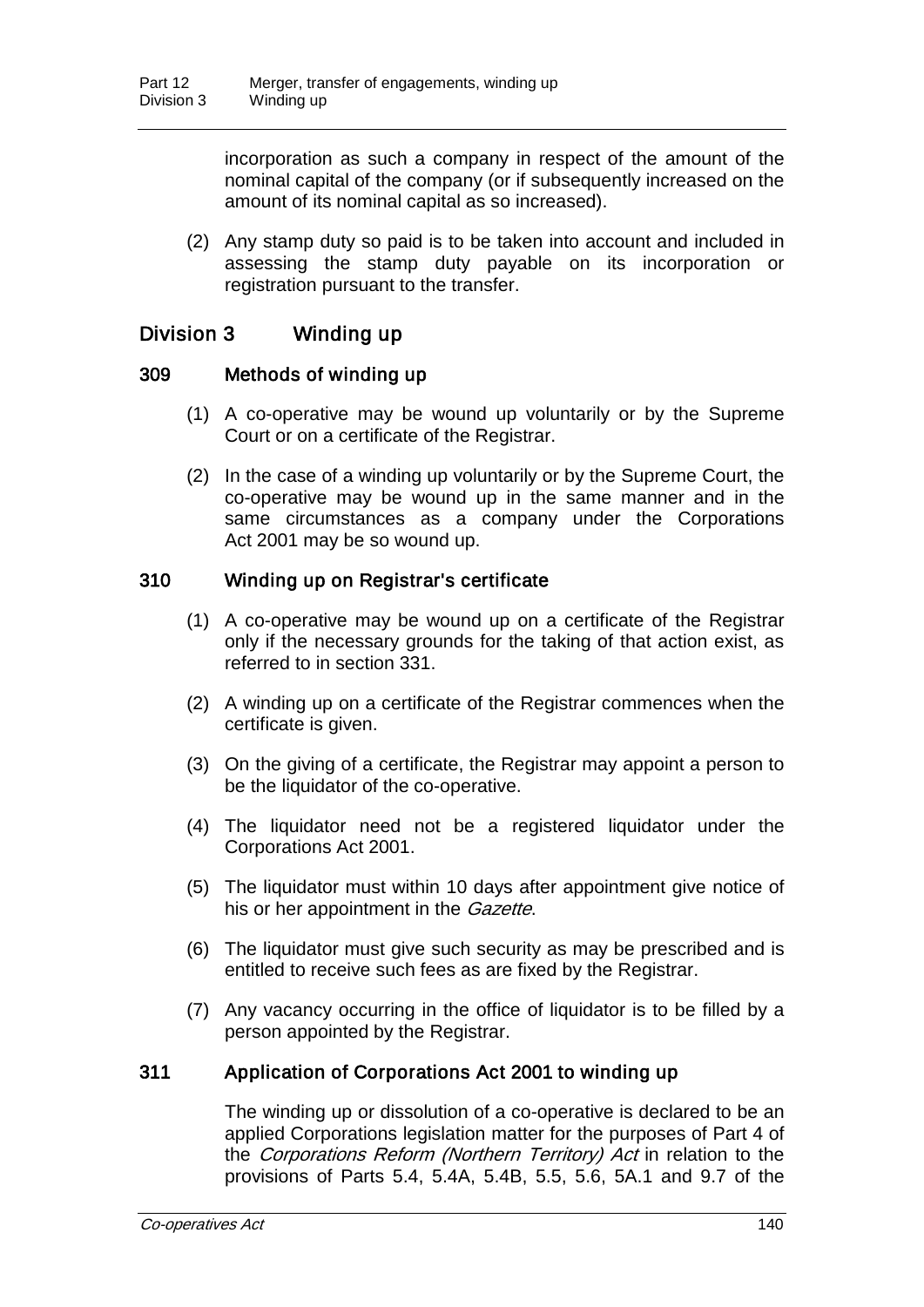Corporations Act 2001, subject to any modifications (within the meaning of the *Corporations Reform (Northern Territory) Act*) prescribed by the Regulations.

## 312 Restrictions on voluntary winding up

- (1) A co-operative may be wound up voluntarily only:
	- (a) by a creditors' voluntary winding up; or
	- (b) if a special resolution is passed by means of a special postal ballot in favour of voluntary winding up.
- (2) The Registrar may by order exempt a co-operative from compliance with all or specified provisions of this section or section 195.
- (3) An exemption under subsection (2) may be granted either unconditionally or subject to conditions.
- (4) When a special postal ballot is held, the members may, by means of the same ballot, by simple majority:
	- (a) appoint one or more liquidators for the purpose of winding up the affairs and distributing the assets of the co-operative; and
	- (b) fix the remuneration to be paid to the liquidator.

## 313 Commencement of members' voluntary winding up

A members' voluntary winding up of a co-operative commences when the result of the special postal ballot is noted in the minute book by the secretary of the co-operative.

#### 314 Distribution of surplus – non-trading co-operatives

- (1) On a winding up of a non-trading co-operative, the surplus property of the co-operative must be distributed as required by the rules of the co-operative.
- (2) The rules of a non-trading co-operative must make provision for the manner in which the surplus property of the co-operative is to be distributed in a winding up.
- (3) In this section, *surplus property* means that property of the co-operative that remains after satisfaction of the debts and liabilities of the co-operative and the costs, charges and expenses of the winding up.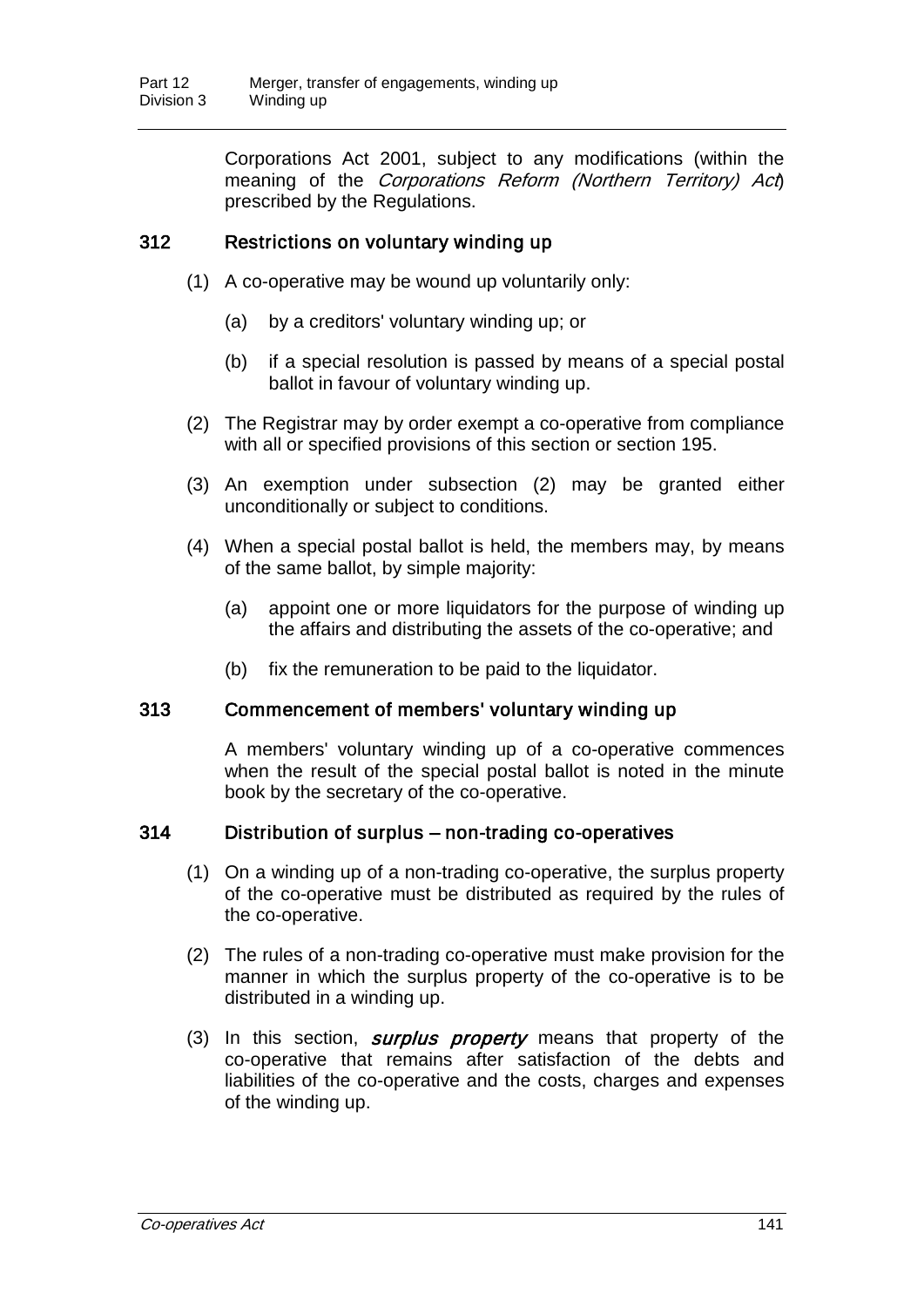# 315 Liquidator – vacancy may be filled by Registrar

If a co-operative is being wound up voluntarily and a vacancy occurs in the office of liquidator that in the opinion of the Registrar is unlikely to be filled in the manner provided by the Corporations Act 2001, the Registrar may appoint a person to be liquidator.

#### 316 Review of liquidator's remuneration

Any member or creditor of a co-operative or the liquidator may at any time before the completion of the winding up of the co-operative apply to the Supreme Court to review the amount of the remuneration of the liquidator.

#### 317 Liability of member to contribute in winding up where shares forfeited, &c.

- (1) If a person's membership of a co-operative is cancelled under Part 6 within 2 years before the commencement of the winding up of the co-operative, the person is liable on the winding up to contribute to the property of the co-operative the nominal value of any shares forfeited in connection with that cancellation (being their nominal value immediately before cancellation).
- (2) If under section 171 a co-operative:
	- (a) purchases any share of a member in the co-operative; or
	- (b) repays to a member the whole or any part of the amount paid up on any share held by a member,

within 2 years before the commencement of the winding up of the co-operative, the member or former member is liable on the winding up to contribute to the property of the co-operative the amount that was paid by the co-operative to the member or former member in respect of the purchase or repayment together with any amount unpaid on those shares immediately before the purchase or repayment.

- (3) If a person contributes to the property of a co-operative pursuant to a liability under this section, the amount contributed is, for the purposes of the winding up concerned, to be treated as having been paid up by the person on shares of the co-operative.
- (4) The liability of a member or former member of a co-operative under this section is in addition to any other liability of the member or former member to contribute to the property of the co-operative on a winding up of the co-operative.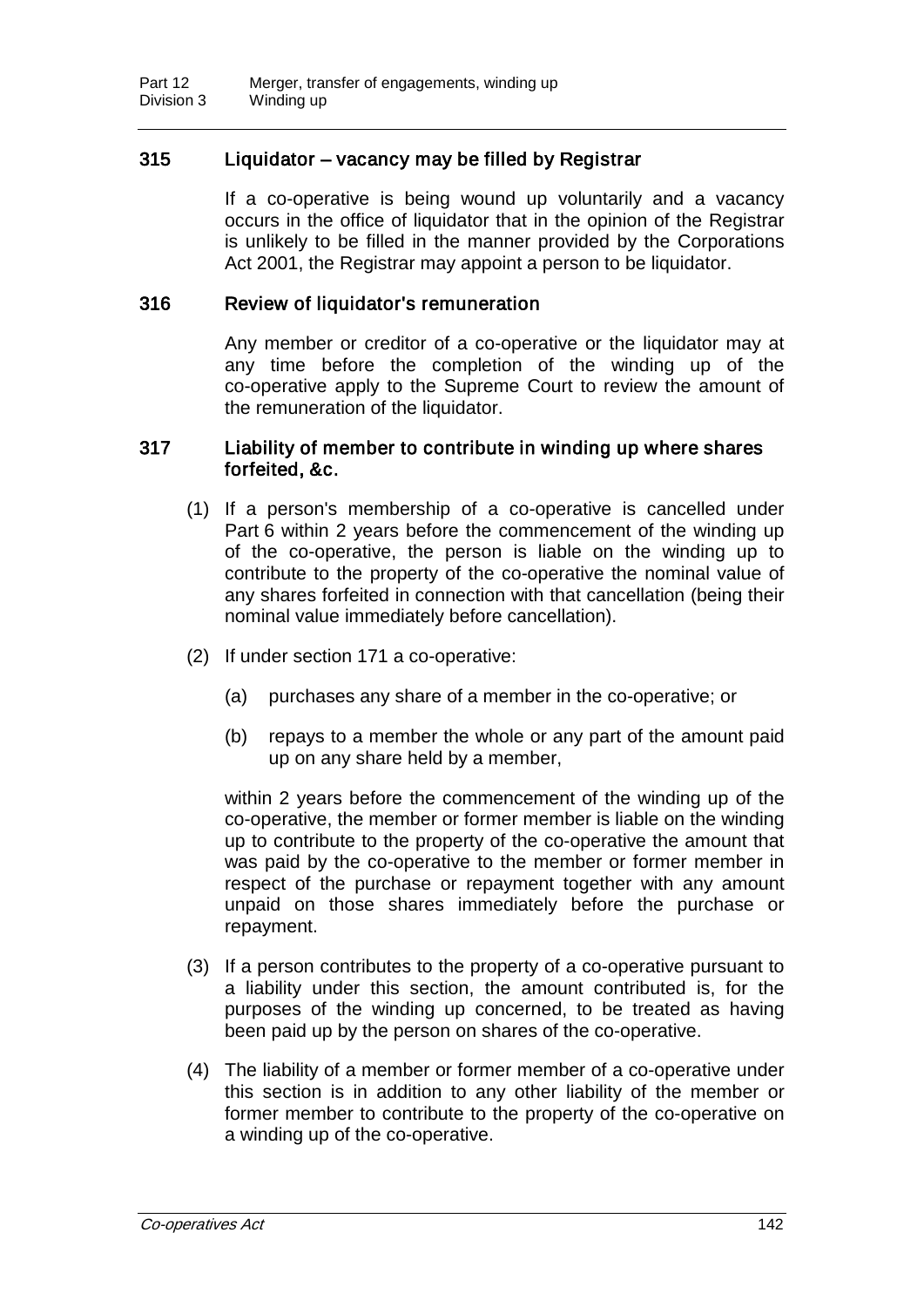# Division 4 Administration of co-operative application of Corporations Act 2001

# 318 Application of Part 5.3A of Corporations Act 2001

A co-operative is declared to be an applied Corporations legislation matter for the purposes of Part 4 of the Corporations Reform (Northern Territory) Act in relation to the provisions of Part 5.3A and Division 3 of Part 5.9 of the Corporations Act 2001, subject to the following modifications:

- (a) those provisions are to be read as if co-operative were company;
- (b) references in those provisions to sections 128 and 129 of the Corporations Act 2001 are to be read as references to sections 43, 44, 45 and 47 of this Act;
- (c) references in those provisions to ASIC are to be read as references to the Registrar;
- (d) any other modifications (within the meaning of Part 4 of the Corporations Reform (Northern Territory) Act) prescribed by the Regulations.

# Division 5 Appointment of administrator

# 319 Appointment of administrator

- (1) The Registrar may, by written notice, appoint an administrator to conduct the affairs of a co-operative.
- (2) A notice of appointment must specify:
	- (a) the date of appointment;
	- (b) the appointee's name; and
	- (c) the appointee's business address.
- (3) If the appointee's name or business address changes, the appointee must immediately give written notice of the change to the Registrar.
- (4) The Registrar must not appoint an administrator unless the necessary grounds for the taking of that action exist, as referred to in section 331.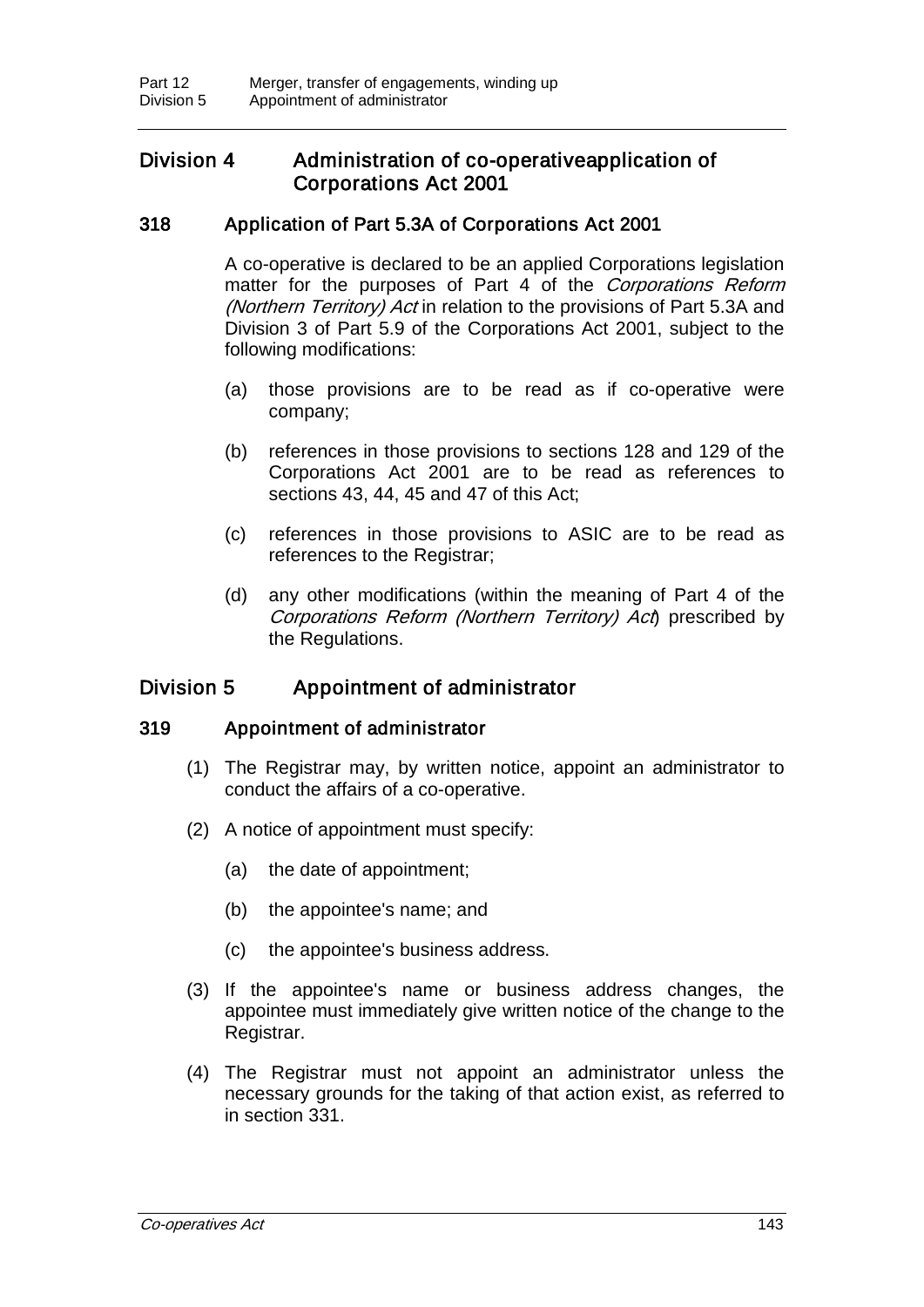# 320 Effect of appointment of administrator

- (1) On the appointment of an administrator of a co-operative:
	- (a) the directors of the co-operative cease to hold office;
	- (b) all contracts of employment with the co-operative are terminated;
	- (c) all contracts for the provision of secretarial or administrative services for the co-operative are terminated; and
	- (d) the administrator may terminate any contract for providing other services to the co-operative.
- (2) An administrator of a co-operative has the functions of the board of the co-operative, including the board's powers of delegation.
- (3) A director of a co-operative must not be appointed or elected while the administrator is in office except as provided by this Division.

## 321 Revocation of appointment

- (1) An administrator holds office until the administrator's appointment is revoked.
- (2) The Registrar may, by written notice, revoke the appointment of an administrator.
- (3) When a liquidator of a co-operative is appointed, the appointment of any administrator of the co-operative is automatically revoked.
- (4) Immediately on the revocation of an administrator's appointment, the administrator must prepare and submit a report to the Registrar showing how the administration was carried out and, for that purpose, an administrator has access to the co-operative's records and documents.
- (5) On providing the report and accounting fully in relation to the administration of the co-operative to the satisfaction of the Registrar, the administrator is released from any further duty to account in relation to the administration of the co-operative other than on account of fraud, dishonesty, negligence or wilful failure to comply with this Act or the Regulations.
- (6) Before revoking the appointment of an administrator of a co-operative, the Registrar must:
	- (a) appoint another administrator;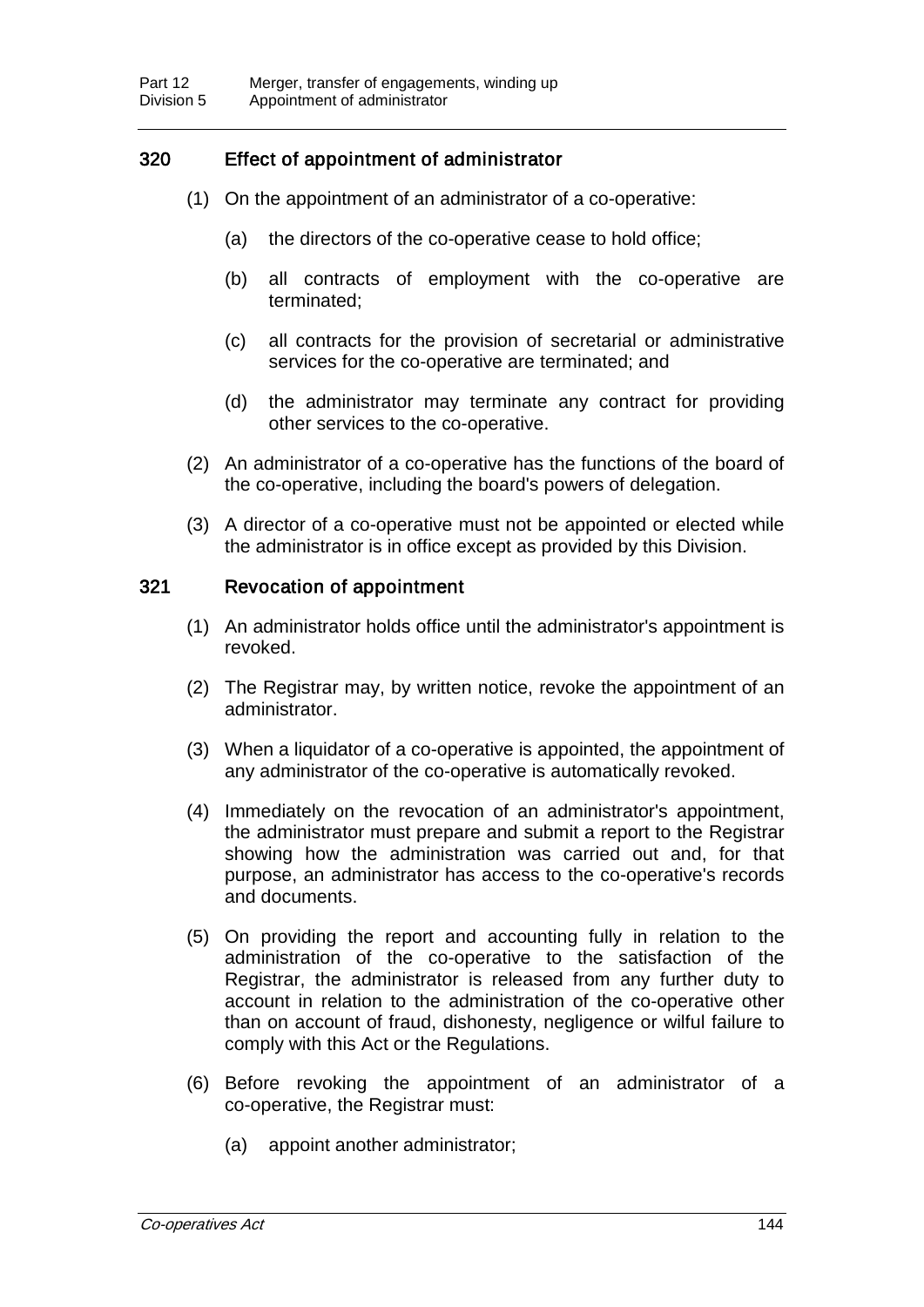- (b) appoint a liquidator;
- (c) ensure that directors of the co-operative have been elected in accordance with the rules of the co-operative at a meeting convened by the administrator in accordance with those rules; or
- (d) appoint directors of the co-operative.
- (7) Directors elected or appointed under subsection (6):
	- (a) take office on revocation of the administrator's appointment; and
	- (b) in the case of directors appointed under subsection (6), hold office until the next annual general meeting of the co-operative after the revocation of that appointment.

## 322 Expenses of administration

- (1) The expenses of and incidental to the conduct of a co-operative's affairs by an administrator are payable from the co-operative's funds.
- (2) The expenses of conducting a co-operative's affairs include:
	- (a) if the administrator is not an employee within the meaning of the Public Sector Employment and Management Act, remuneration of the administrator at a rate approved by the Registrar; or
	- (b) if the administrator is an employee within the meaning of the Public Sector Employment and Management Act, the amount that the Registrar certifies should be paid to the Territory as repayment of the administrator's remuneration.
- (3) An amount certified under subsection (2)(b) may be recovered in a court of competent jurisdiction as a debt due to the Crown.
- (4) An administrator has, in relation to the expenses specified in subsection (1), the same priority on the winding up of a co-operative as the liquidator of the co-operative has.

## 323 Liabilities arising from administration

(1) If a co-operative incurs any loss because of any fraud, dishonesty, negligence or wilful failure to comply with this Act or the Regulations or the rules of the co-operative by an administrator, the administrator is liable for the loss.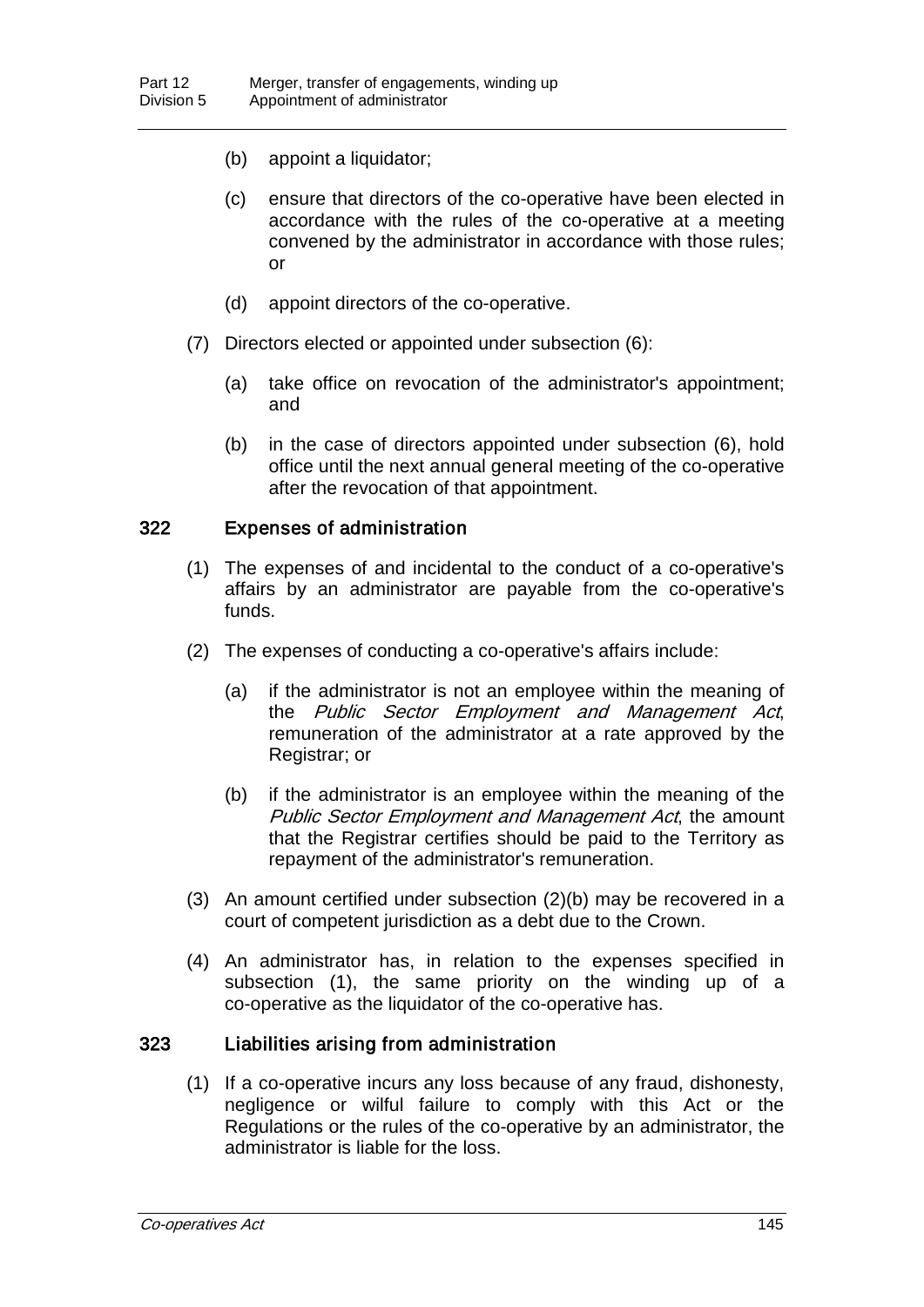(2) An administrator is not liable for any loss that is not a loss to which subsection (1) applies but must account for the loss in a report given under section 321.

## 324 Additional powers of Registrar

- (1) If the Registrar appoints directors of a co-operative under section 321, the Registrar may, by written notice given to the co-operative, specify:
	- (a) a time during which this section is to apply in relation to the co-operative;
	- (b) the terms and conditions on which all or any of the directors hold office; and
	- (c) the rules that are to be the co-operative's rules.
- (2) While this section applies to a co-operative, the Registrar may:
	- (a) from time to time remove and appoint directors;
	- (b) from time to time, vary, revoke or specify new terms and conditions in place of all or any of the terms and conditions specified under subsection (1);
	- (c) amend all or any of the rules specified under subsection (1).
- (3) The Registrar may, by written notice given to the co-operative, extend the time for which this section is to apply in relation to a co-operative.
- (4) A rule specified by the Registrar under this section as a rule of a co-operative:
	- (a) is not to be altered except in the way set out in this section;
	- (b) if it is inconsistent with any other rule of the co-operative, prevails over the other rule, and the other rule is to the extent of the inconsistency invalid; and
	- (c) has the same evidentiary value as is by this Act accorded to the co-operative's rules and to copies of them.

## 325 Stay of proceedings

(1) If the Registrar appoints an administrator to conduct a co-operative's affairs, a person must not begin or continue any proceeding in a court against the co-operative until the administrator's appointment is revoked except with the leave of the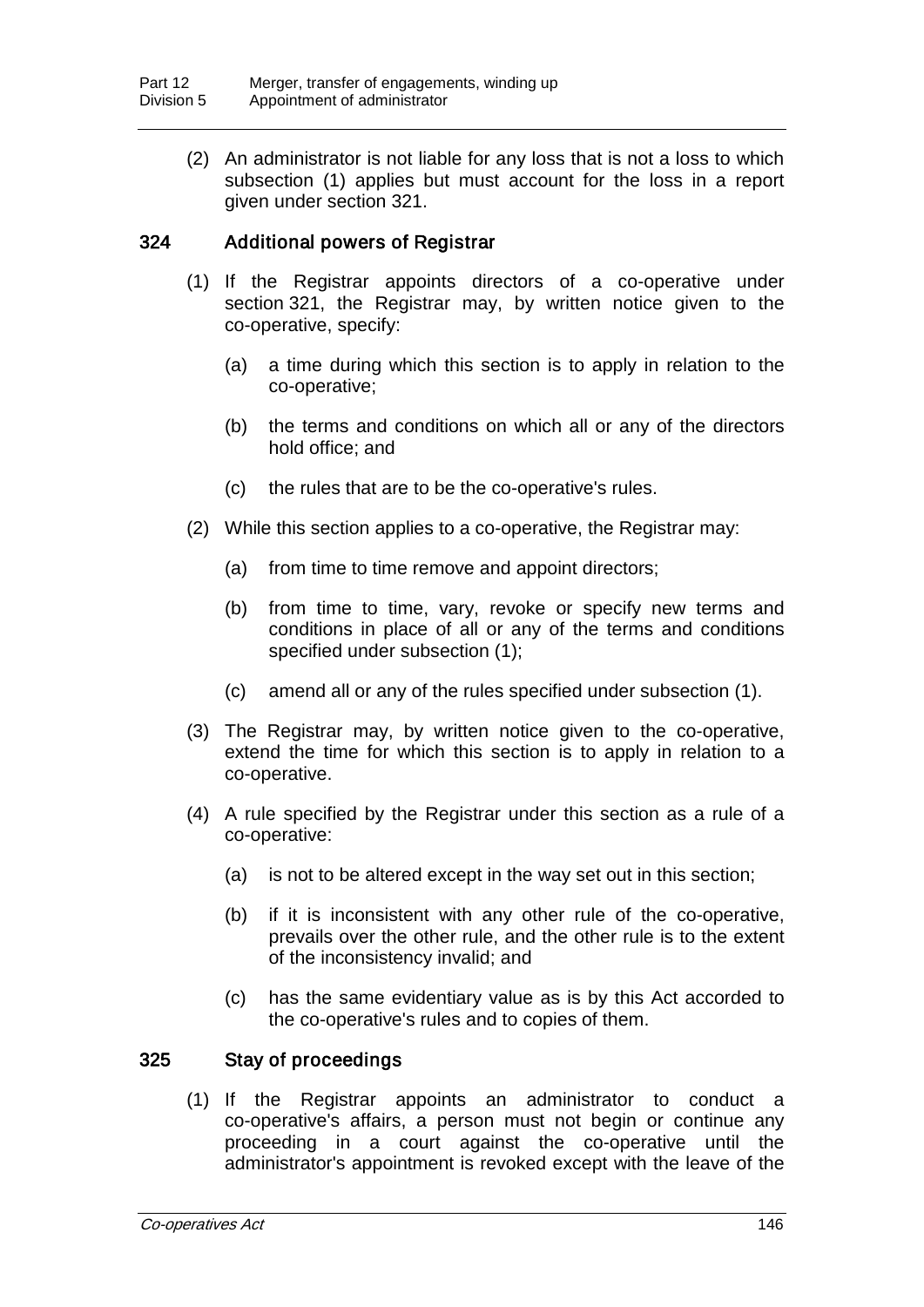Supreme Court and, if the Supreme Court grants leave, in accordance with any terms and conditions that the Supreme Court imposes.

- (2) A person intending to apply for leave of the Supreme Court under subsection (1) must give the Registrar not less than 10 days notice of intention to apply.
- (3) On the hearing of an application under subsection (1), the Registrar may be represented and may oppose the granting of the application.

## 326 Administrator to report to Registrar

On the receipt of a request from the Registrar, the administrator of a co-operative must, without delay, prepare and give to the Registrar a report showing how the administration is being carried out.

# Division 6 Effect of merger, &c., on property, liabilities, &c.

## 327 How this Division applies to a merger

- (1) This Division applies to a merger of co-operatives under this Part.
- (2) In the application of this Division to a merger:

new body means the co-operative that results from the merger.

*original body* means each co-operative that is a party to the merger.

relevant day means the day on which the merged co-operative is registered under this Act.

## 328 How this Division applies to transfer of engagements

- (1) This Division applies to a transfer of the engagements of a co-operative to another co-operative under Division 1.
- (2) In the application of this Division to a transfer of engagements:

new body means the co-operative to which the engagements are transferred.

original body means the co-operative that transfers its engagements.

relevant day means the day on which the transfer of engagements takes effect.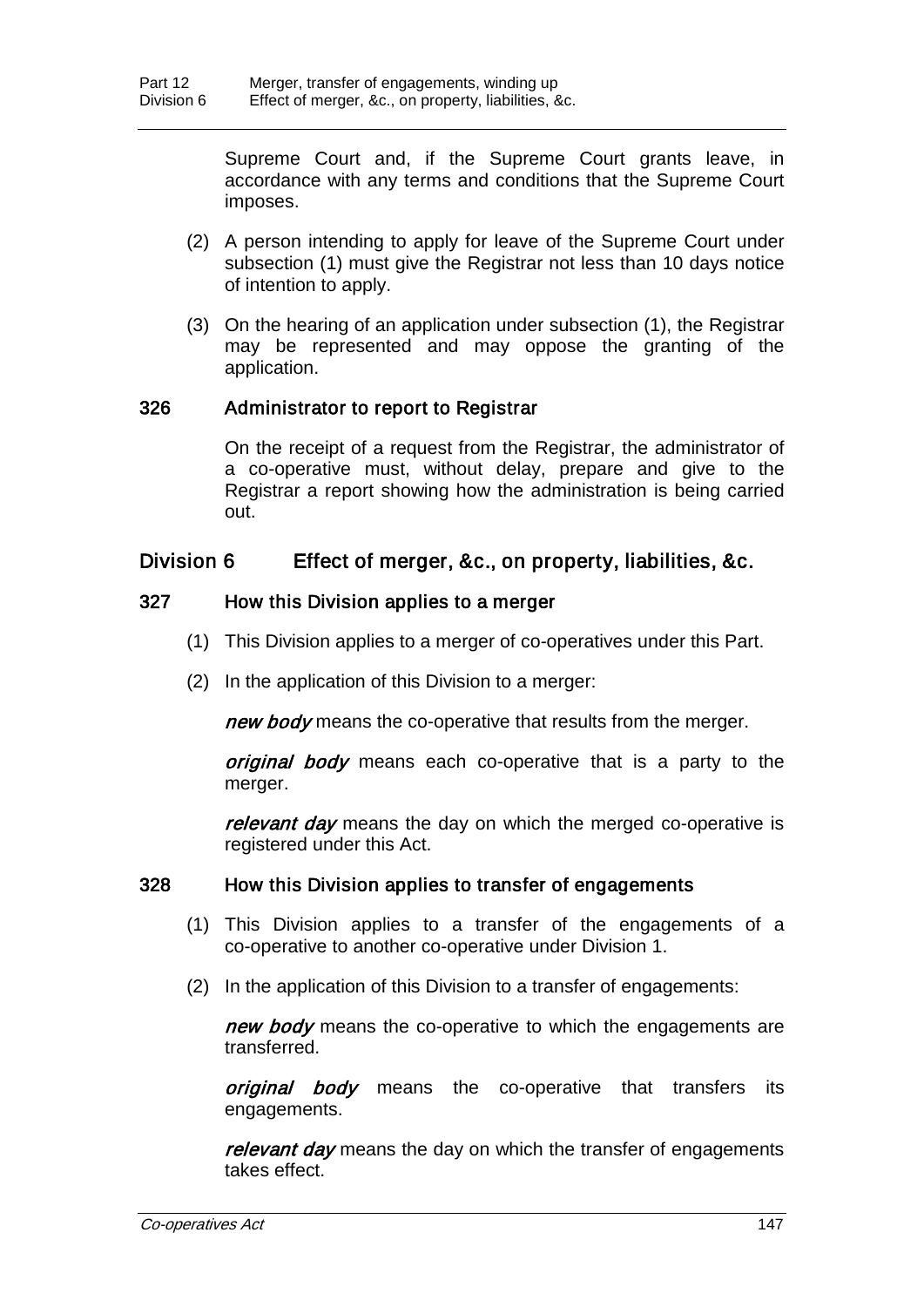# 329 How this Division applies to transfer of incorporation

- (1) This Division applies to a transfer of incorporation under Division 2.
- (2) In the application of this Division to such a transfer of incorporation:

new body means the body corporate that results from the transfer.

original body means the co-operative that transfers its incorporation.

relevant day means the day on which the transfer takes effect.

## 330 Effect of merger &c., on property, liabilities, &c.

(1) In this section:

**assets** means any legal or equitable estate or interest (whether present or future and whether vested or contingent) in real or personal property of any description (including money), and includes securities, choses in action and documents.

*instrument* means an instrument (other than this Act) that creates, modifies or extinguishes rights or liabilities (or would do so if lodged, filed or registered in accordance with any law), and includes any judgment, order and process of a court.

*liabilities* means liabilities, debts and obligations (whether present or future and whether vested or contingent).

- (2) On and from the relevant day for an event to which this Division applies:
	- (a) the assets of the original body vest in the new body without the need for any conveyance, transfer, assignment or assurance;
	- (b) the rights and liabilities of the original body become the rights and liabilities of the new body;
	- (c) all proceedings by or against the original body that are pending immediately before the relevant day are taken to be proceedings pending by or against the new body;
	- (d) any act, matter or thing done or omitted to be done by, to or in respect of the original body before the relevant day is (to the extent to which that act, matter or thing has any force or effect) taken to have been done or omitted by, to or in respect of the new body; and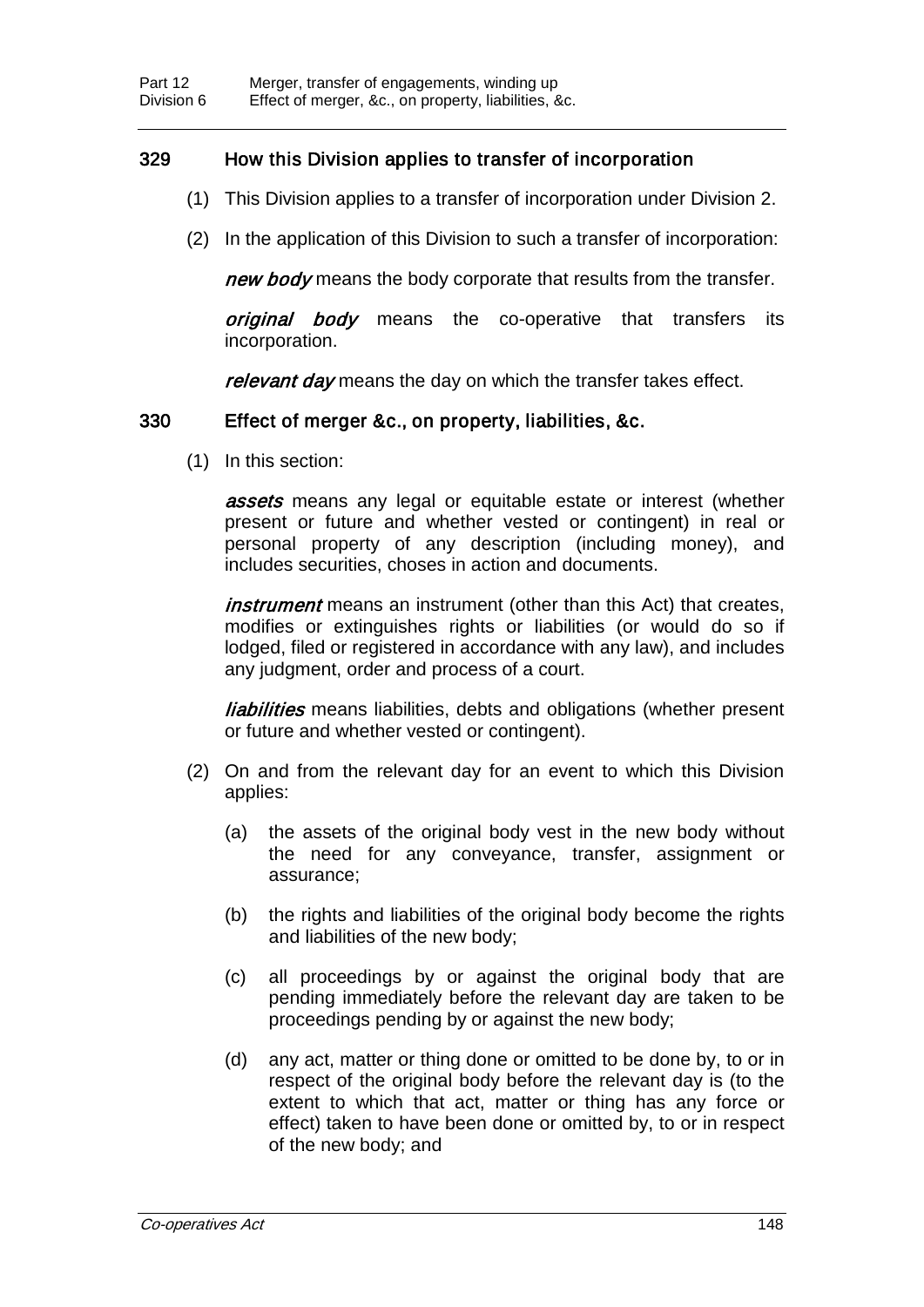- (e) a reference in an instrument or in any document of any kind to the original body is to be read as, or as including, a reference to the new body.
- (3) The operation of this section is not to be regarded:
	- (a) as a breach of contract or confidence or otherwise as a civil wrong;
	- (b) as a breach of any contractual provision prohibiting, restricting or regulating the assignment or transfer of assets, rights or liabilities; or
	- (c) as giving rise to any remedy by a party to an instrument, or as causing or permitting the termination of any instrument, because of a change in the beneficial or legal ownership of any asset, right or liability.
- (4) A document or an instrument executed or registered for or with respect to a transfer of any property to give effect to this section is not liable to stamp duty or to any fee chargeable under any Act for registration.

## Division 7 Miscellaneous

#### 331 Grounds for winding up, transfer of engagements, appointment of administrator

- (1) This section applies to the following actions:
	- (a) a direction by the Registrar to a co-operative to transfer its engagements under section 300;
	- (b) the appointment of an administrator of a co-operative under Division 5;
	- (c) the winding up of a co-operative on a certificate of the Registrar under section 310.
- (2) The necessary grounds for the taking of action to which this section applies exist if the Registrar certifies:
	- (a) that the number of members is reduced to less than the minimum number of persons allowed, as referred to in section 69;
	- (b) that the co-operative has not commenced business within one year of registration or has suspended business for a period of more than 6 months;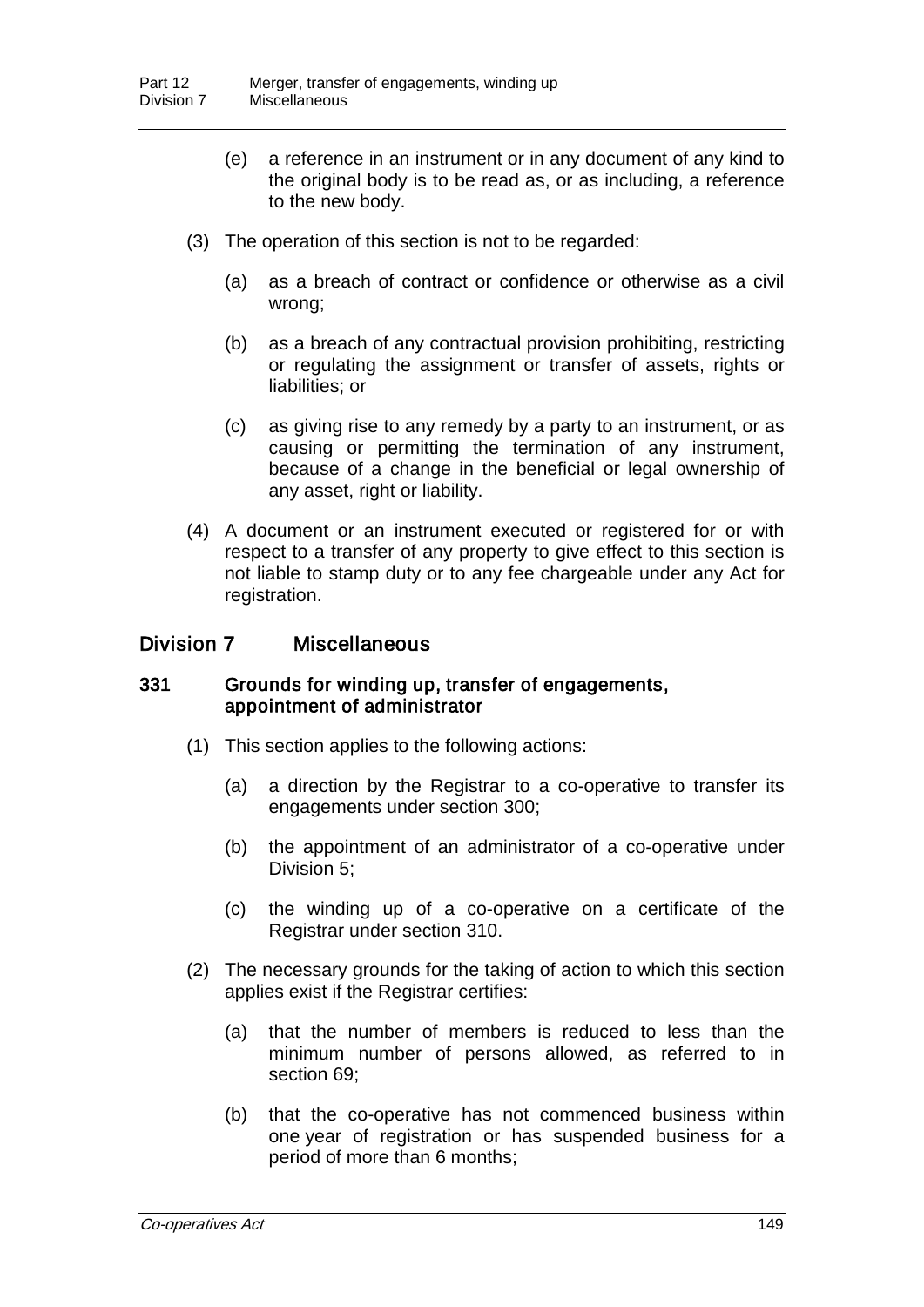- (c) that the registration of the co-operative has been obtained by mistake or fraud;
- (d) that the co-operative exists for an illegal purpose;
- (e) that the co-operative has wilfully and after notice from the Registrar violated the provisions of this Act or of the Regulations or of the rules of the co-operative;
- (f) that the board of the co-operative has, after notice from the Registrar, failed to ensure that the rules of the co-operative contain active membership provisions in accordance with Part 6;
- (g) that there are, and have been for a period of one month immediately before the date of the Registrar's certificate, insufficient directors of the co-operative to constitute a quorum as provided by the rules of the co-operative; or
- (h) following an inquiry pursuant to the provisions of this Act into the affairs of a co-operative or the working and financial condition of a co-operative, that in the interests of members or creditors of the co-operative or the public the action concerned should be taken.
- (3) Alternatively, the necessary grounds for the winding up of a co-operative on a certificate of the Registrar exist if the Registrar certifies:
	- (a) that the period, if any, fixed for the duration of the co-operative by its rules has expired; or
	- (b) that an event (to be specified in the certificate) has occurred on the occurrence of which the Regulations or the rules provide that the co-operative is to be wound up.
- (4) The Registrar must not certify under this section as to any matter unless the matter has been proved to the Registrar's satisfaction.

## 333 Application of Part 57B of Corporations Act 2001

A co-operative is declared to be an applied Corporations legislation matter for the purposes of Part 4 of the Corporations Reform (Northern Territory) Act in relation to the provisions of Part 5.7B (except section 588G) of the Corporations Act 2001, subject to the following modifications:

(a) those provisions are to be read as if co-operative were company;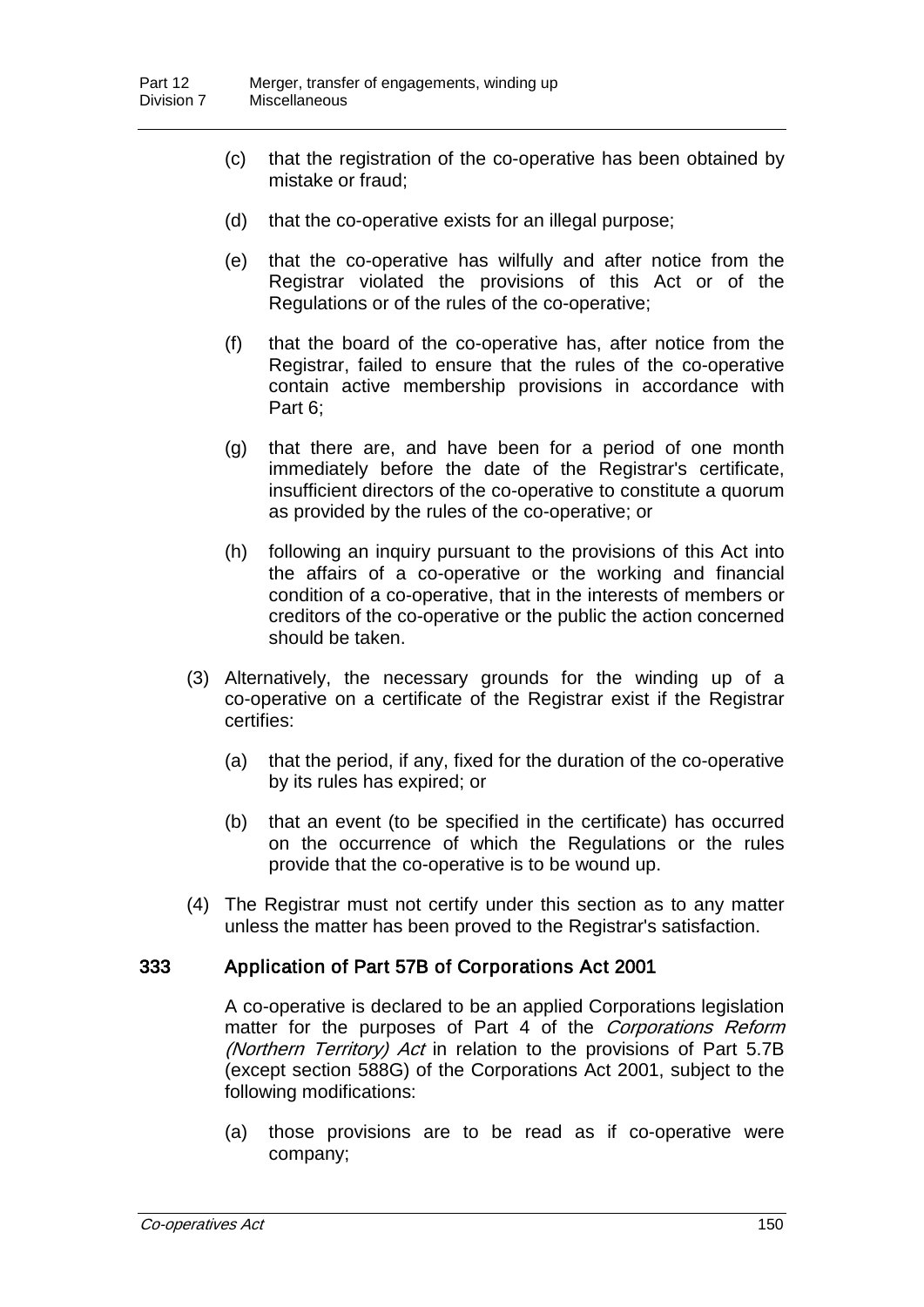- (b) a reference in those provisions to any provision of section 286 of the Corporations Act 2001 is to be read as a reference to the equivalent provisions of the Regulations made under section 233 of this Act;
- (c) any other modifications (within the meaning of Part 4 of the Corporations Reform (Northern Territory) Act prescribed by the Regulations.

# Part 13 Arrangements and reconstructions

# Division 1 General requirements

## 334 Requirements for binding compromise or arrangement

- (1) A compromise or arrangement is binding if and only if it is approved by order of the Supreme Court and it is agreed to:
	- (a) if the compromise or arrangement is between the co-operative and any of its creditors, at a court ordered meeting by a majority in number of the creditors concerned who are present and voting (in person or by proxy), being a majority whose debts or claims against the co-operative amount to at least 75% of the total of the debts and claims of all those creditors who are present and voting (in person or by proxy); or
	- (b) if the compromise or arrangement is between the co-operative and any of its members, by the members concerned, by special resolution passed by means of a special postal ballot.
- (2) The court ordered meeting referred to in subsection (1)(a) is a meeting convened in accordance with an order of the Supreme Court under this Part.
- (3) The Supreme Court may grant its approval to a compromise or arrangement subject to such alterations or conditions as it thinks just.
- (4) An order of the Supreme Court approving a compromise or arrangement does not have any effect until an office copy of the order is lodged with the Registrar.
- (5) On the copy being lodged, the order takes effect from the date of lodgment or such earlier date as the Supreme Court specifies in the order.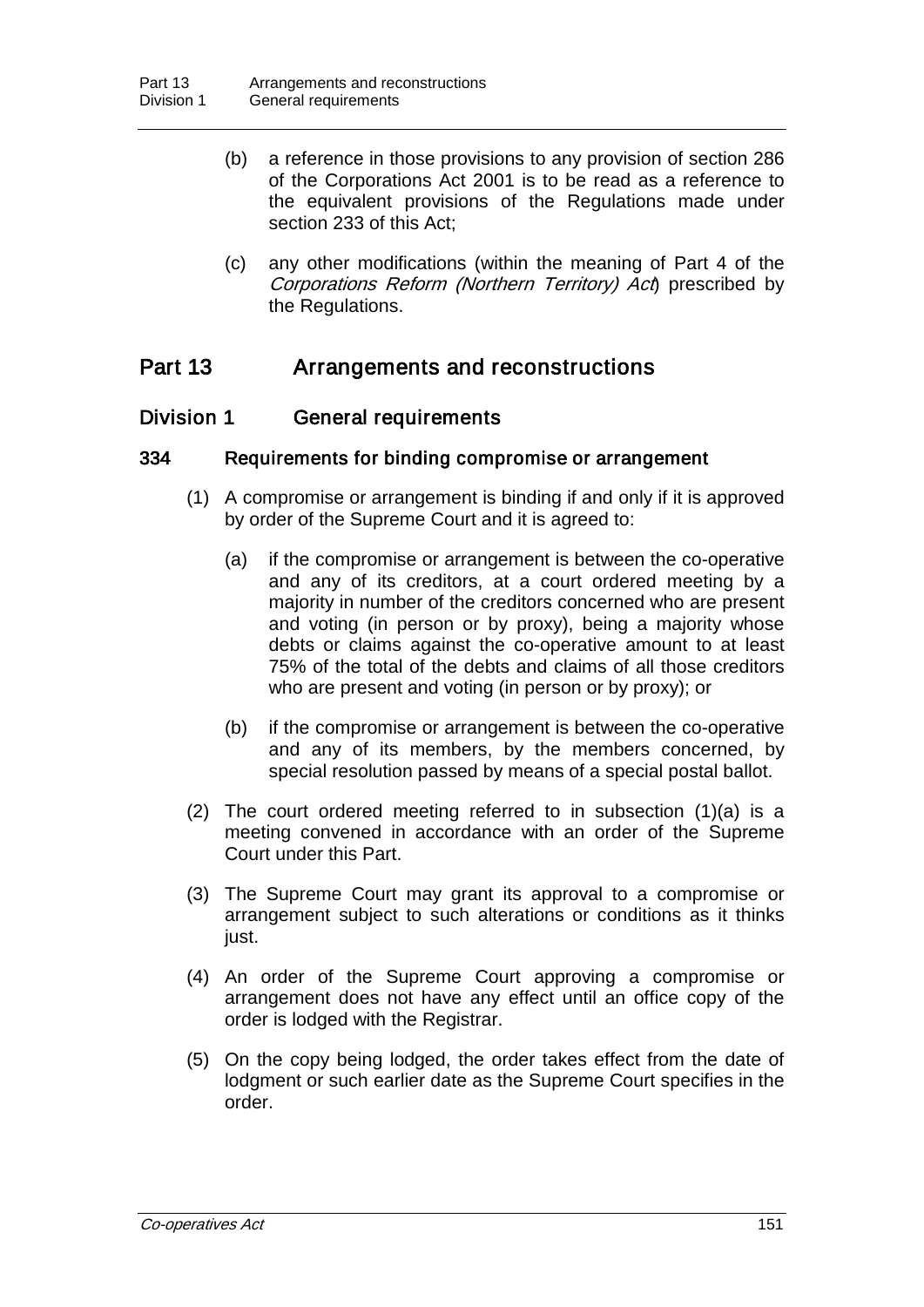## 335 Supreme Court ordered meeting of creditors

- (1) If a compromise or arrangement is proposed between a co-operative and any of its creditors, the Supreme Court may on application by an appropriate person order a meeting or meetings of the creditors concerned.
- (2) An appropriate person to apply for an order is:
	- (a) the co-operative;
	- (b) any member of the co-operative;
	- (c) any of the creditors concerned; or
	- (d) in the case of a co-operative being wound up, the liquidator.
- (3) The meeting must be convened in the manner and be held in the place or places (in the Territory or elsewhere) that the Supreme Court directs.
- (4) In considering whether to make an order for a meeting to be held in another jurisdiction, the Supreme Court may have regard to where creditors concerned reside.

#### 336 Registrar to be given notice and opportunity to make submissions

- (1) The Supreme Court may make an order under this Division if the Supreme Court is satisfied that:
	- (a) at least 14 days notice of the hearing of the application for the order, or such shorter period of notice as the Supreme Court or the Registrar permits, has been given to the Registrar; and
	- (b) the Registrar has had a reasonable opportunity to examine the terms of and make submissions to the Supreme Court in relation to the proposed compromise or arrangement concerned and a draft explanatory statement relating to it.
- (2) The *draft explanatory statement* referred to in subsection (1) is a statement:
	- (a) explaining the effect of the proposed compromise or arrangement and, in particular, stating:
		- (i) any material interests of the directors of the co-operative, whether as directors, as members or creditors of the co-operative or otherwise; and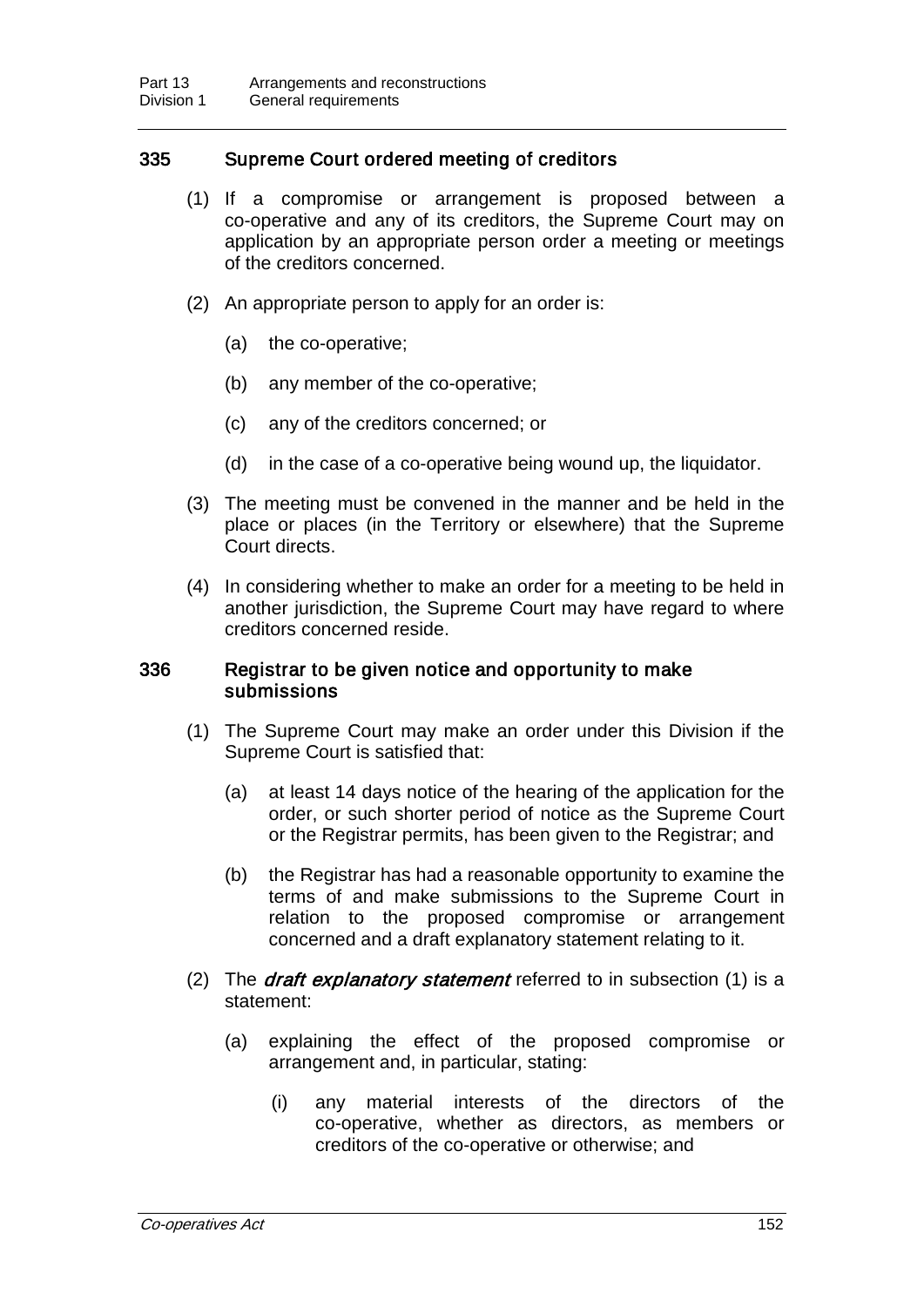- (ii) the effect on those interests of the proposed compromise or arrangement in so far as that effect is different from the effect on the like interests of other persons; and
- (b) setting out:
	- (i) any information that is prescribed; and
	- (ii) any other information that is material to the making of a decision by a creditor or member of the co-operative whether or not to agree to the proposed compromise or arrangement, being information that is within the knowledge of the directors of the co-operative and has not previously been disclosed to the creditors or members of the co-operative.

## 337 Results of 2 or more meetings

If the Supreme Court orders 2 or more meetings of creditors to be held in relation to a proposed compromise or arrangement:

- (a) the meetings are to be considered to constitute a single meeting;
- (b) the votes in favour of the proposed compromise or arrangement cast at each of the meetings are to be aggregated; and
- (c) the votes against the proposed compromise or arrangement cast at each of the meetings are to be aggregated.

## 338 Persons disqualified from administering compromise, &c.

- (1) Except with the leave of the Supreme Court, a person must not be appointed to administer, and must not administer, a compromise or arrangement approved under this Act between a co-operative and any of its creditors or members, whether by the terms of that compromise or arrangement or pursuant to a power given by the terms of a compromise or arrangement, if the person:
	- (a) is a mortgagee of any property of the co-operative;
	- (b) is an auditor or an officer of the co-operative;
	- (c) is an officer of a body corporate that is a mortgagee of property of the co-operative;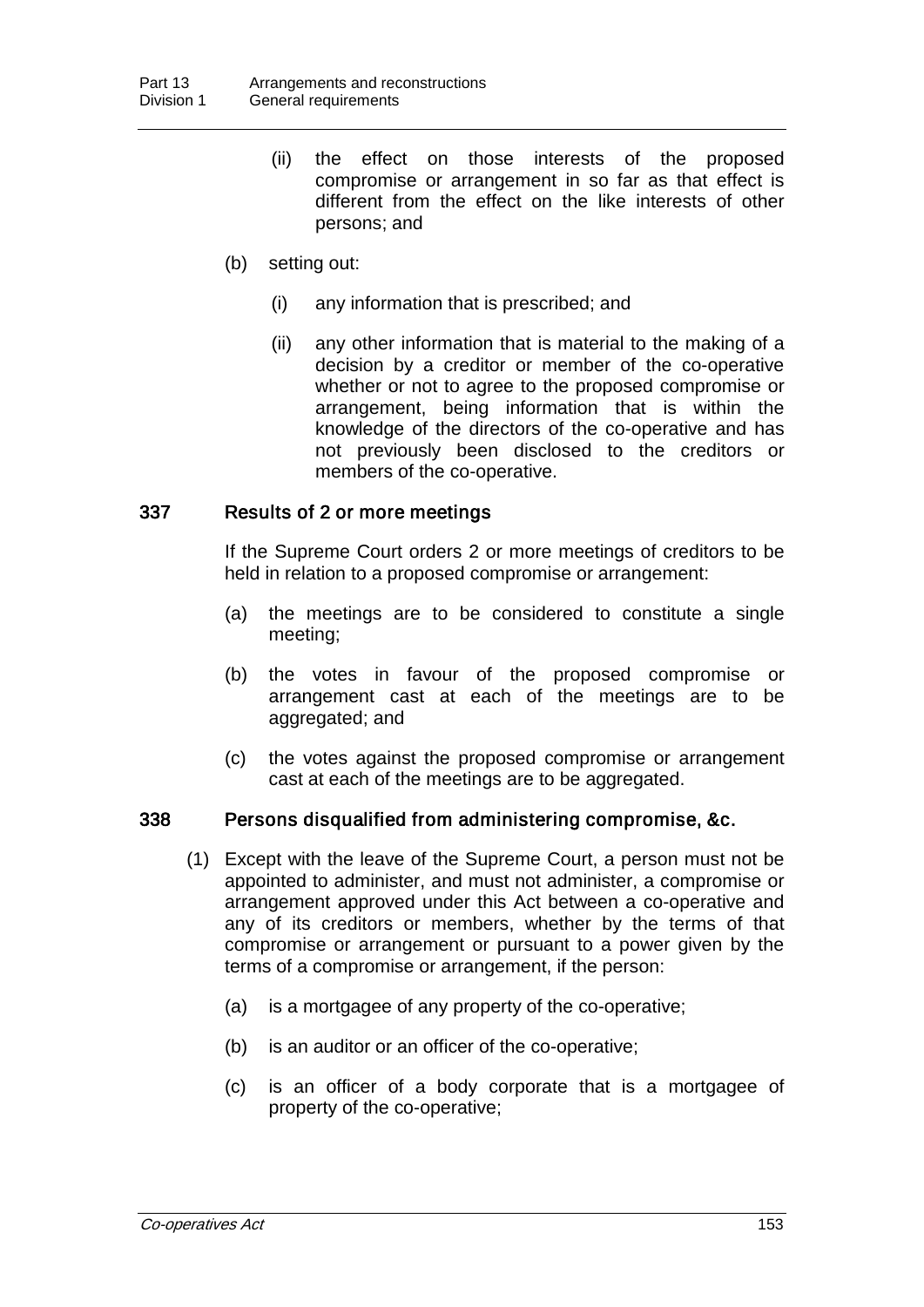- (d) is not a registered liquidator unless the person is a body corporate authorised by or under a law of the Territory to administer the compromise or arrangement concerned;
- (e) is an officer of a body corporate related to the co-operative;
- (f) unless the Registrar directs in writing that this paragraph does not apply in relation to the person in relation to the co-operative, has at any time within the last 12 months been an officer or promoter of the co-operative or of a related body corporate.
- (2) This section does not disqualify a person from administering a compromise or arrangement under an appointment validly made before the commencement of this section.

## 339 Adoption of provisions of Corporations Act 2001 and application to person appointed

- (1) Clauses 16, 18(2) and (4), 19, 23 and 25 of Schedule 4 apply to a person appointed to administer a compromise or arrangement as if the appointment were an appointment of the person as a receiver and manager of property of the co-operative and as if a reference to a receiver were a reference to that person.
- (2) A person appointed to administer a compromise or arrangement is declared to be an applied Corporations legislation matter for the purposes of Part 4 of the Corporations Reform (Northern Territory) Act in relation to section 536 of the Corporations Act 2001 as if:
	- (a) the appointment were an appointment as a liquidator of the co-operative; and
	- (b) a reference to a liquidator were a reference to that person.

## 340 Copy of order to be attached to rules

(1) A co-operative must ensure that a copy of an order of the Supreme Court approving a compromise or arrangement is annexed to each copy of the rules of the co-operative issued after the order is made.

Maximum penalty: 17 penalty units.

(2) The Supreme Court may, by order, exempt a co-operative from compliance with this section or determine the period during which the co-operative must comply.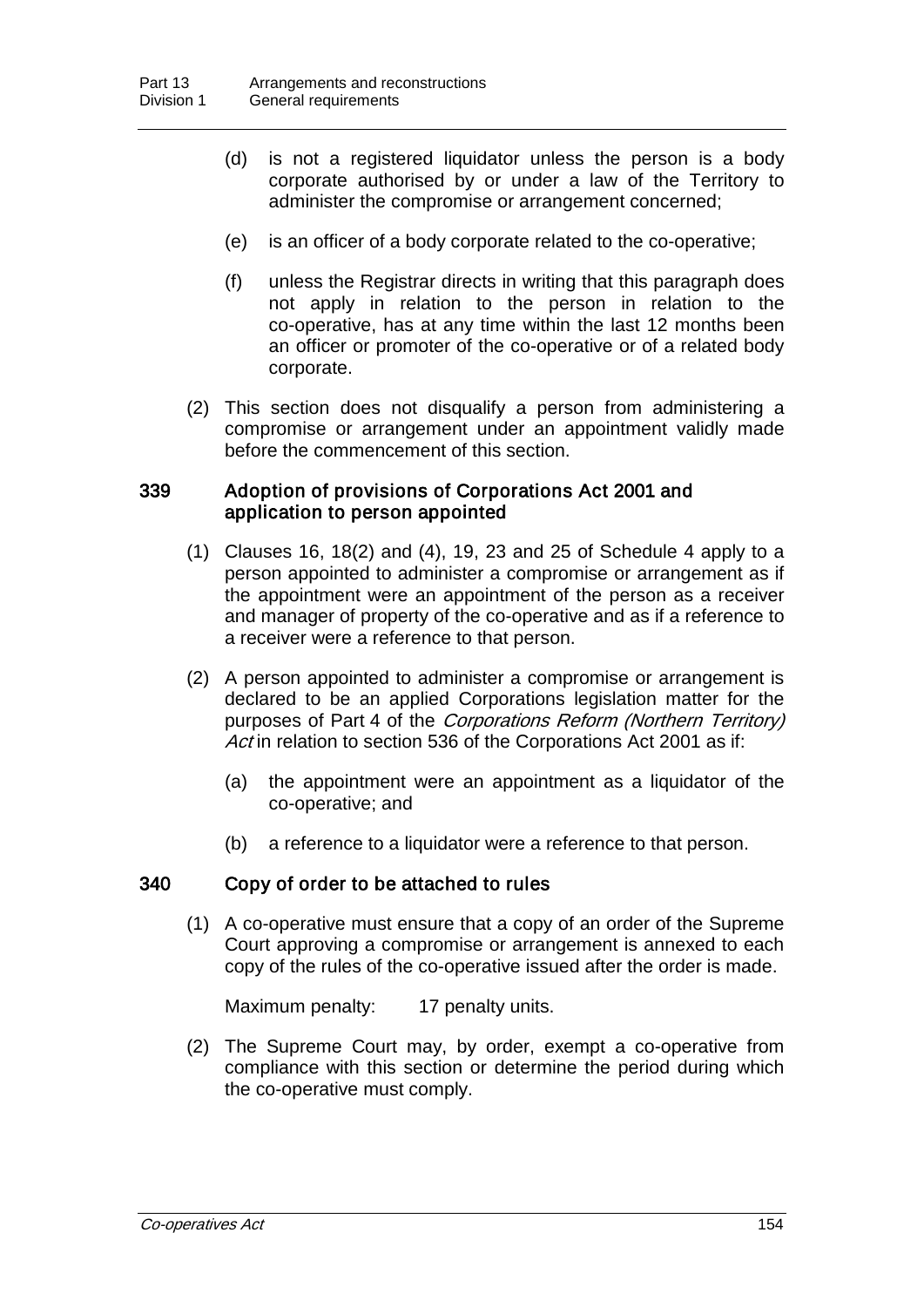## 341 Directors to arrange for reports

- (1) When a compromise or arrangement (whether or not for the purposes of or in connection with a scheme for the reconstruction of a co-operative or the merger of any 2 or more co-operatives) has been proposed, the directors of the co-operative must:
	- (a) if a meeting of the members of the co-operative by resolution so directs, instruct the accountants or legal practitioners or both named in the resolution to report on the proposals and send their report or reports to the directors as soon as practicable; and
	- (b) make any report or reports so obtained available at the registered office of the co-operative for inspection by the members and creditors of the co-operative at least 7 days before the day of the meeting ordered by the Supreme Court or the holding of the special postal ballot, as appropriate.
- (2) If this section is not complied with, each director of the co-operative concerned is guilty of an offence and liable to a maximum penalty of 17 penalty units.

## 342 Power of Supreme Court to restrain further proceedings

- (1) If a proposed compromise or arrangement is between a co-operative and any of its creditors and no order has been made or resolution passed for the winding up of the co-operative, the Supreme Court may restrain further proceedings in any action or other civil proceeding against the co-operative except by leave of the Supreme Court and subject to such terms as the Supreme Court imposes.
- (2) The Supreme Court's power under this section is in addition to any of its other powers and must not be exercised except on application by the co-operative or of any creditor or member of the co-operative.

## 343 Supreme Court need not approve compromise or arrangement takeovers

- (1) The Supreme Court need not approve a compromise or arrangement unless:
	- (a) it is satisfied that the compromise or arrangement has not been proposed for the purpose of enabling any person to avoid the operation of any of the provisions of Division 2 of Part 11; and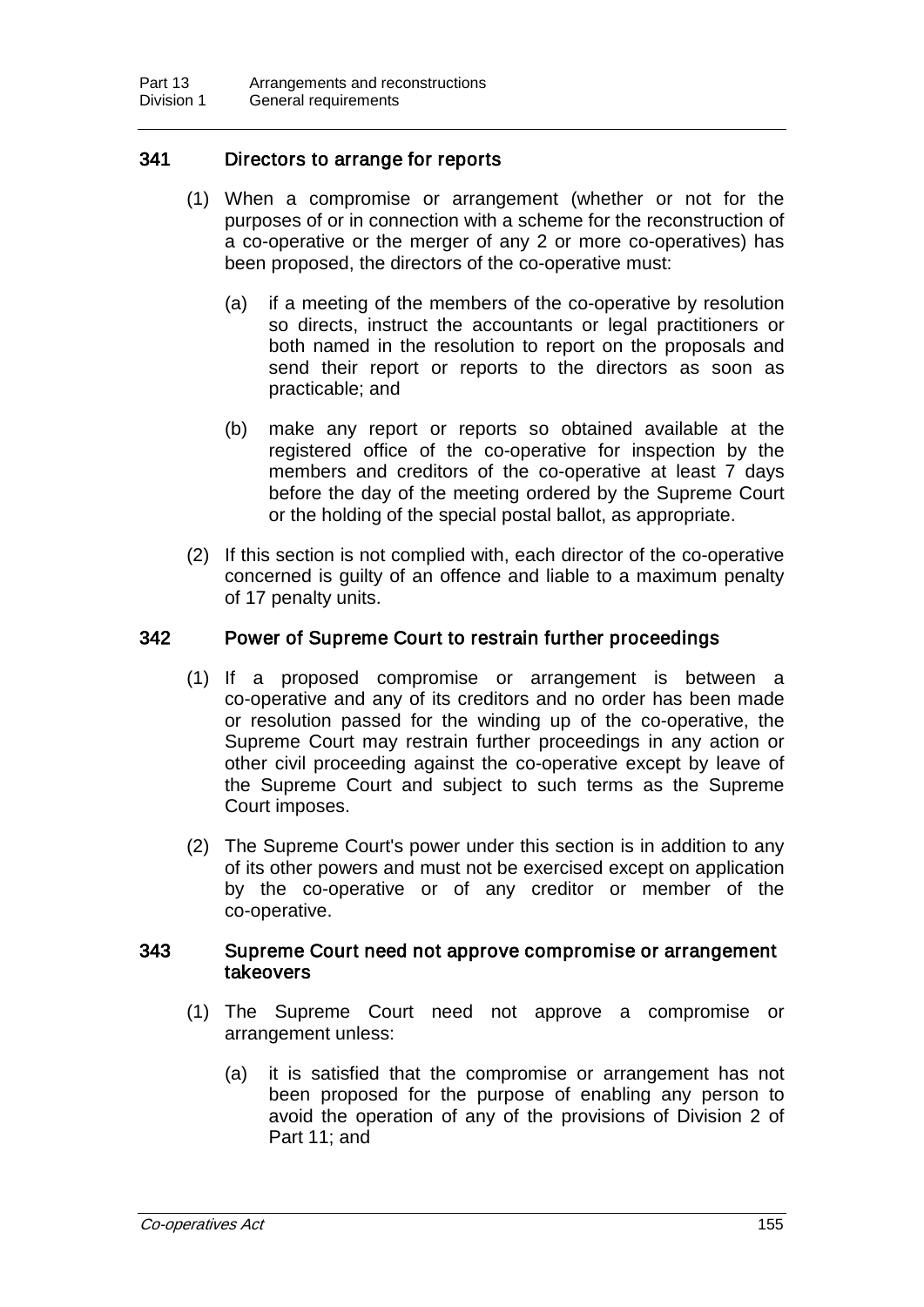- (b) there is produced to the Supreme Court a statement in writing by the Registrar stating that the Registrar has no objection to the compromise or arrangement.
- (2) The Supreme Court need not approve a compromise or arrangement merely because a statement by the Registrar stating that the Registrar has no objection to the compromise or arrangement has been produced to the Supreme Court.

# Division 2 Explanatory statements

#### 344 Explanatory statement required to accompany notice of meeting, &c.

- (1) An explanatory statement must accompany every notice:
	- (a) that is sent to a creditor of a co-operative convening the court ordered meeting to obtain agreement to the compromise or arrangement; or
	- (b) that is sent to a member of a co-operative for the purpose of the conduct of the special postal ballot to obtain agreement to the compromise or arrangement.
- (2) In every notice of a meeting referred to in subsection (1) that is given by advertisement there must be included either a copy of the explanatory statement or notification of the place at which and the manner in which creditors entitled to attend the meeting may obtain copies of the explanatory statement.
- (3) The explanatory statement must:
	- (a) explain the effect of the compromise or arrangement and, in particular, state:
		- (i) any material interests of the directors, whether as directors, as members or creditors of the co-operative or otherwise; and
		- (ii) the effect on those interests of the compromise or arrangement in so far as that effect is different from the effect on the like interests of other persons; and
	- (b) set out:
		- (i) any information that is prescribed; and
		- (ii) any other information that is material to the making of a decision by a creditor or member whether or not to agree to the compromise or arrangement, being information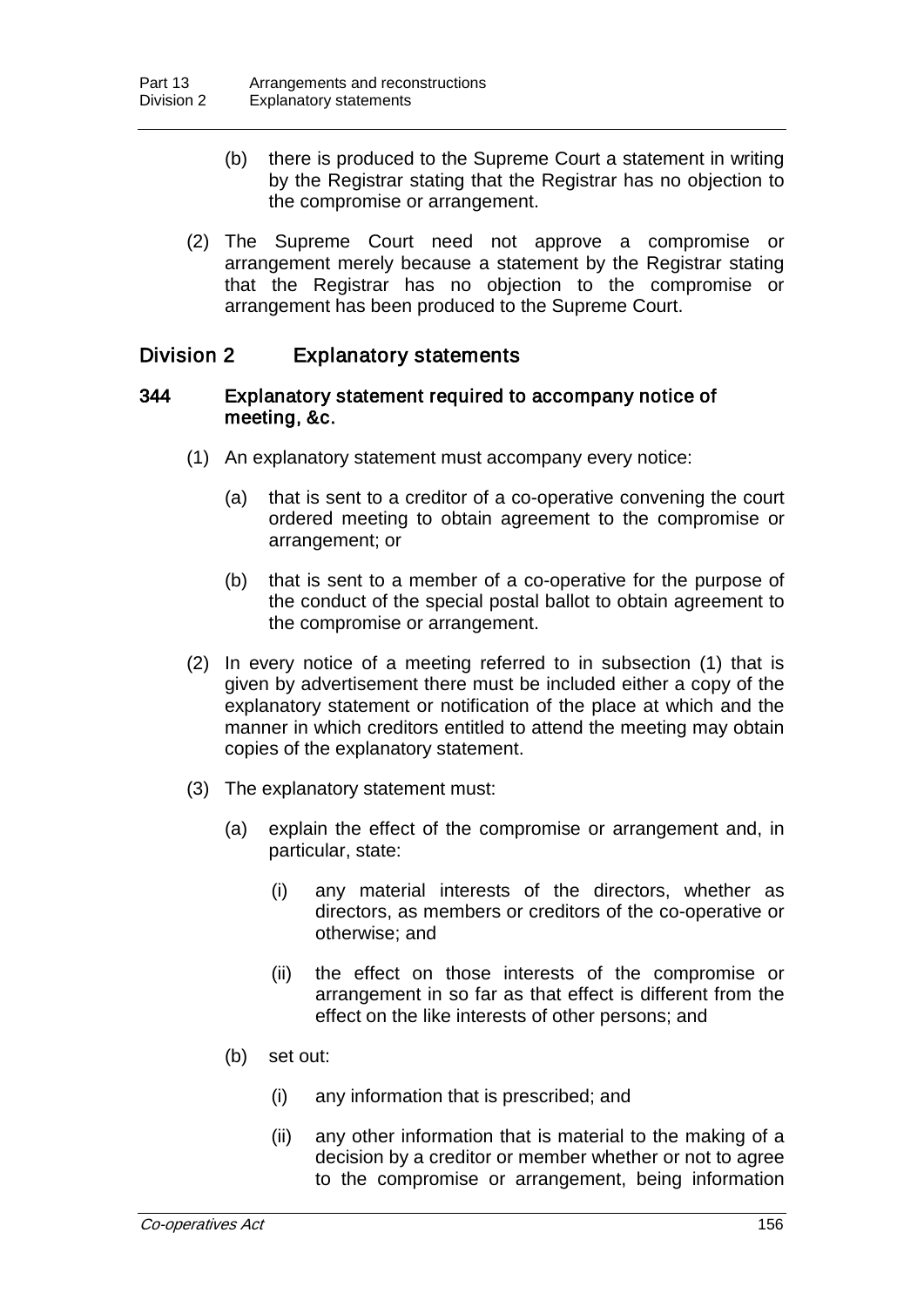that is within the knowledge of the directors and has not previously been disclosed to the creditors or members.

- (4) Subsection (1)(a) does not apply in the case of a creditor whose debt does not exceed \$200 unless the Supreme Court otherwise orders.
- (5) The notice convening the meeting that is sent to a creditor referred to in subsection (4) must specify a place at which a copy of the explanatory statement can be obtained on request.
- (6) The co-operative must comply with a request under subsection (5) as soon as practicable.

## 345 Requirements for explanatory statement

- (1) An explanatory statement must be as approved by the Registrar.
- (2) If the compromise or arrangement affects the rights of debenture holders, the explanatory statement must specify:
	- (a) any material interests of the trustees for the debenture holders, whether as such trustees, as members or creditors of the co-operative or otherwise; and
	- (b) the effect on those interests of the compromise or arrangement to the extent that that effect is different from the effect on the like interests of other persons.
- (3) If a notice given by advertisement includes a notification that copies of the explanatory statement can be obtained in a particular manner, the co-operative must furnish a copy of the statement free of charge to each creditor or member entitled to attend the meeting or vote in the ballot who applies for it in the appropriate manner.
- (4) Each person who is a director or trustee for debenture holders must give notice to the co-operative of such matters relating to the person as are required to be included in the explanatory statement.

## 346 Contravention of Division – offence by co-operative

- (1) If a provision of this Division is contravened, the co-operative concerned and any other person involved in the contravention is guilty of an offence and liable to a maximum penalty of 17 penalty units.
- (2) It is a defence to a prosecution for an offence under subsection (1) if it is proved that the contravention was due to the failure of a person (other than the defendant), being a director of the co-operative or a trustee for debenture holders of the co-operative,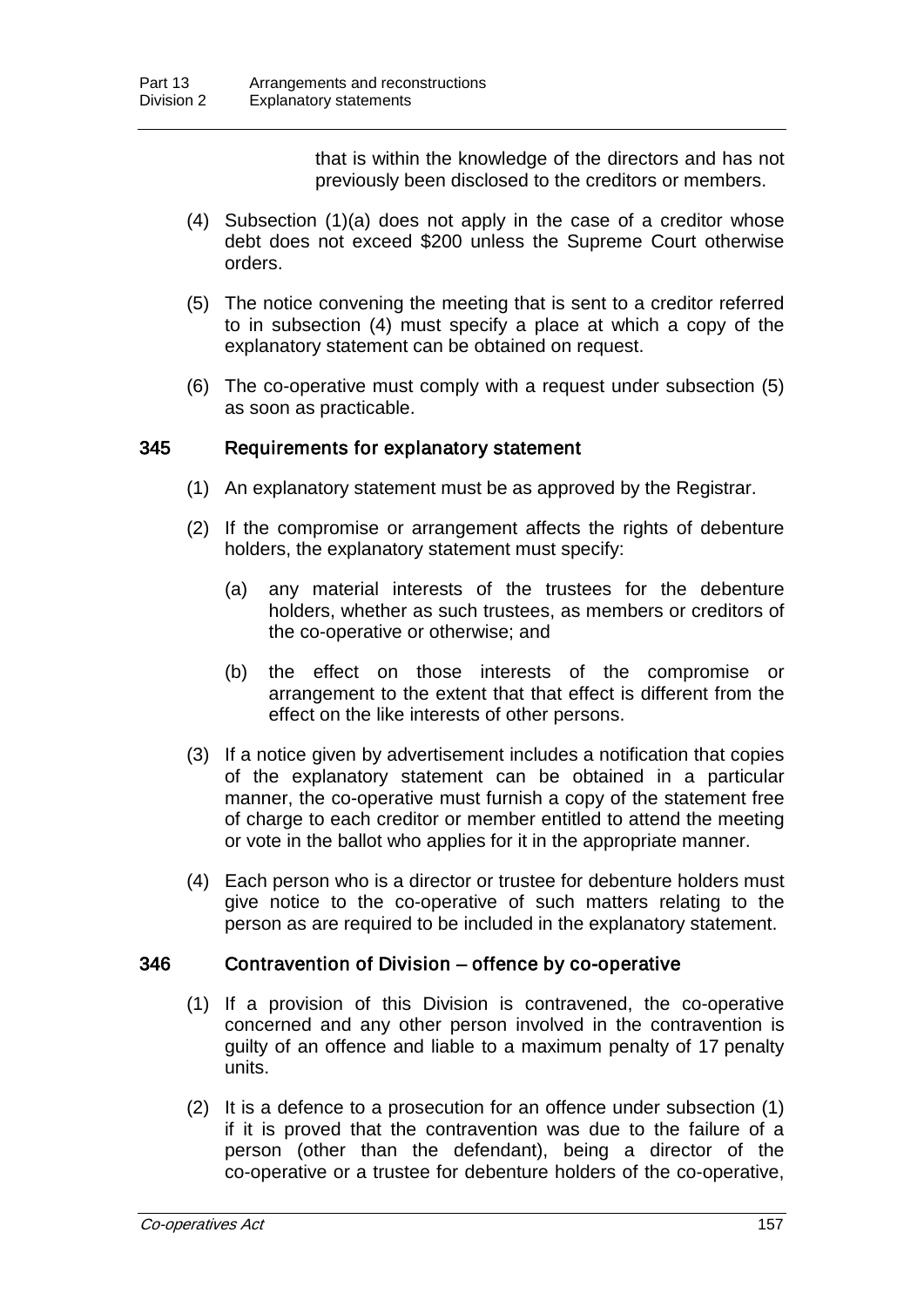to supply for the purposes of the explanatory statement particulars of the person's interests.

#### 347 Provisions for facilitating reconstructions and mergers

- (1) In this section, *co-operative* includes a foreign co-operative registered, formed or incorporated under a law of a State or another Territory of the Commonwealth.
- (2) This section applies when an application is made to the Supreme Court under this Part for the approval of a compromise or arrangement and it is shown to the Court that:
	- (a) the compromise or arrangement has been proposed for the purposes of or in connection with a scheme for the reconstruction of a co-operative or the merger of a co-operative with another co-operative or with another body corporate; and
	- (b) under the scheme the whole or any part of the undertaking or of the property of a co-operative concerned in the scheme (*the transferor*) is to be transferred to another body corporate (*the transferee*) except a company within the meaning of the Corporations Act 2001.
- (3) When this section applies, the Supreme Court may, either by the order approving the compromise or arrangement or by a later order, provide for any one or more of the following:
	- (a) the transfer to the transferee of the whole or a part of the undertaking and of the property or liabilities of the transferor;
	- (b) the allotting or appropriation by the transferee of shares, debentures, policies or other interests in the transferee that, under the compromise or arrangement, are to be allotted or appropriated by the transferee to or for any person;
	- (c) the continuation by or against the transferee of any legal proceedings pending by or against the transferor;
	- (d) the dissolution, without winding up, of the transferor;
	- (e) the provision to be made for any persons who, within such time and in such manner as the Court directs, dissent from the compromise or arrangement;
	- (f) the transfer or allotment of any interest in property to any person concerned in the compromise or arrangement;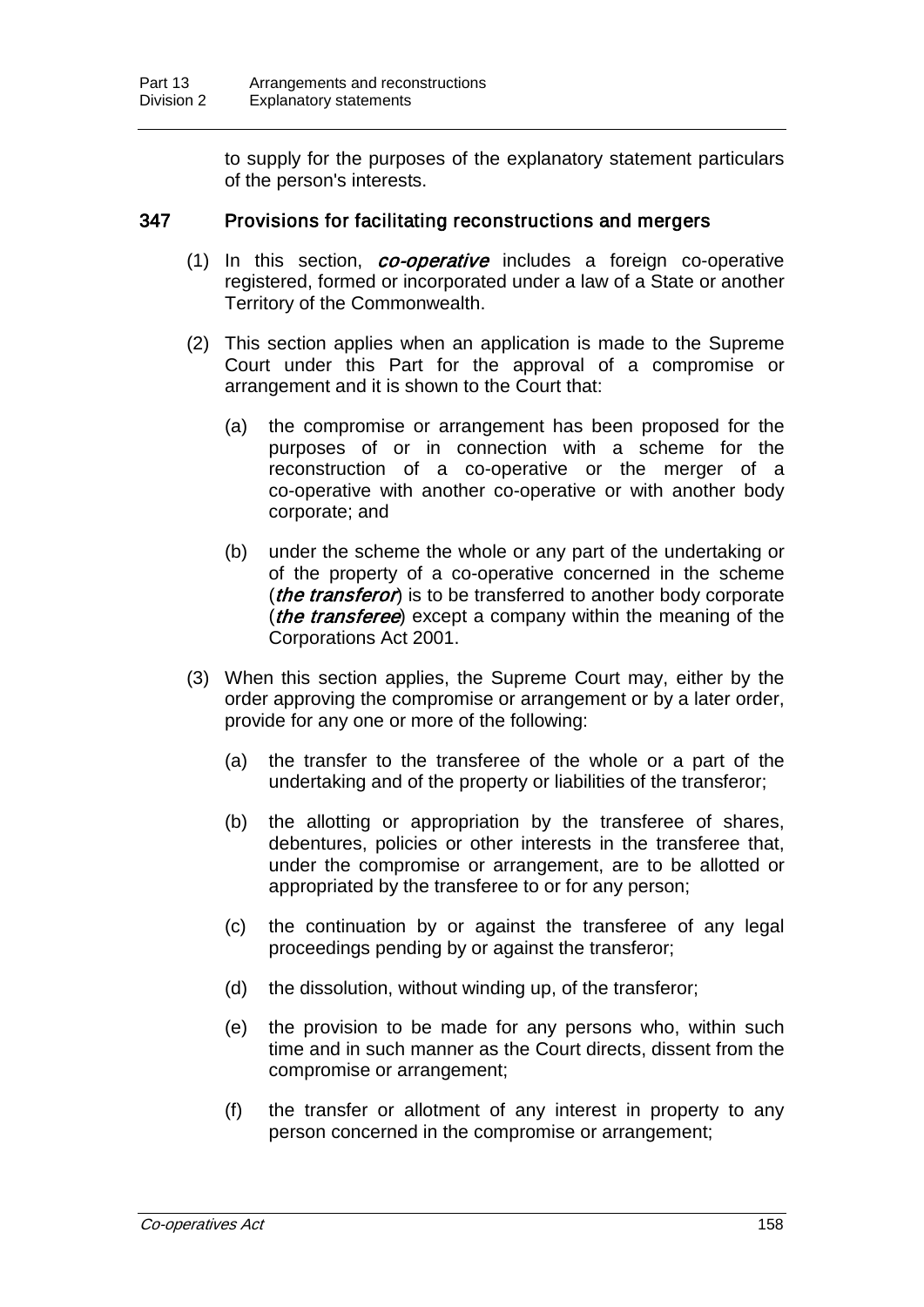- (g) such incidental, consequential and supplemental matters as are necessary to ensure that the reconstruction or merger is fully and effectively carried out.
- (4) If an order made under this section provides for the transfer of property or liabilities, then, by virtue of the order:
	- (a) the property is transferred to and vests in the transferee, free, in the case of any particular property if the order so directs, from any charge that is by virtue of the compromise or arrangement to cease to have effect; and
	- (b) the liabilities are transferred to and become the liabilities of the transferee.
- (5) If an order is made under this section, each body to which the order relates must, within 14 days after the making of the order, lodge with the Registrar an office copy of the order.
- (6) In this section:

**liabilities** includes duties of any description, including duties that are of a personal character or are incapable under the general law of being assigned or performed vicariously.

**property** includes rights and powers of any description, including rights and powers that are of a personal character and are incapable under the general law of being assigned or performed vicariously.

# Division 3 Acquisition of shares of dissenting shareholders

## 348 Definitions

In this Division:

dissenting shareholder, in relation to a scheme or contract, means a shareholder who has not assented to the scheme or contract or who has failed to transfer his, her or its shares in accordance with the scheme or contract.

excluded shares, in relation to a scheme or contract involving a transfer to a person of shares in a class of shares in a co-operative, means shares in that class that, when the offer relating to the scheme or contract is made, are held by:

- (a) in any case, the person or a nominee of the person; or
- (b) if the person is a body corporate, a subsidiary of the body.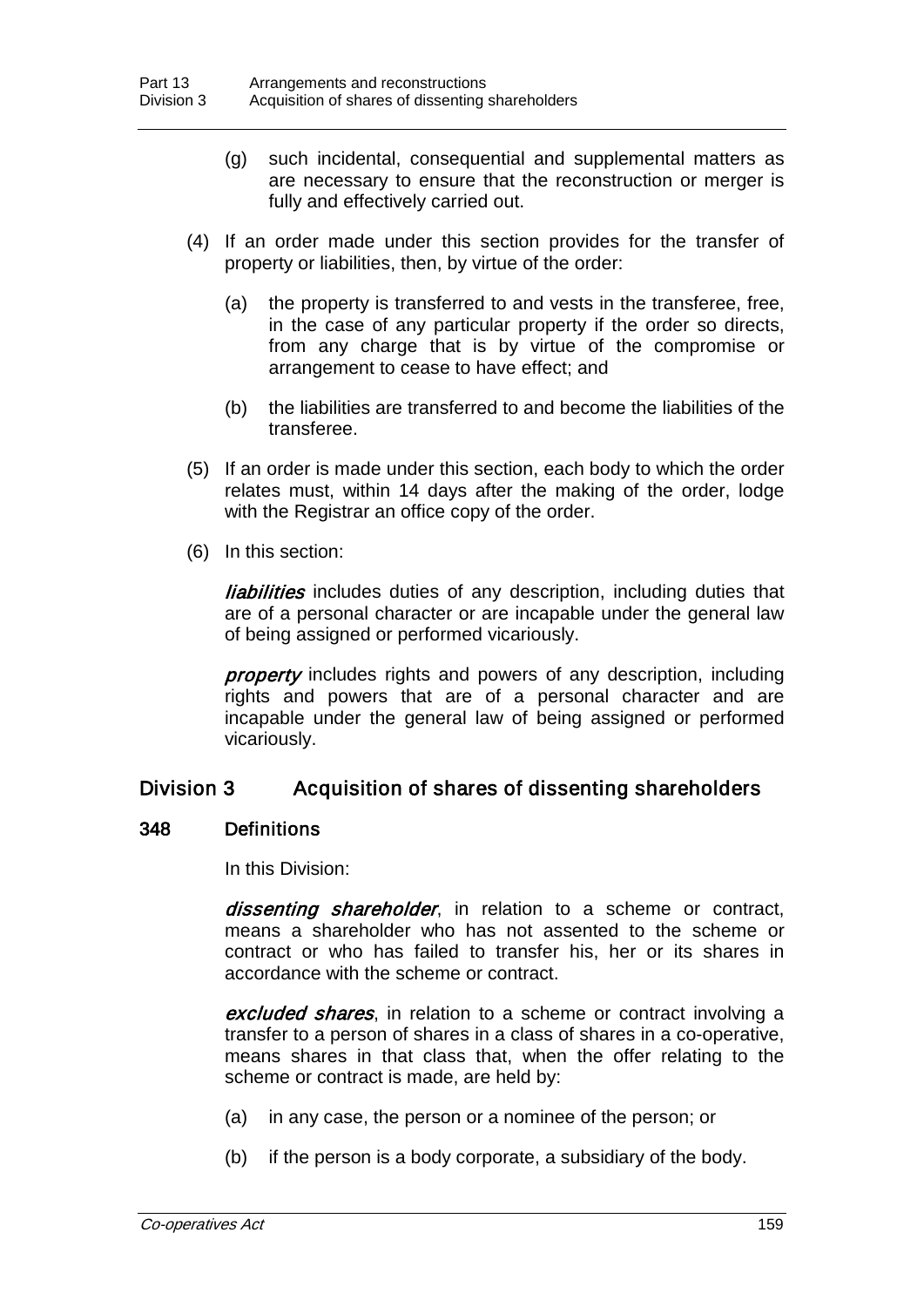# 349 Schemes and contracts to which Division applies

- (1) This Division applies to a scheme or contract involving a transfer of shares in a co-operative (*the transferor*) to a person (*the* transferee) that has, within 4 months after the making of the offer relating to the scheme or contract by the transferee, been approved by the holders of at least 90% in nominal value of all the shares concerned (other than excluded shares).
- (2) This Division does not apply to a scheme or contract arising out of the making of an offer to which Division 2 of Part 11 applies.

## 350 Acquisition of shares pursuant to notice to dissenting shareholder

- (1) The transferee under the scheme or contract may, within 2 months after the offer is so approved, give notice as prescribed (a compulsory acquisition notice) to a dissenting shareholder that the transferee wishes to acquire the shares held by that shareholder.
- (2) When a compulsory acquisition notice is given, the dissenting shareholder may, by written notice given to the transferee within one month after the day on which the compulsory acquisition notice was given, ask for a statement in writing of the names and addresses of all other dissenting shareholders as shown in the register of members and the transferee must give that statement.
- (3) Having given the compulsory acquisition notice, the transferee is, unless the Supreme Court orders to the contrary, entitled and bound to acquire those shares on the terms on which, under the scheme or contract, the shares of the approving shareholders are to be transferred to the transferee.
- (4) The Supreme Court may give an order to the contrary only on the application of the dissenting shareholder made within 28 days after the compulsory acquisition notice was given or within 14 days after any statement asked for under subsection (2) was given, whichever is the later.
- (5) If alternative terms are offered to the approving shareholders:
	- (a) the dissenting shareholder is entitled to elect which of those terms are preferred but must make that election within the time allowed for the making of an application to the Supreme Court under subsection (4); and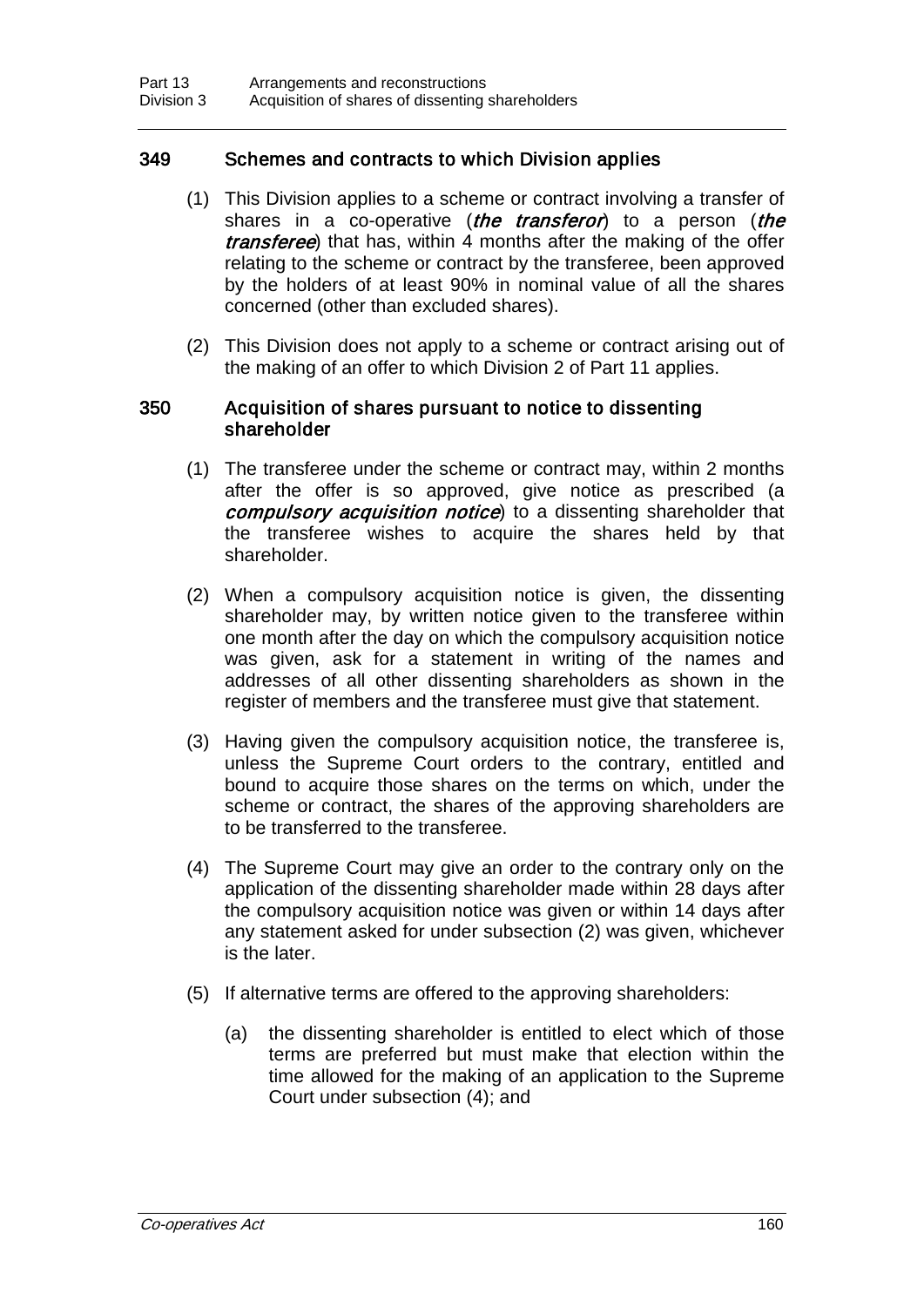(b) if the dissenting shareholder fails to make the election within that time, the transferee may, unless the Supreme Court otherwise orders, determine which of those terms is to apply to the acquisition of the shares of the dissenting shareholder.

## 351 Restrictions when excluded shares exceed 10%

If the nominal value of excluded shares exceeds 10% of the aggregate nominal value of all the shares (including excluded shares) to be transferred under the scheme or contract, section 350 does not apply unless:

- (a) the transferee offers the same terms to all holders of the shares (other than excluded shares) to be transferred under the scheme or contract; and
- (b) the holders who approve the scheme or contract together hold at least 90% in nominal value of the shares (other than excluded shares) to be transferred under the scheme or contract and are also at least 75% in number of the holders of those shares (with joint owners of shares being counted as one person).

## 352 Remaining shareholders may require acquisition

- (1) If, under a scheme or contract to which this Division applies, the transferee becomes beneficially entitled to shares in the transferor that, together with any other shares in the transferor to which the transferee or a body corporate related to the transferee is beneficially entitled comprise or include 90% in nominal value of the shares concerned, then:
	- (a) the transferee must, within 28 days after becoming beneficially entitled to those shares, give notice of the fact as prescribed to the holders of the remaining shares concerned who, when the notice was given, had not assented to the scheme or contract or been given a compulsory acquisition notice by the transferee under this Division; and
	- (b) such a holder may, within 3 months after being given that notice, by notice to the transferee require the transferee to acquire the holder's share and, if alternative terms were offered to the approving shareholders, elect which of those terms the holder will accept.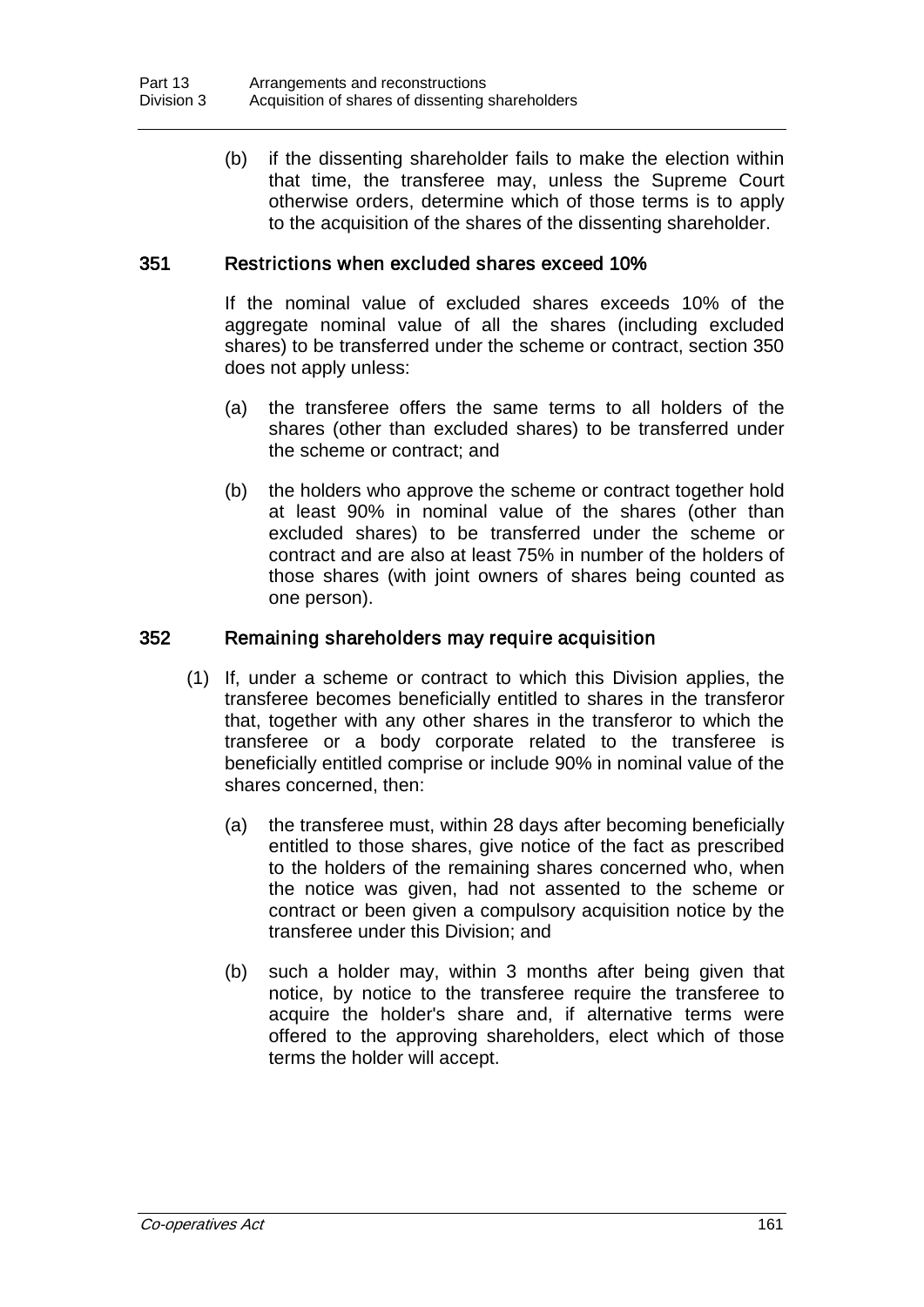- (2) If a shareholder gives notice under this section with respect to the shareholder's shares, the transferee is entitled and bound to acquire those shares:
	- (a) on the terms on which under the scheme or contract the shares of the approving shareholders were transferred to the transferee and, if alternative terms were offered to those shareholders, on the terms for which the shareholder has elected, or, if no election is made, for whichever of the terms the transferee determines; or
	- (b) on such other terms as are agreed or as the Supreme Court, on the application of the transferee or of the shareholder, thinks fit to order.

## 353 Transfer of shares pursuant to compulsory acquisition

- (1) A transferee who has given a compulsory acquisition notice must:
	- (a) send a copy of the notice to the transferor together with an instrument of transfer that relates to the shares that the transferee is entitled to acquire under this Division and that is executed, on the shareholder's behalf, by a person appointed by the transferee and, on the transferee's own behalf, by the transferee; and
	- (b) pay, allot or transfer to the transferor the consideration for the share.
- (2) The transferee must do so within 14 days after whichever of the following happens last:
	- (a) the period of 28 days after the day on which the compulsory acquisition notice was given expires;
	- (b) the period of 14 days after a statement of the names and addresses of dissenting shareholders is supplied under this Division expires;
	- (c) if an application has been made to the Supreme Court by a dissenting shareholder, the application is disposed of.
- (3) When the transferee has complied with this section, the transferor must register the transferee as the holder of the shares.
- (4) This section does not apply if the Supreme Court on the application of the dissenting shareholder orders to the contrary.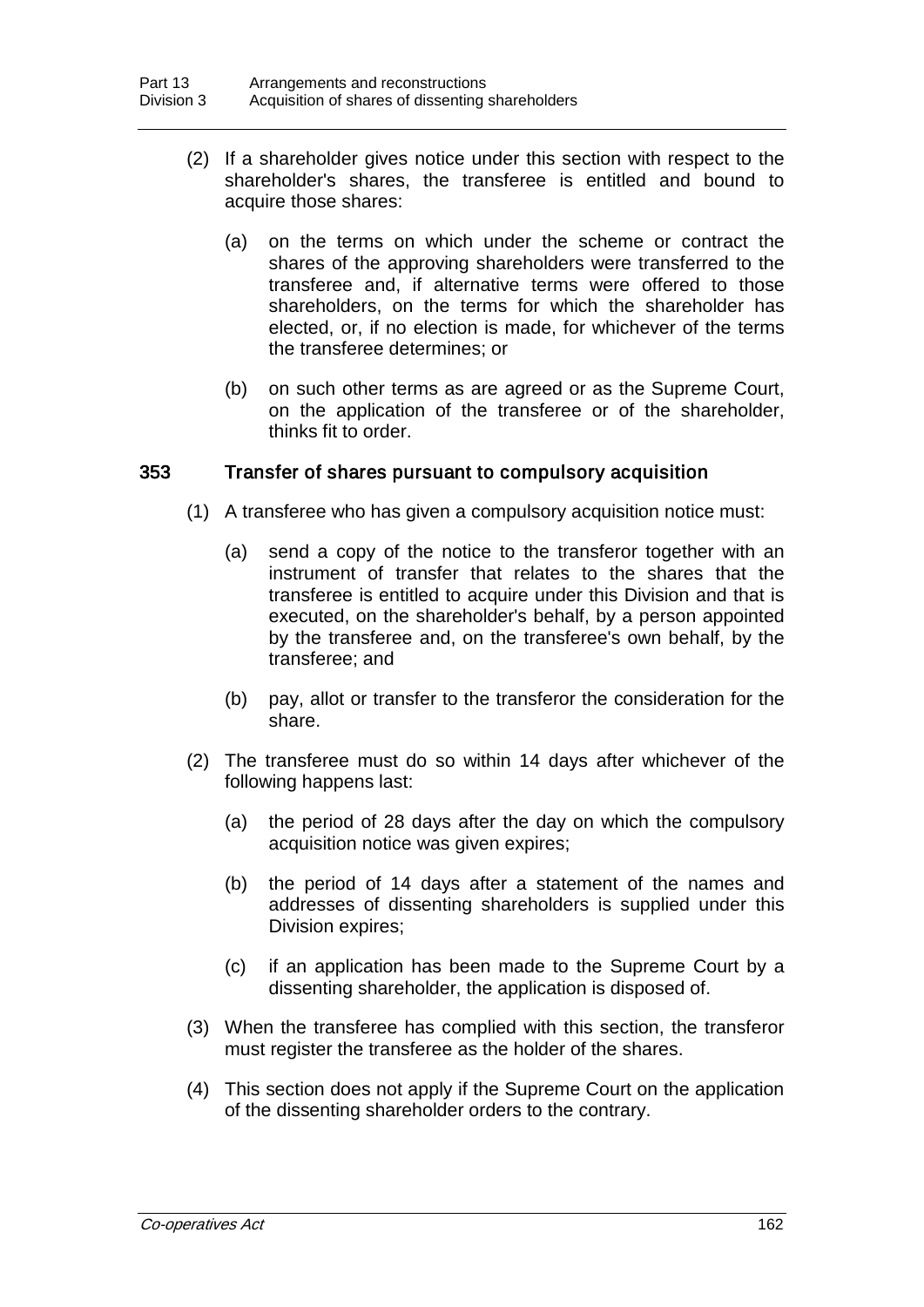# 354 Disposal of consideration for shares compulsorily acquired

- (1) All sums received by the transferor under this Division must be paid into a separate ADI account and those sums, and any other consideration so received, are to be held by the transferor in trust for the several persons entitled to the shares in respect of which they were respectively received.
- (2) If a sum or other property received by the transferor under this Division has been held in trust by the transferor for a person for at least 2 years, the transferor must pay the sum or transfer the consideration, and any accretions to it and any property that may become substituted for it or for part of it, to the Registrar.
- (3) A sum paid or consideration transferred to the Registrar under subsection (2) is declared to be an applied Corporations legislation matter for the purposes of Part 4 of the *Corporations Reform* (Northern Territory) Act in relation to Part 9.7 of the Corporations Act 2001, subject to the following modifications:
	- (a) a reference to unclaimed property in that Part includes any such sum or consideration;
	- (b) a reference to ASIC is to be read as a reference to the Registrar;
	- (c) a reference to the Commonwealth is to be read as a reference to the Territory;
	- (d) any modification made under section 311;
	- (e) any other modifications (within the meaning of Part 4 of the Corporations Reform (Northern Territory) Act prescribed by the Regulations.

# Division 4 Miscellaneous

## 355 Notification of appointment of scheme manager

Within 14 days after being appointed to administer a compromise or arrangement approved under this Part, a person must lodge with the Registrar a written notice of the appointment.

Maximum penalty: 8 penalty units.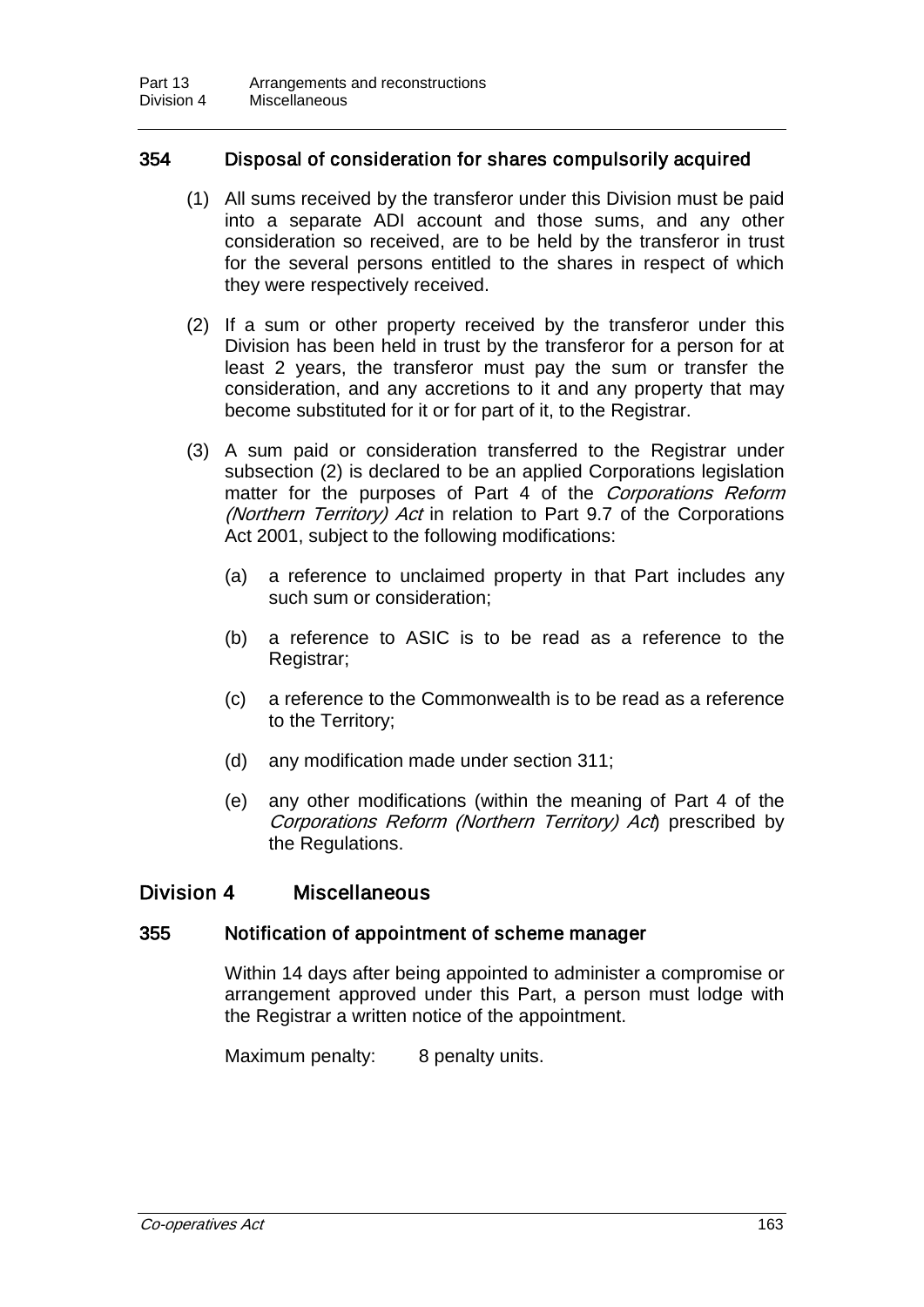### 356 Power of Supreme Court to require reports

When an application is made to the Supreme Court under this Part in relation to a proposed compromise or arrangement, the Supreme Court may:

- (a) before making any order on the application, require the Registrar or any other person to give to the Court a report as to:
	- (i) the terms of the compromise or arrangement or of the scheme for the purposes of or in connection with which the compromise or arrangement has been proposed;
	- (ii) the conduct of the officers of the body or bodies concerned; and
	- (iii) any other matters that, in the opinion of the Registrar or that person, ought to be brought to the attention of the Court;
- (b) in deciding the application, have regard to anything contained in the report; and
- (c) make such order or orders as to the payment of the costs of preparing and giving the report as the Court thinks fit.

#### 357 Effect of out-of-jurisdiction compromise or arrangement

- (1) A compromise or arrangement that is binding on any creditors of a foreign co-operative because of a provision of the law of a State or another Territory of the Commonwealth that corresponds to this Part is also binding on the creditors of the foreign co-operative whose debts are recoverable by action in a court of this Territory.
- (2) If the Supreme Court of a State or another Territory of the Commonwealth makes an order under a provision of the law of that State or Territory that is prescribed as corresponding to a provision of this Part, the order is to be considered to have been made by the Supreme Court of the Territory under that corresponding provision of this Act and has effect and may be enforced accordingly.

### 358 Jurisdiction to be exercised in harmony with Corporations Act 2001 jurisdiction

The jurisdiction of the Supreme Court under this Part is intended to complement the Supreme Court's jurisdiction under the Corporations Act 2001 and should be exercised in harmony with that jurisdiction.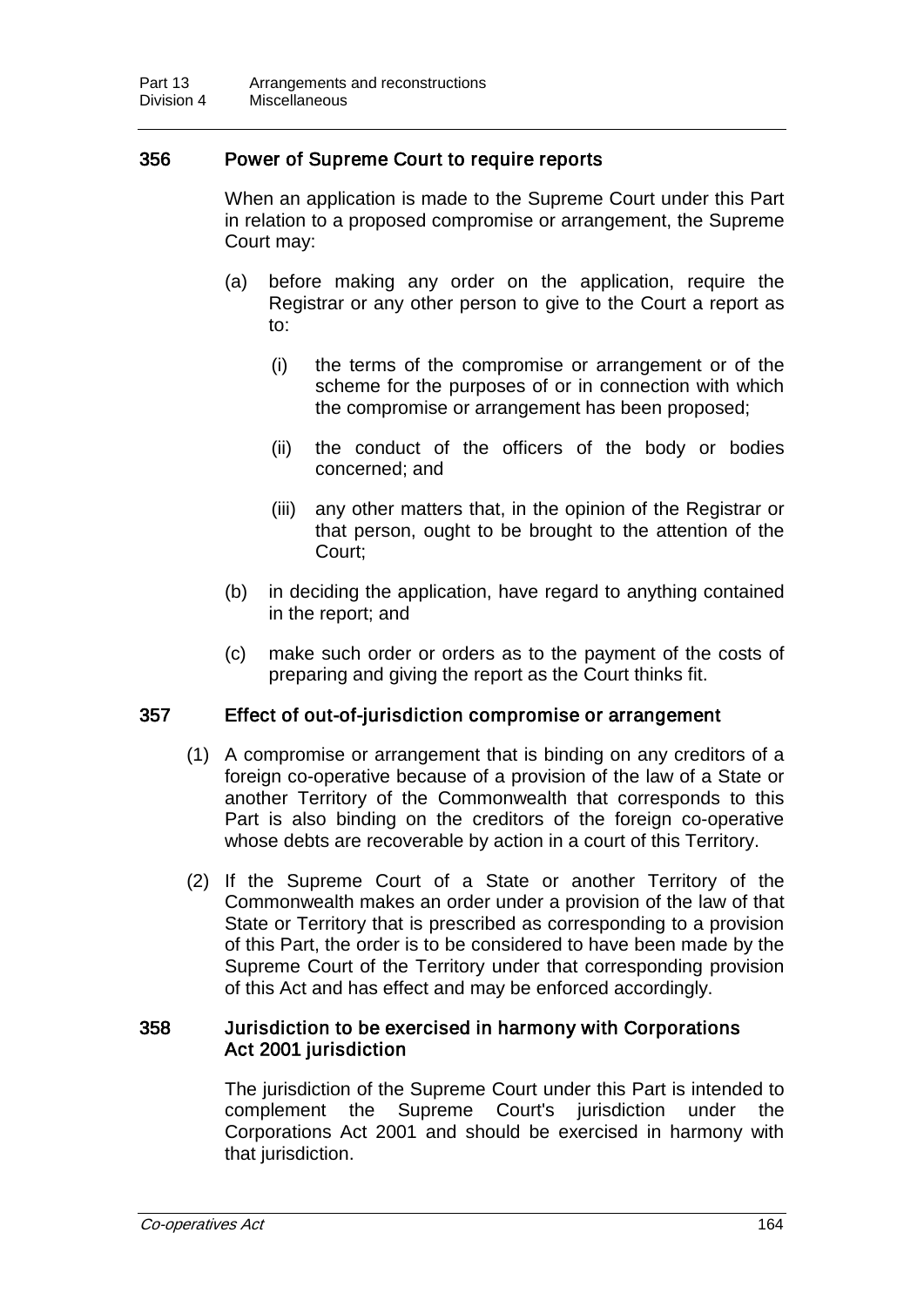### 359 Registrar may appear, &c.

In any proceedings before the Supreme Court under this Part, the Registrar is entitled to appear and be heard, either in person or by the Registrar's duly appointed representative.

# Part 14 Foreign co-operatives

### Division 1 Introductory

#### 360 Definitions

In this Part:

co-operatives law means a law that under an order in force under section 361 is declared to be a co-operatives law for the purposes of this Part.

non-participating co-operative means a foreign co-operative other than a participating co-operative.

participating co-operative means a foreign co-operative that is registered, incorporated or formed under, or subject to, a co-operatives law.

participating State means any State in which a co-operatives law is in force.

**State** includes the Australian Capital Territory and the Territory.

#### 361 Co-operatives law

- (1) Subject to subsection (2), the Administrator may, by order published in the *Gazette*, declare that a law of a State other than the Territory is a co-operatives law for the purposes of this Part.
- (2) An order must not be made under subsection (1) in respect of the law of a State unless the Administrator is satisfied that the law:
	- (a) substantially corresponds to the provisions of this Act; and
	- (b) contains provisions that are referred to in this Part as provisions of a co-operatives law that correspond to specified provisions of this Act.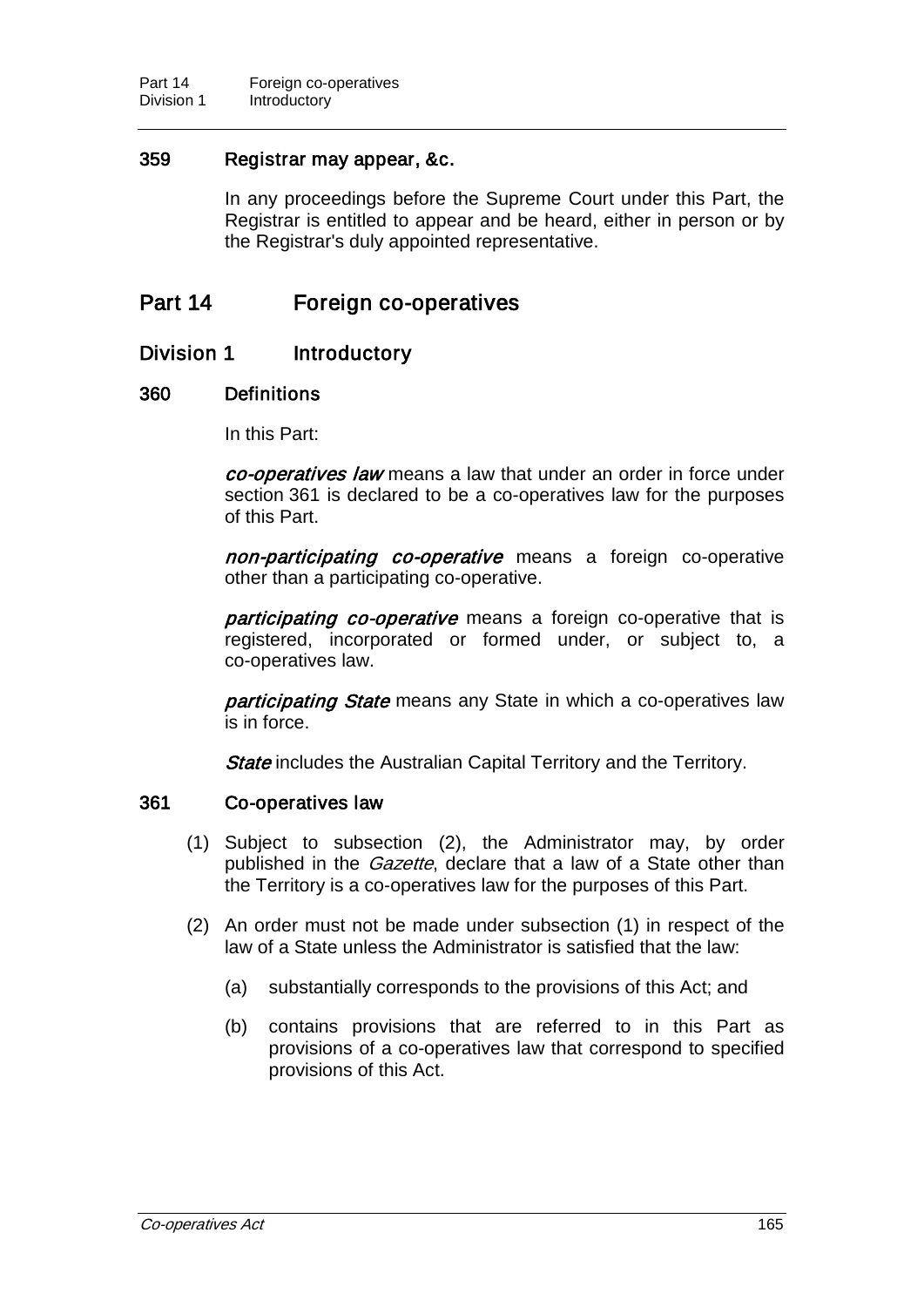# Division 2 Registration of foreign co-operatives

### 362 Operation of foreign co-operatives in Territory

A foreign co-operative must not carry on business in the Territory unless it is registered under this Part.

Maximum penalty: 210 penalty units.

#### 363 What constitutes carrying on business

- (1) A foreign co-operative carries on business in the Territory if it:
	- (a) solicits for members in the Territory;
	- (b) seeks share capital in the Territory; or
	- (c) provides any goods or services within the Territory.
- (2) A foreign co-operative is not to be regarded as carrying on business in the Territory only by reason that in the Territory it:
	- (a) is or becomes a party to any action or suit or arbitration proceeding or effects settlement of an action, suit or proceeding or of any claim or dispute;
	- (b) holds meetings of its directors or members or carries on other activities concerning its internal affairs;
	- (c) maintains any ADI account;
	- (d) effects any sale through an independent contractor;
	- (e) solicits or procures any offer that becomes a binding contract only if the offer is accepted outside the Territory;
	- (f) creates evidence of any debt or creates a charge on real and personal property;
	- (g) secures or collects any of its debts or enforces its rights in regard to any securities relating to the debts; or
	- (h) conducts an isolated transaction that is completed within a period of 31 days not being one of a number of similar transactions repeated from time to time.

#### 364 Application for registration of participating co-operative

(1) A participating co-operative that proposes to carry on business as a co-operative in the Territory may apply to the Registrar in the prescribed manner to be registered as a foreign co-operative.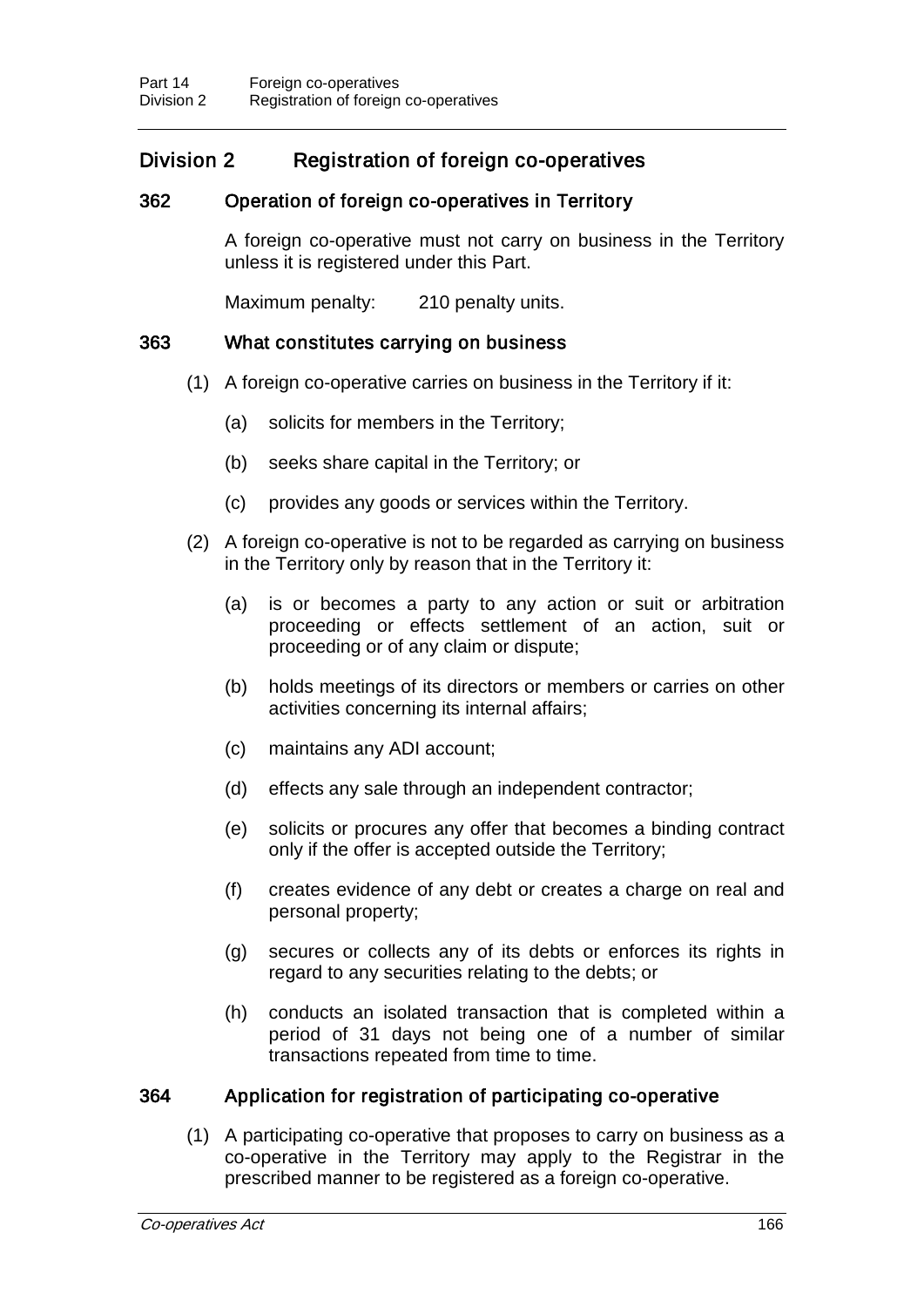- (2) An application by a participating co-operative must be accompanied by:
	- (a) a certificate, not more than 2 months old, from the Registrar of the participating State, in which the participating co-operative is registered, incorporated or formed stating that the co-operative is complying with the provisions of the co-operatives law of that State prescribed for the purpose of the section of that law that corresponds with section 373;
	- (b) the documents prescribed for the purpose of the section of the co-operatives law of that State that corresponds with section 373;
	- (c) a copy of the current rules of the co-operative;
	- (d) a statement, verified as prescribed, setting out:
		- (i) the full name and address of each person who will act as agent of the co-operative in the Territory;
		- (ii) the address of the proposed registered office of the co-operative in the Territory; and
		- (iii) a copy of an instrument appointing a person resident in the Territory (other than a body corporate incorporated outside the Territory) as a person on whom all notices and legal process may be served on behalf of the co-operative;
	- (e) any other documents or information that are prescribed; and
	- (f) the prescribed fee.

#### 365 Application for registration of non-participating co-operative

- (1) A non-participating co-operative that proposes to carry on business as a co-operative in the Territory may apply to the Registrar in the prescribed manner to be registered as a foreign co-operative.
- (2) An application by a non-participating co-operative must be accompanied by:
	- (a) a copy of the current rules of the co-operative;
	- (b) a statement, verified as prescribed, setting out:
		- (i) the full name and address of each person who will act as agent of the co-operative in the Territory;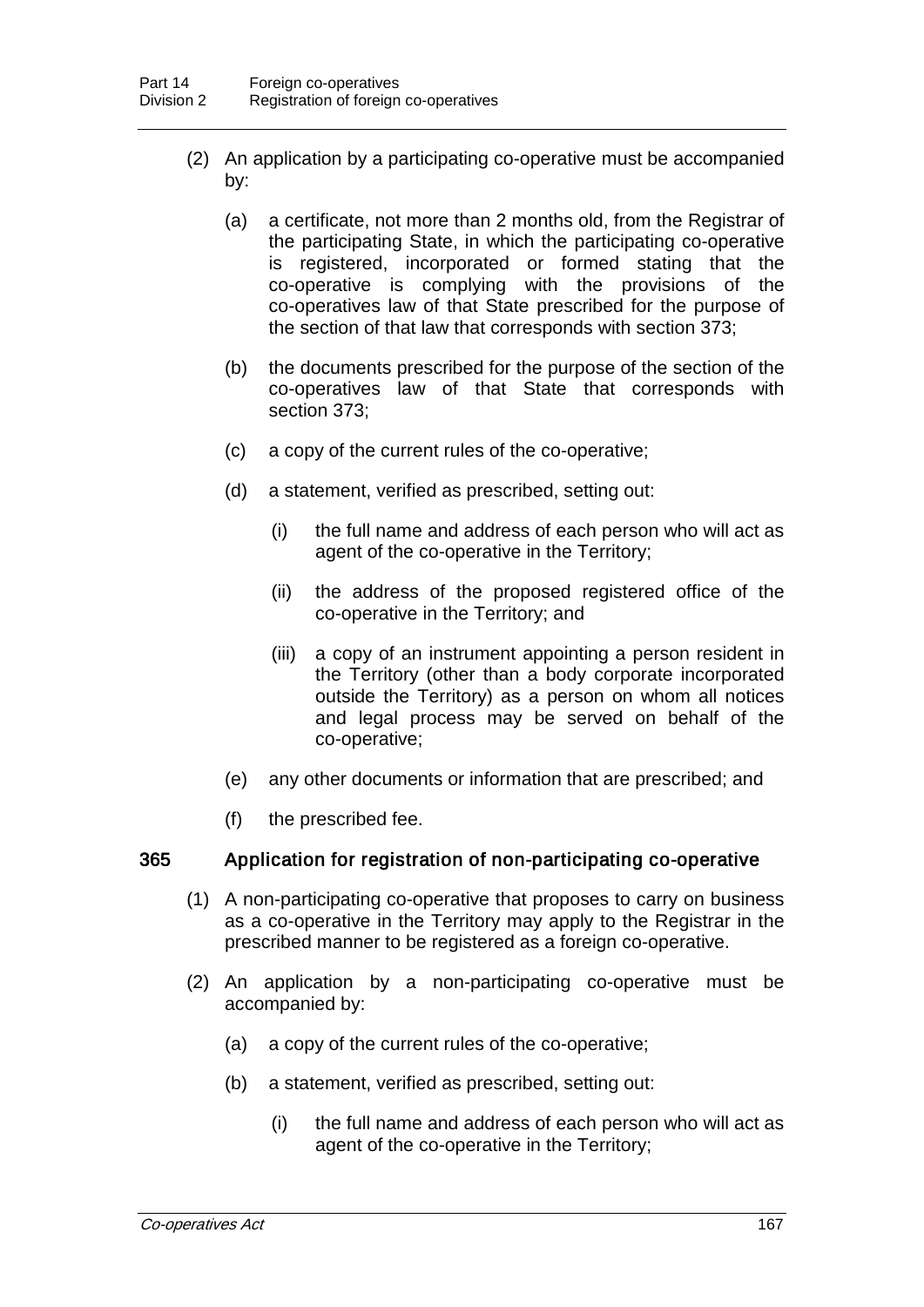- (ii) the address of the proposed registered office of the co-operative in the Territory; and
- (iii) a copy of an instrument appointing a person resident in the Territory (other than a body corporate incorporated outside the Territory) as a person on whom all notices and legal process may be served on behalf of the co-operative;
- (c) any other documents or information that are prescribed; and
- (d) the prescribed fee.

#### 366 Registrar to approve rules of non-participating co-operative

A non-participating co-operative is not eligible for registration unless the Registrar is satisfied that the rules of the co-operative:

- (a) comply with co-operative principles;
- (b) include acceptable active membership provisions;
- (c) provide procedures acceptable to the Registrar for disclosure of information;
- (d) provide that a member has one vote only;
- (e) make adequate provision for the duties of directors; and
- (f) provide for acceptable accounting standards for the co-operative.

#### 367 Name of foreign co-operative

- (1) A foreign co-operative is eligible for registration under this Part if the name under which it proposes to carry on business in the Territory is not such as is likely to be confused with the name of a body corporate or a registered business name.
- (2) If the Registrar advises the foreign co-operative that the name under which it proposes to carry on business in the Territory is likely to be confused with the name of a body corporate or registered business name, the co-operative may amend its application by substituting another name.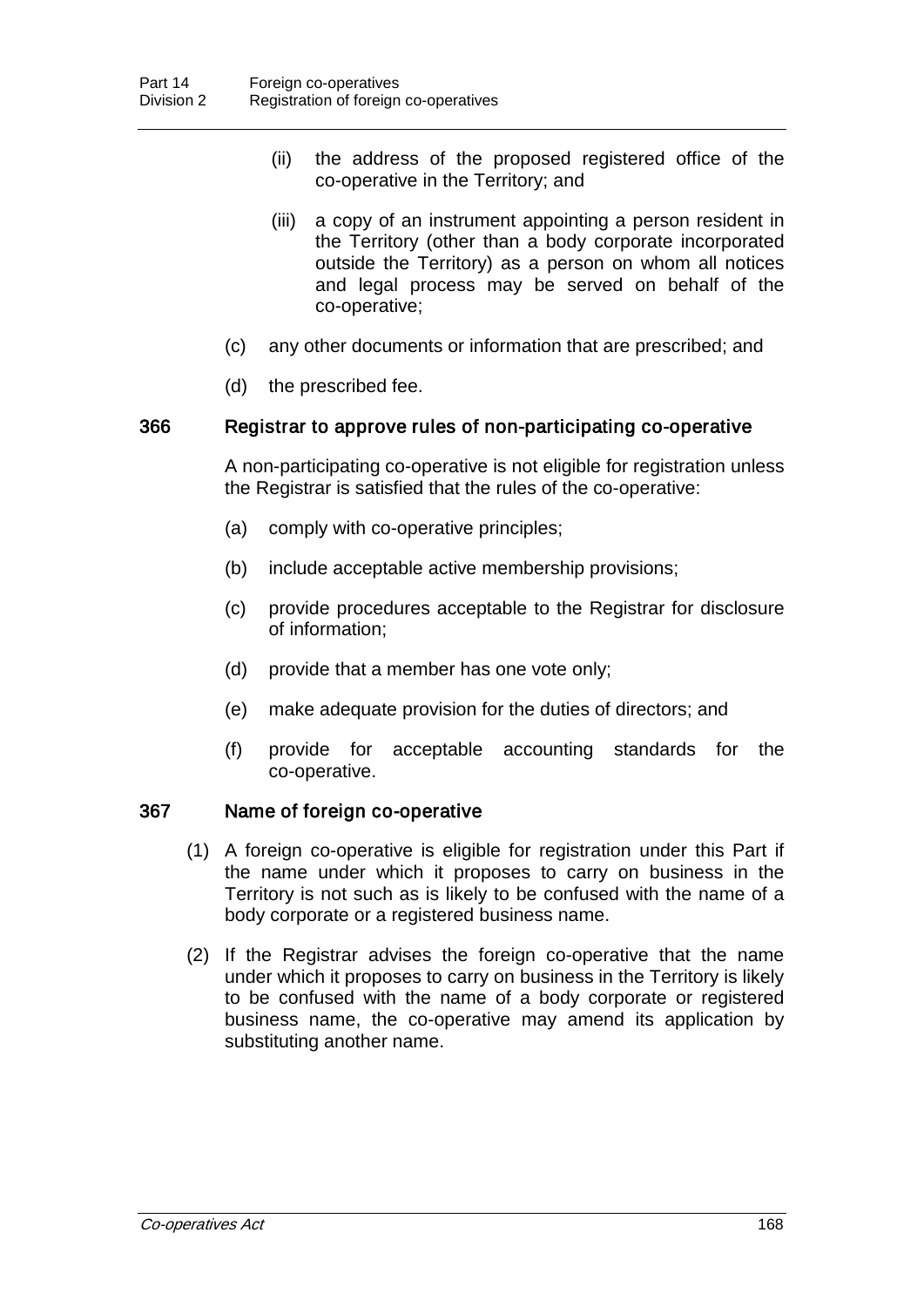### 368 Registration of foreign co-operative

If, on due application, the Registrar is satisfied that the foreign co-operative is eligible for registration, the Registrar must register the foreign co-operative as a foreign co-operative and issue a certificate of registration in accordance with the Regulations.

#### 369 Application of Act and Regulations to foreign co-operatives

The prescribed provisions of this Act and the Regulations apply, with all necessary modifications and any prescribed modifications, to a foreign co-operative that is registered under this Part as if the foreign co-operative were a co-operative.

#### 370 Registrar to be notified of certain changes

Within 28 days of any alteration affecting:

- (a) the rules or constitution of a foreign co-operative registered under this Part;
- (b) the directors of the foreign co-operative;
- (c) the agents (or their addresses) of the foreign co-operative;
- (d) the person appointed as the person on whom notices and legal process may be served on behalf of the foreign co-operative;
- (e) the address of the registered office in the Territory of the foreign co-operative;
- (f) the address of the registered office in the participating State of a participating co-operative registered under this Part; or
- (g) the name under which the participating co-operative carries on business in the participating State,

the foreign co-operative must lodge with the Registrar particulars of the alteration accompanied by any prescribed documents.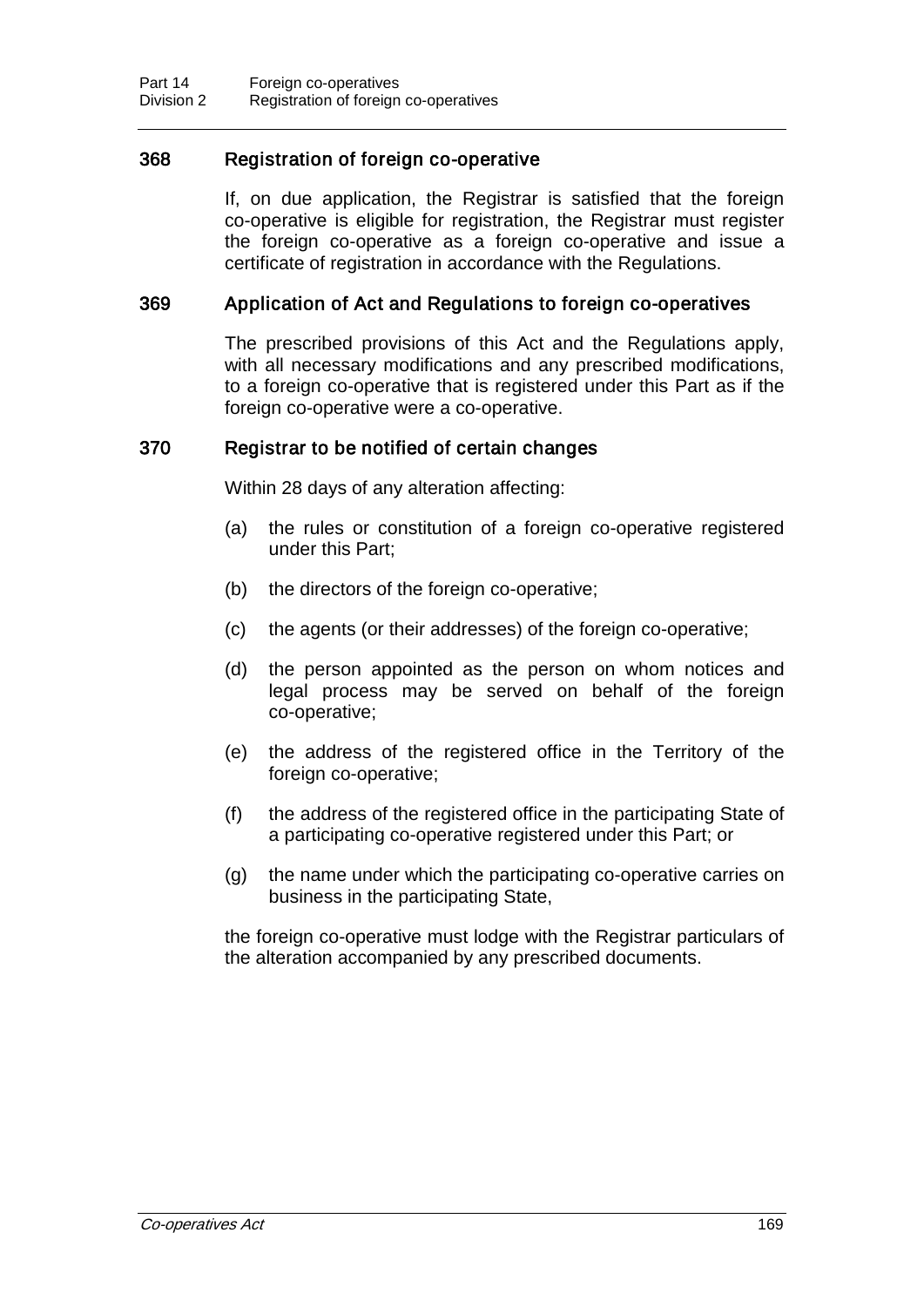### 371 Balance sheets

- (1) A foreign co-operative registered under this Part must, within 6 months (or such longer period as the Registrar may allow) of the end of each of its financial years, lodge with the Registrar:
	- (a) in the case of a participating co-operative, a copy of the balance sheet relating to its financial affairs as at the end of the financial year, in the form and with any accompanying documents required by the co-operatives law of the participating State concerned; and
	- (b) in the case of a non-participating co-operative, a copy of the balance sheet relating to its financial affairs as at the end of the financial year, in the form and with any accompanying documents required by the Registrar.

Maximum penalty: 17 penalty units.

- (2) If the Registrar is of the opinion that a balance sheet lodged with the Registrar under this section does not sufficiently disclose the financial affairs of the foreign co-operative, the Registrar may, by written notice, require the foreign co-operative to give the Registrar further information or documents.
- (3) A foreign co-operative must comply with a notice given to it under subsection (2) within the period specified in the notice.

Maximum penalty: 50 penalty units.

#### 372 Cessation of business

(1) A foreign co-operative registered under this Part must, within 7 days of ceasing to carry on business as a co-operative in the Territory, notify the Registrar in writing of that fact.

Maximum penalty: 50 penalty units.

- (2) On notifying the Registrar that it has ceased to carry on business as a co-operative in the Territory, a foreign co-operative is no longer obliged to comply with this Part.
- (3) Unless the Registrar has been notified in writing that the foreign co-operative has resumed carrying on business as a co-operative in the Territory, the Registrar must, one year after receiving a notification under subsection (1), cancel the registration of the foreign co-operative.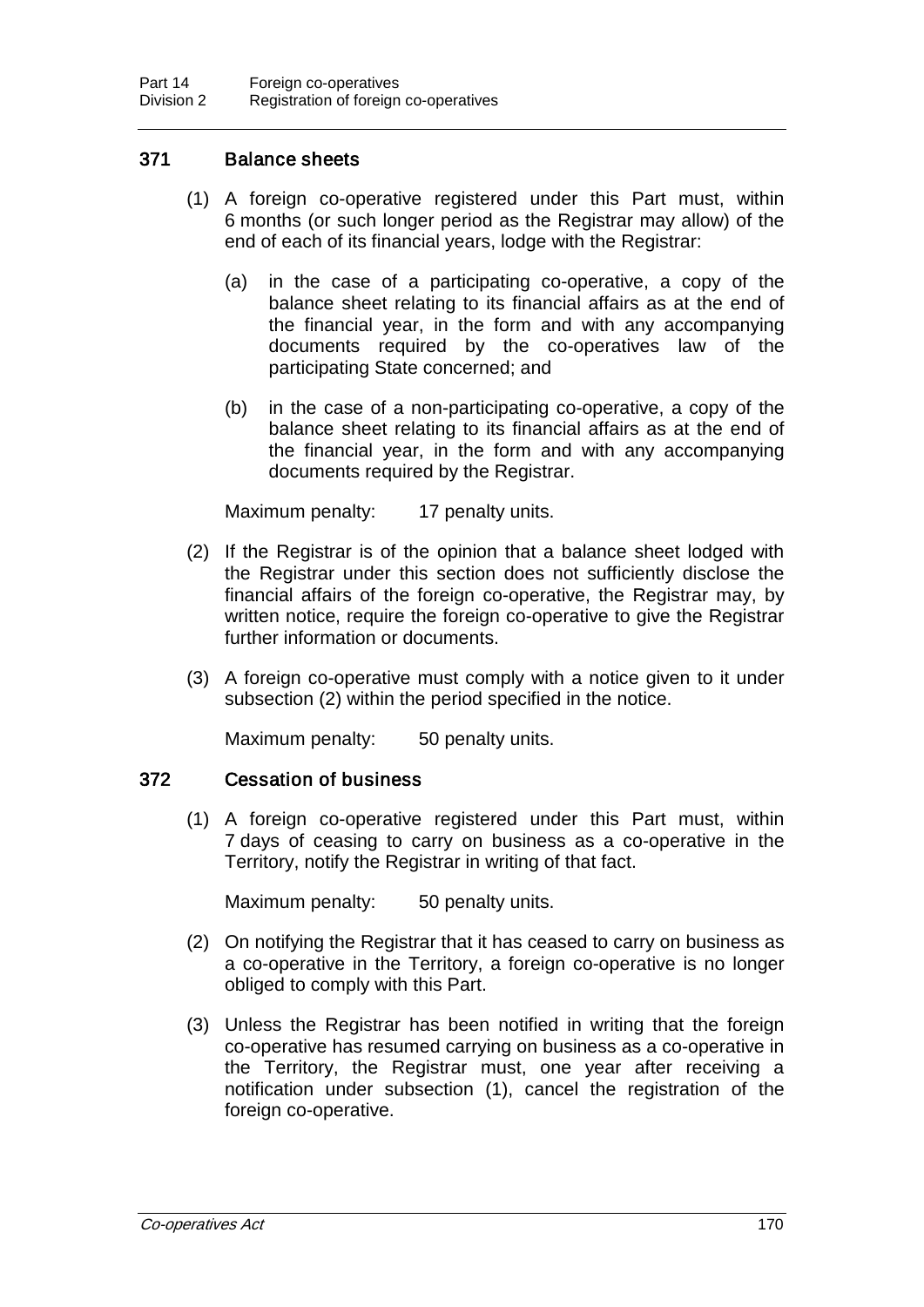### 373 Co-operative proposing to register as foreign co-operative

- (1) A co-operative that proposes to apply to be registered as a foreign co-operative in another participating State may apply to the Registrar for a certificate that it is complying with all prescribed provisions of this Act including, if the Registrar has varied a requirement in relation to that co-operative, the provision as varied.
- (2) The Registrar must issue the certificate to the co-operative unless he or she is of the opinion that the co-operative is not complying with the prescribed provisions.
- (3) If the Registrar issues the certificate, he or she must also give to the co-operative the prescribed documents.

### Division 3 Mergers and transfers of engagements

#### 374 Who is appropriate Registrar

In this Division, *appropriate Registrar* in relation to a proposed merger or transfer of engagements means:

- (a) the Territory Registrar, if the merger is to result in a Territory co-operative or the transfer is to a Territory co-operative; or
- (b) the Registrar for the participating State concerned, if the merger is to result in a co-operative under the co-operatives law of that participating State or the transfer is to such a co-operative.

#### 375 Authority for merger or transfer of engagements

- (1) A Territory co-operative and a participating co-operative may consolidate all or any of their assets, liabilities and undertakings by way of merger or transfer of engagements approved under this Division.
- (2) A Territory co-operative and a non-participating co-operative may consolidate all or any of their assets, liabilities and undertakings by way of merger or transfer of engagements approved under this Division if:
	- (a) the merger is to result in a Territory co-operative; or
	- (b) the transfer is to a Territory co-operative.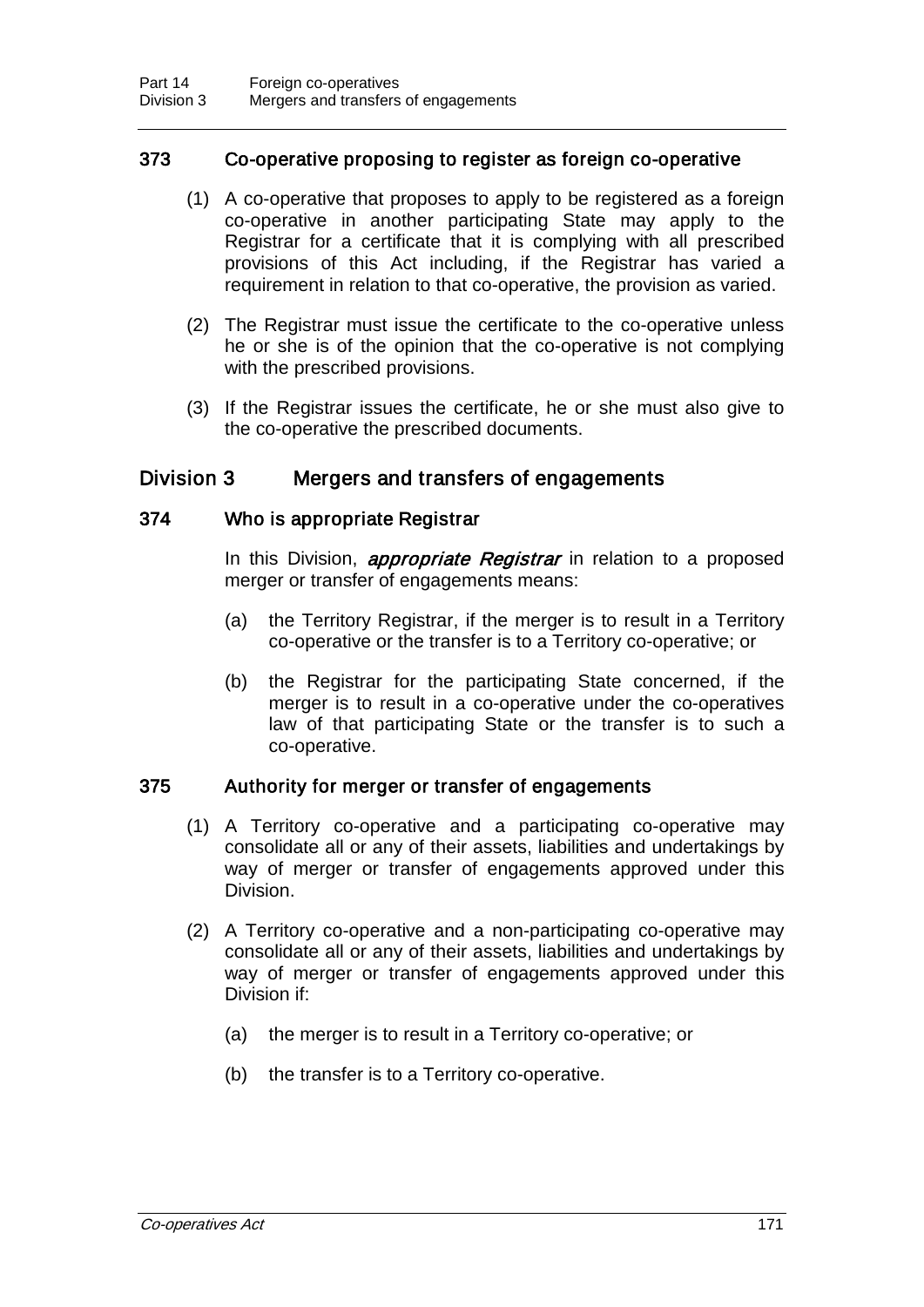### 376 Requirements before application can be made

- (1) Before a Territory co-operative and a participating co-operative can apply for approval under this Division of a merger or transfer of engagements, the proposed merger or transfer must have been approved by each of the co-operatives by:
	- (a) a special resolution passed by special postal ballot; or
	- (b) if permitted by subsection (3), by a resolution of the board of the co-operative.
- (2) Before a Territory co-operative and a non-participating co-operative can apply for approval under this Division of a merger or transfer of engagements, the proposed merger or transfer of engagements:
	- (a) must have been approved:
		- (i) in the case of the non-participating co-operative, by a special resolution of the co-operative; and
		- (ii) in the case of the Territory co-operative, by a special resolution passed by special postal ballot; or
	- (b) if permitted by subsection (3), must have been approved by a resolution of the board of each of the co-operatives.
- (3) The proposed merger or transfer of engagements may be approved by resolution of the board of a co-operative if:
	- (a) the Territory Registrar consents to that procedure applying in the particular case; and
	- (b) in the case of a merger or transfer affecting a participating co-operative, the Registrar for the participating State concerned also consents to that procedure applying in the particular case.

### 377 Disclosure statement required

(1) A special resolution of the Territory co-operative or foreign co-operative is not effective for the purposes of this Division unless this section has been complied with.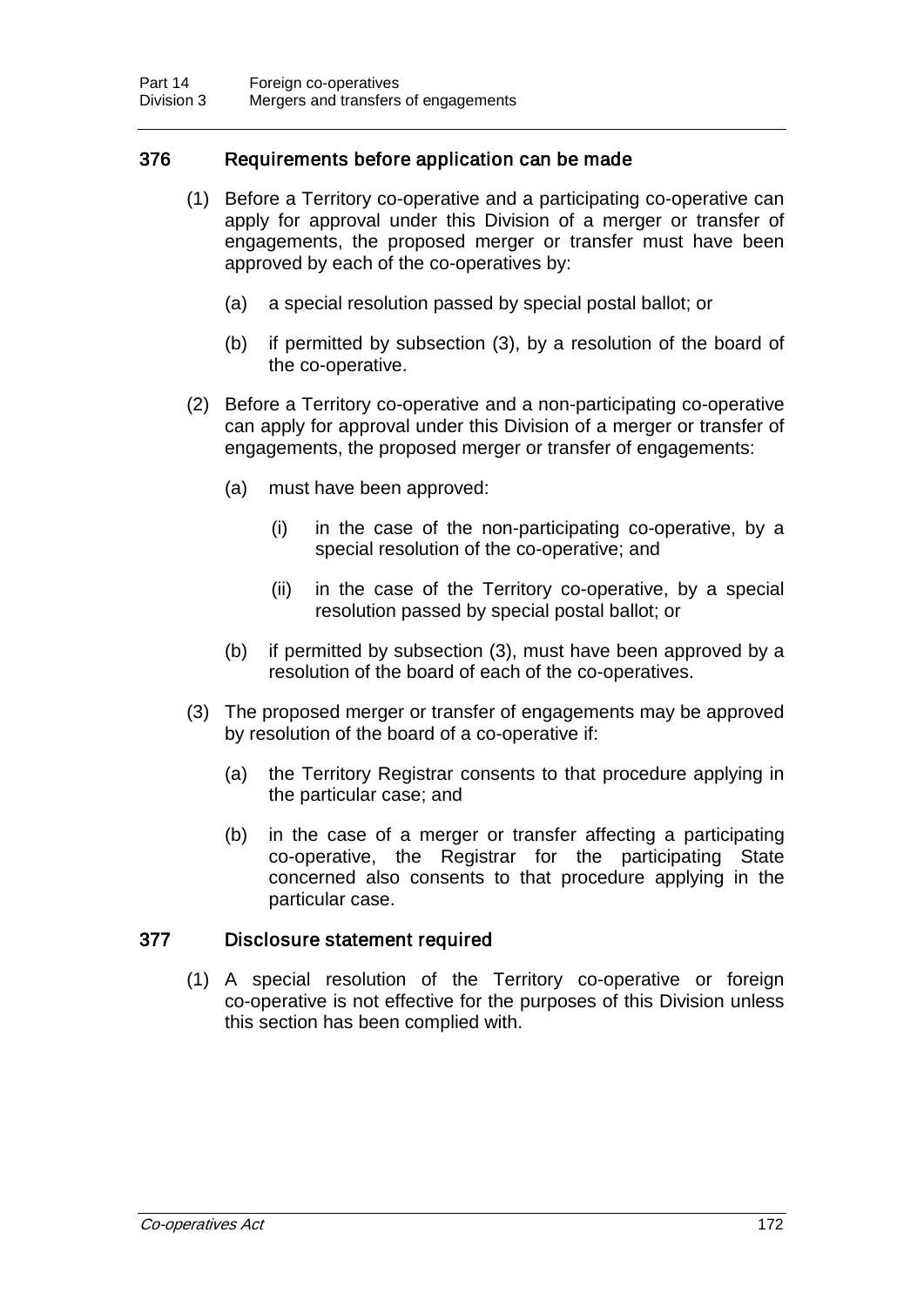- (2) Each co-operative must send to each of its members a disclosure statement approved by the appropriate Registrar specifying:
	- (a) the financial position of the Territory co-operative and the foreign co-operative as shown in financial statements that have been prepared as at a date that is not more than 6 months before the date of the statement;
	- (b) any interest that any officer of the Territory co-operative or the foreign co-operative has in the proposed merger or transfer of engagements;
	- (c) any compensation or other consideration proposed to be paid, or any other incentive proposed to be given, to any officer or member of the Territory co-operative or foreign co-operative in relation to the proposed merger or transfer of engagements;
	- (d) whether the proposal is a merger or transfer of engagements and the reason for the merger or transfer or engagements;
	- (e) in the case of a transfer of engagements, whether it is a total or partial transfer of engagement;
	- (f) in the case of a merger, whether the merged co-operative will result in a Territory co-operative or a co-operative under the co-operatives law of the participating State concerned; and
	- (g) any other information that the Registrar directs.
- (3) The disclosure statement must be sent to the members of the Territory co-operative or foreign co-operative so that it will in the ordinary course of post reach each member who is entitled to vote on the special resolution not later than:
	- (a) where the resolution is to be decided at a meeting, 21 days before the date of the meeting; or
	- (b) where the resolution is to be decided by a postal ballot, 21 days before the day on or before which the ballot papers must be returned by members voting in the ballot.
- (4) The appropriate Registrar may exempt the Territory co-operative or foreign co-operative from complying with this section.
- (5) The appropriate Registrar may grant an exemption, or approve a disclosure statement, subject to any conditions it considers appropriate.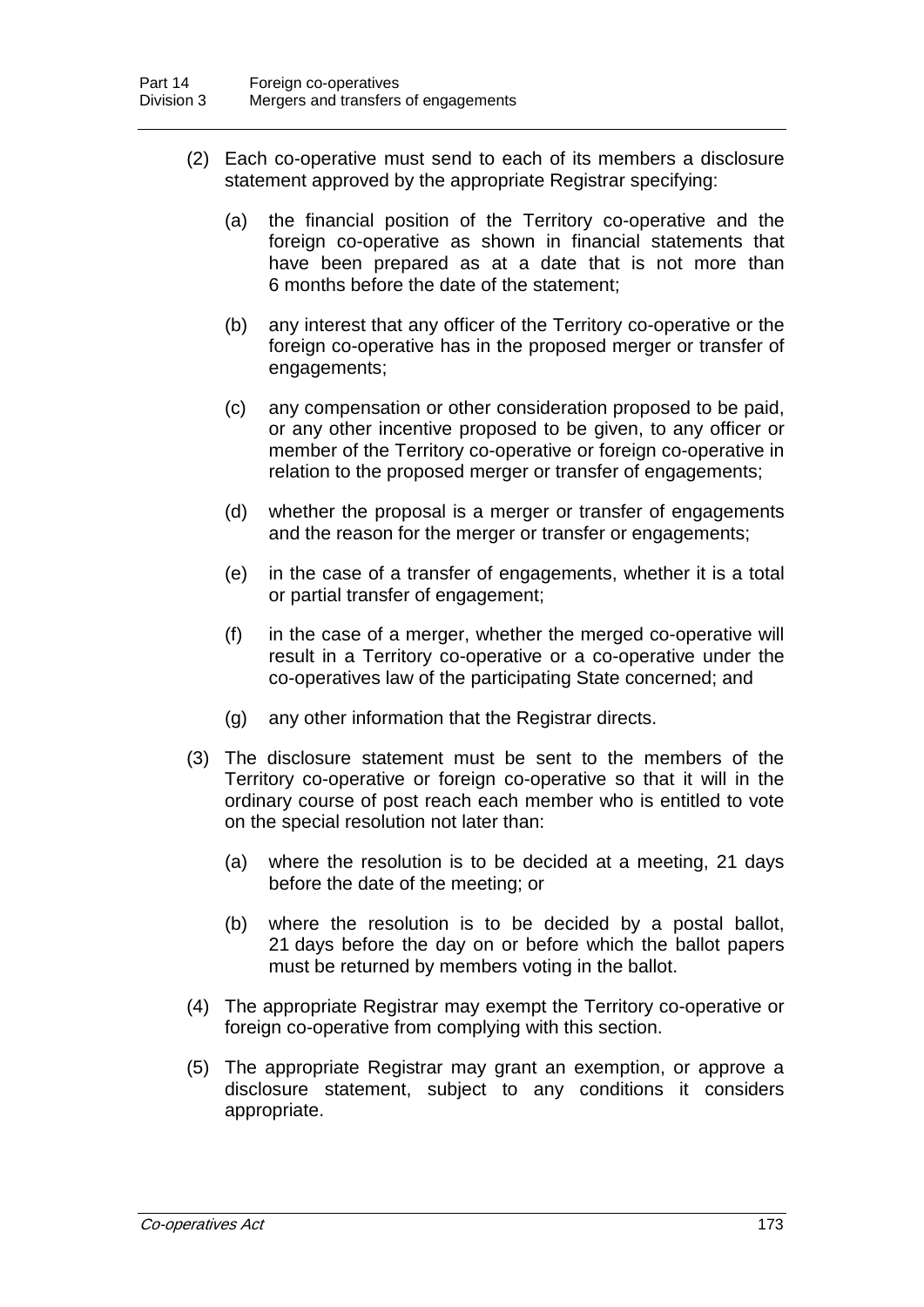### 378 Making an application

- (1) An application for approval of a merger or transfer of engagements under this Division must be made to the Territory Registrar and, if the merger or transfer affects a participating co-operative, to the Registrar for the participating State concerned in the manner and form required by the Registrar concerned.
- (2) An application for approval of a merger must be accompanied by:
	- (a) 2 copies of the proposed rules of the merged co-operative;
	- (b) in the case of a non-participating co-operative, details of voting on the special resolution (if any) of the co-operative; and
	- (c) any other information required by the Registrar to whom the application is made.

### 379 Approval of merger

- (1) If the Territory Registrar is the appropriate Registrar, he or she must approve a merger pursuant to an application under this Division if satisfied that:
	- (a) this Division has been complied with in relation to the application;
	- (b) the proposed rules of the merged co-operative are adequate;
	- (c) the certificate of registration of the Territory co-operative has been surrendered to the Territory Registrar;
	- (d) in the case of a merger with a participating co-operative, the certificate of registration of the participating co-operative has been surrendered to the Registrar for the participating State concerned;
	- (e) in the case of a merger with a non-participating co-operative, the merged co-operative will comply with this Act; and
	- (f) there is no good reason why the merged co-operative and its rules should not be registered.
- (2) If the Territory Registrar is not the appropriate Registrar, he or she must approve a merger pursuant to an application under this Division if satisfied that the merger has been approved under the provision of the co-operatives law of the participating State that corresponds with subsection (1).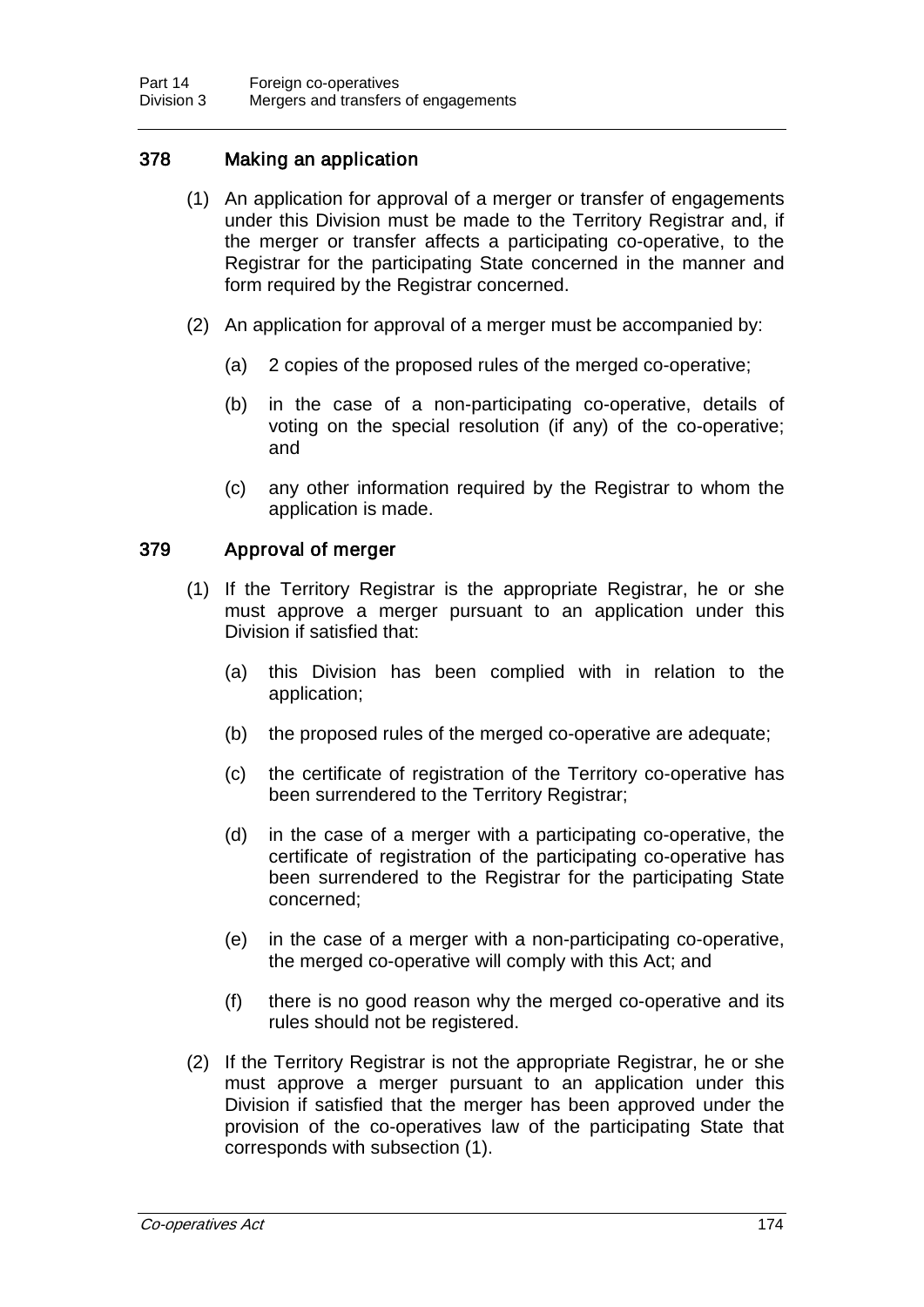- (3) On approving an application for merger, the Territory Registrar must:
	- (a) cancel the registration of the Territory co-operative involved in the merger; and
	- (b) if the merger is to result in a Territory co-operative, register the merged co-operative and its rules and issue to it a certificate of registration under this Act.
- (4) A merger takes effect on the issue of the certificate of registration for the merged co-operative (whether under this Act or under the co-operatives law of the participating State concerned).

#### 380 Approval of transfer of engagements

- (1) If the Territory Registrar is the appropriate Registrar, he or she must approve a transfer of engagements pursuant to an application under this Division if satisfied that:
	- (a) this Division has been complied with in relation to the application;
	- (b) the rules or proposed rules of the transferee co-operative are adequate;
	- (c) in the case of a total transfer of engagements from a participating co-operative, the certificate of registration of the participating co-operative has been surrendered to the Registrar for the participating State concerned;
	- (d) in the case of a total transfer of engagements from a non-participating co-operative, the certificate of registration of the non-participating co-operative has been surrendered to the Registrar;
	- (e) in the case of a transfer of engagements by a non-participating co-operative, the transferee co-operative will comply with this Act; and
	- (f) there is no good reason why the transfer of engagements should not take effect.
- (2) If the Territory Registrar is not the appropriate Registrar, he or she must approve a transfer of engagements pursuant to an application under this Division if satisfied that the transfer has been approved under the provision of the co-operatives law of the participating State that corresponds with subsection (1).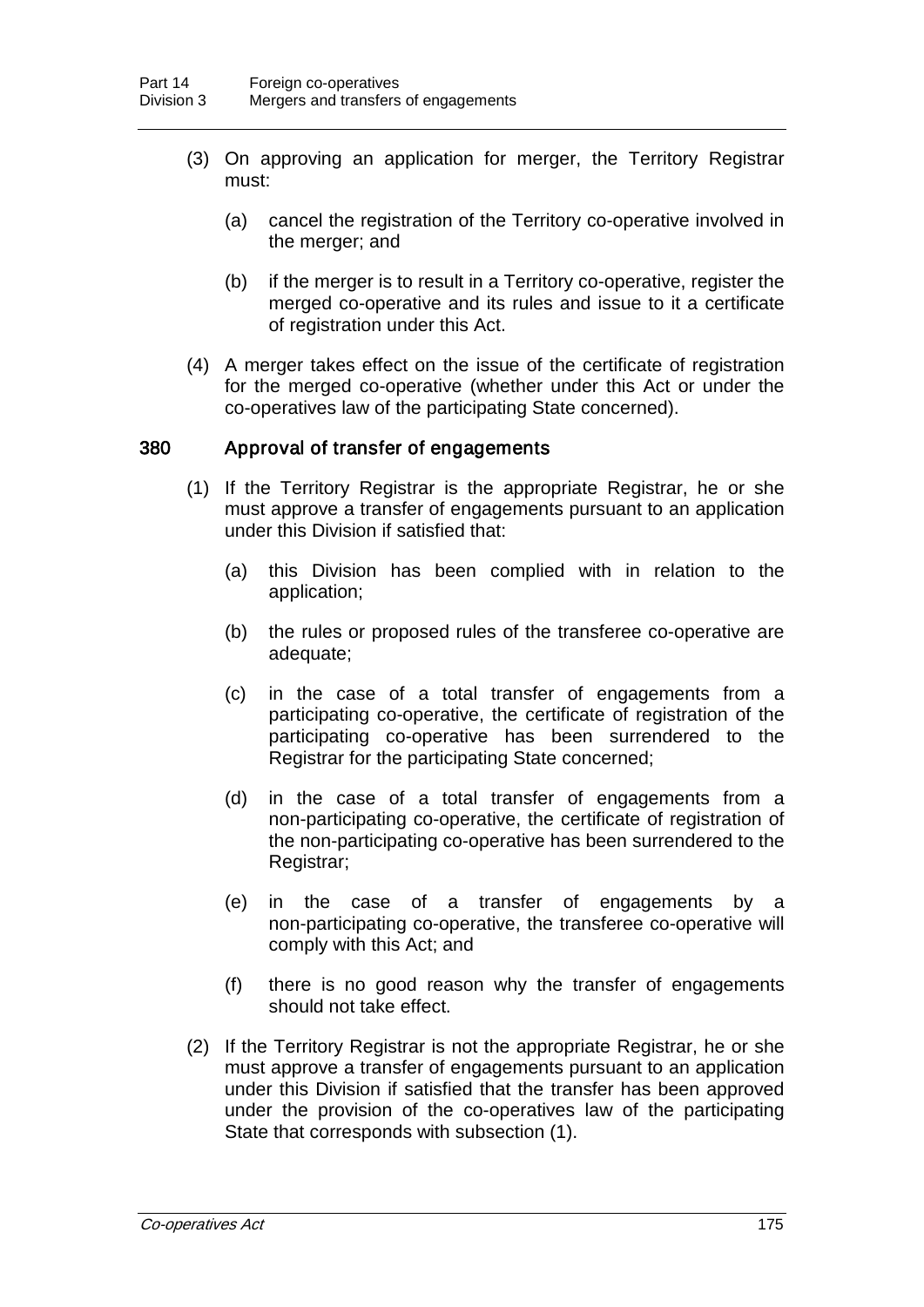(3) A transfer of engagements takes effect on the day specified in the approval of the Territory Registrar.

#### 381 Effect of merger or transfer of engagements

(1) In this section:

**assets** means any legal or equitable estate or interest (whether present or future and whether vested or contingent) in real or personal property of any description (including money) and includes securities, choses in action and documents.

*instrument* means an instrument (other than this Act) that creates, modifies, or extinguishes rights or liabilities (or would do so if lodged, filed or registered in accordance with any law) and includes any judgment, order and process of a court.

*liabilities* means liabilities, debts and obligations (whether present or future and whether vested or contingent).

#### original co-operative means:

- (a) in the case of a transfer of engagements, the transferor co-operative; or
- (b) in the case of a merger, each of the co-operatives that are merging.

#### successor co-operative means:

- (a) in the case of a transfer of engagements, the transferee co-operative; or
- (b) in the case of a merger, the co-operative formed by the merger.
- (2) When a merger or transfer of engagements takes effect under this Division (*the transfer day*), the following provisions apply to the extent necessary to give effect to the merger or transfer:
	- (a) persons who were members of the original co-operative immediately before the transfer day are members of the successor co-operative in accordance with its rules;
	- (b) the assets of the original co-operative vest in the successor co-operative without the need for any conveyance, transfer, assignment or assurance;
	- (c) the rights and liabilities of the original co-operative become the rights and liabilities of the successor co-operative;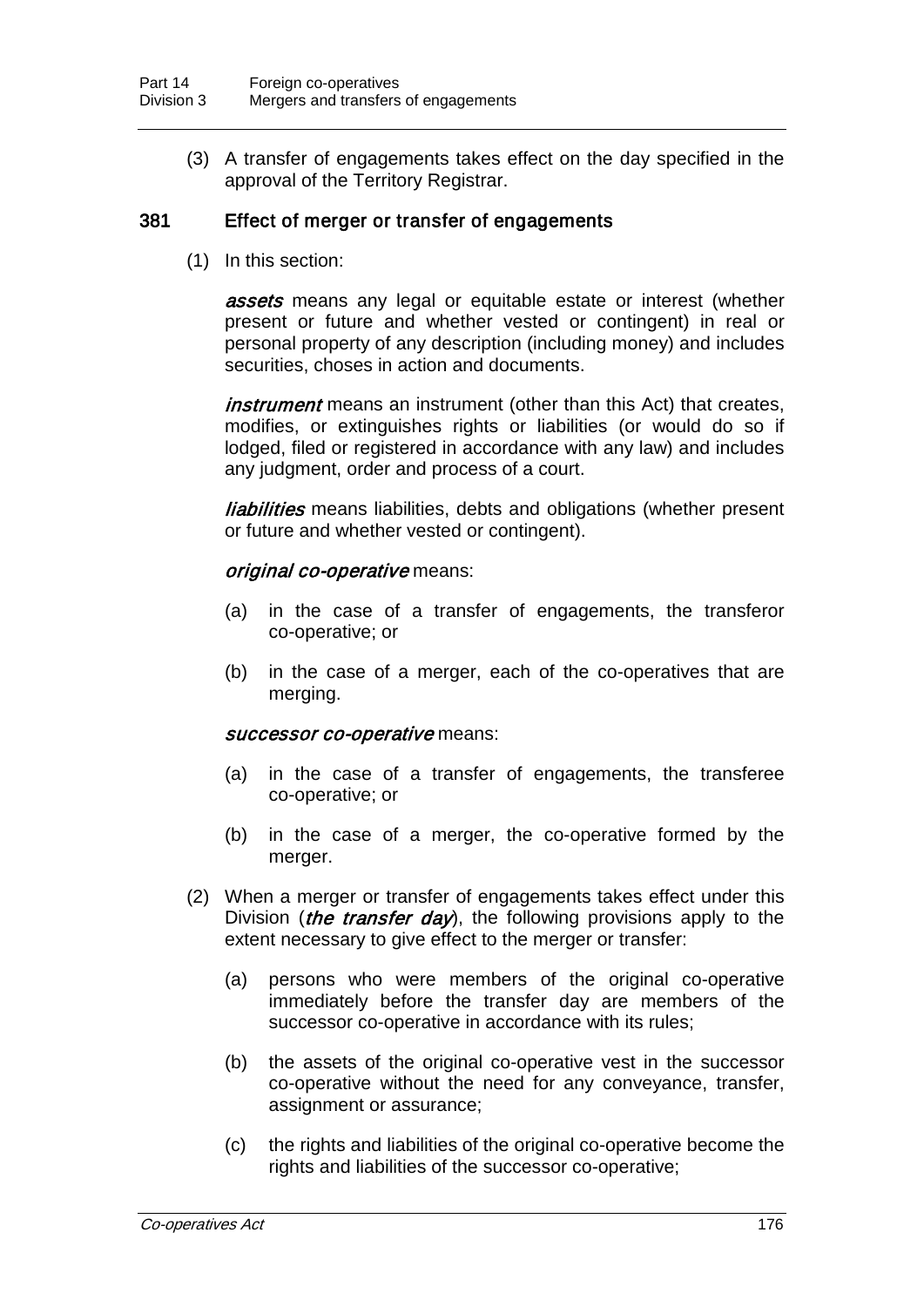- (d) all proceedings by or against the original co-operative that are pending immediately before the transfer day are taken to be proceedings pending by or against the successor pending by or against the successor co-operative;
- (e) any act, matter or thing done or omitted to be done by, to or in respect of the original co-operative before the transfer day is (to the extent to which that act, matter or thing has any force or effect) to be taken to have been done or omitted by, to or in respect of the successor co-operative;
- (f) a reference in an instrument or in any document of any kind to the original body is to be read as, or as including, a reference to the new body.
- (3) The operation of this section is not to be regarded:
	- (a) as a breach of contract or confidence or otherwise as a civil wrong;
	- (b) as a breach of any contractual provision prohibiting, restricting or regulating the assignment or transfer of assets, rights or liabilities; or
	- (c) as giving rise to any remedy by a party to an instrument, or as causing or permitting the termination of any instrument, because of a change in the beneficial or legal ownership of any asset, right or liability.
- (4) A document or an instrument executed or registered for or with respect to a transfer of any property to give effect to this section in respect of a transfer of engagements is not liable to stamp duty or to any fee chargeable under any Act for registration.
- (5) A document or an instrument executed or registered for or with respect to a transfer of any property to give effect to this section in respect of a merger is not liable to stamp duty or to any fee chargeable under any Act for registration if the co-operative formed by the merger is a non-trading co-operative.

#### 382 Division applies instead of certain other provisions of this Act

- (1) This Division applies instead of Division 1 of Part 12, in respect of the merger of a Territory co-operative with a foreign co-operative.
- (2) This Division applies instead of Division 1 of Part 12, in respect of a transfer of engagements between a Territory co-operative and a foreign co-operative.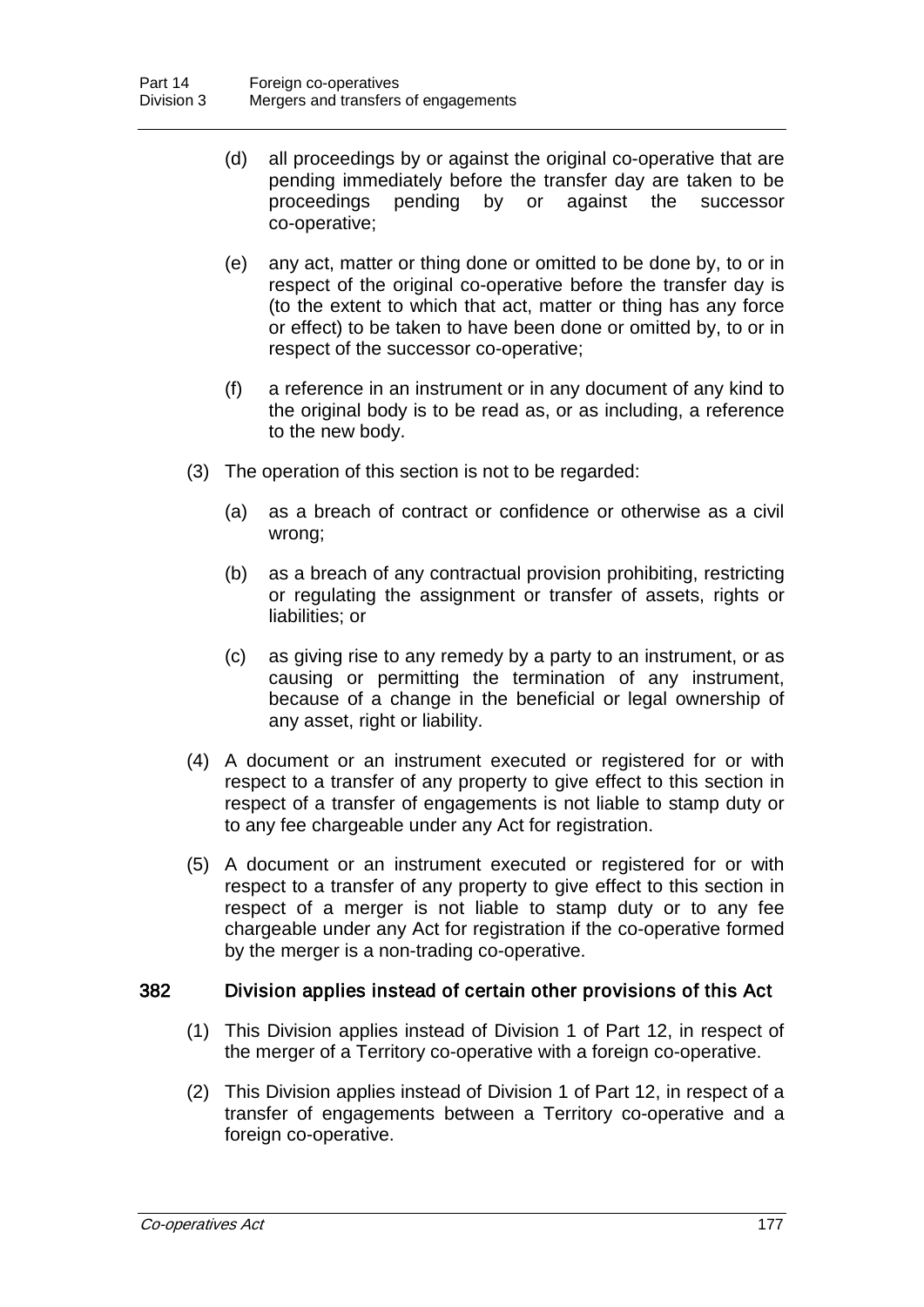# Part 15 Suspension and protection of co-operatives

# Division 1 Supervision and inspection

### 383 Definitions

In this Part:

#### co-operative venture means:

- (a) any body corporate or unit trust formed by a co-operative or in the formation of which a co-operative participated; or
- (b) any partnership, joint venture or association of persons or bodies formed or entered into by a co-operative.

**premises** includes any structure, building, aircraft, vehicle, vessel and place (whether built on or not) and any part of such a structure, building, aircraft, vehicle, vessel or place.

relevant documents means records or other documents that relate to the promotion, formation, membership, control, transactions, dealings, business or property of a co-operative.

#### 384 Co-operative includes subsidiaries, foreign co-operatives and co-operative ventures

A reference in this Part to a co-operative includes a reference to each of the following:

- (a) a foreign co-operative;
- (b) a subsidiary of a co-operative or foreign co-operative;
- (c) a co-operative venture;
- (d) a co-operative or foreign co-operative, or a subsidiary of either, or a co-operative venture, that is in the course of being wound up or has been dissolved.

#### 385 Appointment of inspectors

The Minister may appoint persons to be inspectors for the purposes of this Act.

#### 386 Registrar and investigators have functions of inspectors

The Registrar, and any investigator exercising functions under Division 2, has and may exercise all the functions of an inspector and for that purpose is to be considered to be an inspector.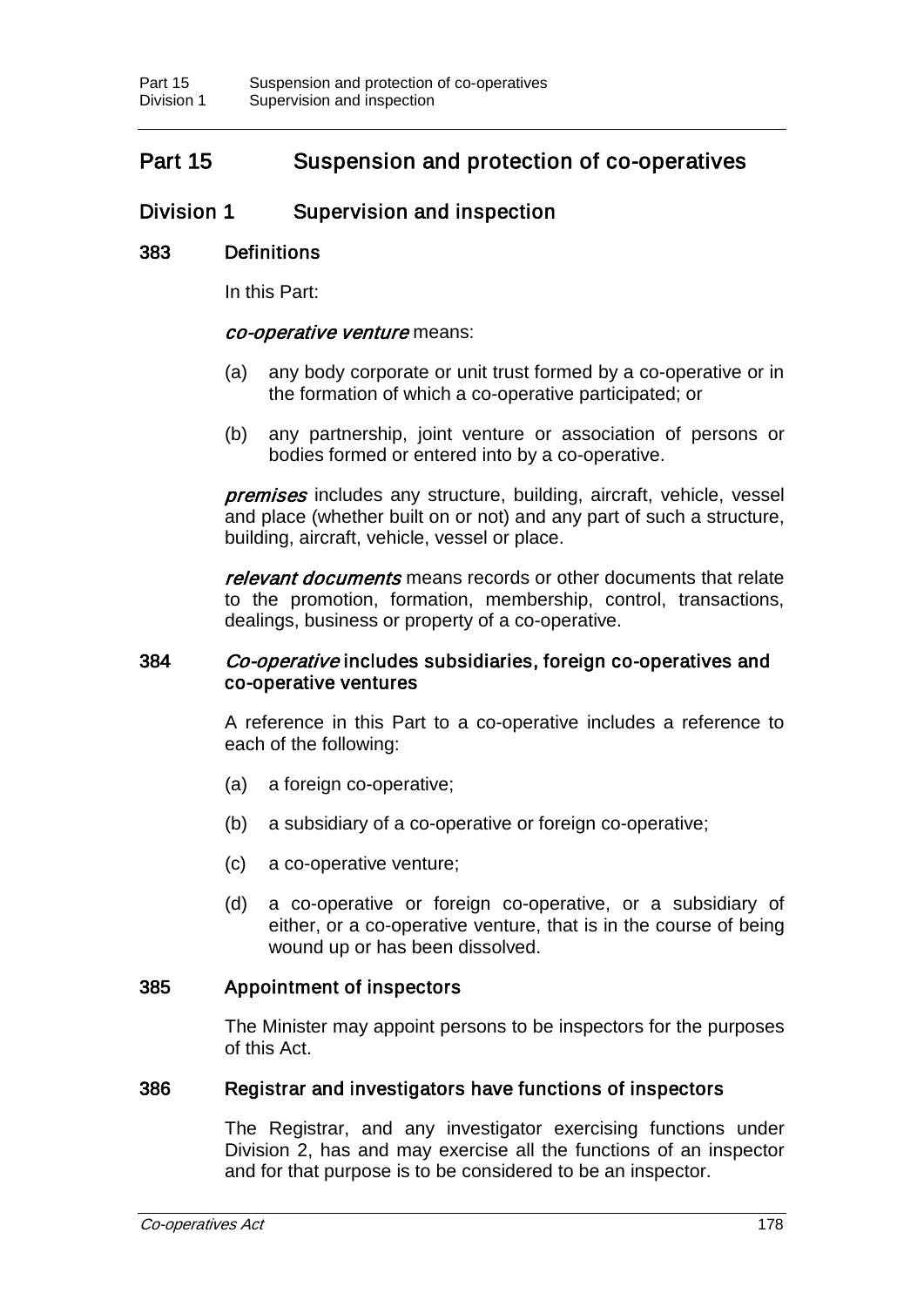### 387 Inspector's identity card

- (1) The Registrar must provide each inspector with an identity card.
- (2) An inspector must produce his or her identity card on request on applying for admission to any premises.

#### 388 Inspectors may require certain persons to appear, answer questions and produce documents

- (1) An inspector may by notice in the prescribed form:
	- (a) require a co-operative to produce to the inspector at a time and place specified in the notice specified relevant documents relating to the co-operative;
	- (b) require any person who is involved in the activities of a co-operative to produce to the inspector at a time and place specified in the notice specified relevant documents relating to the co-operative;
	- (c) require any person who is involved in the activities of a co-operative:
		- (i) to attend before the inspector at a time and place specified in the notice; and
		- (ii) to answer any questions put to the person by the inspector relating to the promotion, formation, membership, control, transactions, dealings, business or property of the co-operative.
- (2) A person is to be considered to be involved in the activities of a co-operative if the person:
	- (a) is or has been an officer or employee of, or an agent, ADI, legal practitioner, auditor or other person acting in any capacity for or on behalf of, the co-operative;
	- (b) is a person who has any relevant documents relating to the co-operative in his or her possession or control; or
	- (c) is a person who was a party to the creation of any relevant documents relating to the co-operative.
- (3) A person is not subject to any liability by reason of complying with a requirement made or purportedly made under this section.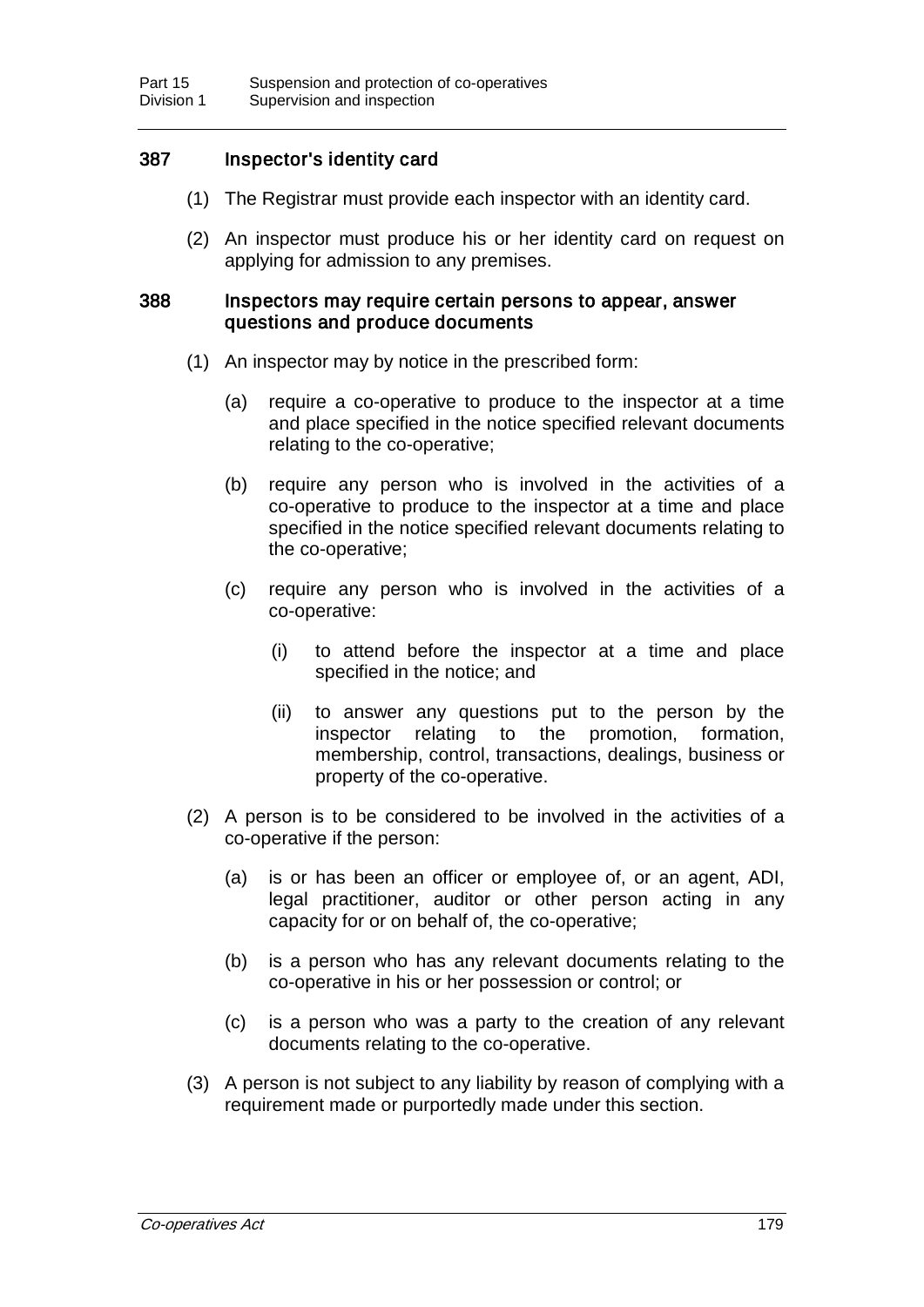### 389 Inspectors' powers of entry

- (1) An inspector has power to enter any of the following premises:
	- (a) any premises on which the affairs or activities of a co-operative are managed or conducted;
	- (b) any premises on which the inspector suspects on reasonable grounds there is evidence of the commission of an offence under this Act or the Regulations;
	- (c) any premises on which the inspector suspects on reasonable grounds there are relevant documents.
- (2) Despite subsection (1), the consent of the occupier or the authority of a search warrant is required to enter:
	- (a) any part of premises not used for the management or conduct of the affairs or activities of a co-operative; and
	- (b) any part of premises used for residential purposes (whether or not the part is also used for the management or conduct of the affairs or activities of a co-operative).

#### 390 Powers of inspectors on premises entered

An inspector has the following powers on premises that the inspector is authorised to enter:

- (a) power to search for evidence of any contravention of this Act or the Regulations;
- (b) power to search for relevant documents and to require any person on the premises to produce to the inspector any relevant documents in the person's custody or under the person's control;
- (c) power to require any person on the premises who is apparently involved in the management or conduct of the affairs or activities of a co-operative to answer questions or provide information;
- (d) power to exercise the functions of an inspector under section 391 in relation to any relevant documents found on the premises or produced to the inspector.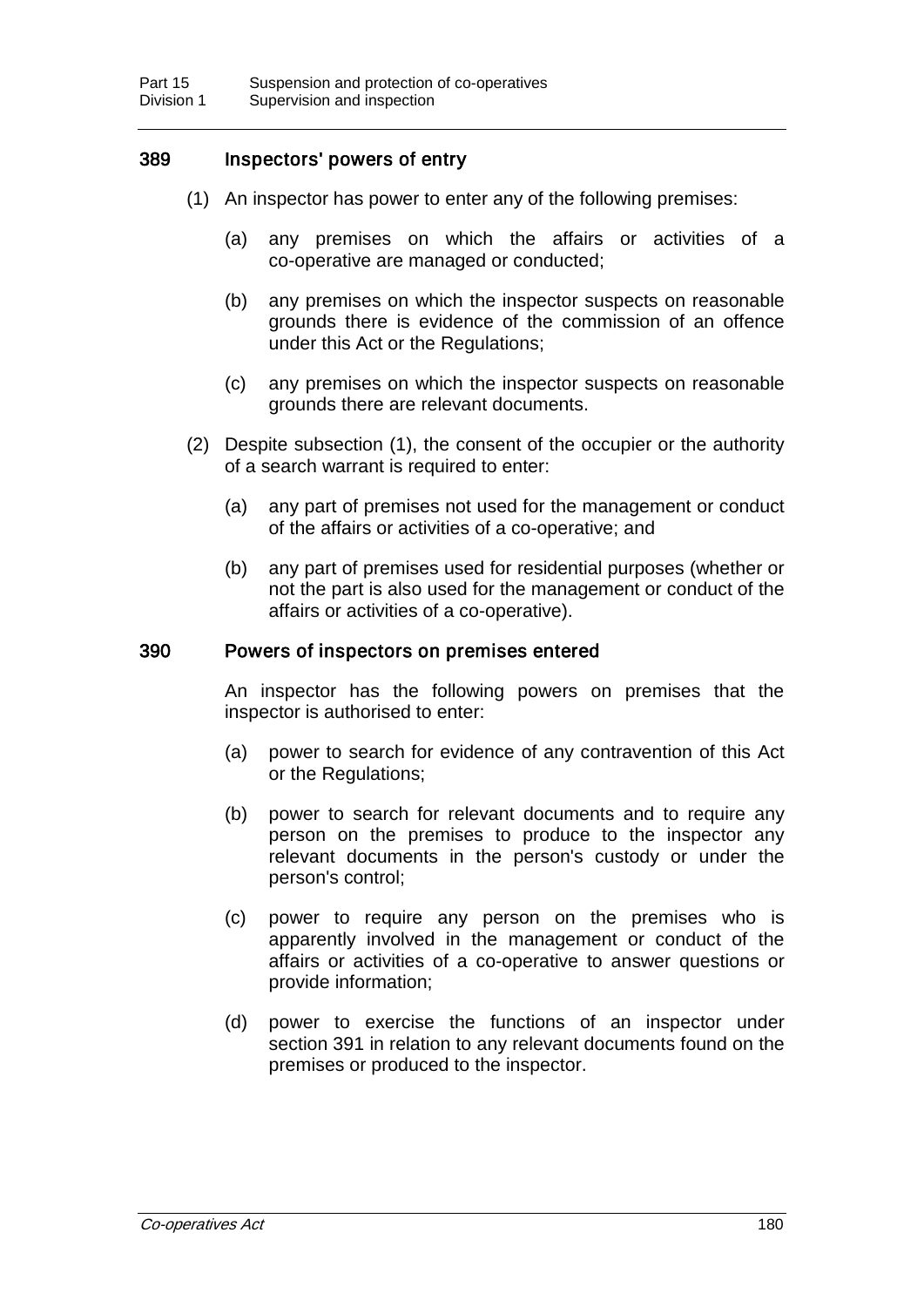### 391 Functions of inspectors in relation to relevant documents

- (1) An inspector has the following powers in relation to relevant documents found by an inspector on premises entered by the inspector or produced to the inspector pursuant to a requirement made under this Division:
	- (a) power to take possession of the documents or secure them against interference;
	- (b) power to make copies, or take extracts from, the documents;
	- (c) power to require any person who was party to the creation of the documents to make a statement providing any explanation that the person is able to provide as to any matter relating to the creation of the documents or as to any matter to which the documents relate;
	- (d) power to retain possession of the documents for such period as is necessary to enable the documents to be inspected, and copies of, or extracts from, the documents to be made or taken.
- (2) While an inspector retains possession of a document, the inspector must permit a person who would be entitled to inspect the document were it not in the possession of the inspector to inspect the document at any reasonable time and make a copy of, or take extracts from, the document.
- (3) If an inspector takes possession of or secures against interference any relevant document and a person has a lien on the document, the inspector's actions do not prejudice the lien.

### 392 Offence – failing to comply with requirements of inspector

- (1) A person who fails to comply with any requirement made of the person by an inspector under the authority of this Part is guilty of an offence and liable to a maximum penalty of 105 penalty units or imprisonment for 12 months, unless the person establishes that he or she had a reasonable excuse for failing to comply.
- (2) A person who in purported compliance with a requirement under this Division furnishes information or makes a statement that is false or misleading in a material particular is guilty of an offence and liable to a maximum penalty of 105 penalty units or imprisonment for 12 months, unless the person establishes that he or she believed on reasonable grounds that it was true and not misleading.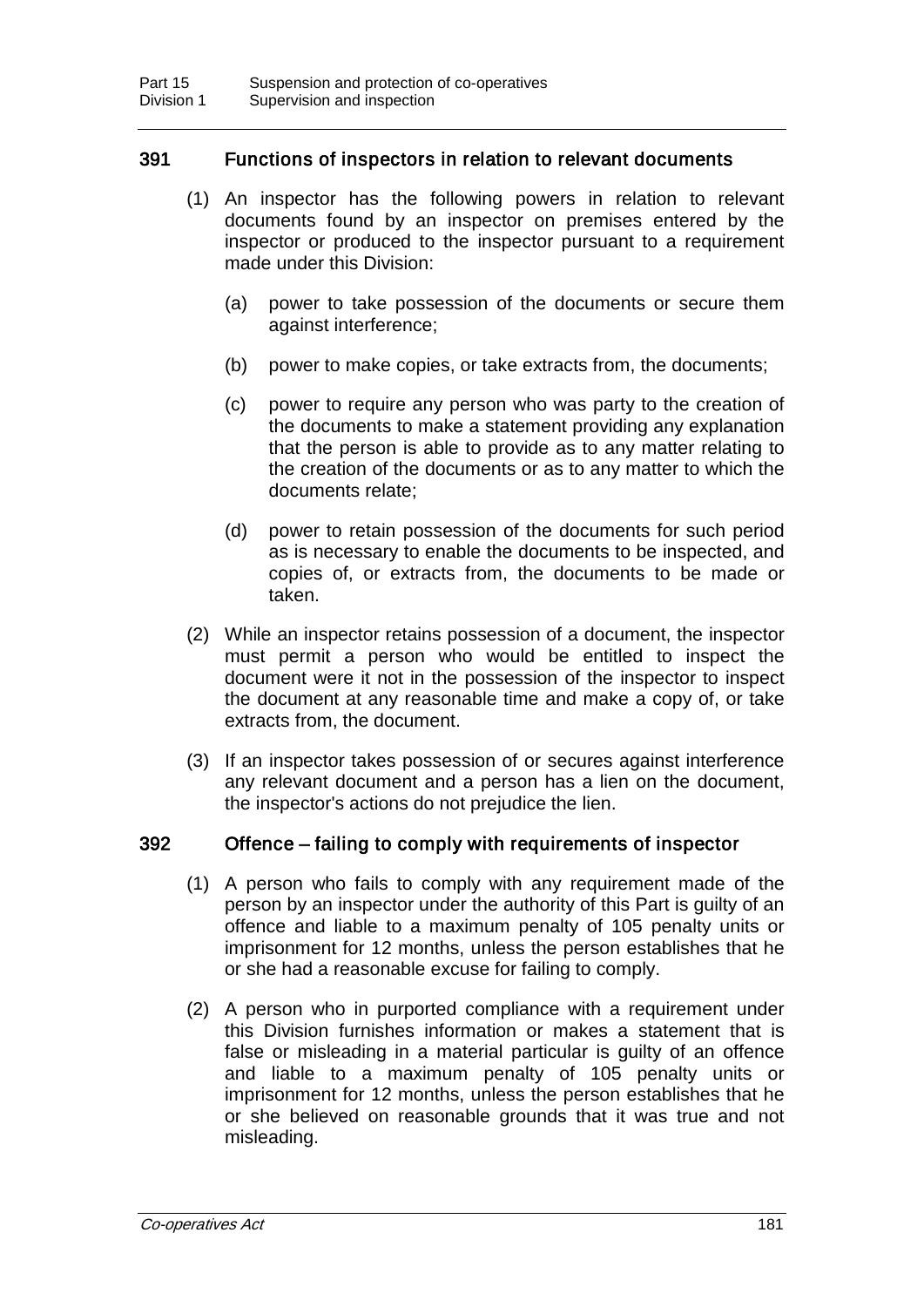(3) A person must not without reasonable excuse obstruct or hinder an inspector exercising functions under this Act.

Maximum penalty: 105 penalty units or imprisonment for 12 months.

(4) The occupier or person in charge of any premises must provide a person who enters the premises under the authority of this Part or pursuant to a search warrant referred to in section 394 with all reasonable facilities and assistance for the effective exercise of the person's powers under this Part or under the warrant.

Maximum penalty: 40 penalty units or imprisonment for 6 months.

### 393 Protection from incrimination

- (1) A person is not excused from making a statement pursuant to a requirement under this Division on the ground that the statement might tend to incriminate him or her.
- (2) However, if the person claims before making a statement that the statement might tend to incriminate him or her, the statement is not admissible in evidence against him or her in criminal proceedings other than proceedings under this Division.
- (3) Except as provided by subsection (2), a statement made by a person in compliance with a requirement under this Division may be used in evidence in any criminal or civil proceedings against the person.

#### 394 Search warrants

- (1) An inspector may apply to a justice for the issue of a search warrant in respect of premises if the inspector believes on reasonable grounds:
	- (a) that the affairs or activities of a co-operative are being managed or conducted on the premises;
	- (b) that there is evidence on the premises of the commission of an offence under this Act or the Regulations; and
	- (c) that there are relevant documents on the premises.
- (2) If a justice is satisfied by the evidence on oath, whether oral or by affidavit, that there are reasonable grounds for doing so, the justice may issue a search warrant authorising an inspector named in the warrant and any assistants the inspector considers necessary to enter the premises and exercise all or specified functions of an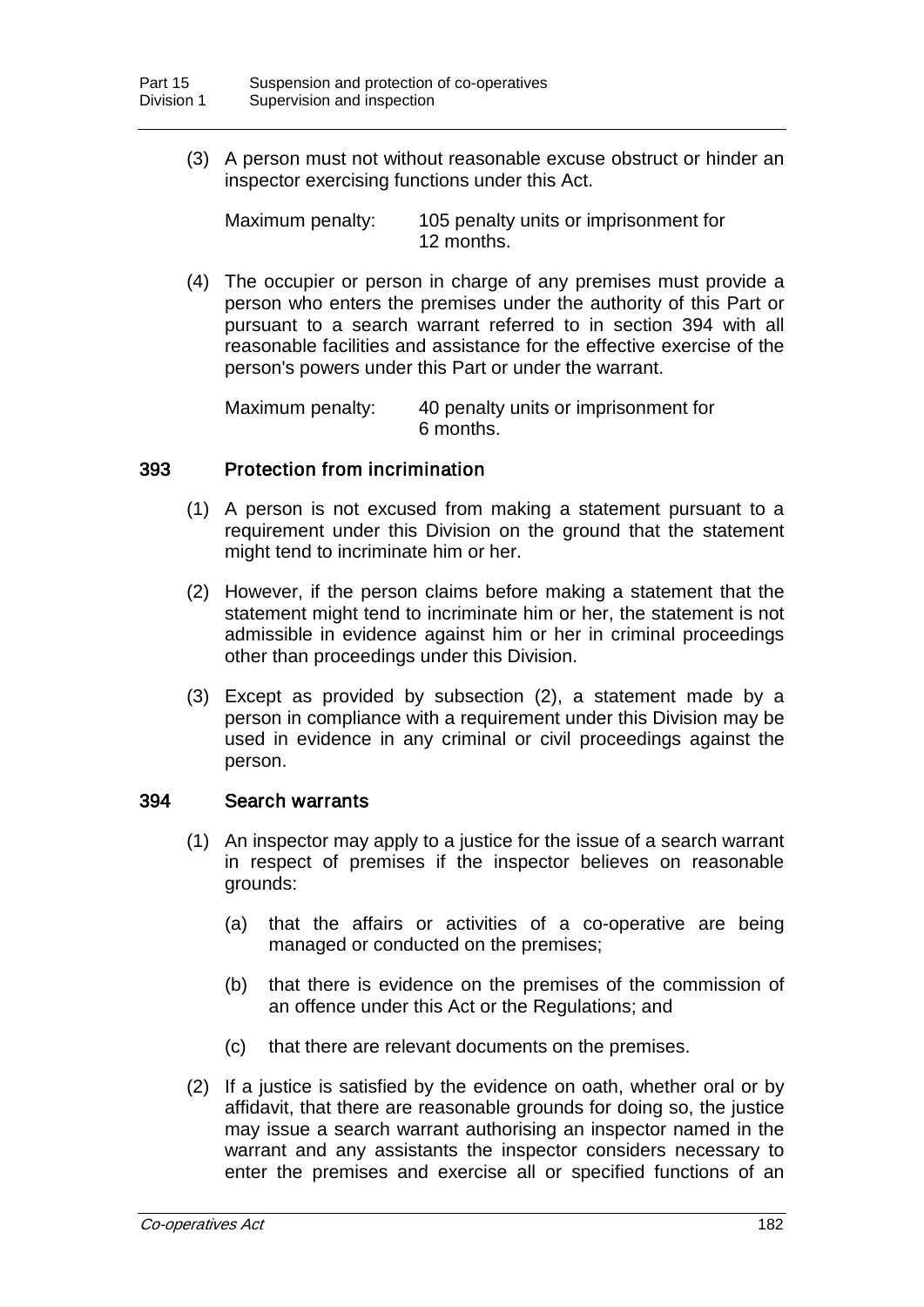inspector on the premises.

- (3) In addition to any other requirement, a search warrant issued under this section must state:
	- (a) the grounds for the issue of the warrant;
	- (b) the premises to be searched;
	- (c) any conditions to which the warrant is subject;
	- (d) whether entry is authorised to be made at any time or during stated hours; and
	- (e) a day, not later than 7 days after the issue of the warrant, on which the warrant ceases to have effect.
- (4) A member of the Police Force may accompany an inspector executing a search warrant issued under this section and may take all reasonable steps to assist in the exercise of the functions of the inspector under this Act.

#### 395 Copies or extracts of records to be admitted in evidence

- (1) Subject to this section, in any legal proceedings (whether proceedings under this Act or otherwise), a copy of or extract from a record relating to affairs of a co-operative is admissible in evidence as if it were the original record or the relevant part of the original record.
- (2) A copy of or extract from a record is not admissible in evidence under subsection (1) unless it is proved that the copy or extract is a true copy of the record or of the relevant part of the record.
- (3) For the purposes of subsection (2), evidence that a copy of or extract from a record is a true copy of the record or of a part of the record may be given either orally or by an affidavit or statutory declaration by a person who has compared the copy or extract with the record or the relevant part of the record.

### 396 Privilege

- (1) A legal practitioner is entitled to refuse to comply with a requirement under section 388 or 391 relating to a relevant document if:
	- (a) the document contains a privileged communication made by or on behalf of or to the legal practitioner in his or her capacity as a legal practitioner; or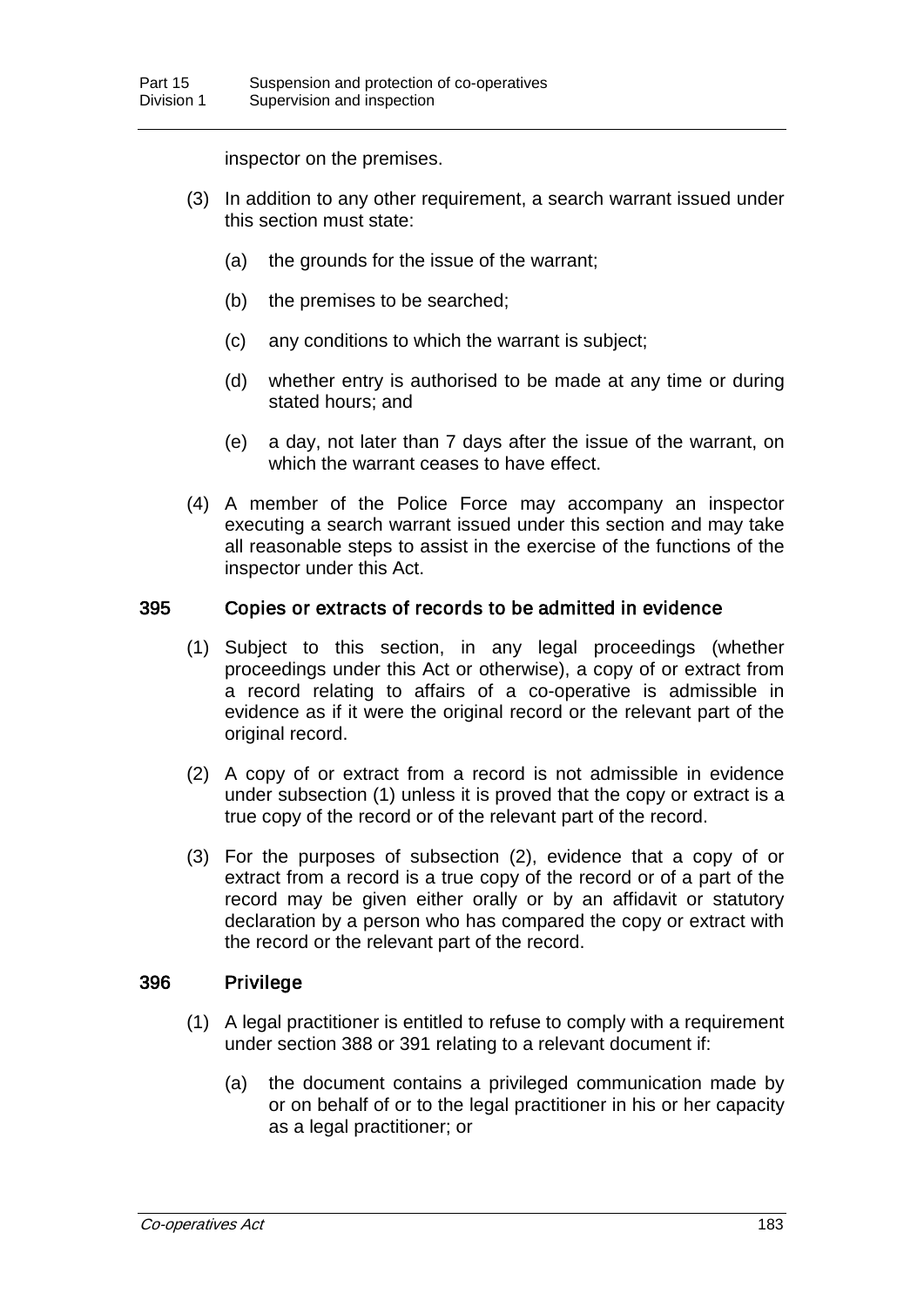- (b) the legal practitioner is not able to comply with the requirement without disclosing a privileged communication made by or on behalf of or to the legal practitioner in his or her capacity as a legal practitioner.
- (2) The legal practitioner is not entitled to refuse to comply with the requirement to the extent that he or she is able to comply with it without disclosing the privileged communication.
- (3) The legal practitioner is also not entitled to refuse to comply with the requirement if the person by or on behalf of whom the communication was made or (if the person is under administration under Part 5.3A of the Corporations Act 2001, as adopted and applying under this Act, or in the course of being wound up) the administrator or the liquidator agrees to the legal practitioner complying with the requirement.
- (4) If the legal practitioner refuses to comply with the requirement, he or she must immediately furnish in writing to the Registrar:
	- (a) the name and address of the person to whom or by or on behalf of whom the communication was made (if known to the legal practitioner); and
	- (b) sufficient particulars to identify the document containing the communication (if the communication was made in writing).

Maximum penalty: 50 penalty units.

### 397 Police aid for inspectors

- (1) An inspector may call to his or her aid a member of the Police Force if he or she is obstructed, or believes on reasonable grounds that he or she will be obstructed, in the exercise of his or her functions as an inspector.
- (2) A member of the Police Force has, while acting in aid of an inspector, all the functions of an inspector.

### Division 2 Inquiries

#### 398 Definitions

In this Division:

affairs, in relation to a co-operative, includes:

(a) the promotion, formation, membership, control, transactions, dealings, business and property of the co-operative;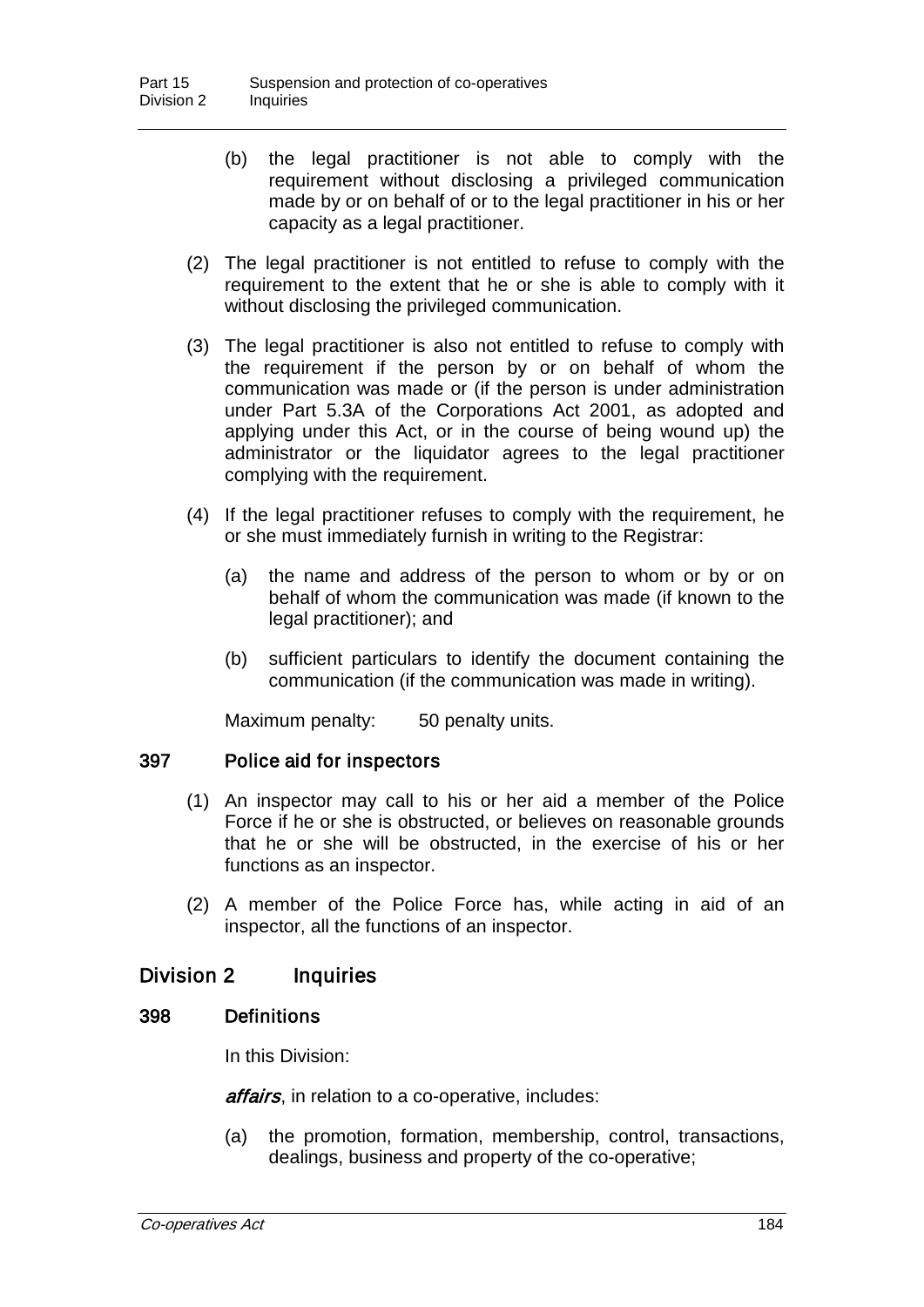- (b) loans made to the co-operative;
- (c) matters that are concerned with identifying people who are, or have been, financially interested in the success or failure, or apparent success or failure, of the co-operative or who are, or have been, able to control or influence materially the policies of the co-operative; and
- (d) the circumstances in which a person placed, withdrew or disposed of funds with, or loans to, the co-operative.

costs, in relation to an inquiry under this Division, includes:

- (a) the expenses of, and incidental to, the inquiry;
- (b) the expenses payable by the Registrar in any proceedings instituted by the Registrar under this Division in the name of the co-operative the subject of the inquiry; and
- (c) so much of the remuneration of an officer or employee of the Crown as is determined by the Treasurer to be attributable to matters connected with the inquiry.

investigator means a person appointed under section 399.

*involved person*, in relation to an inquiry into the affairs of a co-operative, means:

- (a) an officer of the co-operative;
- (b) a person who acts, or has at any time acted, as an ADI, legal practitioner, auditor or actuary, or in any other capacity, for the co-operative;
- (c) a person who has, or at any time had, in his or her possession any property of the co-operative;
- (d) a person who is indebted to the co-operative;
- (e) a person who is capable of giving information relating to the affairs of the co-operative; or
- (f) a person whom an investigator believes on reasonable grounds to be a person referred to in paragraphs (a) to (e).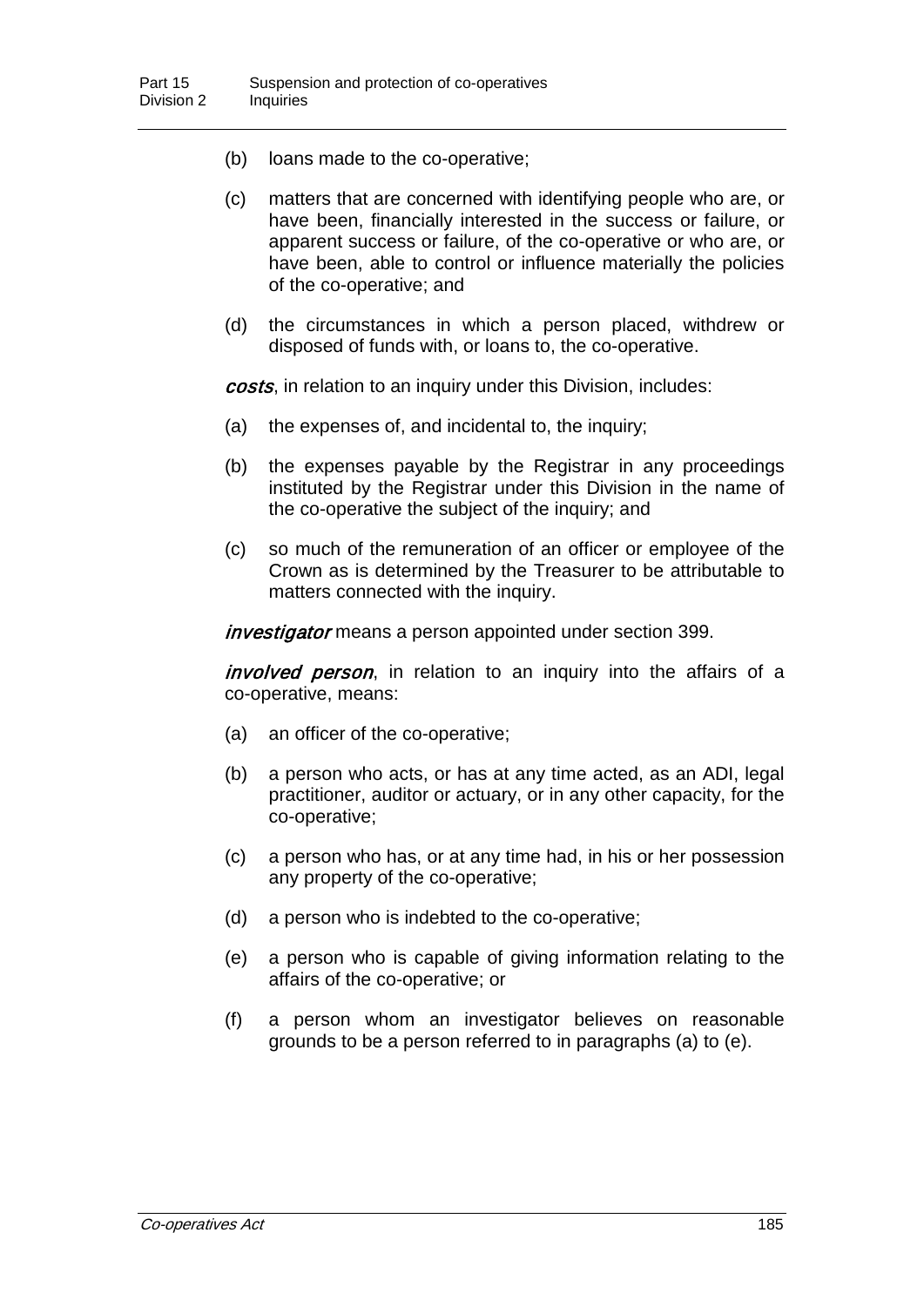### 399 Appointment of investigators

- (1) The Minister may appoint a person or persons to hold an inquiry into the affairs of a co-operative if the Minister considers that it is desirable to do so for the protection or otherwise in the interests of the public or of the members or creditors of the co-operative.
- (2) The Minister may vary the terms and conditions of appointment of an investigator if the investigator agrees to the variation.
- (3) In the course of an inquiry into the affairs of a co-operative, an investigator may inquire into the affairs of a subsidiary of the co-operative that, if the subsidiary were the co-operative, would be affairs of the co-operative.
- (4) An inquiry into the affairs of a subsidiary of a co-operative may be conducted as if the subsidiary were the co-operative.

### 400 Powers of investigators

- (1) An investigator inquiring into the affairs of a co-operative may, by giving an involved person a notice in the prescribed form, require the person:
	- (a) to produce any document of which the person has custody or control and that relates to those affairs; or
	- (b) to give the investigator all reasonable assistance in connection with the inquiry; or
	- (c) to appear before the investigator for examination on oath.
- (3) An investigator may take possession of a document produced by an involved person under subsection (1) and may retain it for the period that the investigator decides is necessary for the inquiry.
- (4) While an investigator retains possession of a document, the investigator must permit a person who would be entitled to inspect the document were it not in the possession of the investigator to inspect the document at any reasonable time and make a copy of, or take extracts from, the document.

#### 401 Examination of involved person

- (1) A legal practitioner acting for an involved person:
	- (a) may attend an examination of the involved person by an investigator; and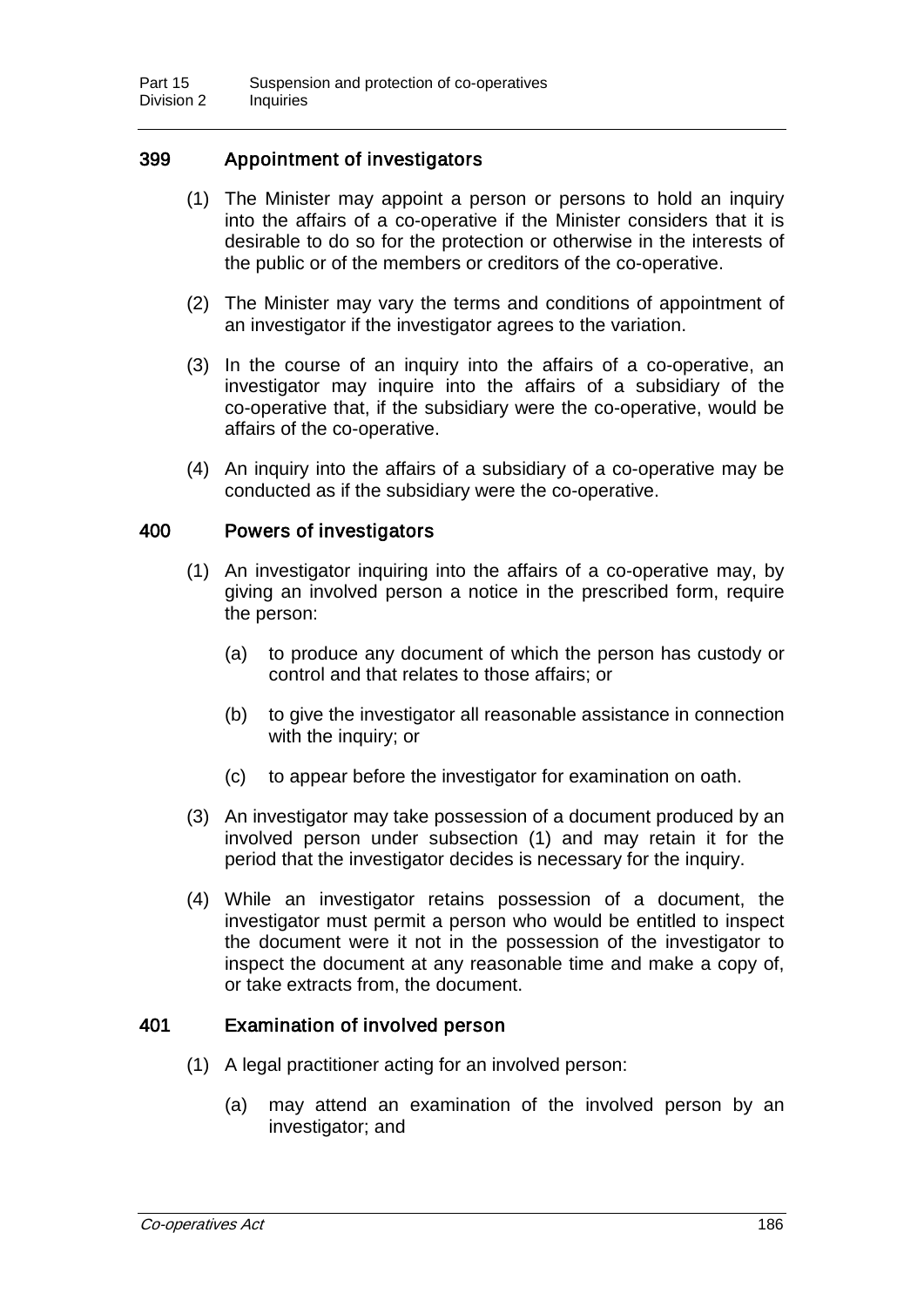- (b) may, to the extent that the investigator permits, address the investigator and examine the involved person.
- (2) An involved person is not excused from answering a question asked by the investigator even if seeking to be excused on the ground of possible self-incrimination.
- (3) If an involved person answers a question of an investigator after having claimed possible self-incrimination by doing so, neither the question nor the answer is admissible in evidence in any criminal proceedings other than:
	- (a) proceedings under section 403 for giving a false or misleading answer to the question; or
	- (b) proceedings on a charge of perjury in respect of the answer.
- (4) An involved person who attends for examination by an investigator is entitled to be paid the prescribed allowance and the prescribed expenses.

#### 402 Privilege

- (1) An involved person who is a legal practitioner is entitled to refuse to produce a document to an investigator if the document contains a privileged communication made by or on behalf of or to the legal practitioner in his or her capacity as a legal practitioner.
- (2) The legal practitioner is not entitled to refuse to produce the document if the person by or on behalf of whom the communication was made or (if the person is under administration under Part 5.3A of the Corporations Act 2001, as adopted and applying under this Act, or in the course of being wound up) the administrator or the liquidator agrees to the legal practitioner producing the document.
- (3) If the legal practitioner refuses to comply with the requirement to produce a document, he or she must immediately furnish in writing to the investigator:
	- (a) the name and address of the person to whom or by or on behalf of whom the communication was made (if known to the legal practitioner); and
	- (b) sufficient particulars to identify the document.

Maximum penalty: 50 penalty units.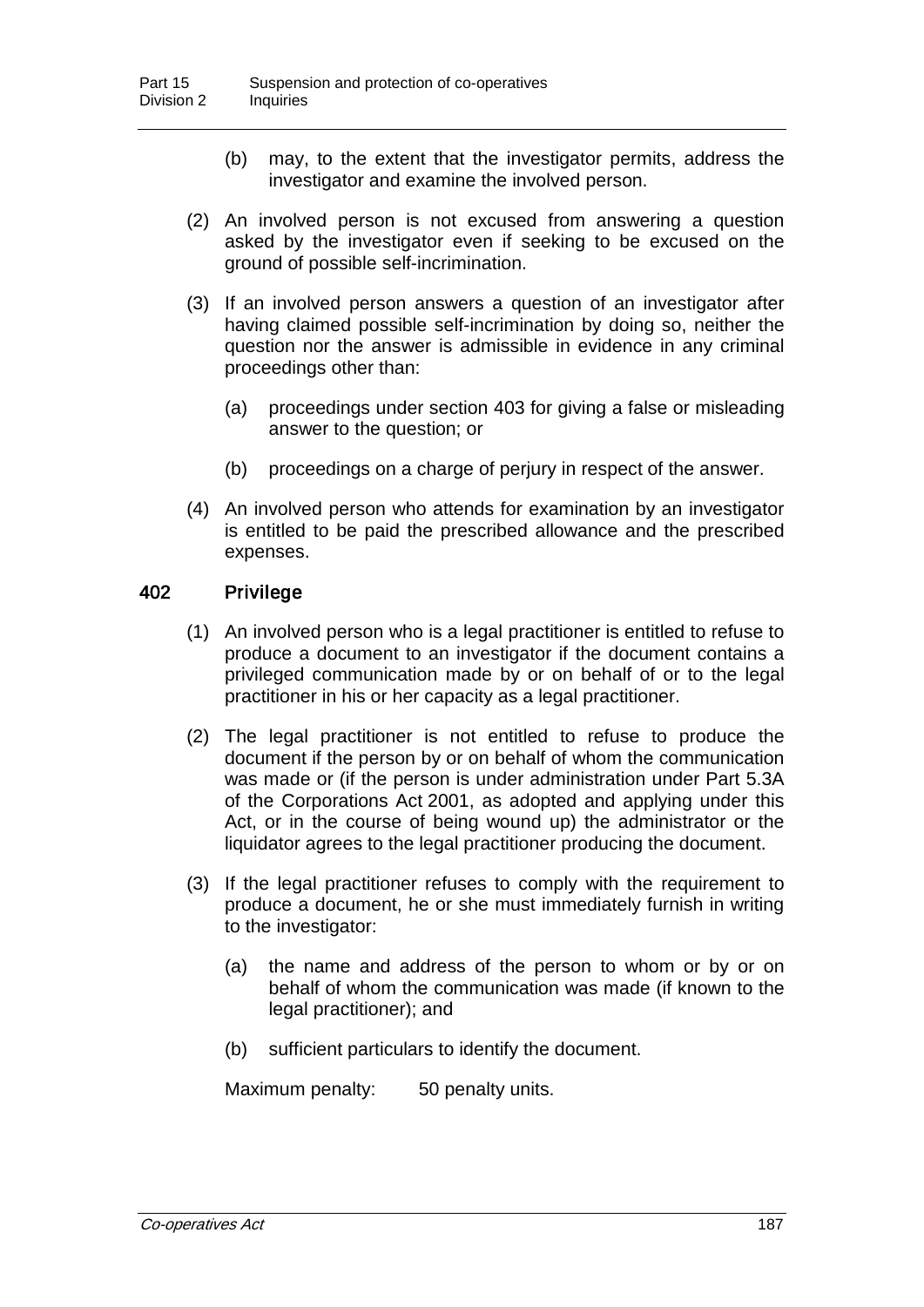### 403 Offences by involved person

- (1) An involved person must not:
	- (a) refuse or fail to comply with a lawful requirement of an investigator without showing reasonable cause for the refusal or failure; or
	- (b) give an investigator information knowing the information to be false or misleading in a material particular; or
	- (c) when appearing before an investigator:
		- (i) make a statement knowing the statement to be false or misleading in a material particular; or
		- (ii) fail to take an oath when required by the investigator to do so.

Maximum penalty: 210 penalty units or imprisonment for 2 years.

- (2) If an investigator considers that a refusal or failure by a person to comply with a requirement of the investigator is an offence under subsection (1)(a), the investigator may certify the refusal or failure to the Supreme Court and the Supreme Court may then:
	- (a) order the involved person to comply with the requirement of the investigator within a stated period; or
	- (b) instead of, or in addition to, making that order, punish the involved person as for a contempt of the Supreme Court if satisfied that there was no lawful excuse for the refusal or failure to comply with the requirement of the investigator.

### 404 Offences relating to documents

If an inquiry into the affairs of a co-operative is being held under this Division, a person who:

- (a) conceals, destroys, mutilates or alters a document relating to the co-operative; or
- (b) sends, or causes to be sent, out of the Territory any document or other property that belongs to, or is under the control of, the co-operative,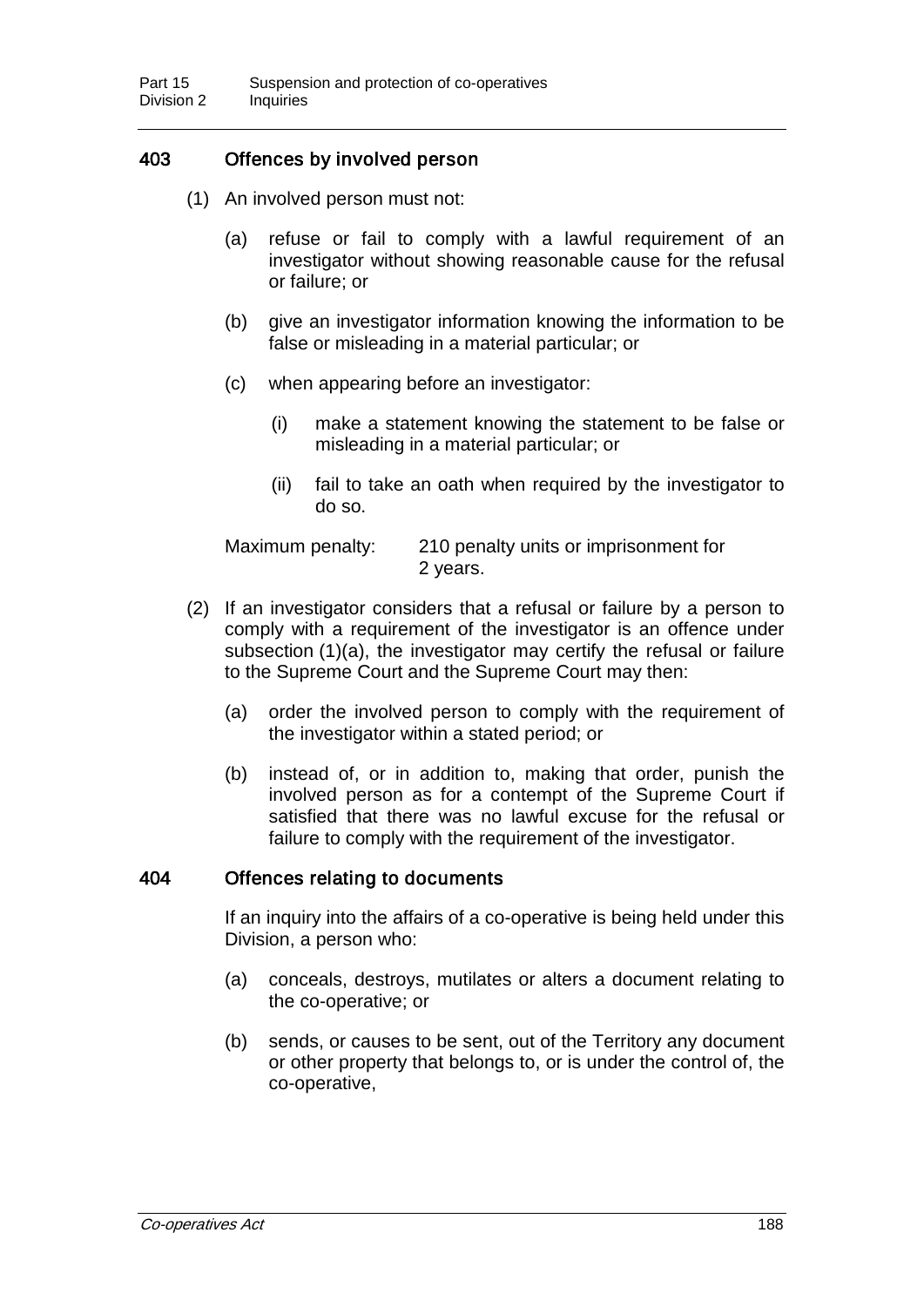is guilty of an offence and liable to a maximum penalty of 105 penalty units or 12 months imprisonment, unless it is established that the person charged did not intend to defeat, delay or obstruct the inquiry.

### 405 Record of examination

- (1) Except as provided by section 401, a record of an examination may be used in proceedings against the person examined, but this does not preclude the admission of other written or oral evidence.
- (2) A person examined is, on written application made to the investigator, entitled to a free copy of the record of examination.
- (3) The Registrar may provide a legal practitioner with a copy of a record of examination made by an investigator if the Registrar is satisfied that the legal practitioner is conducting, or is in good faith contemplating, legal proceedings in respect of affairs of the co-operative to which the record relates.
- (4) A legal practitioner must not:
	- (a) use a copy of a record of examination otherwise than in connection with the preparation for, institution of, or conduct of, legal proceedings; or
	- (b) publish or communicate the record or any part of it for any other purpose.

Maximum penalty: 50 penalty units.

#### 406 Report of investigator

- (1) An investigator may, and, if directed by the Registrar to do so, must, make interim reports to the Registrar on any inquiry being held by the investigator.
- (2) As soon as practicable after the end of an inquiry, the investigator must report to the Registrar:
	- (a) the opinion of the investigator in relation to the affairs of the co-operative the subject of the inquiry; and
	- (b) the findings on which the opinion is based.
- (3) An investigator's report may include a recommendation as to whether:
	- (a) an order should be made under section 409(3);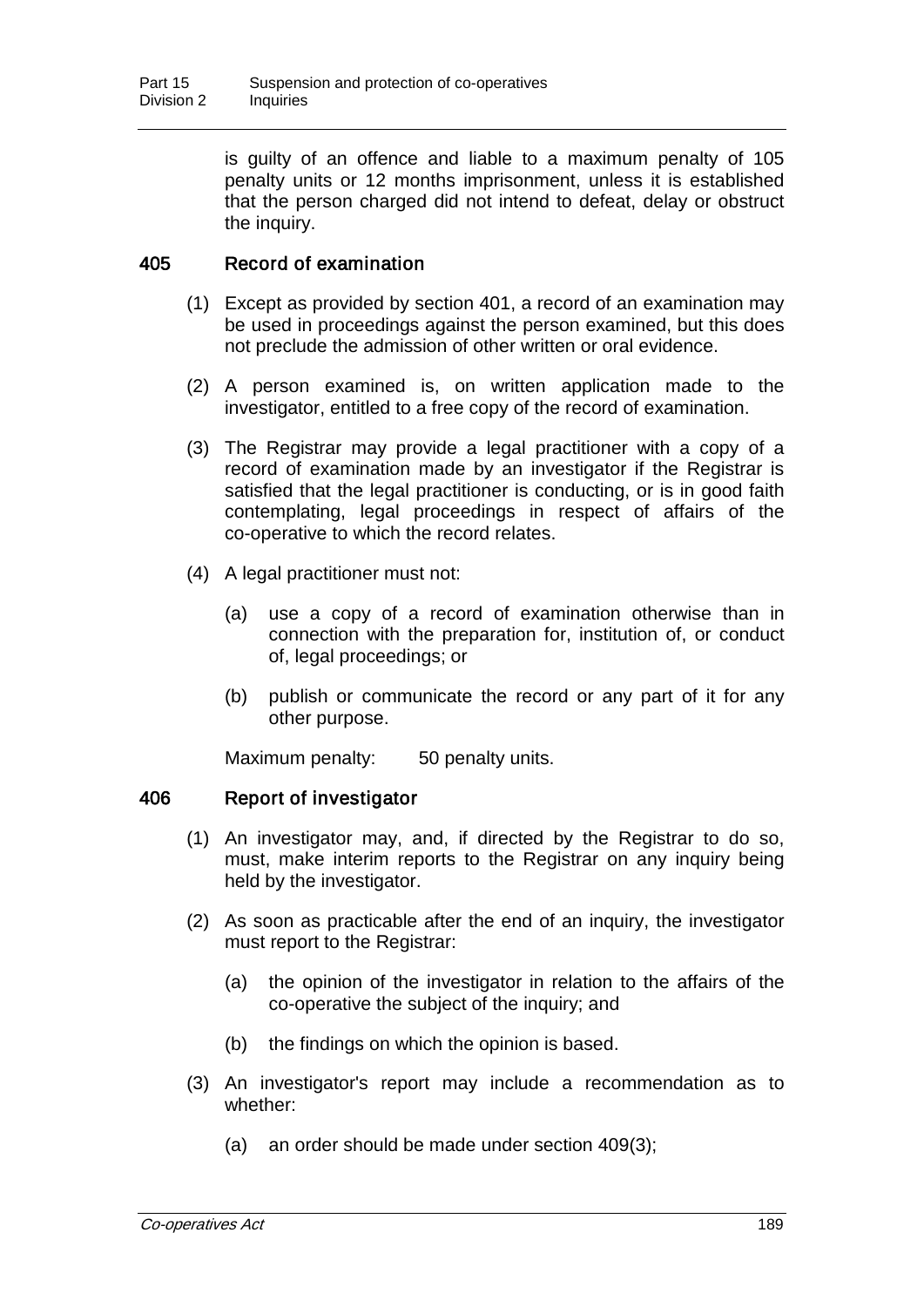- (b) an application should be made under section 409(4) or (5); or
- (c) an order and an application should both be made.
- (4) A report by an investigator may be accompanied by any document of which the investigator has taken possession after being produced under this Division, in which case the Registrar:
	- (a) may retain the document for the period that the Registrar considers necessary in order to decide whether legal proceedings should be instituted as a result of the inquiry;
	- (b) may retain the document for any further period that the Registrar considers to be necessary to enable legal proceedings to be instituted and prosecuted;
	- (c) may permit the use of the document for any legal proceedings instituted as a result of the inquiry;
	- (d) must permit inspection of the document by a person who would be entitled to inspect it if it were returned to its former custody; and
	- (e) may permit inspection of the document by another person while it is in the possession of the Registrar but only if the Registrar considers that the person has an interest in the inquiry and, because of that interest, refusal of the inspection would be unjust.

#### 407 Proceedings following inquiry

- (1) If legal proceedings are to be, or have been, instituted by the Registrar as a result of an inquiry under this Division, the Registrar may, by order, require a person who, in relation to the inquiry, was an involved person to give all such assistance in connection with the proceedings as the person is reasonably able to give.
- (2) The Supreme Court may, on the application of the Registrar, order a person to comply with an order under subsection (1) if the person has refused or failed to do so.
- (3) If the Registrar considers that, as a result of an inquiry under this Division, legal proceedings should, in the public interest, be instituted by a co-operative for the recovery of:
	- (a) damages in respect of fraud or other misconduct in connection with the affairs of the co-operative; or
	- (b) property of the co-operative,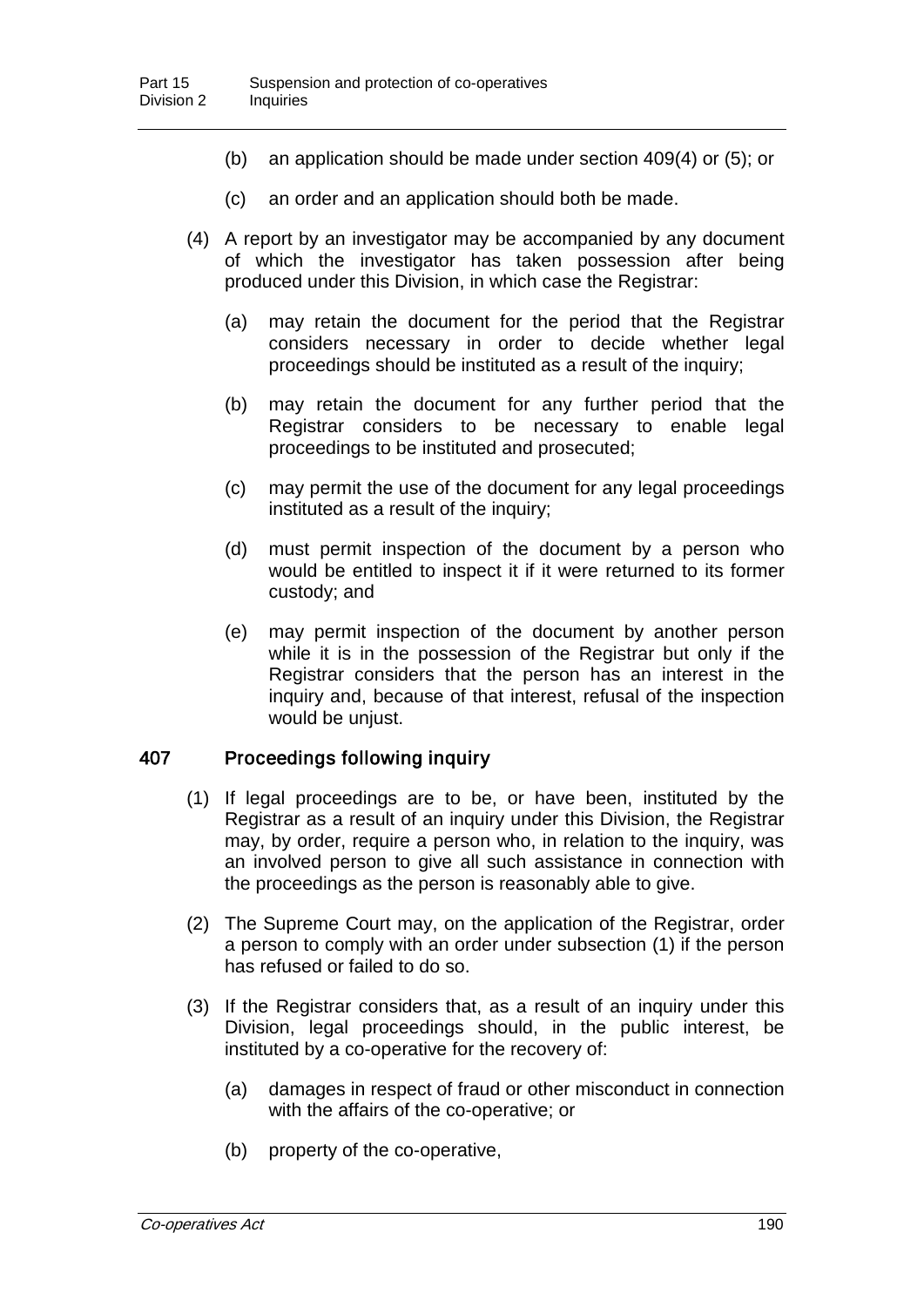the proceedings may be instituted and prosecuted in the name of the co-operative.

### 408 Admission of investigator's report as evidence

- (1) A document certified by the Registrar as being a copy of a report of an inquiry under this Division is admissible as evidence of any findings made by the investigator.
- (2) Subsection (1) does not authorise the admission of evidence that is inadmissible under section 401.

### 409 Costs of inquiry

- (1) The costs of an inquiry under this Division are to be paid out of money appropriated by Parliament.
- (2) At the direction of the Treasurer, the Registrar must act under one or more of subsections (3), (4) and (5).
- (3) The Registrar may, by order served on a co-operative, direct the co-operative to pay to the Crown all or part of the costs of an inquiry under this Division into the affairs of the co-operative.
- (4) If proceedings are instituted by the Registrar under section 407 in the name of a co-operative, the court may, in the course of the proceedings and on the application of the Registrar, order that all or part of the costs of the inquiry that led to the proceedings be paid to the Crown by a specified party to the proceedings.
- (5) If a person is found guilty of an offence in proceedings certified by the Registrar to be the result of an inquiry into the affairs of a co-operative, the court may, on the application of the Registrar made at the time of the finding or not more than 14 days later, order the person to pay to the Crown all or part of the costs of the inquiry.
- (6) An order under this section must state:
	- (a) the amount to be paid;
	- (b) the time or times for payment; and
	- (c) the manner of payment.
- (7) An amount that has not been paid by a person in accordance with an order under this section is recoverable from the person by the Registrar as a debt due to the Crown.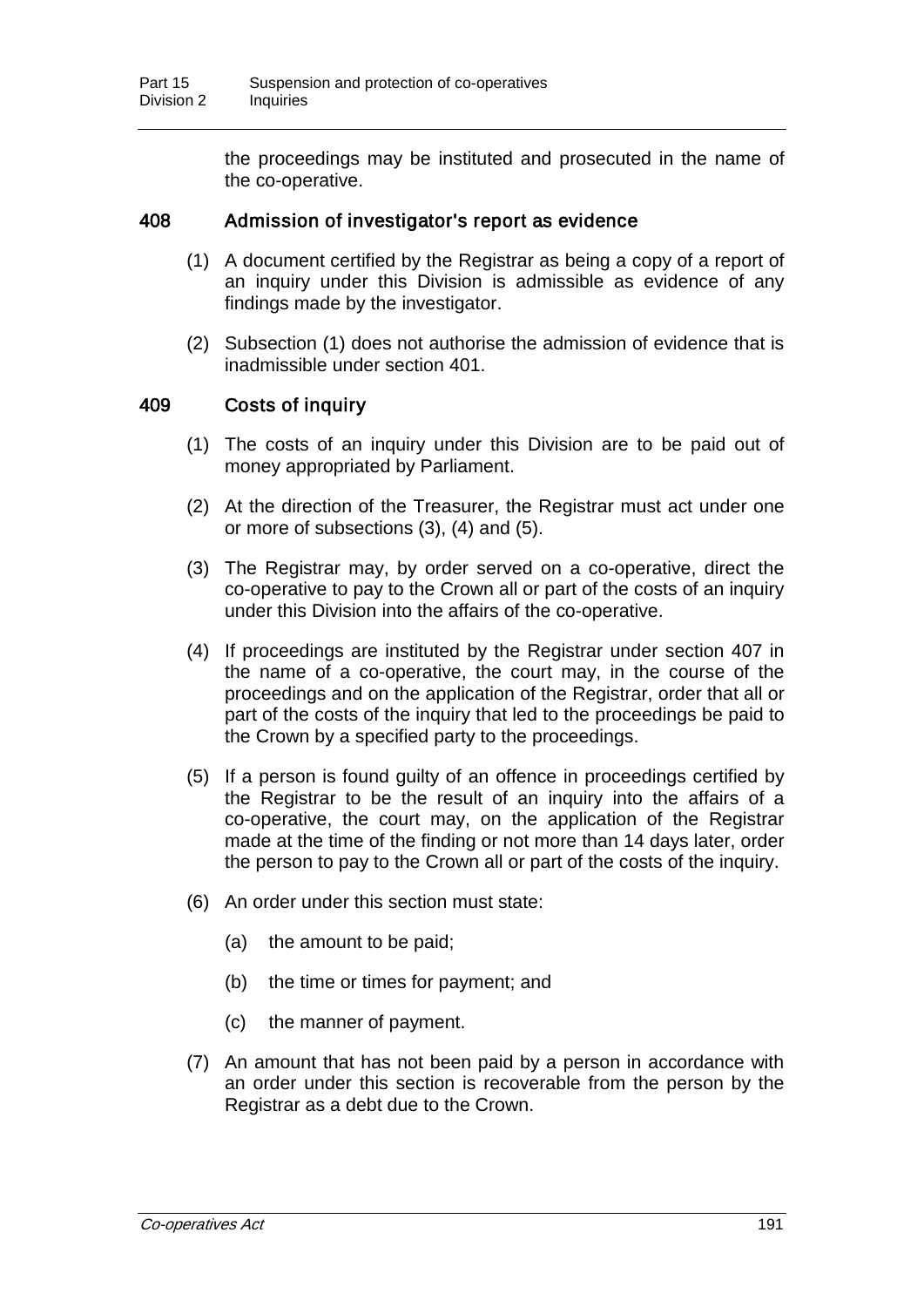# Division 3 Prevention of fraud, &c.

### 410 Falsification of records

A person must not make, order or allow to be made, any entry or erasure in, or any omission from:

- (a) any financial records or financial statements of a co-operative or of a subsidiary of a co-operative; or
- (b) any return, document or other record required to be sent, kept or delivered for the purposes of this Act,

with intent to falsify them or it, or to evade any of the provisions of this Act.

Maximum penalty: 50 penalty units.

### 411 Fraud or misappropriation

- (1) A person must not:
	- (a) by false representation or imposition, obtain possession of any property of a co-operative; or
	- (b) having any property of a co-operative in his or her possession, withhold or misapply it or wilfully apply any part of it to purposes other than those authorised by the rules of the co-operative or by this Act.

Maximum penalty: 50 penalty units.

(2) A person who is found guilty of an offence under subsection (1) must, if ordered to do so by the court, deliver up all such property and repay all money improperly applied.

Maximum penalty: 50 penalty units or imprisonment for 6 months.

#### 412 Offering or paying commission

A person must not offer or pay any commission, fee or reward, whether pecuniary or otherwise, to an officer of a co-operative for or in connection with a transaction or proposed transaction between the person and the co-operative.

Maximum penalty: 50 penalty units or imprisonment for 6 months.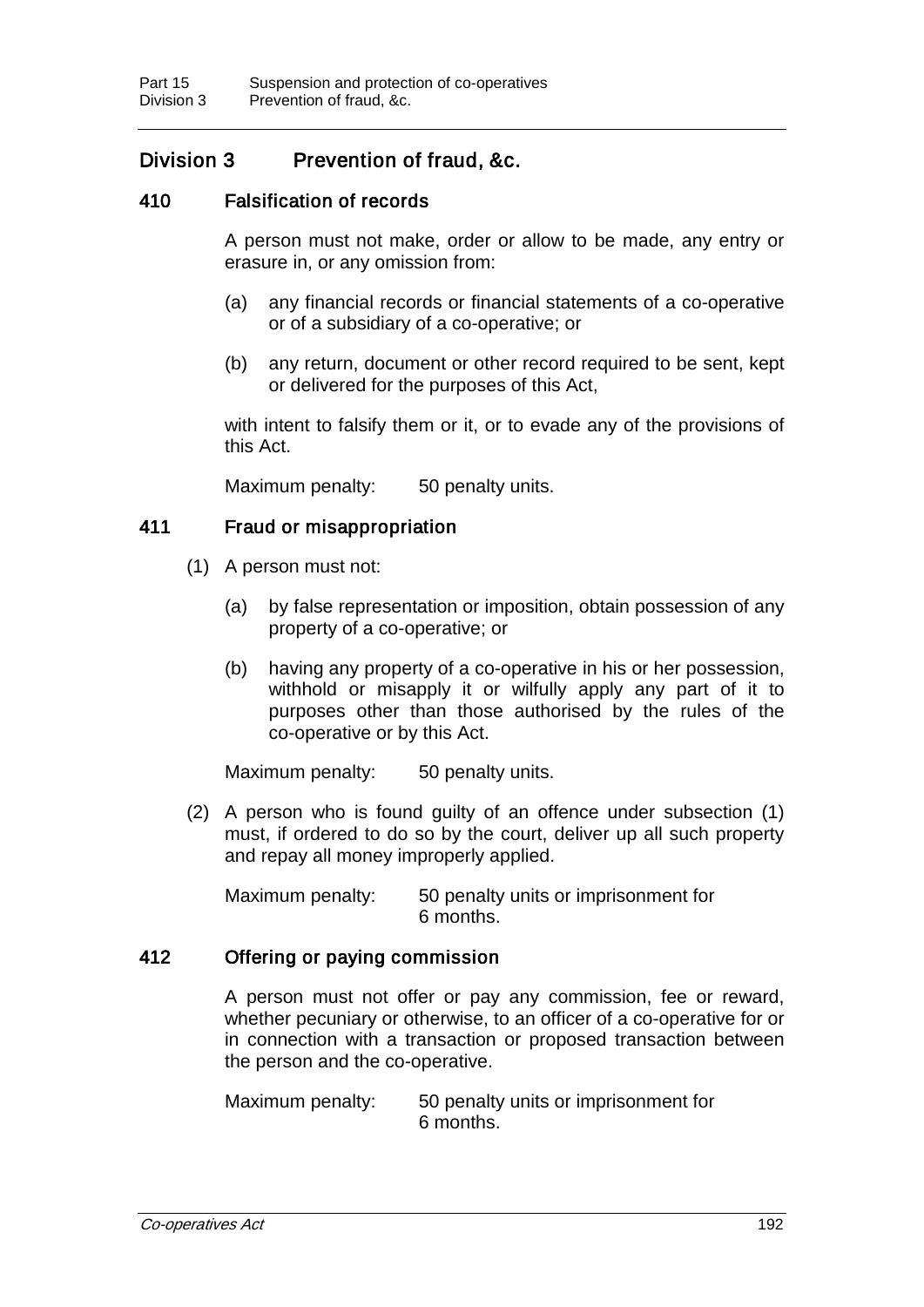### 413 Accepting commission

(1) An officer of a co-operative must not accept any commission, fee or reward, whether pecuniary or otherwise, from any person for or in connection with a transaction or proposed transaction between the person and the co-operative.

Maximum penalty: 50 penalty units or imprisonment for 6 months.

(2) An officer of a co-operative who is guilty of any offence under subsection (1) is also liable to make good to the co-operative double the value or amount of the commission, fee or reward.

### 414 False statements in loan application, &c.

- (1) A person must not in or in relation to any application, request or demand for money made to or of any co-operative:
	- (a) give any information or make any statement to the co-operative or an officer, employee or agent of the co-operative knowing it to be false or misleading in a material particular; or
	- (b) proffer to the co-operative or an officer, employee or agent of the co-operative any information or statement provided by any other person knowing it to be false or misleading in a material particular.

Maximum penalty: 50 penalty units or imprisonment for 6 months.

- (2) If a person is found guilty of an offence under subsection (1), a co-operative from which money has been obtained by the person in relation to the commission of the offence may exercise all such rights under a mortgage or other security given to it by the person to secure the repayment of money as it could exercise if there were a breach of a covenant or of a term of any contract by which the security was given.
- (3) The co-operative may exercise those rights whether the mortgage or other security was executed by the person alone or by the person and another person or other persons.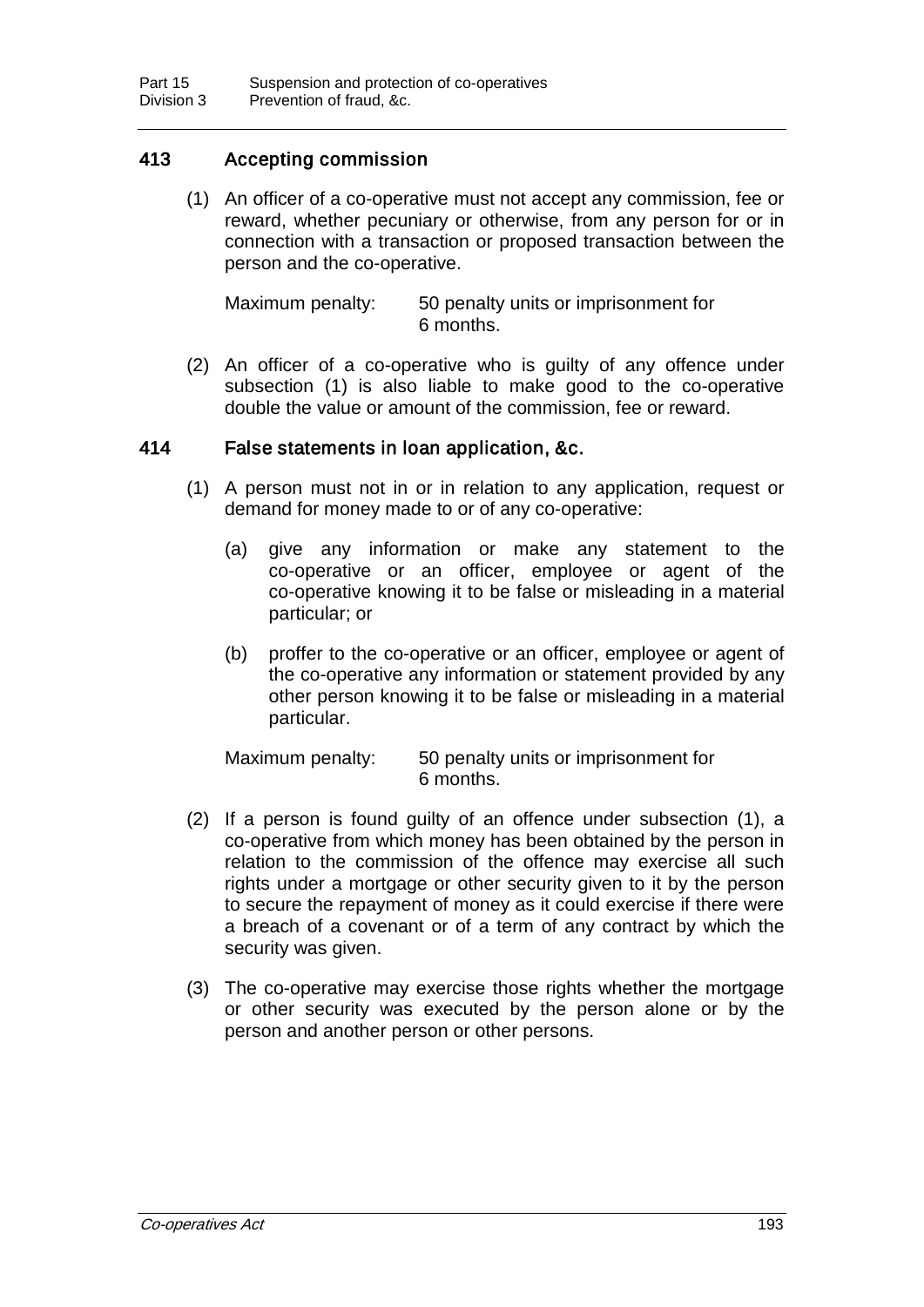# Division 4 Miscellaneous powers of Registrar

### 415 Application for special meeting or inquiry

- (1) The Registrar must, on the application of a majority of the members of the board or of not less than one-third in number of the members of a co-operative:
	- (a) call a special meeting of the co-operative; or
	- (b) hold, or appoint an inspector to hold, an inquiry into the affairs of the co-operative or of a subsidiary of the co-operative.
- (2) An application must be supported by such evidence as the Registrar directs for the purpose of showing that the applicants have good reason for requiring the meeting or inquiry and that the application is made without malicious motive.
- (3) Notice of the application must be given to the co-operative as the Registrar directs.
- (4) The applicants must give such security for the expenses of the meeting or inquiry as the Registrar directs.

### 416 Holding of special meeting

- (1) The Registrar may direct the time and place at which the special meeting is to be held and the matters that are to be discussed and determined at the meeting.
- (2) The Registrar must give such notice to members of the holding of the special meeting as the Registrar considers appropriate (despite any provision in the co-operative's rules as to the giving of notice).
- (3) The special meeting has all the powers of a meeting called in accordance with the rules of the co-operative and has power to appoint its own chairperson (despite any rule of the co-operative to the contrary).
- (4) The Registrar or any person nominated by the Registrar for the purpose may attend and address the meeting.

#### 417 Expenses of special meeting or inquiry

The expenses of and incidental to a meeting called or an inquiry held under this Division (including under section 418) must be defrayed in such proportions as the Registrar directs:

(a) by the applicants (if any);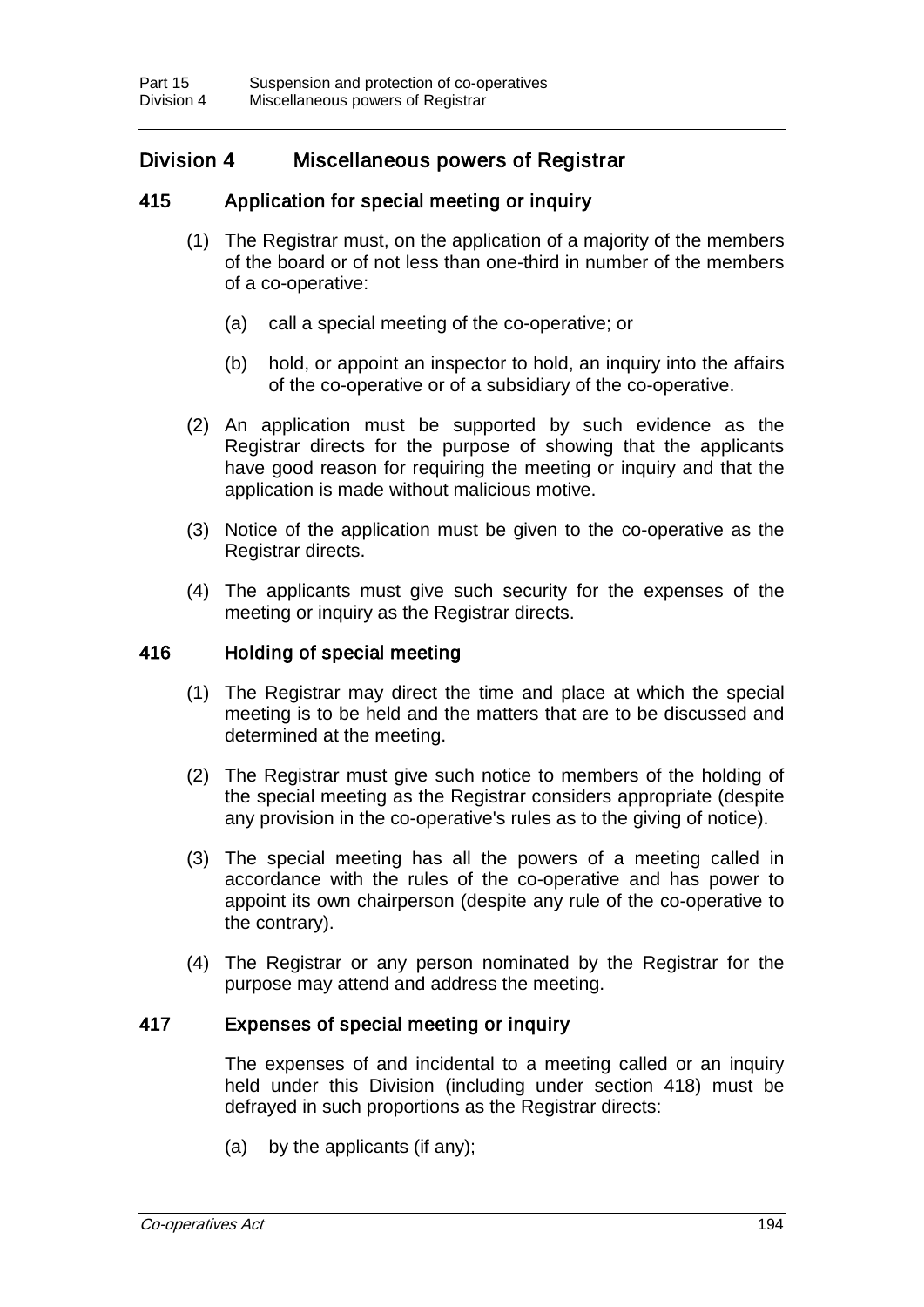- (b) out of the funds of the co-operative to which the meeting or inquiry related or whose subsidiary was the subject of the inquiry; or
- (c) by any officer, member, former officer or former member of the co-operative.

### 418 Power to hold special inquiry into co-operative

The Registrar may without any application hold, or appoint an inspector to hold, an inquiry into the working and financial condition of a co-operative or a subsidiary of a co-operative.

### 419 Special meeting following inquiry

- (1) On completion of any inquiry under this Division, the Registrar may call a special meeting of the co-operative.
- (2) Sections 416 and 417 apply to such a meeting.

### 420 Information and evidence

- (1) On any application for registration of a co-operative or registration or approval of any rule or document under this Act, the Registrar may require from the applicant such information and evidence as may be reasonable in order to show that the application should be granted.
- (2) The Registrar may require from any co-operative such information and evidence as may be reasonable in order to show that the co-operative is bona fide carrying on business in accordance with the provisions of this Act.
- (3) The Registrar may require from a co-operative such evidence as the Registrar thinks proper of all matters required to be done and of the entries in any document required to be furnished to the Registrar under this Act.

#### 421 Extension or abridgment of time

- (1) The Registrar may grant an extension of, or may abridge, any time for doing anything required to be done by a co-operative by this Act, the Regulations or the rules of a co-operative on such terms (if any) as the Registrar determines.
- (2) The Registrar may grant an extension of time even if the time for doing the thing has expired.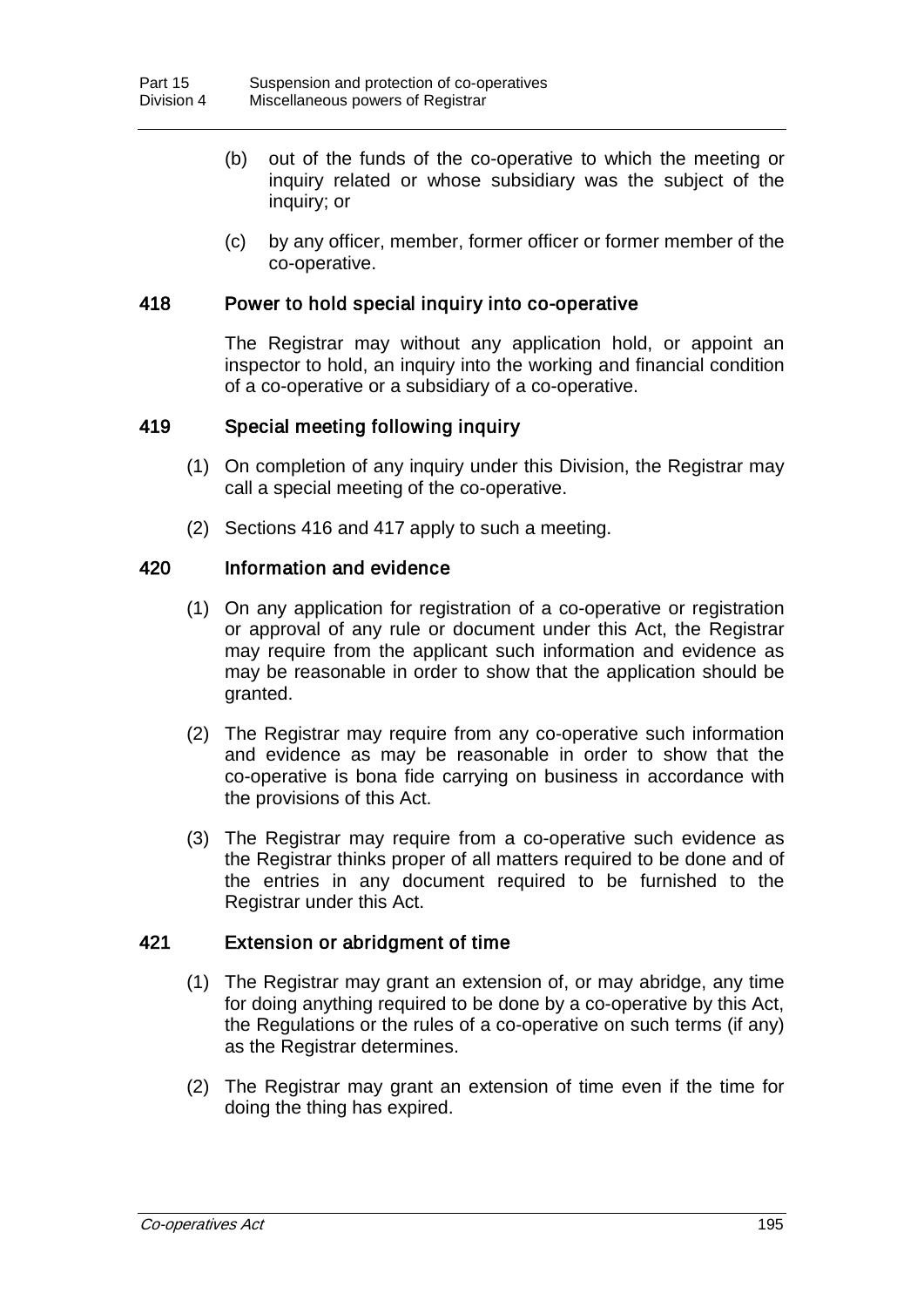### 422 Power of Registrar to intervene in proceedings

- (1) The Registrar may intervene in any proceedings relating to a matter arising under this Act or the Regulations.
- (2) When the Registrar intervenes in proceedings, the Registrar is taken to be a party to the proceedings and, subject to this Act, has all the rights, duties and liabilities of such a party.
- (3) The Registrar may appear and be represented in any proceedings in which the Registrar wishes to intervene pursuant to this section:
	- (a) by a person to whom the Registrar has delegated the Registrar's functions under this Act or such of those functions as relate to a matter to which the proceedings relate;
	- (b) by an employee within the meaning of the *Public Sector* Employment and Management Act who is engaged in the administration of this Act; or
	- (c) by a legal practitioner.

## Part 16 Administration of Act

### Division 1 Registrar

### 423 Appointment of Registrar

The Minister is to appoint a Registrar of Co-operatives for the purposes of this Act.

#### 424 Registrar's functions

- (1) Subject to this Act, the Registrar is responsible for the general administration of this Act.
- (2) The Registrar has the functions that are conferred on the Registrar by or under this Act.
- (3) The Registrar must have a seal of office.
- (4) The Registrar may enter into any arrangements or agreements with any person or body to act as the agent of the Registrar in the carrying out of his or her functions.

#### 425 Deputy Registrar and other staff

(1) The Minister is to appoint a Deputy Registrar and Assistant Registrars as are necessary for the purposes of this Act.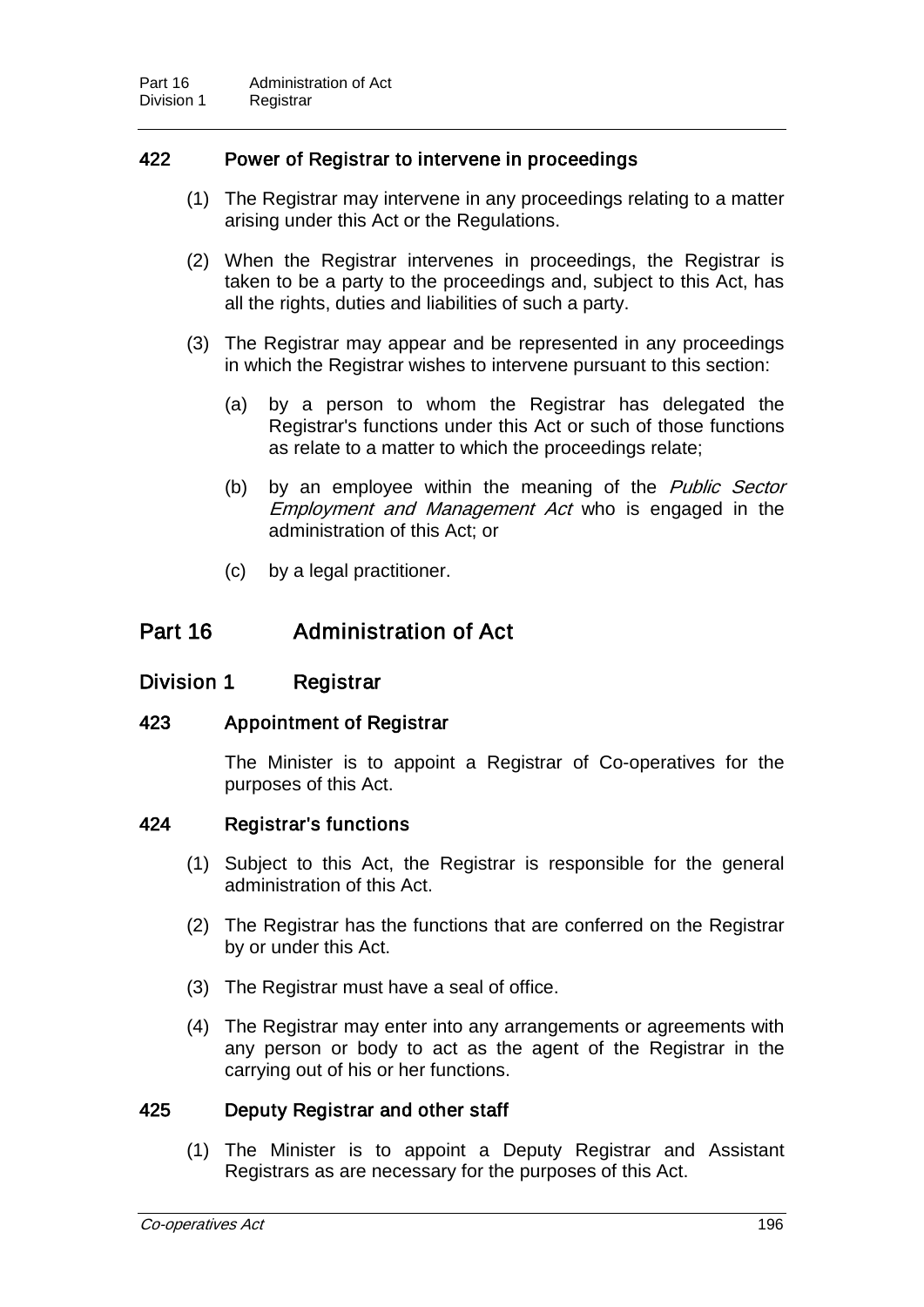(2) The Deputy Registrar or an Assistant Registrar may exercise any of the functions conferred on the Registrar.

### 426 Delegation by Registrar

- (1) The Registrar may by instrument delegate to an employee within the meaning of the Public Sector Employment and Management Act any of the Registrar's functions including this power of delegation.
- (2) A delegate may by instrument sub-delegate to another employee any function delegated under this section if the delegate is authorised by the terms of the delegation to do so.

### 427 Register of Co-operatives

- (1) There is established a Register of Co-operatives for the purposes of this Act.
- (2) The Registrar must record in the Register those documents relating to co-operatives and proposed co-operatives lodged with the Registrar that the Minister requires by order published in the Gazette to be recorded in the Register.

### 428 Keeping of registers

- (1) The Registrar must keep the Register of Co-operatives and such other registers as the Registrar considers necessary or desirable for the purposes of this Act.
- (2) Subject to section 427, a Register must be kept in the form and contain the particulars that the Registrar thinks fit.
- (3) Subject to section 429, any document lodged with, furnished to or registered by the Registrar under this Act must be kept in the office of the Registrar.

#### 429 Disposal of records by Registrar

The Registrar may, if in the opinion of the Registrar it is no longer necessary or desirable to retain them, destroy or dispose of any of the following:

- (a) any annual return or balance-sheet lodged more than 7 years ago;
- (b) any document creating or evidencing a charge, or the complete or partial satisfaction of a charge, if a memorandum of satisfaction of the charge was registered more than 7 years ago;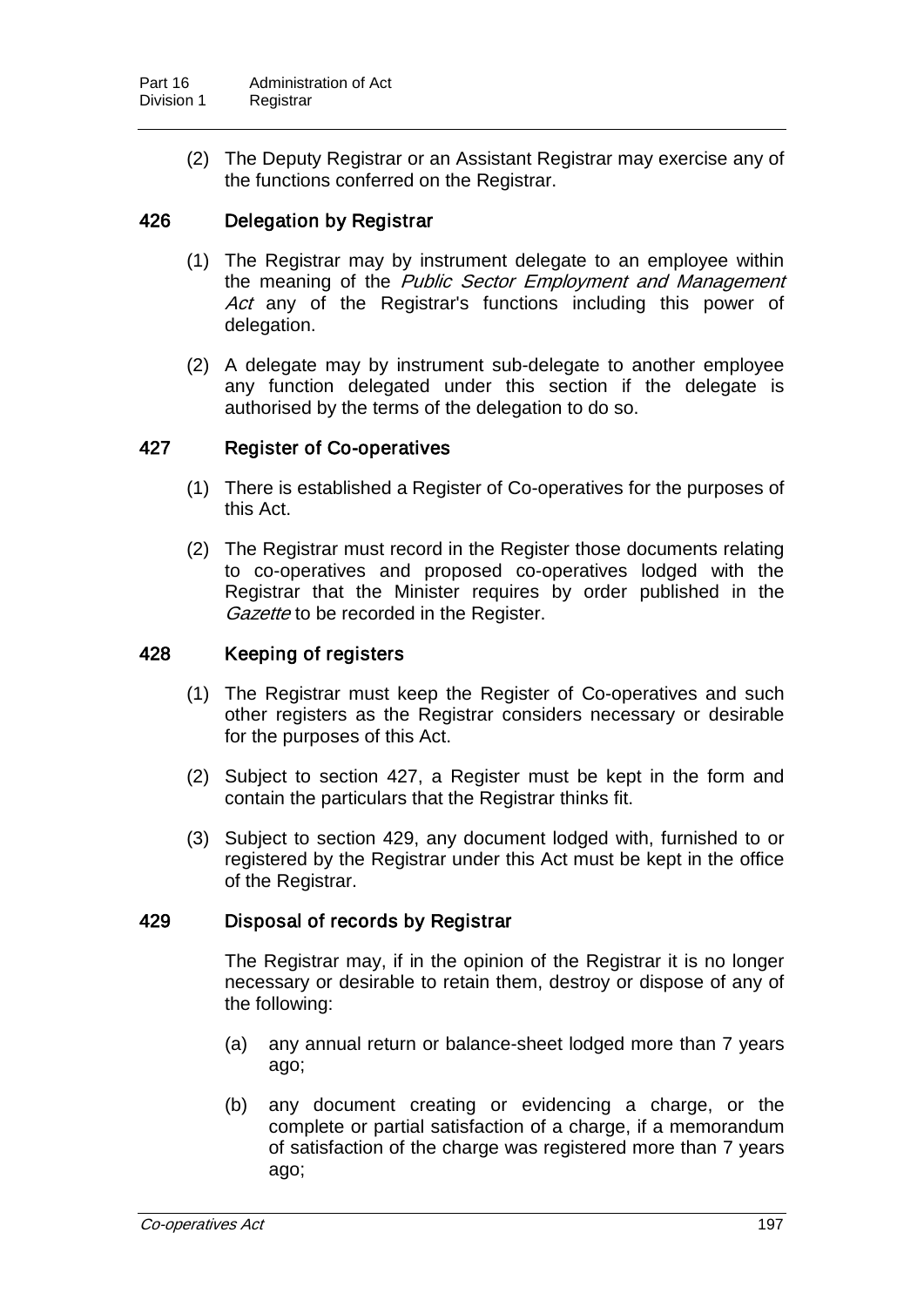- (c) any other document (except the rules or any document affecting the rules of a co-operative) that was lodged, furnished or registered more than 15 years ago;
- (d) any document lodged, furnished or registered in relation to a co-operative that was dissolved or ceased to be registered more than 15 years ago;
- (e) any document a transparency or electronic image of which has been incorporated with a register kept by the Registrar or is otherwise kept in the office of the Registrar.

### 430 Inspection of Register

- (1) A person may:
	- (a) inspect the Register on payment of the prescribed fee (if any);
	- (b) inspect prescribed documents or documents of a prescribed class kept by the Registrar relating to a co-operative on payment of the prescribed fee (if any);
	- (c) obtain, on payment of the prescribed fee, a certified copy of a document that the person may inspect under paragraph (b); and
	- (d) obtain, on payment of the prescribed fee, a copy of a document that the person may inspect under paragraph (b).
- (2) If a reproduction or transparency of a document or an extract of information contained in a document and recorded in the Register is produced for inspection, a person is not entitled under subsection (1) to require the production of the original of that document.

### 431 Approvals by Registrar

- (1) This section applies to any provision of this Act that imposes a requirement for the Registrar's approval of any action or thing.
- (2) The Registrar may indicate in writing to an applicant for such an approval that the approval is to be considered to have been granted at the end of a specified period unless the Registrar informs the applicant in writing within that period that the approval has not been granted or is still being considered.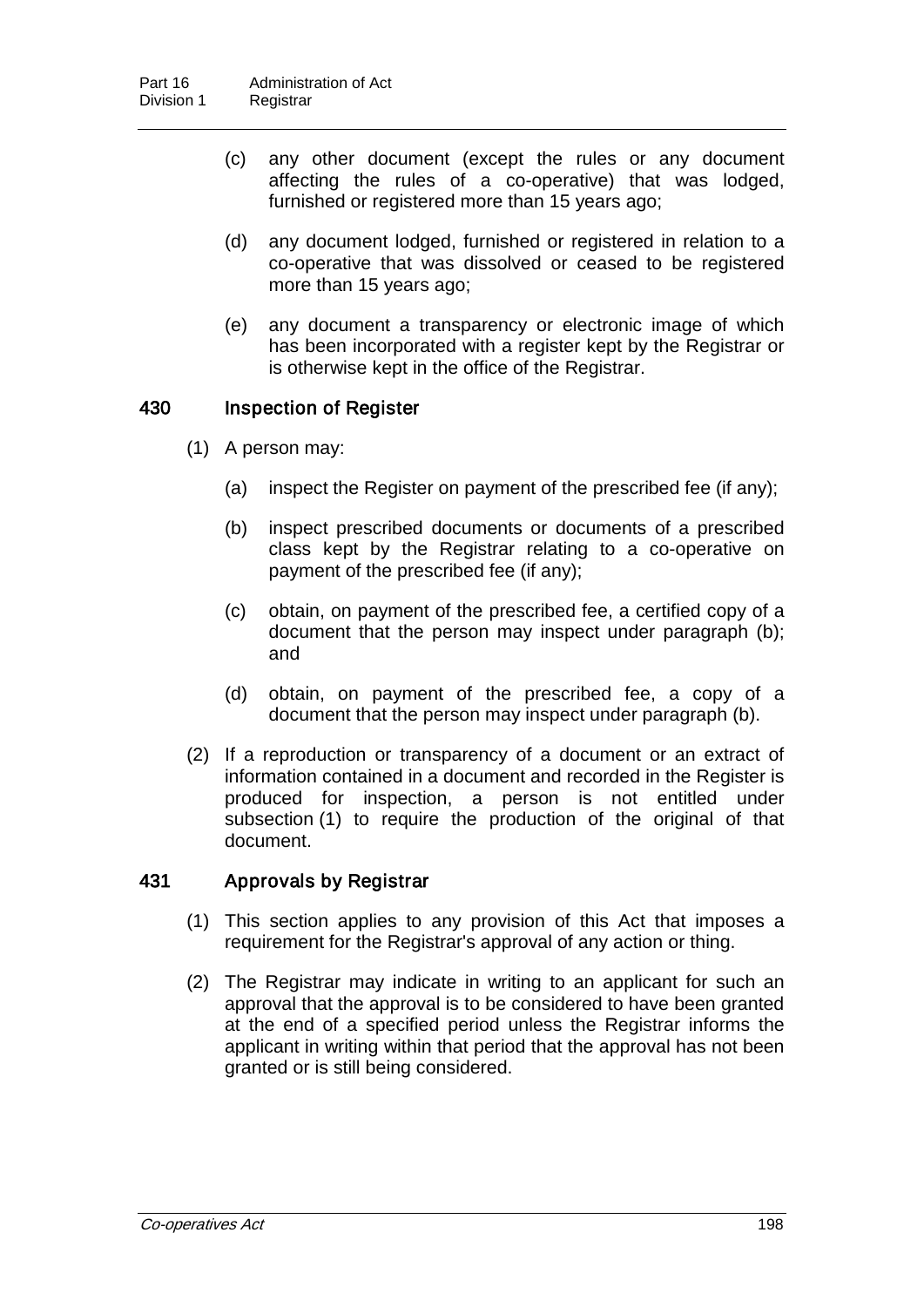### 432 Lodgment of documents

A document is not to be taken to have been lodged under this Act or the Regulations unless:

- (a) all information required to be provided in or with the document is provided; and
- (b) the prescribed fee (if any) has been paid.

### 433 Method of lodgment

- (1) Subject to section 432, it is sufficient compliance with a requirement under this Act or the Regulations that a document be lodged with the Registrar if the Registrar receives a copy of the document by facsimile or electronic transmission.
- (2) If the Registrar receives from a person a copy of a document under subsection (1), the Registrar may require that person to produce and lodge the original within the time specified by the Registrar.
- (3) If the person does not comply with a requirement of the Registrar within the specified time, the person is to be taken not to have lodged the document.

#### 434 Power of Registrar to refuse to register or reject documents

- (1) The Registrar may refuse to register or may reject a document submitted to the Registrar if the Registrar considers that the document:
	- (a) contains matter contrary to law;
	- (b) contains matter that, in a material particular, is false or misleading in the form or context in which it is included;
	- (c) by reason of an omission or misdescription, has not been duly completed;
	- (d) does not comply with the requirements of this Act; or
	- (e) contains any error, alteration or erasure.
- (2) If the Registrar refuses to register or rejects a document under subsection (1), the Registrar may request:
	- (a) that the document be appropriately amended;
	- (b) that a fresh document be submitted in its place; or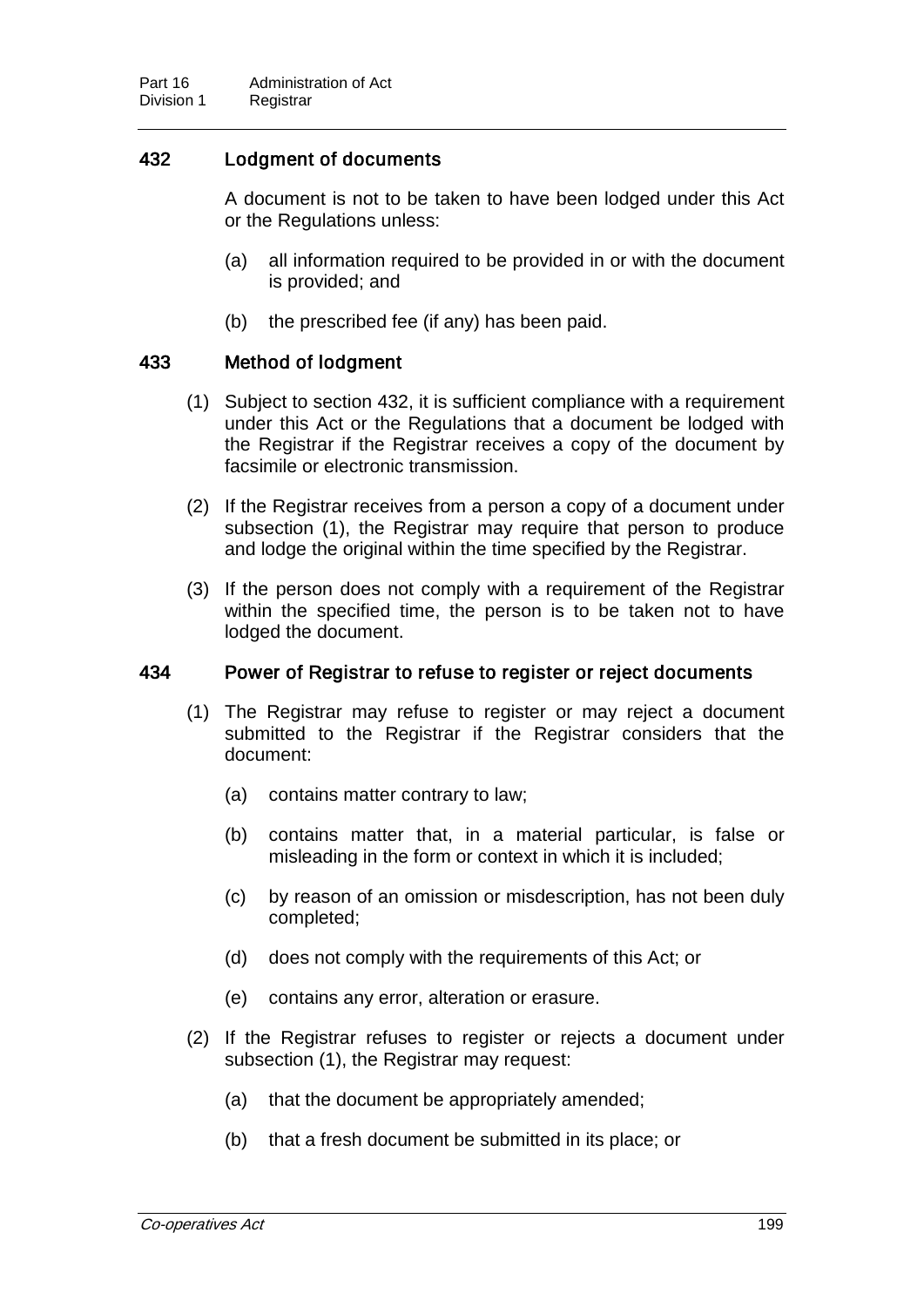(c) if the document has not been duly completed, that a supplementary document in the form approved by the Registrar be submitted.

# Division 2 Evidence

### 435 Certificate of registration

- (1) A certificate of registration of a co-operative issued under this Act is conclusive evidence that the co-operative is incorporated under this Act and that all the requirements of this Act in respect of registration have been complied with.
- (2) This section does not affect any provisions of this Act for the winding up or dissolution of the co-operative or the cancellation of its registration.

## 436 Certificate evidence

- (1) If a function under this Act is conferred or imposed on the Registrar as a consequence of something being done or omitted to be done within a specified period, the Registrar may certify:
	- (a) that the thing had or had not been done within that period; or
	- (b) that the thing had or had not been done by a specified date.
- (2) The Registrar may issue a certificate stating that a requirement of this Act specified in the certificate:
	- (a) had, or had not, been complied with at a date or within a period specified in the certificate; or
	- (b) had been complied with at a date specified in the certificate but not before that date.
- (3) The Registrar may issue a certificate stating that on a date specified in the certificate a body specified in the certificate was not or had ceased to be registered as a co-operative under this Act.
- (4) A certificate given by the Registrar under this section is evidence of the matters stated in the certificate.

### 437 Orders published in Gazette

A copy of an order, notice, exemption or other instrument published in the *Gazette* purporting to have been given or issued under this Act or the Regulations is evidence of the giving or issuing of the order, notice, exemption or other instrument of which it purports to be a copy.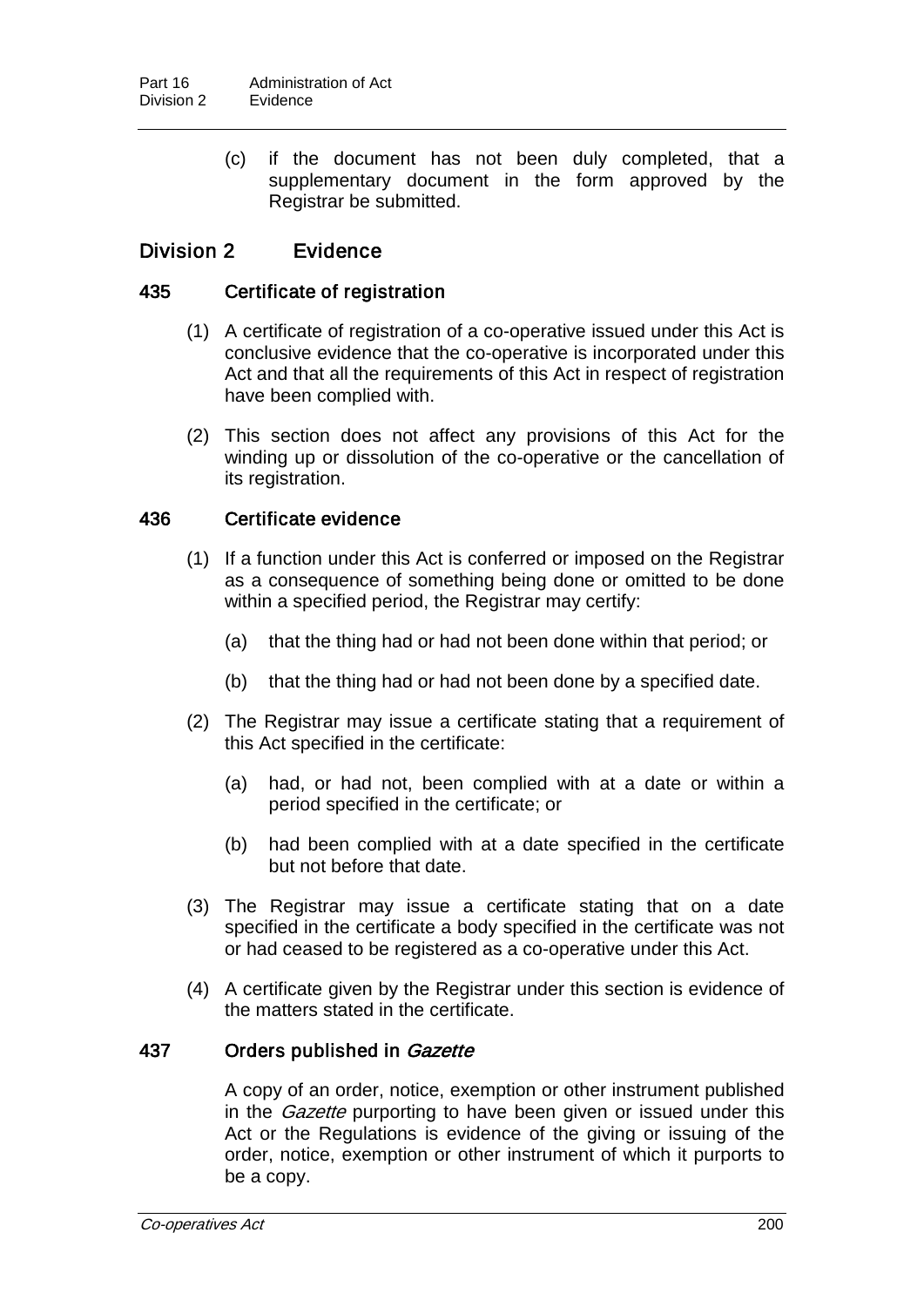# 438 Records kept by co-operatives

- (1) A record kept by a co-operative under a requirement of this Act is admissible in evidence in any proceedings and is evidence of any matter stated or recorded in the record.
- (2) A document purporting to be a record kept by a co-operative is, unless the contrary is proved, to be considered to be a record kept by the co-operative under a requirement of this Act.
- (3) A copy of any entry in a record regularly kept by a co-operative in the course of its business is, if verified by statutory declaration of the secretary to be a true copy of the entry, to be received in evidence in any case where and to the same extent as the original entry itself is admissible.

## 439 Minutes

- (1) Every entry in the minutes purporting to be a minute of the business transacted at a meeting of a co-operative or of the board, and purporting to have been signed by the chairperson at a subsequent meeting, is evidence that the business recorded in the minute was transacted at the meeting and that the meeting was duly convened and held.
- (2) An entry in the minutes of a meeting of a co-operative to the effect that a resolution was carried or carried unanimously, or was lost, is evidence of the fact without proof of the number or proportion of votes recorded for or against the resolution.

### 440 Official certificates

- (1) A certificate of registration given by the Registrar must be received in evidence as if it were the original certificate.
- (2) A certificate of registration or other official document relating to a co-operative signed by or bearing the seal of the Registrar is to be received in evidence without further proof.
- (3) A copy of rules certified by the Registrar to be a true copy of the rules of a co-operative is evidence of the registered rules of the co-operative.

### 441 Registrar and proceedings

(1) Judicial notice must be taken of the signature or the facsimile of the signature (by whatever process it is produced) and seal of any person who holds or has held the office of Registrar, if the signature or facsimile signature or seal purports to be attached to any certificate or other official document.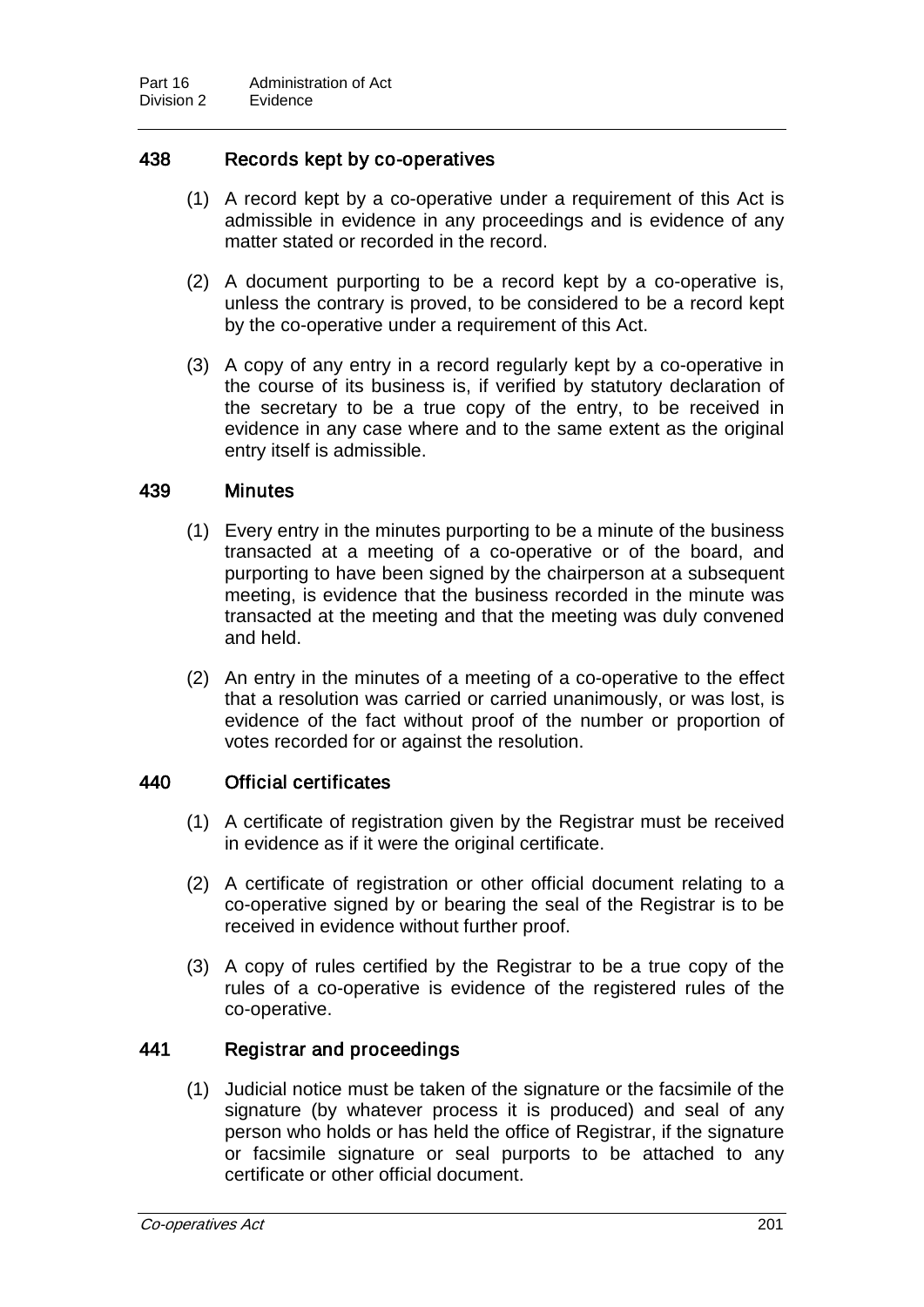- (2) This section extends to any copy of the rules of a co-operative certified by the Registrar to be a true copy of its registered rules.
- (3) In any proceedings, no proof is required (until evidence is given to the contrary) of the appointment of the Registrar or any former Registrar.

### 442 Rules

A printed copy of the rules of a co-operative verified by statutory declaration of the secretary of the co-operative to be a true copy of its registered rules is in any proceedings evidence of the rules.

#### 443 Registers

The register of directors, members and shares of a co-operative is evidence of the particulars directed or authorised by or under this Act to be inserted in the Register.

# Part 17 Offences and proceedings

#### 444 Regulatory offences

An offence of contravening or failing to comply with section 66, 70, 93, 192, 243, 244, 245, 247, 340, 341(2), 355, 371(1), 372(1) and clause 39 of Schedule 3 is a regulatory offence.

### 445 Offences by officers of co-operatives

- (1) If a co-operative contravenes a provision of this Act or the Regulations:
	- (a) any person who is a director of the co-operative or concerned in its management is taken to have contravened the same provision if the person knowingly authorised or permitted the contravention; and
	- (b) any other officer of the co-operative who by a wilful act or omission is the cause of the contravention is taken to have contravened the same provision.
- (2) A person may be proceeded against and found guilty of an offence pursuant to subsection (1) whether or not the co-operative has been proceeded against or found guilty under that provision.
- (3) This section does not affect any liability imposed on a co-operative for an offence committed by the co-operative against this Act.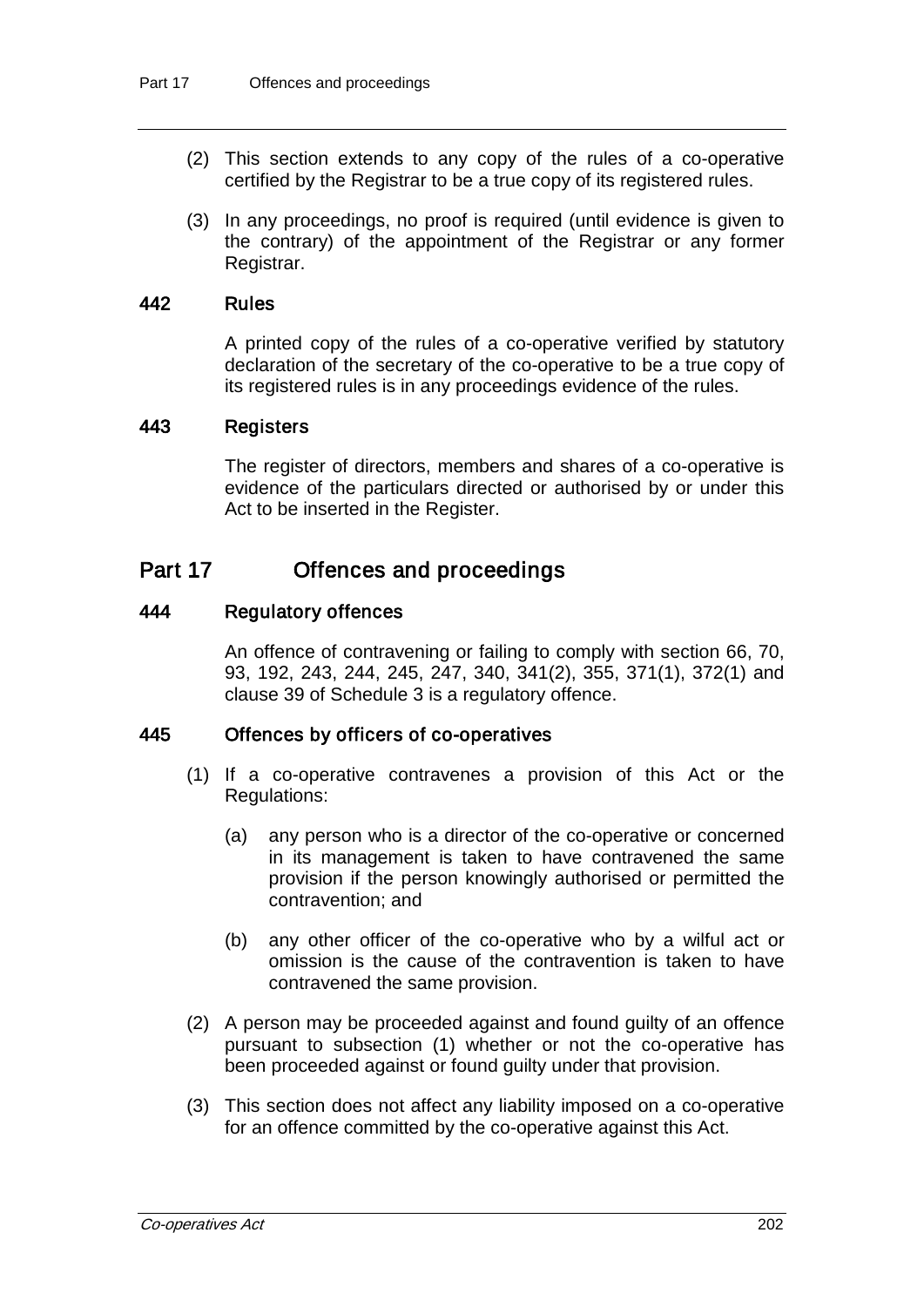### 446 Notice to be given of finding of guilt for offence

If a co-operative or an officer of a co-operative is found guilty of an offence against a provision of this Act or the Regulations, the co-operative must, not later than 28 days after the finding is recorded, give to each member of the co-operative notice of:

- (a) the finding;
- (b) any penalty imposed in respect of the offence to which the finding relates; and
- (c) the nature of the offence to which the finding relates.

#### 447 Secrecy

- (1) A person:
	- (a) who is, or at any time was, engaged in the administration of this Act or the former Act; and
	- (b) who, except as provided by this section, records, makes use of or divulges any information obtained in the course of that administration,

is guilty of an offence and liable to a maximum penalty of 50 penalty units.

- (2) Subsection (1) does not apply to:
	- (a) the recording, making use of or divulging of information in the course of the administration of this Act;
	- (b) the recording or making use of information for the purpose of divulging it as permitted by subsection (3) or (4); or
	- (c) the divulging of information as permitted by subsection (3) or (4).
- (3) Information may be divulged:
	- (a) for the purposes of criminal proceedings;
	- (b) for the purposes of any proceedings under this Act or of an inquiry authorised by an Act;
	- (c) with the consent of the person to whom the information relates;
	- (d) in accordance with a requirement imposed under the Ombudsman Act; or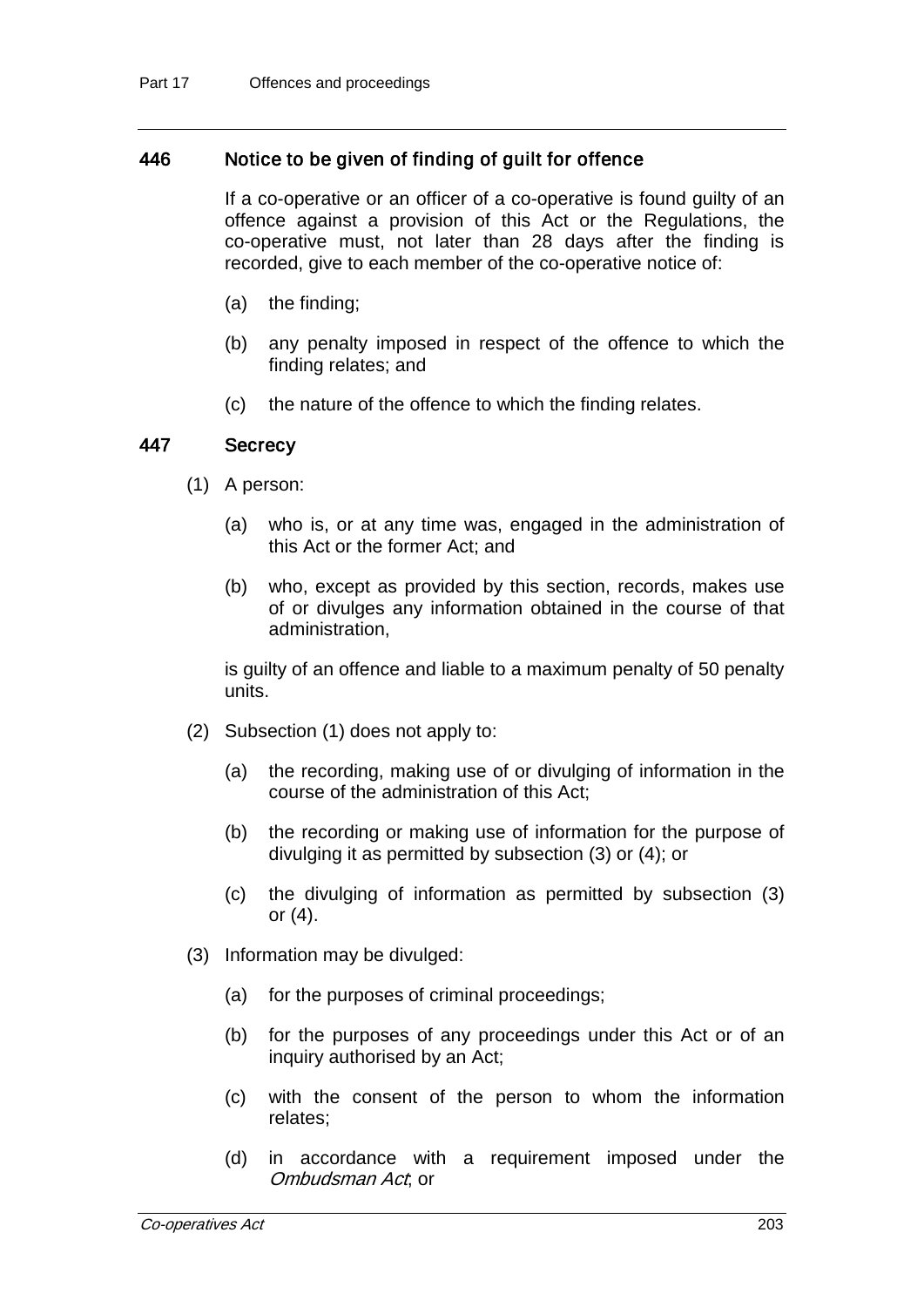- (e) in accordance with a reciprocal arrangement under section 457.
- (4) Information may be divulged to:
	- (a) the Minister;
	- (b) the Treasurer;
	- (c) the Commissioner of Territory Revenue;
	- (d) the Auditor-General;
	- (e) the Commissioner of Taxation, a Second Commissioner of Taxation or a Deputy Commissioner of Taxation holding office under a law of the Commonwealth;
	- (f) the Australian Securities and Investment Commission;
	- (g) the person who, under a law of a State or another Territory of the Commonwealth, administers a law of the State or Territory that relates to taxation or the imposition of a duty;
	- (h) a person seeking information under a reciprocal arrangement under section 457;
	- (j) a member of the Police Force exercising functions as a member;
	- (k) a person nominated by a person referred to in paragraphs (a) to (g); or
	- (m) any person, to whom, in the opinion of the Registrar, it is in the public interest that the information be divulged.
- (5) For the purposes of this section, a person is, or was, engaged in the administration of this Act or the former Act if the person exercises, or at any time exercised, a function as:
	- (a) the Registrar holding office under this Act or the former Act;
	- (b) an inspector appointed under this Act or the former Act;
	- (c) an investigator appointed under this Act; or
	- (d) a person appointed or employed for the purposes of this Act or the former Act.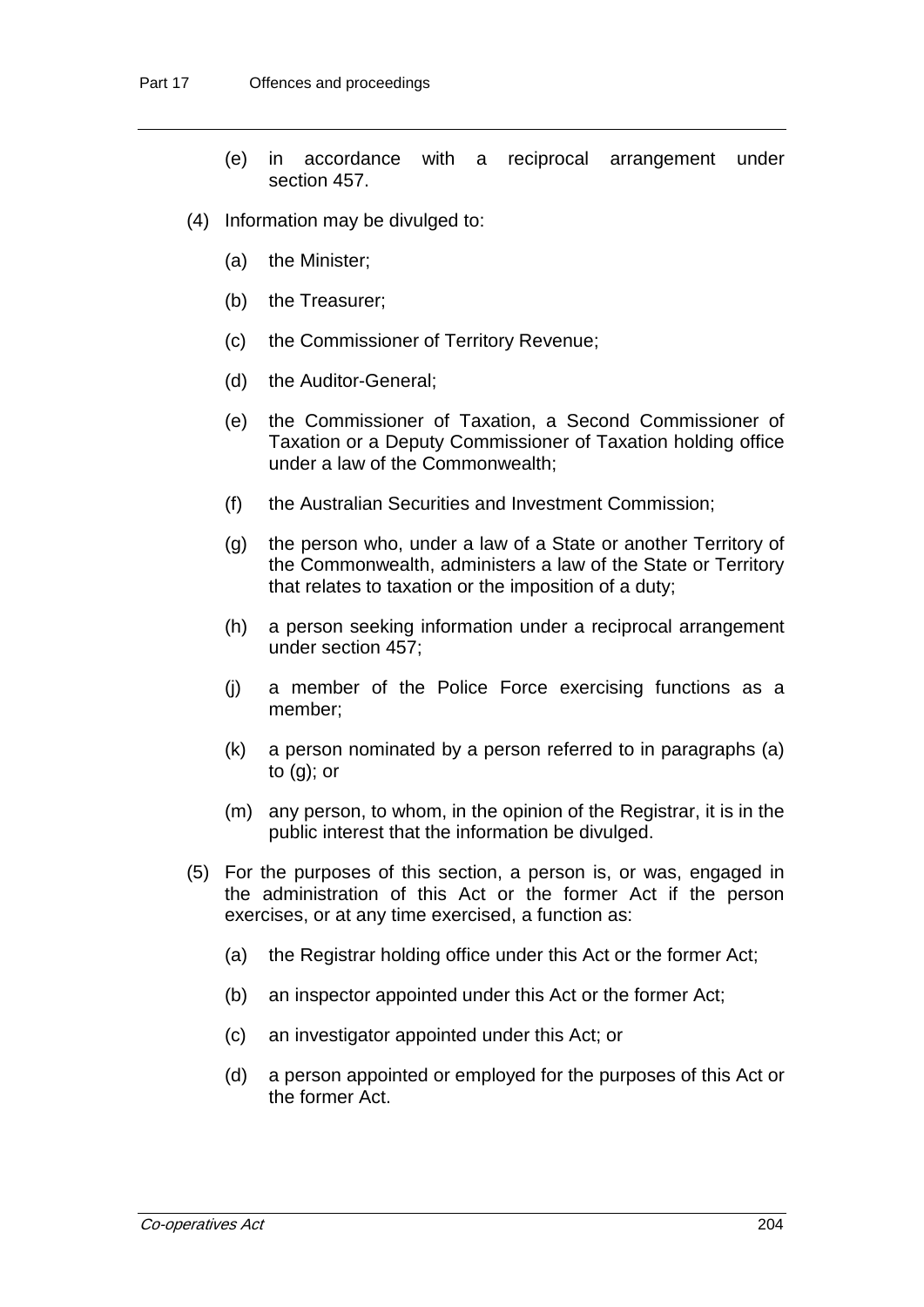(6) In this section:

divulge, in relation to information, means:

- (a) communicate the information verbally;
- (b) make available a document containing the information;
- (c) make available anything from which, by electronic process or otherwise, the information may be obtained; or
- (d) communicate the information in any other manner.

**former Act means the Co-operative Societies Act.** 

### 448 False or misleading statements

- (1) A person who, in a document required for the purposes of this Act or lodged with the Registrar makes, or authorises the making of, a statement knowing it to be false or misleading in a material particular is guilty of an offence and liable to a maximum penalty of 105 penalty units.
- (2) A person who, from a document required for the purposes of this Act or lodged with the Registrar omits, or authorises the omission of, anything knowing that the omission makes the document misleading in a material particular is guilty of an offence and liable to a maximum penalty of 105 penalty units.
- (3) A person who, in a document required for the purposes of this Act or lodged with the Registrar makes, or authorises the making of, a statement that is false or misleading in a material particular is guilty of an offence and liable to a maximum penalty of 50 penalty units unless it is proved that the person had taken reasonable precautions aimed at avoiding the making or authorising of false or misleading statements in such a document.
- (4) If an omission makes a document required for the purposes of this Act or lodged with the Registrar misleading in a material respect, a person who made or authorised the omission is guilty of an offence and liable to a maximum penalty of 50 penalty units unless it is proved that the person had taken reasonable precautions aimed at avoiding the making or authorising of omissions that would make such a document false or misleading.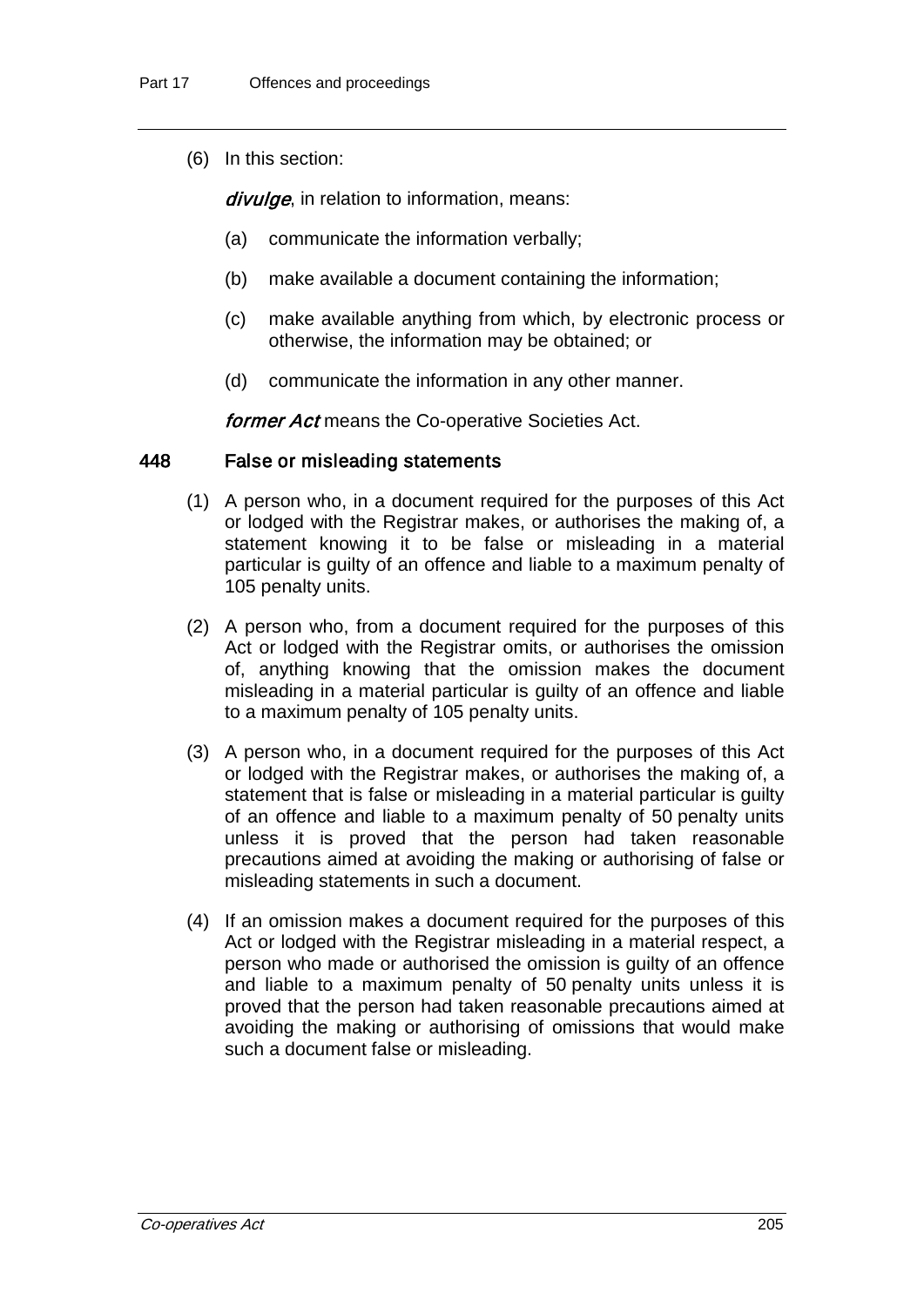## 449 Further offence for continuing failure to do required act

- (1) If a provision of this Act requires an act to be done and it has not been done, the obligation to do the act continues until the act is done:
	- (a) even if a person has been found guilty of an offence in relation to the failure to do the act; and
	- (b) even if the provision required the act to be done within a particular period or before a particular time and that period has ended or that time has passed.
- (2) If a person is found guilty of an offence (a *primary conviction*) for a failure to do the act (whether it is the first or a second or subsequent offence in relation to the failure) and the failure to do the act continues after the time of the finding, the person is guilty of a further offence for that continuing failure.
- (3) That further offence is constituted by the failure to do the act during the period that begins with the primary conviction and ends when proceedings for the further offence are commenced or the act concerned is done (whichever happens first). This period is the further offence period.
- (4) Proceedings for the further offence are to be considered to have been commenced on the day on which the information for the further offence is laid or on such earlier day as the information may specify for that purpose.
- (5) The maximum penalty for the further offence is the penalty calculated by multiplying \$50 by the number of days in the further offence period.

### 450 Civil remedies

- (1) If a co-operative in making, guaranteeing or raising any loan or receiving any deposit contravenes any provision of this Act or the Regulations or any rule of the co-operative, the civil rights and liabilities of the co-operative or any other person in respect of the recovery of the loan or deposit are not affected or prejudiced by the contravention but the money becomes immediately payable.
- (2) The same remedies may be had for the recovery of the loan or deposit and for the enforcement of any security for it as if there had not been a contravention of this Act or the Regulations or of the rules of the co-operative.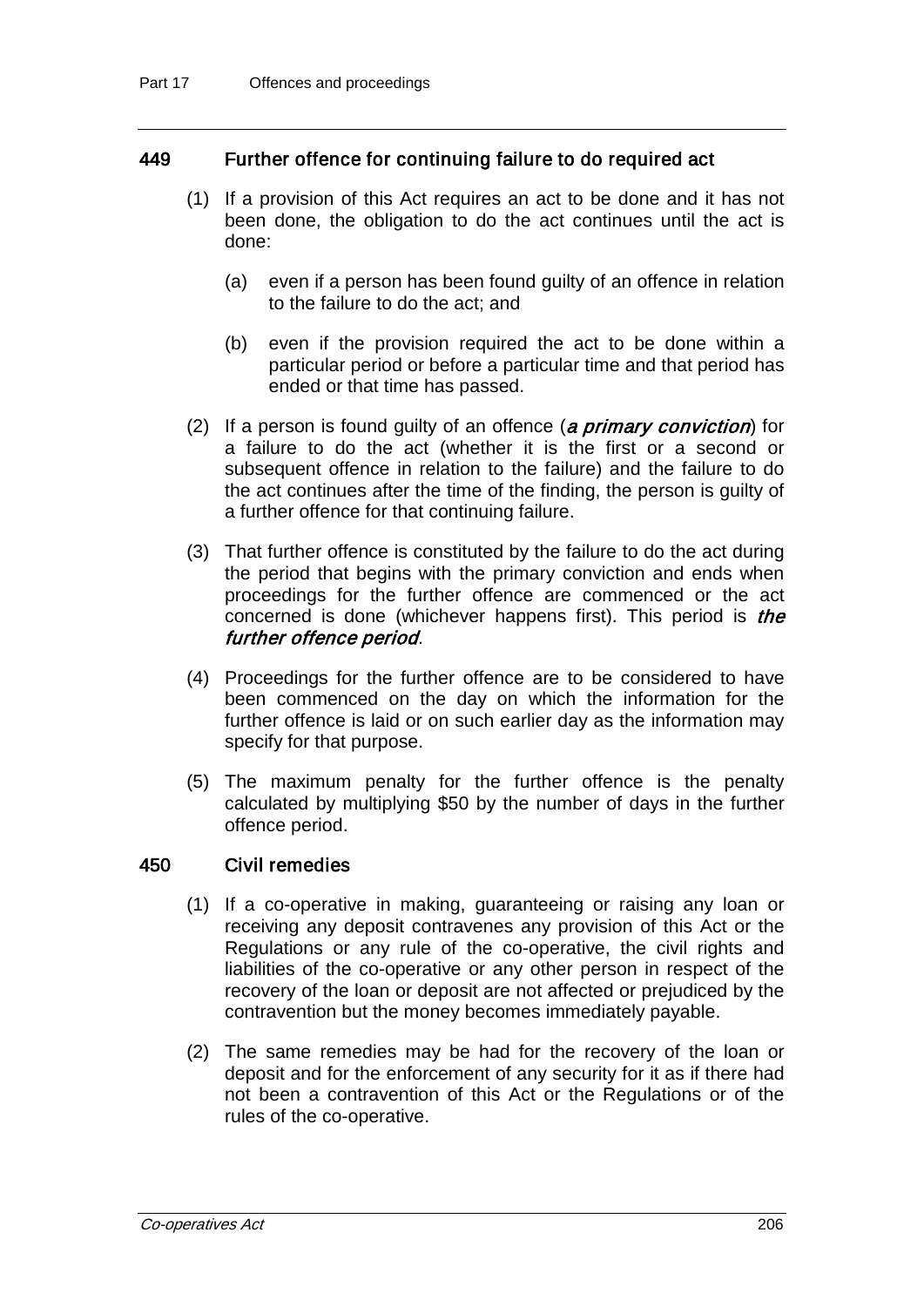## 451 Injunctions

- (1) If the Supreme Court is satisfied on the application of the Registrar or a person whose interests have been, are or would be affected by the conduct that another person has engaged, is engaging or is proposing to engage in conduct that constituted, constitutes or would constitute:
	- (a) a contravention of this Act or the Regulations;
	- (b) attempting to contravene this Act or the Regulations;
	- (c) aiding, abetting, counselling or procuring a person to contravene this Act or the Regulations;
	- (d) inducing or attempting to induce, whether by threats, promises or otherwise, a person to contravene this Act or the Regulations;
	- (e) being in any way, directly or indirectly, knowingly concerned in, or party to, the contravention by a person of this Act or the Regulations; or
	- (f) conspiring with others to contravene this Act or the Regulations,

the Supreme Court may grant an injunction on such terms as the Supreme Court thinks appropriate, restraining that other person from engaging in the conduct and, if in the opinion of the Supreme Court it is desirable to do so, requiring that other person to do any act or thing.

- (2) If in the opinion of the Supreme Court it is desirable to do so, the Court may grant an interim injunction pending determination of the application.
- (3) The Supreme Court may discharge or vary an injunction granted under this section.
- (4) The power of the Supreme Court to grant an injunction restraining a person from engaging in conduct may be exercised:
	- (a) whether or not it appears to the Court that the person intends to engage again, or to continue to engage, in conduct of that kind;
	- (b) whether or not the person has previously engaged in conduct of that kind; and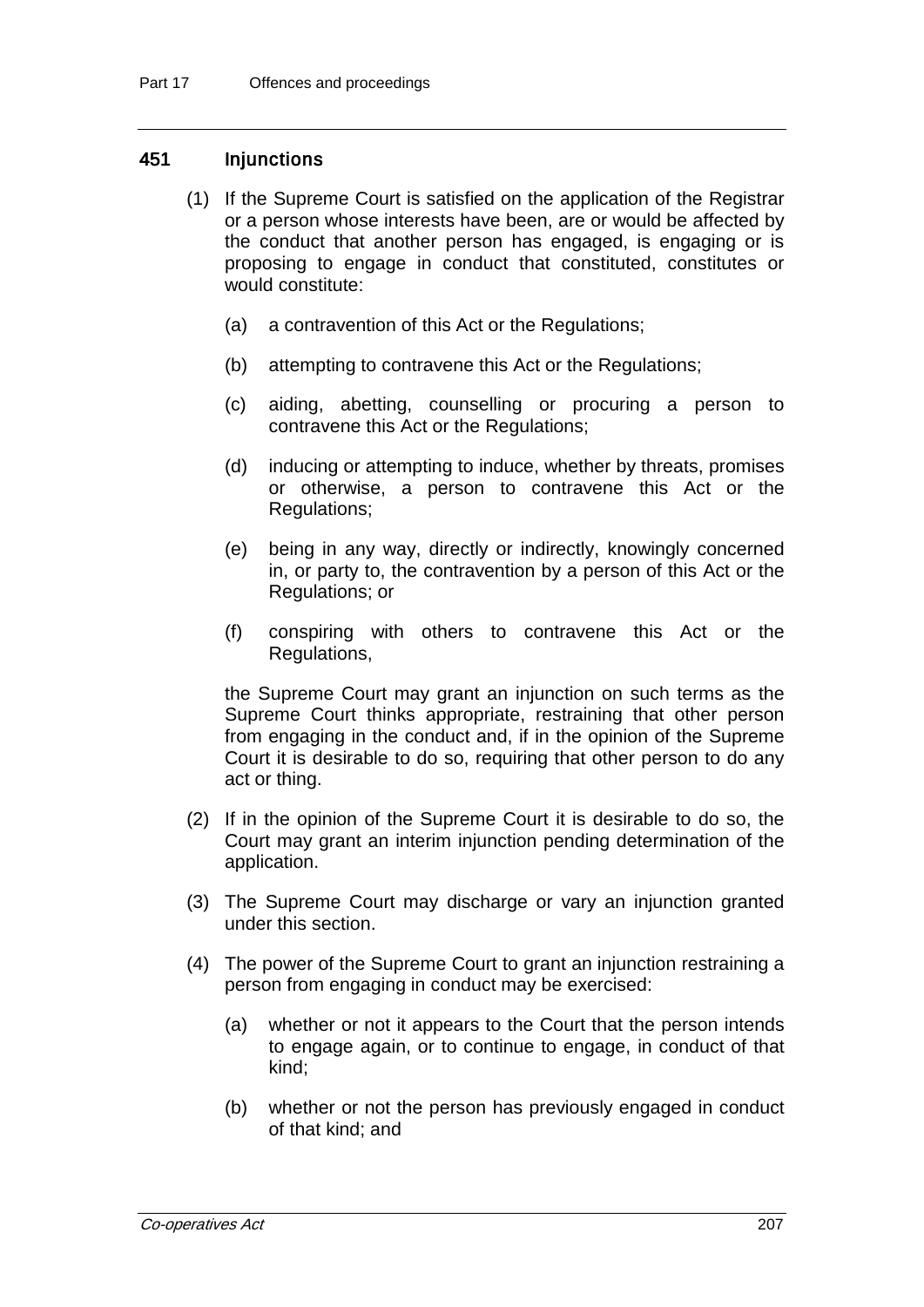- (c) whether or not there is an imminent danger of substantial damage to any person if the first-mentioned person engages in conduct of that kind.
- (5) The power of the Supreme Court to grant an injunction requiring a person to do an act or thing may be exercised:
	- (a) whether or not it appears to the Court that the person intends to refuse or fail again, or to continue to refuse or fail, to do that act or thing;
	- (b) whether or not the person has previously refused or failed to do that act or thing; and
	- (c) whether or not there is an imminent danger of substantial damage to any person if the first-mentioned person refuses or fails to do that act or thing.
- (6) If the Supreme Court has power under this section to grant an injunction restraining a person from engaging in particular conduct, or requiring a person to do a particular act or thing, the Court may, either in addition to or in substitution for the grant of the injunction, order that person to pay damages to any other person.

#### 452 Proceedings for offences, &c.

- (1) Proceedings for an offence under this Act may be instituted at any time before the expiration of 3 years after the alleged commission of the offence.
- (2) Proceedings for an offence may be instituted by the Registrar or any aggrieved person.
- (3) Proceedings for the recovery of any fine or penalty imposed by the rules of a co-operative may be instituted only by the co-operative.

# Part 18 General

#### 453 Exemption from stamp duty

No stamp duty is payable in respect of any of the following instruments:

- (a) the certificate of registration of a co-operative;
- (b) a share certificate or any other instrument issued or executed in connection with the capital of a co-operative, other than a transfer of shares.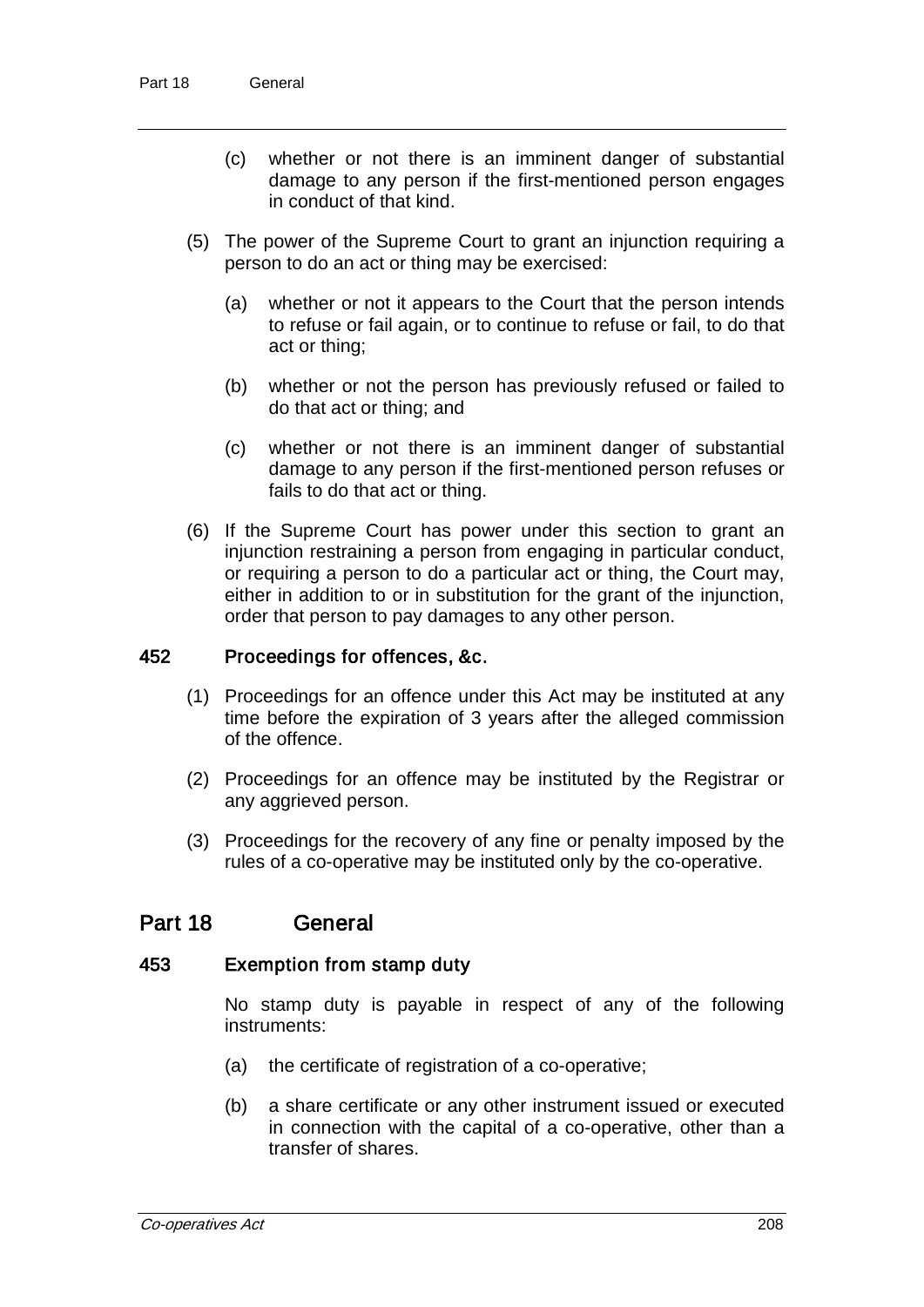### 454 Co-operative ceasing to exist

- (1) As soon as practicable after a co-operative is dissolved or has otherwise ceased to exist, the Registrar must register the dissolution and cancel the registration of the co-operative.
- (2) The Registrar may remove from any register kept by the Registrar the name of any co-operative that has been dissolved or otherwise ceased to exist.
- (3) A co-operative that has transferred its engagements to another co-operative is to be considered to have ceased to exist.

#### 455 Service of documents on co-operative

- (1) A document may be served on a co-operative by post or by leaving it at the registered office of the co-operative with a person who appears to be aged 16 or more.
- (2) A document may be served on a foreign co-operative:
	- (a) by post;
	- (b) by leaving it with a person who appears to be aged 16 or more and is at a place where the foreign co-operative carries on business in the Territory; or
	- (c) by leaving it at the registered office in the Territory of the foreign co-operative registered under Part 14.
- (3) For the purpose of serving a document under this section by post, it is properly addressed if:
	- (a) in the case of a co-operative, it is addressed to the registered office of the co-operative;
	- (b) in the case of a foreign co-operative, it is addressed to a place in the Territory where the foreign co-operative carries on business.
- (4) This section does not affect the operation of any provision of a law or of the rules of a court authorising a document to be served on a co-operative or a foreign co-operative in any other way.

### 456 Service on member of co-operative

(1) A notice required under this Act to be given to a member of a co-operative must be in writing.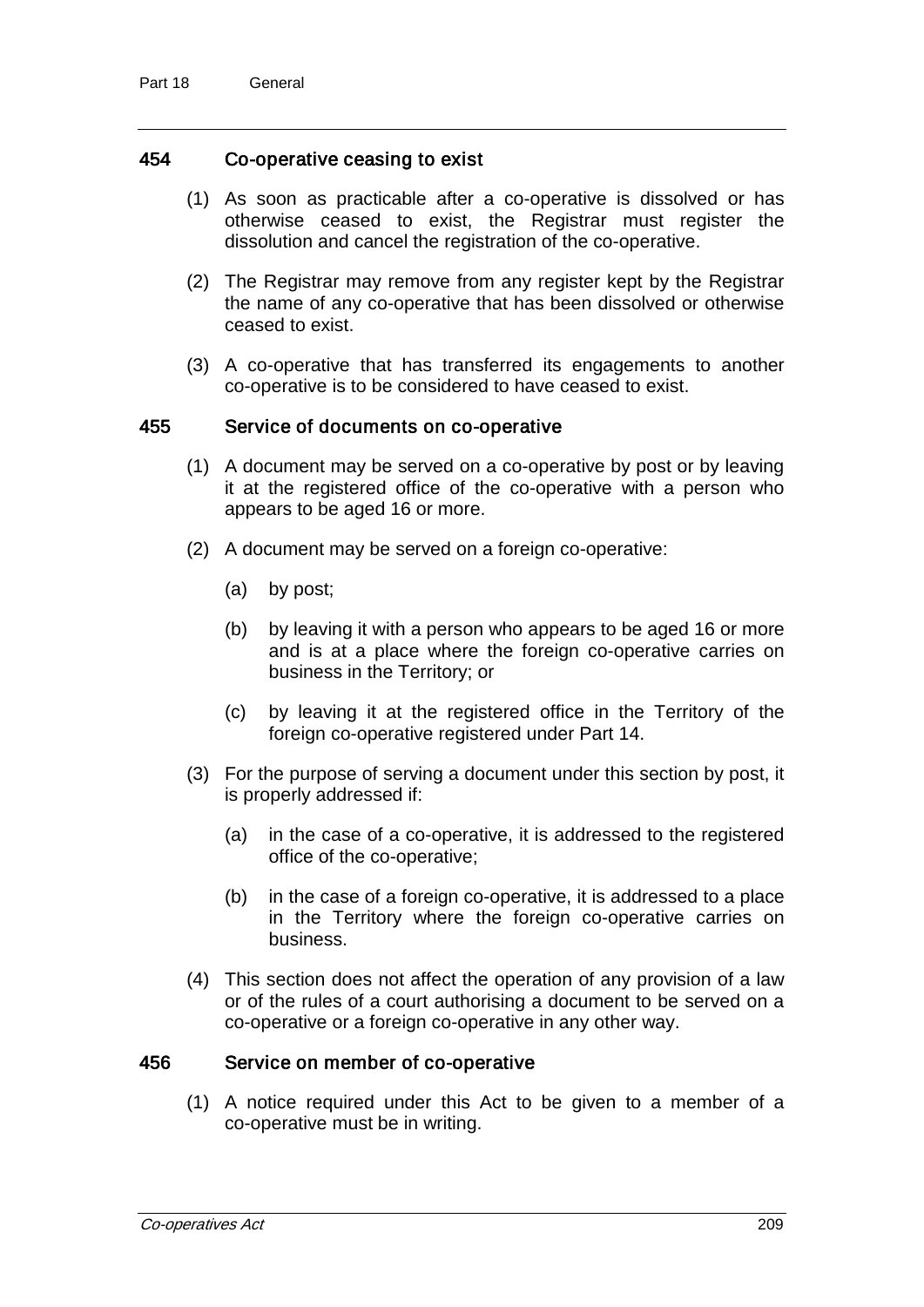- (2) A notice or other document required under this Act to be given to a member of a co-operative may be given:
	- (a) personally;
	- (b) by post; or
	- (c) by publishing the notice in a newspaper circulating generally in the Territory or in the area served by the co-operative, if:
		- (i) the co-operative is a non-trading co-operative;
		- (ii) the member's whereabouts are unknown to the co-operative; or
		- (iii) the Registrar permits notice to be given to members of that co-operative in that manner.

## 457 Reciprocal arrangements

- (1) If a reciprocal arrangement with a State or another Territory of the Commonwealth is in force, the Registrar:
	- (a) may, at the request of the appropriate official of the State or Territory, provide the official with information or documents relating to a co-operative; and
	- (b) may request the appropriate official of the State or Territory to provide the Registrar with documents or information relating to an organisation that, under the arrangement, is an organisation corresponding to a co-operative.
- (2) A reciprocal arrangement with a State or another Territory of the Commonwealth is an arrangement made between the Minister and a representative of the government of the State or other Territory under which it is agreed:
	- (a) that the Registrar will comply with a request referred to in subsection (1)(a); and
	- (b) that a request made by the Registrar to an official designated in the arrangement as the appropriate official for the purposes of subsection (1)(b) will be complied with.

### 458 Translations of documents

A requirement imposed by or under this Act to furnish or lodge a document or make a document available for inspection is, in the case of a document that is not in the English language, to be considered to include a requirement that a translation of the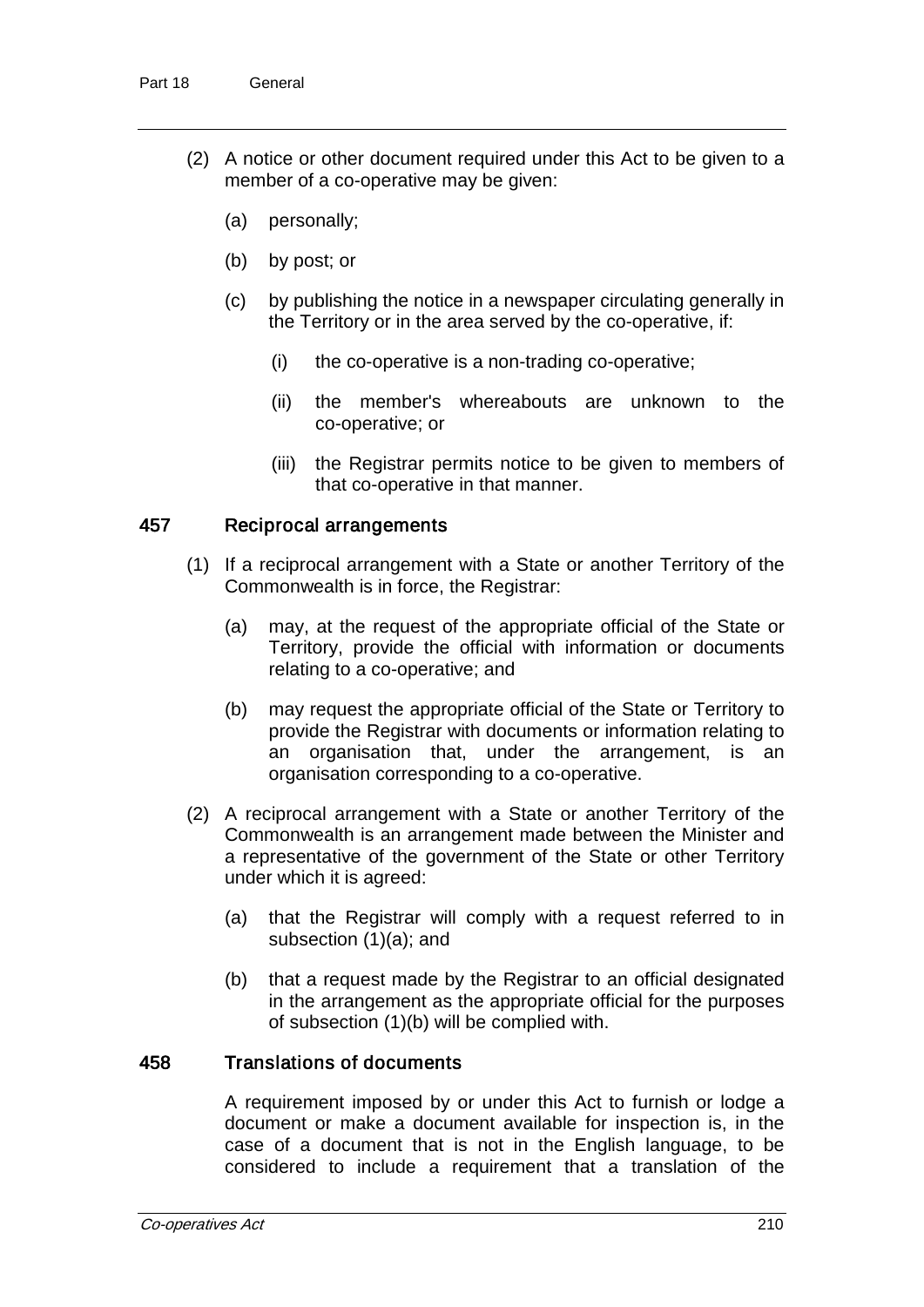document be furnished, lodged or made available for inspection at the same time.

### 459 Regulations

- (1) The Administrator may make regulations, not inconsistent with this Act, prescribing matters:
	- (a) required or permitted by this Act to be prescribed; or
	- (b) necessary or convenient to be prescribed for carrying out or giving effect to this Act.
- (2) Without affecting the generality of subsection (1), regulations may be made for or with respect to the following:
	- (a) the making of applications for the exercise of a function by the Registrar, including the use of a form approved by the Registrar;
	- (b) the manner of lodgment of documents with the Registrar (including electronic lodgment and lodgment by facsimile);
	- (c) fees to be paid in connection with the administration of this Act including fees for lodgment of any documents under this Act and additional fees for late lodgment of any documents under this Act.
- (3) A regulation may create an offence punishable by a maximum penalty of not more than 17 penalty units.
- (4) Regulations relating to fees:
	- (a) may prescribe different fees for different classes of cases; and
	- (b) may authorise the Registrar to waive, reduce or refund fees in particular cases or classes of cases.

# Part 19 Repeals, savings and transitional

#### 460 Repeals

Ordinances specified in Schedule 5 are repealed.

### 461 Savings and transitional provisions

Schedule 6 has effect.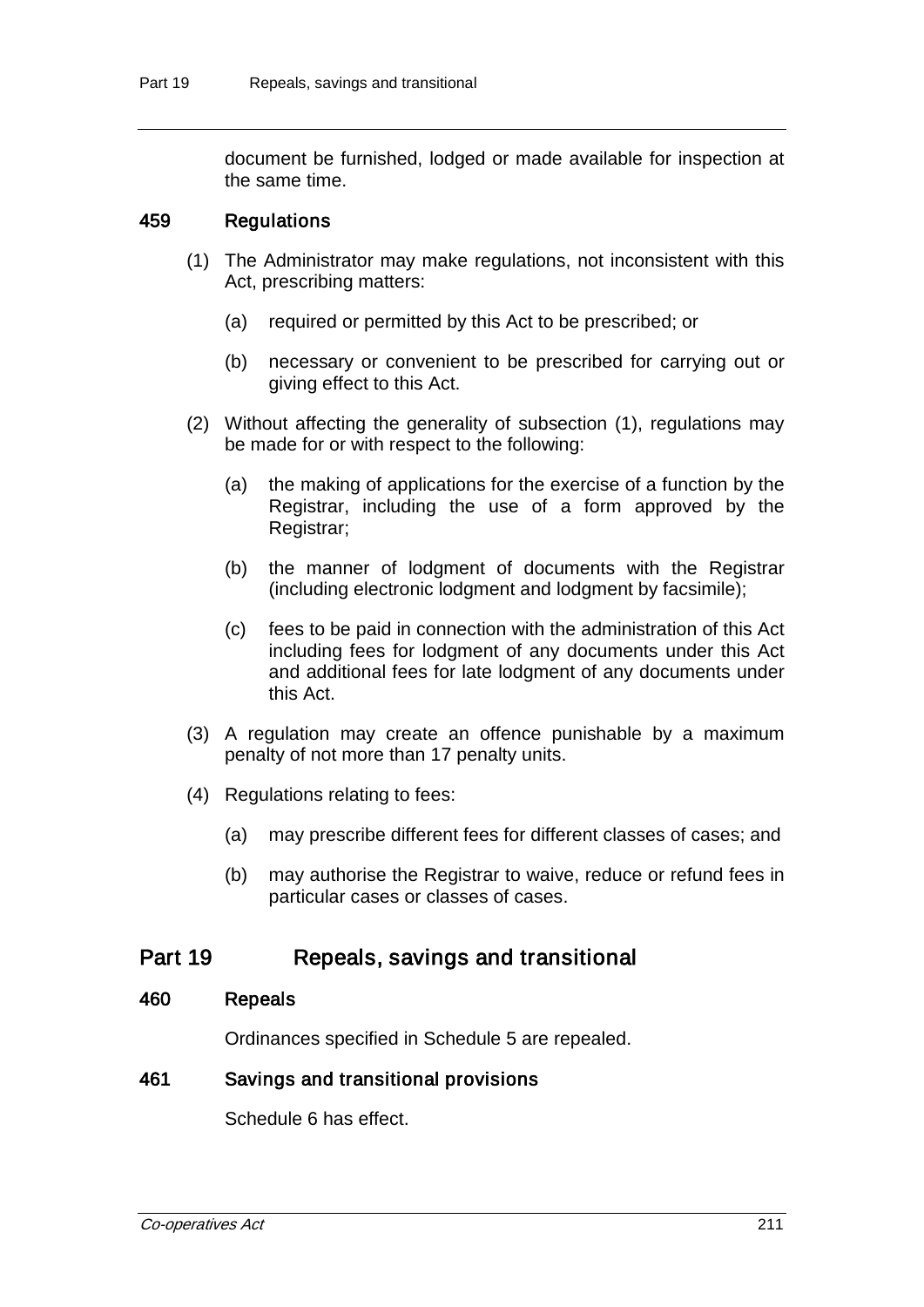# Schedule 1 Matters for which rules must make provision

section 102

# 1. Requirements for all co-operatives

The rules of all co-operatives must set out or make provision for each of the following:

1. The name of the co-operative;

2. Active membership provisions (within the meaning of Part 6);

3. The mode and conditions of admission to membership, and the payment to be made or the share or interest to be acquired before rights of membership are exercised;

4. The rights and liabilities of members, and of the estates of deceased members, and the rights and liabilities of representatives of members under bankruptcy or mental incapacity;

5. The circumstances in which members may be expelled or suspended, and the rights and liabilities of expelled and suspended members;

6. The circumstances in which membership ceases;

7. Any charges or subscriptions which are to be payable by a member to the co-operative;

8. The circumstances in which fines and forfeitures may be imposed on members of the co-operative, and the amount of the fines, not exceeding the prescribed maximum amount;

9. The grievance procedures for settling disputes under the rules between the co-operative and any of its members as defined in section 83, or between a member and any other member;

10. The restrictions, if any, on the powers of the co-operative and the board;

11. The number of directors, the qualification of directors, and the manner of electing, remunerating and removing directors and filling a vacancy, the period for which directors are to hold office, and whether directors are to retire by rotation or otherwise and for the holding of annual elections;

12. The quorum for meetings, and the procedure at meetings, of the board;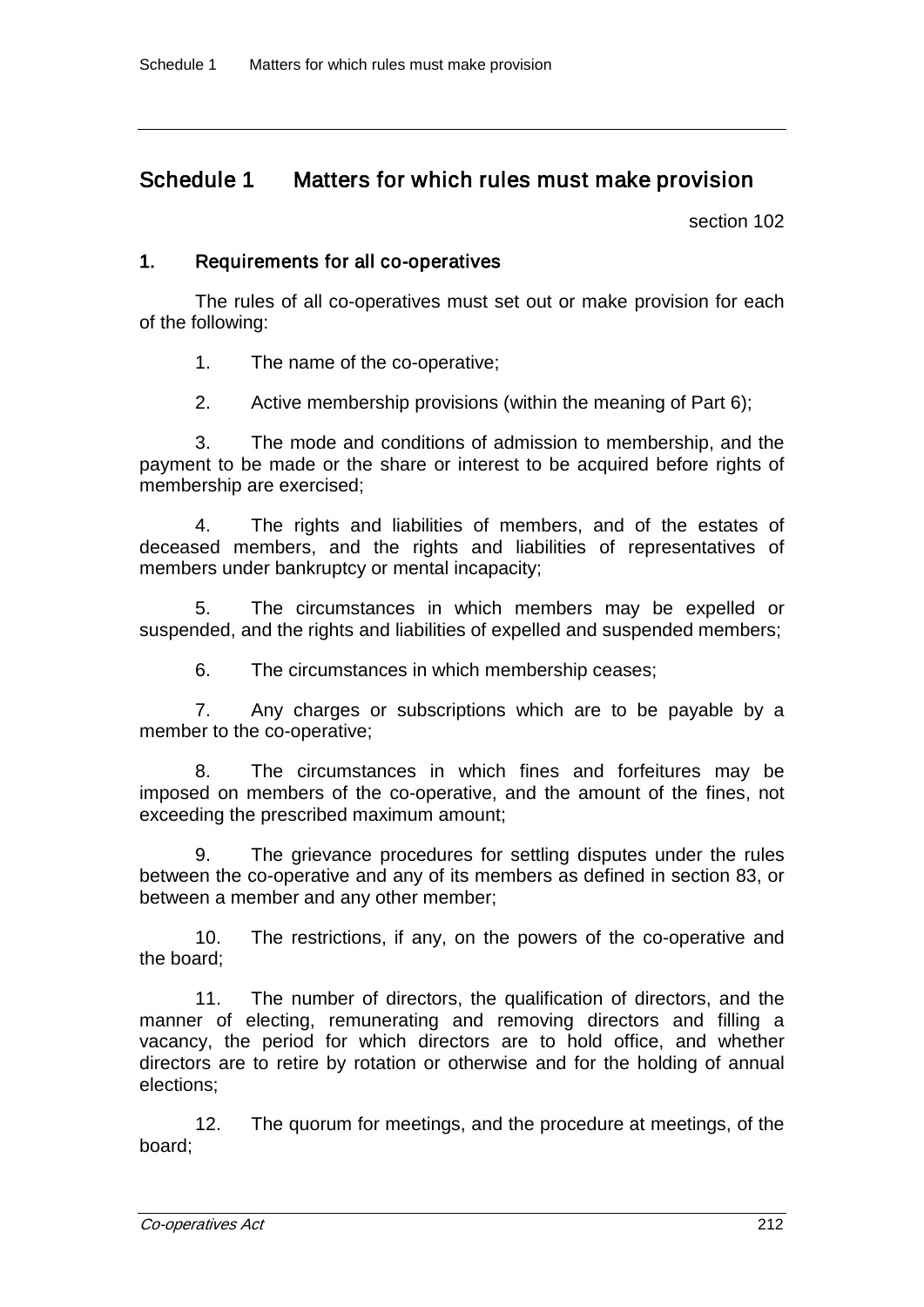13. The device, custody and use of the seal of the co-operative;

14. The manner in which the funds of the co-operative are to be managed, and in particular the mode of drawing and signing cheques, drafts, bills of exchange, promissory notes, and other negotiable instruments for and on behalf of the co-operative;

15. Provision for the custody of securities belonging to the co-operative;

16. The manner in which debentures may be transferred;

17. The date on which the financial year of the co-operative concludes;

18. Provision for the financial records of the co-operative to be audited annually or more frequently and the manner of appointment of the auditor;

19. The manner in which any loss which may result from the transactions of the co-operative is to be provided for;

20. The manner of calling general and special meetings, the requisite notices of meetings, and the quorum for meetings, of the co-operative;

21. The procedure at meetings of the co-operative, including the rights of members in voting at meetings, the manner of voting, and the majority necessary for carrying resolutions;

22. The method of conducting postal ballots, including special postal ballots, including the sending and lodgment of information and votes by facsimile or electronic means;

23. The manner of altering the rules;

24. The manner in which the co-operative may be wound-up;

25. Any matters that may be prescribed, whether in addition to or in substitution for any matter specified in this clause;

26. Any other matters that to the co-operative appear necessary or desirable.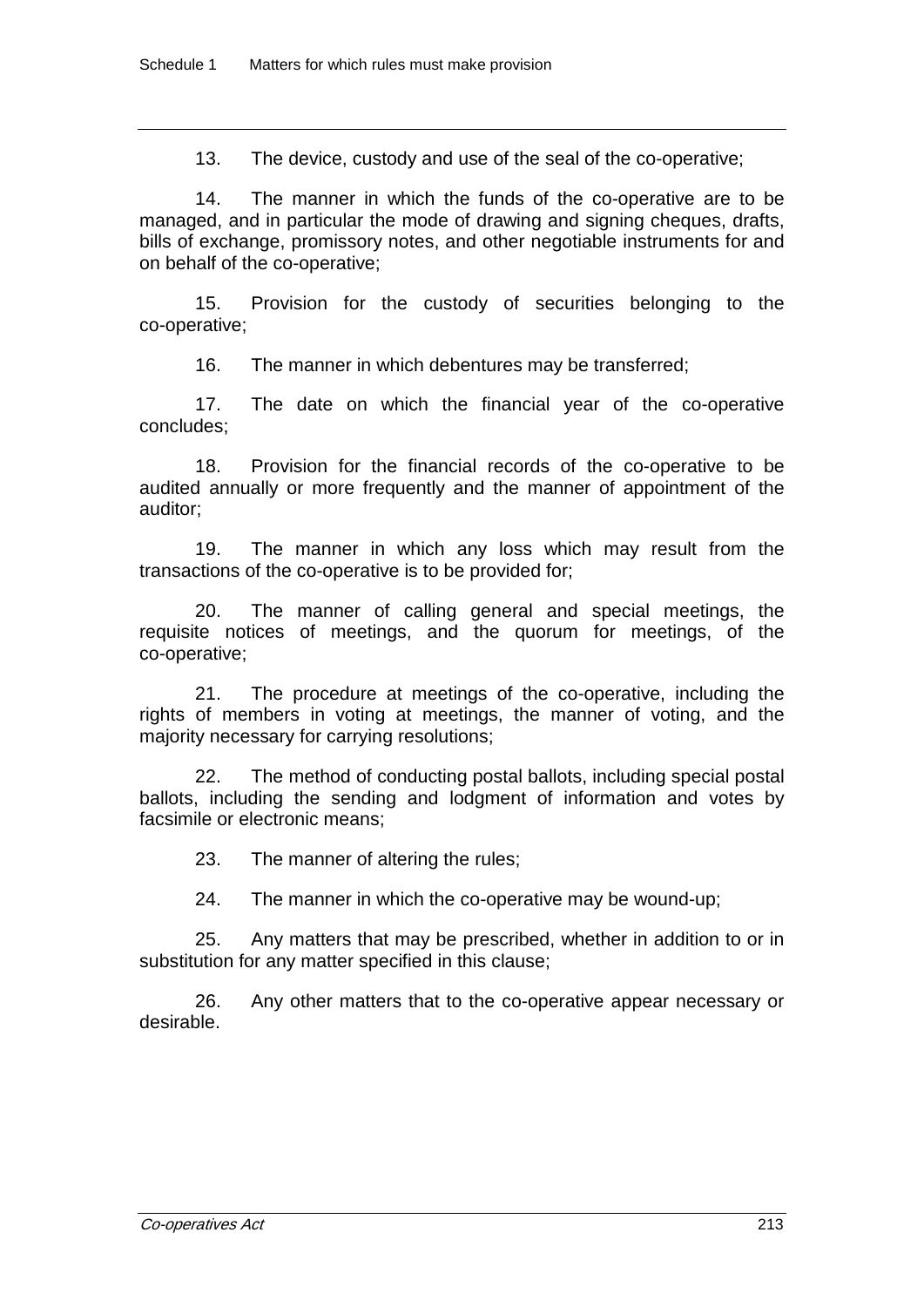## 2. Additional matters – co-operatives with share capital

In addition to the matters specified in clause 1, the rules of a co-operative with a share capital must set out or make provision for each of the following:

1. The nominal value of each share in the co-operative;

2. The amount of the contingent liability, if any, attaching to shares;

3. The terms on which shares, not including bonus shares, but including shares, if any, with a contingent liability attached to them are to be issued;

4. The periodic subscriptions by which or the manner in which shares are to be paid for;

5. In the case of a trading co-operative, the manner in which any surplus may be distributed;

6. The allocation of a deficiency on the winding up of a co-operative;

7. Provision for the forfeiture of shares on expulsion or on failure to pay any subscription or call, the extent to which members whose shares have been forfeited are to remain liable for any amount still unpaid in respect of them, and the sale or cancellation of forfeited shares;

8. The manner in which shares may be transferred;

9. Any matters that may be prescribed, whether in addition to or in substitution for any matter specified in this clause.

# 3. Additional matters – non-trading co-operatives

In addition to the matters specified in clauses 1 and 2, the rules of a non-trading co-operative must provide:

1. That there must be no return or distribution on surplus or share capital to members other than the nominal value of shares (if any) at winding up; and

2. For the manner of distribution of the surplus property at winding up.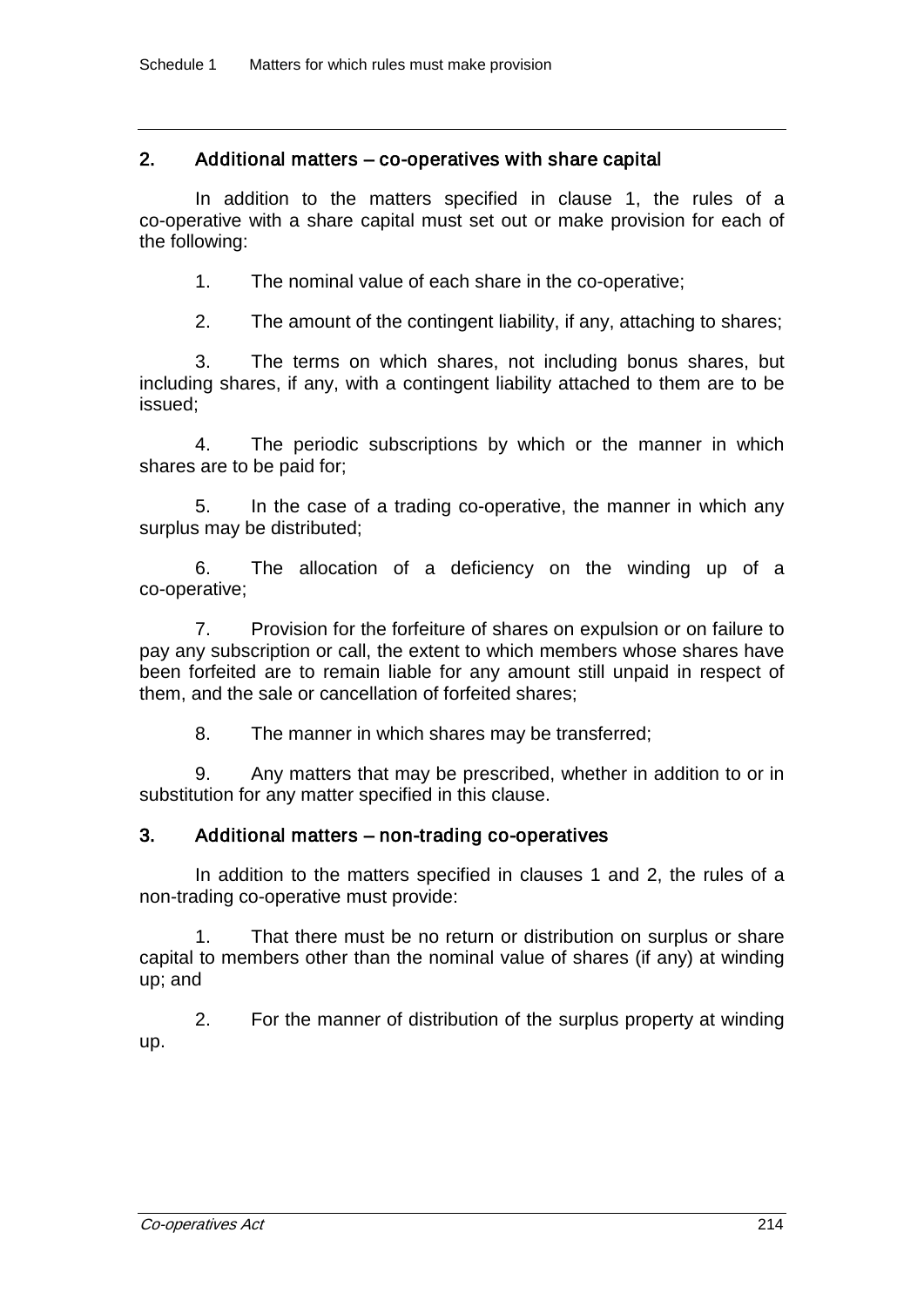# Schedule 2 Relevant interests, associates, related bodies

section 4

# Part 1 Relevant interests

## 1 Terminology used in this Schedule

- (1) This clause applies for the purposes of this Part.
- (2) Power to vote in respect of a right to vote is power to exercise, or to control the exercise of, the right to vote.
- (3) A reference to power to dispose of a share includes a reference to power to exercise control over the disposal of the share.
- (4) A reference to power or control includes a reference to power or control that is direct or indirect or is, or can be, exercised as a result of, by means of, in breach of, or by revocation of, trusts, agreements and practices, or any of them, whether or not they are enforceable.
- (5) Power to vote in respect of a right to vote, or power to dispose of a share, that is exercisable by 2 or more persons jointly is to be considered to be exercisable by either or any of those persons.
- (6) A reference to a controlling interest includes a reference to an interest that gives control.

### 2 Basic rules – relevant interests

- (1) A person who has power to vote in respect of a right to vote has a relevant interest in the right to vote.
- (2) A person who has power to dispose of a share has a relevant interest in the share.

### 3 Control of body corporate having power in relation to a share

If a body corporate has, or is by this Part to be considered to have:

- (a) power to vote in respect of a right to vote; or
- (b) power to dispose of a share,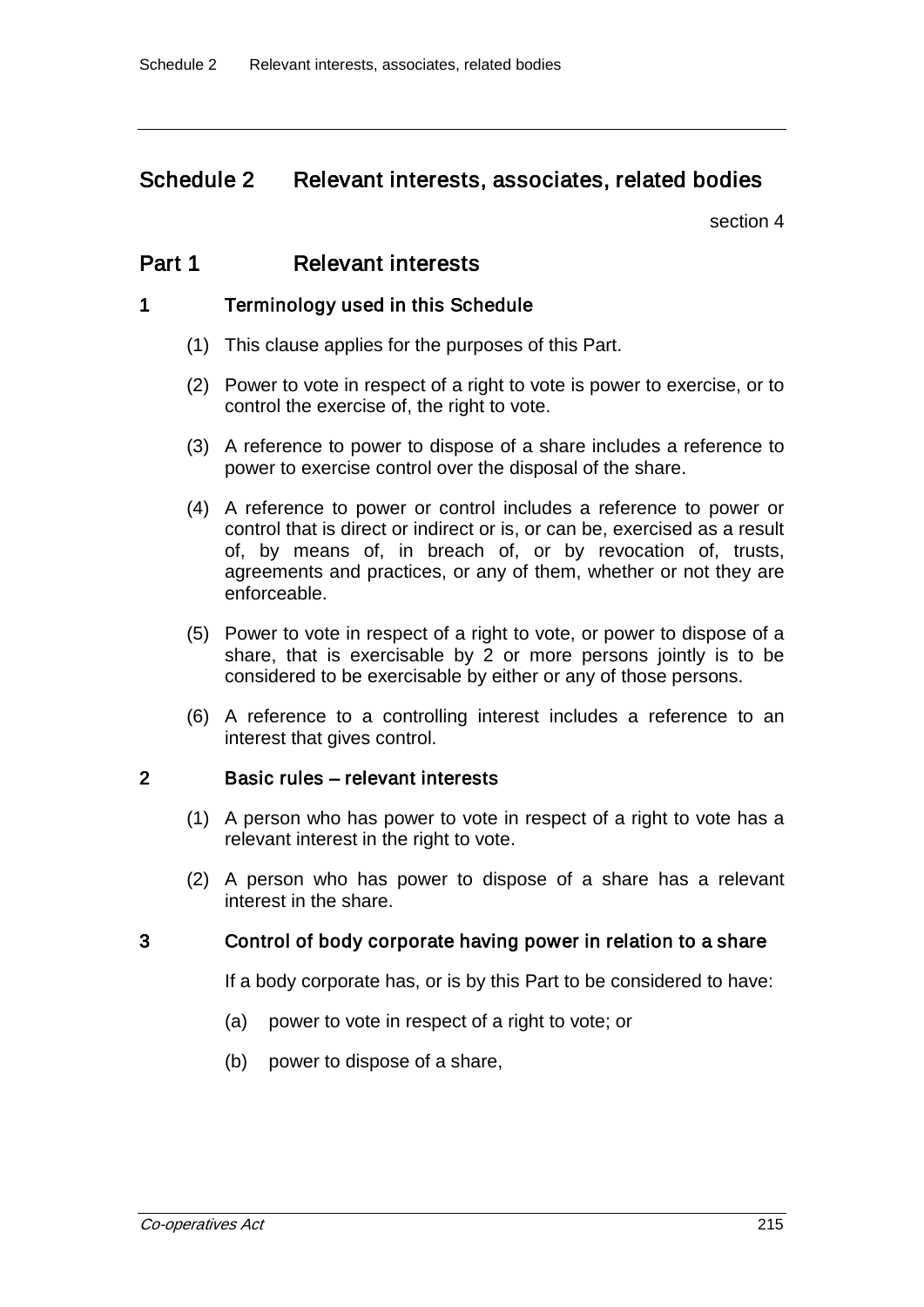a person is to be considered for the purposes of this Part to have in relation to the right to vote or share the same power as the body has, or is to be considered to have, if:

- (c) the body is, or its directors are, accustomed or under an obligation, whether formal or informal, to act in accordance with the directions, instructions or wishes of the person in relation to the exercise of the power referred to in paragraph (a) or (b); or
- (d) the person has a controlling interest in the body.

## 4 Control of 20% of voting power in body corporate having power in relation to a share

If a body corporate or an associate of a body corporate has, or is by this Part (other than this clause) to be considered to have:

- (a) power to vote in respect of a right to vote; or
- (b) power to dispose of a share,

a person is to be considered for the purposes of this Part to have in relation to the right to vote or share the same power as the body or associate has, or is to be considered to have, if:

- (c) the person has;
- (d) an associate of the person has;
- (e) associates of the person together have; or
- (f) the person and an associate or associates of the person together have,

power to vote in respect of the right to vote attached to not less than 20% of the voting shares in the body.

### 5 Deemed relevant interest in advance of performance of agreement that will give rise to a relevant interest

If a person:

(a) has entered into an agreement with another person with respect to an issued share or right to vote in which the other person has a relevant interest;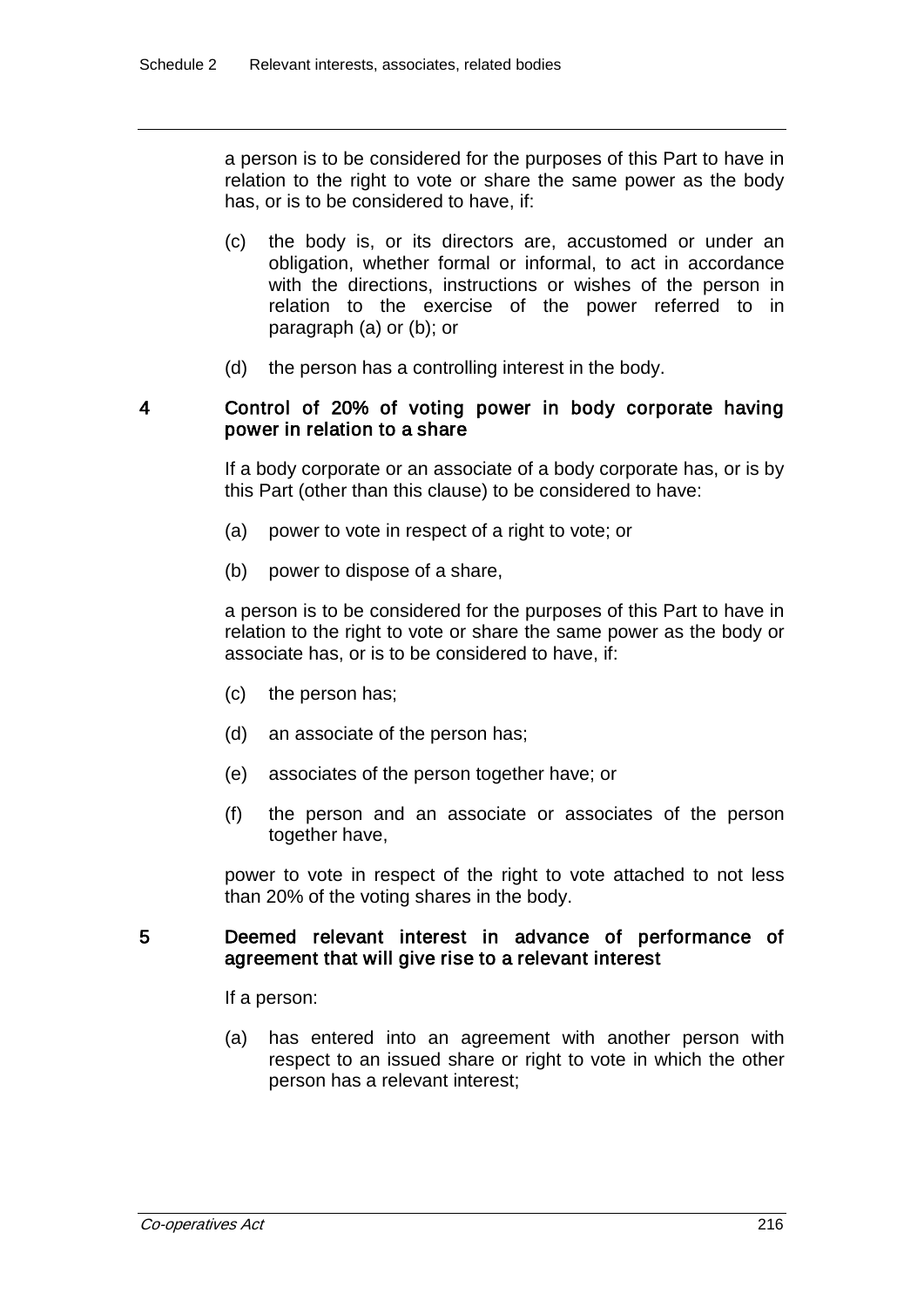- (b) has a right enforceable against another person in relation to an issued share or right to vote in which the other person has a relevant interest, whether the right is enforceable presently or in the future and whether or not on the fulfilment of a condition; or
- (c) has an option granted by another person, or has granted to another person an option, with respect to an issued share or right to vote in which the other person has a relevant interest,

and, on performance of the agreement, enforcement of the right, or exercise of the option, the first-mentioned person would have a relevant interest in the share or right to vote, the first-mentioned person is to be considered for the purposes of this Part to have that relevant interest in the share or right to vote.

### 6 Control of body corporate having a relevant interest by virtue of clause 5

If a body corporate is by clause 5 to be considered to have a relevant interest in a share in or right to vote at meetings of a co-operative, a person is to be considered for the purposes of this Part to have a relevant interest in the share or right to vote if:

- (a) the body corporate is, or its directors are, accustomed or under an obligation, whether formal or informal, to act in accordance with the directions, instructions or wishes of the person in relation to the exercise of power to vote in respect of that right to vote or power to dispose of those shares;
- (b) the person has a controlling interest in the body corporate; or
- (c) the person has power to vote in respect of the right to vote attached to not less than 20% of the voting shares in the body corporate.

### 7 Matters not affecting application of Schedule

- (1) It is immaterial for the purposes of this Part whether or not power to vote in respect of a right to vote, or power to dispose of a share:
	- (a) is express or implied or formal or informal;
	- (b) is exercisable by a person alone or jointly with any other person or persons;
	- (c) cannot be related to a particular share; or
	- (d) is, or can be made, subject to restraint or restriction.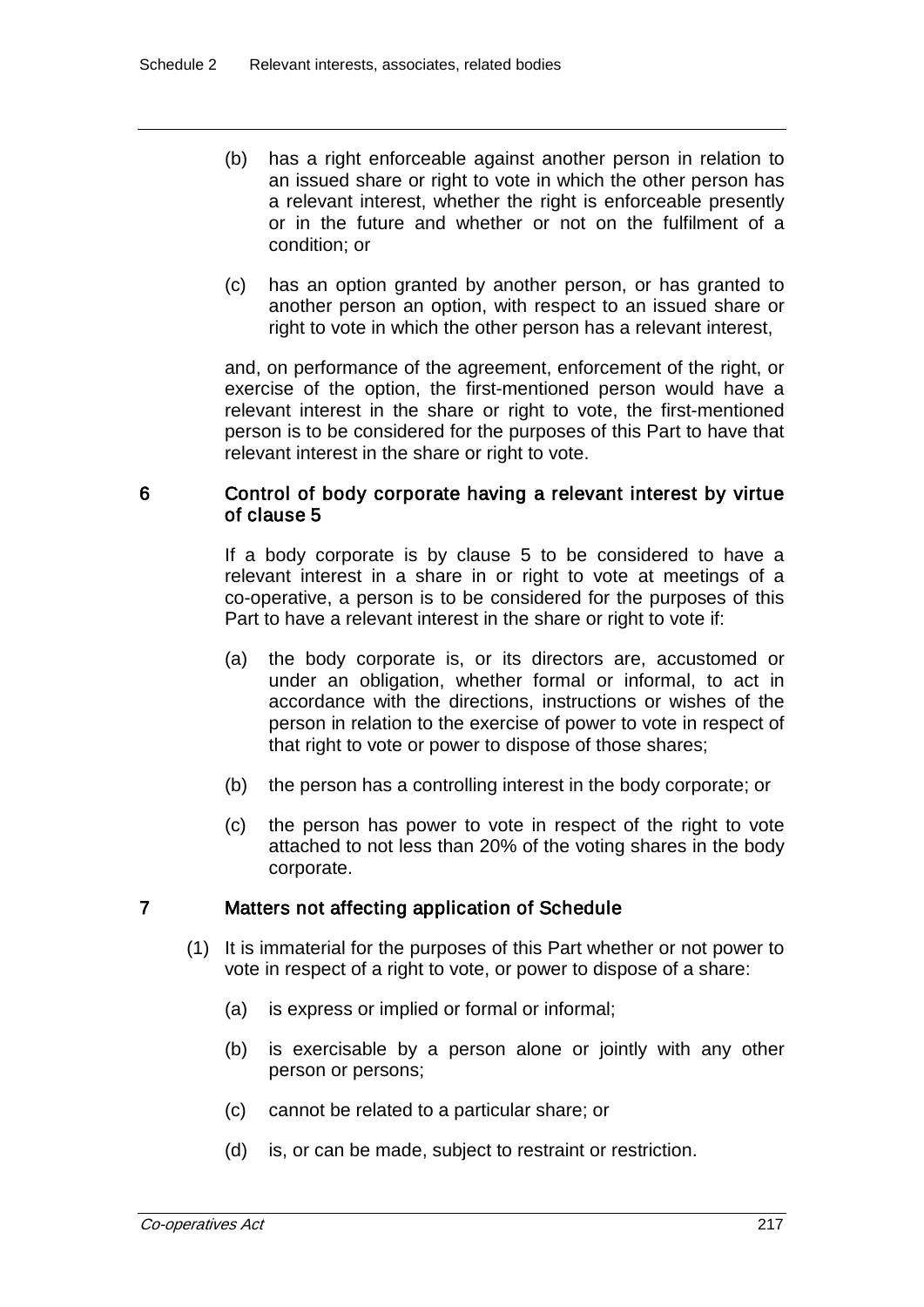- (2) A relevant interest in a share or right to vote is not to be disregarded merely because of either or both of the following:
	- (a) its remoteness;
	- (b) how it arose.

#### 8 Body corporate may have a relevant interest in its own shares

A body corporate may, by virtue of this Part, be considered to have a relevant interest in a share in or right to vote arising from membership of the body itself.

#### 9 Exclusions – money-lenders

A relevant interest of a person in a share or right to vote is to be disregarded if the person's ordinary business includes lending money and the person has authority to exercise powers as the holder of the relevant interest only because of a security given for the purposes of a transaction entered into in the ordinary course of business in connection with lending money, other than a transaction entered into with an associate of the person.

#### 10 Exclusions – certain trustees

A relevant interest of a person in a share or right to vote is to be disregarded if:

- (a) the share or right is subject to a trust;
- (b) the person has the relevant interest as a trustee of the trust; and
- (c) either:
	- (i) a beneficiary under the trust is by clause 5 to be considered to have a relevant interest in the share or right because the beneficiary has a presently enforceable and unconditional right referred to in clause 5(b); or
	- (ii) the person is a bare trustee.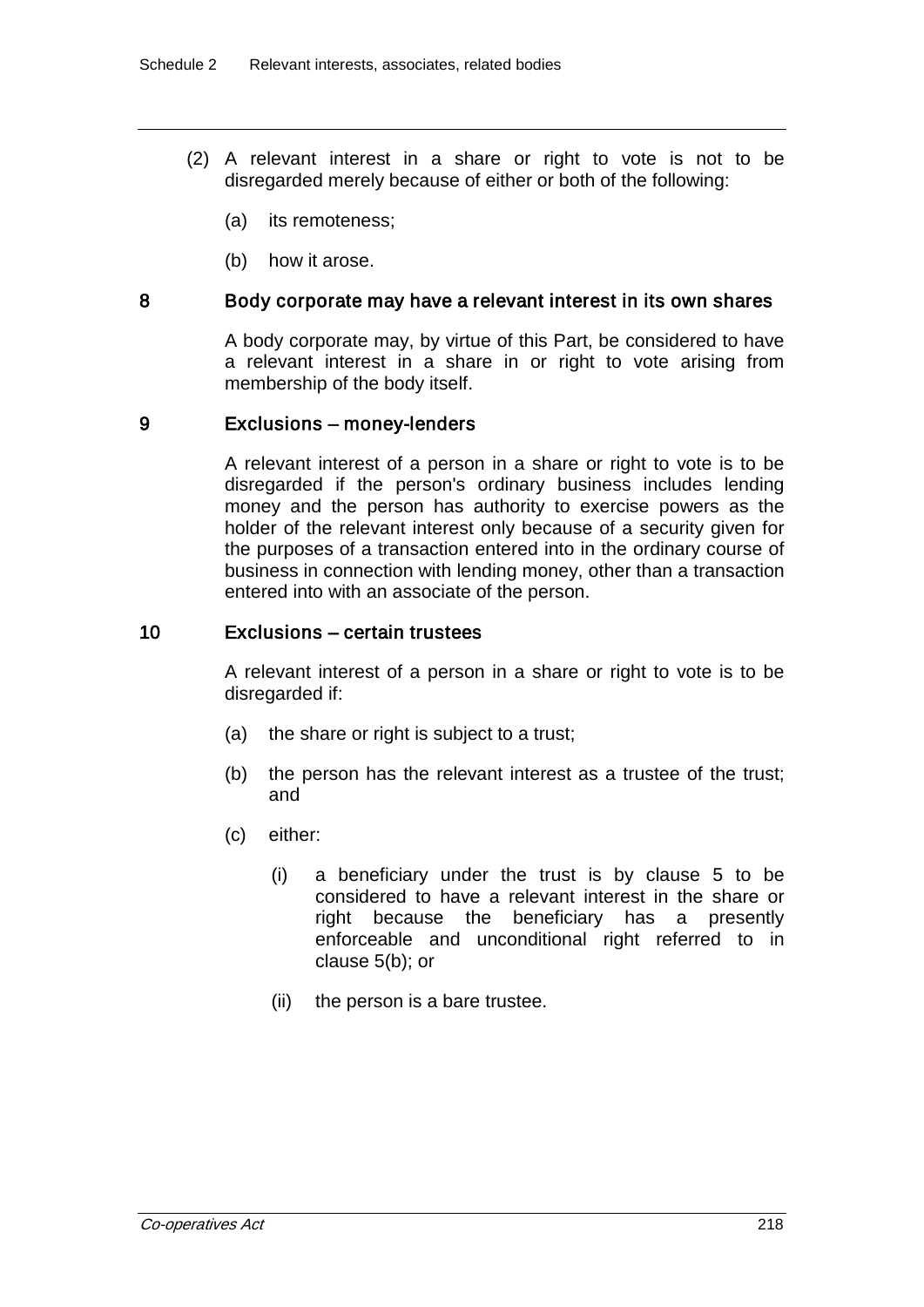### 11 Exclusions – instructions to securities dealer to dispose of share

A relevant interest of a person in a share or right to vote is to be disregarded if:

- (a) the person's ordinary business includes dealing in securities; and
- (b) the person has authority to exercise powers as the holder of the relevant interest only because of instructions given to the person, by or on behalf of another person, to dispose of the share on the other person's behalf in the ordinary course of that business.

#### 12 Exclusions – honorary proxies

A relevant interest of a person in a share or right to vote is to be disregarded if the person has it only because of having been appointed, otherwise than for valuable consideration given by the person or an associate of the person, to vote as a proxy or representative at a meeting of members, or of a class of members, of a body corporate.

#### 13 Exclusions – holders of prescribed offices

A relevant interest of a person in a share or right to vote is to be disregarded if the person has it because of holding a prescribed office.

#### 14 Prescribed exclusions

The Regulations may provide that specified relevant interests in specified shares are, in specified circumstances and subject to specified conditions (if any), to be disregarded for the purposes of specified provisions of this Act.

### 15 Effect of Schedule

- (1) Nothing in this Schedule limits the generality of anything else in it.
- (2) A person does not have a relevant interest in a share of a co-operative or right to vote in respect of a co-operative except as provided in this Schedule.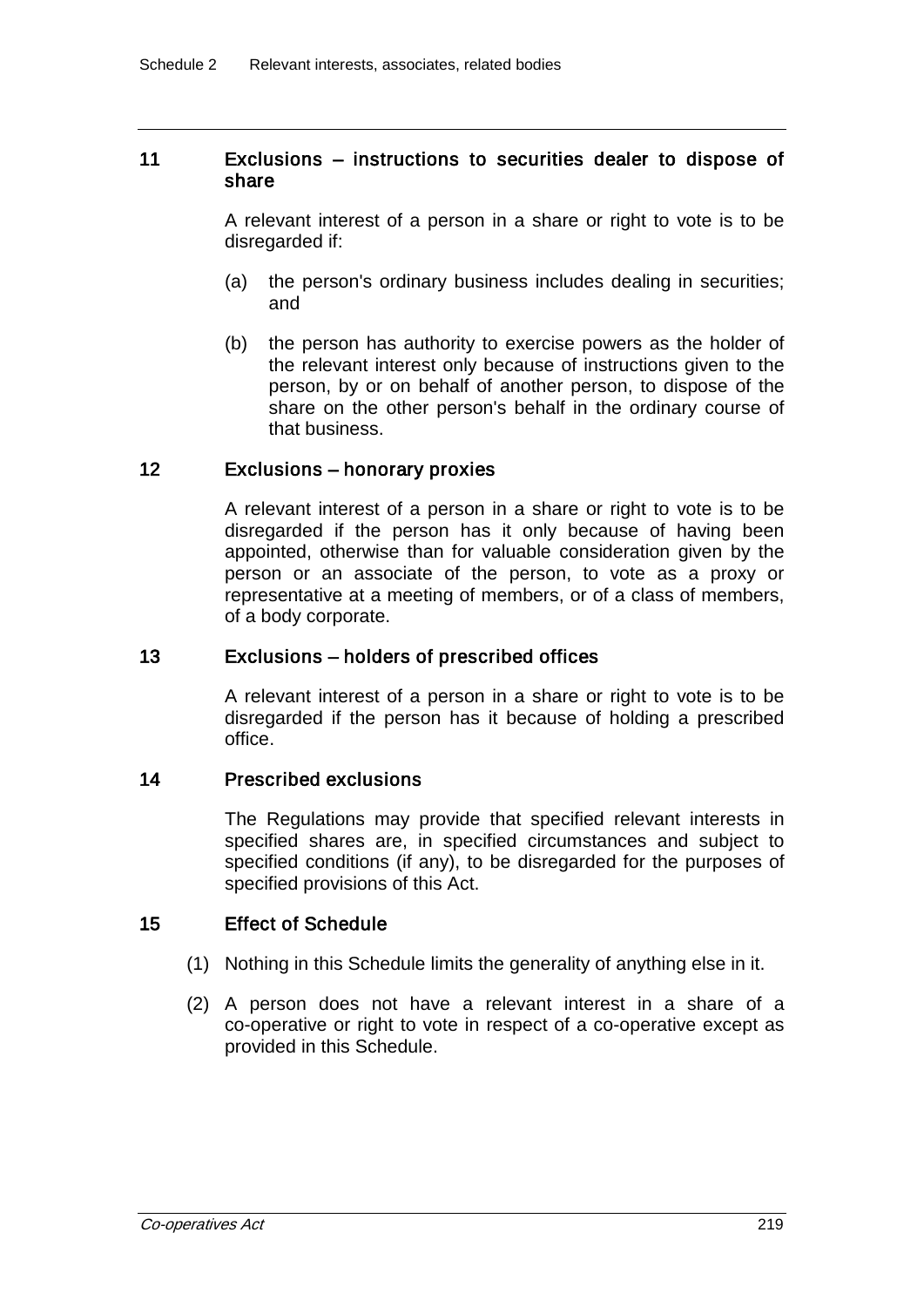#### 16 Relevant interest – body corporate other than co-operative

A reference in this Act (including in this Schedule) to a relevant interest in a share of a body corporate other than a co-operative or a right to vote in respect of a body corporate other than a co-operative is to be construed in accordance with the Corporations Act 2001.

# Part 2 **Associates**

### 17 Effect of Part

A person is not an associate of another person except as provided by this Part.

### 18 Associates of a body corporate

The associates of a body corporate include the following:

- (a) a director or secretary of the body;
- (b) a related body corporate;
- (c) a director or secretary of a related body corporate.

### 19 Matters relating to voting rights

- (1) If a reference to an associate of a person relates to:
	- (a) the extent of power to exercise, or to control the exercise of, the voting power attached to voting shares in or arising from membership of a body corporate;
	- (b) the person's entitlement to shares in a body corporate; or
	- (c) an offer to purchase shares to which Division 2 of Part 11 applies,

the reference includes a reference to another person with whom the person has, or proposes to enter into, an agreement referred to in subclause (2).

- (2) Subclause (1) applies to an agreement:
	- (a) because of which one of the persons referred to in subclause (1) has or will have power (even if it is in any way qualified):
		- (i) to exercise;
		- (ii) to control, directly or indirectly, the exercise of; or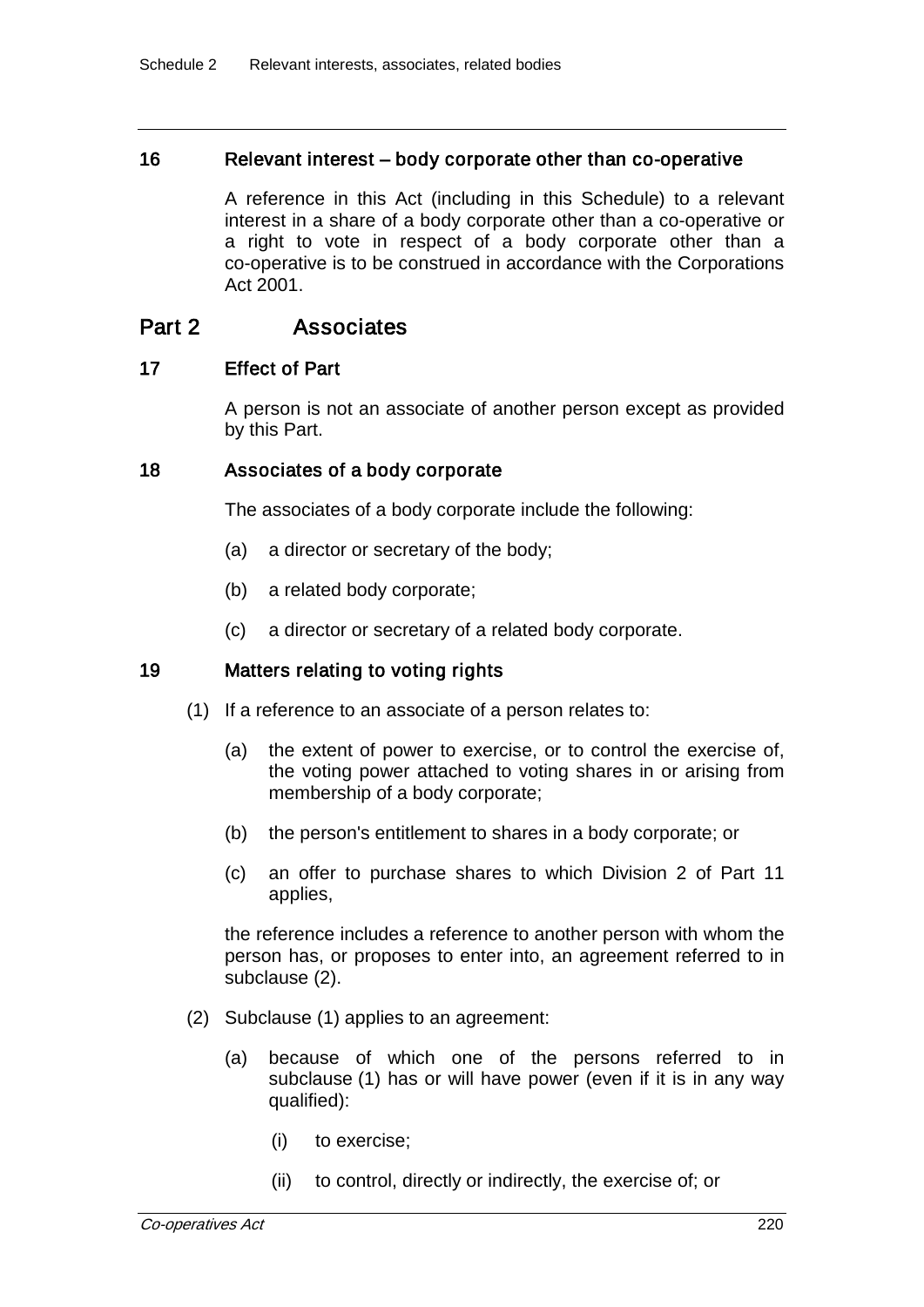(iii) to influence substantially the exercise of,

any voting power attached to shares in the body;

- (b) for the purpose of controlling or influencing:
	- (i) the composition of the body's board; or
	- (ii) the conduct of affairs of the body;
- (c) under which one of those persons:
	- (i) will or may acquire; or
	- (ii) may be required by the other to acquire,

shares in the body in which the other has a relevant interest; or

- (d) under which one of those persons may be required to dispose of shares in the body in accordance with the other's directions.
- (3) Subclause (1) applies despite any other effect the agreement may have.
- (4) In relation to a matter relating to shares in a body corporate, a person may be an associate of the body and the body may be an associate of a person.

### 20 General

- (1) A reference to an associate of a person includes a reference to:
	- (a) any other person in concert with whom the person is acting or proposes to act;
	- (b) any other person who, under the Regulations, is, for the purposes of the provision in which the reference occurs, an associate of the person; or
	- (c) any other person with whom the person is or proposes to become associated, whether formally or informally, in any other way,

in respect of the matter to which the reference relates.

(2) If a person has entered, or proposes to enter, into a transaction, or has done, or proposes to do, any act or thing, in order to become associated with another person as mentioned in an applicable provision of this Part, a reference to an associate of the person includes a reference to that other person.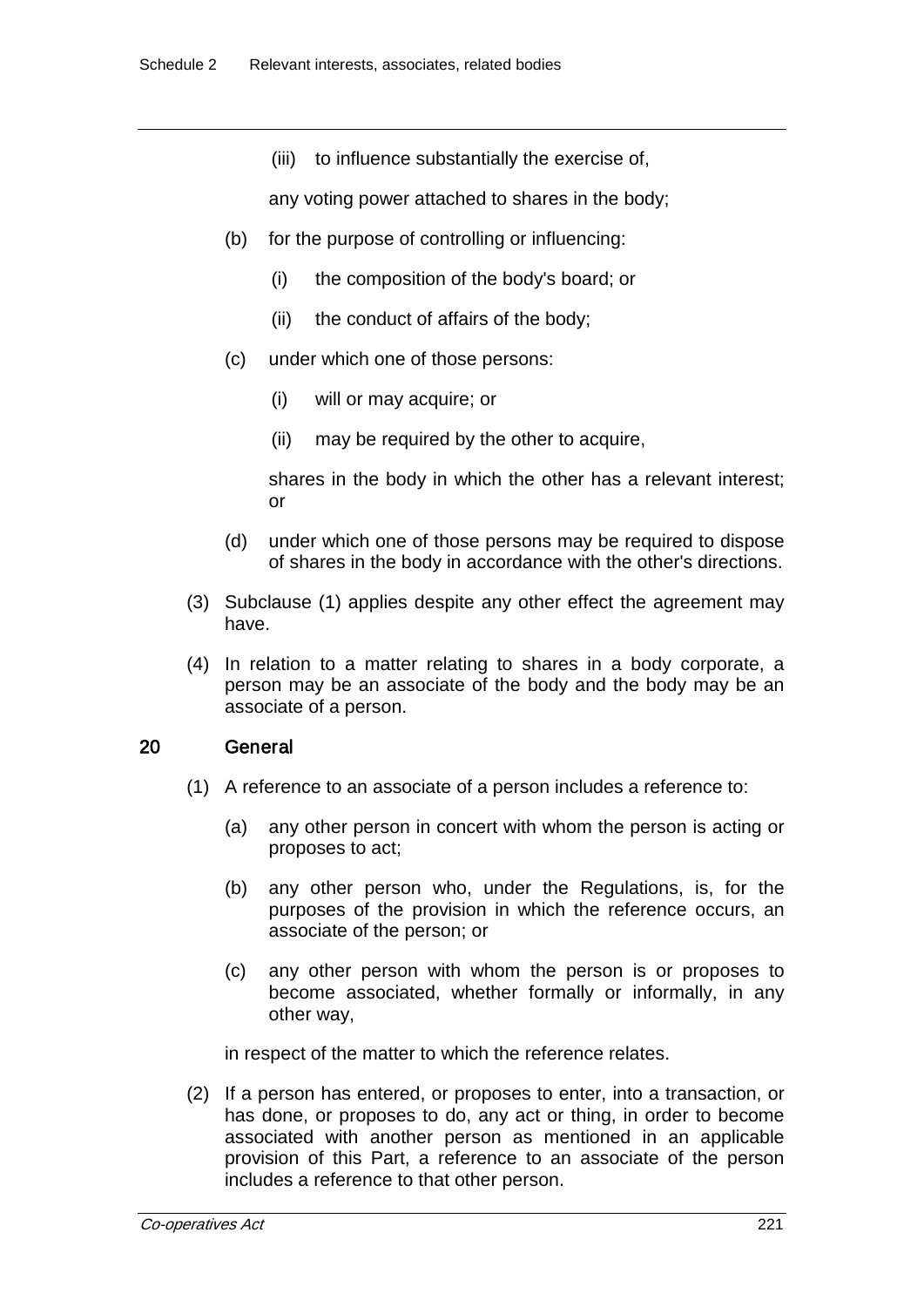### 21 Exclusions

A person is not an associate of another person by virtue of clause 19 or 20(1), or by virtue of clause 20(2) as it applies in relation to clause 19 or 20(1), merely because of one or more of the following:

- (a) one gives advice to the other, or acts on the other's behalf, in the proper performance of the functions attaching to a professional capacity or a business relationship;
- (b) one, a client, gives specific instructions to the other, whose ordinary business includes dealing in securities, to acquire shares on the client's behalf in the ordinary course of that business;
- (c) one has made, or proposes to make, to the other an offer to which Division 2 of Part 11 applies, in relation to shares held by the other;
- (d) one has appointed the other, otherwise than for valuable consideration given by the other or by an associate of the other, to vote as a proxy or representative at a meeting of members, or of a class of members, of a body corporate.

# Part 3 Related bodies

### 22 Related bodies corporate

For the purposes of this Act, a body corporate is to be taken to be related to:

- (a) another body corporate that is its subsidiary;
- (b) another body corporate of which it is a subsidiary; and
- (c) another body corporate if both it and that other body corporate are subsidiaries of the same body corporate.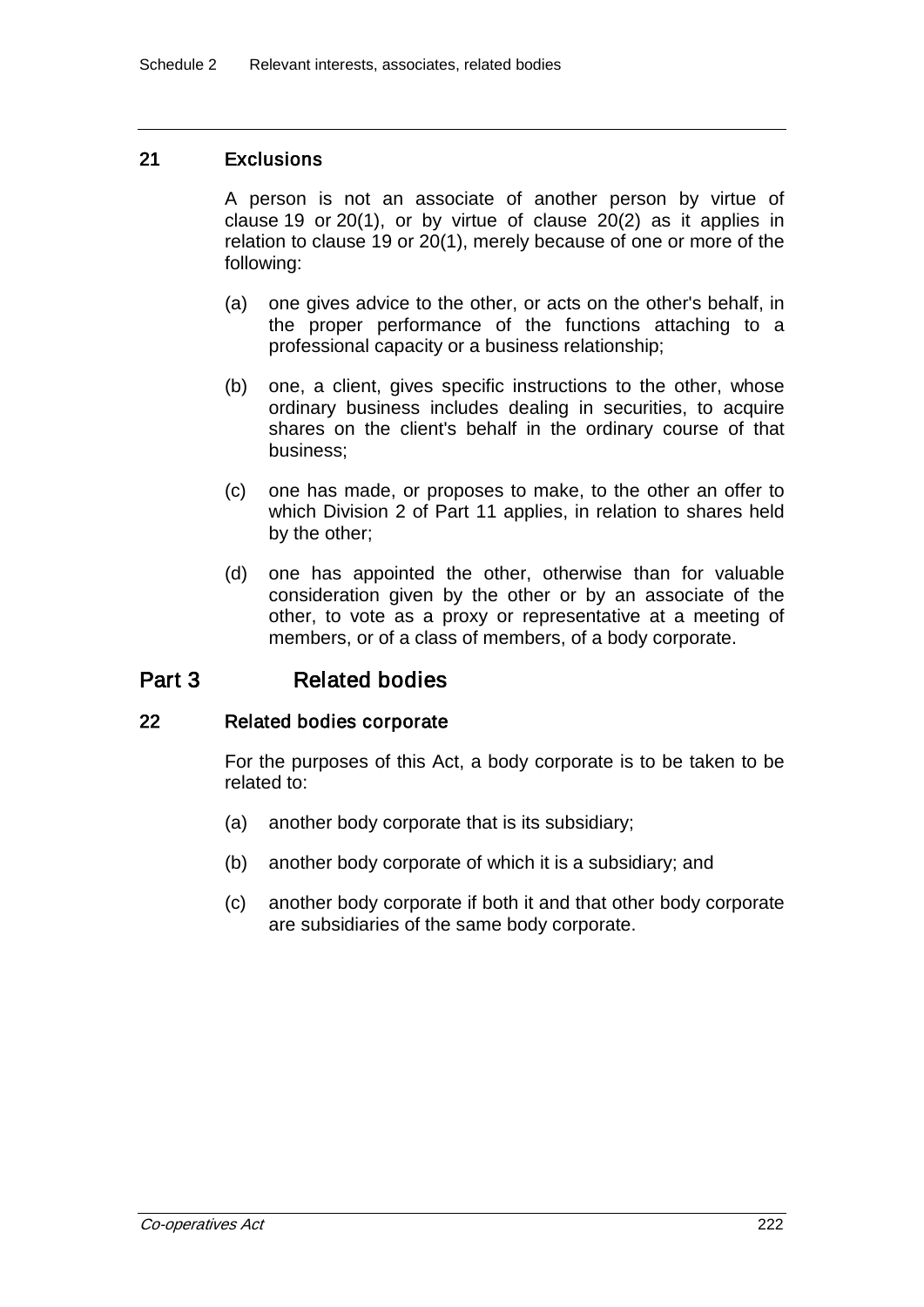# Schedule 4 Receivers, and other controllers, of property of co-operatives

section 265

### 1 Interpretation

In this Schedule:

administrator, in relation to a deed of arrangement, means an administrator of the deed appointed under Part 5.3A of the Corporations Act 2001 as applying under this Act.

control day, in relation to a controller of property of a co-operative, means:

- (a) unless paragraph (b) applies:
	- (i) in the case of a receiver, or receiver and manager, of that property, the day when the receiver, or receiver and manager, was appointed; or
	- (ii) in the case of any other person who is in possession, or has control, of that property for the purpose of enforcing a charge, the day when the person entered into possession, or took control, of property of the co-operative for the purpose of enforcing that charge; or
- (b) if the controller became a controller of property of the co-operative:
	- (i) to act with an existing controller of that property; or
	- (ii) in place of a controller of that property who has died or ceased to be a controller of that property,

the day that is, because of any other application or applications of this definition, the control day in relation to the controller referred to in subparagraph (i) or (ii).

controller, in relation to property of a co-operative, means:

- (a) a receiver, or receiver and manager, of that property; or
- (b) anyone else who (whether or not as agent for the co-operative) is in possession, or has control, of that property for the purpose of enforcing a charge.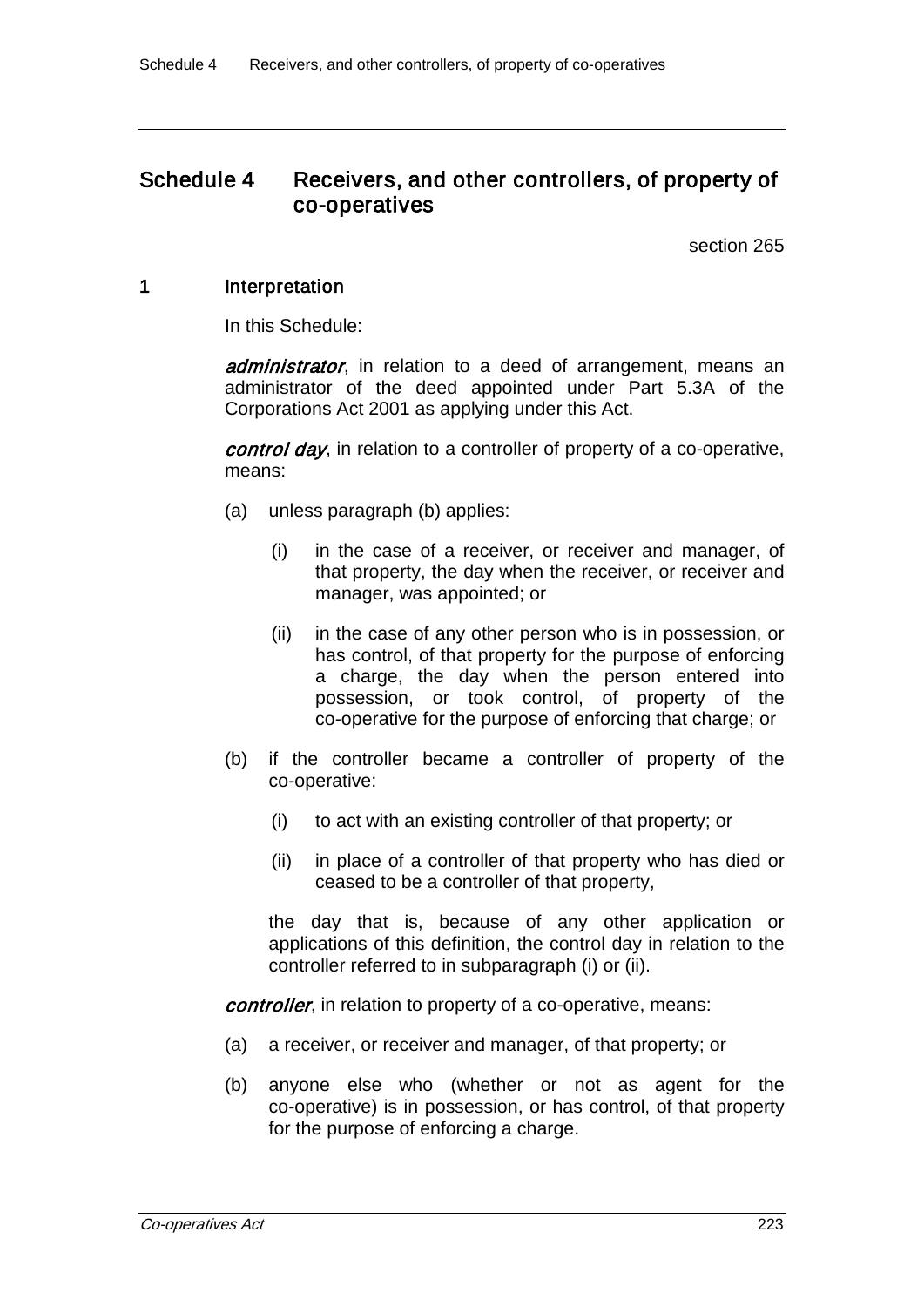co-operative includes a foreign co-operative registered under Part 14.

daily newspaper means a newspaper that is ordinarily published on each day that is a business day in the place where the newspaper is published, whether or not the newspaper is ordinarily published on other days.

*managing controller*, in relation to property of a co-operative, means:

- (a) a receiver and manager of that property; or
- (b) any other controller of that property who has functions or powers in connection with managing the co-operative.

national newspaper means a daily newspaper that circulates generally in each State, the Capital Territory and the Territory.

officer, in relation to a co-operative that is a foreign co-operative, includes a local agent of the foreign co-operative.

property, in relation to a co-operative, means property:

- (a) in the case of a co-operative that is not a foreign co-operative, within or outside Australia; or
- (b) in the case of a co-operative that is a foreign co-operative, within Australia or an external Territory.

receiver, in relation to property of a co-operative, includes a receiver and manager.

# 2 Application of Schedule

Except in so far as the contrary intention appears, this Schedule applies in relation to a receiver of property of a co-operative who is appointed after the commencement of this Schedule, even if the appointment arose out of a transaction entered into, or an act or thing done, before that commencement.

### 3 Persons not to act as receivers

- (1) A person is not qualified to be appointed, and must not act, as receiver of property of a co-operative if the person:
	- (a) is a mortgagee of property of the co-operative;
	- (b) is an auditor or an officer of the co-operative;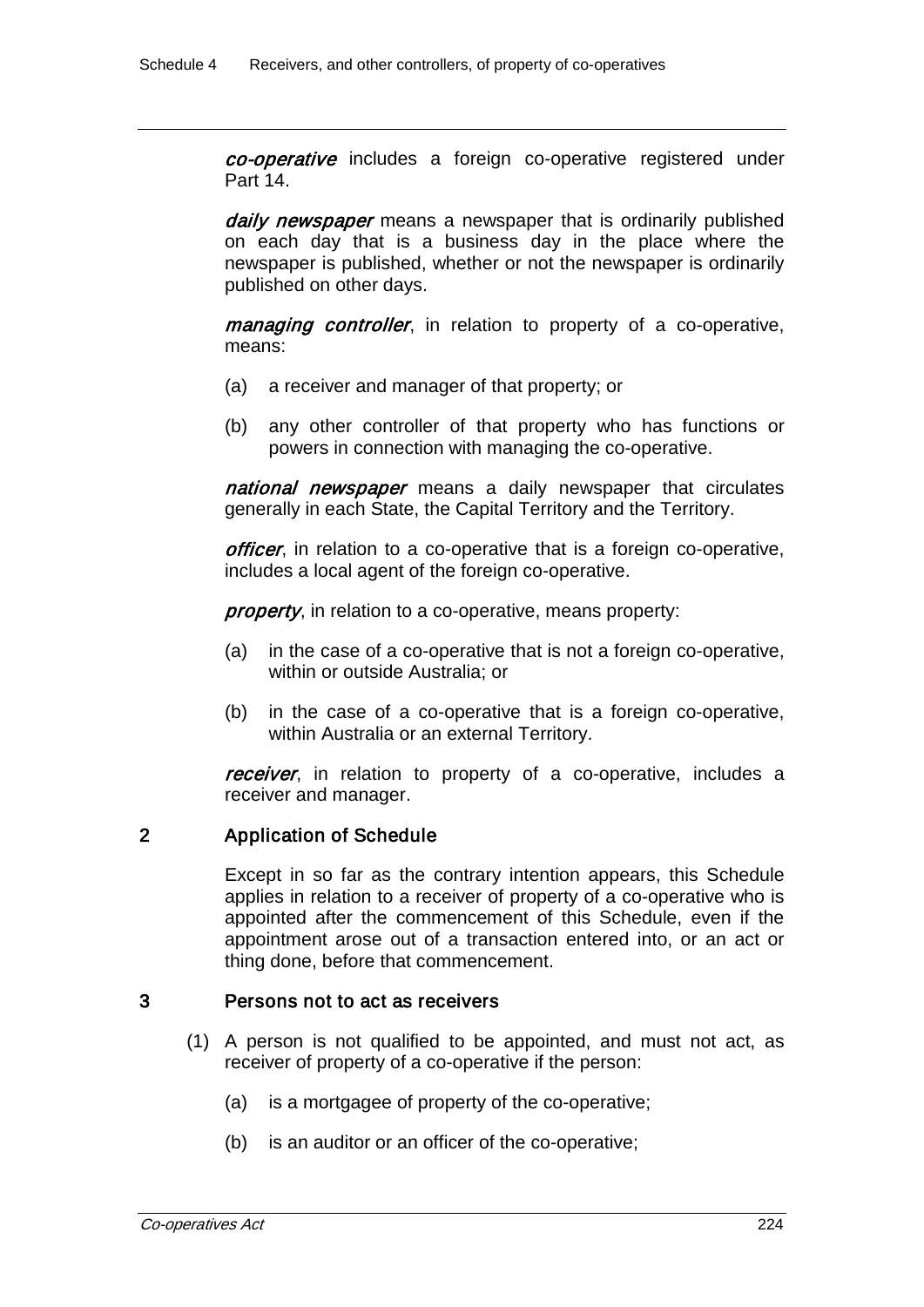- (c) is an officer of a body corporate that is a mortgagee of property of the co-operative;
- (d) is not a registered liquidator under the Corporations Act 2001;
- (e) is an officer of a body corporate related to the co-operative; or
- (f) unless the Registrar directs in writing that this paragraph does not apply in relation to the person in relation to the co-operative, has at any time within the last 12 months been an officer or promoter of the co-operative or of a related body corporate.
- (2) In subclause (1):

officer, in relation to a body corporate, does not include a receiver, appointed under an instrument whether before or after the commencement of this clause, of property of the body.

- (3) Subclause (1)(d) does not apply in relation to a body corporate authorised by or under a law of the Commonwealth, of a State or of a Territory to act as receiver of property of the co-operative concerned.
- (4) Nothing in this clause prevents a person from acting as receiver of property of a co-operative under an appointment validly made before the commencement of this clause.

# 4 Supreme Court may declare whether controller is validly acting

- (1) If there is doubt, on a specific ground, about:
	- (a) whether a purported appointment of a person, after the commencement of this clause, as receiver of property of a co-operative is valid; or
	- (b) whether a person who has entered into possession, or assumed control, of property of a co-operative after the commencement of this clause did so validly under the terms of a charge on that property:

the person, the co-operative or any of the co-operative's creditors may apply to the Supreme Court for an order under subclause (2).

- (2) On an application, the Supreme Court may make an order declaring whether or not:
	- (a) the purported appointment was valid; or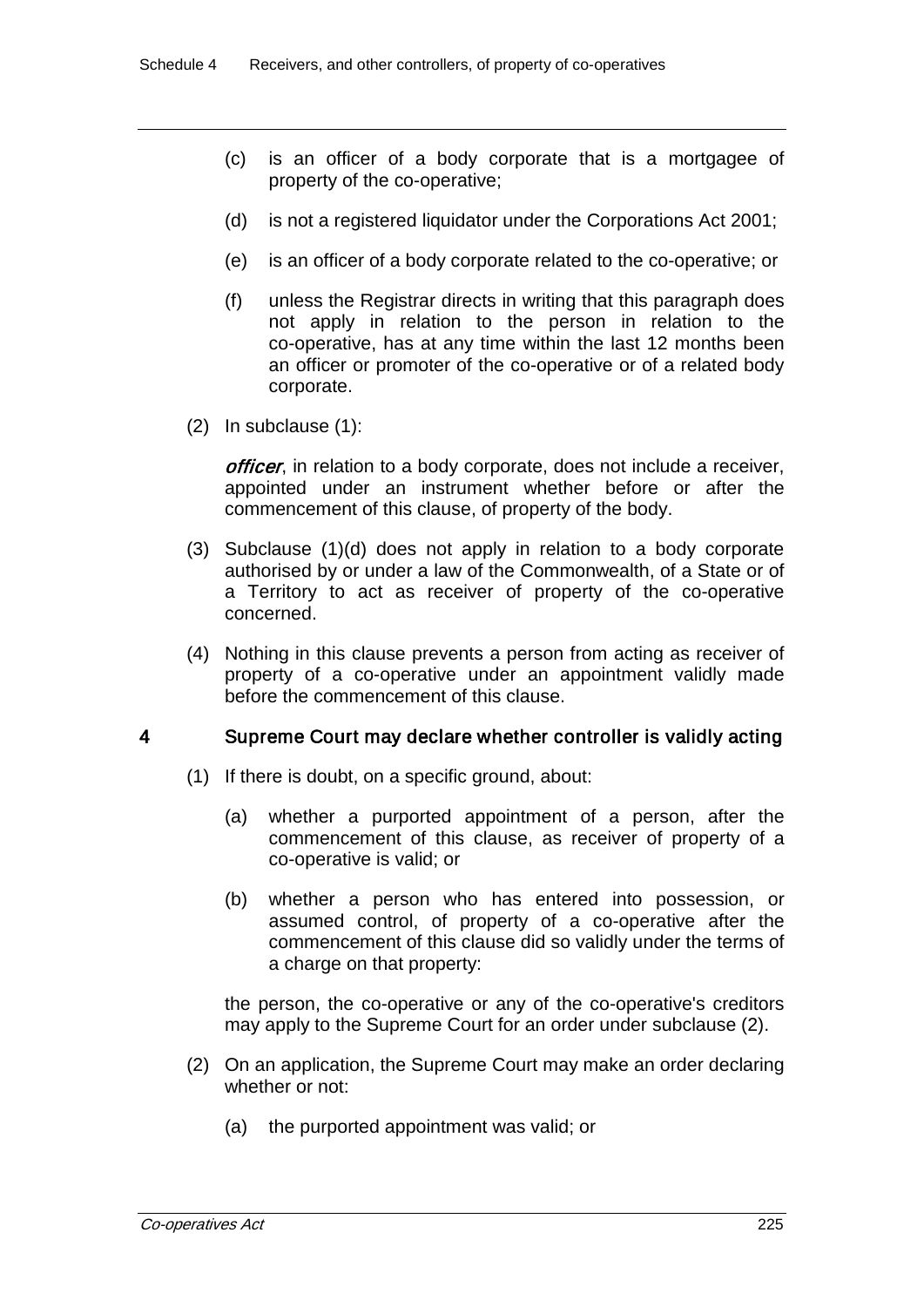(b) the person entered into possession, or assumed control, validly under the terms of the charge,

as the case may be, on the ground specified in the application or on some other ground.

# 5 Liability of controller

- (1) A receiver, or any other authorised person, who, whether as agent for the co-operative concerned or not, enters into possession or assumes control of any property of a co-operative for the purpose of enforcing any charge is, despite any agreement to the contrary, but without prejudice to the person's rights against the co-operative or any other person, liable for debts incurred by the person in the course of the receivership, possession or control for services rendered, goods purchased or property hired, leased, used or occupied.
- (2) Subclause (1) does not constitute the person entitled to the charge a mortgagee in possession.
- (3) If:
	- (a) a person (in this subclause called the **controller**) enters into possession or assumes control of property of a co-operative;
	- (b) the controller purports to have been properly appointed as a receiver in respect of that property under a power contained in an instrument, but has not been properly so appointed; and
	- (c) civil proceedings in a federal court or a court of a State or Territory arise out of an act alleged to have been done by the controller,

the court may, if it is satisfied that the controller believed on reasonable grounds that the controller had been properly so appointed, order that:

- (d) the controller be relieved in whole or in part of a liability that the controller has incurred but would not have incurred if the controller had been properly so appointed; and
- (e) a person who purported to appoint the controller as receiver be liable in respect of an act, matter or thing in so far as the controller has been relieved under paragraph (d) of liability in respect of that act, matter or thing.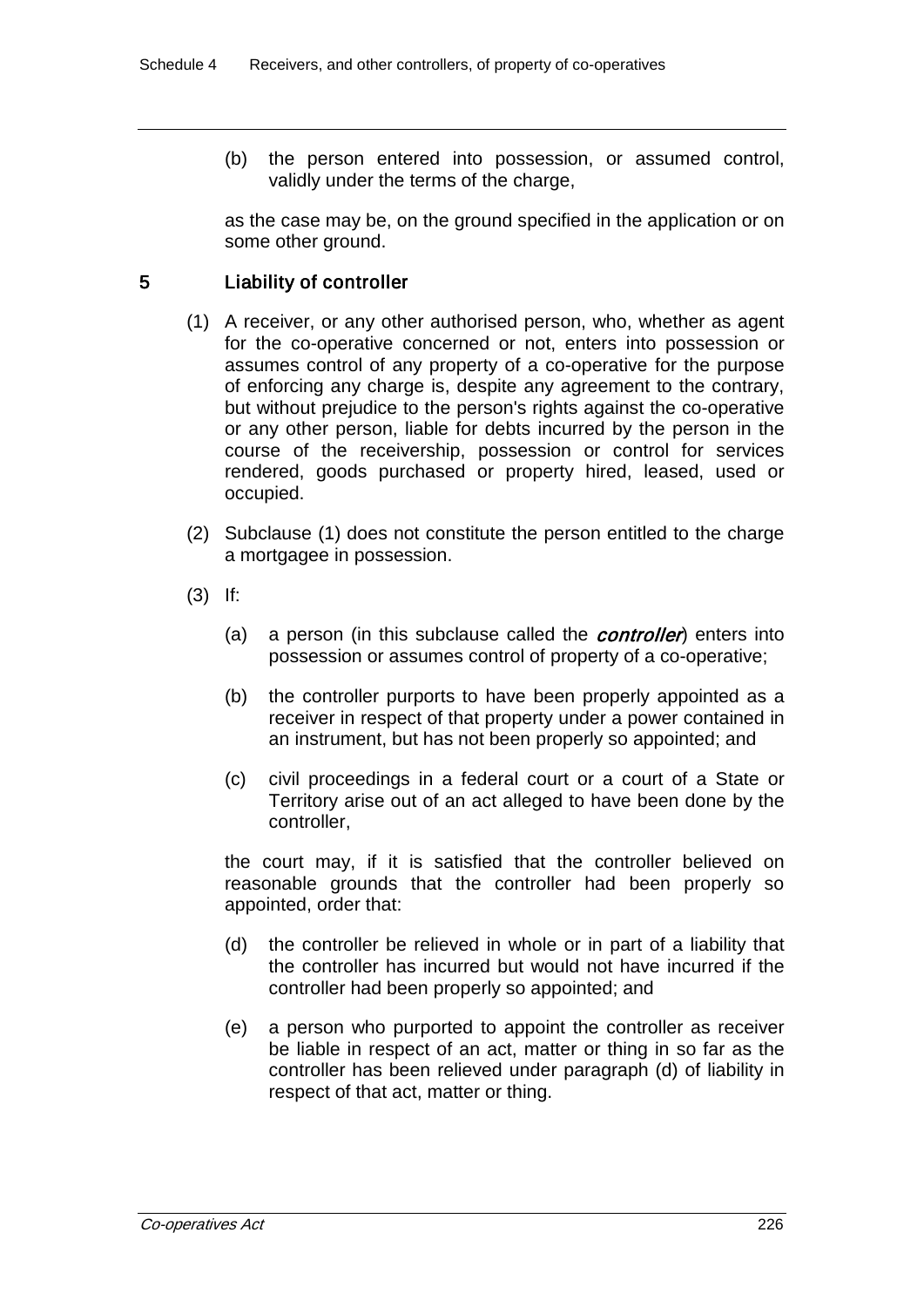## 6 Liability of controller under pre-existing agreement about property used by co-operative

- (1) This clause applies if:
	- (a) under an agreement made before the control day in relation to a controller of property of a co-operative, the co-operative continues after that day to use or occupy, or to be in possession of, property (*the third party property*) of which someone else is the owner or lessor; and
	- (b) the controller is controller of the third party property.
- (2) Subject to subclauses (4) and (7), the controller is liable for so much of the rent or other amounts payable by the co-operative under the agreement as is attributable to a period:
	- (a) that begins more than 7 days after the control day; and
	- (b) throughout which:
		- (i) the co-operative continues to use or occupy, or to be in possession of, the third party property; and
		- (ii) the controller is controller of the third party property.
- (3) Within 7 days after the control day, the controller may give to the owner or lessor a notice that specifies the third party property and states that the controller does not propose to exercise rights in relation to that property as controller of the property, whether on behalf of the co-operative or anyone else.
- (4) Despite subclause (2), the controller is not liable for so much of the rent or other amounts payable by the co-operative under the agreement as is attributable to a period during which a notice under subclause (3) is in force, but such a notice does not affect a liability of the co-operative.
- (5) A notice under subclause (3) ceases to have effect if:
	- (a) the controller revokes it by writing given to the owner or lessor; or
	- (b) the controller exercises, or purports to exercise, a right in relation to the third party property as controller of the property, whether on behalf of the co-operative or anyone else.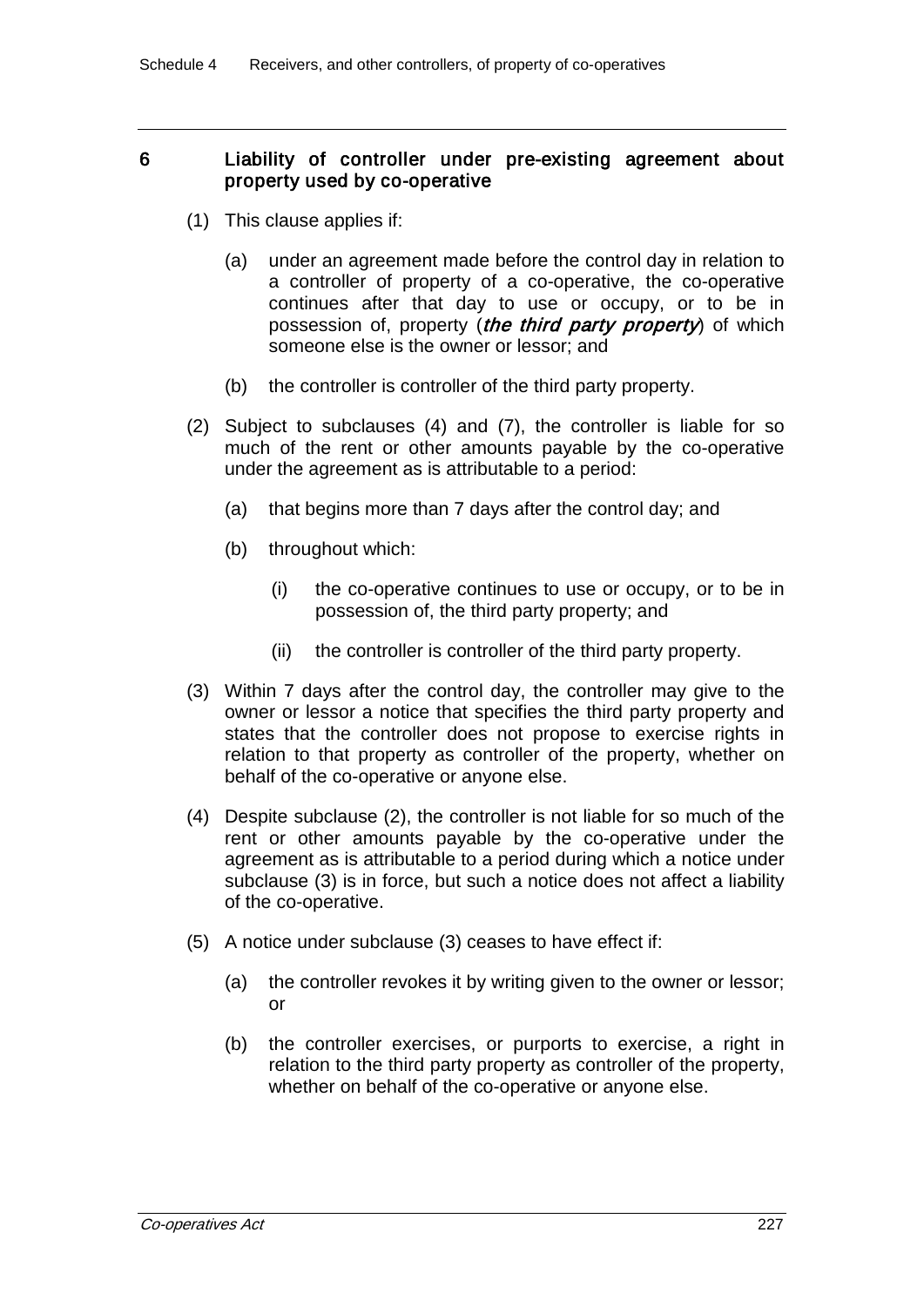- (6) For the purposes of subclause (5), the controller does not exercise, or purport to exercise, a right referred to in subclause (5)(b) merely because the controller continues to be in possession, or to have control, of the third party property, unless the controller:
	- (a) also uses the property; or
	- (b) asserts a right, as against the owner or lessor, so to continue.
- (7) Subclause (2) does not apply in so far as the Supreme Court, by order, excuses the controller from liability, but an order does not affect a liability of the co-operative.
- (8) The controller is not taken because of subclause (2):
	- (a) to have adopted the agreement; or
	- (b) to be liable under the agreement otherwise than as mentioned in subclause (2).

# 7 Powers of receiver

- (1) Subject to this clause, a receiver of property of a co-operative has power to do, in Australia and elsewhere, all things necessary or convenient to be done for or in connection with, or as incidental to, the attainment of the objectives for which the receiver was appointed.
- (2) Without limiting the generality of subclause (1), but subject to any provision of the court order by which, or the instrument under which, the receiver was appointed, being a provision that limits the receiver's powers in any way, a receiver of property of a co-operative has, in addition to any powers conferred by that order or instrument, as the case may be, or by any other law, power, for the purpose of attaining the objectives for which the receiver was appointed:
	- (a) to enter into possession and take control of property of the co-operative in accordance with the terms of that order or instrument;
	- (b) to lease, let on hire or dispose of property of the co-operative;
	- (c) to grant options over property of the co-operative on such conditions as the receiver thinks fit;
	- (d) to borrow money on the security of property of the co-operative;
	- (e) to insure property of the co-operative;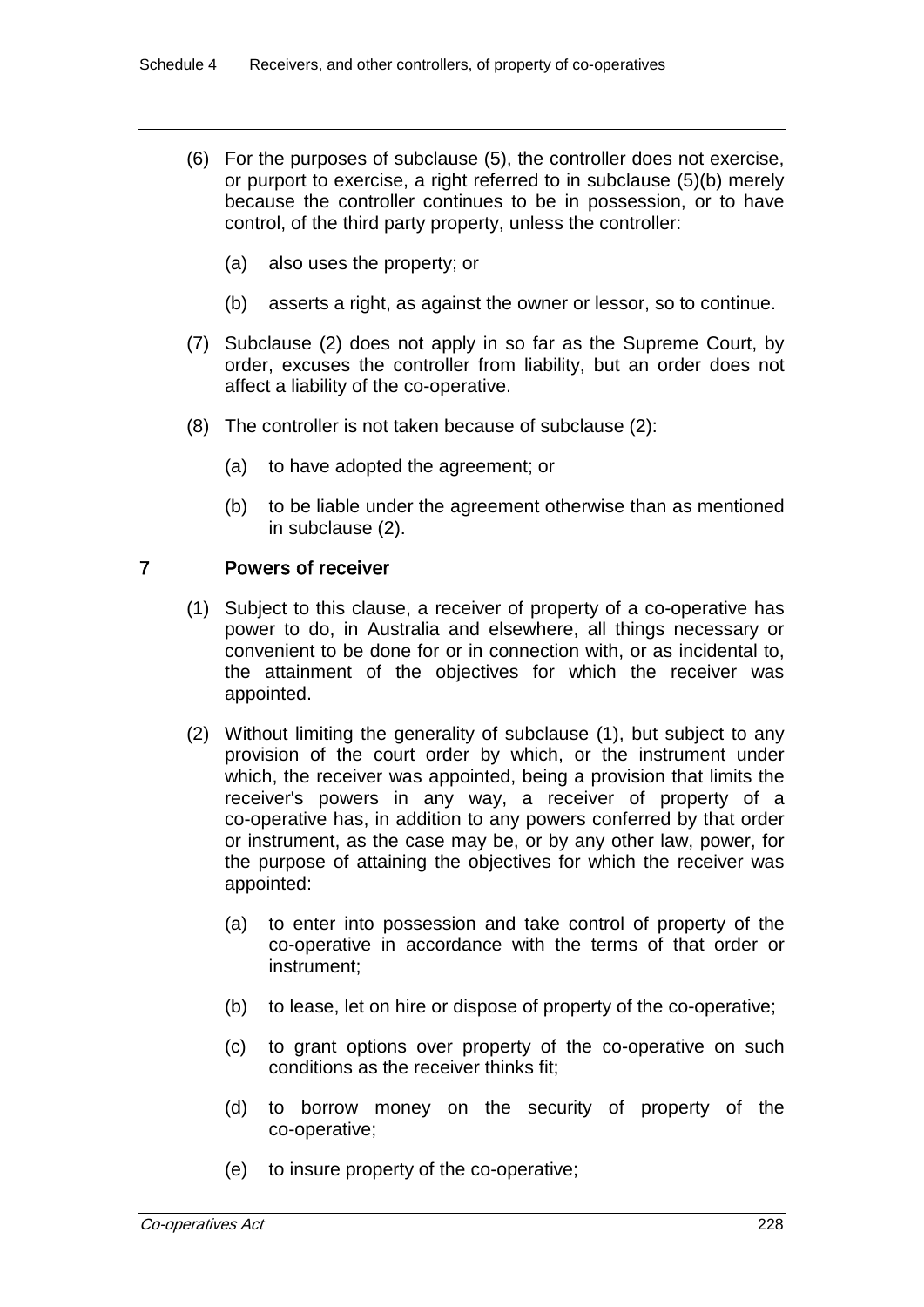- (f) to repair, renew or enlarge property of the co-operative;
- (g) to convert property of the co-operative into money;
- (h) to carry on any business of the co-operative;
- (j) to take on lease or on hire, or to acquire, any property necessary or convenient in connection with the carrying on of a business of the co-operative;
- (k) to execute any document, bring or defend any proceedings or do any other act or thing in the name of and on behalf of the co-operative;
- (m) to draw, accept, make and endorse a bill of exchange or promissory note;
- (n) to use a seal of the co-operative;
- (p) to engage or discharge employees on behalf of the co-operative;
- (q) to appoint a legal practitioner, accountant or other professionally qualified person to assist the receiver;
- (r) to appoint an agent to do any business that the receiver is unable to do, or that it is unreasonable to expect the receiver to do, in person;
- (s) if a debt or liability is owed to the co-operative, to prove the debt or liability in a bankruptcy, insolvency or winding up and, in that connection, to receive dividends and to assent to a proposal for a composition or a scheme of arrangement;
- (t) if the receiver was appointed under an instrument that created a charge on uncalled capital or uncalled premiums of the co-operative:
	- (i) in the name of the co-operative, to make a call in respect of money unpaid on shares in the co-operative (whether on account of the nominal value of the shares or by way of premium); or
	- (ii) on the giving of a proper indemnity to a liquidator of the co-operative, in the name of the liquidator, to make a call in respect of money unpaid on account of the nominal value of shares in the co-operative;
- (u) to enforce payment of any call that is due and unpaid, whether the calls were made by the receiver or otherwise;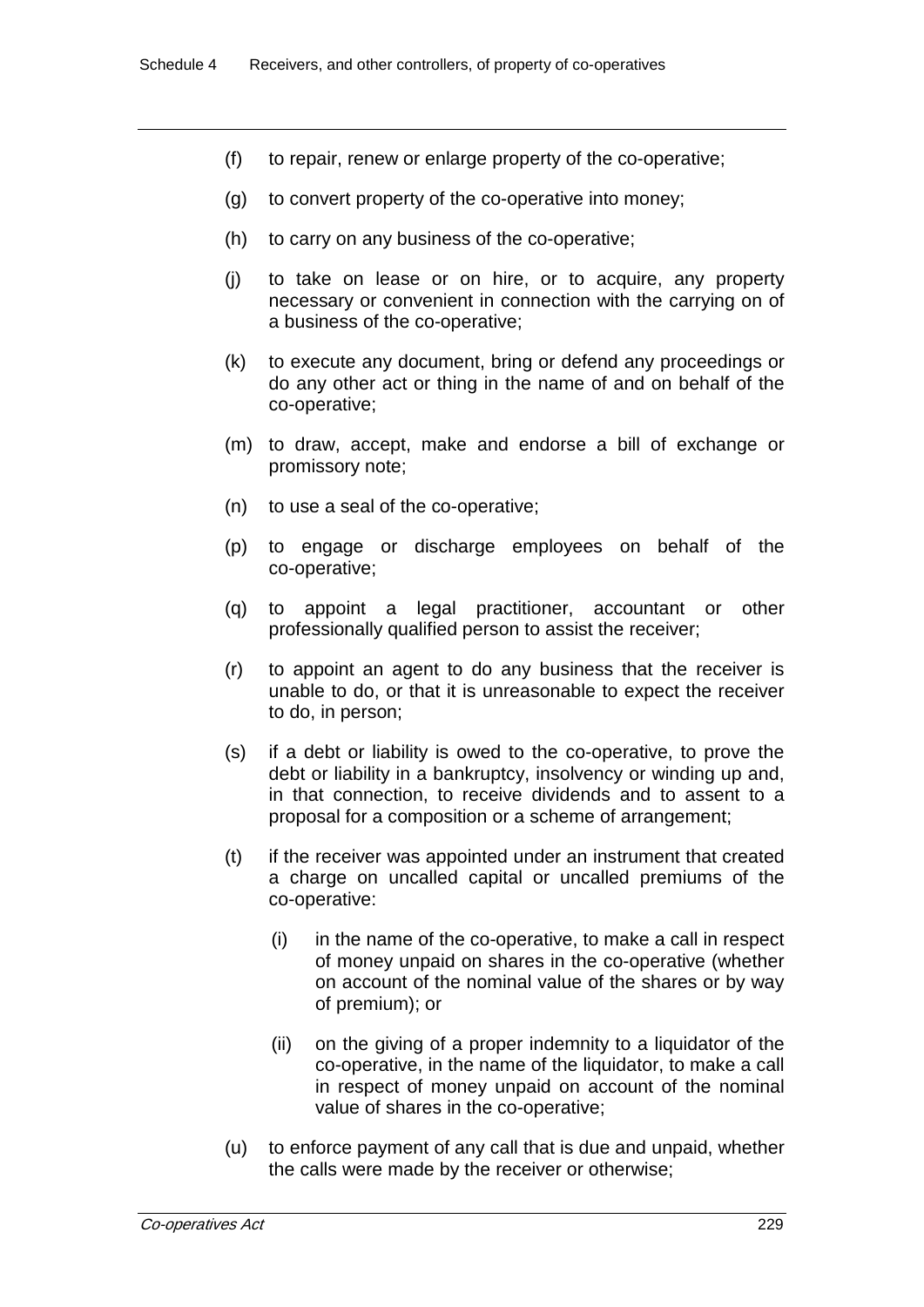- (w) to make or defend an application for the winding up of the co-operative; and
- (y) to refer to arbitration any question affecting the co-operative.
- (3) The conferring by this clause on a receiver of powers in relation to property of a co-operative does not affect any rights in relation to that property of any other person other than the co-operative.
- (4) In this clause, a reference, in relation to a receiver, to property of a co-operative is, unless the contrary intention appears, a reference to the property of the co-operative in relation to which the receiver was appointed.

## 8 Controller's duty of care in exercising power of sale

- (1) In exercising a power of sale in respect of property of a co-operative, a controller must take all reasonable care to sell the property for:
	- (a) if, when it is sold, it has a market value, not less than that market value; or
	- (b) otherwise, the best price that is reasonably obtainable, having regard to the circumstances existing when the property is sold.
- (2) Nothing in subclause (1) limits the generality of anything in Division 2 of Part 9.
- 9 Supreme Court may authorise managing controller to dispose of property despite prior charge
	- (1) On the application of a managing controller of property of a co-operative, the Supreme Court may by order authorise the controller to sell, or to dispose of in some other specified way, specified property of the co-operative, even though it is subject to a charge (in this clause called the *prior charge*) that has priority over a charge (in this clause called the *controller's charge*) on that property that the controller is enforcing.
	- (2) The Supreme Court may make an order if satisfied that:
		- (a) apart from the existence of the prior charge, the controller would have power to sell, or to so dispose of, the property;
		- (b) the controller has taken all reasonable steps to obtain the consent of the holder of the prior charge to the sale or disposal, but has not obtained that consent;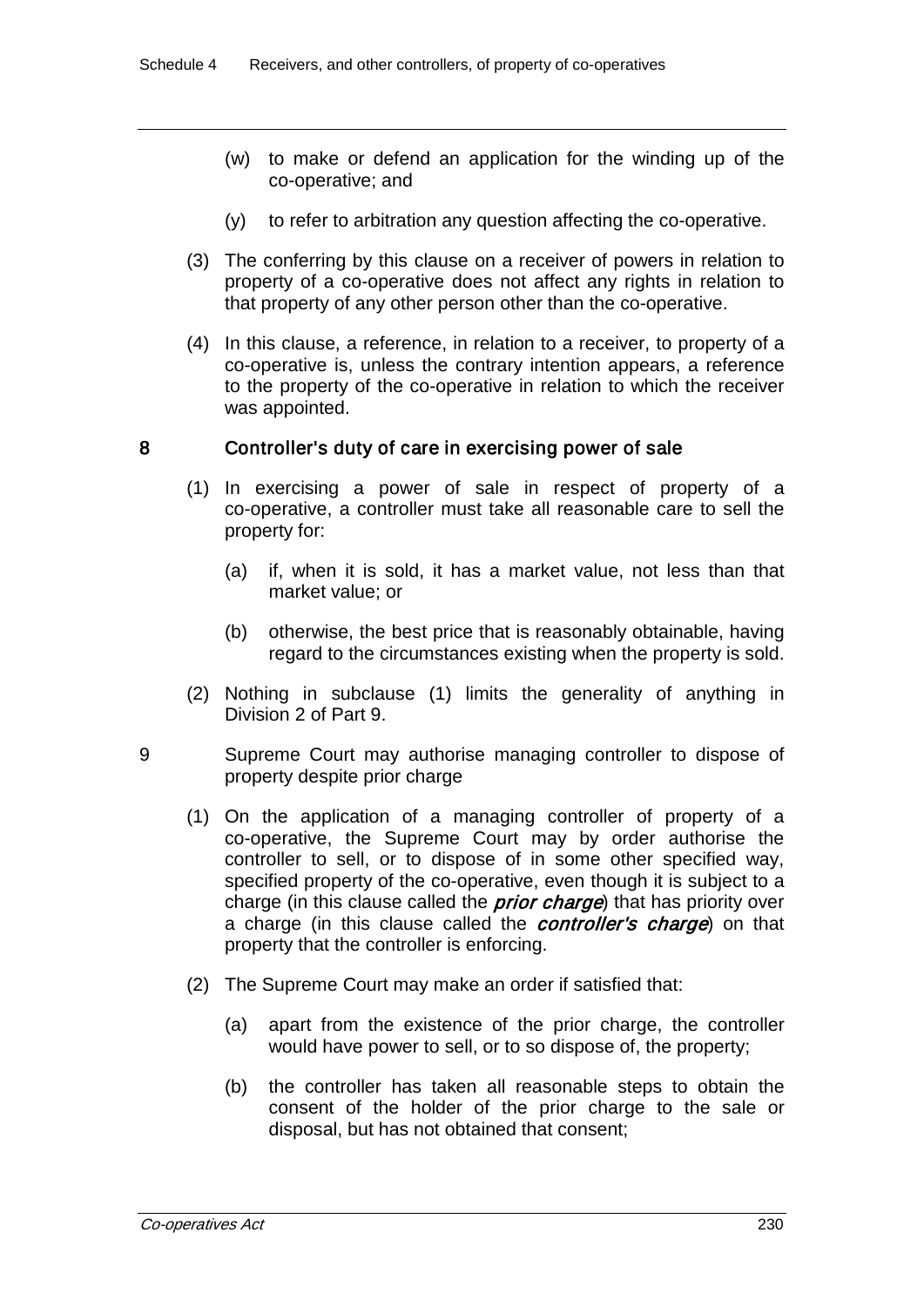- (c) sale or disposal of the property under the order is in the best interests of the co-operative's creditors and of the co-operative; and
- (d) sale or disposal of the property under the order will not unreasonably prejudice the rights or interests of the holder of the prior charge.
- (3) The Supreme Court may have regard to the need to protect adequately the rights and interests of the holder of the prior charge.
- (4) If the property would be sold or disposed of together with other property that is subject to the controller's charge, the Supreme Court may have regard to:
	- (a) the amount (if any) by which it is reasonable to expect that the net proceeds of selling or disposing of that other property otherwise than together with the first-mentioned property would be less than so much of the net proceeds of selling or disposing of all the property together as would be attributable to that other property; and
	- (b) the amount (if any) by which it is reasonable to expect that the net proceeds of selling or disposing of the first-mentioned property otherwise than together with the other property would be greater than so much of the net proceeds of selling or disposing of all the property together as would be attributable to the first-mentioned property.
- (5) Nothing in subclause (3) or (4) limits the matters to which the Supreme Court may have regard for the purposes of subclause (2).
- (6) An order may be made subject to conditions, for example (but without limitation):
	- (a) a condition that:
		- (i) the net proceeds of the sale or disposal; and
		- (ii) the net proceeds of the sale or disposal of such other property (if any) as is specified in the condition and is subject to the controller's charge,

or a specified part of those net proceeds, be applied in payment of specified amounts secured by the prior charge; or

(b) a condition that the controller apply a specified amount in payment of specified amounts secured by the prior charge.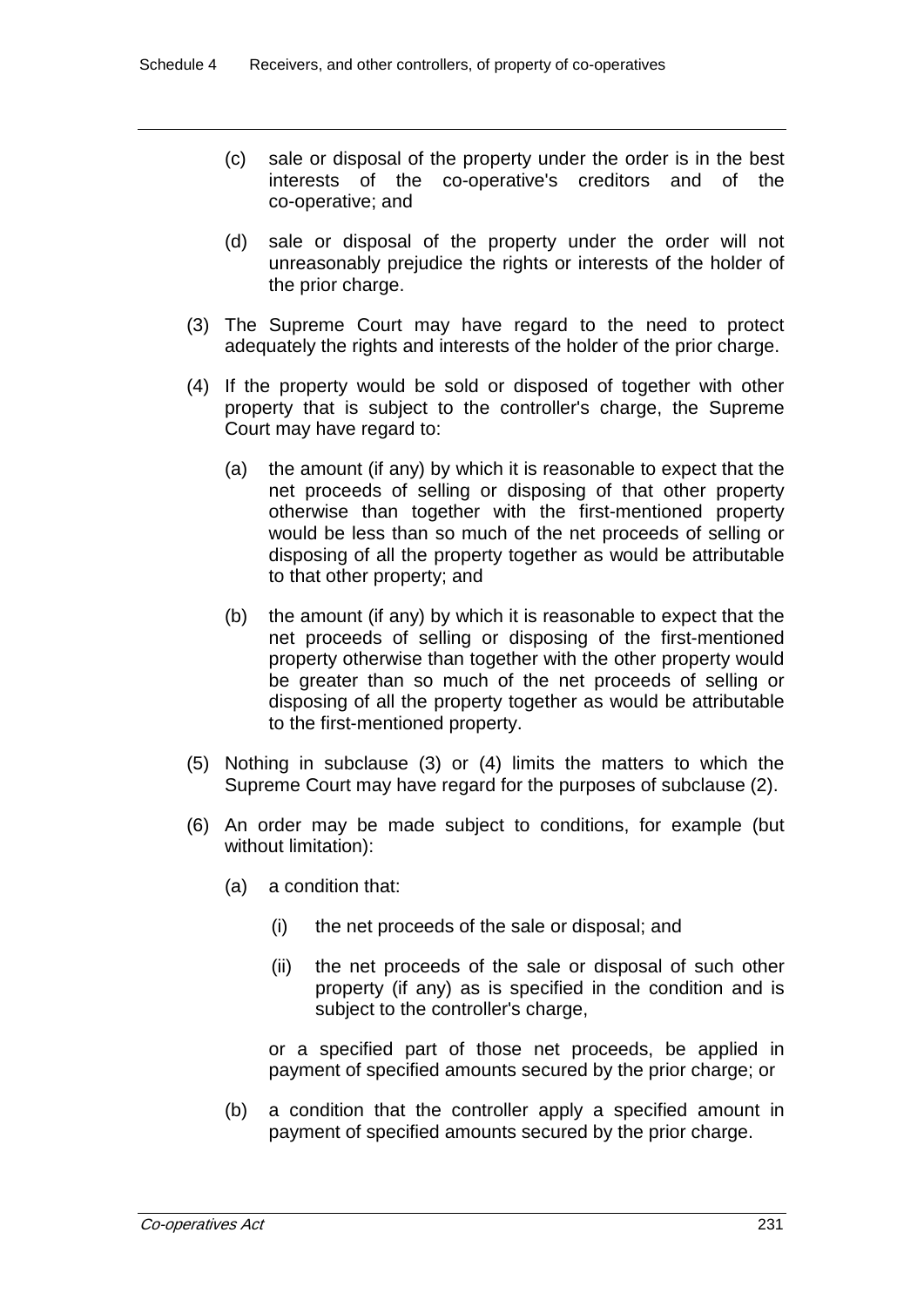#### 10 Receiver's power to carry on co-operative's business during winding up

- (1) A receiver of property of a co-operative that is being wound up may:
	- (a) with the written approval of the co-operative's liquidator or with the approval of the Supreme Court, carry on the co-operative's business either generally or as otherwise specified in the approval; and
	- (b) do whatever is necessarily incidental to carrying on that business under paragraph (a).
- (2) Subclause (1) does not:
	- (a) affect a power that the receiver has otherwise than under that subclause; or
	- (b) empower the receiver to do an act that he or she would not have power to do if the co-operative were not being wound up.
- (3) A receiver of property of a co-operative who carries on the co-operative's business under subclause (1) does so:
	- (a) as agent for the co-operative; and
	- (b) in his or her capacity as receiver of property of the co-operative.
- (4) The consequences of subclause (3) include, but are not limited to, the following:
	- (a) for the purposes of clause 5(1), a debt that the receiver incurs in carrying on the business as mentioned in subclause (3) of this clause is incurred in the course of the receivership; and
	- (b) a debt or liability that the receiver incurs in so carrying on the business is not a cost, charge or expense of the winding up.

#### 11 Controller's duties in relation to ADI accounts and accounting records

- (1) A controller of property of a co-operative must:
	- (a) open and maintain an account, with an ADI, bearing:
		- (i) the controller's own name;
		- (ii) in the case of a receiver of the property, the title "receiver";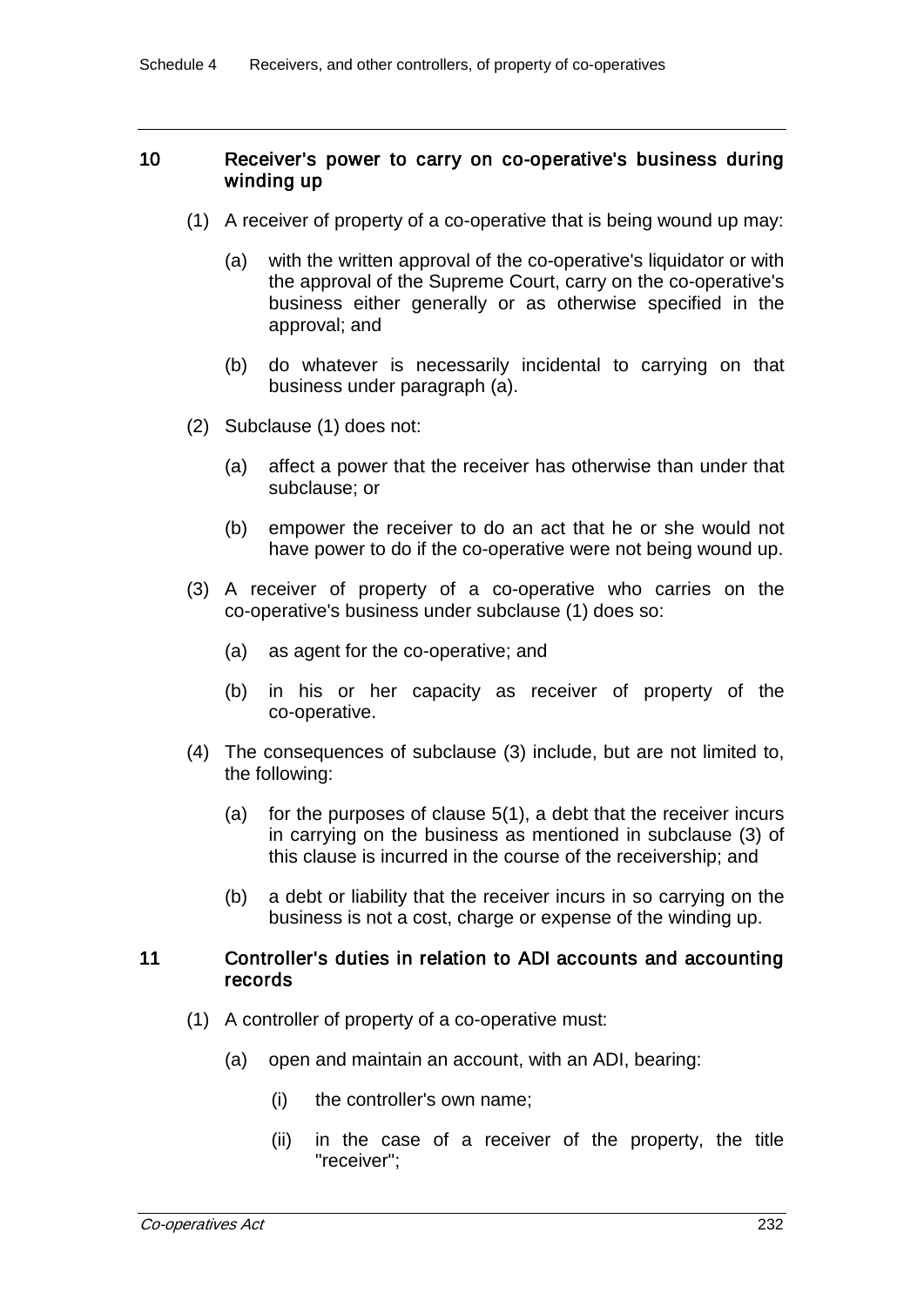- (iii) otherwise, the title "controller"; and
- (iv) the co-operative's name,

or 2 or more such accounts;

- (b) within 3 business days after money of the co-operative comes under the control of the controller, pay that money into such an account that the controller maintains;
- (c) ensure that no such account that the controller maintains contains money other than money of the co-operative that comes under the control of the controller; and
- (d) keep such financial records as correctly record and explain all transactions that the controller enters into as the controller.
- (2) Any director, creditor or member of a co-operative may, unless the Supreme Court otherwise orders, personally or by an agent, inspect records kept by a controller of property of the co-operative for the purposes of subclause (1)(d).

#### 12 Managing controller to report within 2 months about co-operative's affairs

- (1) A managing controller of property of a co-operative must prepare a report about the co-operative's affairs that is in the form approved by the Registrar and is made up to a day not later than 28 days before the day when it is prepared.
- (2) The managing controller must prepare the report and lodge it with the Registrar within 2 months after the control day.
- (3) As soon as practicable, and in any event within 14 days, after lodging the report with the Registrar, the managing controller must cause to be published in a national newspaper, or in each State and Territory in a daily newspaper that circulates generally in that State or Territory, a notice stating:
	- (a) that the report has been prepared; and
	- (b) that a person can, on paying the prescribed fee, inspect the report at specified offices of the Registrar.
- (4) If, in the managing controller's opinion, it would seriously prejudice:
	- (a) the co-operative's interests; or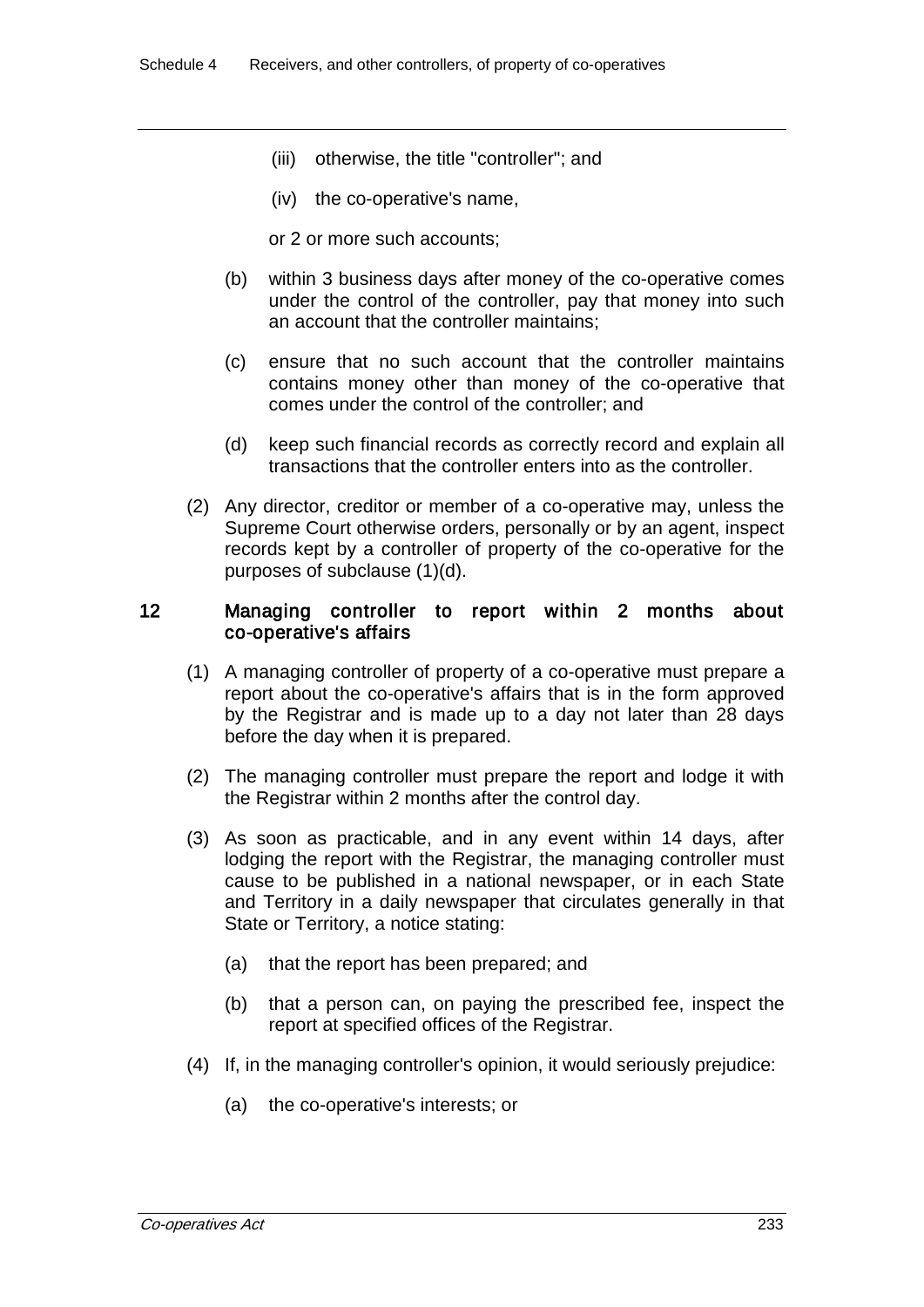(b) the achievement of the objectives for which the controller was appointed, or entered into possession or assumed control of property of the co-operative, as the case requires,

if particular information that the controller would otherwise include in the report were made available to the public, the controller need not include the information in the report.

- (5) If the managing controller omits information from the report as permitted by subclause (4), the controller must include instead a notice:
	- (a) stating that certain information has been omitted from the report; and
	- (b) summarising what the information is about, but without disclosing the information itself.

# 13 Reports by receiver

- (1) If it appears to the receiver of property of a co-operative that:
	- (a) a past or present officer, or a member, of the co-operative may have been guilty of an offence under any law of the Commonwealth or of a State or Territory in relation to the co-operative; or
	- (b) a person who has taken part in the formation, promotion, administration, management or winding up of the co-operative:
		- (i) may have misapplied or retained, or may have become liable or accountable for, any money or property (whether the property is within or outside Australia) of the co-operative; or
		- (ii) may have been guilty of any negligence, default, breach of duty or breach of trust in relation to the co-operative,

the receiver must:

- (c) lodge with the Registrar as soon as practicable a report about the matter; and
- (d) give to the Registrar such information, and such access to and facilities for inspecting and taking copies of any documents, as the Registrar requires.
- (2) The receiver may also lodge further reports specifying any other matter that, in the receiver's opinion, it is desirable to bring to the notice of the Registrar.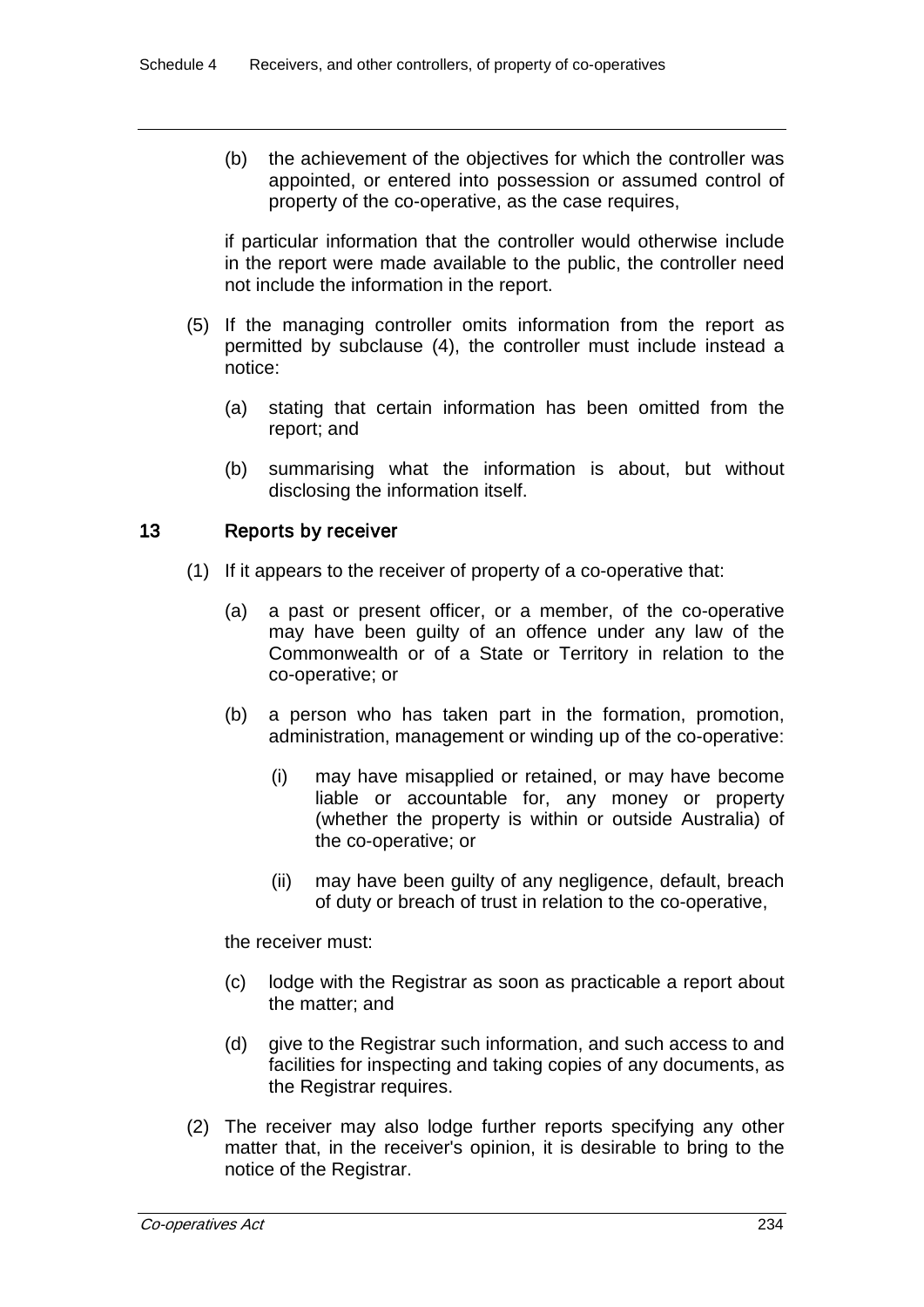- (3) If it appears to the Supreme Court:
	- (a) that a past or present officer, or a member, of a co-operative in respect of property of which a receiver has been appointed has been guilty of an offence under a law referred to in subclause (1)(a) in relation to the co-operative; or
	- (b) that a person who has taken part in the formation, promotion, administration, management or winding up of a co-operative in respect of property of which a receiver has been appointed has engaged in conduct referred to in subclause (1)(b) in relation to the co-operative,

and that the receiver has not lodged a report with the Registrar about the matter, the Court may, on the application of a person interested in the appointment of the receiver or of its own motion, direct the receiver to lodge such a report.

# 14 Supervision of controller

- (1) If:
	- (a) it appears to the Supreme Court or to the Registrar that a controller of property of a co-operative has not faithfully performed, or is not faithfully performing, the controller's functions or has not observed, or is not observing, a requirement of:
		- (i) in the case of a receiver, the order by which, or the instrument under which, the receiver was appointed;
		- (ii) otherwise, an instrument under which the controller entered into possession, or took control, of that property;
		- (iii) in any case, the Supreme Court; or
		- (iv) in any case, this Act, the Regulations or rules of court; or
	- (b) a person complains to the Supreme Court or to the Registrar about an act or omission of a controller of property of a co-operative in connection with performing or exercising any of the controller's functions and powers,

the Supreme Court or the Registrar may inquire into the matter and, where the Supreme Court or Registrar so inquires, the Supreme Court may take such action as it thinks fit.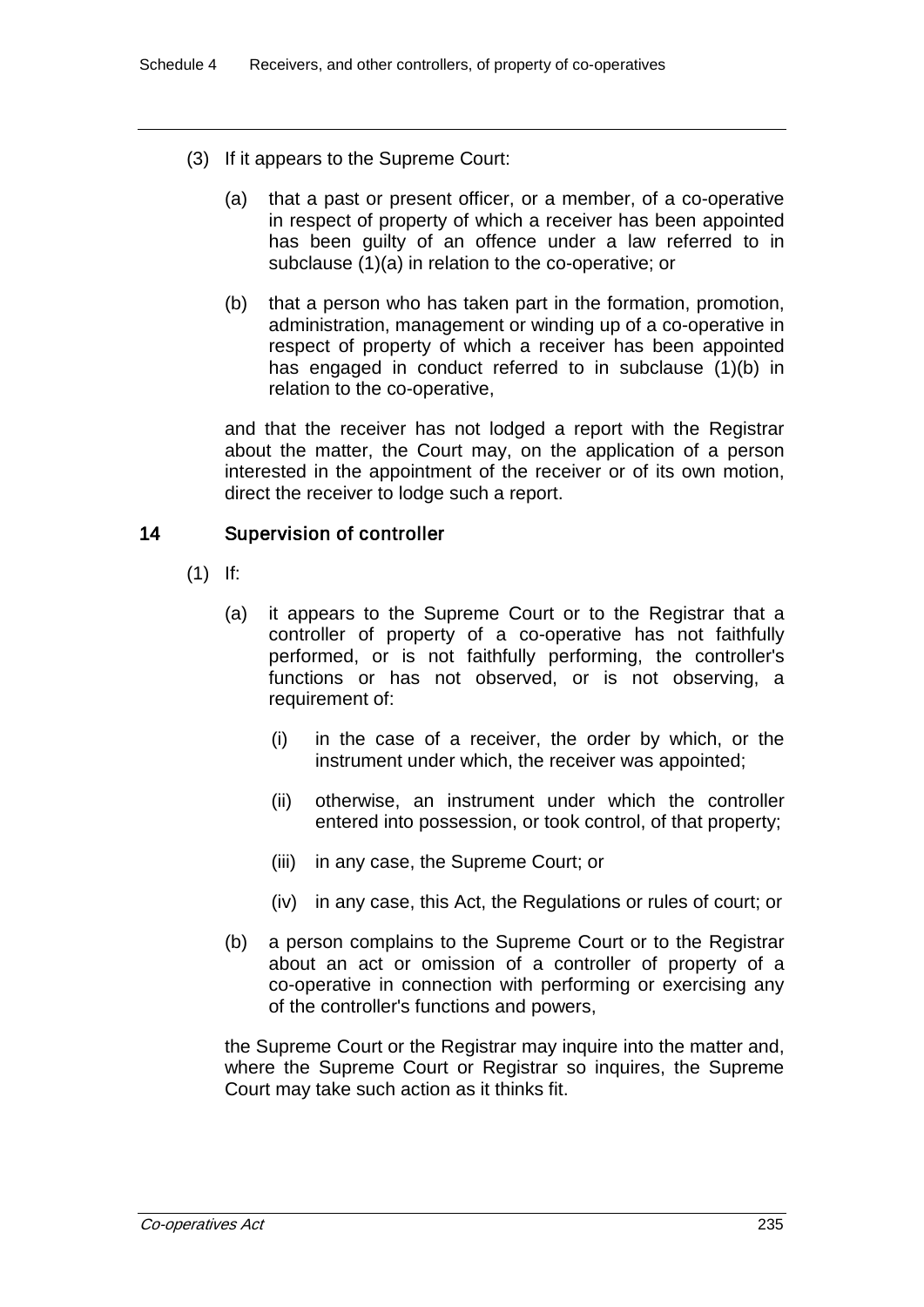- (2) The Registrar may report to the Supreme Court any matter that in the Registrar's opinion is a misfeasance, neglect or omission on the part of a controller of property of a co-operative and the Court may:
	- (a) order the controller to make good any loss that the estate of the co-operative has sustained thereby; and
	- (b) make any other order or orders that it thinks fit.
- (3) The Supreme Court may at any time:
	- (a) require a controller of property of a co-operative to answer questions about the performance or exercise of any of the controller's functions and powers as controller;
	- (b) examine a person about the performance or exercise by such a controller of any of the controller's functions and powers as controller; or
	- (c) direct an investigation to be made of such a controller's books.

### 15 Controller may apply to Supreme Court

- (1) A controller of property of a co-operative may apply to the Supreme Court for directions in relation to any matter arising in connection with the performance or exercise of any of the controller's functions and powers as controller.
- (2) In the case of a receiver of property of a co-operative, subclause (1) applies only if the receiver was appointed under a power contained in an instrument.

#### 16 Power of Supreme Court to fix receiver's remuneration

- (1) The Supreme Court may by order fix the amount to be paid by way of remuneration to any person who, under a power contained in an instrument, has been appointed as receiver of property of a co-operative.
- (2) The power of the Supreme Court to make an order under this clause:
	- (a) extends to fixing the remuneration for any period before the making of the order or the application for the order;
	- (b) is exercisable even if the receiver has died, or ceased to act, before the making of the order or the application for the order; and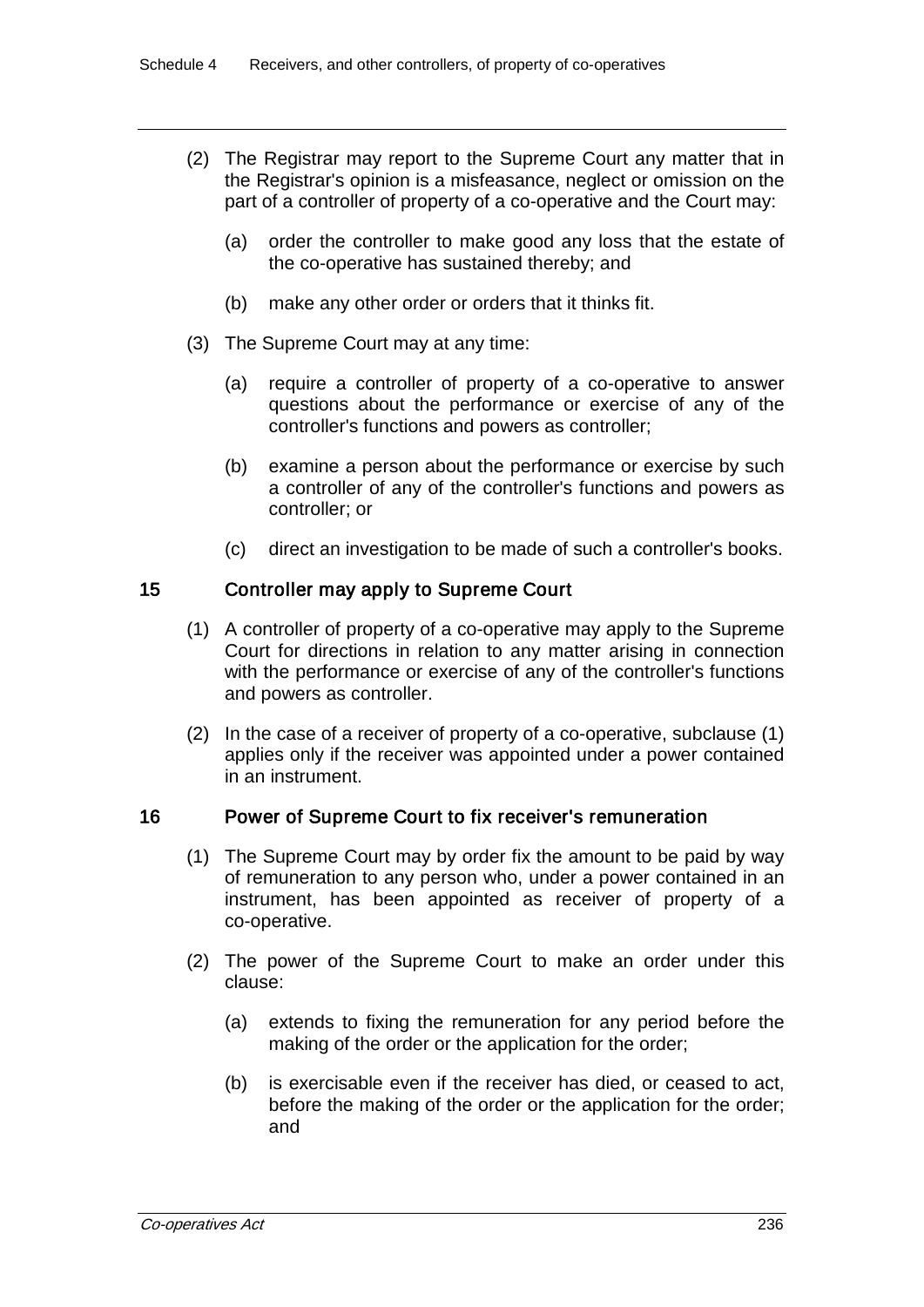- (c) if the receiver has been paid or has retained for the receiver's remuneration for any period before the making of the order any amount in excess of that fixed for that period, extends to requiring the receiver or the receiver's personal representatives to account for the excess or such part of the excess as is specified in the order.
- (3) The power conferred by subclause (2)(c) must not be exercised in respect of any period before the making of the application for the order unless, in the opinion of the Supreme Court, there are special circumstances making it proper for the power to be so exercised.
- (4) The Supreme Court may from time to time vary or amend an order under this clause.
- (5) An order under this clause may be made, varied or amended on the application of:
	- (a) a liquidator of the co-operative;
	- (b) an administrator of the co-operative;
	- (c) an administrator of a deed of arrangement executed by the co-operative; or
	- (d) the Registrar.
- (6) An order under this clause may be varied or amended on the application of the receiver concerned.
- (7) An order under this clause may be made, varied or amended only as provided in subclauses (5) and (6).

## 17 Controller has qualified privilege in certain cases

A controller of property of a co-operative has qualified privilege in respect of:

- (a) a matter contained in a report that the controller lodges under clause 12 or 13; or
- (b) a comment that the controller makes under clause 20(2)(c).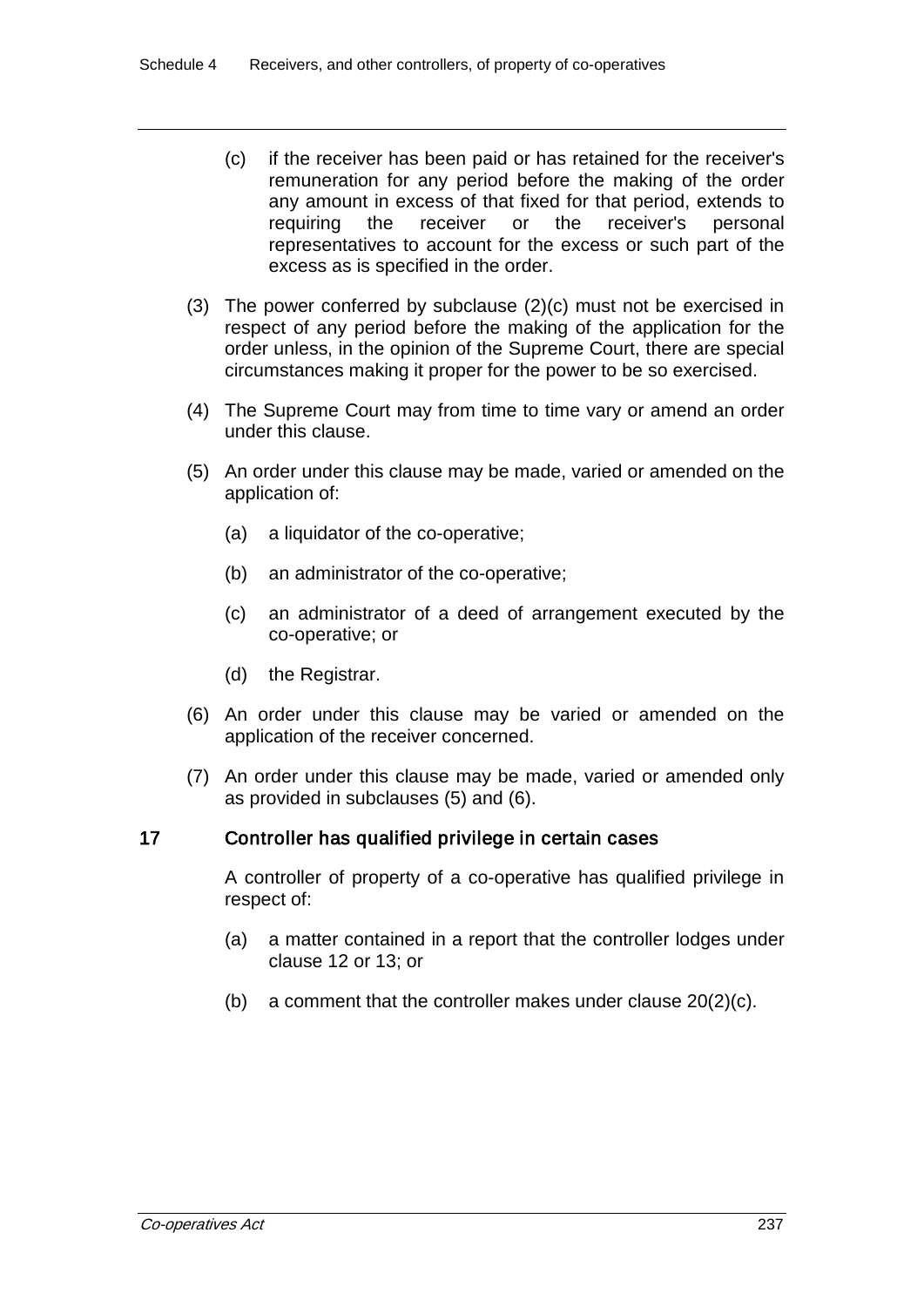### 18 Notification of matters relating to controller

- (1) A person who obtains an order for the appointment of a receiver of property of a co-operative, or who appoints such a receiver under a power contained in an instrument, must:
	- (a) within 7 days after obtaining the order or making the appointment, lodge notice that the order has been obtained, or that the appointment has been made, as the case may be; and
	- (b) within 21 days after obtaining the order or making the appointment, cause notice that the order has been obtained, or that the appointment has been made, as the case may be, to be published in the *Gazette*.
- (2) A person who appoints another person to enter into possession, or take control, of property of a co-operative (whether or not as agent for the co-operative) for the purpose of enforcing a charge otherwise than as receiver of that property must:
	- (a) within 7 days after making the appointment, lodge notice of the appointment with the Registrar; and
	- (b) within 21 days after making the appointment, cause notice of the appointment to be published in the *Gazette*.
- (3) A person who enters into possession, or takes control, as mentioned in subclause (2) must:
	- (a) within 7 days after so entering into possession or taking control, lodge notice with the Registrar that the person has done so; and
	- (b) within 21 days after so entering into possession or taking control, cause to be published in the *Gazette* notice that the person has done so,

unless another person:

- (c) appointed the first-mentioned person so to enter into possession or take control; and
- (d) complies with subclause (2) in relation to the appointment.
- (4) Within 14 days after becoming a controller of property of a co-operative, a person must lodge with the Registrar notice in the form approved by the Registrar of the address of the person's office.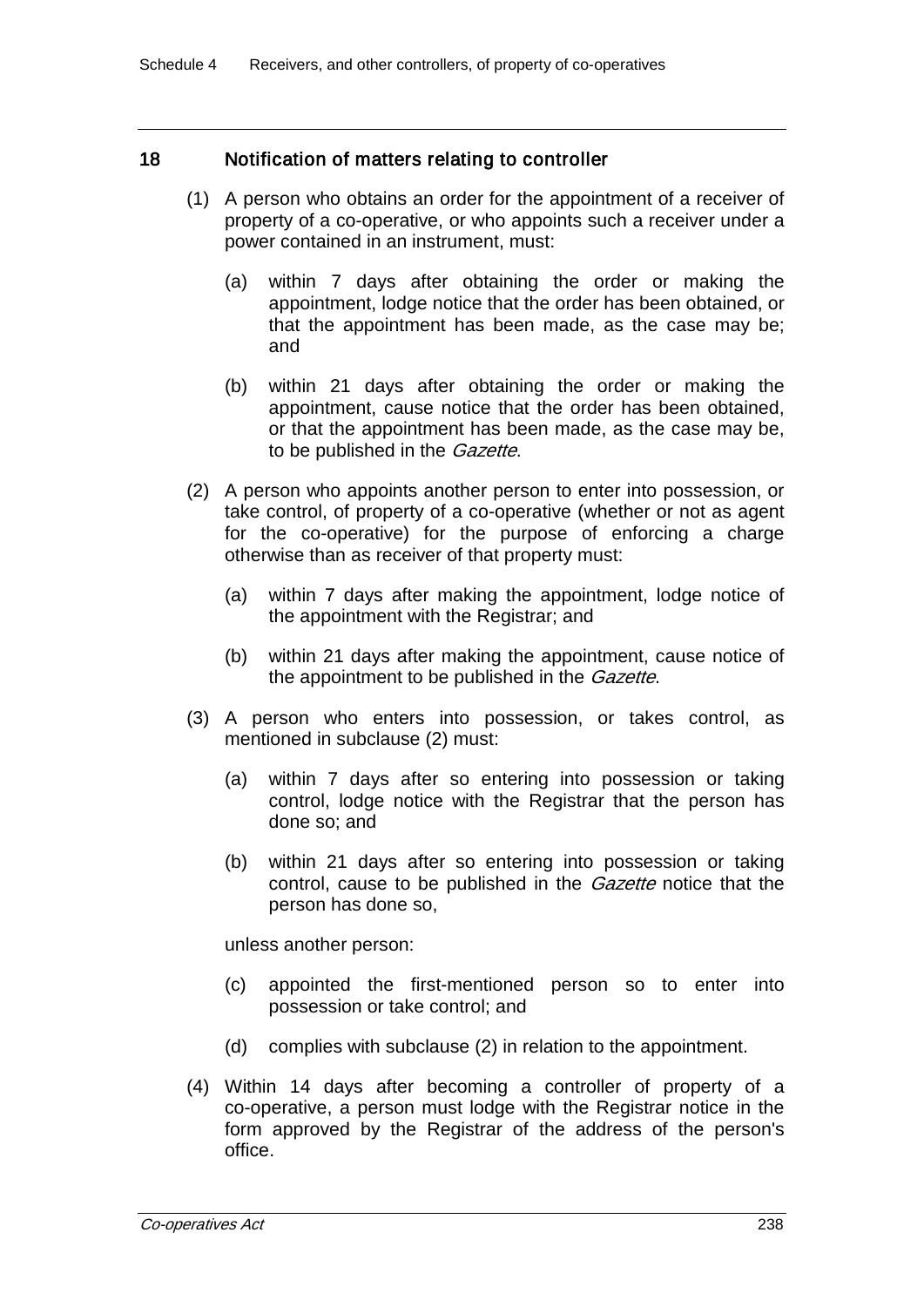- (5) A controller of property of a co-operative must, within 14 days after a change in the situation of the controller's office, lodge with the Registrar notice in the form approved by the Registrar of the change.
- (6) A person who ceases to be a controller of property of a co-operative must:
	- (a) within 7 days after so ceasing, lodge with the Registrar notice that the person has so ceased; and
	- (b) within 21 days after so ceasing, cause notice that the person has so ceased to be published in the *Gazette*.

#### 19 Statement that receiver appointed or other controller acting

- (1) If a receiver of property (whether within or outside the Territory or within or outside Australia) of a co-operative has been appointed, the co-operative must set out, in every public document, and in every eligible negotiable instrument, of the co-operative, after the name of the co-operative where it first appears, a statement that a receiver, or a receiver and manager, as the case requires, has been appointed.
- (2) If there is a controller (other than a receiver) of property (whether within Australia or elsewhere) of a co-operative, the co-operative must set out, in every public document, and in every eligible negotiable instrument, of the co-operative, after the co-operative's name where it first appears, a statement that a controller is acting.

#### 20 Officers to report to controller about co-operative's affairs

(1) In this clause:

reporting officer, in relation to a co-operative in respect of property of which a person is controller, means a person who was:

- (a) in the case of a co-operative other than a foreign co-operative, a director or secretary of the co-operative; or
- (b) in the case of a foreign co-operative, a local agent of the foreign co-operative,

on the control day.

- (2) If a person becomes a controller of property of a co-operative:
	- (a) the person must serve on the co-operative as soon as practicable notice that the person is a controller of property of the co-operative;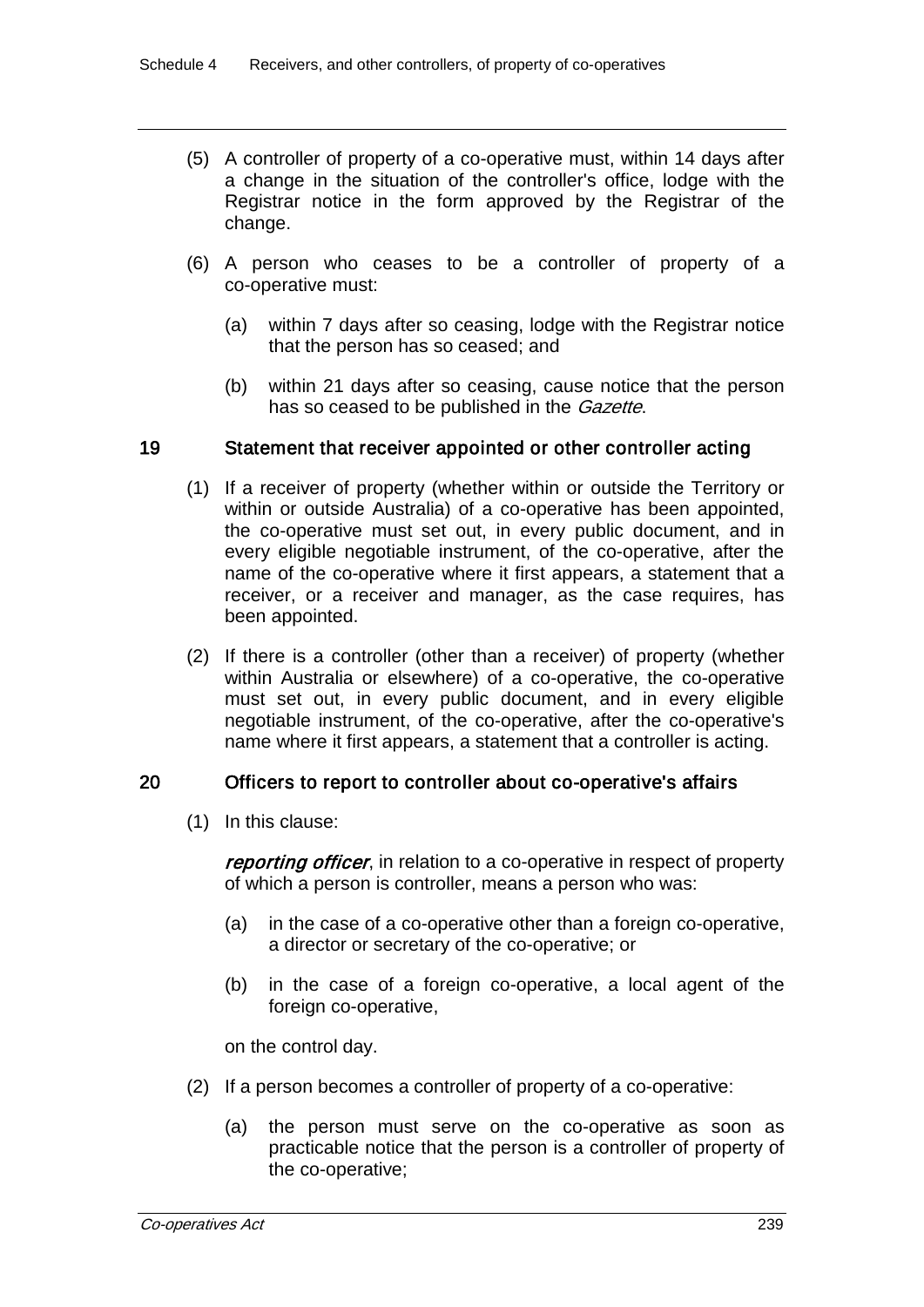- (b) within 14 days after the co-operative receives the notice, the reporting officers must make out and submit to the person a report in the form approved by the Registrar about the affairs of the co-operative as at the control day;
- (c) the person must, within 28 days after receipt of the report:
	- (i) lodge with the Registrar a copy of the report and a notice setting out any comments the person sees fit to make relating to the report or, if the person does not see fit to make any comment, a notice stating that the receiver does not see fit to make any comment; and
	- (ii) send to the co-operative a copy of the notice lodged in accordance with subparagraph (i); and
- (d) the person must, within 28 days after receipt of the report, if the person became a controller of the property:
	- (i) because of an appointment as receiver of the property that was made by or on behalf of the holder of debentures of the co-operative; or
	- (ii) by entering into possession, or taking control, of the property for the purpose of enforcing a charge securing such debentures,

and there are trustees for the holders of those debentures, send to those trustees a copy of the report and a copy of the notice lodged under paragraph (c)(i).

- (3) If notice has been served on a co-operative under subclause  $(2)(a)$ , the reporting officers may apply to the controller or to the Supreme Court to extend the period within which the report is to be submitted and:
	- (a) if application is made to the controller, if the controller believes that there are special reasons for so doing, the controller may, by written notice given to the reporting officers, extend that period until a specified day; and
	- (b) if application is made to the Supreme Court, if the Court believes that there are special reasons for so doing, the Court may, by order, extend that period until a specified day.
- (4) As soon as practicable after granting an extension under subclause (3)(a), the controller must lodge a copy of the notice with the Registrar.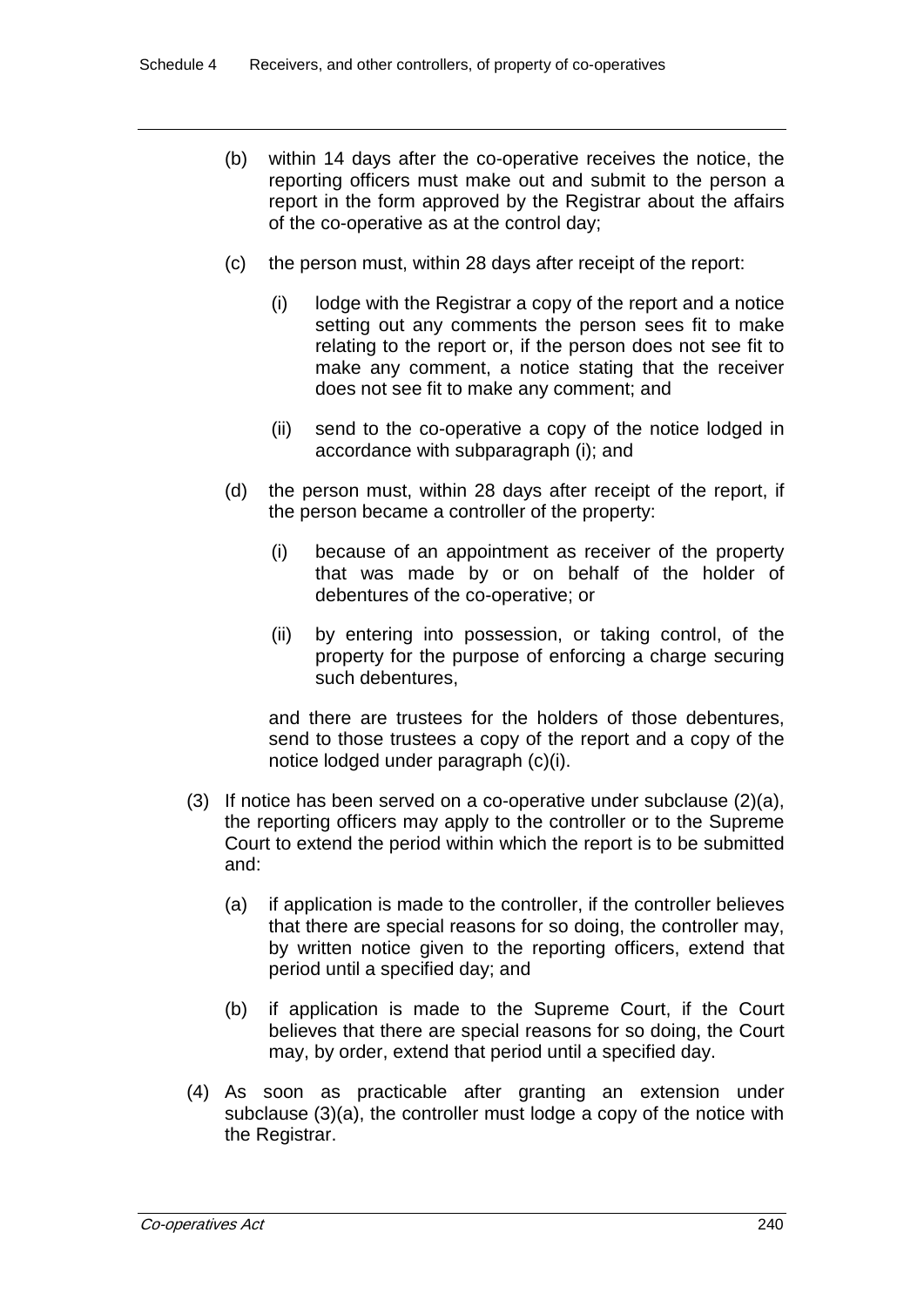- (5) As soon as practicable after the Supreme Court grants an extension under subclause (3)(b), the reporting officers must lodge a copy of the order with the Registrar.
- (6) Subclauses (2), (3) and (4) do not apply in a case where a person becomes a controller of property of a co-operative:
	- (a) to act with an existing controller of property of the co-operative; or
	- (b) in place of a controller of such property who has died or ceased to be a controller of such property.
- (7) However, if subclause (2) applies in a case where a controller of property of a co-operative dies, or ceases to be a controller of property of the co-operative, before subclause (2) is fully complied with, then:
	- (a) the references in subclauses  $(2)(b)$ ,  $(c)$  and  $(d)$  to the person; and
	- (b) the references in subclauses (3) and (4) to the controller,

include references to the controller's successor and to any continuing controller.

(8) If a co-operative is being wound up, this clause (including subclause (7)) and clause 21 apply even if the controller and the liquidator are the same person, but with any necessary modifications arising from that fact.

## 21 Controller may require reports

- (1) A controller of property of a co-operative may, by notice given to the person or persons, require one or more persons included in one or more of the following classes of persons to make out as required by the notice, verify by a statement in writing in the form approved by the Registrar, and submit to the controller, a report, containing such information as is specified in the notice as to the affairs of the co-operative or as to such of those affairs as are specified in the notice, as at a date specified in the notice:
	- (a) persons who are or have been officers of the co-operative;
	- (b) if the co-operative was incorporated within one year before the control day, persons who have taken part in the formation of the co-operative;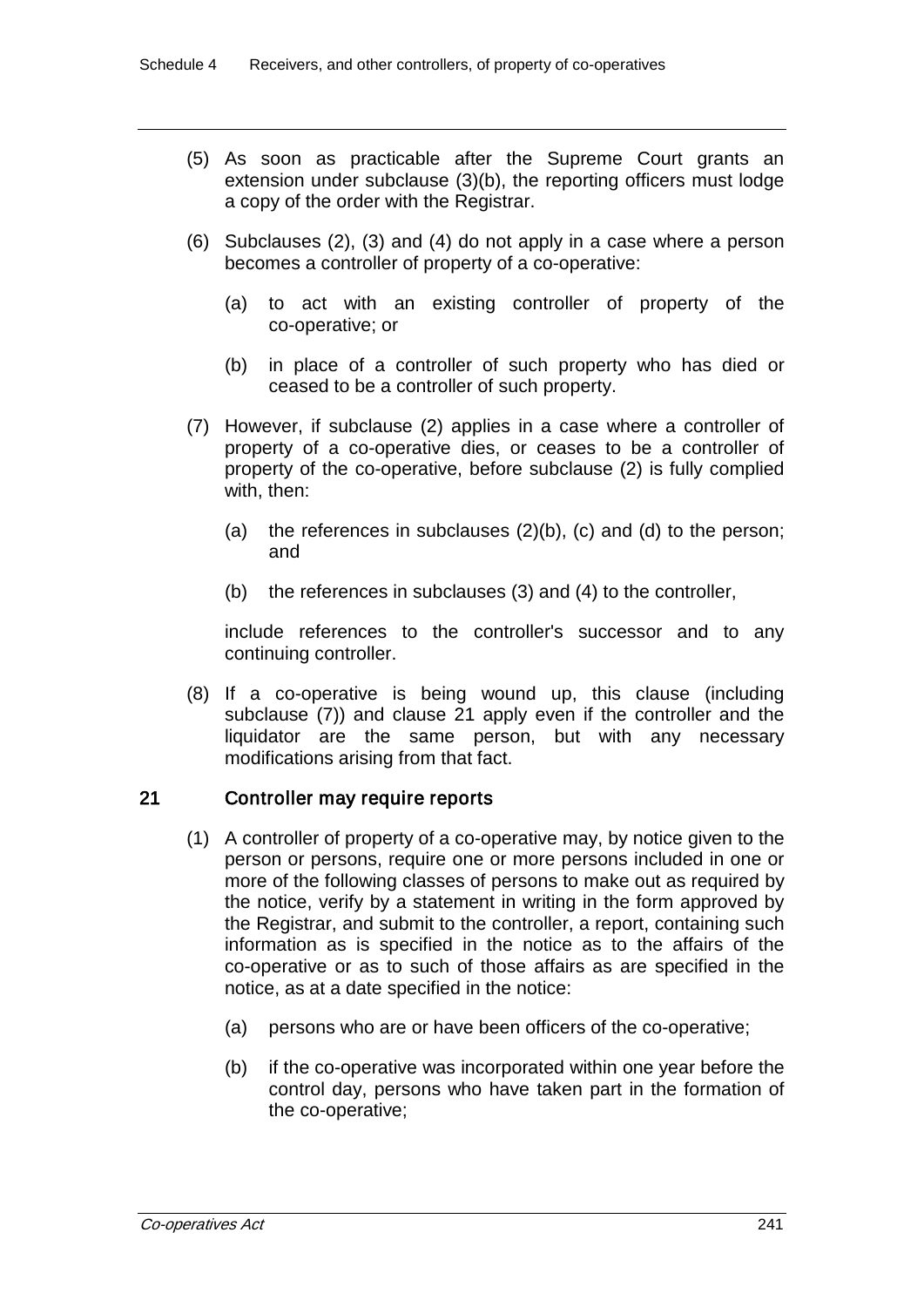- (c) persons who are employed by the co-operative or have been so employed within one year before the control day and are, in the opinion of the controller, capable of giving the information required;
- (d) persons who are, or have been within one year before the control day, officers of, or employed by, a co-operative that is, or within that year was, an officer of the co-operative.
- (2) Without limiting the generality of subclause (1), a notice under that subclause may specify the information that the controller requires as to affairs of the co-operative by reference to information that this Act requires to be included in any other report, statement or notice under this Act.
- (3) A person making a report and verifying it as required by subclause (1) must, subject to the Regulations, be allowed, and must be paid by the receiver (or the controller's successor) out of the controller's receipts, any costs and expenses incurred in and about the preparation and making of the report and the verification of the report that the controller (or the controller's successor) considers reasonable.
- (4) A person must comply with a requirement made under subclause (1).
- (5) A reference in this clause to the controller's successor includes a reference to a continuing controller.

## 22 Controller may inspect books

A controller of property of a co-operative is entitled to inspect at any reasonable time any books of the co-operative that relate to that property and a person must not fail to allow the controller to inspect those books at such a time.

## 23 Lodging controller's accounts

- (1) A controller of property of a co-operative must lodge with the Registrar an account:
	- (a) within 28 days after the end of:
		- (i) 6 months, or such shorter period as the controller determines, after the day when the controller became a controller of property of the co-operative; and
		- (ii) each subsequent period of 6 months throughout which the controller is a controller of property of the co-operative; and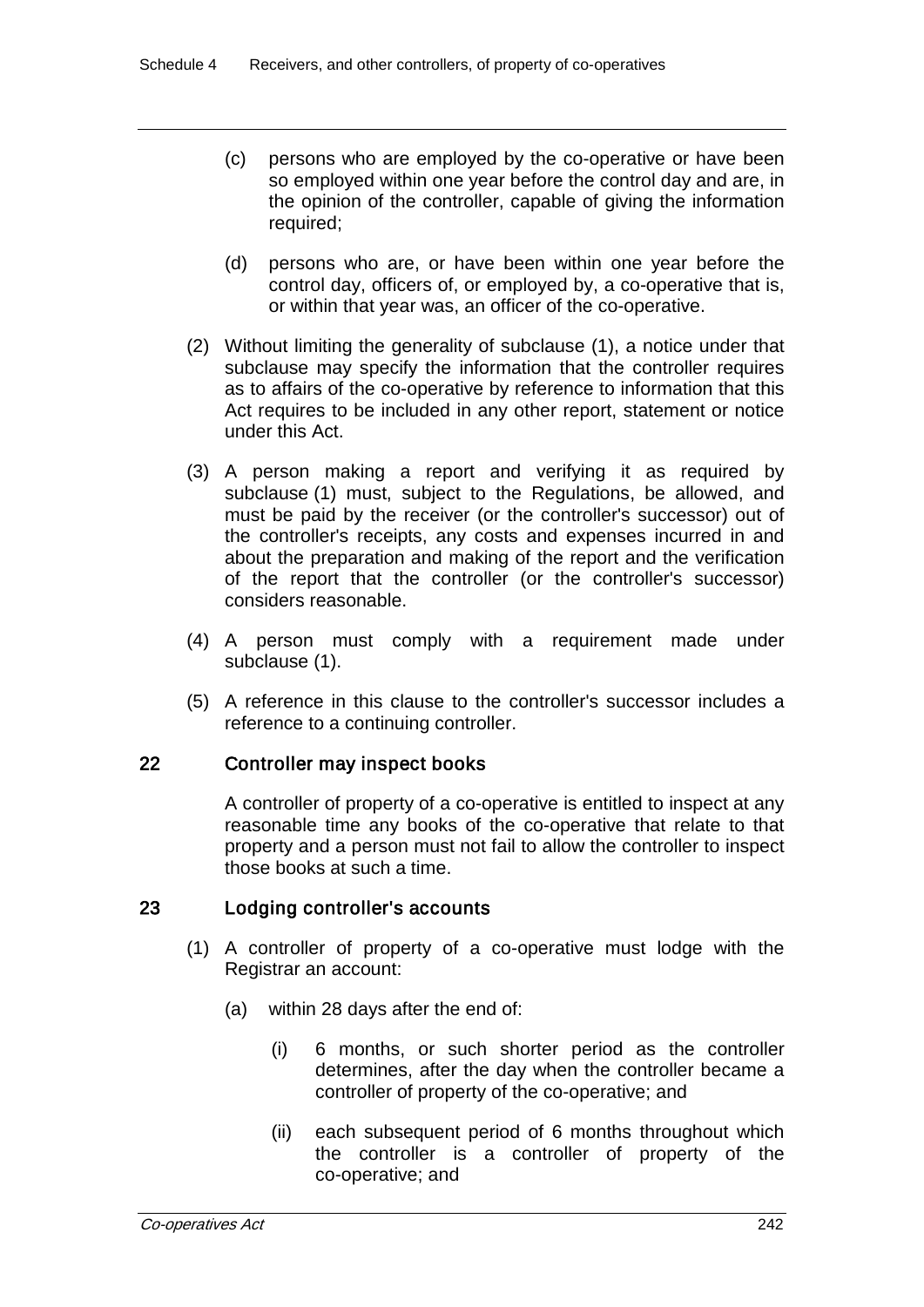- (b) within 28 days after the controller ceases to be a controller of property of the co-operative.
- (2) An account must be in the form approved by the Registrar and show:
	- (a) the controller's receipts and payments during:
		- (i) in the case of an account under subclause  $(1)(a)$ , the 6 months or shorter period, as the case requires; or
		- (ii) in the case of an account under subclause (1)(b), the period beginning at the end of the period to which the last account related, or on the control day, as the case requires; and ending on the day when the controller so ceased; and
	- (b) except in the case of an account lodged under subclause (1)(a)(i), the respective aggregates of the controller's receipts and payments since the control day.
- (3) In the case of:
	- (a) a receiver appointed under a power contained in an instrument; or
	- (b) anyone else who is in possession, or has control, of property of the co-operative for the purpose of enforcing a charge,

the accounts must also show the following:

- (c) the amount (if any) owing under that instrument or charge:
	- (i) in the case of an account lodged under subclause  $(1)(a)(i)$ , at the end of the control day and at the end of the period to which the account relates; or
	- (ii) otherwise, at the end of the period to which the account relates;
- (d) the controller's estimate of the total value, at the end of the period to which the account relates, of the property of the co-operative that is subject to the instrument or charge.
- (4) The Registrar may, of the Registrar's own motion or on the application of the co-operative or a creditor of the co-operative, cause the accounts lodged in accordance with subclause (1) to be audited by a registered company auditor appointed by the Registrar.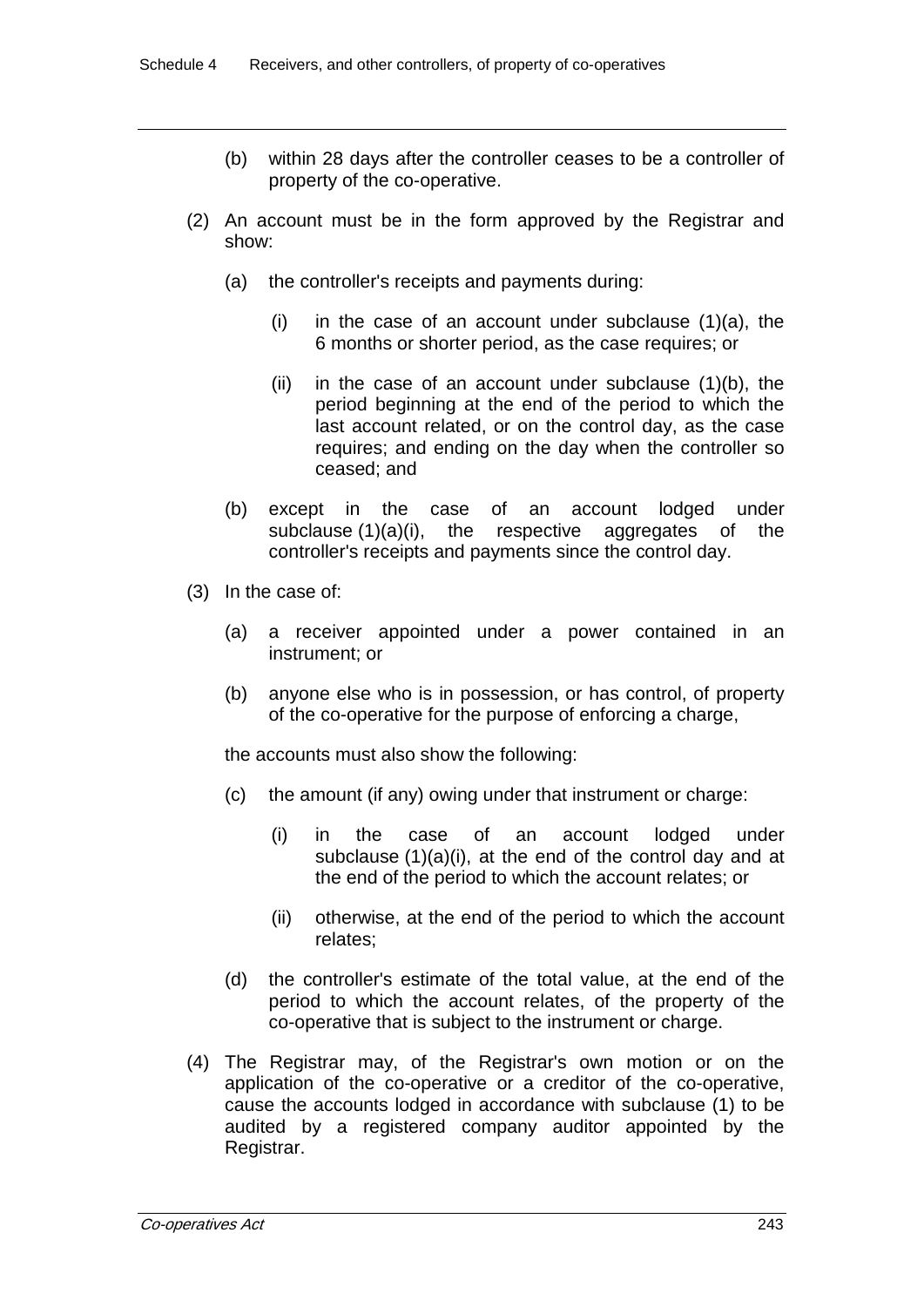- (5) For the purpose of the audit, the controller must furnish the auditor with any books and information that the auditor requires.
- (6) If the Registrar causes the accounts to be audited on the request of the co-operative or a creditor, the Registrar may require the co-operative or creditor, as the case may be, to give security for the payment of the cost of the audit.
- (7) The costs of an audit under subclause (3) are to be fixed by the Registrar.
- (8) The Registrar may if the Registrar thinks fit make an order declaring that, for the purposes of clause 5(1), the costs of the audit are taken to be a debt incurred by the controller as mentioned in clause 5(1) and, if such an order is made, the controller is liable accordingly.
- (9) A person must comply with a requirement made under this clause.

### 24 Payment of certain debts, out of property subject to floating charge, in priority to claims under charge

- (1) This clause applies if:
	- (a) a receiver is appointed on behalf of the holders of any debentures of a co-operative that are secured by a floating charge, or possession is taken or control is assumed, by or on behalf of the holders of any debentures of a co-operative, of any property comprised in or subject to a floating charge; and
	- (b) at the date of the appointment or of the taking of possession or assumption of control (in this clause called the relevant date):
		- (i) the co-operative has not commenced to be wound up voluntarily; and
		- (ii) the co-operative has not been ordered to be wound up by the Supreme Court.
- (2) The receiver or other person taking possession or assuming control of property of the co-operative must pay, out of the property coming into his, her or its hands, the following debts or amounts in priority to any claim for principal or interest in respect of the debentures:
	- (a) first, any amount that in a winding up is payable in priority to unsecured debts pursuant to section 556 of the Corporations Act 2001 as applying under this Act);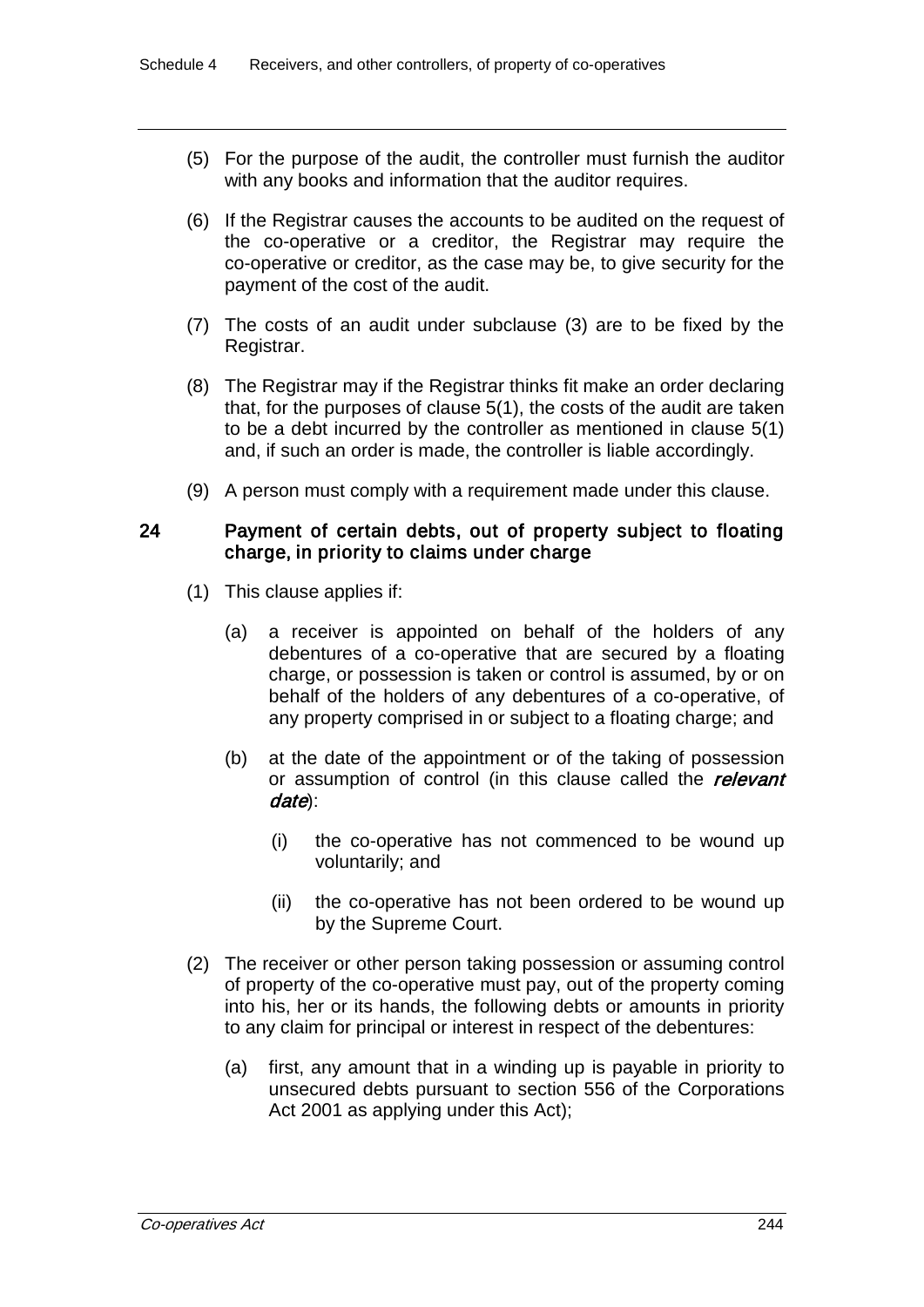- (b) next, if an auditor of the co-operative had applied to the Registrar for consent to his, her or its resignation as auditor and the Registrar had refused that consent before the relevant date, the reasonable fees and expenses of the auditor incurred during the period beginning on the day of the refusal and ending on the relevant date;
- (c) subject to subclauses (4) and (5), next, any debt or amount that in a winding up is payable in priority to other unsecured debts pursuant to section 556(1)(e), (g) or (h) or 560 of the Corporations Act 2001 (as applying under this Act).
- (3) The receiver or other person taking possession or assuming control of property must pay debts and amounts payable pursuant to subclause (2)(c) in the same order of priority as is prescribed by Division 6 of Part 5.6 of the Corporations Act 2001 (as applying under this Act) in respect of those debts and amounts.
- (4) If an auditor of the co-operative had applied to the Registrar for consent to his, her or its resignation as auditor and the Registrar had, before the relevant date, refused that consent, a receiver must, when property comes to the receiver's hands, before paying any debt or amount referred to in subclause (2)(c), make provision out of that property for the reasonable fees and expenses of the auditor incurred after the relevant date but before the date on which the property comes into the receiver's hands, being fees and expenses in respect of which provision has not already been made under this subclause.
- (5) If an auditor of the co-operative applies to the Registrar for consent to his, her or its resignation as auditor and, after the relevant date, the Registrar refuses that consent, the receiver must, in relation to property that comes into the receiver's hands after the refusal, before paying any debt or amount referred to in subclause (2)(c), make provision out of that property for the reasonable fees and expenses of the auditor incurred after the refusal and before the date on which the property comes into the receiver's hands, being fees and expenses in respect of which provision has not already been made under this subclause.
- (6) A receiver must make provision in respect of reasonable fees and expenses of an auditor in respect of a particular period as required by subclause (4) or (5) whether or not the auditor has made a claim for fees and expenses for that period, but where the auditor has not made a claim, the receiver may estimate the reasonable fees and expenses of the auditor for that period and make provision in accordance with the estimate.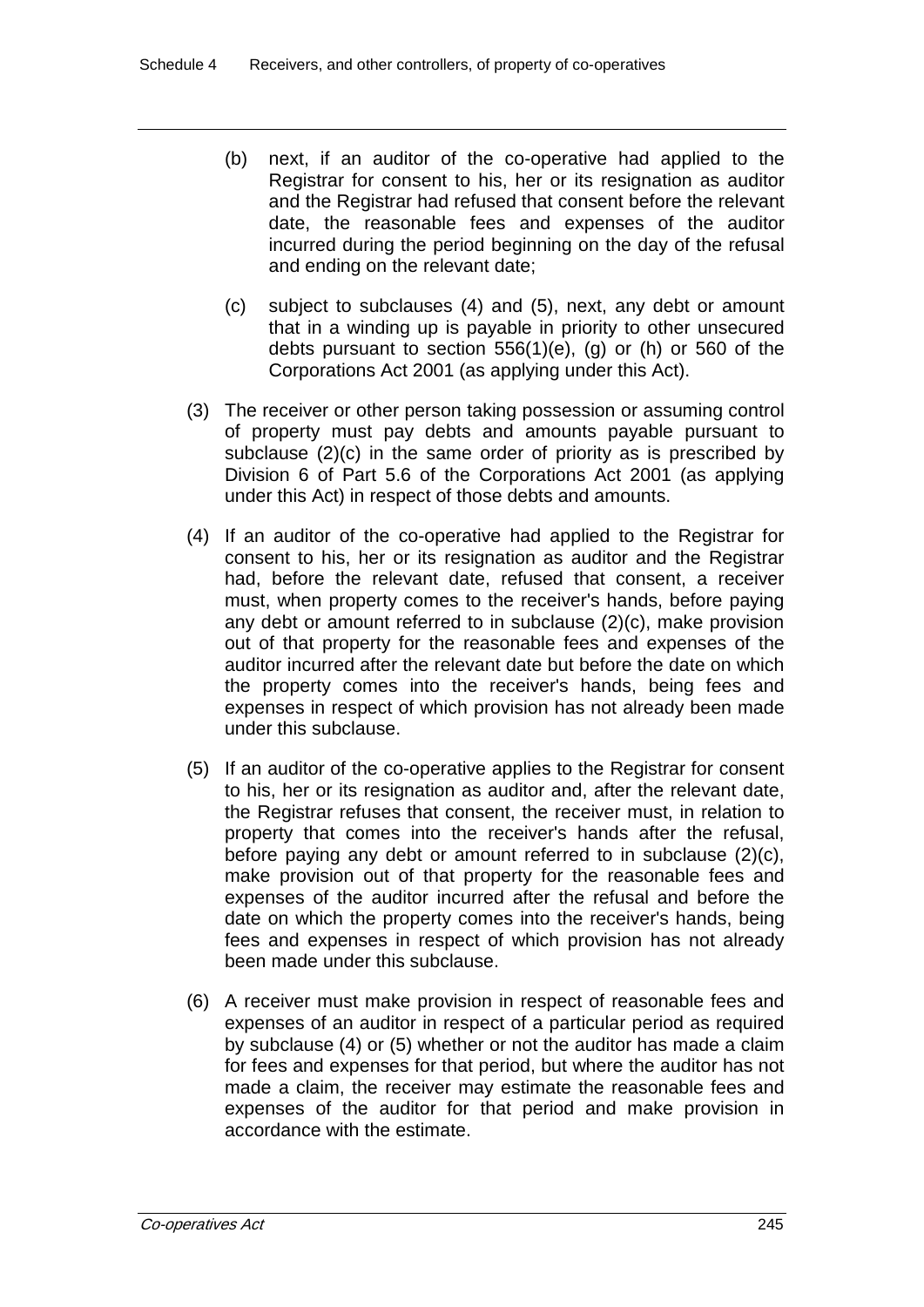(7) For the purposes of this clause the references in Division 6 of Part 5.6 of the Corporations Act 2001 (as applying under this Act) to the relevant date are to be read as references to the date of the appointment of the receiver, or of possession being taken or control being assumed, as the case may be.

### 25 Enforcement of controller's duty to make returns

- (1) If a receiver of property of a co-operative:
	- (a) who has made default in making or lodging any return, account or other document or in giving any notice required by law fails to make good the default within 14 days after the service on the controller, by any member or creditor of the co-operative or trustee for debenture holders, of a notice requiring the controller to do so; or
	- (b) who has become a controller of property of the co-operative otherwise than by being appointed a receiver of the property by a court and who has, after being required at any time by the liquidator of the co-operative so to do, failed to render proper accounts of, and to vouch, the controller's receipts and payments and to pay over to the liquidator the amount properly payable to the liquidator,

the Supreme Court may make an order directing the controller to make good the default within the time specified in the order.

- (2) An application under subclause (1) may be made:
	- (a) if subclause (1)(a) applies, by a member or creditor of the co-operative or by a trustee for debenture holders; and
	- (b) if subclause (1)(b) applies, by the liquidator of the co-operative.

## 26 Supreme Court may remove controller for misconduct

If, on the application of a co-operative, the Supreme Court is satisfied that a controller of property of the co-operative has been guilty of misconduct in connection with performing or exercising any of the controller's functions and powers, the Court may order that, on and after a specified day, the controller cease to act as receiver or give up possession or control, as the case requires, of property of the co-operative.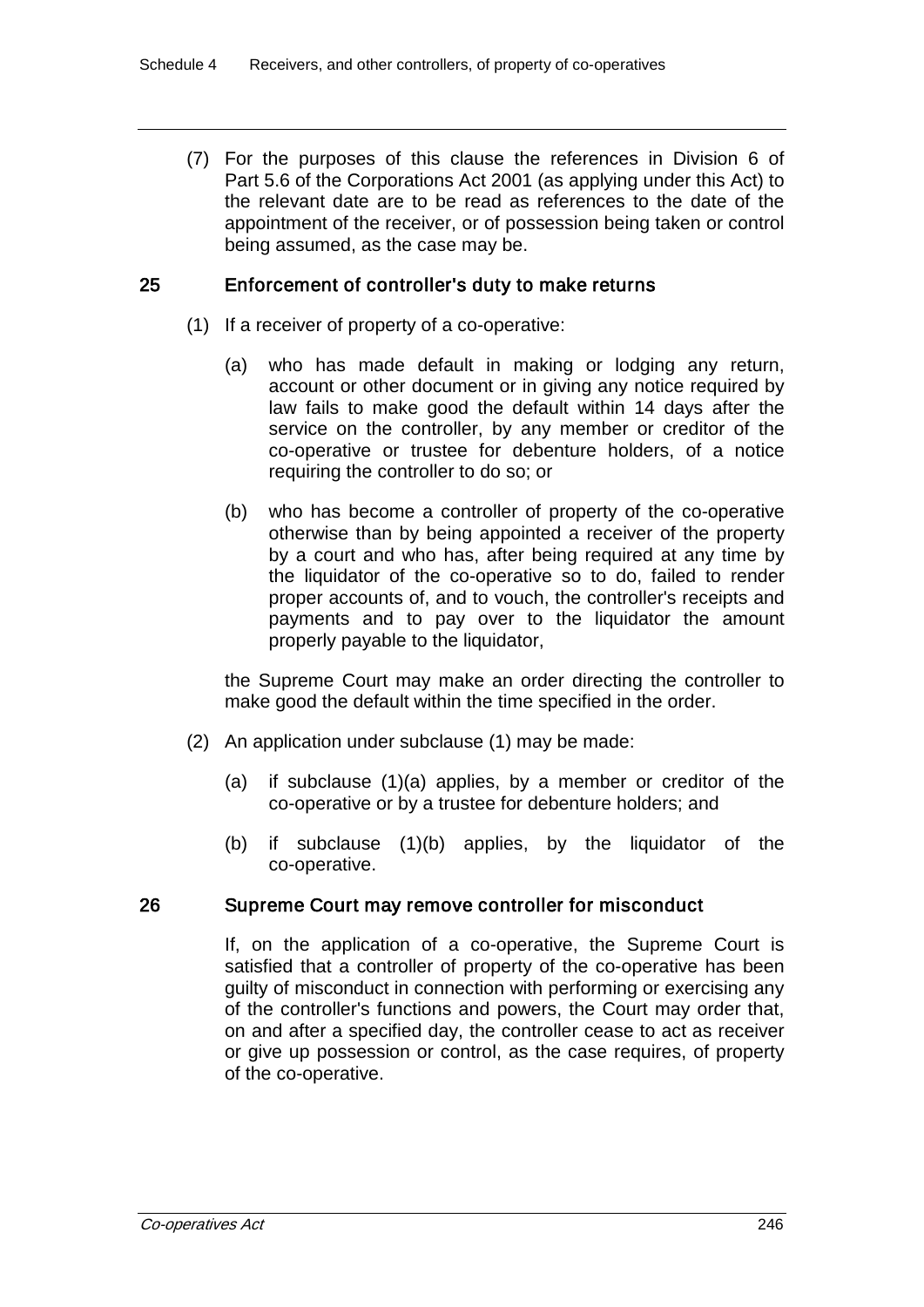### 27 Supreme Court may remove redundant controller

- (1) The Supreme Court may order that, on and after a specified day, a controller of property of a co-operative:
	- (a) cease to act as receiver, or give up possession or control, as the case requires, of property of the co-operative; or
	- (b) act as receiver, or continue in possession or control, as the case requires, only of specified property of the co-operative.
- (2) The Supreme Court may make an order under subclause (1) if it is satisfied that the objectives for which the controller was appointed, or entered into possession or took control of property of the co-operative, as the case requires, have been achieved, so far as is reasonably practicable, except in relation to any property specified in the order under subclause (1)(b).
- (3) For the purposes of subclause (2), the Supreme Court may have regard to:
	- (a) the co-operative's interests;
	- (b) the interests of the holder of the charge that the controller is enforcing;
	- (c) the interests of the co-operative's other creditors; and
	- (d) any other relevant matter.
- (4) The Supreme Court may make an order under subclause (1) on the application of a liquidator appointed for the purposes of winding up the co-operative in insolvency.
- (5) An order under subclause (1) may also prohibit the holder of the charge from doing any or all of the following, except with the leave of the Supreme Court:
	- (a) appointing a person as receiver of property of the co-operative under a power contained in an instrument relating to the charge;
	- (b) entering into possession, or taking control, of the property for the purpose of enforcing the charge;
	- (c) appointing a person so to enter into possession or take control (whether as agent for the chargee or for the co-operative).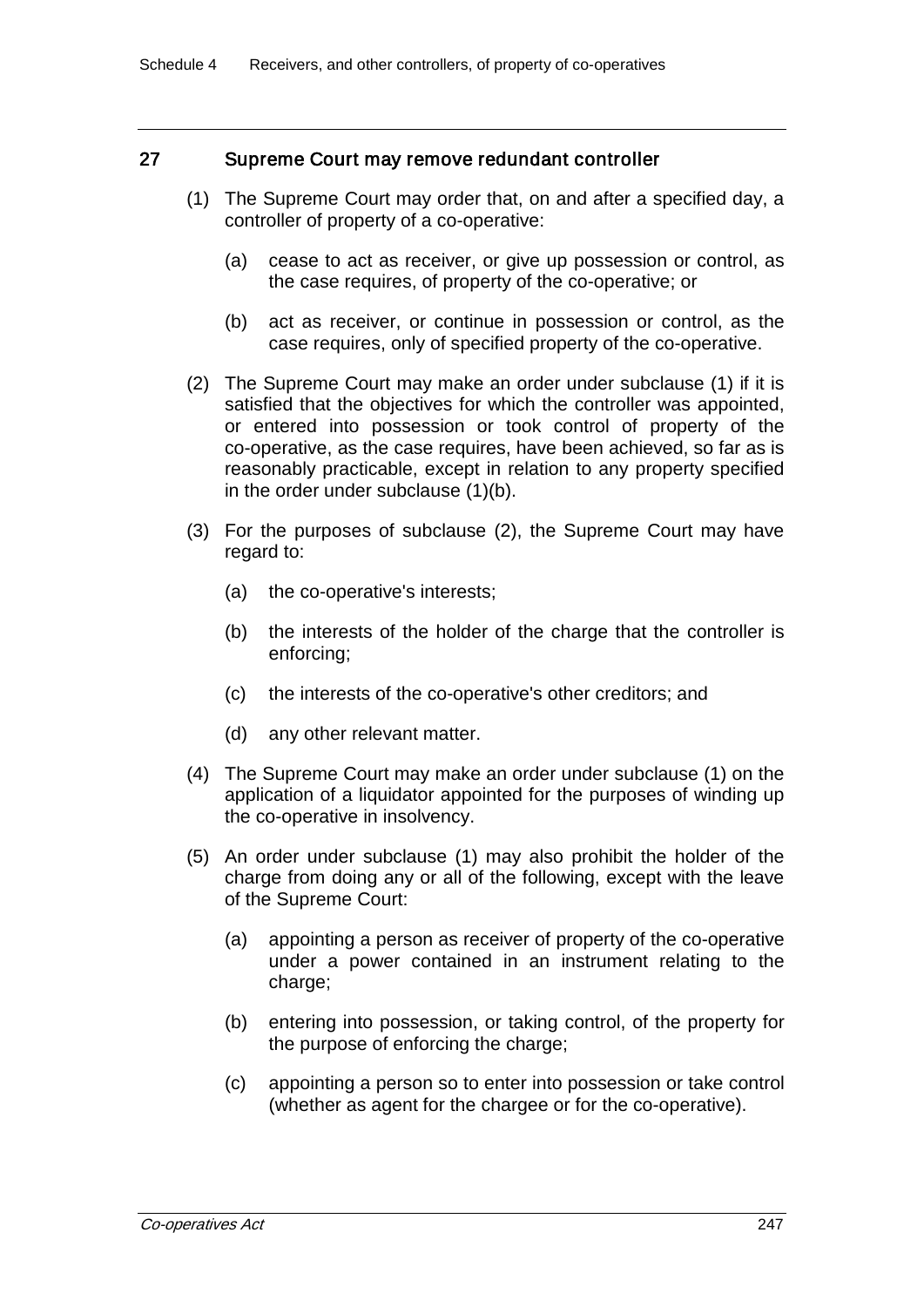## 28 Effect of clauses 26 and 27

- (1) Except as expressly provided in clause 26 or 27, an order under that clause does not affect a charge on property of a co-operative.
- (2) Nothing in clause 26 or 27 limits any other power of the Supreme Court to remove, or otherwise deal with, a controller of property of a co-operative (for example, the Supreme Court's powers under clause 14).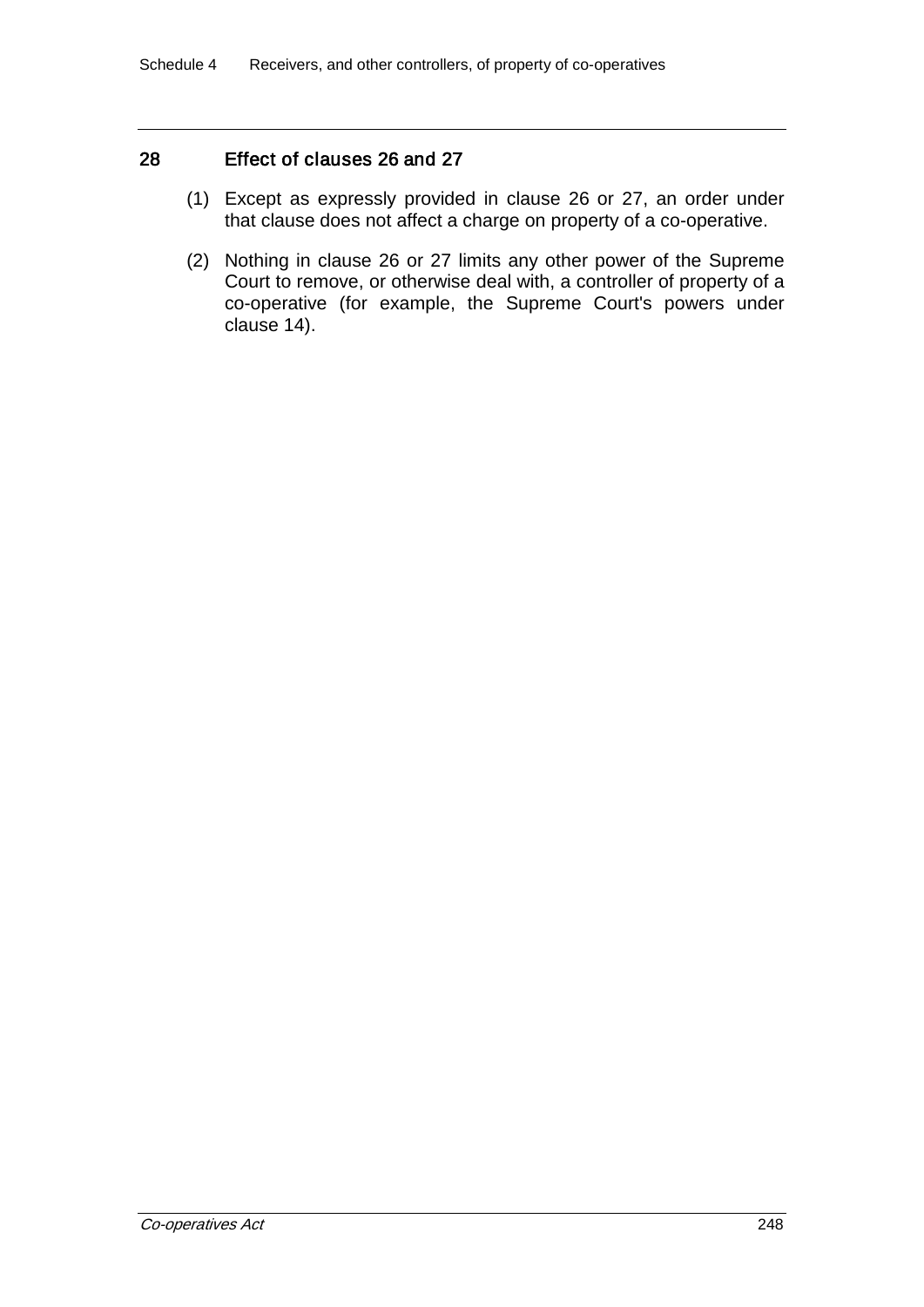# Schedule 5 Ordinances and Act repealed

section 460

| Co-operative Trading Societies Ordinance 1945                      | No. 3, 1945  |
|--------------------------------------------------------------------|--------------|
| Co-operative Trading Societies Ordinance 1963                      | No. 57, 1963 |
| Co-operative Societies Ordinance 1970                              | No. 34, 1970 |
| Co-operative Societies Ordinance 1971                              | No. 49, 1971 |
| Co-operative Societies Ordinance 1972                              | No. 3, 1972  |
| Co-operative Societies Ordinance 1976                              | No. 32, 1976 |
| Co-operative Societies Amendment Act 1985                          | No. 13, 1985 |
| Co-operative Trading Societies (Loans Guarantee)<br>Ordinance 1969 | No. 24, 1969 |
| Co-operative Trading Societies (Loans Guarantee)<br>Ordinance 1970 | No. 26, 1970 |
| Co-operative Trading Societies (Loans Guarantee)<br>Ordinance 1971 | No. 18, 1971 |
| Co-operative Trading Societies (Loans Guarantee)<br>Ordinance 1972 | No. 19, 1972 |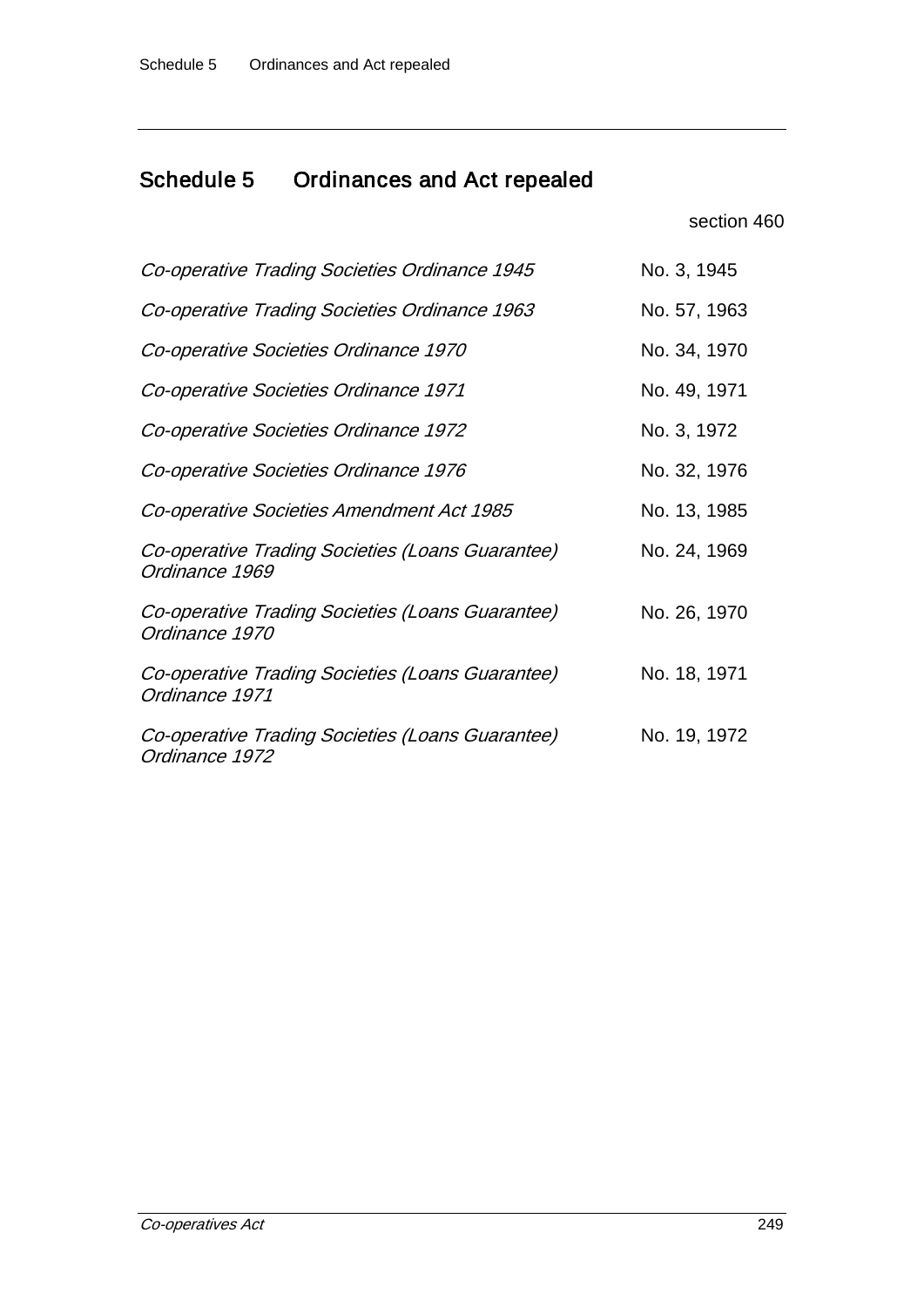## Schedule 6 Savings and transitional

section 461

#### 1 Definitions

In this Schedule, *transferred co-operative* means a body corporate which is deemed under clause 4, 5 or 6 to be a co-operative, association, federation or foreign co-operative registered under this Act.

## 2 General savings

Unless the contrary intention appears in this Act or the Regulations, all persons things and circumstances appointed or created by or under the Co-operative Societies Act or the Co-operative Trading Societies (Loans Guarantee) Act, or existing or continuing under those Acts immediately before the commencement of this clause continue, under and subject to this Act, to have the same status, operation and effect as they respectively would have had if this Act had not been enacted.

## 3 Regulations

The Administrator may make regulations of a saving or transitional nature consequent on the enactment or commencement of this Act.

#### 4 Saving of existing co-operatives

- (1) On the commencement of this clause, any existing body corporate that was a society within the meaning of the Co-operative Societies Act immediately before that commencement is deemed to be a co-operative registered under this Act.
- (2) Each transferred co-operative under this clause is the same legal entity as it was before the commencement of this clause with the same name, rules, directors and membership as it had immediately before that commencement.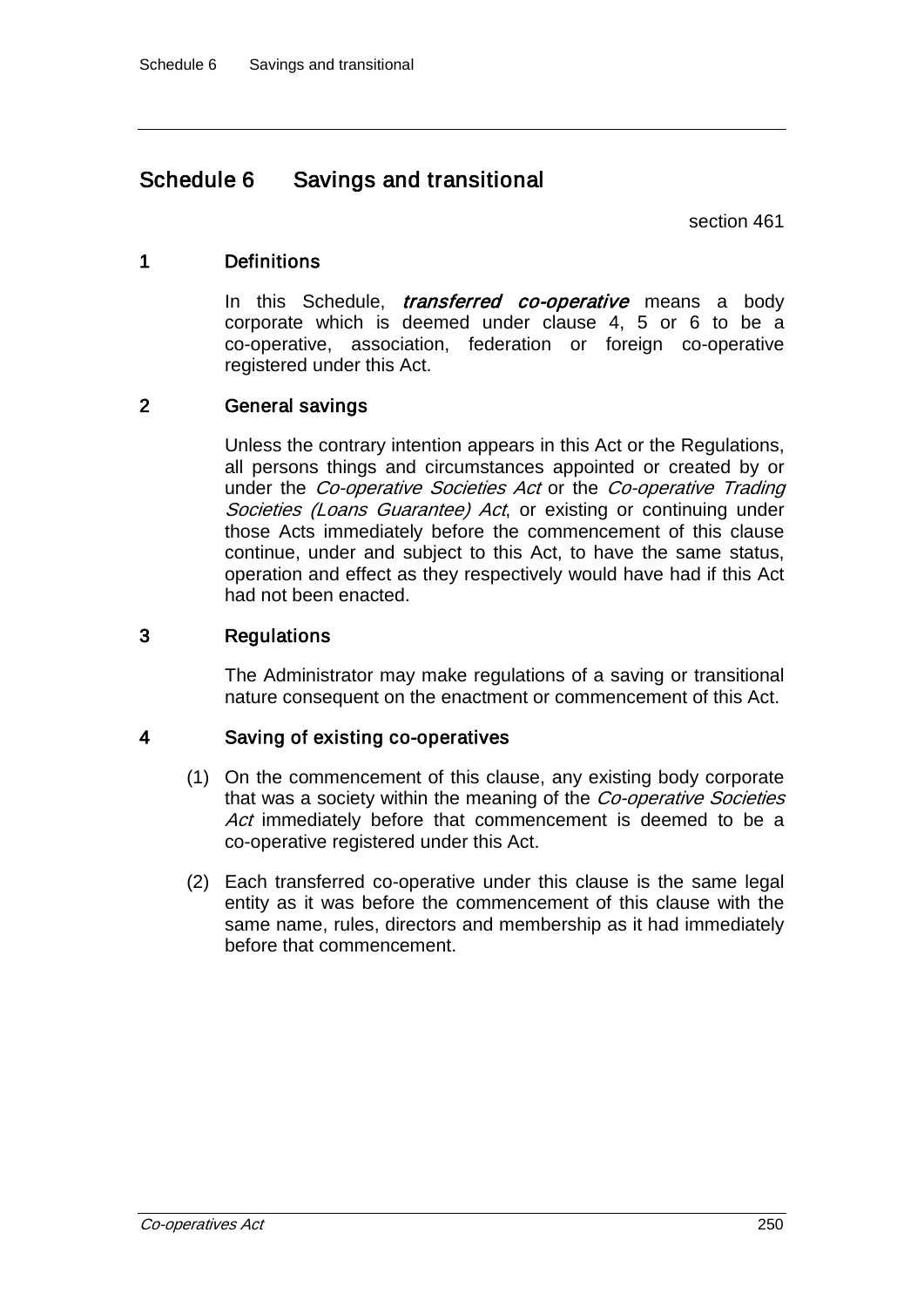#### 5 Society or co-operative started to be formed before commencement

- (1) If, before the commencement of this clause, a meeting to form a body as a society had been held under section 16 of the Co-operative Societies Act but the body had not been registered as a society under that Act:
	- (a) sections 6, 15, 16, 17, 20(2), 21(1) and (3) and 32 of that Act continue to apply to the formation of the body as a society; and
	- (b) on the registration of the body as a society under section 16 the society is deemed to be a co-operative registered under this Act.
- (2) Each transferred co-operative under this clause is the same legal entity as it was before its deemed registration under this Act with the same name, rules, directors and membership as it had immediately before that deemed registration.
- (3) A certificate issued by the Registrar of Co-operatives under section 16(8) of the *Co-operative Societies Act* as continuing in force for the purposes of this clause is, for the purposes of this Act to be taken to be a certificate issued under section 21 of this Act.

## 6 Mergers

- (1) Sections 18, 19 and 21(2) of the Co-operative Societies Act continue to apply to an application made by 2 or more societies and to a direction to merge made before the commencement of this clause.
- (2) On the registration of the merged society under the  $Co$ -operative Societies Act, the society is deemed to be a co-operative registered under this Act.
- (3) Each transferred co-operative under this clause is the same legal entity as it was before its deemed registration under this Act with the same name, rules, directors and membership as it had immediately before that deemed registration.
- (4) A certificate issued by the Registrar of Co-operatives under section 18(3) of the *Co-operative Societies Act* as continuing in force for the purposes of this clause is, for the purposes of this Act to be taken to be a certificate issued under section 298 of this Act.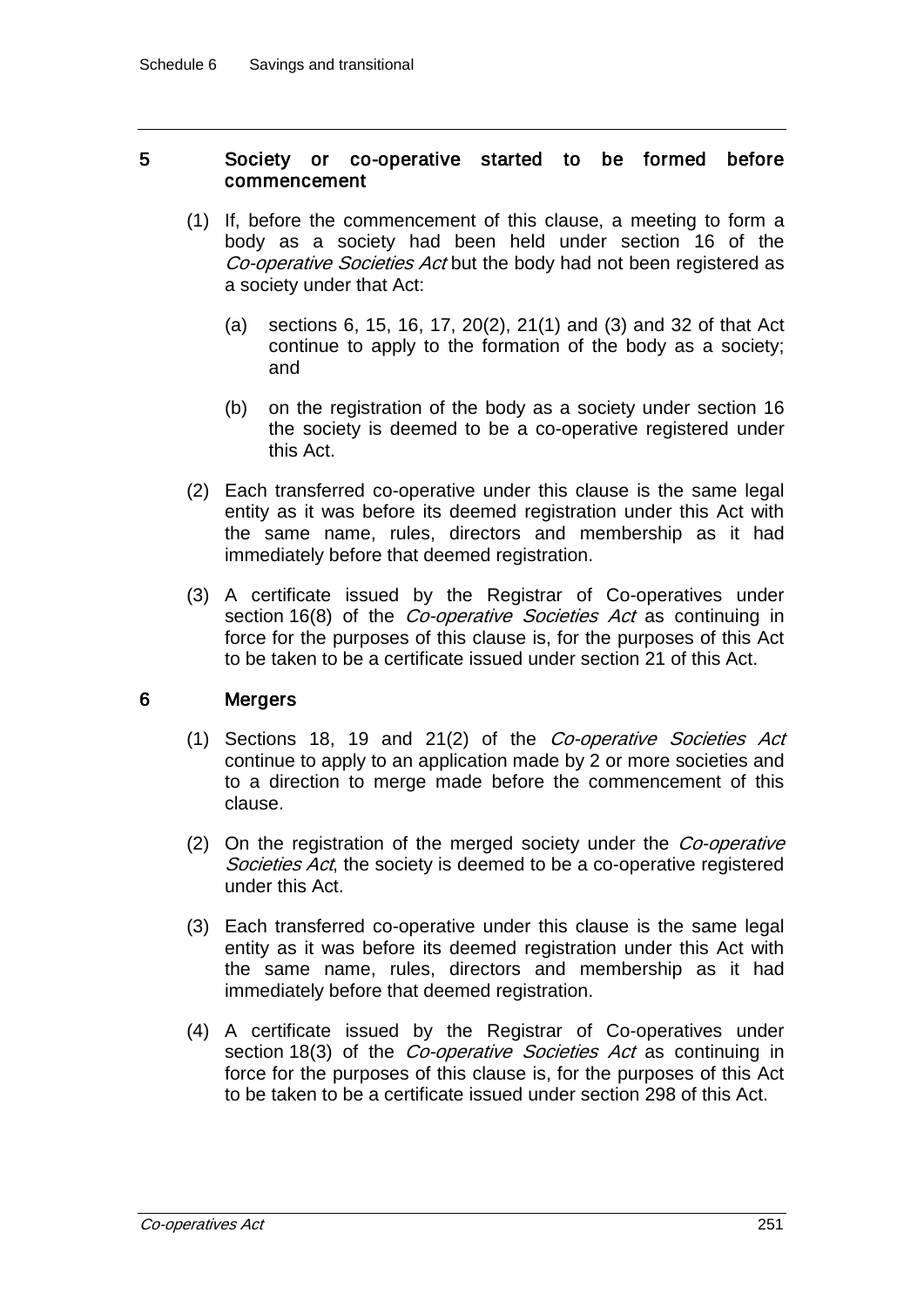## 7 Rules to conform with Act

- (1) A transferred co-operative must bring its rules into conformity with this Act and the Regulations:
	- (a) within 2 years after the commencement of this clause; or
	- (b) within such further period as may be approved by the Registrar in respect of a particular co-operative.
- (2) The rules of the transferred co-operative are deemed to be valid until:
	- (a) the co-operative complies with subclause (1); or
	- (b) the expiry of the relevant period under subclause (1).
- (3) If there is any inconsistency between a provision of this Act and the rules of the co-operative as to the procedure for alteration of the rules of the co-operative, the provision of this Act prevails.
- (4) Nothing in this clause affects the operation of Division 2 of Part 3 in relation to the rules of a transferred co-operative.

#### 8 Modification of certain rules

- (1) This clause applies if in the opinion of the Registrar the rules of a transferred co-operative should be altered to achieve conformity with any requirement of this Act.
- (2) The Registrar may, by instrument served on the transferred co-operative, require it within a period specified in the instrument to alter its rules:
	- (a) in a manner specified in the instrument; or
	- (b) in a manner approved by the Registrar.
- (3) If within the period specified in the instrument the co-operative fails to alter its rules as required by the instrument, the Registrar may by notation on the registered copy of the rules alter the rules.
- (4) The Registrar must give written notice to a co-operative of any alteration of its rules made by him or her under this clause.
- (5) Any alteration made by the Registrar to the rules under this clause is as valid and effectual as an alteration made and registered under Part 5.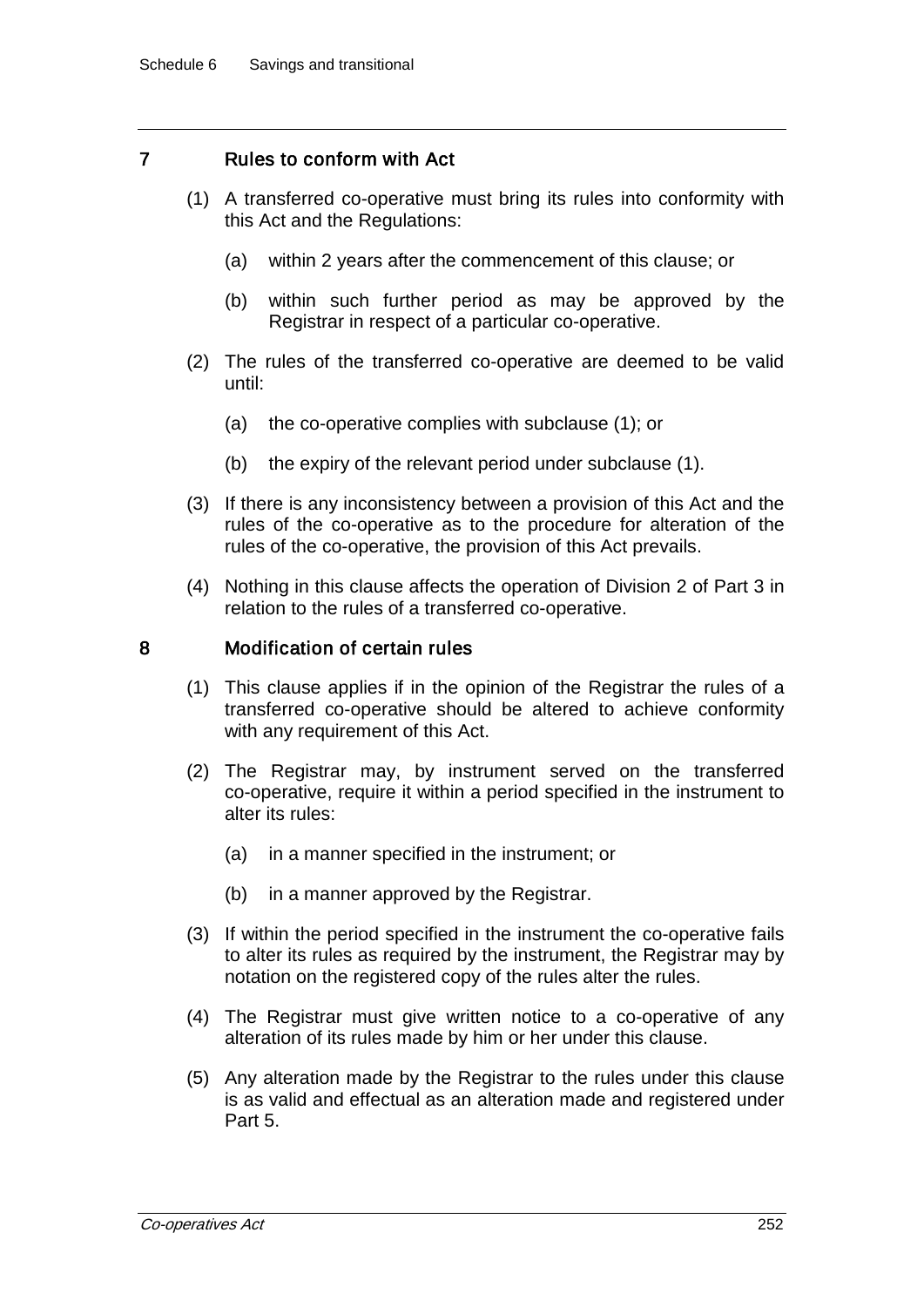#### 9 Rules to contain active membership provisions

The board of directors of a transferred co-operative must comply with Division 2 of Part 6 of this Act:

- (a) within 2 years of the commencement of this clause; or
- (b) within any further period approved by the Registrar in respect of a particular co-operative.

#### 10 Special resolutions and majority resolutions

A special resolution passed by a transferred co-operative under the Co-operative Societies Act and not registered under that Act before the commencement of this clause may be registered by the Registrar of Co-operatives under this Act.

#### 11 Documents

A certificate or other document, relating to a transferred co-operative, issued or registered by, filed or lodged with or given to the registrar of co-operatives under the Co-operative Societies Act has effect as if it were a certificate or other document issued or registered by, filed or lodged with or given to the Registrar of Co-operatives under this Act.

#### 12 Existing accounts provisions to apply to transferred co-operatives

- (1) Despite anything to the contrary in this Act or the Regulations, sections 42, 43, 44, 56 and 57 of the Co-operative Societies Act apply and continue to apply to a transferred co-operative until the end of the financial year of that co-operative next following the commencement of this clause.
- (2) Divisions 5 and 6 of Part 9 of this Act do not apply to a transferred co-operative during the period that sections 42, 43, 44, 56 and 57 of the *Co-operative Societies Act* apply to it under subclause (1).

#### 13 Winding up

If, before the commencement of this clause, a transferred co-operative had commenced to be wound up under Part VI of the Co-operative Societies Act, that Part continues to apply to that winding up.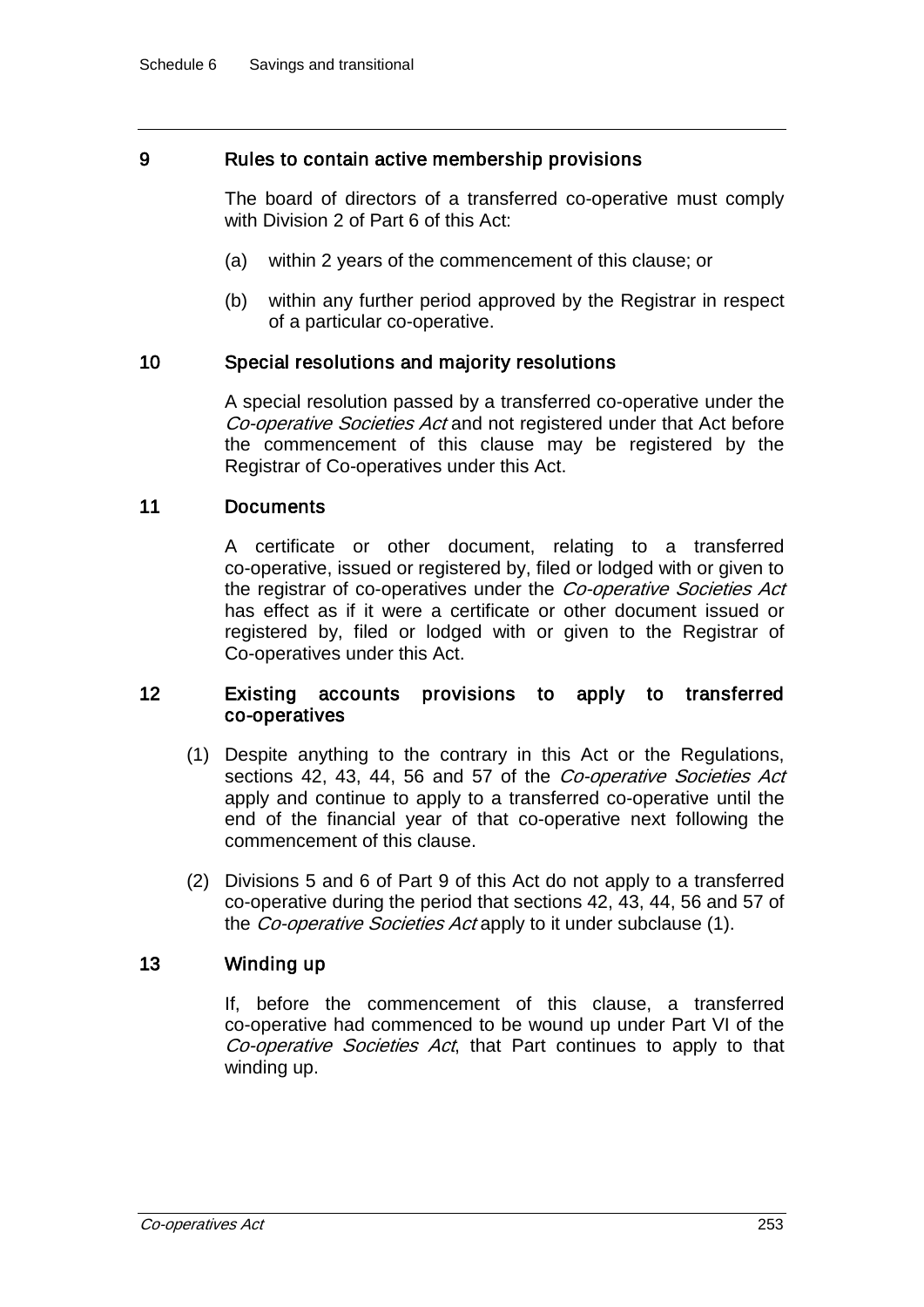## 14 Special meeting and inquiry

If, before the commencement of this clause, a special meeting had been called or an inquiry into the affairs had commenced in respect of a transferred co-operative under section 7 of the *Co-operatives* Societies Act, that section continues to apply in relation to that special meeting or inquiry.

## 15 Registrar

- (1) The person holding the offices of registrar of co-operative societies under the *Business Names Act* immediately before the commencement of this clause is deemed on that commencement to be appointed as Registrar of Co-operatives under this Act.
- (2) Unless the contrary intention appears in this Act or the Regulations, all acts, matters and things of a continuing nature done or commenced before the commencement of this clause by or on behalf of or in relation to the registrar of co-operative societies under the *Co-operative Societies Act* are not affected and are, under and subject to this Act, to continue to have the same status, operation and effect as they would have had if the Co-operative Societies Act had not been repealed.
- (3) If any provision of the *Co-operative Societies Act* is continued in operation by this Schedule, any reference in that provision to the registrar is to be taken for the purposes of that continued operation to be a reference to the Registrar of Co-operatives under this Act.

## 16 Superseded references

On and from the commencement of this clause, any reference in any other Act, or regulation or any other document:

- (a) to the *Co-operative Societies Act* is deemed to be a reference to this Act; and
- (b) to a society or co-operative society within the meaning of the Co-operative Societies Act is deemed to be a reference to a co-operative registered under this Act.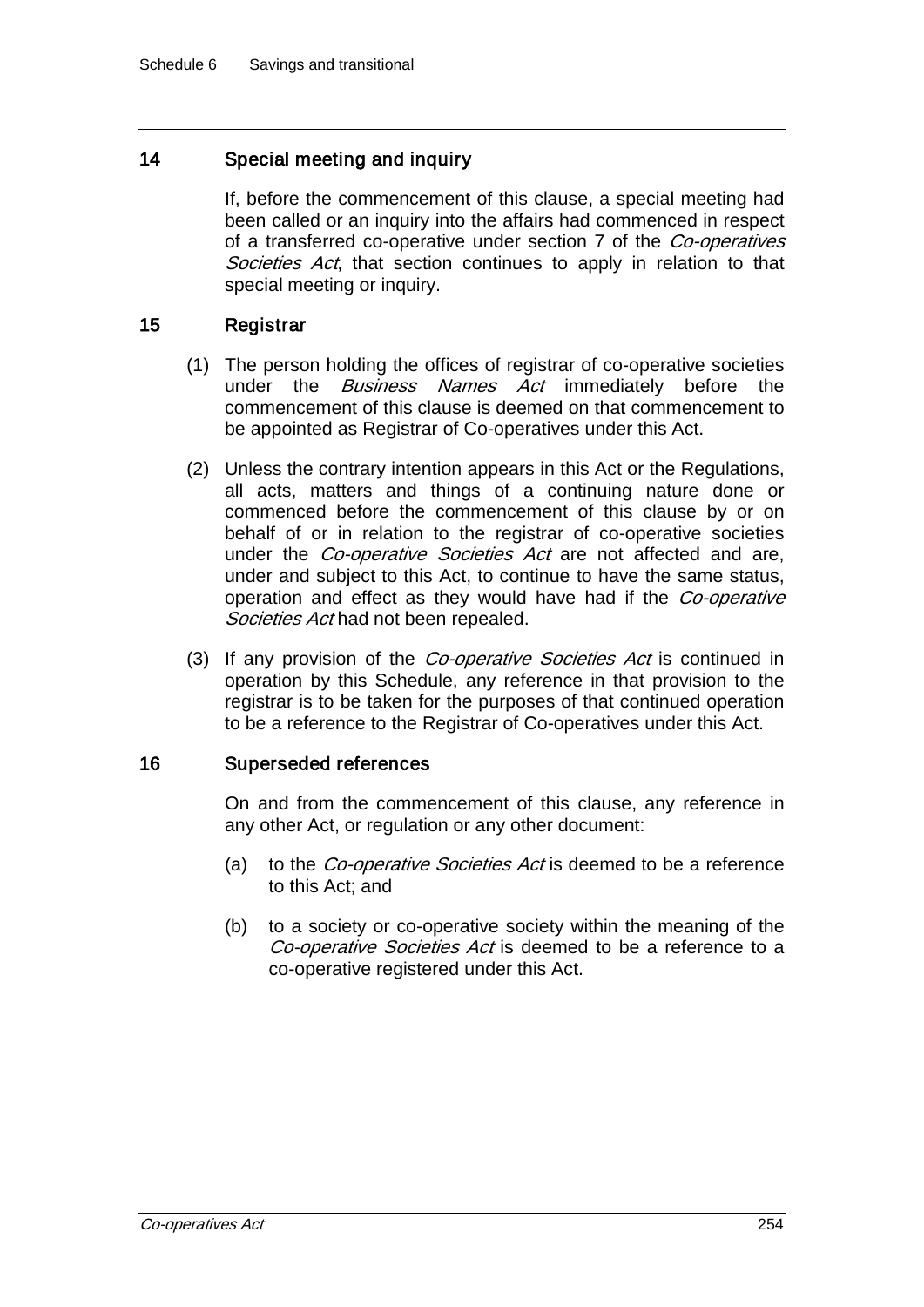### ENDNOTES

1 KEY

Key to abbreviations

amd = amended od = order<br>app = appendix om = omitted  $app = appendix$  om = om<br>  $bl = by-law$  of = Part  $bl = by-law$ <br>ch = Chapter  $ch = Chapter$ <br>  $cl = clause$   $rem = remainder$ cl = clause rem = remainder<br>div = Division rem = remumber  $exp = expires/expired$ <br>f = forms  $f = 6$  forms s = section<br>  $Gaz = Gazette$  sch = Sche  $Gaz = Gazette$ <br>hdg = heading sch = Schedule<br>sch = Subdivisi hdg = heading solution<br>ins = inserted solution<br>SL = Subordinate L nc = not commenced

 $renum = renumbered$ <br> $rep = rep\end{eq}$ ins = inserted state of the SL = Subordinate Legislation<br>  $\mathsf{I} \mathsf{t} = \mathsf{long}$  title state of the substituted substituted substituted  $sub =$ substituted

## 2 LIST OF LEGISLATION

# Co-operatives Act 1997 (Act No. 14, 1997)<br>Assent date 11 April 1997

Assent date 11 April 1997<br>Commenced 1 December 1 1 December 1998 (Gaz S44, 24 November 1998, p 2)

#### Statute Law Revision Act 1999 (Act No. 27, 1999)

Assent date 18 June 1999<br>Commenced 18 June 1999 18 June 1999

#### Statute Law Revision Act (No. 2) 1999 (Act No. 48, 1999)

| Assent date | 10 November 1999 |
|-------------|------------------|
| Commenced   | 10 November 1999 |

# Land Title (Consequential Amendments) Act 2000 (Act No. 45, 2000)<br>Assent date 12 September 2000

Assent date 12 September 2000<br>Commenced 1 December 2000 (s 1 December 2000 (s 2, s 2 Land Title Act 2000 (Act No. 2, 2000) and Gaz G38, 27 September 2000, p 2)

# Corporations Reform (Consequential Amendments NT) Act 2001 (Act No. 17, 2001)<br>Assent date 29 June 2001

Assent date 29 June 2001<br>Commenced 15 July 2001

15 July 2001 (s 2, s 2 Corporations Act 2001 (Cth Act No. 50, 2001) and Cth Gaz S285, 13 July 2001)

#### Statute Law Revision Act (No. 2) 2001 (Act No. 62, 2001)

| Assent date | 11 December 2001                                            |
|-------------|-------------------------------------------------------------|
| Commenced   | s 6: 15 July 2001; rem: 11 December 2001 (s 2, s 2)         |
|             | Corporations Reform (Consequential Amendments NT)           |
|             | Act 2001 (Act No. 17, 2001), s 2 Corporations Act 2001 (Cth |
|             | Act No. 50, 2001) and Cth Gaz S285, 13 July 2001)           |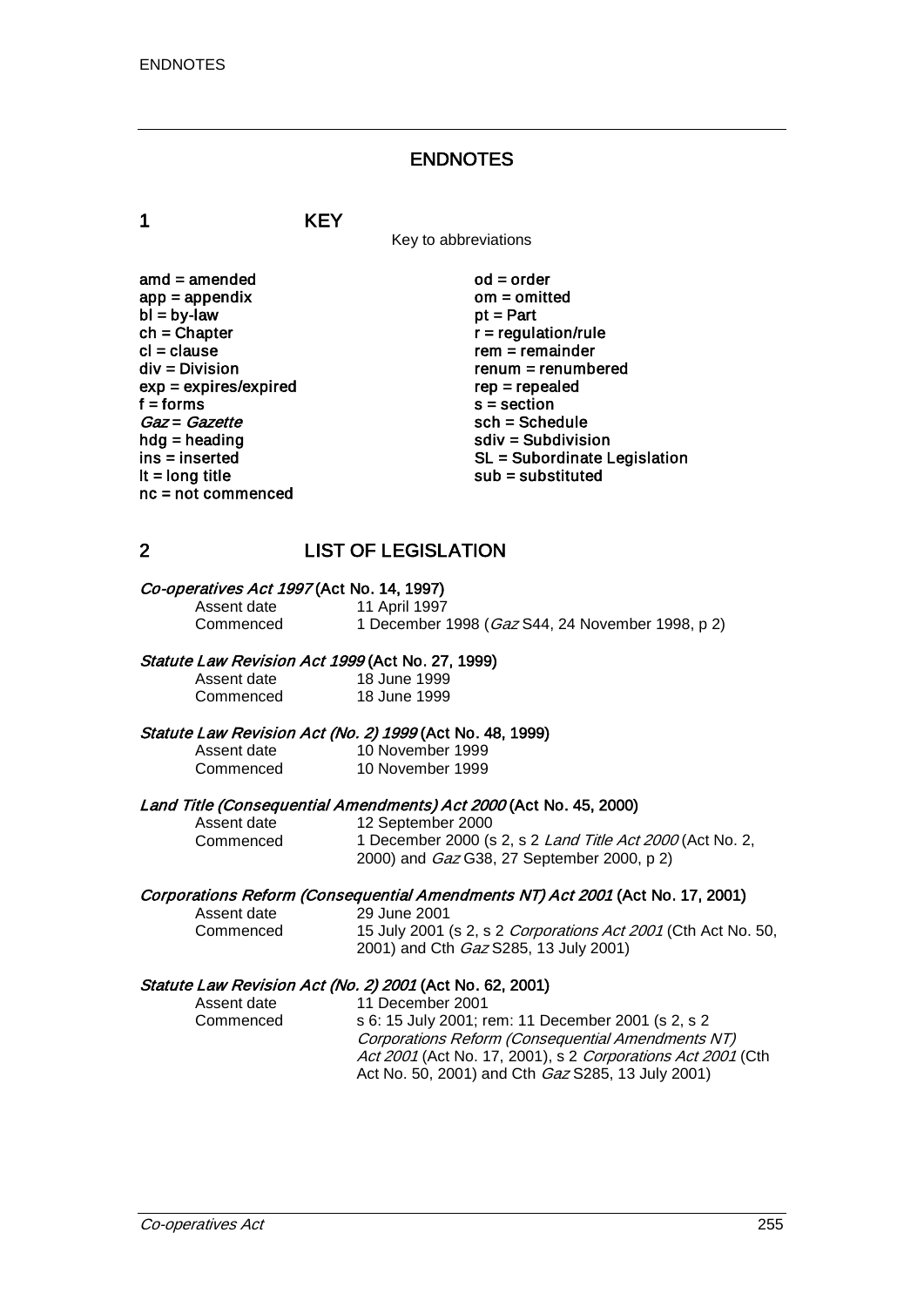| Assent date                                      | Corporations (Financial Services Reform Amendments) Act 2002 (Act No. 16, 2002)<br>7 June 2002                                                                             |
|--------------------------------------------------|----------------------------------------------------------------------------------------------------------------------------------------------------------------------------|
| Commenced                                        | 11 March 2002 (s 2, s 2 Financial Services Reform Act 2001<br>(Cth Act No. 122, 2001), s 2 Corporations Act 2001 (Cth Act<br>No. 50, 2001) and Cth Gaz S285, 13 July 2001) |
| Statute Law Revision Act 2002 (Act No. 18, 2002) |                                                                                                                                                                            |
| Assent date<br>Commenced                         | 7 June 2002<br>7 June 2002                                                                                                                                                 |
|                                                  | Statute Law Revision (Financial Provisions) Act 2002 (Act No. 38, 2002)                                                                                                    |
| Assent date                                      | 13 September 2002                                                                                                                                                          |
| Commenced                                        | 30 October 2002 (Gaz G43, 30 October 2002, p 3)                                                                                                                            |
|                                                  | Statute Law Revision Act (No. 2) 2002 (Act No. 59, 2002)                                                                                                                   |
| Assent date                                      | 7 November 2002                                                                                                                                                            |
| Commenced                                        | 7 November 2002                                                                                                                                                            |
|                                                  | Law Reform (Gender, Sexuality and De Facto Relationships) Act 2003 (Act No. 1, 2004)                                                                                       |
| Assent date                                      | 7 January 2004                                                                                                                                                             |
| Commenced                                        | 17 March 2004 (Gaz G11, 17 March 2004, p 8)                                                                                                                                |
| Statute Law Revision Act 2004 (Act No. 18, 2004) |                                                                                                                                                                            |
| Assent date                                      | 15 March 2004                                                                                                                                                              |
| Commenced                                        | 5 May 2004 (s 2, s 2 Associations Act 2003 (Act No. 56,<br>2003) and <i>Gaz</i> G18, 5 May 2004, p 2)                                                                      |
|                                                  | Statute Law Revision Act (No. 2) 2004 (Act No. 54, 2004)                                                                                                                   |
| Assent date                                      | 15 September 2004                                                                                                                                                          |
| Commenced                                        | 27 October 2004 (Gaz G43, 27 October 2004, p 3)                                                                                                                            |
|                                                  | Justice Legislation Amendment Act 2006 (Act No. 13, 2006)                                                                                                                  |
| Assent date                                      | 18 May 2006                                                                                                                                                                |
| Commenced                                        | 1 July 2006 (Gaz G26, 28 June 2006, p 7)                                                                                                                                   |
| Assent date                                      | Legal Profession (Consequential Amendments) Act 2007 (Act No. 7, 2007)<br>17 May 2007                                                                                      |
| Commenced                                        | s 10: 1 July 2007; rem: 17 May 2007 (Gaz G26,                                                                                                                              |
|                                                  | 27 June 2007, p 3)                                                                                                                                                         |
|                                                  | Revenue Law Reform (Budget Initiatives) Act 2008 (Act No. 23, 2008)                                                                                                        |
| Assent date                                      | 30 June 2008                                                                                                                                                               |
| Commenced                                        | pt 1, ss 3, 12(1), 18 and 19: 1 January 2008;<br>ss 7, 10 and 11(1): 6 May 2008; rem: 1 July 2008 (s 2)                                                                    |
| Ombudsman Act 2009 (Act No. 5, 2009)             |                                                                                                                                                                            |
| Assent date                                      | 12 March 2009                                                                                                                                                              |
| Commenced                                        | 1 July 2009 (Gaz G21, 27 May 2009, p 5)                                                                                                                                    |
|                                                  | Justice Legislation Amendment (Penalties) Act 2010 (Act No. 12, 2010)                                                                                                      |
| Assent date                                      | 20 May 2010                                                                                                                                                                |
| Commenced                                        | 1 July 2010 (Gaz G24, 16 June 2010, p 2)                                                                                                                                   |
|                                                  |                                                                                                                                                                            |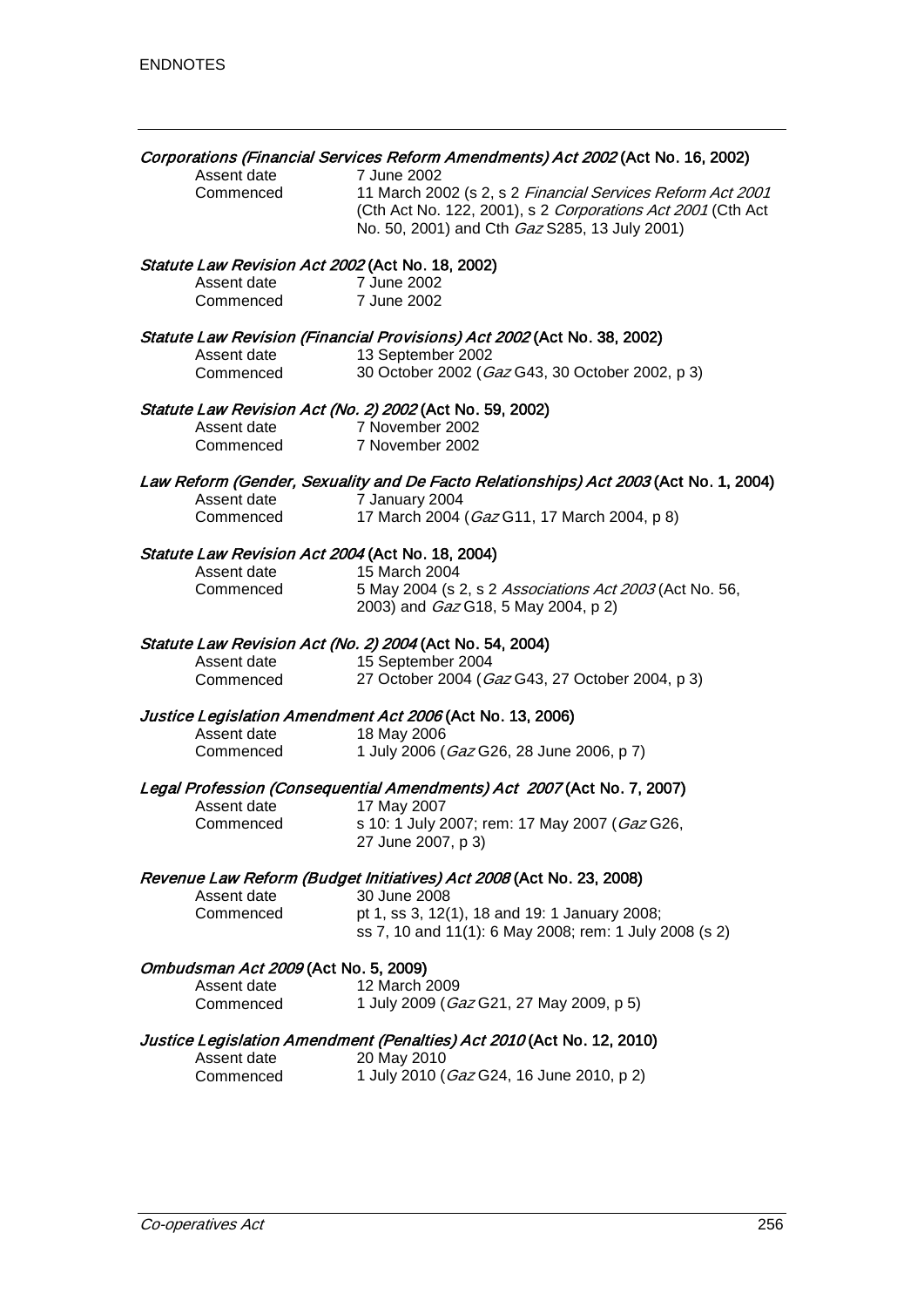# Personal Property Securities (National Uniform Legislation) Implementation Act 2010 (Act No. 30, 2010)<br>Assent date

| Assent date | 9 September 2010                                        |
|-------------|---------------------------------------------------------|
| Commenced   | ss 58 to 60: nc; 25 November 2011 (Gaz S68, 25 November |
|             | 2011)                                                   |

#### Oaths, Affidavits and Declarations (Consequential Amendments) Act 2010 (Act No. 40, 2010)

| Assent date | 18 November 2010                                                     |
|-------------|----------------------------------------------------------------------|
| Commenced   | 1 March 2011 (s 2, s 2 <i>Oaths, Affidavits and Declarations Act</i> |
|             | 2010 (Act No. 39, 2010) and <i>Gaz</i> G7, 16 February 2011, p 4)    |

## 3 LIST OF AMENDMENTS

| s 4<br>pt 1    | amd No. 17, 2001, s 6; No. 54, 2004, s 7                    |
|----------------|-------------------------------------------------------------|
| div 4 hdg      | sub No. 17, 2001, s 6                                       |
| s 8            | sub No. 17, 2001, s 6                                       |
| s 9            | sub No. 17, 2001, s 6                                       |
|                | amd No. 16, 2002, s 7; No. 13, 2006, s 16                   |
| s 10           | amd No. 48, 1999, s 3                                       |
|                | sub No. 17, 2001, s 6                                       |
| s 11           | sub No. 17, 2001, s 6                                       |
|                | amd No. 62, 2001, s 6                                       |
|                |                                                             |
| s 12           | rep No. 17, 2001, s 6                                       |
| s 22           | amd No. 17, 2001, s 6                                       |
| $ss 23 - 24$   | amd No. 48, 1999, s 3                                       |
| s 34           | amd No. 12, 2010, s 3                                       |
| s 65           | amd No. 17, 2001, s 6; No. 54, 2004, s 7; No. 12, 2010, s 3 |
| s 66           | amd No. 12, 2010, s 3                                       |
| $ss 69 - 70$   | amdNo. 12, 2010, s 3                                        |
| s 88           | amd No. 17, 2001, s 6                                       |
| s 93           | amd No. 12, 2010, s 3                                       |
| s 104          | amd No. 12, 2010, s 3                                       |
| s 128          | amd No. 12, 2010, s 3                                       |
| s 130          | amd No. 17, 2001, s 6                                       |
| s 134          | amd No. 17, 2001, s 6; No. 62, 2001, s 15                   |
| s 140          | amd No. 54, 2004, s 7                                       |
| s 153          | amd No. 1, 2004, s 62                                       |
| ss 154 - 157   | amd No. 12, 2010, s 3                                       |
| s 180          | amd No. 12, 2010, s 3                                       |
| s 187          | amd No. 12, 2010, s 3                                       |
| s 191          | amd No. 62, 2001, s 15                                      |
| s 192          | amd No. 12, 2010, s 3                                       |
| s 209          | amd No. 17, 2001, s 6; No. 18, 2002, s 6; No. 12, 2010, s 3 |
| s 215          | amd No. 17, 2001, s 6                                       |
| $ss 216 - 218$ | amd No. 12, 2010, s 3                                       |
| s 223          | sub No. 17, 2001, s 6                                       |
| s 225          | amd No. 12, 2010, s 3                                       |
| s 226          | amd No. 1, 2004, s 62; No. 12, 2010, s 3                    |
| s 229          | amd No. 12, 2010, s 3                                       |
| pt 9           |                                                             |
| div 5 hdg      | amd No. 17, 2001, s 6                                       |
| s 233          | sub No. 17, 2001, s 6                                       |
|                | amd No. 12, 2010, s 3                                       |
| s 235          | rep No. 17, 2001, s 6                                       |
| s 236          | amd No. 12, 2010, s 3                                       |
|                |                                                             |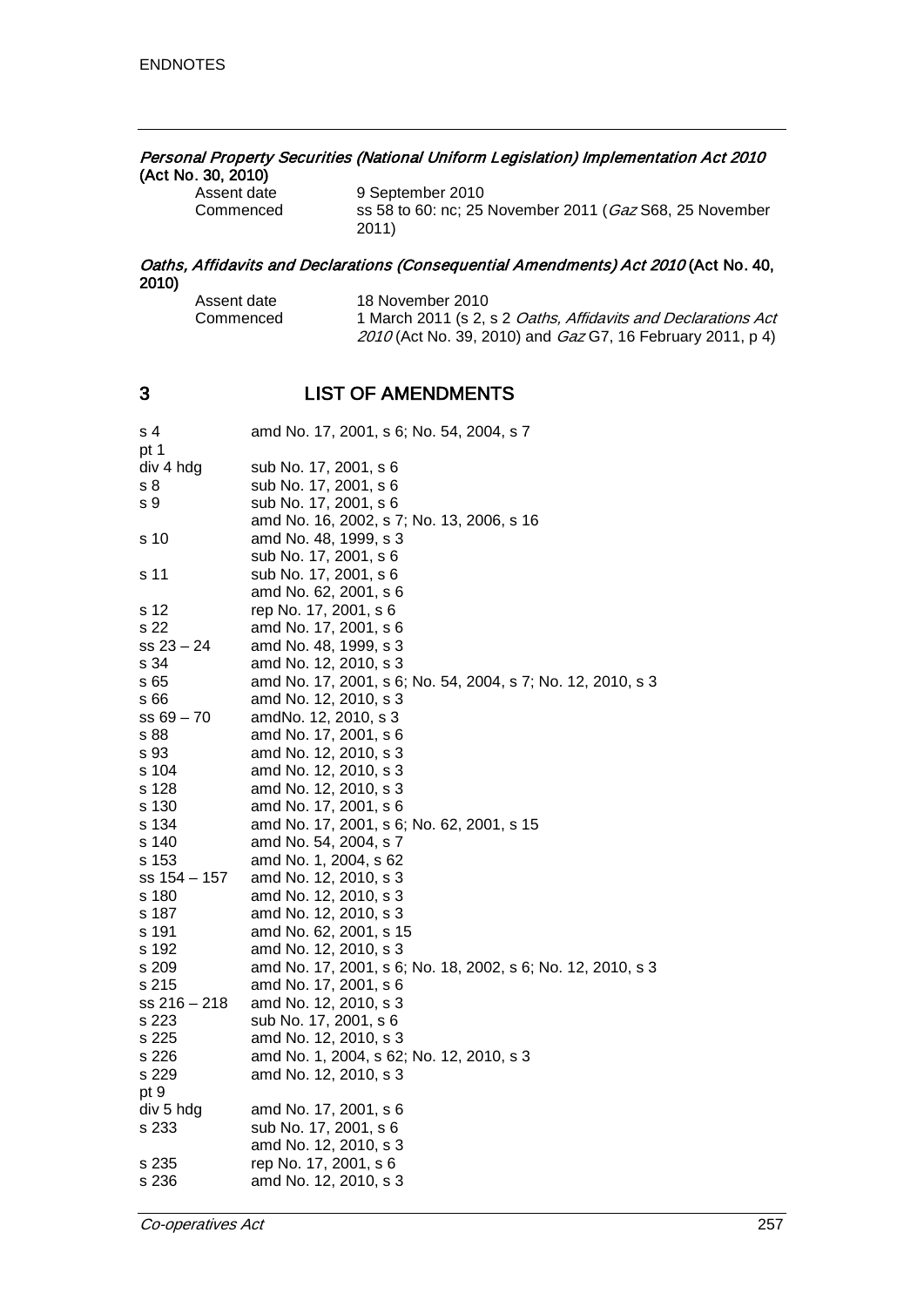| s 237<br>s 239<br>s 241<br>s 243<br>s 244<br>$ss 245 - 247$<br>s 249<br>s 251<br>s 257<br>s 258 | amd No. 17, 2001, s 6<br>amd No. 12, 2010, s 3<br>amd No. 12, 2010, s 3<br>amd No. 12, 2010, s 3<br>amd No. 17, 2001, s 6; No. 12, 2010, s 3<br>amd No. 12, 2010, s 3<br>amd No. 12, 2010, s 3<br>amd No. 12, 2010, s 3<br>amd No. 17, 2001, s 6<br>sub No. 17, 2001, s 6<br>amd No. 16, 2002, s 7 |
|-------------------------------------------------------------------------------------------------|----------------------------------------------------------------------------------------------------------------------------------------------------------------------------------------------------------------------------------------------------------------------------------------------------|
| s 261                                                                                           | sub No. 17, 2001, s 6                                                                                                                                                                                                                                                                              |
| pt 10                                                                                           |                                                                                                                                                                                                                                                                                                    |
| div 2 hdg                                                                                       | rep No. 30, 2010, s 31                                                                                                                                                                                                                                                                             |
| s 264                                                                                           | amd No. 45, 2000, s 11                                                                                                                                                                                                                                                                             |
|                                                                                                 | rep No. 30, 2010, s 31<br>amd No. 17, 2001, s 6; No. 1, 2004, s 62; No. 12, 2010, s 3                                                                                                                                                                                                              |
| s 270<br>$ss 272 - 273$                                                                         | amd No. 12, 2010, s 3                                                                                                                                                                                                                                                                              |
| s 281                                                                                           | amd No. 17, 2001, s 6                                                                                                                                                                                                                                                                              |
| s 285                                                                                           | amd No. 17, 2001, s 6                                                                                                                                                                                                                                                                              |
| s 289                                                                                           | amd No. 17, 2001, s 6; No. 12, 2010, s 3                                                                                                                                                                                                                                                           |
| s 290                                                                                           | amd No. 17, 2001, s 6                                                                                                                                                                                                                                                                              |
| s 296                                                                                           | amd No. 54, 2004, s 7                                                                                                                                                                                                                                                                              |
| s 300                                                                                           | amd No. 12, 2010, s 3                                                                                                                                                                                                                                                                              |
| s 301                                                                                           | amd No. 17, 2001, s 6; No. 18, 2004, s 3                                                                                                                                                                                                                                                           |
| s 302                                                                                           | amd No. 48, 1999, s 3                                                                                                                                                                                                                                                                              |
| s 305                                                                                           | amd No. 48, 1999, s 3                                                                                                                                                                                                                                                                              |
| $ss 308 - 310$                                                                                  | amd No. 17, 2001, s 6                                                                                                                                                                                                                                                                              |
| s 311                                                                                           | sub No. 17, 2001, s 6                                                                                                                                                                                                                                                                              |
|                                                                                                 | amd No. 16, 2002, s 7; No. 59, 2002, s 5                                                                                                                                                                                                                                                           |
| s 315                                                                                           | amd No. 17, 2001, s 6                                                                                                                                                                                                                                                                              |
| pt 12                                                                                           |                                                                                                                                                                                                                                                                                                    |
| div 4 hdg                                                                                       | sub No. 17, 2001, s 6                                                                                                                                                                                                                                                                              |
| s 318<br>s 332                                                                                  | sub No. 17, 2001, s 6<br>rep No. 17, 2001, s 6                                                                                                                                                                                                                                                     |
| s 333                                                                                           | sub No. 17, 2001, s 6                                                                                                                                                                                                                                                                              |
| s 339                                                                                           | amd No. 17, 2001, s 6                                                                                                                                                                                                                                                                              |
| s 340                                                                                           | amd No. 12, 2010, s 3                                                                                                                                                                                                                                                                              |
| s 341                                                                                           | amd No. 7, 2007, s 16; No. 12, 2010, s 3                                                                                                                                                                                                                                                           |
| s 346                                                                                           | amd No. 12, 2010, s 3                                                                                                                                                                                                                                                                              |
| s 347                                                                                           | amd No. 17, 2001, s 6; No. 54, 2004, s 7                                                                                                                                                                                                                                                           |
| s 354                                                                                           | amd No. 17, 2001, s 6; No. 18, 2002, s 6; No. 38, 2002, s 6                                                                                                                                                                                                                                        |
| s 355                                                                                           | amd No. 12, 2010, s 3                                                                                                                                                                                                                                                                              |
| s 358                                                                                           | amd No. 17, 2001, s 6                                                                                                                                                                                                                                                                              |
| s 362                                                                                           | amd No. 12, 2010, s 3                                                                                                                                                                                                                                                                              |
| s 363                                                                                           | amd No. 38, 2002, s 6                                                                                                                                                                                                                                                                              |
| ss 371 - 372                                                                                    | amd No. 12, 2010, s 3                                                                                                                                                                                                                                                                              |
| s 379                                                                                           | amd No. 62, 2001, s 15                                                                                                                                                                                                                                                                             |
| s 388                                                                                           | amd No. 38, 2002, s 6; No. 7, 2007, s 16                                                                                                                                                                                                                                                           |
| s 392<br>s 396                                                                                  | amd No. 12, 2010, s 3<br>amd No. 17, 2001, s 6; No. 12, 2010, s 3                                                                                                                                                                                                                                  |
| s 398                                                                                           | amd No. 38, 2002, s 6; No. 7, 2007, s 16                                                                                                                                                                                                                                                           |
| s 400                                                                                           | amd No. 40, 2010, s 118                                                                                                                                                                                                                                                                            |
| s 402                                                                                           | amd No. 17, 2001, s 6; No. 12, 2010, s 3                                                                                                                                                                                                                                                           |
| s 403                                                                                           | amd No. 12, 2010, s 3; No. 40, 2010, s 118                                                                                                                                                                                                                                                         |
| $ss$ 404 $-$ 405                                                                                | amd No. 12, 2010, s 3                                                                                                                                                                                                                                                                              |
| s 410                                                                                           | amd No. 17, 2001, s 6; No. 12, 2010, s 3                                                                                                                                                                                                                                                           |
| $ss 411 - 414$                                                                                  | amd No. 12, 2010, s 3                                                                                                                                                                                                                                                                              |